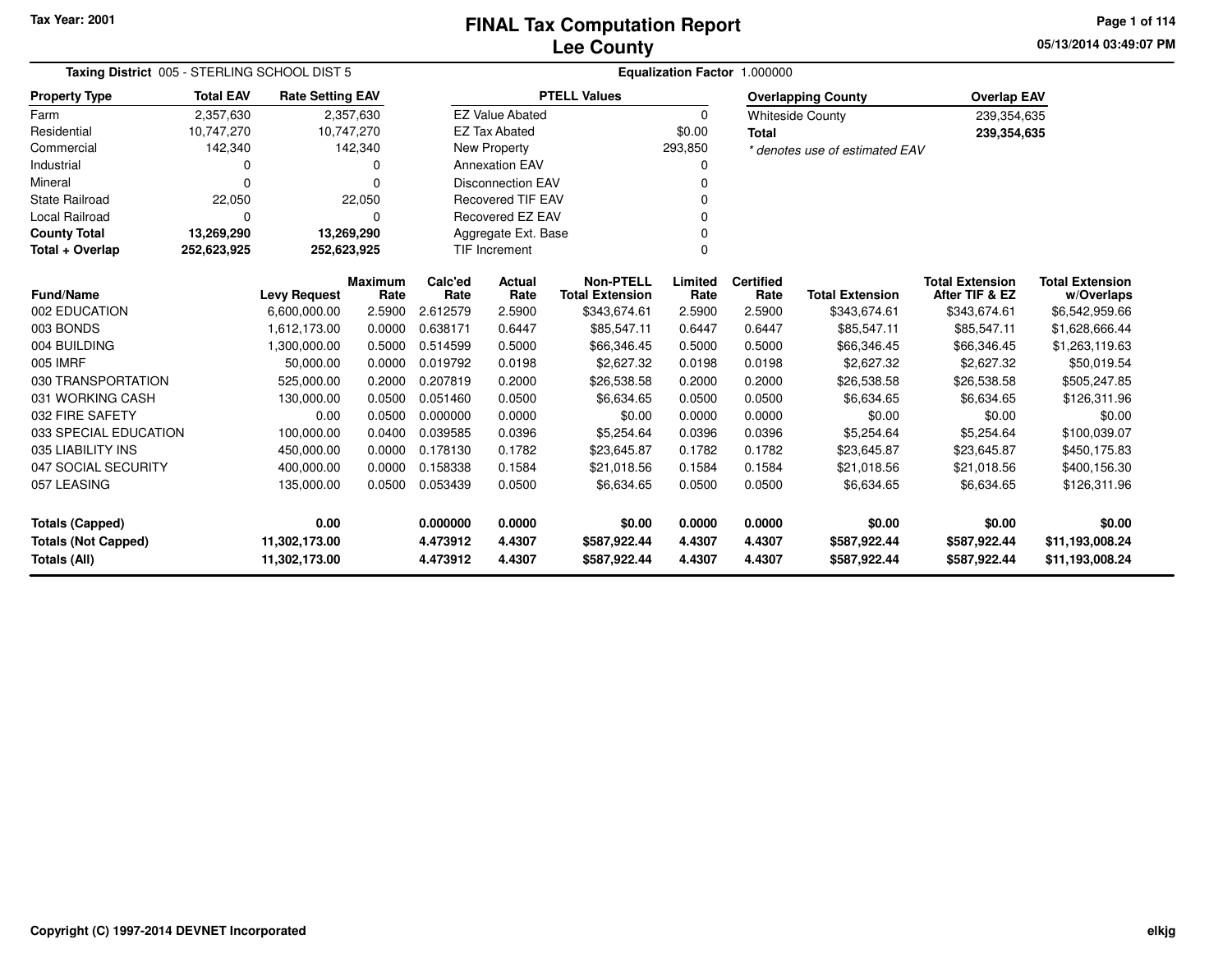**05/13/2014 03:49:07 PM Page 2 of 114**

| Taxing District 008 - NELSON SCHOOL DIST 8 |                  |                         |                        | Equalization Factor 1.000000 |                          |                                            |                  |                          |                        |                                          |                                      |
|--------------------------------------------|------------------|-------------------------|------------------------|------------------------------|--------------------------|--------------------------------------------|------------------|--------------------------|------------------------|------------------------------------------|--------------------------------------|
| <b>Property Type</b>                       | <b>Total EAV</b> | <b>Rate Setting EAV</b> |                        |                              |                          | <b>PTELL Values</b>                        |                  |                          |                        |                                          |                                      |
| Farm                                       | 1,338,160        |                         | 1,338,160              |                              | <b>EZ Value Abated</b>   |                                            | $\Omega$         |                          |                        |                                          |                                      |
| Residential                                | 2,929,096        |                         | 2,929,096              |                              | <b>EZ Tax Abated</b>     |                                            | \$0.00           |                          |                        |                                          |                                      |
| Commercial                                 | 538,160          |                         | 538,160                |                              | New Property             |                                            | 103,670          |                          |                        |                                          |                                      |
| Industrial                                 | 4,000,000        |                         | 4,000,000              |                              | <b>Annexation EAV</b>    |                                            |                  |                          |                        |                                          |                                      |
| Mineral                                    | 0                |                         | 0                      |                              | <b>Disconnection EAV</b> |                                            |                  |                          |                        |                                          |                                      |
| State Railroad                             | 740,825          |                         | 740,825                |                              | <b>Recovered TIF EAV</b> |                                            |                  |                          |                        |                                          |                                      |
| <b>Local Railroad</b>                      | $\Omega$         |                         | 0                      |                              | Recovered EZ EAV         |                                            |                  |                          |                        |                                          |                                      |
| <b>County Total</b>                        | 9,546,241        |                         | 9,546,241              |                              | Aggregate Ext. Base      |                                            | 225,043          |                          |                        |                                          |                                      |
| Total + Overlap                            | 9,546,241        |                         | 9,546,241              |                              | <b>TIF Increment</b>     |                                            | $\Omega$         |                          |                        |                                          |                                      |
| <b>Fund/Name</b>                           |                  | <b>Levy Request</b>     | <b>Maximum</b><br>Rate | Calc'ed<br>Rate              | Actual<br>Rate           | <b>Non-PTELL</b><br><b>Total Extension</b> | Limited<br>Rate  | <b>Certified</b><br>Rate | <b>Total Extension</b> | <b>Total Extension</b><br>After TIF & EZ | <b>Total Extension</b><br>w/Overlaps |
| 002 EDUCATION                              |                  | 152,250.00              | 1.5700                 | 1.594869                     | 1.5700                   | \$149,875.98                               | 1.5700           | 1.5700                   | \$149,875.98           | \$149,875.98                             | \$149,875.98                         |
| 004 BUILDING                               |                  | 24,250.00               | 0.2500                 | 0.254027                     | 0.2500                   | \$23,865.60                                | 0.2500           | 0.2500                   | \$23,865.60            | \$23,865.60                              | \$23,865.60                          |
| 005 IMRF                                   |                  | 2,000.00                | 0.0000                 | 0.020951                     | 0.0210                   | \$2,004.71                                 | 0.0210           | 0.0210                   | \$2,004.71             | \$2,004.71                               | \$2,004.71                           |
| 030 TRANSPORTATION                         |                  | 11,550.00               | 0.1200                 | 0.120990                     | 0.1200                   | \$11,455.49                                | 0.1200           | 0.1200                   | \$11,455.49            | \$11,455.49                              | \$11,455.49                          |
| 031 WORKING CASH                           |                  | 4,450.00                | 0.0500                 | 0.046615                     | 0.0466                   | \$4,448.55                                 | 0.0466           | 0.0466                   | \$4,448.55             | \$4,448.55                               | \$4,448.55                           |
| 032 FIRE SAFETY                            |                  | 0.00                    | 0.0500                 | 0.000000                     | 0.0000                   | \$0.00                                     | 0.0000           | 0.0000                   | \$0.00                 | \$0.00                                   | \$0.00                               |
| 033 SPECIAL EDUCATION                      |                  | 1,935.00                | 0.0200                 | 0.020270                     | 0.0200                   | \$1,909.25                                 | 0.0200           | 0.0200                   | \$1,909.25             | \$1,909.25                               | \$1,909.25                           |
| 035 LIABILITY INS                          |                  | 33,400.00               | 0.0000                 | 0.349876                     | 0.3499                   | \$33,402.30                                | 0.3499           | 0.3499                   | \$33,402.30            | \$33,402.30                              | \$33,402.30                          |
| 047 SOCIAL SECURITY                        |                  | 2,000.00                | 0.0000                 | 0.020951                     | 0.0210                   | \$2,004.71                                 | 0.0210           | 0.0210                   | \$2,004.71             | \$2,004.71                               | \$2,004.71                           |
| 057 LEASING                                |                  | 4,450.00                | 0.0500                 | 0.046615                     | 0.0466                   | \$4,448.55                                 | 0.0466           | 0.0466                   | \$4,448.55             | \$4,448.55                               | \$4,448.55                           |
| <b>Totals (Capped)</b>                     |                  | 236,285.00              |                        | 2.475164                     | 2.4451                   | \$233,415.14                               | 2.4451           | 2.4451                   | \$233,415.14           | \$233,415.14                             | \$233,415.14                         |
| <b>Totals (Not Capped)</b><br>Totals (All) |                  | 0.00<br>236,285.00      |                        | 0.000000<br>2.475164         | 0.0000<br>2.4451         | \$0.00<br>\$233,415.14                     | 0.0000<br>2.4451 | 0.0000<br>2.4451         | \$0.00<br>\$233,415.14 | \$0.00<br>\$233,415.14                   | \$0.00<br>\$233,415.14               |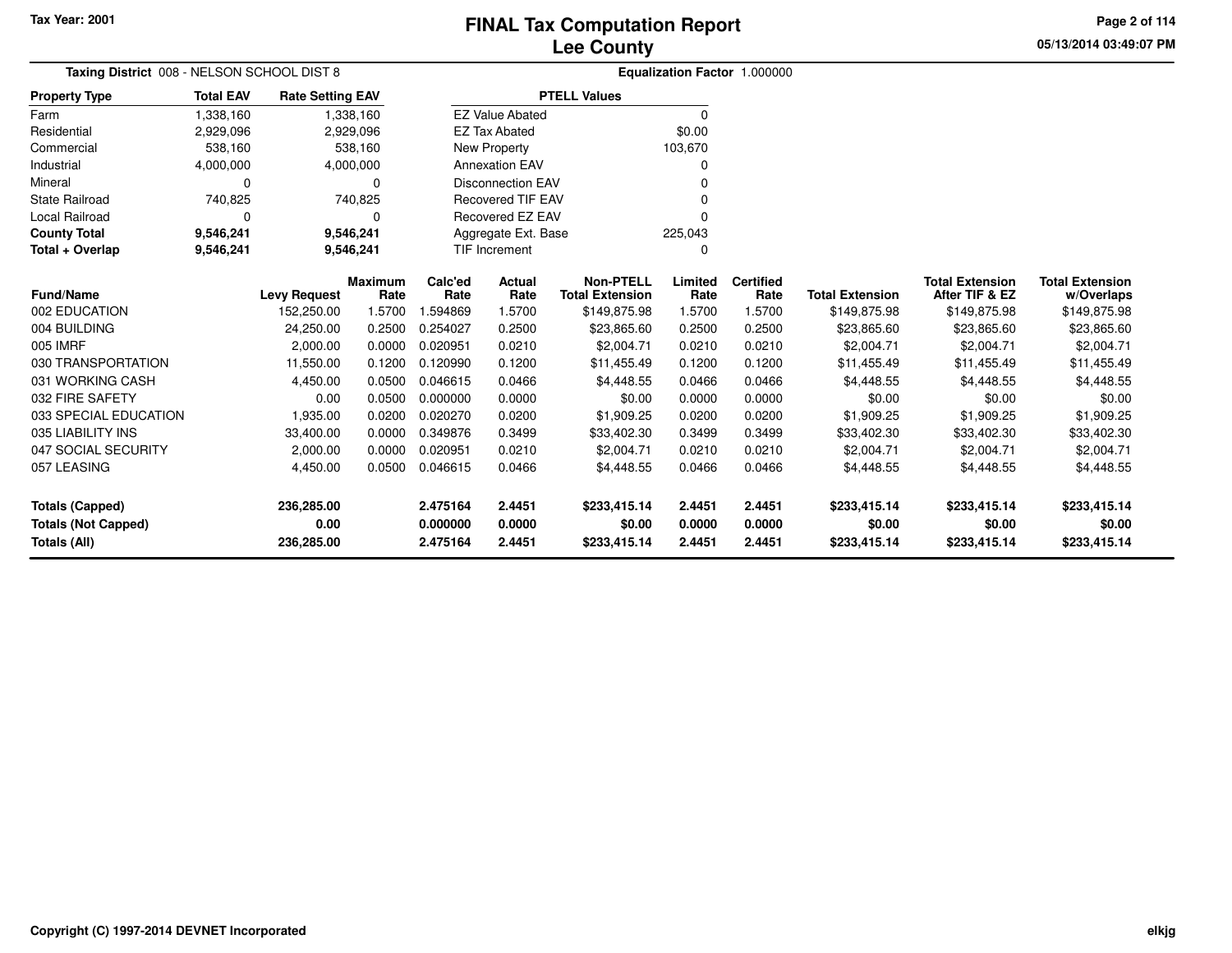**05/13/2014 03:49:07 PMPage 3 of 114**

| Taxing District 009 - EARLVILLE SCHOOL DIST 9                    |                  |                         |                | Equalization Factor 1.000000  |                                  |                        |             |                       |                                |                        |                        |  |  |
|------------------------------------------------------------------|------------------|-------------------------|----------------|-------------------------------|----------------------------------|------------------------|-------------|-----------------------|--------------------------------|------------------------|------------------------|--|--|
| <b>Property Type</b>                                             | <b>Total EAV</b> | <b>Rate Setting EAV</b> |                |                               |                                  | <b>PTELL Values</b>    |             |                       | <b>Overlapping County</b>      | <b>Overlap EAV</b>     |                        |  |  |
| Farm                                                             | 374,190          |                         | 374,190        |                               | <b>EZ Value Abated</b>           |                        | $\Omega$    | DeKalb County         |                                | 1,524,946              |                        |  |  |
| Residential                                                      | 39,080           |                         | 39,080         |                               | <b>EZ Tax Abated</b>             |                        | \$0.00      | <b>LaSalle County</b> |                                | 38,417,395             |                        |  |  |
| Commercial                                                       | 0                |                         | 0              |                               | New Property                     |                        | 0           | <b>Total</b>          |                                | 39,942,341             |                        |  |  |
| Industrial                                                       | 0                |                         | 0              |                               | <b>Annexation EAV</b><br>0       |                        |             |                       | * denotes use of estimated EAV |                        |                        |  |  |
| Mineral                                                          | 0                |                         | 0              | <b>Disconnection EAV</b><br>0 |                                  |                        |             |                       |                                |                        |                        |  |  |
| <b>State Railroad</b>                                            | 0                |                         | 0              | <b>Recovered TIF EAV</b><br>0 |                                  |                        |             |                       |                                |                        |                        |  |  |
| Local Railroad                                                   | 0                |                         | 0              |                               | Recovered EZ EAV<br>$\Omega$     |                        |             |                       |                                |                        |                        |  |  |
| <b>County Total</b>                                              | 413,270          |                         | 413,270        |                               | Aggregate Ext. Base<br>0         |                        |             |                       |                                |                        |                        |  |  |
| Total + Overlap                                                  | 40,355,611       | 40,355,611              |                |                               | <b>TIF Increment</b><br>$\Omega$ |                        |             |                       |                                |                        |                        |  |  |
|                                                                  |                  |                         | <b>Maximum</b> | Calc'ed                       | Actual                           | <b>Non-PTELL</b>       | Limited     | <b>Certified</b>      |                                | <b>Total Extension</b> | <b>Total Extension</b> |  |  |
| <b>Fund/Name</b>                                                 |                  | <b>Levy Request</b>     | Rate           | Rate                          | Rate                             | <b>Total Extension</b> | Rate        | Rate                  | <b>Total Extension</b>         | After TIF & EZ         | w/Overlaps             |  |  |
| 002 EDUCATION                                                    |                  | 1,055,600.00            | 2.6000         | 2.615745                      | 2.6000                           | \$10,745.02            | 2.6000      | 2.6000                | \$10,745.02                    | \$10,745.02            | \$1,049,245.89         |  |  |
| 003 BONDS                                                        |                  | 348,058.00              | 0.0000         | 0.862477                      | 0.8625                           | \$3,564.45             | 0.8625      | 0.8625                | \$3,564.45                     | \$3,564.45             | \$348,067.14           |  |  |
| 004 BUILDING                                                     |                  | 286,230.00              | 0.7050         | 0.709269                      | 0.7050                           | \$2,913.55             | 0.7050      | 0.7050                | \$2,913.55                     | \$2,913.55             | \$284,507.06           |  |  |
| 005 IMRF                                                         |                  | 38,222.00               | 0.0000         | 0.094713                      | 0.0947                           | \$391.37               | 0.0947      | 0.0947                | \$391.37                       | \$391.37               | \$38,216.76            |  |  |
| 030 TRANSPORTATION                                               |                  | 81,200.00               | 0.2000         | 0.201211                      | 0.2000                           | \$826.54               | 0.2000      | 0.2000                | \$826.54                       | \$826.54               | \$80,711.22            |  |  |
| 031 WORKING CASH                                                 |                  | 20,300.00               | 0.0500         | 0.050303                      | 0.0500                           | \$206.64               | 0.0500      | 0.0500                | \$206.64                       | \$206.64               | \$20,177.81            |  |  |
| 032 FIRE SAFETY                                                  |                  | 20,300.00               | 0.0500         | 0.050303                      | 0.0500                           | \$206.64               | 0.0500      | 0.0500                | \$206.64                       | \$206.64               | \$20,177.81            |  |  |
| 033 SPECIAL EDUCATION                                            |                  | 16,240.00               | 0.0400         | 0.040242                      | 0.0400                           | \$165.31               | 0.0400      | 0.0400                | \$165.31                       | \$165.31               | \$16,142.24            |  |  |
| 035 LIABILITY INS                                                |                  | 140,750.00              | 0.0000         | 0.348774                      | 0.3488                           | \$1,441.49             | 0.3488      | 0.3488                | \$1,441.49                     | \$1,441.49             | \$140,760.37           |  |  |
| 047 SOCIAL SECURITY                                              |                  | 53,572.00               | 0.0000         | 0.132750                      | 0.1327                           | \$548.41               | 0.1327      | 0.1327                | \$548.41                       | \$548.41               | \$53,551.90            |  |  |
| 057 LEASING                                                      |                  | 20,300.00               | 0.0500         | 0.050303                      | 0.0500                           | \$206.64               | 0.0500      | 0.0500                | \$206.64                       | \$206.64               | \$20,177.81            |  |  |
| 0.00<br>Totals (Capped)                                          |                  | 0.000000                | 0.0000         | \$0.00                        | 0.0000                           | 0.0000                 | \$0.00      | \$0.00                | \$0.00                         |                        |                        |  |  |
| 5.1337<br><b>Totals (Not Capped)</b><br>2,080,772.00<br>5.156090 |                  |                         | \$21,216.06    | 5.1337                        | 5.1337                           | \$21,216.06            | \$21,216.06 | \$2,071,736.01        |                                |                        |                        |  |  |
| Totals (All)                                                     |                  | 2,080,772.00            |                | 5.156090                      | 5.1337                           | \$21,216.06            | 5.1337      | 5.1337                | \$21,216.06                    | \$21,216.06            | \$2,071,736.01         |  |  |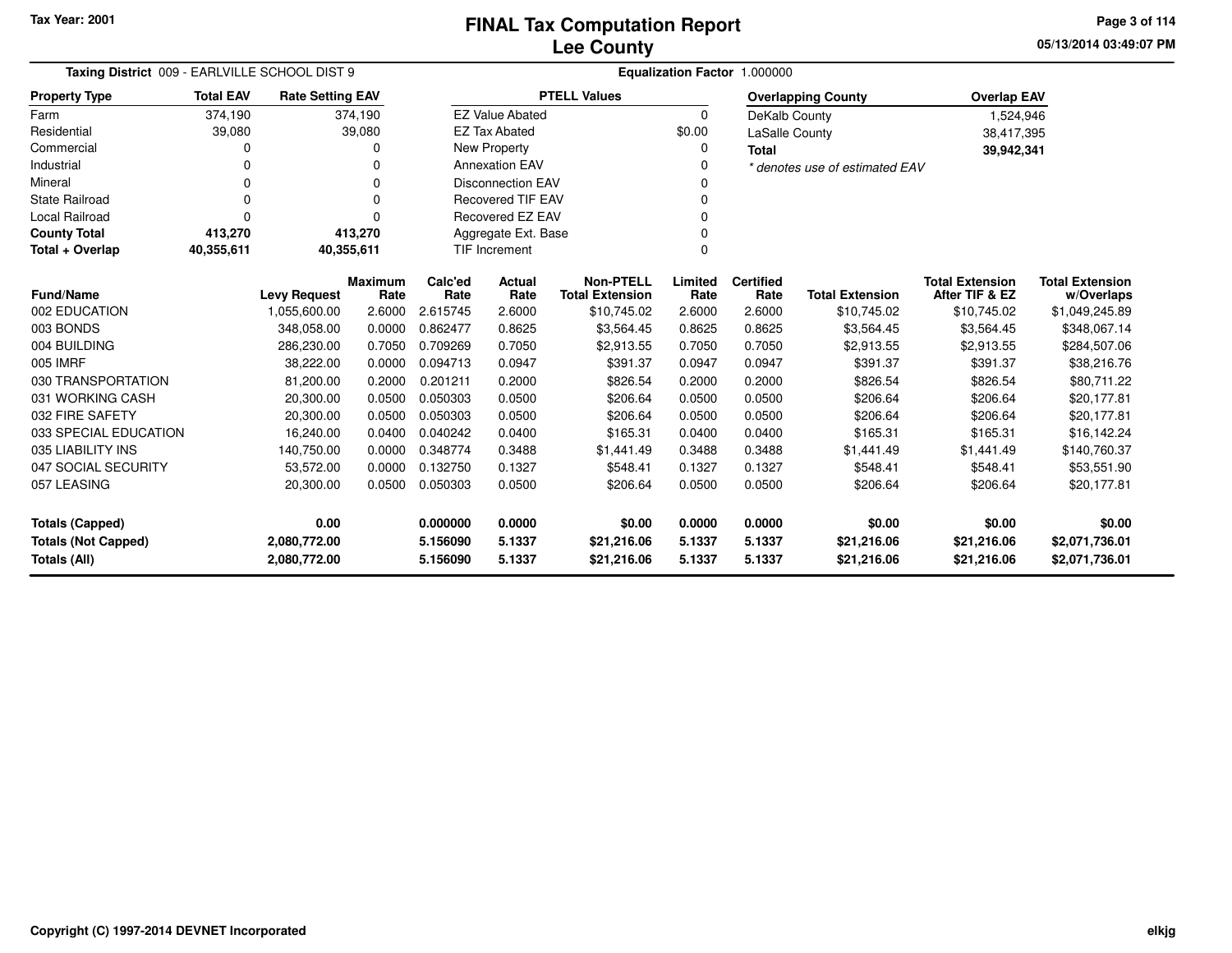**05/13/2014 03:49:07 PMPage 4 of 114**

| Taxing District 017 - OHIO SCHOOL DIST 17  |                  |                          |            | Equalization Factor 1.000000 |                          |                              |                  |                      |                                |                              |                              |  |
|--------------------------------------------|------------------|--------------------------|------------|------------------------------|--------------------------|------------------------------|------------------|----------------------|--------------------------------|------------------------------|------------------------------|--|
| <b>Property Type</b>                       | <b>Total EAV</b> | <b>Rate Setting EAV</b>  |            |                              |                          | <b>PTELL Values</b>          |                  |                      | <b>Overlapping County</b>      | <b>Overlap EAV</b>           |                              |  |
| Farm                                       | 2,599,907        |                          | 2,599,907  |                              | <b>EZ Value Abated</b>   |                              | $\Omega$         | <b>Bureau County</b> |                                | 10,239,693                   |                              |  |
| Residential                                | 336,230          |                          | 336,230    |                              | <b>EZ Tax Abated</b>     |                              | \$0.00           | <b>Total</b>         |                                | 10,239,693                   |                              |  |
| Commercial                                 | 0                |                          |            |                              | New Property<br>39,170   |                              |                  |                      | * denotes use of estimated EAV |                              |                              |  |
| Industrial                                 | ი                |                          | O          |                              | <b>Annexation EAV</b>    |                              |                  |                      |                                |                              |                              |  |
| Mineral                                    |                  |                          | $\Omega$   |                              | <b>Disconnection EAV</b> |                              |                  |                      |                                |                              |                              |  |
| <b>State Railroad</b>                      | $\Omega$         |                          |            | <b>Recovered TIF EAV</b>     |                          |                              |                  |                      |                                |                              |                              |  |
| Local Railroad                             | 0                |                          | $\Omega$   | <b>Recovered EZ EAV</b>      |                          |                              |                  |                      |                                |                              |                              |  |
| <b>County Total</b>                        | 2,936,137        |                          | 2,936,137  | Aggregate Ext. Base          |                          |                              |                  |                      |                                |                              |                              |  |
| Total + Overlap                            | 13,175,830       |                          | 13,175,830 |                              | <b>TIF Increment</b>     |                              | O                |                      |                                |                              |                              |  |
|                                            |                  |                          | Maximum    | Calc'ed                      | Actual                   | <b>Non-PTELL</b>             | Limited          | <b>Certified</b>     |                                | <b>Total Extension</b>       | <b>Total Extension</b>       |  |
| <b>Fund/Name</b>                           |                  | <b>Levy Request</b>      | Rate       | Rate<br>2.411992             | Rate                     | <b>Total Extension</b>       | Rate             | Rate<br>2.2700       | <b>Total Extension</b>         | After TIF & EZ               | w/Overlaps                   |  |
| 002 EDUCATION                              |                  | 317,800.00               | 2.2700     |                              | 2.2700                   | \$66,650.31                  | 2.2700           |                      | \$66,650.31                    | \$66,650.31                  | \$299,091.34                 |  |
| 003 BONDS                                  |                  | 0.00                     | 0.0000     | 0.000000                     | 0.0000                   | \$0.00                       | 0.0000           | 0.0000               | \$0.00                         | \$0.00                       | \$0.00                       |  |
| 004 BUILDING                               |                  | 51,800.00                | 0.3700     | 0.393144                     | 0.3700                   | \$10,863.71                  | 0.3700           | 0.3700               | \$10,863.71                    | \$10,863.71                  | \$48,750.57                  |  |
| 005 IMRF                                   |                  | 13.400.00                | 0.0000     | 0.101701                     | 0.1017                   | \$2,986.05                   | 0.1017           | 0.1017               | \$2,986.05                     | \$2,986.05                   | \$13,399.82                  |  |
| 030 TRANSPORTATION                         |                  | 21,000.00                | 0.1500     | 0.159383                     | 0.1500                   | \$4,404.21                   | 0.1500           | 0.1500               | \$4,404.21                     | \$4,404.21                   | \$19,763.75                  |  |
| 031 WORKING CASH                           |                  | 7,000.00                 | 0.0500     | 0.053128                     | 0.0500                   | \$1,468.07                   | 0.0500           | 0.0500               | \$1,468.07                     | \$1,468.07                   | \$6,587.92                   |  |
| 033 SPECIAL EDUCATION                      |                  | 2,800.00                 | 0.0200     | 0.021251                     | 0.0200                   | \$587.23                     | 0.0200           | 0.0200               | \$587.23                       | \$587.23                     | \$2,635.17                   |  |
| 035 LIABILITY INS                          |                  | 51,585.00                | 0.0000     | 0.391512                     | 0.3915                   | \$11,494.98                  | 0.3915           | 0.3915               | \$11,494.98                    | \$11,494.98                  | \$51,583.37                  |  |
| 047 SOCIAL SECURITY                        |                  | 21,600.00                | 0.0000     | 0.163937                     | 0.1639                   | \$4,812.33                   | 0.1639           | 0.1639               | \$4,812.33                     | \$4,812.33                   | \$21,595.19                  |  |
| 057 LEASING                                |                  | 7,000.00                 | 0.0500     | 0.053128                     | 0.0500                   | \$1,468.07                   | 0.0500           | 0.0500               | \$1,468.07                     | \$1,468.07                   | \$6,587.92                   |  |
| <b>Totals (Capped)</b>                     |                  | 0.00                     |            | 0.000000                     | 0.0000                   | \$0.00                       | 0.0000           | 0.0000               | \$0.00                         | \$0.00                       | \$0.00                       |  |
| <b>Totals (Not Capped)</b><br>Totals (All) |                  | 493,985.00<br>493,985.00 |            | 3.749176<br>3.749176         | 3.5671<br>3.5671         | \$104,734.96<br>\$104,734.96 | 3.5671<br>3.5671 | 3.5671<br>3.5671     | \$104,734.96<br>\$104,734.96   | \$104,734.96<br>\$104,734.96 | \$469,995.05<br>\$469,995.05 |  |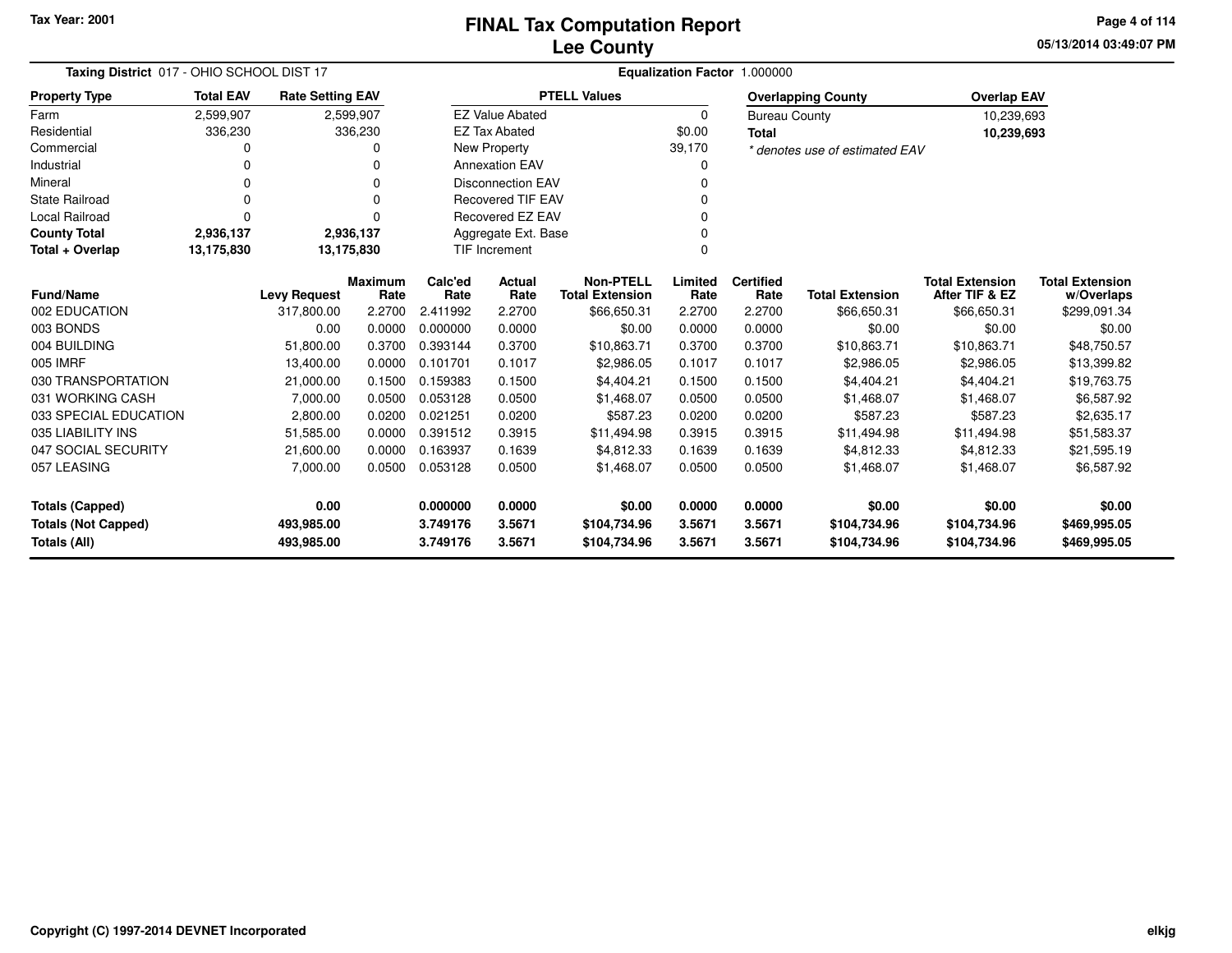**05/13/2014 03:49:07 PMPage 5 of 114**

| Taxing District 145 - MONTMORENCY SD 145 |                  |                         |                        |                 |                          |                                            |                 | Equalization Factor 1.000000 |                                |                                          |                                      |  |
|------------------------------------------|------------------|-------------------------|------------------------|-----------------|--------------------------|--------------------------------------------|-----------------|------------------------------|--------------------------------|------------------------------------------|--------------------------------------|--|
| <b>Property Type</b>                     | <b>Total EAV</b> | <b>Rate Setting EAV</b> |                        |                 |                          | <b>PTELL Values</b>                        |                 |                              | <b>Overlapping County</b>      | <b>Overlap EAV</b>                       |                                      |  |
| Farm                                     | 901,383          |                         | 901,383                |                 | <b>EZ Value Abated</b>   |                                            | 0               |                              | <b>Whiteside County</b>        | 29,431,515                               |                                      |  |
| Residential                              | 207,230          |                         | 207,230                |                 | <b>EZ Tax Abated</b>     |                                            | \$0.00          | <b>Total</b>                 |                                | 29,431,515                               |                                      |  |
| Commercial                               | 83,780           |                         | 83,780                 |                 | New Property             |                                            | 0               |                              | * denotes use of estimated EAV |                                          |                                      |  |
| Industrial                               | 630              |                         | 630                    |                 | <b>Annexation EAV</b>    |                                            |                 |                              |                                |                                          |                                      |  |
| Mineral                                  | $\Omega$         |                         | $\Omega$               |                 | <b>Disconnection EAV</b> |                                            | 0               |                              |                                |                                          |                                      |  |
| State Railroad                           | 132,754          |                         | 132,754                |                 | <b>Recovered TIF EAV</b> |                                            | $\mathbf 0$     |                              |                                |                                          |                                      |  |
| <b>Local Railroad</b>                    | 0                |                         | $\Omega$               |                 | <b>Recovered EZ EAV</b>  |                                            | $\Omega$        |                              |                                |                                          |                                      |  |
| <b>County Total</b>                      | 1,325,777        |                         | 1,325,777              |                 | Aggregate Ext. Base      |                                            | $\mathbf 0$     |                              |                                |                                          |                                      |  |
| Total + Overlap                          | 30,757,292       | 30,757,292              |                        |                 | <b>TIF Increment</b>     |                                            | $\mathbf 0$     |                              |                                |                                          |                                      |  |
| <b>Fund/Name</b>                         |                  | <b>Levy Request</b>     | <b>Maximum</b><br>Rate | Calc'ed<br>Rate | Actual<br>Rate           | <b>Non-PTELL</b><br><b>Total Extension</b> | Limited<br>Rate | <b>Certified</b><br>Rate     | <b>Total Extension</b>         | <b>Total Extension</b><br>After TIF & EZ | <b>Total Extension</b><br>w/Overlaps |  |
| 002 EDUCATION                            |                  | 558,207.00              | 1.8200                 | 1.814877        | 1.8149                   | \$24,061.53                                | 1.8149          | 1.8149                       | \$24,061.53                    | \$24,061.53                              | \$558,214.09                         |  |
| 003 BONDS                                |                  | 81,405.00               | 0.0000                 | 0.264669        | 0.2647                   | \$3,509.33                                 | 0.2647          | 0.2647                       | \$3,509.33                     | \$3,509.33                               | \$81,414.55                          |  |
| 004 BUILDING                             |                  | 76,676.00               | 0.2500                 | 0.249294        | 0.2493                   | \$3,305.16                                 | 0.2493          | 0.2493                       | \$3,305.16                     | \$3,305.16                               | \$76,677.93                          |  |
| 005 IMRF                                 |                  | 25,125.00               | 0.0000                 | 0.081688        | 0.0817                   | \$1,083.16                                 | 0.0817          | 0.0817                       | \$1,083.16                     | \$1,083.16                               | \$25,128.71                          |  |
| 030 TRANSPORTATION                       |                  | 36,804.00               | 0.1200                 | 0.119659        | 0.1197                   | \$1,586.96                                 | 0.1197          | 0.1197                       | \$1,586.96                     | \$1,586.96                               | \$36,816.48                          |  |
| 031 WORKING CASH                         |                  | 15,353.00               | 0.0500                 | 0.049917        | 0.0499                   | \$661.56                                   | 0.0499          | 0.0499                       | \$661.56                       | \$661.56                                 | \$15,347.89                          |  |
| 032 FIRE SAFETY                          |                  | 15,353.00               | 0.0500                 | 0.049917        | 0.0499                   | \$661.56                                   | 0.0499          | 0.0499                       | \$661.56                       | \$661.56                                 | \$15,347.89                          |  |
| 033 SPECIAL EDUCATION                    |                  | 6,134.00                | 0.0200                 | 0.019943        | 0.0199                   | \$263.83                                   | 0.0199          | 0.0199                       | \$263.83                       | \$263.83                                 | \$6,120.70                           |  |
| 035 LIABILITY INS                        |                  | 61,341.00               | 0.0000                 | 0.199436        | 0.1994                   | \$2,643.60                                 | 0.1994          | 0.1994                       | \$2,643.60                     | \$2,643.60                               | \$61,330.04                          |  |
| 047 SOCIAL SECURITY                      |                  | 19,400.00               | 0.0000                 | 0.063075        | 0.0631                   | \$836.57                                   | 0.0631          | 0.0631                       | \$836.57                       | \$836.57                                 | \$19,407.85                          |  |
| 057 LEASING                              |                  | 15,353.00               | 0.0500                 | 0.049917        | 0.0499                   | \$661.56                                   | 0.0499          | 0.0499                       | \$661.56                       | \$661.56                                 | \$15,347.89                          |  |
| <b>Totals (Capped)</b>                   |                  | 0.00                    |                        | 0.000000        | 0.0000                   | \$0.00                                     | 0.0000          | 0.0000                       | \$0.00                         | \$0.00                                   | \$0.00                               |  |
| <b>Totals (Not Capped)</b>               |                  | 911,151.00              |                        | 2.962392        | 2.9624                   | \$39,274.82                                | 2.9624          | 2.9624                       | \$39,274.82                    | \$39,274.82                              | \$911,154.02                         |  |
| Totals (All)                             |                  | 911,151.00              |                        | 2.962392        | 2.9624                   | \$39,274.82                                | 2.9624          | 2.9624                       | \$39,274.82                    | \$39,274.82                              | \$911,154.02                         |  |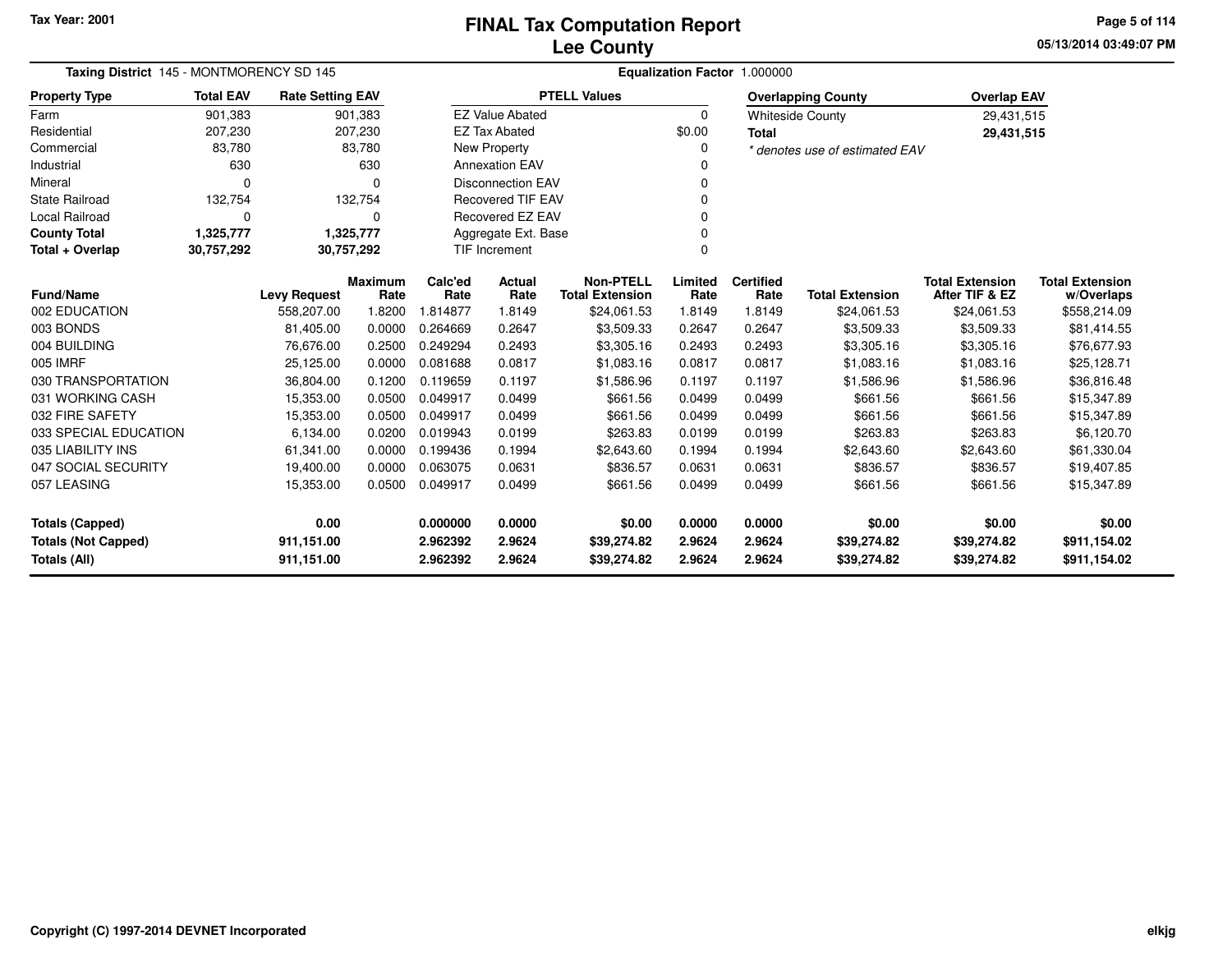**05/13/2014 03:49:07 PMPage 6 of 114**

| Taxing District 161 - CRESTON COMM CONS SD 161 |                  |                         |                        | Equalization Factor 1.000000 |                              |                                            |                 |                          |                                |                                          |                                      |  |  |
|------------------------------------------------|------------------|-------------------------|------------------------|------------------------------|------------------------------|--------------------------------------------|-----------------|--------------------------|--------------------------------|------------------------------------------|--------------------------------------|--|--|
| <b>Property Type</b>                           | <b>Total EAV</b> | <b>Rate Setting EAV</b> |                        |                              |                              | <b>PTELL Values</b>                        |                 |                          | <b>Overlapping County</b>      | <b>Overlap EAV</b>                       |                                      |  |  |
| Farm                                           | 97,080           |                         | 97,080                 |                              | <b>EZ Value Abated</b>       |                                            | 0               | DeKalb County            |                                | 1,744,506                                |                                      |  |  |
| Residential                                    | 0                |                         | 0                      |                              | <b>EZ Tax Abated</b>         |                                            | \$0.00          | Ogle County              |                                | 17,691,403                               |                                      |  |  |
| Commercial                                     | 0                |                         | 0                      |                              | <b>New Property</b><br>8,980 |                                            |                 |                          |                                | 19,435,909                               |                                      |  |  |
| Industrial                                     | 0                |                         | O                      | <b>Annexation EAV</b><br>0   |                              |                                            |                 |                          | * denotes use of estimated EAV |                                          |                                      |  |  |
| Mineral                                        | $\Omega$         |                         | 0                      | <b>Disconnection EAV</b>     |                              |                                            |                 |                          |                                |                                          |                                      |  |  |
| <b>State Railroad</b>                          | $\Omega$         |                         | ŋ                      | <b>Recovered TIF EAV</b>     |                              |                                            |                 |                          |                                |                                          |                                      |  |  |
| <b>Local Railroad</b>                          | $\Omega$         |                         | ŋ                      | <b>Recovered EZ EAV</b>      |                              |                                            |                 |                          |                                |                                          |                                      |  |  |
| <b>County Total</b>                            | 97,080           |                         | 97,080                 | Aggregate Ext. Base          |                              |                                            |                 |                          |                                |                                          |                                      |  |  |
| Total + Overlap                                | 19,532,989       |                         | 19,532,989             |                              | TIF Increment                |                                            | $\Omega$        |                          |                                |                                          |                                      |  |  |
| <b>Fund/Name</b>                               |                  | <b>Levy Request</b>     | <b>Maximum</b><br>Rate | Calc'ed<br>Rate              | Actual<br>Rate               | <b>Non-PTELL</b><br><b>Total Extension</b> | Limited<br>Rate | <b>Certified</b><br>Rate | <b>Total Extension</b>         | <b>Total Extension</b><br>After TIF & EZ | <b>Total Extension</b><br>w/Overlaps |  |  |
| 002 EDUCATION                                  |                  | 392,545.00              | 1.9700                 | 2.009652                     | 1.9700                       | \$1,912.48                                 | 1.9700          | 1.9700                   | \$1,912.48                     | \$1,912.48                               | \$384,799.88                         |  |  |
| 003 BONDS                                      |                  | 8,796.00                | 0.0000                 | 0.045032                     | 0.0450                       | \$43.69                                    | 0.0450          | 0.0450                   | \$43.69                        | \$43.69                                  | \$8,789.85                           |  |  |
| 004 BUILDING                                   |                  | 49,815.00               | 0.2500                 | 0.255030                     | 0.2500                       | \$242.70                                   | 0.2500          | 0.2500                   | \$242.70                       | \$242.70                                 | \$48,832.47                          |  |  |
| 005 IMRF                                       |                  | 9,963.00                | 0.0000                 | 0.051006                     | 0.0510                       | \$49.51                                    | 0.0510          | 0.0510                   | \$49.51                        | \$49.51                                  | \$9,961.82                           |  |  |
| 030 TRANSPORTATION                             |                  | 23,911.00               | 0.1200                 | 0.122413                     | 0.1200                       | \$116.50                                   | 0.1200          | 0.1200                   | \$116.50                       | \$116.50                                 | \$23,439.59                          |  |  |
| 031 WORKING CASH                               |                  | 9,963.00                | 0.0500                 | 0.051006                     | 0.0500                       | \$48.54                                    | 0.0500          | 0.0500                   | \$48.54                        | \$48.54                                  | \$9,766.49                           |  |  |
| 033 SPECIAL EDUCATION                          |                  | 3,985.00                | 0.0200                 | 0.020401                     | 0.0200                       | \$19.42                                    | 0.0200          | 0.0200                   | \$19.42                        | \$19.42                                  | \$3,906.60                           |  |  |
| 035 LIABILITY INS                              |                  | 23,911.00               | 0.0000                 | 0.122413                     | 0.1224                       | \$118.83                                   | 0.1224          | 0.1224                   | \$118.83                       | \$118.83                                 | \$23,908.38                          |  |  |
| 047 SOCIAL SECURITY                            |                  | 11,955.00               | 0.0000                 | 0.061204                     | 0.0612                       | \$59.41                                    | 0.0612          | 0.0612                   | \$59.41                        | \$59.41                                  | \$11,954.19                          |  |  |
| 057 LEASING                                    |                  | 9,963.00                | 0.0500                 | 0.051006                     | 0.0500                       | \$48.54                                    | 0.0500          | 0.0500                   | \$48.54                        | \$48.54                                  | \$9,766.49                           |  |  |
| <b>Totals (Capped)</b>                         |                  | 0.00                    |                        | 0.000000                     | 0.0000                       | \$0.00                                     | 0.0000          | 0.0000                   | \$0.00                         | \$0.00                                   | \$0.00                               |  |  |
| <b>Totals (Not Capped)</b>                     |                  | 544,807.00              |                        | 2.789163                     | 2.7396                       | \$2,659.62                                 | 2.7396          | 2.7396                   | \$2,659.62                     | \$2,659.62                               | \$535,125.76                         |  |  |
| <b>Totals (All)</b>                            |                  | 544,807.00              |                        | 2.789163                     | 2.7396                       | \$2,659.62                                 | 2.7396          | 2.7396                   | \$2,659.62                     | \$2,659.62                               | \$535,125.76                         |  |  |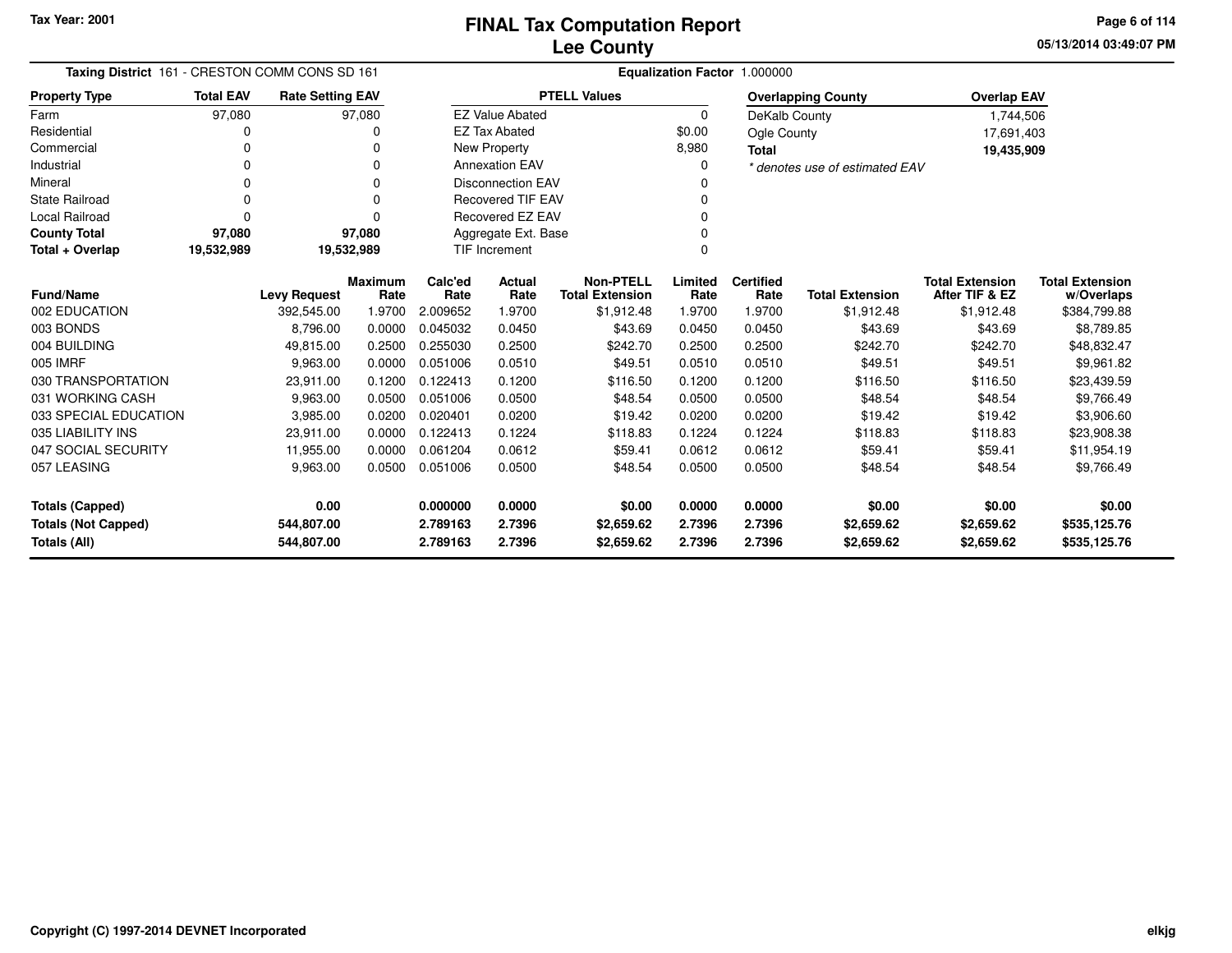# **Lee CountyFINAL Tax Computation Report**

**05/13/2014 03:49:07 PM Page 7 of 114**

| Taxing District 170 - DIXON SCHOOL DIST 170 |                  |                                     |                 | Equalization Factor 1.000000 |                                 |                                            |                  |                          |                                    |                                          |                                    |  |  |
|---------------------------------------------|------------------|-------------------------------------|-----------------|------------------------------|---------------------------------|--------------------------------------------|------------------|--------------------------|------------------------------------|------------------------------------------|------------------------------------|--|--|
| <b>Property Type</b>                        | <b>Total EAV</b> | <b>Rate Setting EAV</b>             |                 |                              |                                 | <b>PTELL Values</b>                        |                  |                          | <b>Overlapping County</b>          | <b>Overlap EAV</b>                       |                                    |  |  |
| Farm                                        | 19,292,874       | 19,242,894                          |                 |                              | <b>EZ Value Abated</b>          |                                            | 7,912,808        | Ogle County              |                                    | 25,403,134                               |                                    |  |  |
| Residential                                 | 149,476,580      | 149,431,622                         |                 |                              | <b>EZ Tax Abated</b>            |                                            | \$365,286.86     | <b>Total</b>             |                                    | 25,403,134                               |                                    |  |  |
| Commercial                                  | 36,919,930       | 33,191,792                          |                 |                              | New Property                    |                                            | 9,455,860        |                          | * denotes use of estimated EAV     |                                          |                                    |  |  |
| Industrial                                  | 21,831,396       | 15,346,802                          |                 |                              | <b>Annexation EAV</b>           |                                            | 0                |                          |                                    |                                          |                                    |  |  |
| Mineral                                     | 0                |                                     | $\Omega$        |                              | <b>Disconnection EAV</b>        |                                            | 9,460            |                          |                                    |                                          |                                    |  |  |
| <b>State Railroad</b>                       | 794,555          |                                     | 794,555         |                              | <b>Recovered TIF EAV</b>        |                                            | $\Omega$         |                          |                                    |                                          |                                    |  |  |
| Local Railroad                              | 6,090            |                                     | 6,090           |                              | Recovered EZ EAV                |                                            | 877,502          |                          |                                    |                                          |                                    |  |  |
| <b>County Total</b>                         | 228,321,425      | 218,013,755                         |                 |                              | Aggregate Ext. Base<br>$\Omega$ |                                            |                  |                          |                                    |                                          |                                    |  |  |
| Total + Overlap                             | 253,724,559      | 243,416,889                         |                 |                              | <b>TIF Increment</b>            |                                            | 2,394,862        |                          |                                    |                                          |                                    |  |  |
| Fund/Name                                   |                  |                                     | Maximum<br>Rate | Calc'ed<br>Rate              | Actual<br>Rate                  | <b>Non-PTELL</b><br><b>Total Extension</b> | Limited<br>Rate  | <b>Certified</b><br>Rate | <b>Total Extension</b>             | <b>Total Extension</b><br>After TIF & EZ | <b>Total Extension</b>             |  |  |
| 002 EDUCATION                               |                  | <b>Levy Request</b><br>7,416,534.00 | 2.9500          | 3.046845                     | 2.9500                          | \$6,431,405.77                             | 2.9500           | 2.9500                   | \$6,735,482.04                     | \$6,431,405.77                           | w/Overlaps<br>\$7,180,798.23       |  |  |
| 003 BONDS                                   |                  | 806,538.00                          | 0.0000          | 0.331340                     | 0.3313                          | \$722,279.57                               | 0.3313           | 0.3313                   | \$756,428.88                       | \$722,279.57                             | \$806,440.15                       |  |  |
| 003A BLDG BONDS                             |                  | 620,187.00                          | 0.0000          | 0.254784                     | 0.2548                          | \$555,499.05                               | 0.2548           | 0.2548                   | \$581,762.99                       | \$555,499.05                             | \$620,226.23                       |  |  |
| 004 BUILDING                                |                  | 1.257.040.00                        | 0.5000          | 0.516415                     | 0.5000                          | \$1,090,068.78                             | 0.5000           | 0.5000                   | \$1.141.607.13                     | \$1,090,068.78                           | \$1,217,084.45                     |  |  |
| 005 IMRF                                    |                  | 215,000.00                          | 0.0000          | 0.088326                     | 0.0883                          | \$192,506.15                               | 0.0883           | 0.0883                   | \$201,607.82                       | \$192,506.15                             | \$214,937.11                       |  |  |
| 030 TRANSPORTATION                          |                  | 502.816.00                          | 0.2000          | 0.206566                     | 0.2000                          | \$436,027.51                               | 0.2000           | 0.2000                   | \$456,642.85                       | \$436,027.51                             | \$486,833.78                       |  |  |
| 032 FIRE SAFETY                             |                  | 125,704.00                          | 0.0500          | 0.051641                     | 0.0500                          | \$109,006.88                               | 0.0500           | 0.0500                   | \$114,160.71                       | \$109,006.88                             | \$121,708.44                       |  |  |
| 033 SPECIAL EDUCATION                       |                  | 100,564.00                          | 0.0400          | 0.041314                     | 0.0400                          | \$87,205.50                                | 0.0400           | 0.0400                   | \$91,328.57                        | \$87,205.50                              | \$97,366.76                        |  |  |
| 035 LIABILITY INS                           |                  | 150,000.00                          | 0.0000          | 0.061623                     | 0.0616                          | \$134,296.47                               | 0.0616           | 0.0616                   | \$140,646.00                       | \$134,296.47                             | \$149,944.80                       |  |  |
| 047 SOCIAL SECURITY                         |                  | 220,000.00                          | 0.0000          | 0.090380                     | 0.0904                          | \$197,084.43                               | 0.0904           | 0.0904                   | \$206,402.57                       | \$197,084.43                             | \$220,048.87                       |  |  |
| 057 LEASING                                 |                  | 125,704.00                          | 0.0500          | 0.051641                     | 0.0500                          | \$109,006.88                               | 0.0500           | 0.0500                   | \$114,160.71                       | \$109,006.88                             | \$121,708.44                       |  |  |
| <b>Totals (Capped)</b>                      |                  | 0.00                                |                 | 0.000000                     | 0.0000                          | \$0.00                                     | 0.0000           | 0.0000                   | \$0.00                             | \$0.00                                   | \$0.00                             |  |  |
| <b>Totals (Not Capped)</b><br>Totals (All)  |                  | 11,540,087.00<br>11,540,087.00      |                 | 4.740875<br>4.740875         | 4.6164<br>4.6164                | \$10,064,386.99<br>\$10,064,386.99         | 4.6164<br>4.6164 | 4.6164<br>4.6164         | \$10,540,230.27<br>\$10,540,230.27 | \$10,064,386.99<br>\$10,064,386.99       | \$11,237,097.26<br>\$11,237,097.26 |  |  |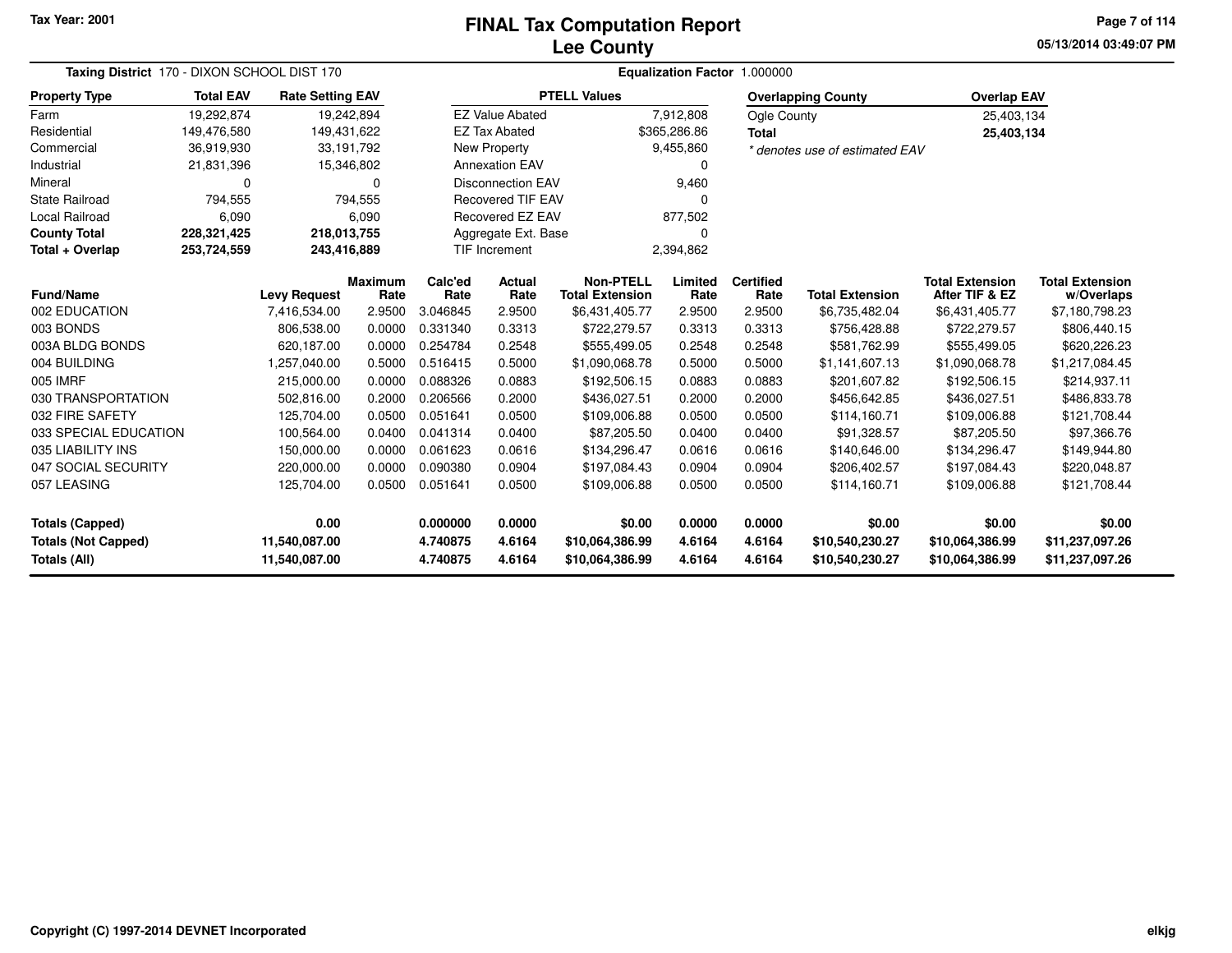**05/13/2014 03:49:07 PMPage 8 of 114**

| Taxing District 212 - ROCHELLE SCHOOL DIST 212 |                  |                         |                        | Equalization Factor 1.000000 |                                                              |                                            |                 |                          |                           |                                          |                                      |  |
|------------------------------------------------|------------------|-------------------------|------------------------|------------------------------|--------------------------------------------------------------|--------------------------------------------|-----------------|--------------------------|---------------------------|------------------------------------------|--------------------------------------|--|
| <b>Property Type</b>                           | <b>Total EAV</b> | <b>Rate Setting EAV</b> |                        |                              |                                                              | <b>PTELL Values</b>                        |                 |                          | <b>Overlapping County</b> | <b>Overlap EAV</b>                       |                                      |  |
| Farm                                           | 13,702,382       | 13,702,382              |                        |                              | <b>EZ Value Abated</b>                                       |                                            | $\Omega$        | DeKalb County            |                           | 9,005,971                                |                                      |  |
| Residential                                    | 5,181,470        |                         | 5,181,470              |                              | <b>EZ Tax Abated</b>                                         |                                            | \$0.00          | Ogle County              |                           | 208,929,695                              |                                      |  |
| Commercial                                     | 748,510          |                         | 748,510                |                              | New Property                                                 |                                            | 364,280         | <b>Total</b>             |                           | 217,935,666                              |                                      |  |
| Industrial                                     | 3,502            |                         | 3,502                  |                              | <b>Annexation EAV</b><br>0<br>* denotes use of estimated EAV |                                            |                 |                          |                           |                                          |                                      |  |
| Mineral                                        | $\Omega$         |                         | 0                      |                              | <b>Disconnection EAV</b>                                     |                                            |                 |                          |                           |                                          |                                      |  |
| <b>State Railroad</b>                          | 399,773          |                         | 399,773                |                              | <b>Recovered TIF EAV</b>                                     |                                            |                 |                          |                           |                                          |                                      |  |
| Local Railroad                                 | $\Omega$         |                         | $\Omega$               |                              | <b>Recovered EZ EAV</b>                                      |                                            | ŋ               |                          |                           |                                          |                                      |  |
| <b>County Total</b>                            | 20,035,637       | 20,035,637              |                        |                              | Aggregate Ext. Base                                          |                                            |                 |                          |                           |                                          |                                      |  |
| Total + Overlap                                | 237,971,303      | 237,971,303             |                        |                              | <b>TIF Increment</b>                                         |                                            | $\Omega$        |                          |                           |                                          |                                      |  |
| <b>Fund/Name</b>                               |                  | <b>Levy Request</b>     | <b>Maximum</b><br>Rate | Calc'ed<br>Rate              | Actual<br>Rate                                               | <b>Non-PTELL</b><br><b>Total Extension</b> | Limited<br>Rate | <b>Certified</b><br>Rate | <b>Total Extension</b>    | <b>Total Extension</b><br>After TIF & EZ | <b>Total Extension</b><br>w/Overlaps |  |
| 002 EDUCATION                                  |                  | 3,100,000.00            | 1.3000                 | 1.302678                     | 1.3000                                                       | \$260,463.28                               | 1.3000          | 1.3000                   | \$260,463.28              | \$260,463.28                             | \$3,093,626.94                       |  |
| 003 BONDS                                      |                  | 917,764.00              | 0.0000                 | 0.385662                     | 0.3857                                                       | \$77,277.45                                | 0.3857          | 0.3857                   | \$77,277.45               | \$77,277.45                              | \$917,855.32                         |  |
| 004 BUILDING                                   |                  | 592,500.00              | 0.2500                 | 0.248980                     | 0.2490                                                       | \$49,888.74                                | 0.2490          | 0.2490                   | \$49,888.74               | \$49,888.74                              | \$592,548.54                         |  |
| 005 IMRF                                       |                  | 141,000.00              | 0.0000                 | 0.059251                     | 0.0593                                                       | \$11.881.13                                | 0.0593          | 0.0593                   | \$11.881.13               | \$11,881.13                              | \$141,116.98                         |  |
| 030 TRANSPORTATION                             |                  | 211,500.00              | 0.1200                 | 0.088876                     | 0.0889                                                       | \$17,811.68                                | 0.0889          | 0.0889                   | \$17,811.68               | \$17,811.68                              | \$211,556.49                         |  |
| 031 WORKING CASH                               |                  | 10,000.00               | 0.0500                 | 0.004202                     | 0.0042                                                       | \$841.50                                   | 0.0042          | 0.0042                   | \$841.50                  | \$841.50                                 | \$9,994.79                           |  |
| 032 FIRE SAFETY                                |                  | 10,000.00               | 0.0500                 | 0.004202                     | 0.0042                                                       | \$841.50                                   | 0.0042          | 0.0042                   | \$841.50                  | \$841.50                                 | \$9,994.79                           |  |
| 033 SPECIAL EDUCATION                          |                  | 47,500.00               | 0.0200                 | 0.019960                     | 0.0200                                                       | \$4,007.13                                 | 0.0200          | 0.0200                   | \$4,007.13                | \$4,007.13                               | \$47,594.26                          |  |
| 035 LIABILITY INS                              |                  | 620,000.00              | 0.0000                 | 0.260536                     | 0.2605                                                       | \$52,192.83                                | 0.2605          | 0.2605                   | \$52,192.83               | \$52,192.83                              | \$619,915.24                         |  |
| 047 SOCIAL SECURITY                            |                  | 118,500.00              | 0.0000                 | 0.049796                     | 0.0498                                                       | \$9,977.75                                 | 0.0498          | 0.0498                   | \$9,977.75                | \$9,977.75                               | \$118,509.71                         |  |
| 057 LEASING                                    |                  | 118,500.00              | 0.0500                 | 0.049796                     | 0.0498                                                       | \$9,977.75                                 | 0.0498          | 0.0498                   | \$9,977.75                | \$9,977.75                               | \$118,509.71                         |  |
| 0.00<br><b>Totals (Capped)</b>                 |                  |                         |                        | 0.000000                     | 0.0000                                                       | \$0.00                                     | 0.0000          | 0.0000                   | \$0.00                    | \$0.00                                   | \$0.00                               |  |
| <b>Totals (Not Capped)</b><br>5,887,264.00     |                  |                         | 2.473939               | 2.4714                       | \$495,160.74                                                 | 2.4714                                     | 2.4714          | \$495,160.74             | \$495,160.74              | \$5,881,222.77                           |                                      |  |
| <b>Totals (All)</b>                            |                  | 5,887,264.00            |                        | 2.473939                     | 2.4714                                                       | \$495,160.74                               | 2.4714          | 2.4714                   | \$495,160.74              | \$495,160.74                             | \$5,881,222.77                       |  |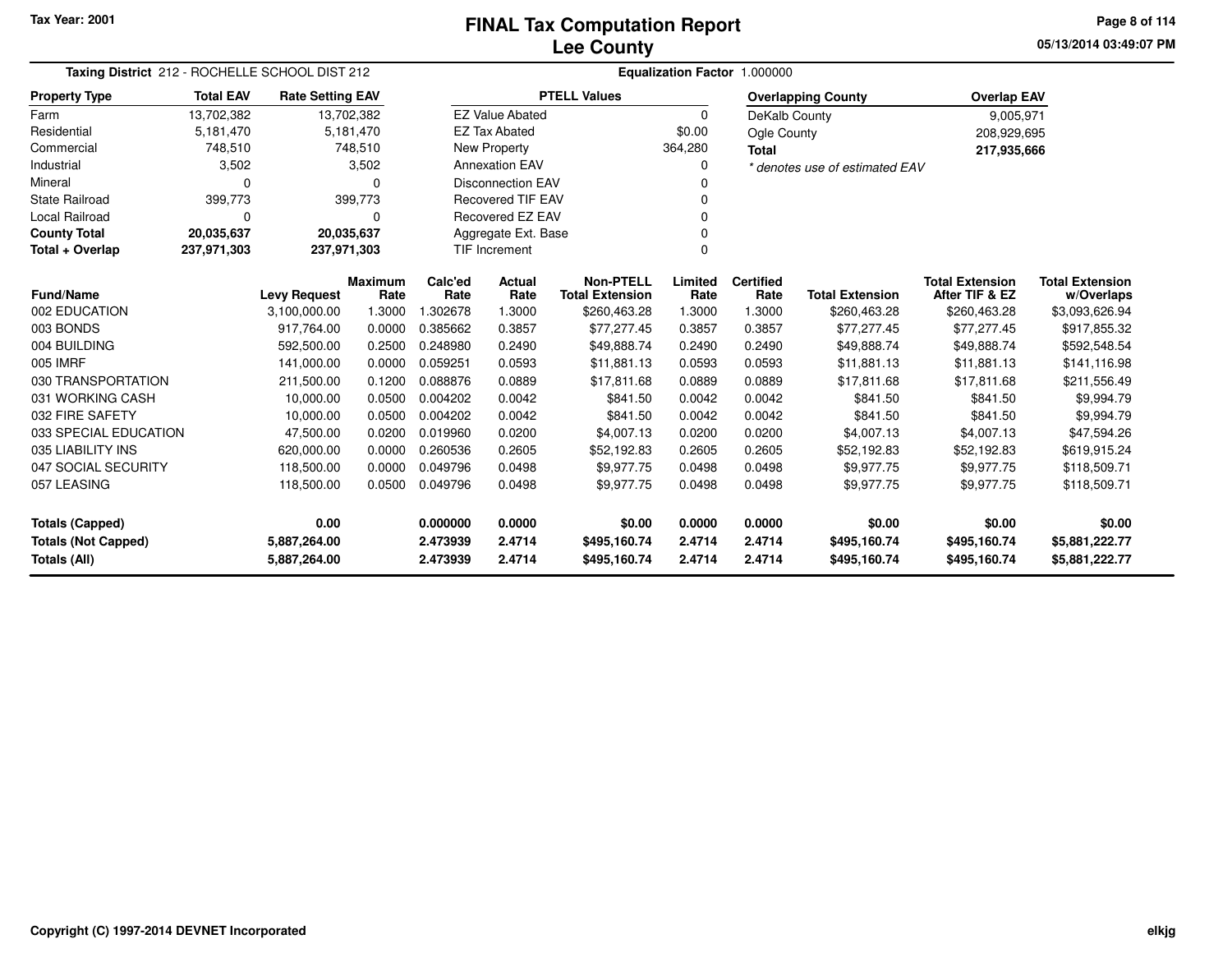**05/13/2014 03:49:07 PM Page 9 of 114**

| Taxing District 220 - STEWARD SCHOOL DIST 220 |                          |                         |                        | Equalization Factor 1.000000 |                          |                                            |                 |                          |                                |                                          |                                      |  |  |
|-----------------------------------------------|--------------------------|-------------------------|------------------------|------------------------------|--------------------------|--------------------------------------------|-----------------|--------------------------|--------------------------------|------------------------------------------|--------------------------------------|--|--|
| <b>Property Type</b>                          | <b>Total EAV</b>         | <b>Rate Setting EAV</b> |                        |                              |                          | <b>PTELL Values</b>                        |                 |                          | <b>Overlapping County</b>      | <b>Overlap EAV</b>                       |                                      |  |  |
| Farm                                          | 11,906,418               |                         | 11,906,418             |                              | <b>EZ Value Abated</b>   |                                            | 0               | DeKalb County            |                                |                                          | 86,398                               |  |  |
| Residential                                   | 4,871,420                |                         | 4,871,420              |                              | <b>EZ Tax Abated</b>     |                                            | \$0.00          | <b>Total</b>             |                                |                                          | 86,398                               |  |  |
| Commercial                                    | 748,510                  |                         | 748,510                |                              | New Property             |                                            | 355,300         |                          | * denotes use of estimated EAV |                                          |                                      |  |  |
| Industrial                                    | 3,502                    |                         | 3,502                  |                              | <b>Annexation EAV</b>    |                                            | 0               |                          |                                |                                          |                                      |  |  |
| Mineral                                       | 0                        |                         | 0                      |                              | <b>Disconnection EAV</b> |                                            |                 |                          |                                |                                          |                                      |  |  |
| <b>State Railroad</b>                         | 399,773                  |                         | 399,773                |                              | <b>Recovered TIF EAV</b> |                                            | $\Omega$        |                          |                                |                                          |                                      |  |  |
| <b>Local Railroad</b>                         | 0                        |                         | 0                      |                              | <b>Recovered EZ EAV</b>  |                                            | $\Omega$        |                          |                                |                                          |                                      |  |  |
| <b>County Total</b>                           | 17,929,623               |                         | 17,929,623             |                              | Aggregate Ext. Base      |                                            | 541,756         |                          |                                |                                          |                                      |  |  |
| Total + Overlap                               | 18,016,021<br>18,016,021 |                         |                        |                              | <b>TIF Increment</b>     |                                            | $\Omega$        |                          |                                |                                          |                                      |  |  |
| <b>Fund/Name</b>                              |                          | <b>Levy Request</b>     | <b>Maximum</b><br>Rate | Calc'ed<br>Rate              | Actual<br>Rate           | <b>Non-PTELL</b><br><b>Total Extension</b> | Limited<br>Rate | <b>Certified</b><br>Rate | <b>Total Extension</b>         | <b>Total Extension</b><br>After TIF & EZ | <b>Total Extension</b><br>w/Overlaps |  |  |
| 002 EDUCATION                                 |                          | 330,493.00              | 1.6700                 | 1.834440                     | 1.6700                   | \$299,424.70                               | 1.6700          | 1.6700                   | \$299,424.70                   | \$299,424.70                             | \$300,867.55                         |  |  |
| 003 BONDS                                     |                          | 129,708.00              | 0.0000                 | 0.719959                     | 0.7200                   | \$129,093.29                               | 0.7200          | 0.7200                   | \$129,093.29                   | \$129,093.29                             | \$129,715.35                         |  |  |
| 004 BUILDING                                  |                          | 59,370.00               | 0.3000                 | 0.329540                     | 0.3000                   | \$53,788.87                                | 0.3000          | 0.3000                   | \$53,788.87                    | \$53,788.87                              | \$54,048.06                          |  |  |
| 005 IMRF                                      |                          | 10,332.00               | 0.0000                 | 0.057349                     | 0.0573                   | \$10,273.67                                | 0.0573          | 0.0573                   | \$10,273.67                    | \$10,273.67                              | \$10,323.18                          |  |  |
| 030 TRANSPORTATION                            |                          | 23,748.00               | 0.1200                 | 0.131816                     | 0.1200                   | \$21,515.55                                | 0.1200          | 0.1200                   | \$21,515.55                    | \$21,515.55                              | \$21,619.23                          |  |  |
| 031 WORKING CASH                              |                          | 9,895.00                | 0.0500                 | 0.054923                     | 0.0500                   | \$8,964.81                                 | 0.0500          | 0.0500                   | \$8,964.81                     | \$8,964.81                               | \$9,008.01                           |  |  |
| 032 FIRE SAFETY                               |                          | 9,895.00                | 0.0500                 | 0.054923                     | 0.0500                   | \$8,964.81                                 | 0.0500          | 0.0500                   | \$8,964.81                     | \$8,964.81                               | \$9,008.01                           |  |  |
| 033 SPECIAL EDUCATION                         |                          | 3,957.00                | 0.0200                 | 0.021964                     | 0.0200                   | \$3,585.92                                 | 0.0200          | 0.0200                   | \$3,585.92                     | \$3,585.92                               | \$3,603.20                           |  |  |
| 035 LIABILITY INS                             |                          | 85,467.00               | 0.0000                 | 0.474394                     | 0.4744                   | \$85,058.13                                | 0.4744          | 0.4744                   | \$85,058.13                    | \$85,058.13                              | \$85,468.00                          |  |  |
| 047 SOCIAL SECURITY                           |                          | 25,810.00               | 0.0000                 | 0.143261                     | 0.1433                   | \$25,693.15                                | 0.1433          | 0.1433                   | \$25,693.15                    | \$25,693.15                              | \$25,816.96                          |  |  |
| 057 LEASING                                   |                          | 9,895.00                | 0.0500                 | 0.054923                     | 0.0500                   | \$8,964.81                                 | 0.0500          | 0.0500                   | \$8,964.81                     | \$8,964.81                               | \$9,008.01                           |  |  |
| <b>Totals (Capped)</b>                        |                          | 568,862.00              |                        | 3.157533                     | 2.9350                   | \$526,234.42                               | 2.9350          | 2.9350                   | \$526,234.42                   | \$526,234.42                             | \$528,770.21                         |  |  |
| <b>Totals (Not Capped)</b>                    |                          | 129,708.00              |                        | 0.719959                     | 0.7200                   | \$129,093.29                               | 0.7200          | 0.7200                   | \$129,093.29                   | \$129,093.29                             | \$129,715.35                         |  |  |
| <b>Totals (All)</b>                           |                          | 698,570.00              |                        | 3.877492                     | 3.6550                   | \$655,327.71                               | 3.6550          | 3.6550                   | \$655,327.71                   | \$655,327.71                             | \$658,485.56                         |  |  |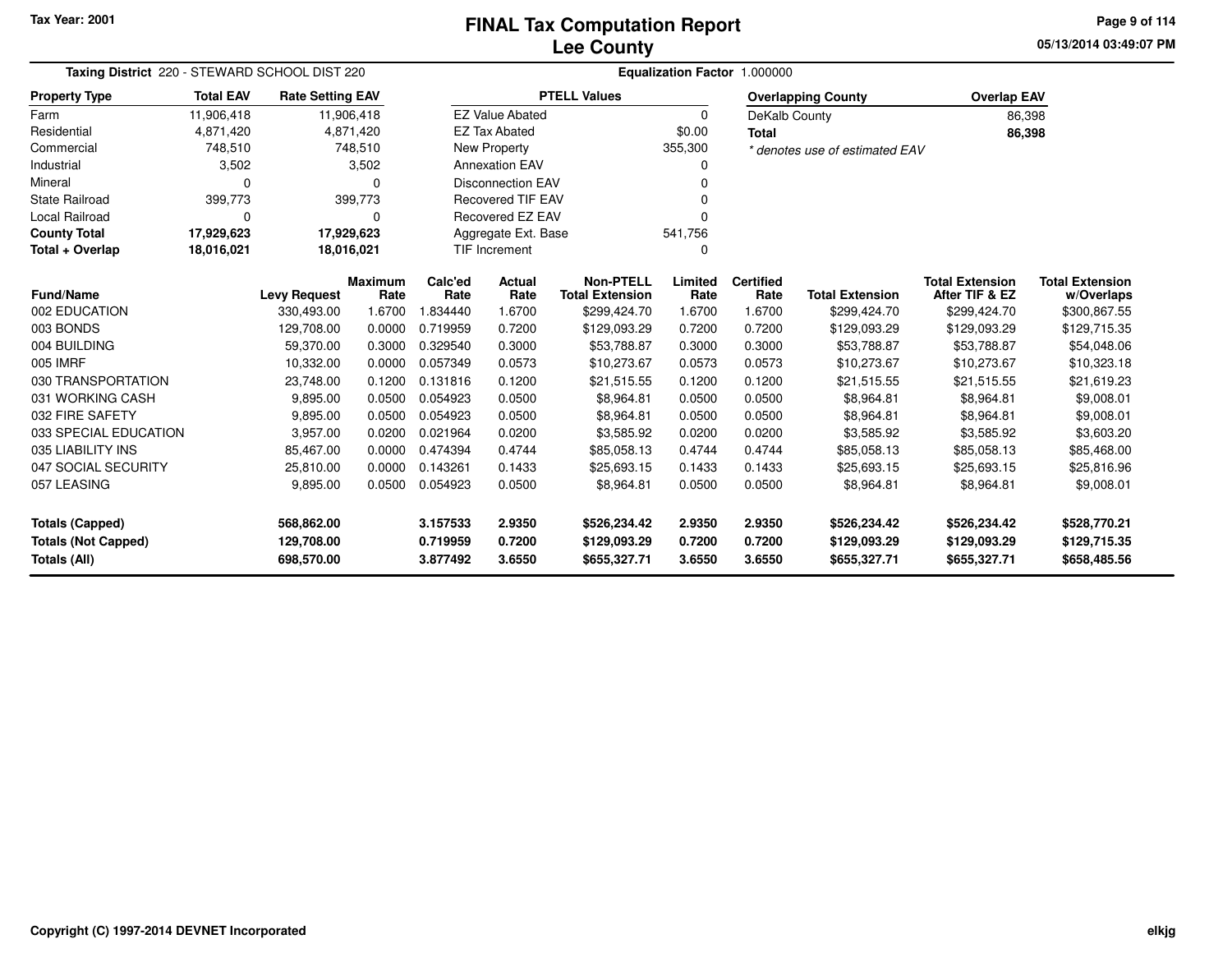# **Lee CountyFINAL Tax Computation Report**

**05/13/2014 03:49:07 PM Page 10 of 114**

| Taxing District 222 - POLO SCHOOL DIST 222 |                  |                         |                        |                 |                            |                                            |                 | Equalization Factor 1.000000 |                                |                                          |                                      |
|--------------------------------------------|------------------|-------------------------|------------------------|-----------------|----------------------------|--------------------------------------------|-----------------|------------------------------|--------------------------------|------------------------------------------|--------------------------------------|
| <b>Property Type</b>                       | <b>Total EAV</b> | <b>Rate Setting EAV</b> |                        |                 |                            | <b>PTELL Values</b>                        |                 |                              | <b>Overlapping County</b>      | <b>Overlap EAV</b>                       |                                      |
| Farm                                       | 856,130          |                         | 856,130                |                 | <b>EZ Value Abated</b>     |                                            | 0               | Ogle County                  |                                | 61,320,558                               |                                      |
| Residential                                | 22,420           |                         | 22,420                 |                 | <b>EZ Tax Abated</b>       |                                            | \$0.00          |                              | <b>Whiteside County</b>        | 579,629                                  |                                      |
| Commercial                                 | 20,280           |                         | 20,280                 |                 | New Property               |                                            | 0               | <b>Total</b>                 |                                | 61,900,187                               |                                      |
| Industrial                                 | 1,199            |                         | 1,199                  |                 | <b>Annexation EAV</b><br>n |                                            |                 |                              | * denotes use of estimated EAV |                                          |                                      |
| Mineral                                    |                  |                         | O                      |                 | <b>Disconnection EAV</b>   |                                            |                 |                              |                                |                                          |                                      |
| <b>State Railroad</b>                      | 0                |                         | $\Omega$               |                 | <b>Recovered TIF EAV</b>   |                                            |                 |                              |                                |                                          |                                      |
| <b>Local Railroad</b>                      | 0                |                         | $\Omega$               |                 | Recovered EZ EAV           |                                            |                 |                              |                                |                                          |                                      |
| <b>County Total</b>                        | 900,029          |                         | 900,029                |                 | Aggregate Ext. Base        |                                            |                 |                              |                                |                                          |                                      |
| Total + Overlap                            | 62,800,216       | 62,800,216              |                        |                 | <b>TIF Increment</b><br>0  |                                            |                 |                              |                                |                                          |                                      |
| <b>Fund/Name</b>                           |                  | <b>Levy Request</b>     | <b>Maximum</b><br>Rate | Calc'ed<br>Rate | <b>Actual</b><br>Rate      | <b>Non-PTELL</b><br><b>Total Extension</b> | Limited<br>Rate | <b>Certified</b><br>Rate     | <b>Total Extension</b>         | <b>Total Extension</b><br>After TIF & EZ | <b>Total Extension</b><br>w/Overlaps |
| 002 EDUCATION                              |                  | 1,556,400.00            | 2.5000                 | 2.478335        | 2.4783                     | \$22,305.42                                | 2.4783          | 2.4783                       | \$22,305.42                    | \$22,305.42                              | \$1,556,377.75                       |
| 003 BONDS                                  |                  | 112.915.00              | 0.0000                 | 0.179800        | 0.1798                     | \$1,618.25                                 | 0.1798          | 0.1798                       | \$1,618.25                     | \$1,618.25                               | \$112,914.79                         |
| 004 BUILDING                               |                  | 311,280.00              | 0.5000                 | 0.495667        | 0.4957                     | \$4,461.44                                 | 0.4957          | 0.4957                       | \$4,461.44                     | \$4,461.44                               | \$311,300.67                         |
| 005 IMRF                                   |                  | 55,000.00               | 0.0000                 | 0.087579        | 0.0876                     | \$788.43                                   | 0.0876          | 0.0876                       | \$788.43                       | \$788.43                                 | \$55,012.99                          |
| 030 TRANSPORTATION                         |                  | 124.510.00              | 0.2000                 | 0.198264        | 0.1983                     | \$1,784.76                                 | 0.1983          | 0.1983                       | \$1,784.76                     | \$1,784.76                               | \$124,532.83                         |
| 031 WORKING CASH                           |                  | 31,125.00               | 0.0500                 | 0.049562        | 0.0496                     | \$446.41                                   | 0.0496          | 0.0496                       | \$446.41                       | \$446.41                                 | \$31,148.91                          |
| 033 SPECIAL EDUCATION                      |                  | 24,900.00               | 0.0400                 | 0.039650        | 0.0396                     | \$356.41                                   | 0.0396          | 0.0396                       | \$356.41                       | \$356.41                                 | \$24,868.89                          |
| 035 LIABILITY INS                          |                  | 130,000.00              | 0.0000                 | 0.207006        | 0.2070                     | \$1,863.06                                 | 0.2070          | 0.2070                       | \$1,863.06                     | \$1,863.06                               | \$129,996.45                         |
| 047 SOCIAL SECURITY                        |                  | 55,000.00               | 0.0000                 | 0.087579        | 0.0876                     | \$788.43                                   | 0.0876          | 0.0876                       | \$788.43                       | \$788.43                                 | \$55,012.99                          |
| <b>Totals (Capped)</b>                     |                  | 0.00                    |                        | 0.000000        | 0.0000                     | \$0.00                                     | 0.0000          | 0.0000                       | \$0.00                         | \$0.00                                   | \$0.00                               |
| <b>Totals (Not Capped)</b>                 |                  | 2,401,130.00            |                        | 3.823442        | 3.8235                     | \$34,412.61                                | 3.8235          | 3.8235                       | \$34,412.61                    | \$34,412.61                              | \$2,401,166.27                       |
| <b>Totals (All)</b>                        |                  | 2,401,130.00            |                        | 3.823442        | 3.8235                     | \$34,412.61                                | 3.8235          | 3.8235                       | \$34,412.61                    | \$34,412.61                              | \$2,401,166.27                       |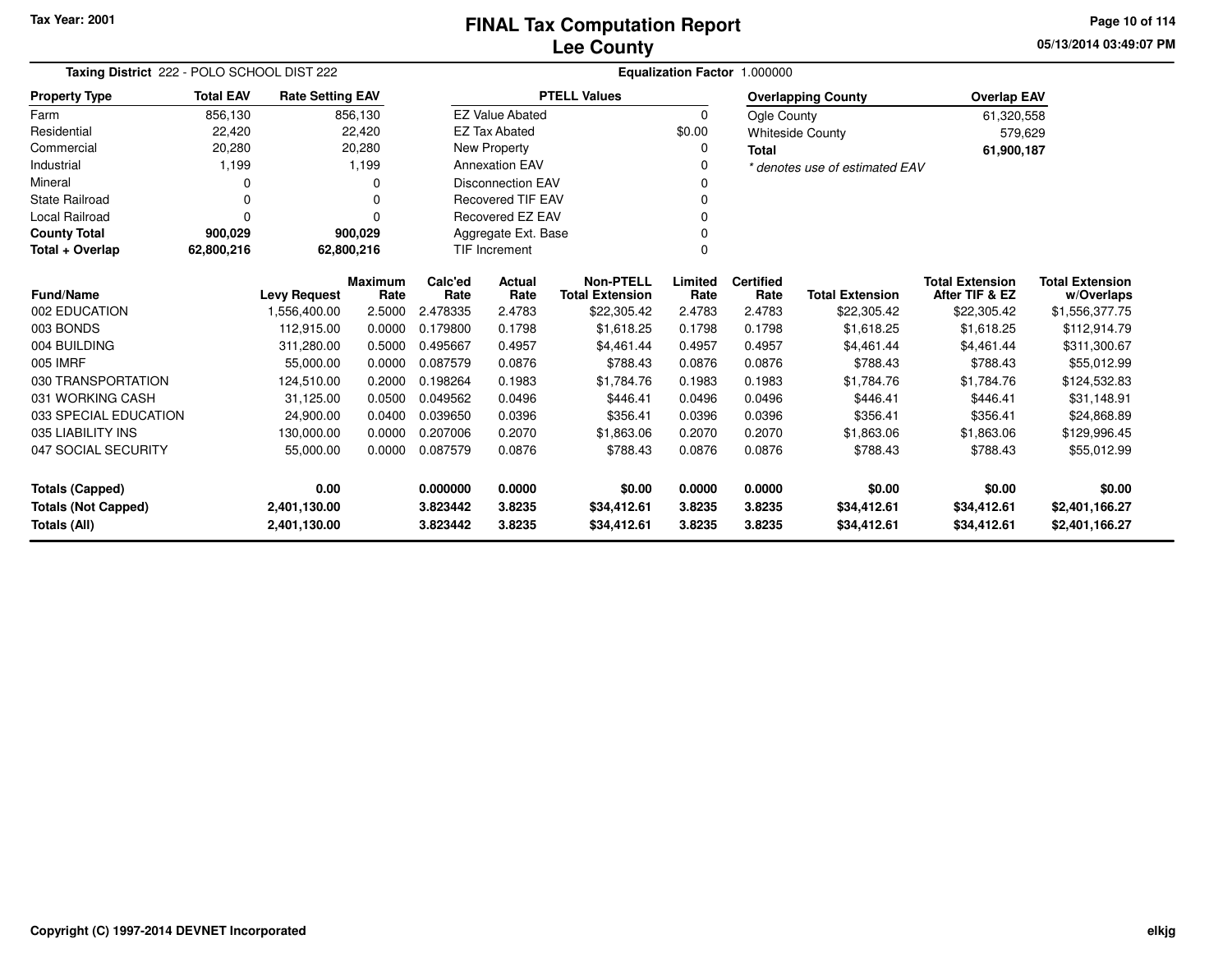**05/13/2014 03:49:07 PMPage 11 of 114**

| Taxing District 231 - ROCHELLE SCHOOL DIST 231 |                  |                         |           | Equalization Factor 1.000000 |                          |                        |          |                  |                                |                        |                        |  |  |
|------------------------------------------------|------------------|-------------------------|-----------|------------------------------|--------------------------|------------------------|----------|------------------|--------------------------------|------------------------|------------------------|--|--|
| <b>Property Type</b>                           | <b>Total EAV</b> | <b>Rate Setting EAV</b> |           |                              |                          | <b>PTELL Values</b>    |          |                  | <b>Overlapping County</b>      | <b>Overlap EAV</b>     |                        |  |  |
| Farm                                           | 1,698,884        |                         | 1,698,884 |                              | <b>EZ Value Abated</b>   |                        | $\Omega$ | Ogle County      |                                | 157,947,770            |                        |  |  |
| Residential                                    | 310,050          |                         | 310,050   |                              | <b>EZ Tax Abated</b>     |                        | \$0.00   | <b>Total</b>     |                                | 157,947,770            |                        |  |  |
| Commercial                                     | ი                |                         | O         |                              | <b>New Property</b>      |                        |          |                  | * denotes use of estimated EAV |                        |                        |  |  |
| Industrial                                     | 0                |                         |           |                              | <b>Annexation EAV</b>    |                        |          |                  |                                |                        |                        |  |  |
| Mineral                                        | 0                |                         | $\Omega$  |                              | <b>Disconnection EAV</b> |                        |          |                  |                                |                        |                        |  |  |
| <b>State Railroad</b>                          | $\Omega$         |                         | $\Omega$  |                              | <b>Recovered TIF EAV</b> |                        |          |                  |                                |                        |                        |  |  |
| Local Railroad                                 | $\Omega$         |                         | $\Omega$  |                              | <b>Recovered EZ EAV</b>  |                        |          |                  |                                |                        |                        |  |  |
| <b>County Total</b>                            | 2,008,934        |                         | 2,008,934 | Aggregate Ext. Base          |                          |                        |          |                  |                                |                        |                        |  |  |
| Total + Overlap                                | 159,956,704      | 159,956,704             |           | TIF Increment                |                          |                        |          |                  |                                |                        |                        |  |  |
|                                                |                  |                         | Maximum   | Calc'ed                      | Actual                   | <b>Non-PTELL</b>       | Limited  | <b>Certified</b> |                                | <b>Total Extension</b> | <b>Total Extension</b> |  |  |
| <b>Fund/Name</b>                               |                  | <b>Levy Request</b>     | Rate      | Rate                         | Rate                     | <b>Total Extension</b> | Rate     | Rate             | <b>Total Extension</b>         | After TIF & EZ         | w/Overlaps             |  |  |
| 002 EDUCATION                                  |                  | 2,811,036.00            | 1.7600    | 1.757373                     | 1.7574                   | \$35,305.01            | 1.7574   | 1.7574           | \$35,305.01                    | \$35,305.01            | \$2,811,079.12         |  |  |
| 003 BONDS                                      |                  | 461,346.00              | 0.0000    | 0.288419                     | 0.2884                   | \$5,793.77             | 0.2884   | 0.2884           | \$5,793.77                     | \$5,793.77             | \$461,315.13           |  |  |
| 004 BUILDING                                   |                  | 750,674.00              | 0.4700    | 0.469298                     | 0.4693                   | \$9,427.93             | 0.4693   | 0.4693           | \$9,427.93                     | \$9,427.93             | \$750,676.81           |  |  |
| 005 IMRF                                       |                  | 38.000.00               | 0.0000    | 0.023756                     | 0.0238                   | \$478.13               | 0.0238   | 0.0238           | \$478.13                       | \$478.13               | \$38,069.70            |  |  |
| 030 TRANSPORTATION                             |                  | 191,662.00              | 0.1200    | 0.119821                     | 0.1198                   | \$2,406.70             | 0.1198   | 0.1198           | \$2,406.70                     | \$2,406.70             | \$191,628.13           |  |  |
| 031 WORKING CASH                               |                  | 79,859.00               | 0.0500    | 0.049925                     | 0.0499                   | \$1,002.46             | 0.0499   | 0.0499           | \$1,002.46                     | \$1,002.46             | \$79,818.40            |  |  |
| 032 FIRE SAFETY                                |                  | 79,859.00               | 0.0500    | 0.049925                     | 0.0499                   | \$1,002.46             | 0.0499   | 0.0499           | \$1,002.46                     | \$1,002.46             | \$79,818.40            |  |  |
| 033 SPECIAL EDUCATION                          |                  | 31,944.00               | 0.0200    | 0.019970                     | 0.0200                   | \$401.79               | 0.0200   | 0.0200           | \$401.79                       | \$401.79               | \$31,991.34            |  |  |
| 035 LIABILITY INS                              |                  | 295,000.00              | 0.0000    | 0.184425                     | 0.1844                   | \$3,704.47             | 0.1844   | 0.1844           | \$3,704.47                     | \$3,704.47             | \$294,960.16           |  |  |
| 047 SOCIAL SECURITY                            |                  | 159,000.00              | 0.0000    | 0.099402                     | 0.0994                   | \$1,996.88             | 0.0994   | 0.0994           | \$1,996.88                     | \$1,996.88             | \$158,996.96           |  |  |
| 057 LEASING                                    |                  | 79,859.00               | 0.0500    | 0.049925                     | 0.0499                   | \$1,002.46             | 0.0499   | 0.0499           | \$1,002.46                     | \$1,002.46             | \$79,818.40            |  |  |
| Totals (Capped)                                |                  | 0.00                    |           | 0.000000                     | 0.0000                   | \$0.00                 | 0.0000   | 0.0000           | \$0.00                         | \$0.00                 | \$0.00                 |  |  |
| <b>Totals (Not Capped)</b>                     |                  | 4,978,239.00            |           | 3.112239                     | 3.1122                   | \$62,522.06            | 3.1122   | 3.1122           | \$62,522.06                    | \$62,522.06            | \$4,978,172.55         |  |  |
| Totals (All)                                   |                  | 4,978,239.00            |           | 3.112239                     | 3.1122                   | \$62,522.06            | 3.1122   | 3.1122           | \$62,522.06                    | \$62,522.06            | \$4,978,172.55         |  |  |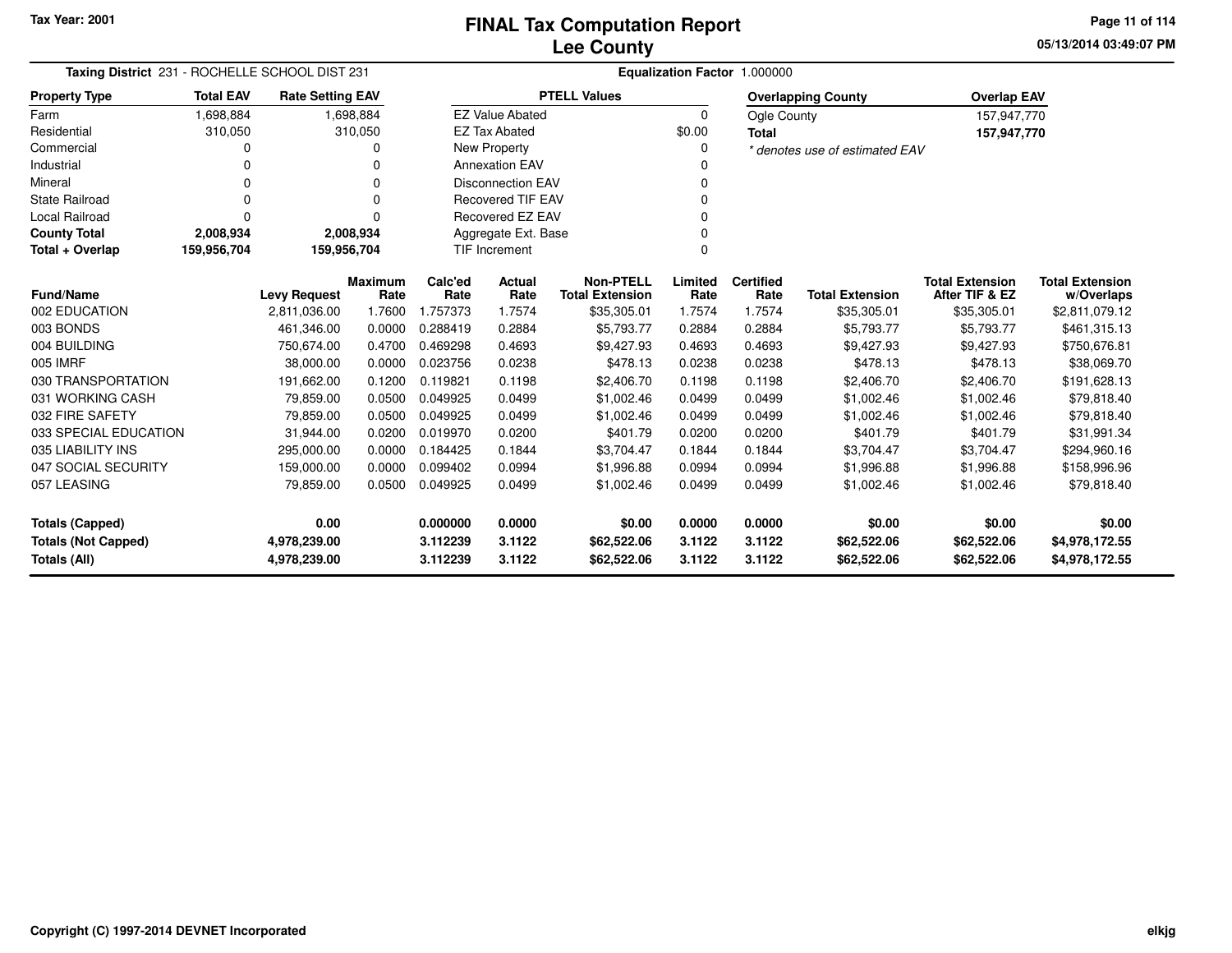**05/13/2014 03:49:07 PM Page 12 of 114**

| Taxing District 271 - LEE CENTER SCHOOL DIST 271 |                  |                                                                                                                                                                                                                              |                        | Equalization Factor 1.000000 |                                   |                                            |                 |                          |                                |                                          |                                      |  |  |
|--------------------------------------------------|------------------|------------------------------------------------------------------------------------------------------------------------------------------------------------------------------------------------------------------------------|------------------------|------------------------------|-----------------------------------|--------------------------------------------|-----------------|--------------------------|--------------------------------|------------------------------------------|--------------------------------------|--|--|
| <b>Property Type</b>                             | <b>Total EAV</b> | <b>Rate Setting EAV</b>                                                                                                                                                                                                      |                        |                              |                                   | <b>PTELL Values</b>                        |                 |                          | <b>Overlapping County</b>      | <b>Overlap EAV</b>                       |                                      |  |  |
| Farm                                             | 27.847.331       | 27,804,753                                                                                                                                                                                                                   |                        |                              | <b>EZ Value Abated</b>            |                                            | 220,428         | DeKalb County            |                                | 929,992                                  |                                      |  |  |
| Residential                                      | 25,448,040       | 24,949,604                                                                                                                                                                                                                   |                        |                              | <b>EZ Tax Abated</b>              |                                            | \$10.472.52     | Ogle County              |                                |                                          | 2,339,225                            |  |  |
| Commercial                                       | 4,648,440        | 4,380,178                                                                                                                                                                                                                    |                        |                              | <b>New Property</b><br>660,470    |                                            |                 | <b>Total</b>             | 3,269,217                      |                                          |                                      |  |  |
| Industrial                                       | 0                |                                                                                                                                                                                                                              | <sup>0</sup>           |                              | <b>Annexation EAV</b><br>$\Omega$ |                                            |                 |                          | * denotes use of estimated EAV |                                          |                                      |  |  |
| Mineral                                          | 0                |                                                                                                                                                                                                                              | $\Omega$               |                              | <b>Disconnection EAV</b><br>7,590 |                                            |                 |                          |                                |                                          |                                      |  |  |
| <b>State Railroad</b>                            | 342,298          |                                                                                                                                                                                                                              | 342,298                |                              | <b>Recovered TIF EAV</b><br>ი     |                                            |                 |                          |                                |                                          |                                      |  |  |
| <b>Local Railroad</b>                            | 0                |                                                                                                                                                                                                                              | $\Omega$               |                              | Recovered EZ EAV                  | 207,260                                    |                 |                          |                                |                                          |                                      |  |  |
| <b>County Total</b>                              | 58,286,109       | 57,476,833                                                                                                                                                                                                                   |                        |                              | Aggregate Ext. Base               |                                            |                 |                          |                                |                                          |                                      |  |  |
| Total + Overlap                                  | 61,555,326       | 60,746,050                                                                                                                                                                                                                   |                        |                              | <b>TIF Increment</b>              |                                            | 588,848         |                          |                                |                                          |                                      |  |  |
| <b>Fund/Name</b>                                 |                  | <b>Levy Request</b>                                                                                                                                                                                                          | <b>Maximum</b><br>Rate | Calc'ed<br>Rate              | <b>Actual</b><br>Rate             | <b>Non-PTELL</b><br><b>Total Extension</b> | Limited<br>Rate | <b>Certified</b><br>Rate | <b>Total Extension</b>         | <b>Total Extension</b><br>After TIF & EZ | <b>Total Extension</b><br>w/Overlaps |  |  |
| 002 EDUCATION                                    |                  | 1,934,000.00                                                                                                                                                                                                                 | 2.7600                 | 3.183746                     | 2.7600                            | \$1,586,360.59                             | 2.7600          | 2.7600                   | \$1,608,696.61                 | \$1,586,360.59                           | \$1,676,590.98                       |  |  |
| 003 BONDS                                        |                  | 444,305.00                                                                                                                                                                                                                   | 0.0000                 | 0.731414                     | 0.7314                            | \$420,385.56                               | 0.7314          | 0.7314                   | \$426,304.60                   | \$420,385.56                             | \$444,296.61                         |  |  |
| 004 BUILDING                                     |                  | 320,000.00                                                                                                                                                                                                                   | 0.5000                 | 0.526783                     | 0.5000                            | \$287,384.17                               | 0.5000          | 0.5000                   | \$291,430.55                   | \$287,384.17                             | \$303,730.25                         |  |  |
| 005 IMRF                                         |                  | 51,000.00                                                                                                                                                                                                                    | 0.0000                 | 0.083956                     | 0.0840                            | \$48,280.54                                | 0.0840          | 0.0840                   | \$48,960.33                    | \$48,280.54                              | \$51,026.68                          |  |  |
| 030 TRANSPORTATION                               |                  | 75,000.00                                                                                                                                                                                                                    | 0.2000                 | 0.123465                     | 0.1235                            | \$70,983.89                                | 0.1235          | 0.1235                   | \$71,983.34                    | \$70,983.89                              | \$75,021.37                          |  |  |
| 031 WORKING CASH                                 |                  | 27,500.00                                                                                                                                                                                                                    | 0.0500                 | 0.045270                     | 0.0453                            | \$26,037.01                                | 0.0453          | 0.0453                   | \$26,403.61                    | \$26,037.01                              | \$27,517.96                          |  |  |
| 033 SPECIAL EDUCATION                            |                  | 25,600.00                                                                                                                                                                                                                    | 0.0400                 | 0.042143                     | 0.0400                            | \$22,990.73                                | 0.0400          | 0.0400                   | \$23,314.44                    | \$22,990.73                              | \$24,298.42                          |  |  |
| 035 LIABILITY INS                                |                  | 205,000.00                                                                                                                                                                                                                   | 0.0000                 | 0.337471                     | 0.3375                            | \$193,984.31                               | 0.3375          | 0.3375                   | \$196,715.62                   | \$193,984.31                             | \$205,017.92                         |  |  |
| 047 SOCIAL SECURITY                              |                  | 51,000.00                                                                                                                                                                                                                    | 0.0000                 | 0.083956                     | 0.0840                            | \$48,280.54                                | 0.0840          | 0.0840                   | \$48,960.33                    | \$48,280.54                              | \$51,026.68                          |  |  |
| 057 LEASING                                      |                  | 27,500.00                                                                                                                                                                                                                    | 0.0500                 | 0.045270                     | 0.0453                            | \$26,037.01                                | 0.0453          | 0.0453                   | \$26,403.61                    | \$26,037.01                              | \$27,517.96                          |  |  |
| 0.00<br><b>Totals (Capped)</b>                   |                  |                                                                                                                                                                                                                              |                        | 0.000000                     | 0.0000                            | \$0.00                                     | 0.0000          | 0.0000                   | \$0.00                         | \$0.00                                   | \$0.00                               |  |  |
| <b>Totals (Not Capped)</b><br>Totals (All)       |                  | 3,160,905.00<br>5.203474<br>4.7510<br>\$2,730,724.35<br>4.7510<br>4.7510<br>\$2,769,173.04<br>\$2,730,724.35<br>5.203474<br>4.7510<br>4.7510<br>3,160,905.00<br>\$2,730,724.35<br>4.7510<br>\$2,769,173.04<br>\$2,730,724.35 |                        |                              | \$2,886,044.83<br>\$2,886,044.83  |                                            |                 |                          |                                |                                          |                                      |  |  |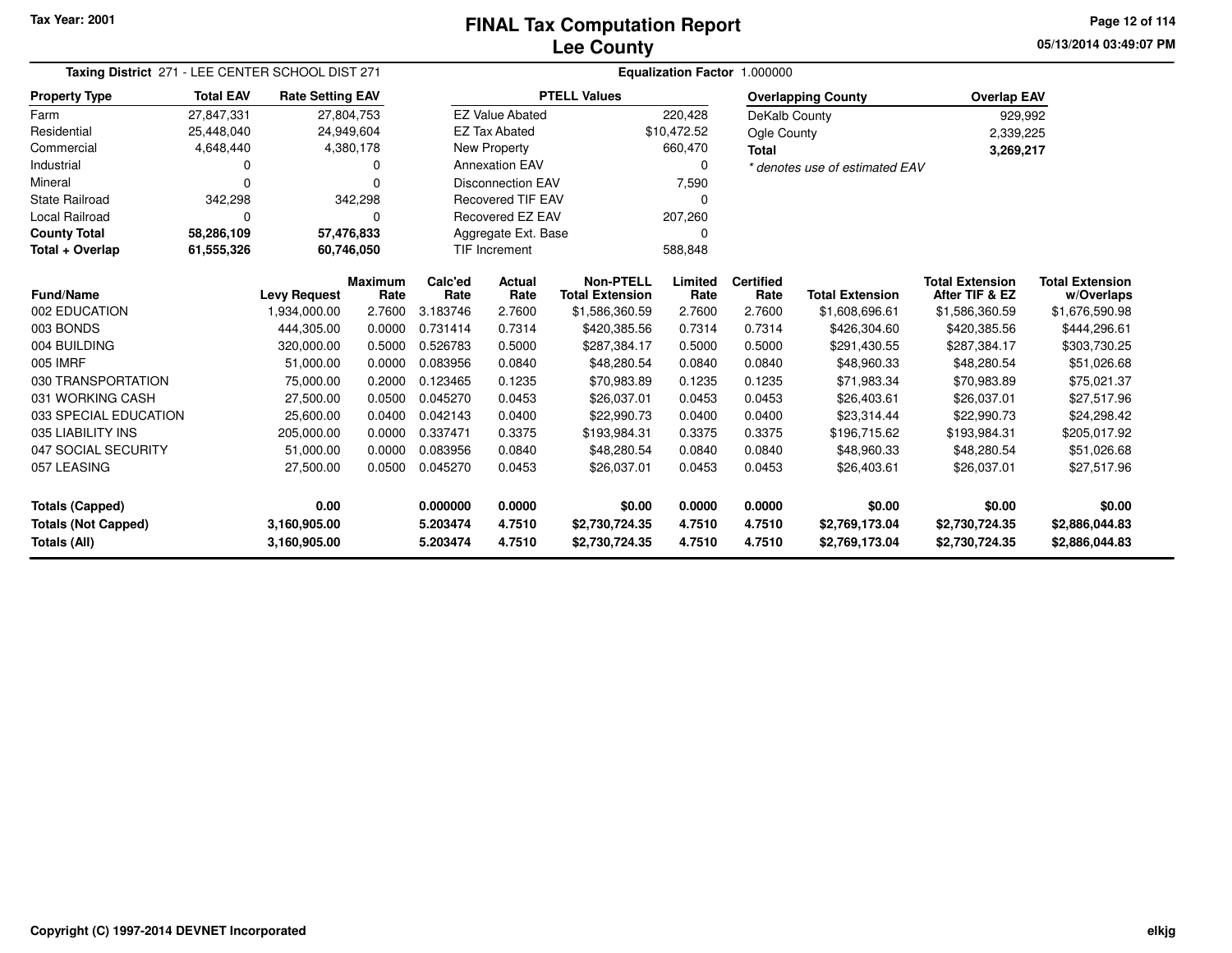## **Lee CountyFINAL Tax Computation Report**

**05/13/2014 03:49:07 PM Page 13 of 114**

| Taxing District 272 - AMBOY SCHOOL DIST 272 |                  | Equalization Factor 1.000000 |                |          |                          |                        |             |                  |                        |                        |                        |
|---------------------------------------------|------------------|------------------------------|----------------|----------|--------------------------|------------------------|-------------|------------------|------------------------|------------------------|------------------------|
| <b>Property Type</b>                        | <b>Total EAV</b> | <b>Rate Setting EAV</b>      |                |          |                          | <b>PTELL Values</b>    |             |                  |                        |                        |                        |
| Farm                                        | 33,620,178       |                              | 33,620,178     |          | <b>EZ Value Abated</b>   |                        | 447,750     |                  |                        |                        |                        |
| Residential                                 | 43,847,240       |                              | 43,749,246     |          | <b>EZ Tax Abated</b>     |                        | \$13,951.43 |                  |                        |                        |                        |
| Commercial                                  | 8,176,310        |                              | 8,168,826      |          | New Property             |                        | 1,933,830   |                  |                        |                        |                        |
| Industrial                                  | 3,824,255        |                              | 3,481,983      |          | <b>Annexation EAV</b>    |                        | o           |                  |                        |                        |                        |
| Mineral                                     | 0                |                              | 0              |          | <b>Disconnection EAV</b> |                        | ი           |                  |                        |                        |                        |
| <b>State Railroad</b>                       | 8,666            |                              | 8,666          |          | <b>Recovered TIF EAV</b> |                        |             |                  |                        |                        |                        |
| Local Railroad                              | 3,610            |                              | 3,610          |          | Recovered EZ EAV         |                        | 138,858     |                  |                        |                        |                        |
| <b>County Total</b>                         | 89,480,259       |                              | 89,032,509     |          | Aggregate Ext. Base      |                        | 2,778,989   |                  |                        |                        |                        |
| Total + Overlap                             | 89,480,259       |                              | 89,032,509     |          | <b>TIF Increment</b>     |                        | 0           |                  |                        |                        |                        |
|                                             |                  |                              | <b>Maximum</b> | Calc'ed  | Actual                   | <b>Non-PTELL</b>       | Limited     | <b>Certified</b> |                        | <b>Total Extension</b> | <b>Total Extension</b> |
| <b>Fund/Name</b><br>002 EDUCATION           |                  | <b>Levy Request</b>          | Rate           | Rate     | Rate                     | <b>Total Extension</b> | Rate        | Rate             | <b>Total Extension</b> | After TIF & EZ         | w/Overlaps             |
|                                             |                  | 1,949,295.00                 | 2.0800         | 2.189419 | 2.0800                   | \$1,851,876.19         | 2.0800      | 2.0800           | \$1,861,189.39         | \$1,851,876.19         | \$1,851,876.19         |
| 003 BONDS                                   |                  | 0.00                         | 0.0000         | 0.000000 | 0.0000                   | \$0.00                 | 0.0000      | 0.0000           | \$0.00                 | \$0.00                 | \$0.00                 |
| 004 BUILDING                                |                  | 351,435.00                   | 0.3750         | 0.394727 | 0.3750                   | \$333,871.91           | 0.3750      | 0.3750           | \$335,550.97           | \$333,871.91           | \$333,871.91           |
| 005 IMRF                                    |                  | 51,450.00                    | 0.0000         | 0.057788 | 0.0578                   | \$51,460.79            | 0.0578      | 0.0578           | \$51,719.59            | \$51,460.79            | \$51,460.79            |
| 030 TRANSPORTATION                          |                  | 187,432.00                   | 0.2000         | 0.210521 | 0.2000                   | \$178,065.02           | 0.2000      | 0.2000           | \$178,960.52           | \$178,065.02           | \$178,065.02           |
| 031 WORKING CASH                            |                  | 46,858.00                    | 0.0500         | 0.052630 | 0.0500                   | \$44,516.25            | 0.0500      | 0.0500           | \$44,740.13            | \$44,516.25            | \$44,516.25            |
| 032 FIRE SAFETY                             |                  | 46,858.00                    | 0.0500         | 0.052630 | 0.0500                   | \$44,516.25            | 0.0500      | 0.0500           | \$44,740.13            | \$44,516.25            | \$44,516.25            |
| 033 SPECIAL EDUCATION                       |                  | 37,486.00                    | 0.0400         | 0.042104 | 0.0400                   | \$35,613.00            | 0.0400      | 0.0400           | \$35,792.10            | \$35,613.00            | \$35,613.00            |
| 035 LIABILITY INS                           |                  | 154,350.00                   | 0.0000         | 0.173364 | 0.1734                   | \$154,382.37           | 0.1734      | 0.1734           | \$155,158.77           | \$154,382.37           | \$154,382.37           |
| 047 SOCIAL SECURITY                         |                  | 35,331.00                    | 0.0000         | 0.039683 | 0.0397                   | \$35,345.91            | 0.0397      | 0.0397           | \$35,523.66            | \$35,345.91            | \$35,345.91            |
| 057 LEASING                                 |                  | 46,858.00                    | 0.0500         | 0.052630 | 0.0500                   | \$44,516.25            | 0.0500      | 0.0500           | \$44,740.13            | \$44,516.25            | \$44,516.25            |
| <b>Totals (Capped)</b>                      |                  | 2,907,353.00                 |                | 3.265496 | 3.1159                   | \$2,774,163.94         | 3.1159      | 3.1159           | \$2,788,115.39         | \$2,774,163.94         | \$2,774,163.94         |
| <b>Totals (Not Capped)</b>                  |                  | 0.00                         |                | 0.000000 | 0.0000                   | \$0.00                 | 0.0000      | 0.0000           | \$0.00                 | \$0.00                 | \$0.00                 |
| Totals (All)                                |                  | 2,907,353.00                 |                | 3.265496 | 3.1159                   | \$2,774,163.94         | 3.1159      | 3.1159           | \$2,788,115.39         | \$2,774,163.94         | \$2,774,163.94         |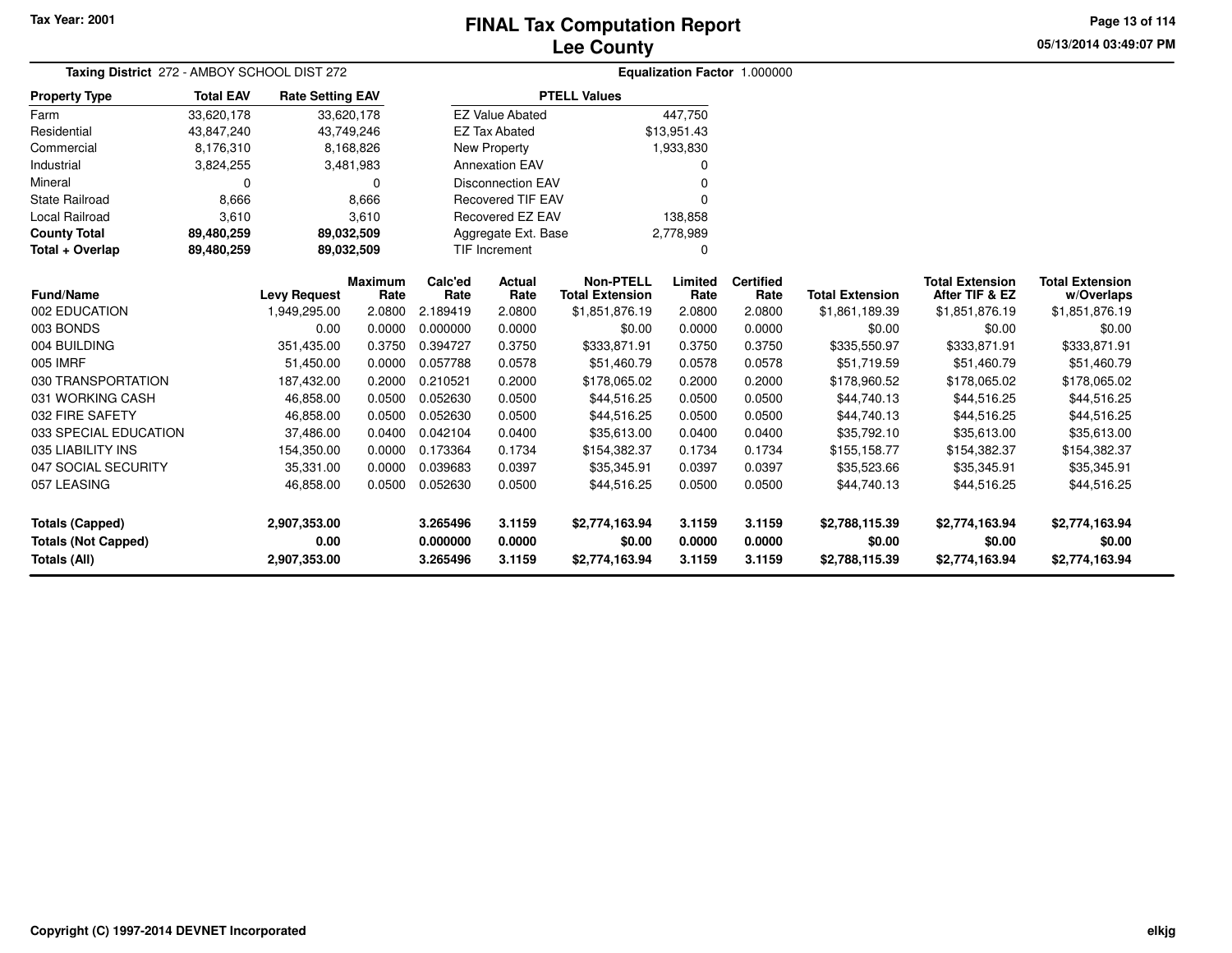### **Lee CountyFINAL Tax Computation Report**

**05/13/2014 03:49:07 PM Page 14 of 114**

|                            | Taxing District 275 - ASHTON SCHOOL DIST 275 |                                               |           |                 |                                    | <b>Equalization Factor</b><br>1.000000     |                 |                          |                                |                                          |                                      |  |  |
|----------------------------|----------------------------------------------|-----------------------------------------------|-----------|-----------------|------------------------------------|--------------------------------------------|-----------------|--------------------------|--------------------------------|------------------------------------------|--------------------------------------|--|--|
| <b>Property Type</b>       | <b>Total EAV</b>                             | <b>Rate Setting EAV</b>                       |           |                 |                                    | <b>PTELL Values</b>                        |                 |                          | <b>Overlapping County</b>      | <b>Overlap EAV</b>                       |                                      |  |  |
| Farm                       | 15,136,933                                   | 15,136,933                                    |           |                 | <b>EZ Value Abated</b>             |                                            | 788,882         | Ogle County              |                                | 5,065,337                                |                                      |  |  |
| Residential                | 10,072,930                                   | 10,072,930                                    |           |                 | <b>EZ Tax Abated</b>               |                                            | \$35,448.42     |                          |                                | 5,065,337                                |                                      |  |  |
| Commercial                 | 3,081,040                                    |                                               | 2,871,446 |                 | <b>New Property</b>                |                                            | 299,590         |                          | * denotes use of estimated EAV |                                          |                                      |  |  |
| Industrial                 | 3,158,901                                    |                                               | 2,579,613 |                 | <b>Annexation EAV</b>              |                                            |                 |                          |                                |                                          |                                      |  |  |
| Mineral                    | 0                                            |                                               | $\Omega$  |                 | <b>Disconnection EAV</b>           |                                            |                 |                          |                                |                                          |                                      |  |  |
| <b>State Railroad</b>      | 369,045                                      |                                               | 369,045   |                 | <b>Recovered TIF EAV</b>           |                                            |                 |                          |                                |                                          |                                      |  |  |
| <b>Local Railroad</b>      | 0                                            |                                               | $\Omega$  |                 | <b>Recovered EZ EAV</b><br>243,582 |                                            |                 |                          |                                |                                          |                                      |  |  |
| <b>County Total</b>        | 31,818,849                                   | 31,029,967                                    |           |                 | Aggregate Ext. Base                |                                            |                 |                          |                                |                                          |                                      |  |  |
| Total + Overlap            | 36,884,186                                   | 36,095,304                                    |           |                 | TIF Increment                      |                                            | $\Omega$        |                          |                                |                                          |                                      |  |  |
| <b>Fund/Name</b>           |                                              | <b>Maximum</b><br><b>Levy Request</b><br>Rate |           | Calc'ed<br>Rate | Actual<br>Rate                     | <b>Non-PTELL</b><br><b>Total Extension</b> | Limited<br>Rate | <b>Certified</b><br>Rate | <b>Total Extension</b>         | <b>Total Extension</b><br>After TIF & EZ | <b>Total Extension</b><br>w/Overlaps |  |  |
| 002 EDUCATION              |                                              | 1,107,594.00                                  | 3.0000    | 3.068527        | 3.0000                             | \$930,899.01                               | 3.0000          | 3.0000                   | \$954,565.47                   | \$930,899.01                             | \$1,082,859.12                       |  |  |
| 003 BONDS & INTEREST       |                                              | 42,709.00                                     | 0.0000    | 0.118323        | 0.1183                             | \$36,708.45                                | 0.1183          | 0.1183                   | \$37,641.70                    | \$36,708.45                              | \$42,700.74                          |  |  |
| 004 BUILDING               |                                              | 276.899.00                                    | 0.7500    | 0.767133        | 0.7500                             | \$232,724.75                               | 0.7500          | 0.7500                   | \$238,641.37                   | \$232,724.75                             | \$270,714.78                         |  |  |
| 005 IMRF                   |                                              | 44,304.00                                     | 0.0000    | 0.122742        | 0.1227                             | \$38,073.77                                | 0.1227          | 0.1227                   | \$39,041.73                    | \$38,073.77                              | \$44,288.94                          |  |  |
| 030 TRANSPORTATION         |                                              | 73,840.00                                     | 0.2000    | 0.204570        | 0.2000                             | \$62,059.93                                | 0.2000          | 0.2000                   | \$63,637.70                    | \$62,059.93                              | \$72,190.61                          |  |  |
| 031 WORKING CASH           |                                              | 18,460.00                                     | 0.0500    | 0.051142        | 0.0500                             | \$15,514.98                                | 0.0500          | 0.0500                   | \$15,909.42                    | \$15,514.98                              | \$18,047.65                          |  |  |
| 032 FIRE SAFETY            |                                              | 18,460.00                                     | 0.0500    | 0.051142        | 0.0500                             | \$15,514.98                                | 0.0500          | 0.0500                   | \$15,909.42                    | \$15,514.98                              | \$18,047.65                          |  |  |
| 033 SPECIAL EDUCATION      |                                              | 14,768.00                                     | 0.0400    | 0.040914        | 0.0400                             | \$12,411.99                                | 0.0400          | 0.0400                   | \$12,727.54                    | \$12,411.99                              | \$14,438.12                          |  |  |
| 035 LIABILITY INSURANCE    |                                              | 11,076.00                                     | 0.0000    | 0.030685        | 0.0307                             | \$9,526.20                                 | 0.0307          | 0.0307                   | \$9,768.39                     | \$9,526.20                               | \$11,081.26                          |  |  |
| 047 SOCIAL SECURITY        |                                              | 29,536.00                                     | 0.0000    | 0.081828        | 0.0818                             | \$25,382.51                                | 0.0818          | 0.0818                   | \$26,027.82                    | \$25,382.51                              | \$29,525.96                          |  |  |
| 057 LEASING                |                                              | 18,460.00                                     | 0.0500    | 0.051142        | 0.0500                             | \$15,514.98                                | 0.0500          | 0.0500                   | \$15,909.42                    | \$15,514.98                              | \$18,047.65                          |  |  |
| <b>Totals (Capped)</b>     |                                              | 53,785.00                                     |           | 0.149008        | 0.1490                             | \$46,234.65                                | 0.1490          | 0.1490                   | \$47,410.09                    | \$46,234.65                              | \$53,782.00                          |  |  |
| <b>Totals (Not Capped)</b> |                                              | 1,602,321.00                                  |           | 4.439140        | 4.3445                             | \$1,348,096.90                             | 4.3445          | 4.3445                   | \$1,382,369.89                 | \$1,348,096.90                           | \$1,568,160.48                       |  |  |
| <b>Totals (All)</b>        |                                              | 1,656,106.00                                  |           | 4.588148        | 4.4935                             | \$1,394,331.55                             | 4.4935          | 4.4935                   | \$1,429,779.98                 | \$1,394,331.55                           | \$1,621,942.48                       |  |  |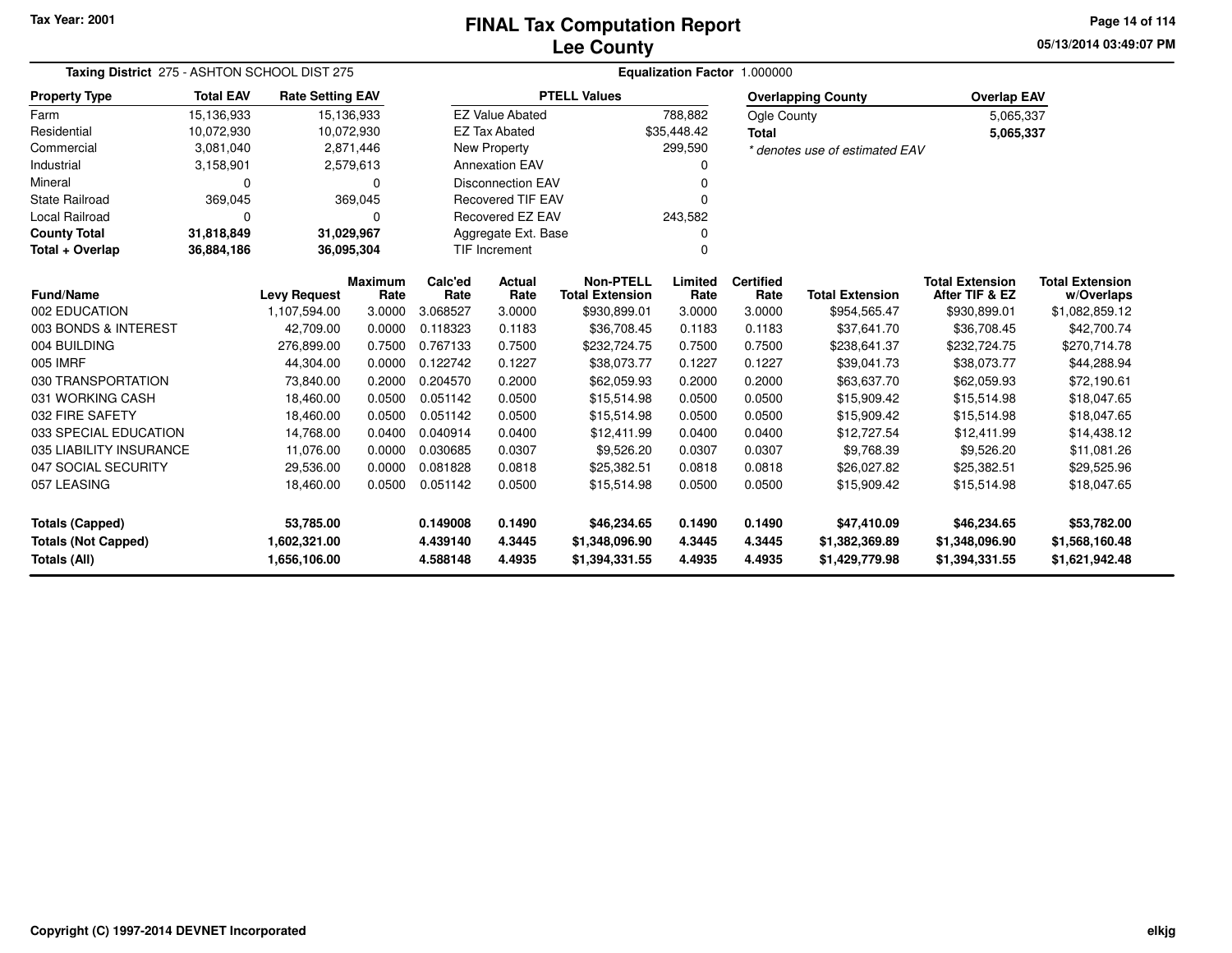**05/13/2014 03:49:07 PMPage 15 of 114**

| Taxing District 280 - MENDOTA HIGH SCH DIST 280                            |                  |                         |                        | Equalization Factor 1.000000 |                              |                                            |                  |                              |                                |                                          |                                      |  |  |
|----------------------------------------------------------------------------|------------------|-------------------------|------------------------|------------------------------|------------------------------|--------------------------------------------|------------------|------------------------------|--------------------------------|------------------------------------------|--------------------------------------|--|--|
| <b>Property Type</b>                                                       | <b>Total EAV</b> | <b>Rate Setting EAV</b> |                        |                              |                              | <b>PTELL Values</b>                        |                  |                              | <b>Overlapping County</b>      | <b>Overlap EAV</b>                       |                                      |  |  |
| Farm                                                                       | 14,667,738       |                         | 14,667,738             |                              | <b>EZ Value Abated</b>       |                                            | $\Omega$         | <b>Bureau County</b>         |                                | 5,401,774                                |                                      |  |  |
| Residential                                                                | 7,277,875        |                         | 7,277,875              |                              | <b>EZ Tax Abated</b>         |                                            | \$0.00           | <b>LaSalle County</b>        |                                | 117,208,070                              |                                      |  |  |
| Commercial                                                                 | 1,004,180        |                         | 1,004,180              |                              | New Property                 |                                            | 220,290          | <b>Total</b>                 |                                | 122,609,844                              |                                      |  |  |
| Industrial                                                                 | 0                |                         | O                      | <b>Annexation EAV</b>        |                              |                                            | 0                |                              | * denotes use of estimated EAV |                                          |                                      |  |  |
| Mineral                                                                    | 0                |                         | O                      | <b>Disconnection EAV</b>     |                              |                                            |                  |                              |                                |                                          |                                      |  |  |
| <b>State Railroad</b>                                                      | 0                |                         | ∩                      |                              | <b>Recovered TIF EAV</b>     |                                            | O                |                              |                                |                                          |                                      |  |  |
| <b>Local Railroad</b>                                                      | 11,740           |                         | 11,740                 | Recovered EZ EAV             |                              |                                            | O                |                              |                                |                                          |                                      |  |  |
| <b>County Total</b>                                                        | 22,961,533       |                         | 22,961,533             | Aggregate Ext. Base<br>0     |                              |                                            |                  |                              |                                |                                          |                                      |  |  |
| Total + Overlap                                                            | 145,571,377      | 145,571,377             |                        | <b>TIF Increment</b>         |                              |                                            | O                |                              |                                |                                          |                                      |  |  |
| <b>Fund/Name</b>                                                           |                  | <b>Levy Request</b>     | <b>Maximum</b><br>Rate | Calc'ed<br>Rate              | Actual<br>Rate               | <b>Non-PTELL</b><br><b>Total Extension</b> | Limited<br>Rate  | <b>Certified</b><br>Rate     | <b>Total Extension</b>         | <b>Total Extension</b><br>After TIF & EZ | <b>Total Extension</b><br>w/Overlaps |  |  |
| 002 EDUCATION                                                              |                  | 1,997,000.00            | 1.3700                 | 1.371836                     | 1.3700                       | \$314,573.00                               | 1.3700           | 1.3700                       | \$314,573.00                   | \$314,573.00                             | \$1,994,327.86                       |  |  |
| 003 BONDS                                                                  |                  | 1,060,532.00            | 0.0000                 | 0.728531                     | 0.7285                       | \$167,274.77                               | 0.7285           | 0.7285                       | \$167,274.77                   | \$167,274.77                             | \$1,060,487.48                       |  |  |
| 004 BUILDING                                                               |                  | 364,500.00              | 0.2500                 | 0.250393                     | 0.2500                       | \$57,403.83                                | 0.2500           | 0.2500                       | \$57,403.83                    | \$57,403.83                              | \$363,928.44                         |  |  |
| 005 IMRF                                                                   |                  | 65,000.00               | 0.0000                 | 0.044652                     | 0.0447                       | \$10,263.81                                | 0.0447           | 0.0447                       | \$10,263.81                    | \$10,263.81                              | \$65,070.41                          |  |  |
| 030 TRANSPORTATION                                                         |                  | 175,000.00              | 0.1200                 | 0.120216                     | 0.1200                       | \$27,553.84                                | 0.1200           | 0.1200                       | \$27,553.84                    | \$27,553.84                              | \$174,685.65                         |  |  |
| 031 WORKING CASH                                                           |                  | 73,000.00               | 0.0500                 | 0.050147                     | 0.0500                       | \$11,480.77                                | 0.0500           | 0.0500                       | \$11.480.77                    | \$11.480.77                              | \$72,785.69                          |  |  |
| 032 FIRE SAFETY                                                            |                  | 73,000.00               | 0.0500                 | 0.050147                     | 0.0500                       | \$11,480.77                                | 0.0500           | 0.0500                       | \$11,480.77                    | \$11,480.77                              | \$72,785.69                          |  |  |
| 033 SPECIAL EDUCATION                                                      |                  | 29,500.00               | 0.0200                 | 0.020265                     | 0.0200                       | \$4,592.31                                 | 0.0200           | 0.0200                       | \$4,592.31                     | \$4,592.31                               | \$29,114.28                          |  |  |
| 035 LIABILITY INS                                                          |                  | 112,000.00              | 0.0000                 | 0.076938                     | 0.0769                       | \$17.657.42                                | 0.0769           | 0.0769                       | \$17.657.42                    | \$17.657.42                              | \$111,944.39                         |  |  |
| 047 SOCIAL SECURITY                                                        |                  | 65,000.00               | 0.0000                 | 0.044652                     | 0.0447                       | \$10,263.81                                | 0.0447           | 0.0447                       | \$10,263.81                    | \$10,263.81                              | \$65,070.41                          |  |  |
| <b>Totals (Capped)</b>                                                     |                  | 0.00                    |                        | 0.000000                     | 0.0000                       | \$0.00                                     | 0.0000           | 0.0000                       | \$0.00                         | \$0.00                                   | \$0.00                               |  |  |
| <b>Totals (Not Capped)</b><br>4,014,532.00<br>Totals (All)<br>4,014,532.00 |                  |                         | 2.757777<br>2.757777   | 2.7548<br>2.7548             | \$632,544.33<br>\$632,544.33 | 2.7548<br>2.7548                           | 2.7548<br>2.7548 | \$632,544.33<br>\$632,544.33 | \$632,544.33<br>\$632,544.33   | \$4,010,200.30<br>\$4,010,200.30         |                                      |  |  |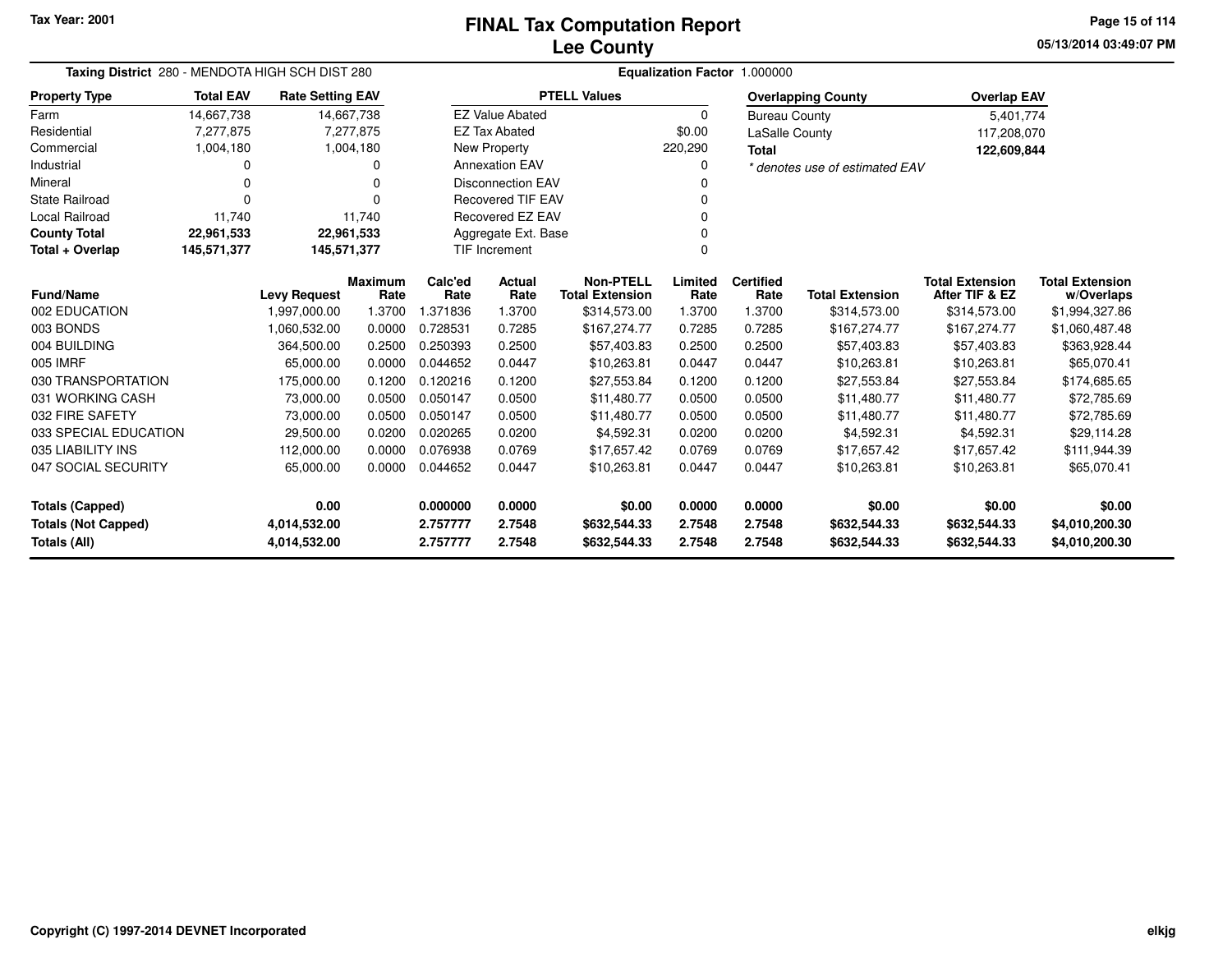# **Lee CountyFINAL Tax Computation Report**

**05/13/2014 03:49:07 PM Page 16 of 114**

|                            | Taxing District 289 - MENDOTA GRD SD 289 |                         |                |          | Equalization Factor 1.000000 |                        |          |                      |                                |                        |                        |  |  |  |
|----------------------------|------------------------------------------|-------------------------|----------------|----------|------------------------------|------------------------|----------|----------------------|--------------------------------|------------------------|------------------------|--|--|--|
| <b>Property Type</b>       | <b>Total EAV</b>                         | <b>Rate Setting EAV</b> |                |          |                              | <b>PTELL Values</b>    |          |                      | <b>Overlapping County</b>      | <b>Overlap EAV</b>     |                        |  |  |  |
| Farm                       | 14,667,738                               |                         | 14,667,738     |          | <b>EZ Value Abated</b>       |                        | $\Omega$ | <b>Bureau County</b> |                                | 5,401,774              |                        |  |  |  |
| Residential                | 7,277,875                                |                         | 7,277,875      |          | <b>EZ Tax Abated</b>         |                        | \$0.00   | LaSalle County       |                                | 116,206,590            |                        |  |  |  |
| Commercial                 | 1,004,180                                |                         | 1,004,180      |          | New Property                 |                        | 220,290  | <b>Total</b>         |                                | 121,608,364            |                        |  |  |  |
| Industrial                 | 0                                        |                         | 0              |          | <b>Annexation EAV</b>        |                        |          |                      | * denotes use of estimated EAV |                        |                        |  |  |  |
| Mineral                    | 0                                        |                         | $\Omega$       |          | <b>Disconnection EAV</b>     |                        |          |                      |                                |                        |                        |  |  |  |
| State Railroad             | 0                                        |                         | $\Omega$       |          | <b>Recovered TIF EAV</b>     |                        |          |                      |                                |                        |                        |  |  |  |
| Local Railroad             | 11.740                                   |                         | 11,740         |          | <b>Recovered EZ EAV</b>      |                        |          |                      |                                |                        |                        |  |  |  |
| <b>County Total</b>        | 22,961,533                               | 22,961,533              |                |          | Aggregate Ext. Base          |                        |          |                      |                                |                        |                        |  |  |  |
| Total + Overlap            | 144,569,897                              | 144,569,897             |                |          | TIF Increment                |                        | $\Omega$ |                      |                                |                        |                        |  |  |  |
|                            |                                          |                         | <b>Maximum</b> | Calc'ed  | <b>Actual</b>                | <b>Non-PTELL</b>       | Limited  | <b>Certified</b>     |                                | <b>Total Extension</b> | <b>Total Extension</b> |  |  |  |
| <b>Fund/Name</b>           |                                          | <b>Levy Request</b>     | Rate           | Rate     | Rate                         | <b>Total Extension</b> | Rate     | Rate                 | <b>Total Extension</b>         | After TIF & EZ         | w/Overlaps             |  |  |  |
| 002 EDUCATION              |                                          | 2,212,800.00            | 1.4400         | 1.530609 | 1.4400                       | \$330,646.08           | 1.4400   | 1.4400               | \$330,646.08                   | \$330,646.08           | \$2,081,806.52         |  |  |  |
| 003 BONDS                  |                                          | 353,342.00              | 0.0000         | 0.244409 | 0.2444                       | \$56,117.99            | 0.2444   | 0.2444               | \$56,117.99                    | \$56,117.99            | \$353,328.83           |  |  |  |
| 004 BUILDING               |                                          | 384,200.00              | 0.2500         | 0.265754 | 0.2500                       | \$57,403.83            | 0.2500   | 0.2500               | \$57,403.83                    | \$57,403.83            | \$361,424.74           |  |  |  |
| 005 IMRF                   |                                          | 64,000.00               | 0.0000         | 0.044269 | 0.0443                       | \$10,171.96            | 0.0443   | 0.0443               | \$10,171.96                    | \$10,171.96            | \$64,044.46            |  |  |  |
| 030 TRANSPORTATION         |                                          | 184,400.00              | 0.1200         | 0.127551 | 0.1200                       | \$27,553.84            | 0.1200   | 0.1200               | \$27,553.84                    | \$27,553.84            | \$173,483.88           |  |  |  |
| 031 WORKING CASH           |                                          | 76,800.00               | 0.0500         | 0.053123 | 0.0500                       | \$11,480.77            | 0.0500   | 0.0500               | \$11,480.77                    | \$11,480.77            | \$72,284.95            |  |  |  |
| 032 FIRE SAFETY            |                                          | 0.00                    | 0.0500         | 0.000000 | 0.0000                       | \$0.00                 | 0.0000   | 0.0000               | \$0.00                         | \$0.00                 | \$0.00                 |  |  |  |
| 033 SPECIAL EDUCATION      |                                          | 30,700.00               | 0.0200         | 0.021235 | 0.0200                       | \$4,592.31             | 0.0200   | 0.0200               | \$4,592.31                     | \$4,592.31             | \$28,913.98            |  |  |  |
| 035 LIABILITY INS          |                                          | 50,000.00               | 0.0000         | 0.034585 | 0.0346                       | \$7,944.69             | 0.0346   | 0.0346               | \$7,944.69                     | \$7,944.69             | \$50,021.18            |  |  |  |
| 047 SOCIAL SECURITY        |                                          | 124,000.00              | 0.0000         | 0.085772 | 0.0858                       | \$19,701.00            | 0.0858   | 0.0858               | \$19,701.00                    | \$19,701.00            | \$124,040.97           |  |  |  |
| 057 LEASING                |                                          | 76,800.00               | 0.0500         | 0.053123 | 0.0500                       | \$11,480.77            | 0.0500   | 0.0500               | \$11,480.77                    | \$11,480.77            | \$72,284.95            |  |  |  |
| Totals (Capped)            |                                          | 0.00                    |                | 0.000000 | 0.0000                       | \$0.00                 | 0.0000   | 0.0000               | \$0.00                         | \$0.00                 | \$0.00                 |  |  |  |
| <b>Totals (Not Capped)</b> |                                          | 3,557,042.00            |                | 2.460430 | 2.3391                       | \$537,093.24           | 2.3391   | 2.3391               | \$537,093.24                   | \$537,093.24           | \$3,381,634.46         |  |  |  |
| <b>Totals (All)</b>        |                                          | 3,557,042.00            |                | 2.460430 | 2.3391                       | \$537,093.24           | 2.3391   | 2.3391               | \$537,093.24                   | \$537,093.24           | \$3,381,634.46         |  |  |  |

 $\overline{\phantom{0}}$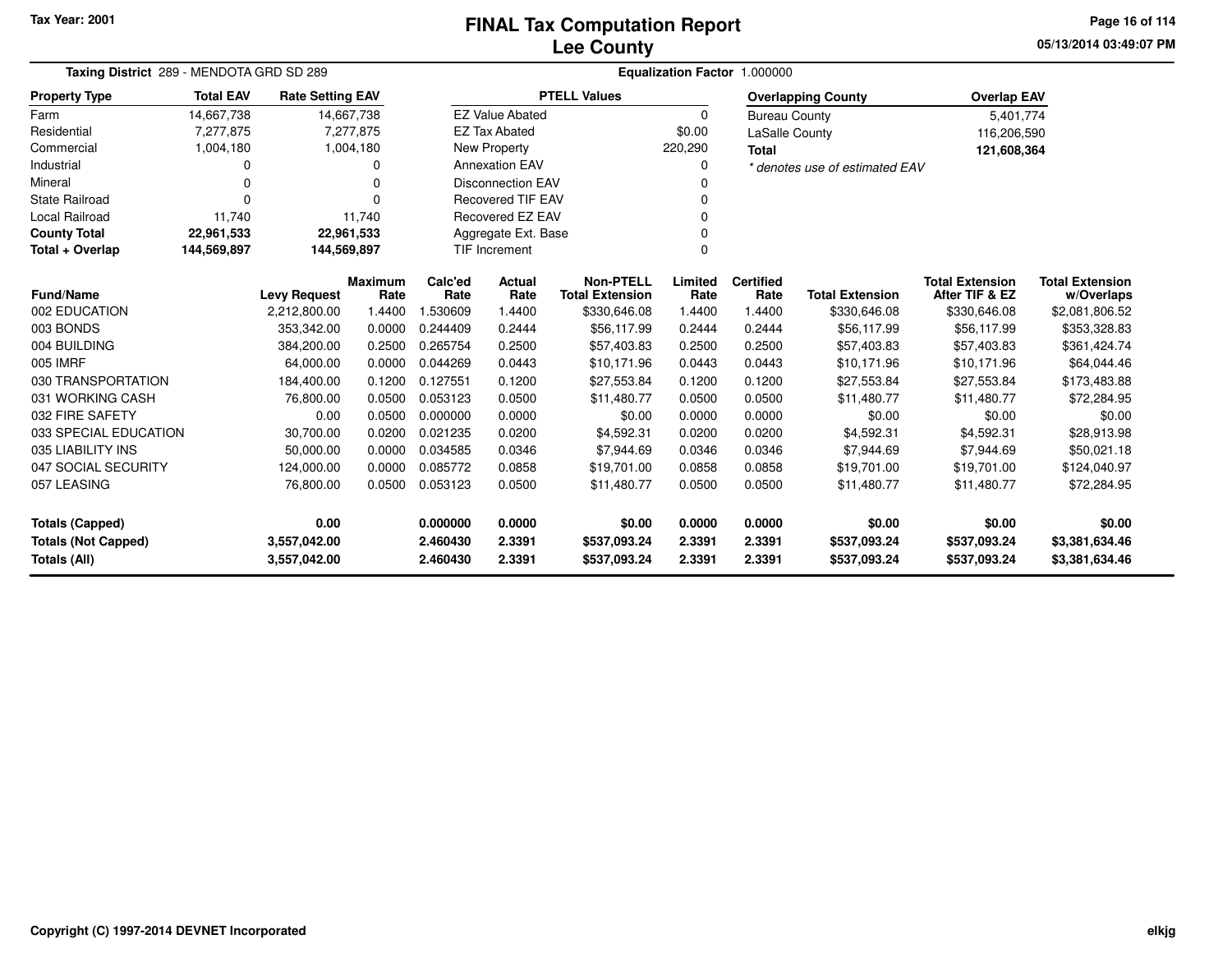**05/13/2014 03:49:07 PMPage 17 of 114**

| Taxing District 301 - ROCK FALLS SCHOOL DIST 301 |                  |                         |                | Equalization Factor 1.000000 |                          |                        |          |                  |                                |                        |                        |  |  |
|--------------------------------------------------|------------------|-------------------------|----------------|------------------------------|--------------------------|------------------------|----------|------------------|--------------------------------|------------------------|------------------------|--|--|
| <b>Property Type</b>                             | <b>Total EAV</b> | <b>Rate Setting EAV</b> |                |                              |                          | <b>PTELL Values</b>    |          |                  | <b>Overlapping County</b>      | <b>Overlap EAV</b>     |                        |  |  |
| Farm                                             | 2,239,543        |                         | 2,239,543      |                              | <b>EZ Value Abated</b>   |                        | $\Omega$ |                  | <b>Whiteside County</b>        | 122,922,952            |                        |  |  |
| Residential                                      | 3,136,326        |                         | 3,136,326      |                              | <b>EZ Tax Abated</b>     |                        | \$0.00   | <b>Total</b>     |                                | 122,922,952            |                        |  |  |
| Commercial                                       | 621,940          |                         | 621,940        |                              | <b>New Property</b>      |                        | 103,670  |                  | * denotes use of estimated EAV |                        |                        |  |  |
| Industrial                                       | 4,000,630        |                         | 4,000,630      |                              | <b>Annexation EAV</b>    |                        |          |                  |                                |                        |                        |  |  |
| Mineral                                          | 0                |                         | $\Omega$       |                              | <b>Disconnection EAV</b> |                        |          |                  |                                |                        |                        |  |  |
| <b>State Railroad</b>                            | 873,579          |                         | 873,579        |                              | <b>Recovered TIF EAV</b> |                        |          |                  |                                |                        |                        |  |  |
| Local Railroad                                   | 0                |                         | $\Omega$       |                              | Recovered EZ EAV         |                        |          |                  |                                |                        |                        |  |  |
| <b>County Total</b>                              | 10,872,018       | 10,872,018              |                |                              | Aggregate Ext. Base      |                        |          |                  |                                |                        |                        |  |  |
| Total + Overlap                                  | 133,794,970      | 133,794,970             |                |                              | <b>TIF Increment</b>     |                        | $\Omega$ |                  |                                |                        |                        |  |  |
|                                                  |                  |                         | <b>Maximum</b> | Calc'ed                      | <b>Actual</b>            | <b>Non-PTELL</b>       | Limited  | <b>Certified</b> |                                | <b>Total Extension</b> | <b>Total Extension</b> |  |  |
| <b>Fund/Name</b>                                 |                  | <b>Levy Request</b>     | Rate           | Rate                         | Rate                     | <b>Total Extension</b> | Rate     | Rate             | <b>Total Extension</b>         | After TIF & EZ         | w/Overlaps             |  |  |
| 002 EDUCATION<br>003 BONDS                       |                  | 2,474,799.00            | 1.8600         | 1.849695                     | 1.8497                   | \$201,099.72           | 1.8497   | 1.8497           | \$201,099.72                   | \$201,099.72           | \$2,474,805.56         |  |  |
|                                                  |                  | 181.479.00              | 0.0000         | 0.135640                     | 0.1356                   | \$14,742.46            | 0.1356   | 0.1356           | \$14,742.46                    | \$14,742.46            | \$181,425.98           |  |  |
| 004 BUILDING                                     |                  | 332.634.00              | 0.2500         | 0.248615                     | 0.2486                   | \$27,027.84            | 0.2486   | 0.2486           | \$27,027.84                    | \$27,027.84            | \$332,614.30           |  |  |
| 005 IMRF                                         |                  | 28,207.00               | 0.0000         | 0.021082                     | 0.0211                   | \$2,294.00             | 0.0211   | 0.0211           | \$2,294.00                     | \$2,294.00             | \$28,230.74            |  |  |
| 030 TRANSPORTATION                               |                  | 159,664.00              | 0.1200         | 0.119335<br>0.049723         | 0.1193                   | \$12,970.32            | 0.1193   | 0.1193           | \$12,970.32                    | \$12,970.32            | \$159,617.40           |  |  |
| 031 WORKING CASH                                 |                  | 66,527.00               | 0.0500         |                              | 0.0497                   | \$5,403.39             | 0.0497   | 0.0497           | \$5,403.39                     | \$5,403.39             | \$66,496.10            |  |  |
| 032 FIRE SAFETY                                  |                  | 13,438.00               | 0.0500         | 0.010044                     | 0.0100                   | \$1,087.20             | 0.0100   | 0.0100           | \$1,087.20                     | \$1,087.20             | \$13,379.50            |  |  |
| 033 SPECIAL EDUCATION                            |                  | 26,611.00               | 0.0200         | 0.019889                     | 0.0199                   | \$2,163.53             | 0.0199   | 0.0199           | \$2,163.53                     | \$2,163.53             | \$26,625.20            |  |  |
| 035 LIABILITY INS                                |                  | 315,000.00              | 0.0000         | 0.235435                     | 0.2354                   | \$25,592.73            | 0.2354   | 0.2354           | \$25,592.73                    | \$25,592.73            | \$314,953.36           |  |  |
| 047 SOCIAL SECURITY                              |                  | 28,207.00               | 0.0000         | 0.021082                     | 0.0211                   | \$2,294.00             | 0.0211   | 0.0211           | \$2,294.00                     | \$2,294.00             | \$28,230.74            |  |  |
| 057 LEASING                                      |                  | 66,527.00               | 0.0500         | 0.049723                     | 0.0497                   | \$5,403.39             | 0.0497   | 0.0497           | \$5,403.39                     | \$5,403.39             | \$66,496.10            |  |  |
| <b>Totals (Capped)</b>                           |                  | 0.00                    |                | 0.000000                     | 0.0000                   | \$0.00                 | 0.0000   | 0.0000           | \$0.00                         | \$0.00                 | \$0.00                 |  |  |
| <b>Totals (Not Capped)</b>                       |                  | 3,693,093.00            |                | 2.760263                     | 2.7601                   | \$300,078.58           | 2.7601   | 2.7601           | \$300,078.58                   | \$300,078.58           | \$3,692,874.98         |  |  |
| <b>Totals (All)</b>                              |                  | 3,693,093.00            |                | 2.760263                     | 2.7601                   | \$300,078.58           | 2.7601   | 2.7601           | \$300,078.58                   | \$300,078.58           | \$3,692,874.98         |  |  |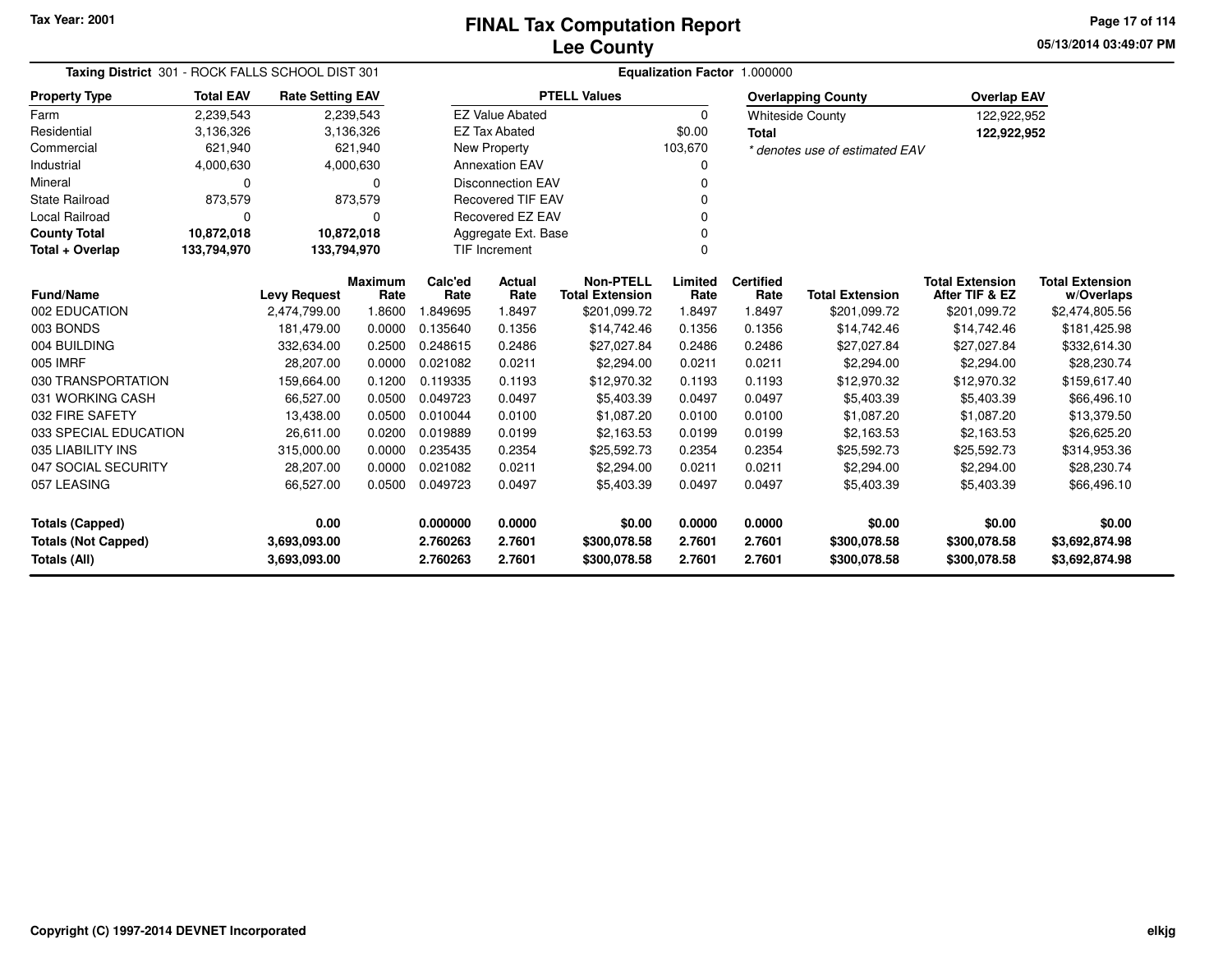**05/13/2014 03:49:07 PM Page 18 of 114**

| Taxing District 303 - LAMOILLE SCHOOL DIST 303 | Equalization Factor 1.000000 |                         |                        |                                   |                        |                                            |                 |                          |                                |                                          |                                      |
|------------------------------------------------|------------------------------|-------------------------|------------------------|-----------------------------------|------------------------|--------------------------------------------|-----------------|--------------------------|--------------------------------|------------------------------------------|--------------------------------------|
| <b>Property Type</b>                           | <b>Total EAV</b>             | <b>Rate Setting EAV</b> |                        |                                   |                        | <b>PTELL Values</b>                        |                 |                          | <b>Overlapping County</b>      | <b>Overlap EAV</b>                       |                                      |
| Farm                                           | 656,190                      |                         | 656,190                |                                   | <b>EZ Value Abated</b> |                                            | 0               | <b>Bureau County</b>     |                                | 32,162,796                               |                                      |
| Residential                                    | 15,140                       |                         | 15,140                 |                                   | <b>EZ Tax Abated</b>   |                                            | \$0.00          | <b>Total</b>             |                                | 32,162,796                               |                                      |
| Commercial                                     |                              |                         | 0                      | New Property                      |                        |                                            | 0               |                          | * denotes use of estimated EAV |                                          |                                      |
| Industrial                                     |                              |                         | 0                      | <b>Annexation EAV</b>             |                        |                                            |                 |                          |                                |                                          |                                      |
| Mineral                                        | O                            |                         | $\Omega$               | <b>Disconnection EAV</b>          |                        |                                            | 0               |                          |                                |                                          |                                      |
| State Railroad                                 | $\Omega$                     |                         | 0                      | <b>Recovered TIF EAV</b>          |                        |                                            | $\Omega$        |                          |                                |                                          |                                      |
| <b>Local Railroad</b>                          | O                            |                         | O                      | <b>Recovered EZ EAV</b>           |                        |                                            | $\Omega$        |                          |                                |                                          |                                      |
| <b>County Total</b>                            | 671,330                      |                         | 671,330                | Aggregate Ext. Base               |                        |                                            | $\mathbf 0$     |                          |                                |                                          |                                      |
| Total + Overlap                                | 32,834,126                   | 32,834,126              |                        | <b>TIF Increment</b>              |                        |                                            | 0               |                          |                                |                                          |                                      |
| <b>Fund/Name</b>                               |                              | <b>Levy Request</b>     | <b>Maximum</b><br>Rate | Calc'ed<br>Rate                   | Actual<br>Rate         | <b>Non-PTELL</b><br><b>Total Extension</b> | Limited<br>Rate | <b>Certified</b><br>Rate | <b>Total Extension</b>         | <b>Total Extension</b><br>After TIF & EZ | <b>Total Extension</b><br>w/Overlaps |
| 002 EDUCATION                                  |                              | 934,900.00              | 2.7000                 | 2.847342                          | 2.7000                 | \$18,125.91                                | 2.7000          | 2.7000                   | \$18,125.91                    | \$18,125.91                              | \$886,521.40                         |
| 003 BONDS                                      |                              | 25,274.00               | 0.0000                 | 0.076975                          | 0.0770                 | \$516.92                                   | 0.0770          | 0.0770                   | \$516.92                       | \$516.92                                 | \$25,282.28                          |
| 004 BUILDING                                   |                              | 173,100.00              | 0.5000                 | 0.527195                          | 0.5000                 | \$3,356.65                                 | 0.5000          | 0.5000                   | \$3,356.65                     | \$3,356.65                               | \$164,170.63                         |
| 005 IMRF                                       |                              | 27,000.00               | 0.0000                 | 0.082232                          | 0.0822                 | \$551.83                                   | 0.0822          | 0.0822                   | \$551.83                       | \$551.83                                 | \$26,989.65                          |
| 030 TRANSPORTATION                             |                              | 69,200.00               | 0.2000                 | 0.210756                          | 0.2000                 | \$1,342.66                                 | 0.2000          | 0.2000                   | \$1,342.66                     | \$1,342.66                               | \$65,668.25                          |
| 031 WORKING CASH                               |                              | 17,300.00               | 0.0500                 | 0.052689                          | 0.0500                 | \$335.67                                   | 0.0500          | 0.0500                   | \$335.67                       | \$335.67                                 | \$16,417.06                          |
| 032 FIRE SAFETY                                |                              | 17,300.00               | 0.0500                 | 0.052689                          | 0.0500                 | \$335.67                                   | 0.0500          | 0.0500                   | \$335.67                       | \$335.67                                 | \$16,417.06                          |
| 033 SPECIAL EDUCATION                          |                              | 13,800.00               | 0.0400                 | 0.042029                          | 0.0400                 | \$268.53                                   | 0.0400          | 0.0400                   | \$268.53                       | \$268.53                                 | \$13,133.65                          |
| 035 LIABILITY INS                              |                              | 45,000.00               | 0.0000                 | 0.137053                          | 0.1371                 | \$920.39                                   | 0.1371          | 0.1371                   | \$920.39                       | \$920.39                                 | \$45,015.59                          |
| 047 SOCIAL SECURITY                            |                              | 57,000.00               | 0.0000                 | 0.173600                          | 0.1736                 | \$1,165.43                                 | 0.1736          | 0.1736                   | \$1,165.43                     | \$1,165.43                               | \$57,000.04                          |
| 057 LEASING                                    |                              | 17,300.00               | 0.0500                 | 0.052689                          | 0.0500                 | \$335.67                                   | 0.0500          | 0.0500                   | \$335.67                       | \$335.67                                 | \$16,417.06                          |
| <b>Totals (Capped)</b>                         |                              | 0.00                    |                        | 0.000000                          | 0.0000                 | \$0.00                                     | 0.0000          | 0.0000                   | \$0.00                         | \$0.00                                   | \$0.00                               |
| <b>Totals (Not Capped)</b>                     |                              | 1,397,174.00            |                        | 4.0599<br>4.255249<br>\$27,255.33 |                        |                                            | 4.0599          | 4.0599                   | \$27,255.33                    | \$27,255.33                              | \$1,333,032.67                       |
| Totals (All)                                   |                              | 1,397,174.00            |                        | 4.255249                          | 4.0599                 | \$27,255.33                                | 4.0599          | 4.0599                   | \$27,255.33                    | \$27,255.33                              | \$1,333,032.67                       |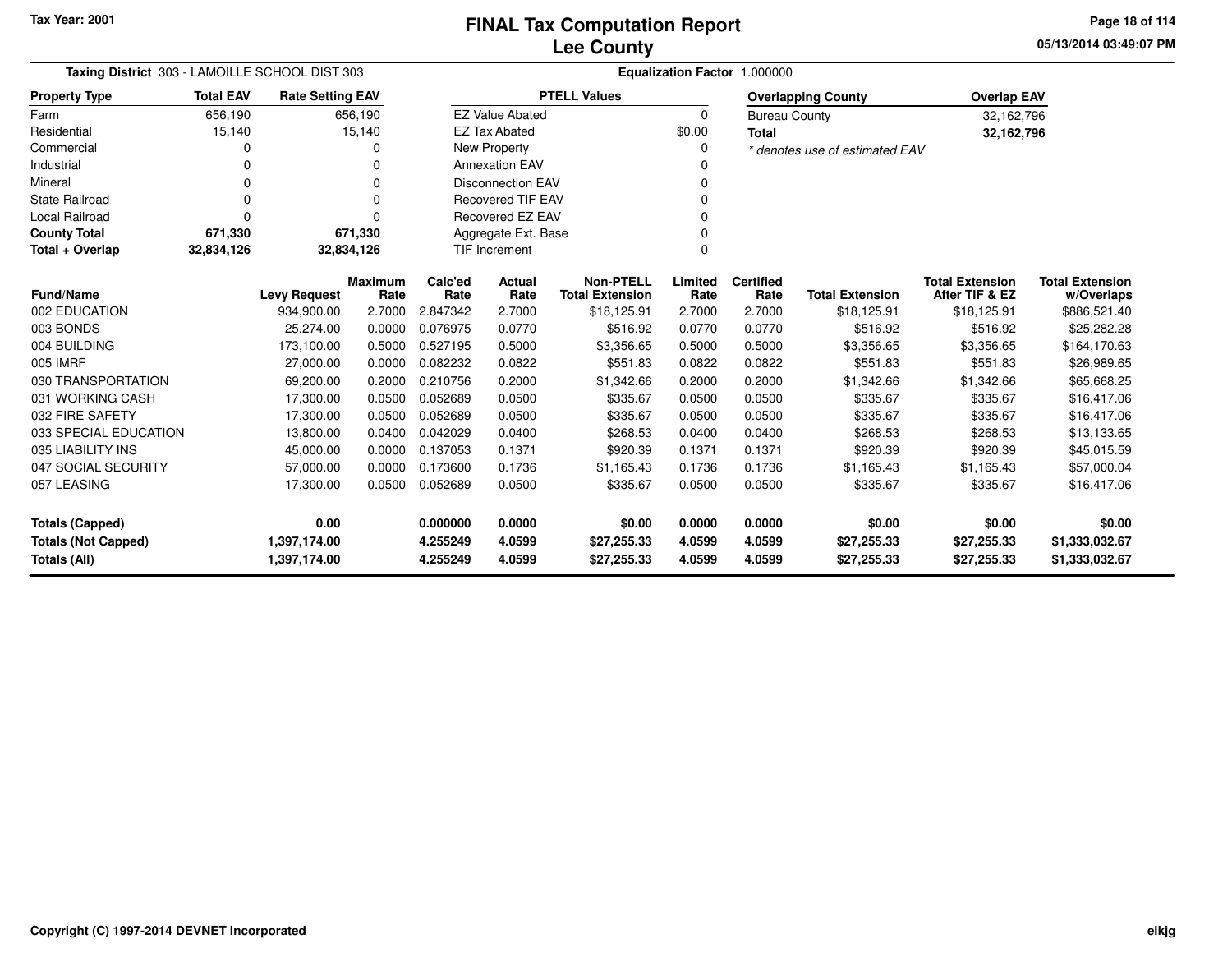**05/13/2014 03:49:07 PMPage 19 of 114**

| Taxing District 340 - BUREAU VALLEY SD 340 |                  |                         |                | Equalization Factor 1.000000                 |                        |                        |          |                      |                                |                        |                        |  |
|--------------------------------------------|------------------|-------------------------|----------------|----------------------------------------------|------------------------|------------------------|----------|----------------------|--------------------------------|------------------------|------------------------|--|
| <b>Property Type</b>                       | <b>Total EAV</b> | <b>Rate Setting EAV</b> |                |                                              |                        | <b>PTELL Values</b>    |          |                      | <b>Overlapping County</b>      | <b>Overlap EAV</b>     |                        |  |
| Farm                                       | 6,152,053        |                         | 6,152,053      |                                              | <b>EZ Value Abated</b> |                        | $\Omega$ | <b>Bureau County</b> |                                | 93,456,344             |                        |  |
| Residential                                | 542,170          |                         | 542,170        |                                              | <b>EZ Tax Abated</b>   |                        | \$0.00   |                      | <b>Whiteside County</b>        | 731,857                |                        |  |
| Commercial                                 | 0                |                         | ი              |                                              | New Property           |                        | 150,410  | <b>Total</b>         |                                | 94,188,201             |                        |  |
| Industrial                                 | 1,407            |                         | 1,407          | <b>Annexation EAV</b>                        |                        |                        | 0        |                      | * denotes use of estimated EAV |                        |                        |  |
| Mineral                                    | $\Omega$         |                         | $\Omega$       | <b>Disconnection EAV</b>                     |                        |                        |          |                      |                                |                        |                        |  |
| <b>State Railroad</b>                      | 57,736           |                         | 57,736         | <b>Recovered TIF EAV</b>                     |                        |                        |          |                      |                                |                        |                        |  |
| Local Railroad                             | 0                |                         | 0              | Recovered EZ EAV                             |                        |                        |          |                      |                                |                        |                        |  |
| <b>County Total</b>                        | 6,753,366        |                         | 6,753,366      | Aggregate Ext. Base                          |                        |                        |          |                      |                                |                        |                        |  |
| Total + Overlap                            | 100,941,567      | 100,941,567             |                |                                              | <b>TIF Increment</b>   |                        | $\Omega$ |                      |                                |                        |                        |  |
|                                            |                  |                         | <b>Maximum</b> | Calc'ed                                      | Actual                 | <b>Non-PTELL</b>       | Limited  | <b>Certified</b>     |                                | <b>Total Extension</b> | <b>Total Extension</b> |  |
| <b>Fund/Name</b>                           |                  | <b>Levy Request</b>     | Rate           | Rate                                         | Rate                   | <b>Total Extension</b> | Rate     | Rate                 | <b>Total Extension</b>         | After TIF & EZ         | w/Overlaps             |  |
| 002 EDUCATION                              |                  | 2,953,300.00            | 2.7500         | 2.925752                                     | 2.7500                 | \$185,717.57           | 2.7500   | 2.7500               | \$185,717.57                   | \$185,717.57           | \$2,775,893.09         |  |
| 003 BONDS                                  |                  | 1,082,015.00            | 0.0000         | 1.071922                                     | 1.0719                 | \$72,389.33            | 1.0719   | 1.0719               | \$72,389.33                    | \$72,389.33            | \$1,081,992.66         |  |
| 004 BUILDING                               |                  | 536,900.00              | 0.5000         | 0.531892                                     | 0.5000                 | \$33,766.83            | 0.5000   | 0.5000               | \$33,766.83                    | \$33,766.83            | \$504,707.84           |  |
| 005 IMRF                                   |                  | 115,000.00              | 0.0000         | 0.113927                                     | 0.1139                 | \$7,692.08             | 0.1139   | 0.1139               | \$7,692.08                     | \$7,692.08             | \$114,972.44           |  |
| 030 TRANSPORTATION                         |                  | 268,400.00              | 0.2500         | 0.265896                                     | 0.2500                 | \$16,883.42            | 0.2500   | 0.2500               | \$16,883.42                    | \$16,883.42            | \$252,353.92           |  |
| 031 WORKING CASH                           |                  | 53,600.00               | 0.0500         | 0.053100                                     | 0.0500                 | \$3,376.68             | 0.0500   | 0.0500               | \$3,376.68                     | \$3,376.68             | \$50,470.78            |  |
| 032 FIRE SAFETY                            |                  | 53,600.00               | 0.0500         | 0.053100                                     | 0.0500                 | \$3,376.68             | 0.0500   | 0.0500               | \$3,376.68                     | \$3,376.68             | \$50,470.78            |  |
| 033 SPECIAL EDUCATION                      |                  | 42,900.00               | 0.0400         | 0.042500                                     | 0.0400                 | \$2,701.35             | 0.0400   | 0.0400               | \$2,701.35                     | \$2,701.35             | \$40,376.63            |  |
| 035 LIABILITY INS                          |                  | 200,000.00              | 0.0000         | 0.198134                                     | 0.1981                 | \$13,378.42            | 0.1981   | 0.1981               | \$13,378.42                    | \$13,378.42            | \$199,965.24           |  |
| 047 SOCIAL SECURITY                        |                  | 120,000.00              | 0.0000         | 0.118881                                     | 0.1189                 | \$8,029.75             | 0.1189   | 0.1189               | \$8,029.75                     | \$8,029.75             | \$120,019.52           |  |
| 057 LEASING                                |                  | 53,600.00               | 0.0500         | 0.053100                                     | 0.0500                 | \$3,376.68             | 0.0500   | 0.0500               | \$3,376.68                     | \$3,376.68             | \$50,470.78            |  |
| <b>Totals (Capped)</b>                     |                  | 0.00                    |                | 0.000000<br>0.0000                           |                        |                        | 0.0000   | 0.0000               | \$0.00                         | \$0.00                 | \$0.00                 |  |
| <b>Totals (Not Capped)</b>                 |                  | 5,479,315.00            |                | \$0.00<br>5.1928<br>5.428204<br>\$350,688.79 |                        |                        | 5.1928   | 5.1928               | \$350,688.79                   | \$350,688.79           | \$5,241,693.68         |  |
| Totals (All)                               |                  | 5,479,315.00            |                | 5.1928<br>5.428204<br>\$350,688.79           |                        |                        | 5.1928   | 5.1928               | \$350,688.79                   | \$350,688.79           | \$5,241,693.68         |  |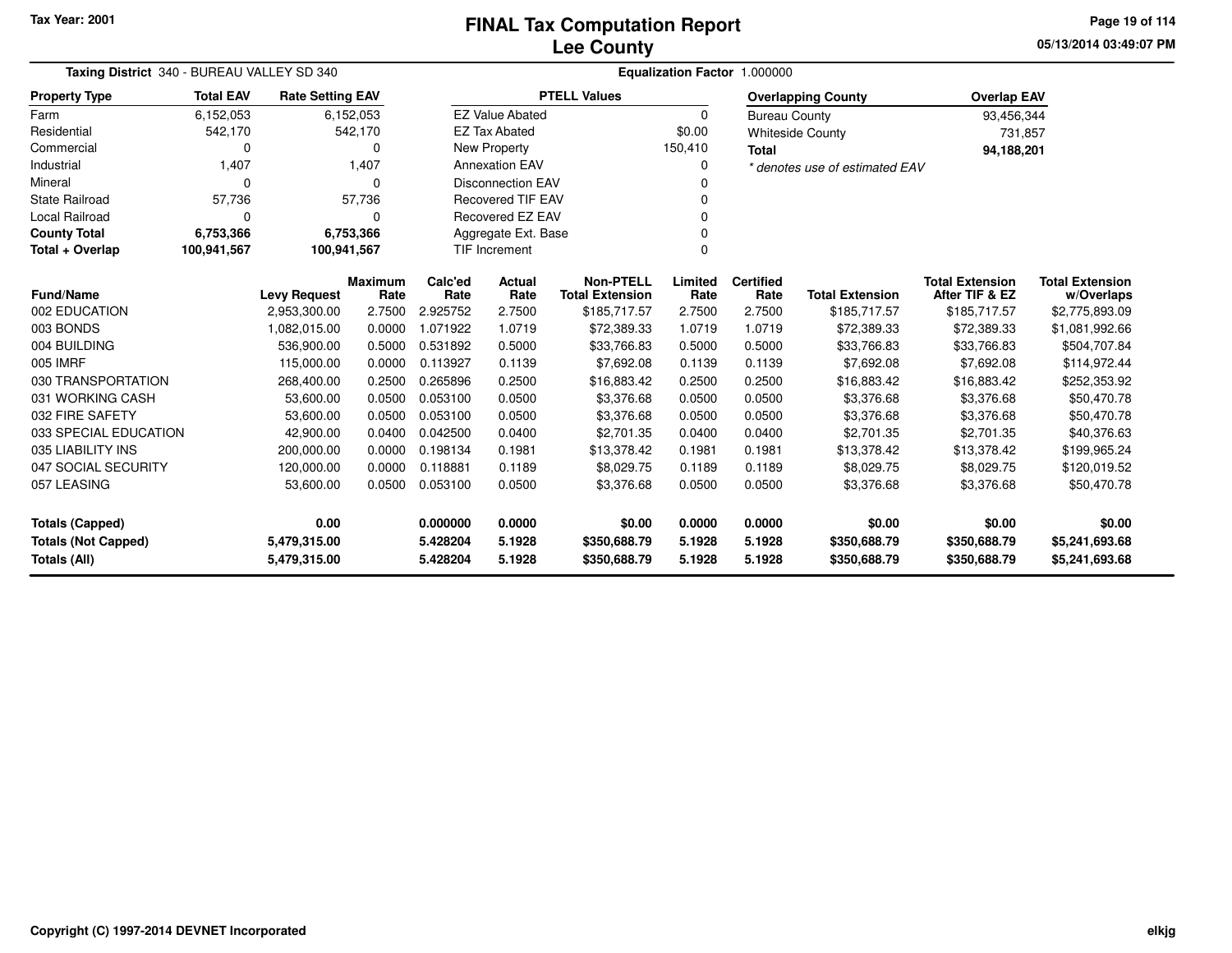# **Lee CountyFINAL Tax Computation Report**

**05/13/2014 03:49:07 PM Page 20 of 114**

|                            | Taxing District 425 - INDIAN CREEK SD 425 |                         |                        |                          | Equalization Factor 1.000000 |                                            |                 |                          |                                |                                          |                                      |  |  |
|----------------------------|-------------------------------------------|-------------------------|------------------------|--------------------------|------------------------------|--------------------------------------------|-----------------|--------------------------|--------------------------------|------------------------------------------|--------------------------------------|--|--|
| <b>Property Type</b>       | <b>Total EAV</b>                          | <b>Rate Setting EAV</b> |                        |                          |                              | <b>PTELL Values</b>                        |                 |                          | <b>Overlapping County</b>      | <b>Overlap EAV</b>                       |                                      |  |  |
| Farm                       | 5,637,460                                 |                         | 5,637,460              |                          | <b>EZ Value Abated</b>       |                                            | $\Omega$        | DeKalb County            |                                | 95,420,764                               |                                      |  |  |
| Residential                | 4,968,860                                 |                         | 4,968,860              |                          | <b>EZ Tax Abated</b>         |                                            | \$0.00          | <b>LaSalle County</b>    |                                | 12,765                                   |                                      |  |  |
| Commercial                 | 752,960                                   |                         | 752,960                | New Property             |                              |                                            | 318,400         |                          |                                | 95,433,529                               |                                      |  |  |
| Industrial                 | 661                                       |                         | 661                    |                          | <b>Annexation EAV</b>        |                                            | 0               |                          | * denotes use of estimated EAV |                                          |                                      |  |  |
| Mineral                    | 0                                         |                         | $\Omega$               |                          | <b>Disconnection EAV</b>     |                                            |                 |                          |                                |                                          |                                      |  |  |
| <b>State Railroad</b>      | 166,612                                   |                         | 166,612                | <b>Recovered TIF EAV</b> |                              |                                            |                 |                          |                                |                                          |                                      |  |  |
| <b>Local Railroad</b>      | 0                                         |                         | $\Omega$               | Recovered EZ EAV         |                              |                                            |                 |                          |                                |                                          |                                      |  |  |
| <b>County Total</b>        | 11,526,553                                |                         | 11,526,553             | Aggregate Ext. Base      |                              |                                            | 4,519,115       |                          |                                |                                          |                                      |  |  |
| Total + Overlap            | 106,960,082                               | 106,960,082             |                        | <b>TIF Increment</b>     |                              |                                            | 0               |                          |                                |                                          |                                      |  |  |
| <b>Fund/Name</b>           |                                           | <b>Levy Request</b>     | <b>Maximum</b><br>Rate | Calc'ed<br>Rate          | Actual<br>Rate               | <b>Non-PTELL</b><br><b>Total Extension</b> | Limited<br>Rate | <b>Certified</b><br>Rate | <b>Total Extension</b>         | <b>Total Extension</b><br>After TIF & EZ | <b>Total Extension</b><br>w/Overlaps |  |  |
| 002 EDUCATION              |                                           | 3,038,000.00            | 2.8000                 | 2.840312                 | 2.8000                       | \$322,743.48                               | 2.8000          | 2.8000                   | \$322,743.48                   | \$322,743.48                             | \$2,994,882.30                       |  |  |
| 003 BONDS                  |                                           | 0.00                    | 0.0000                 | 0.000000                 | 0.0000                       | \$0.00                                     | 0.0000          | 0.0000                   | \$0.00                         | \$0.00                                   | \$0.00                               |  |  |
| 004 BUILDING               |                                           | 542,500.00              | 0.5000                 | 0.507199                 | 0.5000                       | \$57,632.77                                | 0.5000          | 0.5000                   | \$57,632.77                    | \$57,632.77                              | \$534,800.41                         |  |  |
| 005 IMRF                   |                                           | 78,206.00               | 0.0000                 | 0.073117                 | 0.0731                       | \$8,425.91                                 | 0.0731          | 0.0731                   | \$8,425.91                     | \$8,425.91                               | \$78,187.82                          |  |  |
| 030 TRANSPORTATION         |                                           | 217,000.00              | 0.2000                 | 0.202879                 | 0.2000                       | \$23,053.11                                | 0.2000          | 0.2000                   | \$23,053.11                    | \$23,053.11                              | \$213,920.16                         |  |  |
| 031 WORKING CASH           |                                           | 54,250.00               | 0.0500                 | 0.050720                 | 0.0500                       | \$5,763.28                                 | 0.0500          | 0.0500                   | \$5,763.28                     | \$5,763.28                               | \$53,480.04                          |  |  |
| 032 FIRE SAFETY            |                                           | 54,250.00               | 0.0500                 | 0.050720                 | 0.0500                       | \$5,763.28                                 | 0.0500          | 0.0500                   | \$5,763.28                     | \$5,763.28                               | \$53,480.04                          |  |  |
| 033 SPECIAL EDUCATION      |                                           | 43,400.00               | 0.0400                 | 0.040576                 | 0.0400                       | \$4,610.62                                 | 0.0400          | 0.0400                   | \$4,610.62                     | \$4,610.62                               | \$42,784.03                          |  |  |
| 035 LIABILITY INS          |                                           | 561,385.00              | 0.0000                 | 0.524855                 | 0.5249                       | \$60,502.88                                | 0.5249          | 0.5249                   | \$60,502.88                    | \$60,502.88                              | \$561,433.47                         |  |  |
| 047 SOCIAL SECURITY        |                                           | 93,546.00               | 0.0000                 | 0.087459                 | 0.0875                       | \$10,085.73                                | 0.0875          | 0.0875                   | \$10,085.73                    | \$10,085.73                              | \$93,590.07                          |  |  |
| 057 LEASING                |                                           | 54,250.00               | 0.0500                 | 0.050720                 | 0.0500                       | \$5,763.28                                 | 0.0500          | 0.0500                   | \$5,763.28                     | \$5,763.28                               | \$53,480.04                          |  |  |
| <b>Totals (Capped)</b>     |                                           | 4,736,787.00            |                        | 4.428557                 | 4.3755                       | \$504,344.34                               | 4.3755          | 4.3755                   | \$504,344.34                   | \$504,344.34                             | \$4,680,038.38                       |  |  |
| <b>Totals (Not Capped)</b> |                                           | 0.00                    |                        | 0.000000                 | 0.0000                       | \$0.00                                     | 0.0000          | 0.0000                   | \$0.00                         | \$0.00                                   | \$0.00                               |  |  |
| Totals (All)               |                                           | 4,736,787.00            |                        | 4.428557                 | 4.3755                       | \$504,344.34                               | 4.3755          | 4.3755                   | \$504,344.34                   | \$504,344.34                             | \$4,680,038.38                       |  |  |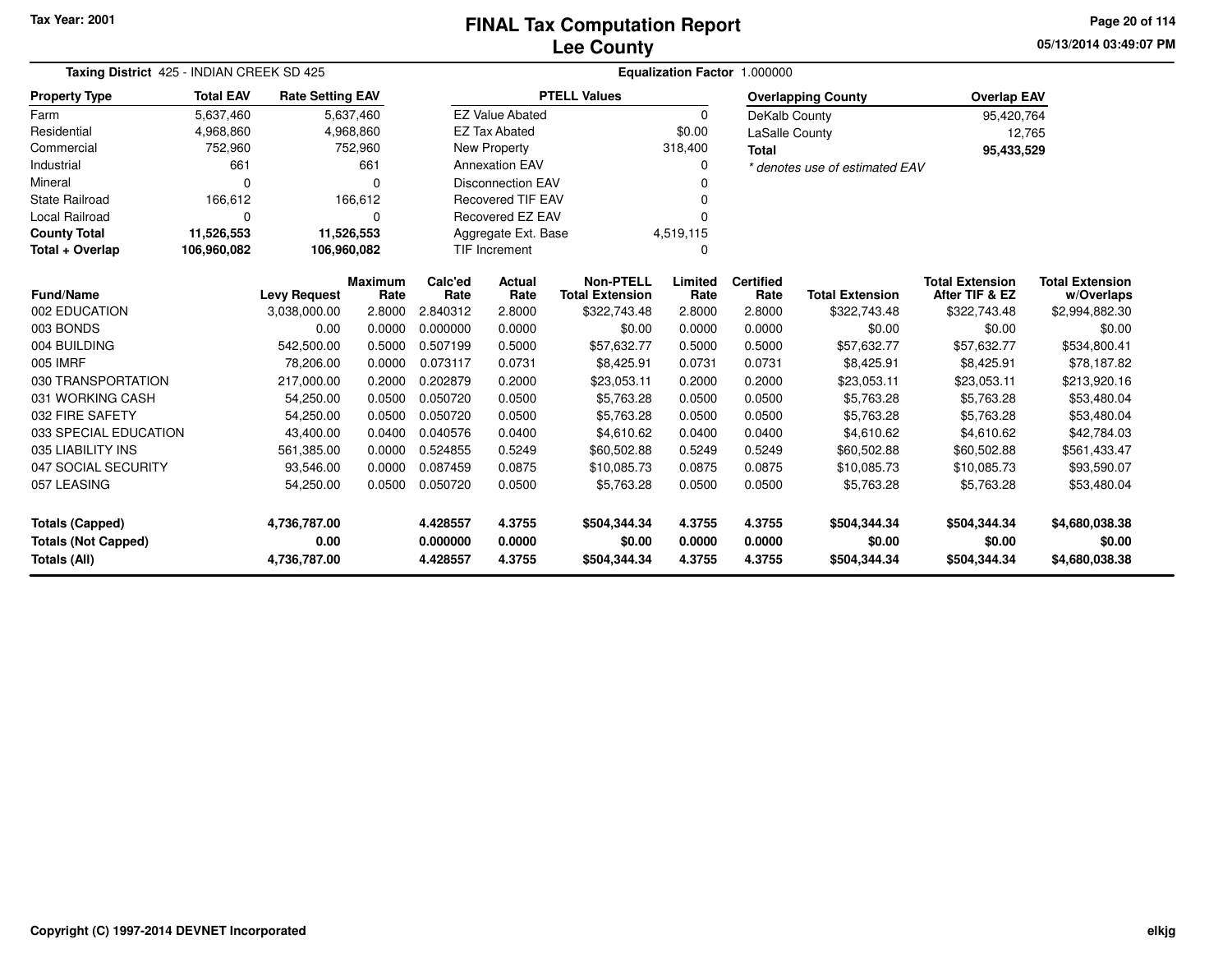**05/13/2014 03:49:07 PMPage 21 of 114**

| Taxing District 505 - OHIO HIGH SCHOOL DIST 505 |                  |                         |                        | Equalization Factor 1.000000      |                          |                                            |                 |                          |                                |                                          |                                      |  |
|-------------------------------------------------|------------------|-------------------------|------------------------|-----------------------------------|--------------------------|--------------------------------------------|-----------------|--------------------------|--------------------------------|------------------------------------------|--------------------------------------|--|
| <b>Property Type</b>                            | <b>Total EAV</b> | <b>Rate Setting EAV</b> |                        |                                   |                          | <b>PTELL Values</b>                        |                 |                          | <b>Overlapping County</b>      | <b>Overlap EAV</b>                       |                                      |  |
| Farm                                            | 2,599,907        |                         | 2,599,907              |                                   | <b>EZ Value Abated</b>   |                                            | 0               | <b>Bureau County</b>     |                                | 10,616,273                               |                                      |  |
| Residential                                     | 336,230          |                         | 336,230                |                                   | <b>EZ Tax Abated</b>     |                                            | \$0.00<br>Total |                          |                                | 10,616,273                               |                                      |  |
| Commercial                                      |                  |                         |                        |                                   | <b>New Property</b>      |                                            | 39,170          |                          | * denotes use of estimated EAV |                                          |                                      |  |
| Industrial                                      | O                |                         |                        |                                   | <b>Annexation EAV</b>    |                                            | 0               |                          |                                |                                          |                                      |  |
| Mineral                                         |                  |                         |                        |                                   | <b>Disconnection EAV</b> |                                            |                 |                          |                                |                                          |                                      |  |
| <b>State Railroad</b>                           | O                |                         | O                      |                                   | <b>Recovered TIF EAV</b> |                                            |                 |                          |                                |                                          |                                      |  |
| <b>Local Railroad</b>                           | O                |                         |                        |                                   | Recovered EZ EAV         |                                            | n               |                          |                                |                                          |                                      |  |
| <b>County Total</b>                             | 2,936,137        |                         | 2,936,137              |                                   | Aggregate Ext. Base      |                                            |                 |                          |                                |                                          |                                      |  |
| Total + Overlap                                 | 13,552,410       | 13,552,410              |                        |                                   | <b>TIF Increment</b>     |                                            | $\Omega$        |                          |                                |                                          |                                      |  |
| <b>Fund/Name</b>                                |                  | <b>Levy Request</b>     | <b>Maximum</b><br>Rate | Calc'ed<br>Actual<br>Rate<br>Rate |                          | <b>Non-PTELL</b><br><b>Total Extension</b> | Limited<br>Rate | <b>Certified</b><br>Rate | <b>Total Extension</b>         | <b>Total Extension</b><br>After TIF & EZ | <b>Total Extension</b><br>w/Overlaps |  |
| 002 EDUCATION                                   |                  | 245,660.00              | 1.7300                 | 1.812667                          | 1.7300                   | \$50,795.17                                | 1.7300          | 1.7300                   | \$50,795.17                    | \$50,795.17                              | \$234,456.69                         |  |
| 003 BONDS                                       |                  | 0.00                    | 0.0000                 | 0.000000                          | 0.0000                   | \$0.00                                     | 0.0000          | 0.0000                   | \$0.00                         | \$0.00                                   | \$0.00                               |  |
| 004 BUILDING                                    |                  | 52,540.00               | 0.3700                 | 0.387680                          | 0.3700                   | \$10,863.71                                | 0.3700          | 0.3700                   | \$10,863.71                    | \$10,863.71                              | \$50,143.92                          |  |
| 005 I.M.R.F.                                    |                  | 5,000.00                | 0.0000                 | 0.036894                          | 0.0369                   | \$1,083.43                                 | 0.0369          | 0.0369                   | \$1,083.43                     | \$1,083.43                               | \$5,000.84                           |  |
| 030 TRANSPORTATION                              |                  | 17,040.00               | 0.1200                 | 0.125734                          | 0.1200                   | \$3,523.36                                 | 0.1200          | 0.1200                   | \$3,523.36                     | \$3,523.36                               | \$16,262.89                          |  |
| 031 WORKING CASH                                |                  | 7,100.00                | 0.0500                 | 0.052389                          | 0.0500                   | \$1,468.07                                 | 0.0500          | 0.0500                   | \$1,468.07                     | \$1,468.07                               | \$6,776.21                           |  |
| 033 SPECIAL EDUCATION                           |                  | 2,840.00                | 0.0200                 | 0.020956                          | 0.0200                   | \$587.23                                   | 0.0200          | 0.0200                   | \$587.23                       | \$587.23                                 | \$2,710.48                           |  |
| 035 LIABILITY INS                               |                  | 30,560.00               | 0.0000                 | 0.225495                          | 0.2255                   | \$6,620.99                                 | 0.2255          | 0.2255                   | \$6,620.99                     | \$6,620.99                               | \$30,560.68                          |  |
| 047 SOCIAL SECURITY                             |                  | 10,000.00               | 0.0000                 | 0.073788                          | 0.0738                   | \$2.166.87                                 | 0.0738          | 0.0738                   | \$2,166.87                     | \$2,166.87                               | \$10,001.68                          |  |
| 057 LEASING                                     |                  | 7,100.00                | 0.0500                 | 0.052389                          | 0.0500                   | \$1,468.07                                 | 0.0500          | 0.0500                   | \$1,468.07                     | \$1,468.07                               | \$6,776.21                           |  |
| <b>Totals (Capped)</b>                          |                  | 15,000.00               |                        | 0.110682                          | 0.1107                   | \$3,250.30                                 | 0.1107          | 0.1107                   | \$3,250.30                     | \$3,250.30                               | \$15,002.52                          |  |
| <b>Totals (Not Capped)</b>                      |                  | 362,840.00              |                        | 2.677310                          | 2.5655                   | \$75,326.60                                | 2.5655          | 2.5655                   | \$75,326.60                    | \$75,326.60                              | \$347,687.08                         |  |
| <b>Totals (All)</b>                             |                  | 377,840.00              |                        | 2.787992                          | 2.6762                   | \$78,576.90                                | 2.6762          | 2.6762                   | \$78,576.90                    | \$78,576.90                              | \$362,689.60                         |  |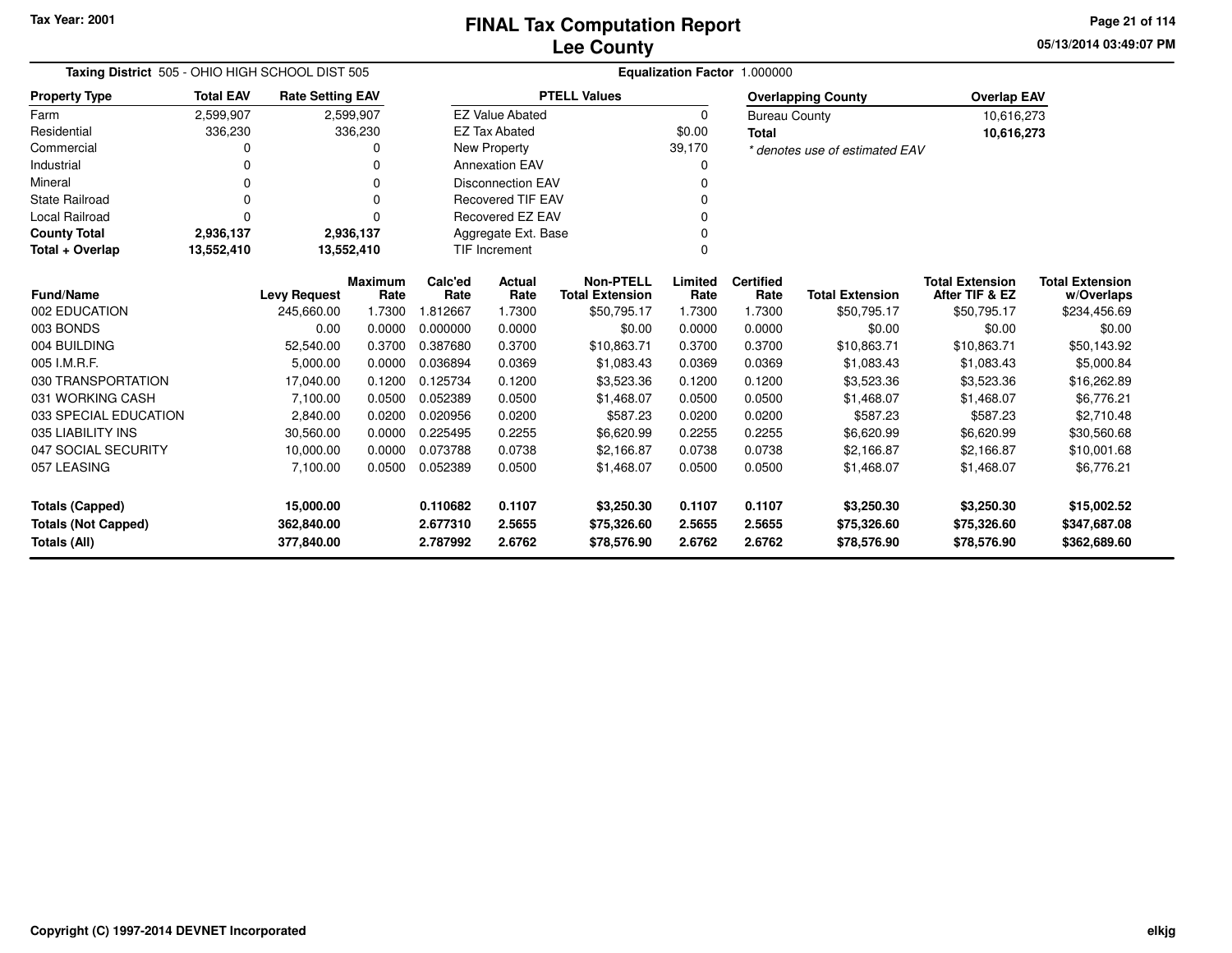# **Lee CountyFINAL Tax Computation Report**

**05/13/2014 03:49:07 PM Page 22 of 114**

|                             | Taxing District 506 - SVCC SCHOOL DIST 506 |                         |                        |                      | Equalization Factor 1.000000 |                                            |                 |                          |                                |                                          |                                      |  |  |
|-----------------------------|--------------------------------------------|-------------------------|------------------------|----------------------|------------------------------|--------------------------------------------|-----------------|--------------------------|--------------------------------|------------------------------------------|--------------------------------------|--|--|
| <b>Property Type</b>        | <b>Total EAV</b>                           | <b>Rate Setting EAV</b> |                        |                      |                              | <b>PTELL Values</b>                        |                 |                          | <b>Overlapping County</b>      | <b>Overlap EAV</b>                       |                                      |  |  |
| Farm                        | 95,527,823                                 |                         | 95,527,823             |                      | <b>EZ Value Abated</b>       |                                            | $\Omega$        | <b>Bureau County</b>     |                                | 64,782,354                               |                                      |  |  |
| Residential                 | 230,226,496                                | 230, 187, 016           |                        |                      | <b>EZ Tax Abated</b>         |                                            | \$0.00          | Carroll County           |                                | 61,603,216                               |                                      |  |  |
| Commercial                  | 52,294,630                                 |                         | 49,939,248             |                      | New Property                 |                                            | 12,573,300      | Henry County             |                                | 2,427,274                                |                                      |  |  |
| Industrial                  | 32,817,788                                 |                         | 32,817,788             |                      | <b>Annexation EAV</b>        |                                            | Ogle County     |                          |                                | 94,121,834                               |                                      |  |  |
| Mineral                     | 0                                          |                         | 0                      |                      | <b>Disconnection EAV</b>     |                                            |                 |                          | <b>Whiteside County</b>        | 593,292,517                              |                                      |  |  |
| <b>State Railroad</b>       | 2,467,929                                  |                         | 2,467,929              |                      | <b>Recovered TIF EAV</b>     |                                            |                 | <b>Total</b>             |                                | 816,227,195                              |                                      |  |  |
| <b>Local Railroad</b>       | 9,700                                      |                         | 9.700                  |                      | <b>Recovered EZ EAV</b>      |                                            |                 |                          | * denotes use of estimated EAV |                                          |                                      |  |  |
| <b>County Total</b>         | 413,344,366                                | 410,949,504             |                        |                      | Aggregate Ext. Base          |                                            |                 |                          |                                |                                          |                                      |  |  |
| Total + Overlap             | 1,229,571,561                              | 1,227,176,699           |                        | <b>TIF Increment</b> |                              |                                            | 2,394,862       |                          |                                |                                          |                                      |  |  |
| <b>Fund/Name</b>            |                                            | <b>Levy Request</b>     | <b>Maximum</b><br>Rate | Calc'ed<br>Rate      | Actual<br>Rate               | <b>Non-PTELL</b><br><b>Total Extension</b> | Limited<br>Rate | <b>Certified</b><br>Rate | <b>Total Extension</b>         | <b>Total Extension</b><br>After TIF & EZ | <b>Total Extension</b><br>w/Overlaps |  |  |
| 003 BONDS                   |                                            | 1,382,008.00            | 0.0000                 | 0.112617             | 0.1138                       | \$467,660.54                               | 0.1138          | 0.1138                   | \$470,385.89                   | \$467,660.54                             | \$1,396,527.08                       |  |  |
| 027 AUDIT                   |                                            | 30,000.00               | 0.0050                 | 0.002445             | 0.0025                       | \$10,273.74                                | 0.0025          | 0.0025                   | \$10,333.61                    | \$10,273.74                              | \$30,679.42                          |  |  |
| 032 FIRE SAFETY             |                                            | 652,902.00              | 0.0500                 | 0.053204             | 0.0500                       | \$205,474.75                               | 0.0500          | 0.0500                   | \$206,672.18                   | \$205,474.75                             | \$613,588.35                         |  |  |
| 035 LIABILITY INS           |                                            | 200,000.00              | 0.0000                 | 0.016298             | 0.0163                       | \$66,984.77                                | 0.0163          | 0.0163                   | \$67,375.13                    | \$66,984.77                              | \$200,029.80                         |  |  |
| 047 SOCIAL SECURITY         |                                            | 89,000.00               | 0.0000                 | 0.007252             | 0.0073                       | \$29,999.31                                | 0.0073          | 0.0073                   | \$30,174.14                    | \$29,999.31                              | \$89,583.90                          |  |  |
| 136 BUILDING (COMMUNITY COL |                                            | 376,668.00              | 0.0300                 | 0.030694             | 0.0300                       | \$123,284.85                               | 0.0300          | 0.0300                   | \$124,003.31                   | \$123,284.85                             | \$368,153.01                         |  |  |
| 159 EDUCATION (COMMUNITY C  |                                            | 3,076,121.00            | 0.2450                 | 0.250667             | 0.2450                       | \$1,006,826.28                             | 0.2450          | 0.2450                   | \$1,012,693.70                 | \$1,006,826.28                           | \$3,006,582.91                       |  |  |
| <b>Totals (Capped)</b>      |                                            | 0.00                    |                        | 0.000000             | 0.0000                       | \$0.00                                     | 0.0000          | 0.0000                   | \$0.00                         | \$0.00                                   | \$0.00                               |  |  |
| <b>Totals (Not Capped)</b>  |                                            | 5,806,699.00            |                        | 0.473177             | 0.4649                       | \$1,910,504.24                             | 0.4649          | 0.4649                   | \$1,921,637.96                 | \$1,910,504.24                           | \$5,705,144.47                       |  |  |
| Totals (All)                |                                            | 5,806,699.00            |                        | 0.473177             | 0.4649                       | \$1,910,504.24                             | 0.4649          | 0.4649                   | \$1,921,637.96                 | \$1,910,504.24                           | \$5,705,144.47                       |  |  |

—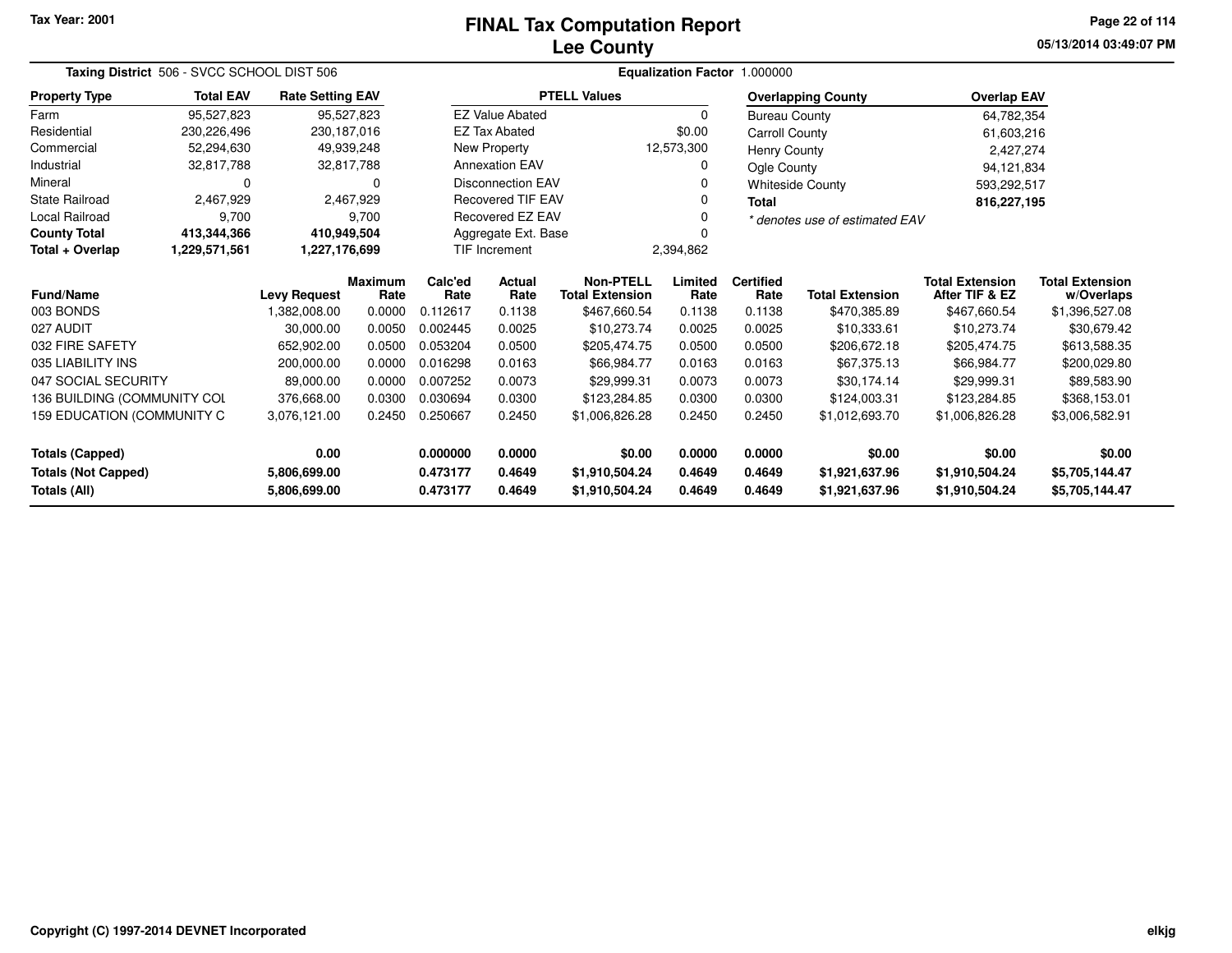### **Lee CountyFINAL Tax Computation Report**

**05/13/2014 03:49:07 PM Page 23 of 114**

|                               | Taxing District 513 - IVCC SCHOOL DIST 513 |                         |                        |                 |                          |                                            | <b>Equalization Factor</b> | 1.000000                 |                                |                                          |                                      |
|-------------------------------|--------------------------------------------|-------------------------|------------------------|-----------------|--------------------------|--------------------------------------------|----------------------------|--------------------------|--------------------------------|------------------------------------------|--------------------------------------|
| <b>Property Type</b>          | <b>Total EAV</b>                           | <b>Rate Setting EAV</b> |                        |                 |                          | <b>PTELL Values</b>                        |                            |                          | <b>Overlapping County</b>      | <b>Overlap EAV</b>                       |                                      |
| Farm                          | 15,692,578                                 |                         | 15,692,578             |                 | <b>EZ Value Abated</b>   |                                            | 0                          | <b>Bureau County</b>     |                                | 406,452,868                              |                                      |
| Residential                   | 7,332,095                                  |                         | 7,332,095              |                 | <b>EZ Tax Abated</b>     |                                            | \$0.00                     | DeKalb County            |                                | 1,524,946                                |                                      |
| Commercial                    | 1,004,180                                  |                         | 1,004,180              |                 | New Property             |                                            | 220,290                    | <b>Grundy County</b>     |                                | 16,891,892                               |                                      |
| Industrial                    |                                            |                         | 0                      |                 | <b>Annexation EAV</b>    |                                            | 0                          | LaSalle County           |                                | 1,611,407,473                            |                                      |
| Mineral                       |                                            |                         | O                      |                 | <b>Disconnection EAV</b> |                                            | 0                          |                          | <b>Livingston County</b>       | 50,070,800                               |                                      |
| State Railroad                |                                            |                         | 0                      |                 | <b>Recovered TIF EAV</b> |                                            | 0                          | Marshall County          |                                | 54,885,867                               |                                      |
| <b>Local Railroad</b>         | 11,740                                     |                         | 11,740                 |                 | Recovered EZ EAV         |                                            | 0                          | <b>Putnam County</b>     |                                | *112,101,527                             |                                      |
| <b>County Total</b>           | 24,040,593                                 |                         | 24,040,593             |                 | Aggregate Ext. Base      |                                            | 0                          | <b>Total</b>             |                                | 2,253,335,373                            |                                      |
| Total + Overlap               | 2,277,375,966                              | 2,277,375,966           |                        |                 | <b>TIF Increment</b>     |                                            | 0                          |                          | * denotes use of estimated EAV |                                          |                                      |
| <b>Fund/Name</b>              |                                            | <b>Levy Request</b>     | <b>Maximum</b><br>Rate | Calc'ed<br>Rate | Actual<br>Rate           | <b>Non-PTELL</b><br><b>Total Extension</b> | Limited<br>Rate            | <b>Certified</b><br>Rate | <b>Total Extension</b>         | <b>Total Extension</b><br>After TIF & EZ | <b>Total Extension</b><br>w/Overlaps |
| 003 BONDS                     |                                            | 1,887,266.00            | 0.0000                 | 0.082870        | 0.0829                   | \$19,929.65                                | 0.0829                     | 0.0829                   | \$19,929.65                    | \$19,929.65                              | \$1,887,944.68                       |
| 027 AUDIT                     |                                            | 75,000.00               | 0.0050                 | 0.003293        | 0.0033                   | \$793.34                                   | 0.0033                     | 0.0033                   | \$793.34                       | \$793.34                                 | \$75,153.41                          |
| 032 FIRE SAFETY               |                                            | 1,150,000.00            | 0.0500                 | 0.050497        | 0.0500                   | \$12,020.30                                | 0.0500                     | 0.0500                   | \$12,020.30                    | \$12,020.30                              | \$1,138,687.98                       |
| 035 LIABILITY INS             |                                            | 1,662,000.00            | 0.0000                 | 0.072979        | 0.0730                   | \$17,549.63                                | 0.0730                     | 0.0730                   | \$17,549.63                    | \$17,549.63                              | \$1,662,484.46                       |
| 047 SOCIAL SECURITY           |                                            | 150,000.00              | 0.0000                 | 0.006587        | 0.0066                   | \$1,586.68                                 | 0.0066                     | 0.0066                   | \$1,586.68                     | \$1,586.68                               | \$150,306.81                         |
| 136 BUILDING (COMMUNITY COL   |                                            | 990,000.00              | 0.0400                 | 0.043471        | 0.0400                   | \$9,616.24                                 | 0.0400                     | 0.0400                   | \$9,616.24                     | \$9,616.24                               | \$910,950.39                         |
| <b>149 ADDITIONAL TAX</b>     |                                            | 1,900,000.00            | 0.0821                 | 0.083429        | 0.0821                   | \$19,737.33                                | 0.0821                     | 0.0821                   | \$19,737.33                    | \$19,737.33                              | \$1,869,725.67                       |
| 159 EDUCATION (COMMUNITY C    |                                            | 3,075,000.00            | 0.1300                 | 0.135024        | 0.1300                   | \$31,252.77                                | 0.1300                     | 0.1300                   | \$31,252.77                    | \$31,252.77                              | \$2,960,588.76                       |
| <b>Totals (Capped)</b>        |                                            | 0.00                    |                        | 0.000000        | 0.0000                   | \$0.00                                     | 0.0000                     | 0.0000                   | \$0.00                         | \$0.00                                   | \$0.00                               |
| <b>Totals (Not Capped)</b>    |                                            | 10,889,266.00           |                        | 0.478150        | 0.4679                   | \$112,485.94                               | 0.4679                     | 0.4679                   | \$112,485.94                   | \$112,485.94                             | \$10,655,842.16                      |
| Totals (All)<br>10,889,266.00 |                                            |                         | 0.478150               | 0.4679          | \$112,485.94             | 0.4679                                     | 0.4679                     | \$112,485.94             | \$112,485.94                   | \$10,655,842.16                          |                                      |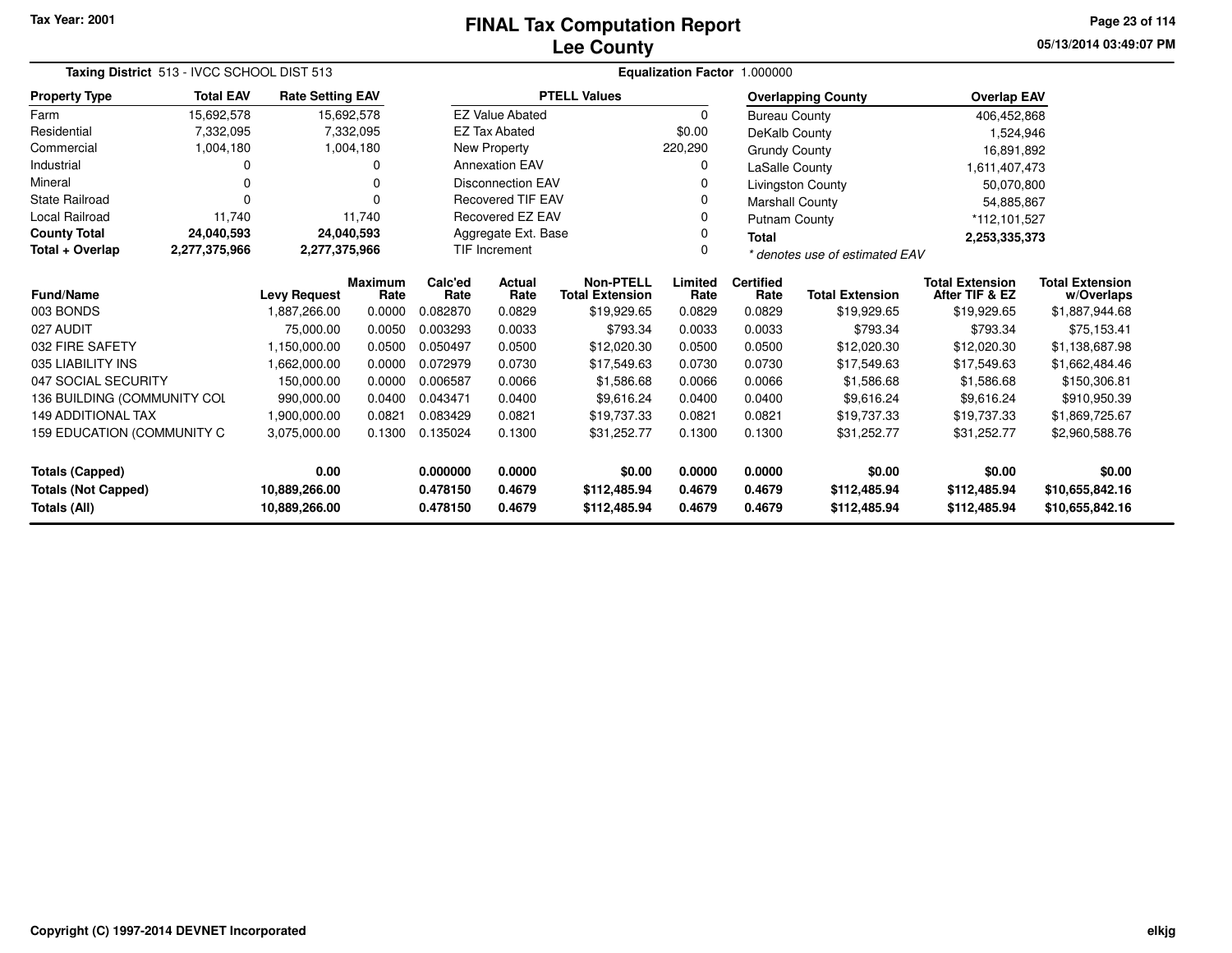# **Lee CountyFINAL Tax Computation Report**

**05/13/2014 03:49:07 PM Page 24 of 114**

|                              | Taxing District 523 - KISHWAUKEE CC SD 523 |                         |                        |                          |                                 | <b>Equalization Factor</b><br>1.000000     |                                            |                          |                           |                                          |                                      |  |  |  |
|------------------------------|--------------------------------------------|-------------------------|------------------------|--------------------------|---------------------------------|--------------------------------------------|--------------------------------------------|--------------------------|---------------------------|------------------------------------------|--------------------------------------|--|--|--|
| <b>Property Type</b>         | <b>Total EAV</b>                           | <b>Rate Setting EAV</b> |                        |                          |                                 | <b>PTELL Values</b>                        |                                            |                          | <b>Overlapping County</b> | <b>Overlap EAV</b>                       |                                      |  |  |  |
| Farm                         | 33,920,138                                 | 33,877,560              |                        |                          | <b>EZ Value Abated</b>          |                                            | $\Omega$                                   | Boone County             |                           | 4,861,259                                |                                      |  |  |  |
| Residential                  | 23,553,040                                 | 23,090,860              |                        |                          | <b>EZ Tax Abated</b>            |                                            | \$0.00                                     | DeKalb County            |                           | 1,082,233,947                            |                                      |  |  |  |
| Commercial                   | 2,817,120                                  |                         | 2,733,030              |                          | New Property                    | 1,046,230<br>Kane County                   |                                            | *4,996,011               |                           |                                          |                                      |  |  |  |
| Industrial                   | 4,163                                      |                         | 4,163                  |                          | <b>Annexation EAV</b>           |                                            | 0<br>LaSalle County                        |                          | 12,765                    |                                          |                                      |  |  |  |
| Mineral                      | $\Omega$                                   |                         | O                      | <b>Disconnection EAV</b> |                                 |                                            | 0                                          | Ogle County              |                           | 245,809,692                              |                                      |  |  |  |
| <b>State Railroad</b>        | 566,385                                    |                         | 566,385                |                          | <b>Recovered TIF EAV</b>        |                                            | 0                                          |                          | Winnebago County          | 399,330                                  |                                      |  |  |  |
| Local Railroad               | $\mathbf 0$                                |                         | 0                      |                          | Recovered EZ EAV                |                                            | 0                                          | Total                    |                           | 1,338,313,004                            |                                      |  |  |  |
| <b>County Total</b>          | 60,860,846                                 | 60,271,998              |                        |                          | Aggregate Ext. Base             |                                            | $\Omega$<br>* denotes use of estimated EAV |                          |                           |                                          |                                      |  |  |  |
| Total + Overlap              | 1,399,173,850                              | 1,398,585,002           |                        |                          | <b>TIF Increment</b><br>588,848 |                                            |                                            |                          |                           |                                          |                                      |  |  |  |
| <b>Fund/Name</b>             |                                            | <b>Levy Request</b>     | <b>Maximum</b><br>Rate | Calc'ed<br>Rate          | Actual<br>Rate                  | <b>Non-PTELL</b><br><b>Total Extension</b> | Limited<br>Rate                            | <b>Certified</b><br>Rate | <b>Total Extension</b>    | <b>Total Extension</b><br>After TIF & EZ | <b>Total Extension</b><br>w/Overlaps |  |  |  |
| 003 BONDS                    |                                            | 1,890,125.00            | 0.0000                 | 0.135146                 | 0.1351                          | \$81,427.47                                | 0.1351                                     | 0.1351                   | \$82,223.00               | \$81,427.47                              | \$1,889,488.34                       |  |  |  |
| 027 AUDIT                    |                                            | 46,700.00               | 0.0050                 | 0.003339                 | 0.0033                          | \$1,988.98                                 | 0.0033                                     | 0.0033                   | \$2,008.41                | \$1,988.98                               | \$46,153.31                          |  |  |  |
| 032 FIRE SAFETY              |                                            | 0.00                    | 0.0500                 | 0.000000                 | 0.0000                          | \$0.00                                     | 0.0000                                     | 0.0000                   | \$0.00                    | \$0.00                                   | \$0.00                               |  |  |  |
| 035 LIABILITY INS            |                                            | 536,000.00              | 0.0000                 | 0.038324                 | 0.0383                          | \$23,084.18                                | 0.0383                                     | 0.0383                   | \$23,309.70               | \$23,084.18                              | \$535,658.06                         |  |  |  |
| 047 SOCIAL SECURITY          |                                            | 112,000.00              | 0.0000                 | 0.008008                 | 0.0080                          | \$4,821.76                                 | 0.0080                                     | 0.0080                   | \$4,868.87                | \$4,821.76                               | \$111,886.80                         |  |  |  |
| 136 BUILDING (COMMUNITY COL  |                                            | 1,042,500.00            | 0.0750                 | 0.074540                 | 0.0745                          | \$44,902.64                                | 0.0745                                     | 0.0745                   | \$45,341.33               | \$44,902.64                              | \$1,041,945.83                       |  |  |  |
| 159 EDUCATION (COMMUNITY C   |                                            | 3,822,500.00            | 0.2750                 | 0.273312                 | 0.2733                          | \$164,723.37                               | 0.2733                                     | 0.2733                   | \$166,332.69              | \$164,723.37                             | \$3,822,332.81                       |  |  |  |
| <b>Totals (Capped)</b>       |                                            | 0.00                    |                        | 0.000000                 | 0.0000                          | \$0.00                                     | 0.0000                                     | 0.0000                   | \$0.00                    | \$0.00                                   | \$0.00                               |  |  |  |
| <b>Totals (Not Capped)</b>   |                                            | 7,449,825.00            |                        | 0.532669                 | 0.5325                          | \$320,948.40                               | 0.5325                                     | 0.5325                   | \$324,084.00              | \$320,948.40                             | \$7,447,465.15                       |  |  |  |
| Totals (All)<br>7,449,825.00 |                                            | 0.532669                | 0.5325                 | \$320,948.40             | 0.5325                          | 0.5325                                     | \$324,084.00                               | \$320,948.40             | \$7,447,465.15            |                                          |                                      |  |  |  |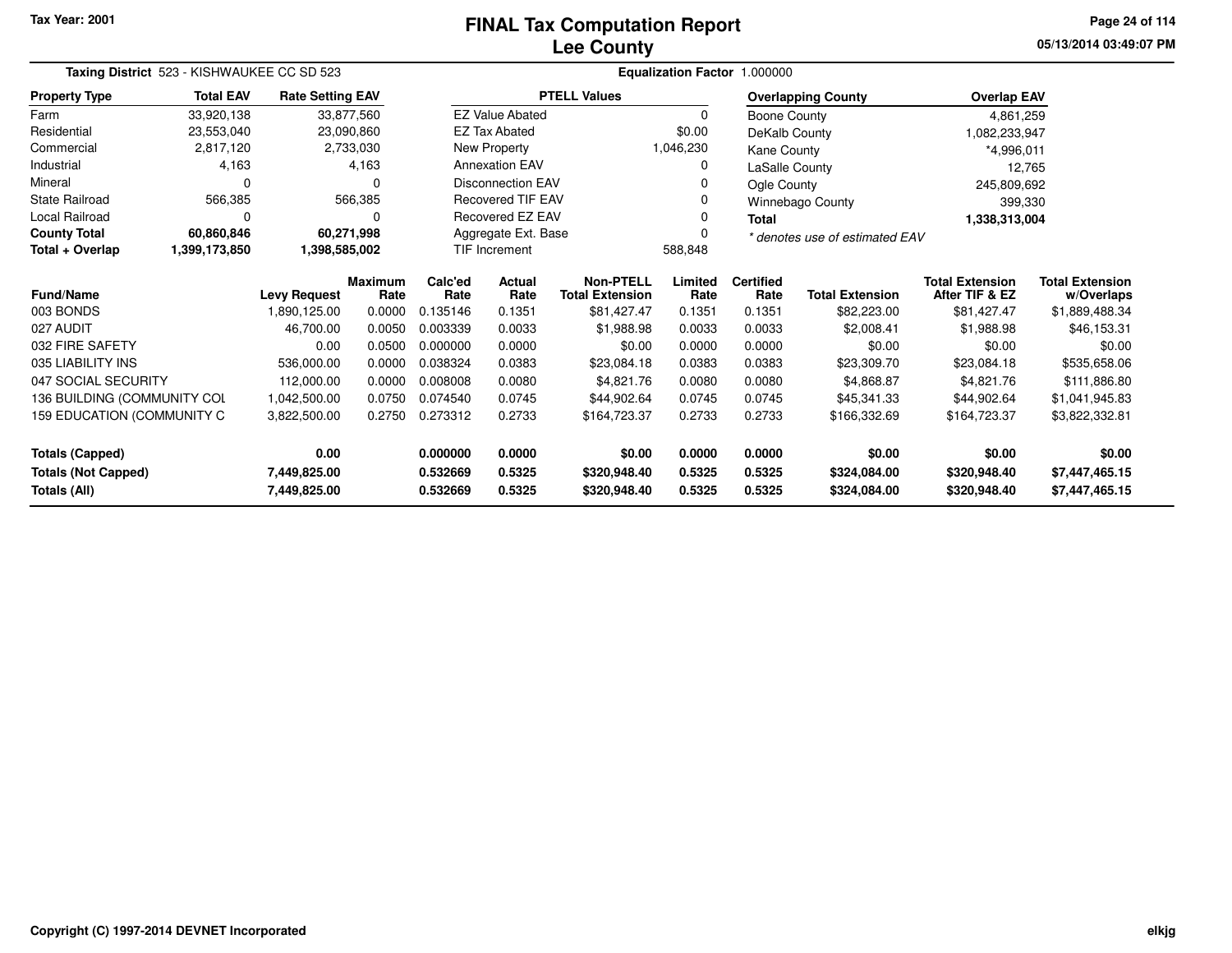## **Lee CountyFINAL Tax Computation Report**

**05/13/2014 03:49:07 PM Page 25 of 114**

|                                                   | Taxing District 600 - LEE COUNTY |                         |                        |                      |                          |                                            |                  | Equalization Factor 1.000000 |                          |                                          |                                      |  |
|---------------------------------------------------|----------------------------------|-------------------------|------------------------|----------------------|--------------------------|--------------------------------------------|------------------|------------------------------|--------------------------|------------------------------------------|--------------------------------------|--|
| <b>Property Type</b>                              | <b>Total EAV</b>                 | <b>Rate Setting EAV</b> |                        |                      |                          | <b>PTELL Values</b>                        |                  |                              |                          |                                          |                                      |  |
| Farm                                              | 145,140,539                      | 145,047,981             |                        |                      | <b>EZ Value Abated</b>   |                                            | 9,463,254        |                              |                          |                                          |                                      |  |
| Residential                                       | 261,111,631                      | 260,470,243             |                        |                      | <b>EZ Tax Abated</b>     |                                            | \$65,078.81      |                              |                          |                                          |                                      |  |
| Commercial                                        | 56,115,930                       | 51,902,452              |                        |                      | <b>New Property</b>      |                                            | 13,839,820       |                              |                          |                                          |                                      |  |
| Industrial                                        | 32,821,951                       | 25,322,411              |                        |                      | <b>Annexation EAV</b>    |                                            | 0                |                              |                          |                                          |                                      |  |
| Mineral                                           | 0                                |                         | 0                      |                      | <b>Disconnection EAV</b> |                                            | U                |                              |                          |                                          |                                      |  |
| <b>State Railroad</b>                             | 3,034,313                        |                         | 3,034,313              |                      | <b>Recovered TIF EAV</b> |                                            | $\Omega$         |                              |                          |                                          |                                      |  |
| Local Railroad                                    | 21,440                           |                         | 21,440                 |                      | Recovered EZ EAV         |                                            | 1,537,500        |                              |                          |                                          |                                      |  |
| <b>County Total</b>                               | 498,245,804                      | 485,798,840             |                        |                      | Aggregate Ext. Base      |                                            | 3,606,054        |                              |                          |                                          |                                      |  |
| Total + Overlap                                   | 498,245,804                      | 485,798,840             |                        |                      | TIF Increment            |                                            | 2,983,710        |                              |                          |                                          |                                      |  |
| <b>Fund/Name</b>                                  |                                  | <b>Levy Request</b>     | <b>Maximum</b><br>Rate | Calc'ed<br>Rate      | Actual<br>Rate           | <b>Non-PTELL</b><br><b>Total Extension</b> | Limited<br>Rate  | <b>Certified</b><br>Rate     | <b>Total Extension</b>   | <b>Total Extension</b><br>After TIF & EZ | <b>Total Extension</b><br>w/Overlaps |  |
| 001 COUNTY GENERAL                                |                                  | 600,000.00              | 0.2350                 | 0.123508             | 0.1235                   | \$599,961.57                               | 0.1235           | 0.1235                       | \$615,333.57             | \$599,961.57                             | \$599,961.57                         |  |
| 005 ILL MUNICIPAL RET                             |                                  | 150,000.00              | 0.0000                 | 0.030877             | 0.0309                   | \$150,111.84                               | 0.0309           | 0.0309                       | \$153,957.95             | \$150,111.84                             | \$150,111.84                         |  |
| 006 COUNTY HIGHWAY                                |                                  | 477,000.00              | 0.1000                 | 0.098189             | 0.0982                   | \$477,054.46                               | 0.0982           | 0.0982                       | \$489,277.38             | \$477,054.46                             | \$477,054.46                         |  |
| 008 SPECIAL BRIDGE                                |                                  | 198,500.00              | 0.0500                 | 0.040861             | 0.0409                   | \$198,502.26                               | 0.0414           | 0.0414                       | \$206,273.76             | \$201,120.72                             | \$201,120.72                         |  |
| 020 TUBERCULOSIS SANATARIU                        |                                  | 10,000.00               | 0.0750                 | 0.002059             | 0.0021                   | \$10,201.78                                | 0.0021           | 0.0021                       | \$10,463.16              | \$10,201.78                              | \$10,201.78                          |  |
| 021 FEDERAL AID SECONDARY                         |                                  | 252,000.00              | 0.0500                 | 0.051873             | 0.0500                   | \$242,899.42                               | 0.0500           | 0.0500                       | \$249,122.90             | \$242,899.42                             | \$242,899.42                         |  |
| 022 COUNTY HEALTH                                 |                                  | 420,000.00              | 0.1000                 | 0.086456             | 0.0865                   | \$420,216.00                               | 0.0865           | 0.0865                       | \$430,982.62             | \$420,216.00                             | \$420,216.00                         |  |
| 035 LIABILITY INS                                 |                                  | 577,000.00              | 0.0000                 | 0.118773             | 0.1188                   | \$577,129.02                               | 0.1188           | 0.1188                       | \$591,916.02             | \$577,129.02                             | \$577,129.02                         |  |
| 047 SOCIAL SECURITY                               |                                  | 367,000.00              | 0.0000                 | 0.075546             | 0.0755                   | \$366,778.12                               | 0.0755           | 0.0755                       | \$376,175.58             | \$366,778.12                             | \$366,778.12                         |  |
| 053 EXTENSION EDUCATION                           |                                  | 124,074.00              | 0.0500                 | 0.025540             | 0.0255                   | \$123,878.70                               | 0.0255           | 0.0255                       | \$127,052.68             | \$123,878.70                             | \$123,878.70                         |  |
| 055 COUNTY VET ASSISTANCE F                       |                                  | 50,000.00               | 0.0300                 | 0.010292             | 0.0103                   | \$50,037.28                                | 0.0103           | 0.0103                       | \$51,319.32              | \$50,037.28                              | \$50,037.28                          |  |
| 142 SOCIAL SERV SR CITIZENS                       |                                  | 138,550.00              | 0.0250                 | 0.028520             | 0.0250                   | \$121,449.71                               | 0.0250           | 0.0250                       | \$124,561.45             | \$121,449.71                             | \$121,449.71                         |  |
| <b>Totals (Capped)</b>                            |                                  | 3,364,124.00            |                        | 0.692494             | 0.6872                   | \$3,338,220.16                             | 0.6877           | 0.6877                       | \$3,426,436.39           | \$3,340,838.62                           | \$3,340,838.62                       |  |
| <b>Totals (Not Capped)</b><br><b>Totals (All)</b> |                                  | 0.00<br>3,364,124.00    |                        | 0.000000<br>0.692494 | 0.0000<br>0.6872         | \$0.00<br>\$3,338,220.16                   | 0.0000<br>0.6877 | 0.0000<br>0.6877             | \$0.00<br>\$3,426,436.39 | \$0.00<br>\$3,340,838.62                 | \$0.00<br>\$3,340,838.62             |  |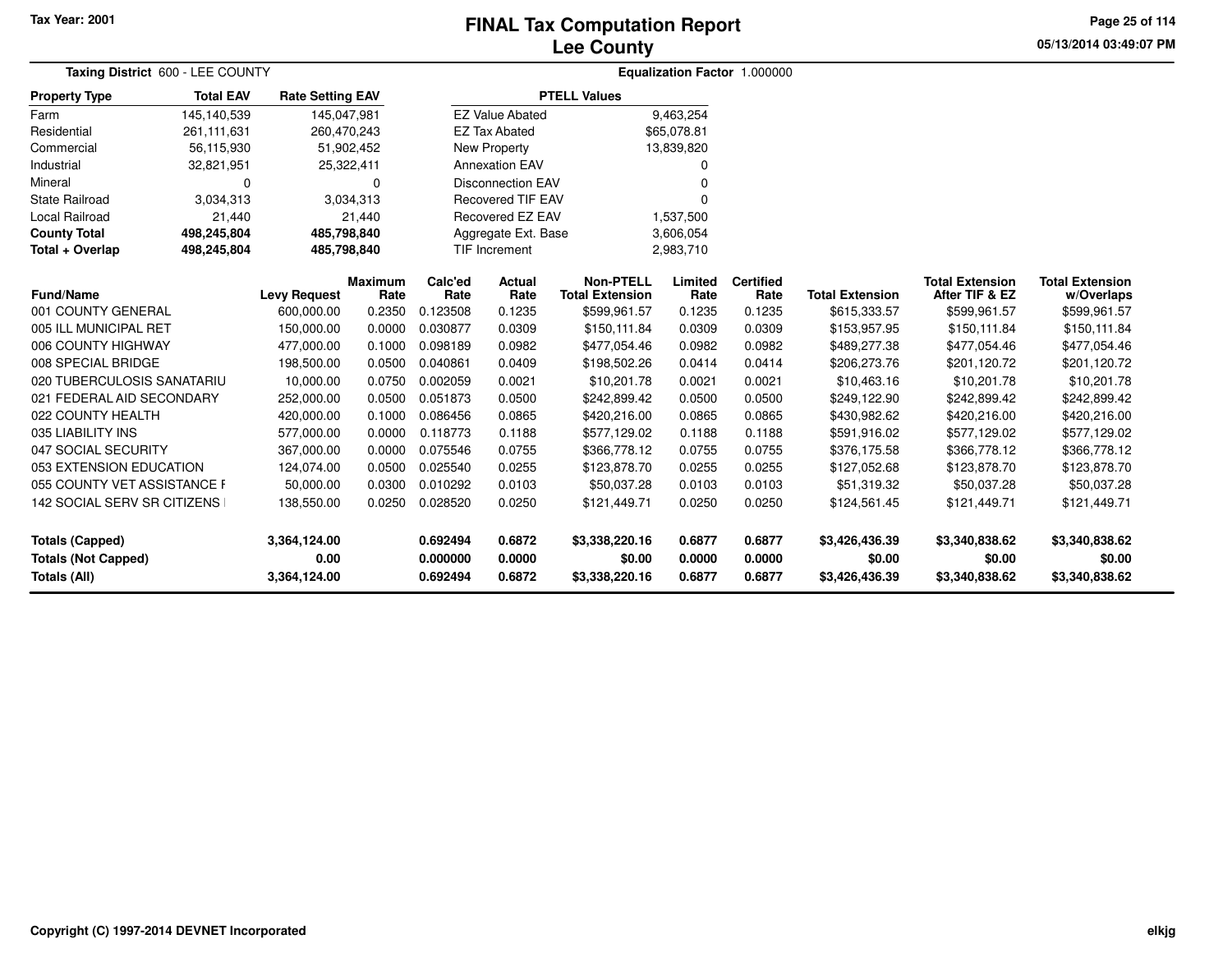# **Lee CountyFINAL Tax Computation Report**

**05/13/2014 03:49:07 PMPage 26 of 114**

| Taxing District 601 - ALTO TOWNSHIP                                  |                  |                                  |                                  |                                  |                            |                                                           |                            | Equalization Factor 1.000000       |                                       |                                                         |                                                     |  |  |
|----------------------------------------------------------------------|------------------|----------------------------------|----------------------------------|----------------------------------|----------------------------|-----------------------------------------------------------|----------------------------|------------------------------------|---------------------------------------|---------------------------------------------------------|-----------------------------------------------------|--|--|
| <b>Property Type</b>                                                 | <b>Total EAV</b> | <b>Rate Setting EAV</b>          |                                  |                                  |                            | <b>PTELL Values</b>                                       |                            |                                    |                                       |                                                         |                                                     |  |  |
| Farm                                                                 | 7,701,117        |                                  | 7,701,117                        |                                  | <b>EZ Value Abated</b>     |                                                           |                            |                                    |                                       |                                                         |                                                     |  |  |
| Residential                                                          | 4,079,900        |                                  | 4,079,900                        |                                  | <b>EZ Tax Abated</b>       |                                                           | \$0.00                     |                                    |                                       |                                                         |                                                     |  |  |
| Commercial                                                           | 654,330          |                                  | 654,330                          |                                  | New Property               |                                                           | 259,590                    |                                    |                                       |                                                         |                                                     |  |  |
| Industrial                                                           | 3,410            |                                  | 3.410                            |                                  | <b>Annexation EAV</b>      |                                                           |                            |                                    |                                       |                                                         |                                                     |  |  |
| Mineral                                                              |                  |                                  |                                  |                                  | Disconnection EAV          |                                                           |                            |                                    |                                       |                                                         |                                                     |  |  |
| <b>State Railroad</b>                                                | 539,095          |                                  | 539,095                          |                                  | <b>Recovered TIF EAV</b>   |                                                           |                            |                                    |                                       |                                                         |                                                     |  |  |
| Local Railroad                                                       | 0                |                                  | 0                                |                                  | <b>Recovered EZ EAV</b>    |                                                           |                            |                                    |                                       |                                                         |                                                     |  |  |
| <b>County Total</b>                                                  | 12,977,852       | 12,977,852                       |                                  |                                  | Aggregate Ext. Base        |                                                           | 34,913                     |                                    |                                       |                                                         |                                                     |  |  |
| Total + Overlap                                                      | 12,977,852       |                                  | 12,977,852                       |                                  | TIF Increment              |                                                           | 0                          |                                    |                                       |                                                         |                                                     |  |  |
| <b>Fund/Name</b><br>001 TOWN                                         |                  | <b>Levy Request</b><br>36,658.00 | <b>Maximum</b><br>Rate<br>0.4500 | Calc'ed<br>Rate<br>0.282466      | Actual<br>Rate<br>0.2825   | <b>Non-PTELL</b><br><b>Total Extension</b><br>\$36,662.43 | Limited<br>Rate<br>0.2825  | <b>Certified</b><br>Rate<br>0.2825 | <b>Total Extension</b><br>\$36,662.43 | <b>Total Extension</b><br>After TIF & EZ<br>\$36,662.43 | <b>Total Extension</b><br>w/Overlaps<br>\$36,662.43 |  |  |
| <b>Totals (Capped)</b><br><b>Totals (Not Capped)</b><br>Totals (All) |                  | 36,658.00<br>0.00<br>36,658.00   |                                  | 0.282466<br>0.000000<br>0.282466 | 0.2825<br>0.0000<br>0.2825 | \$36,662.43<br>\$0.00<br>\$36,662.43                      | 0.2825<br>0.0000<br>0.2825 | 0.2825<br>0.0000<br>0.2825         | \$36,662.43<br>\$0.00<br>\$36,662.43  | \$36,662.43<br>\$0.00<br>\$36,662.43                    | \$36,662.43<br>\$0.00<br>\$36,662.43                |  |  |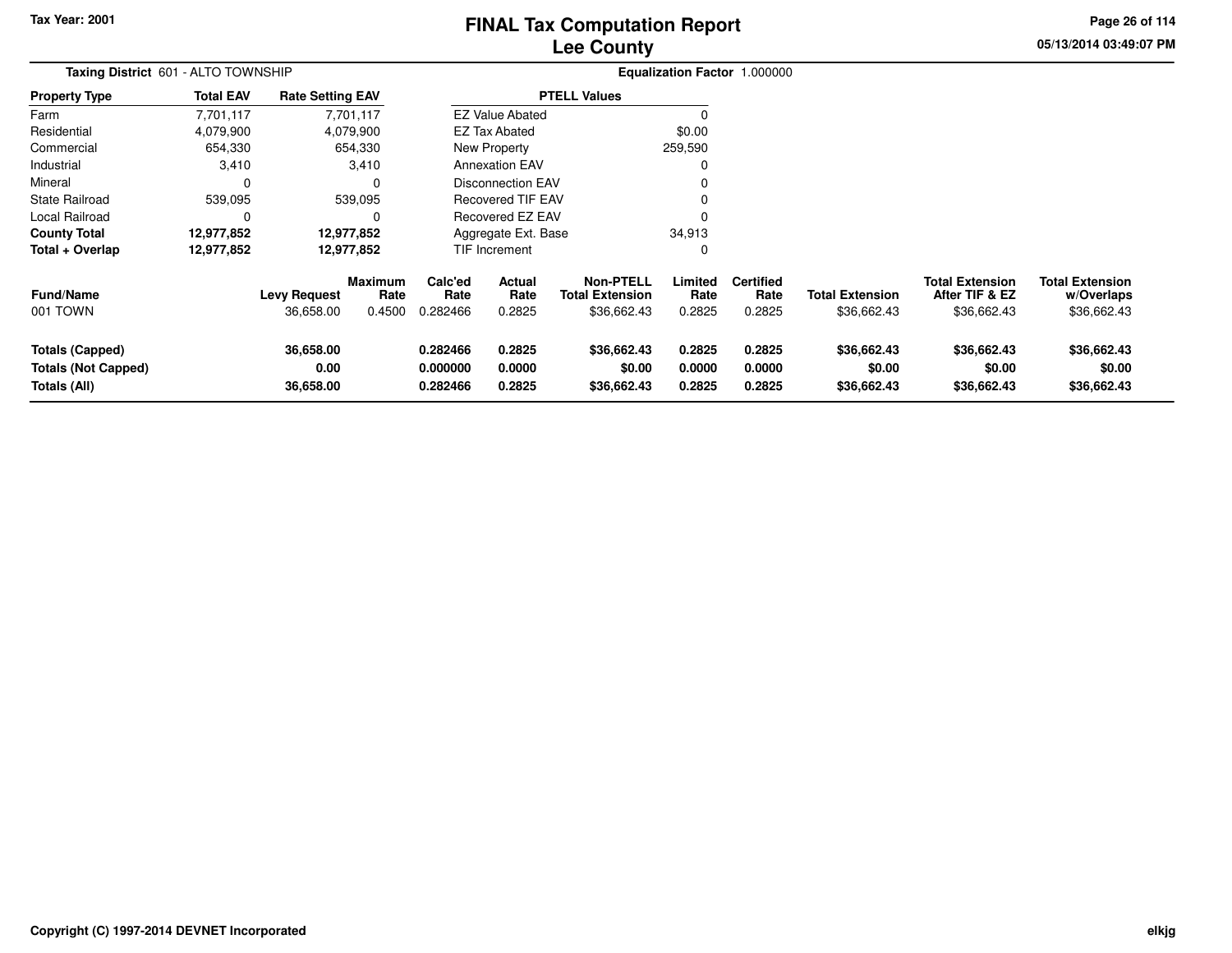## **Lee CountyFINAL Tax Computation Report**

**05/13/2014 03:49:07 PM Page 27 of 114**

| Taxing District 601RB - ALTO TWP ROAD/BRIDGE |                  |                         |                        |                      |                           |                                            | Equalization Factor 1.000000 |                          |                                 |                                          |                                      |
|----------------------------------------------|------------------|-------------------------|------------------------|----------------------|---------------------------|--------------------------------------------|------------------------------|--------------------------|---------------------------------|------------------------------------------|--------------------------------------|
| <b>Property Type</b>                         | <b>Total EAV</b> | <b>Rate Setting EAV</b> |                        |                      |                           | <b>PTELL Values</b>                        |                              |                          | <b>Road and Bridge Transfer</b> |                                          |                                      |
| Farm                                         | 7,701,117        |                         | 7,701,117              |                      | <b>EZ Value Abated</b>    |                                            | $\Omega$                     | <b>Municipality</b>      |                                 | <b>Fund</b>                              | <b>Amount Extended</b>               |
| Residential                                  | 4,079,900        |                         | 4,079,900              |                      | <b>EZ Tax Abated</b>      |                                            | \$0.00                       |                          |                                 |                                          |                                      |
| Commercial                                   | 654,330          |                         | 654,330                |                      | New Property              |                                            | 259,590                      |                          | 711 - VILLAGE OF STEWARD        | 007                                      | \$1,541.21                           |
| Industrial                                   | 3,410            |                         | 3,410                  |                      | <b>Annexation EAV</b>     |                                            | ი                            | <b>Total</b>             |                                 |                                          | \$1,541.21                           |
| Mineral                                      |                  |                         | $\Omega$               |                      | <b>Disconnection EAV</b>  |                                            |                              |                          |                                 |                                          |                                      |
| <b>State Railroad</b>                        | 539,095          |                         | 539,095                |                      | <b>Recovered TIF EAV</b>  |                                            |                              |                          |                                 |                                          |                                      |
| Local Railroad                               | 0                |                         | $\Omega$               |                      | Recovered EZ EAV          |                                            |                              |                          |                                 |                                          |                                      |
| <b>County Total</b>                          | 12,977,852       |                         | 12,977,852             | Aggregate Ext. Base  |                           |                                            | 42,350                       |                          |                                 |                                          |                                      |
| Total + Overlap                              | 12,977,852       |                         | 12,977,852             |                      | <b>TIF Increment</b><br>0 |                                            |                              |                          |                                 |                                          |                                      |
| <b>Fund/Name</b>                             |                  | <b>Levy Request</b>     | <b>Maximum</b><br>Rate | Calc'ed<br>Rate      | <b>Actual</b><br>Rate     | <b>Non-PTELL</b><br><b>Total Extension</b> | Limited<br>Rate              | <b>Certified</b><br>Rate | <b>Total Extension</b>          | <b>Total Extension</b><br>After TIF & EZ | <b>Total Extension</b><br>w/Overlaps |
| 007 ROAD & BRIDGE                            |                  | 20,587.00               | 0.1650                 | 0.158632             | 0.1586                    | \$20,582.87                                | 0.1586                       | 0.1586                   | \$20,582.87                     | \$20,582.87                              | \$20,582.87                          |
| 009 PERMANENT ROAD                           |                  | 18,912.00               | 0.1670                 | 0.145725             | 0.1457                    | \$18,908.73                                | 0.1457                       | 0.1457                   | \$18,908.73                     | \$18,908.73                              | \$18,908.73                          |
| 010 EQUIPMENT & BUILDING                     |                  | 4,969.00                | 0.0350                 | 0.038288             | 0.0350                    | \$4,542.25                                 | 0.0350                       | 0.0350                   | \$4,542.25                      | \$4,542.25                               | \$4,542.25                           |
| Totals (Capped)                              |                  | 44,468.00               |                        | 0.342645             | 0.3393                    | \$44,033.85                                | 0.3393                       | 0.3393                   | \$44,033.85                     | \$44,033.85                              | \$44,033.85                          |
| <b>Totals (Not Capped)</b><br>Totals (All)   |                  | 0.00<br>44,468.00       |                        | 0.000000<br>0.342645 | 0.0000<br>0.3393          | \$0.00<br>\$44,033.85                      | 0.0000<br>0.3393             | 0.0000<br>0.3393         | \$0.00<br>\$44,033.85           | \$0.00<br>\$44,033.85                    | \$0.00<br>\$44,033.85                |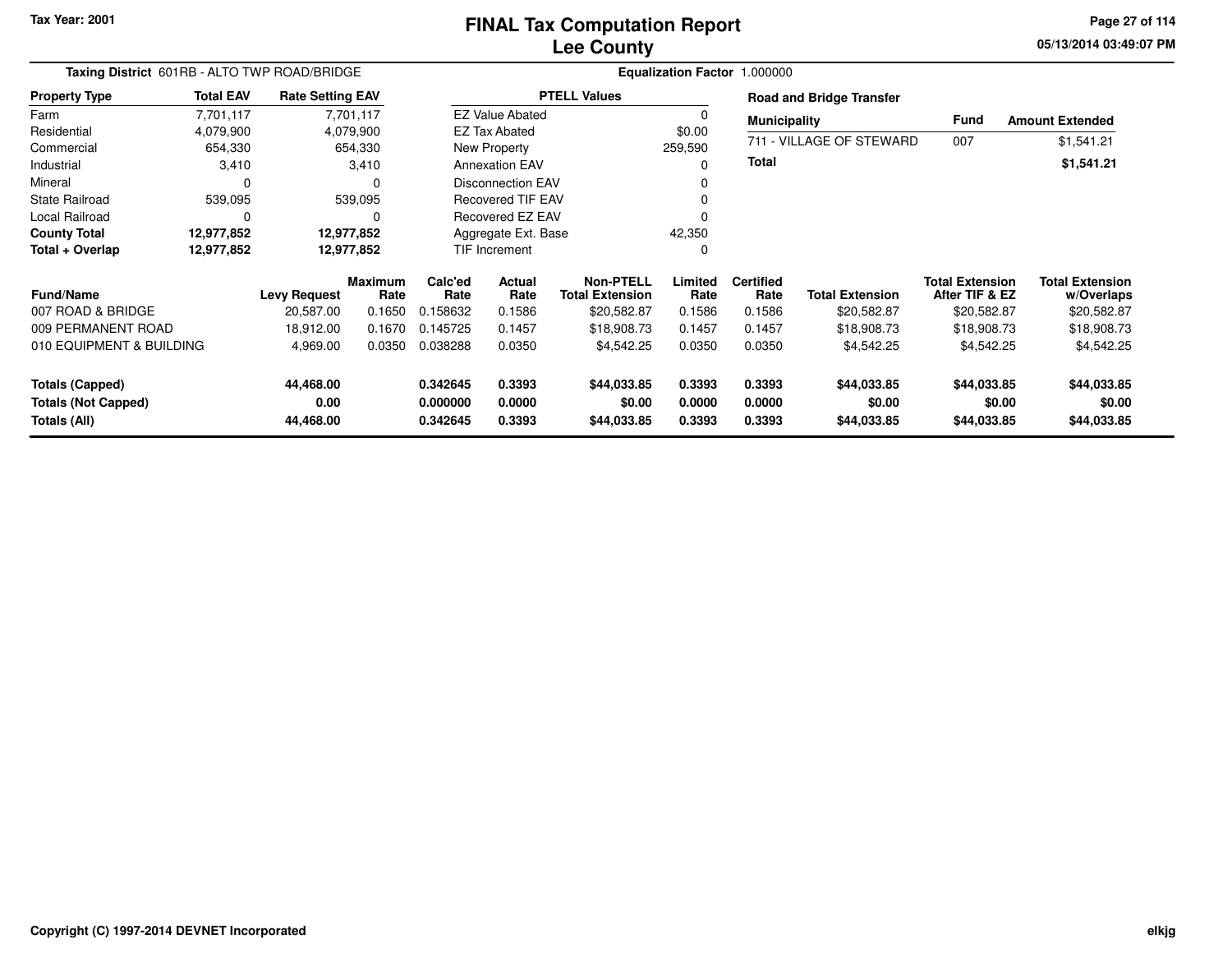# **Lee CountyFINAL Tax Computation Report**

**05/13/2014 03:49:07 PMPage 28 of 114**

| Taxing District 602 - AMBOY TOWNSHIP                 |                  |                         |                        |                      |                                                             |                                            |                  | Equalization Factor 1.000000 |                        |                                          |                                      |
|------------------------------------------------------|------------------|-------------------------|------------------------|----------------------|-------------------------------------------------------------|--------------------------------------------|------------------|------------------------------|------------------------|------------------------------------------|--------------------------------------|
| <b>Property Type</b>                                 | <b>Total EAV</b> | <b>Rate Setting EAV</b> |                        |                      |                                                             | <b>PTELL Values</b>                        |                  |                              |                        |                                          |                                      |
| Farm                                                 | 4,811,895        |                         | 4,811,895              |                      | <b>EZ Value Abated</b>                                      |                                            | $\Omega$         |                              |                        |                                          |                                      |
| Residential                                          | 20,546,180       |                         | 20,546,180             |                      | EZ Tax Abated                                               |                                            | \$0.00           |                              |                        |                                          |                                      |
| Commercial                                           | 3,372,990        |                         | 3,372,990              |                      | New Property                                                |                                            | 800,360          |                              |                        |                                          |                                      |
| Industrial                                           | 3,605,675        |                         | 3,605,675              |                      | <b>Annexation EAV</b>                                       |                                            | 0                |                              |                        |                                          |                                      |
| Mineral                                              |                  |                         |                        |                      | <b>Disconnection EAV</b>                                    |                                            | 0                |                              |                        |                                          |                                      |
| State Railroad                                       |                  |                         |                        |                      |                                                             |                                            | 0                |                              |                        |                                          |                                      |
| Local Railroad                                       | 1,800            |                         | 1,800                  |                      | <b>Recovered TIF EAV</b><br>Recovered EZ EAV<br>0<br>65,359 |                                            |                  |                              |                        |                                          |                                      |
| <b>County Total</b>                                  | 32,338,540       |                         | 32,338,540             | Aggregate Ext. Base  |                                                             |                                            |                  |                              |                        |                                          |                                      |
| Total + Overlap                                      | 32,338,540       |                         | 32,338,540             |                      | <b>TIF Increment</b>                                        |                                            | 0                |                              |                        |                                          |                                      |
| Fund/Name                                            |                  | <b>Levy Request</b>     | <b>Maximum</b><br>Rate | Calc'ed<br>Rate      | Actual<br>Rate                                              | <b>Non-PTELL</b><br><b>Total Extension</b> | Limited<br>Rate  | <b>Certified</b><br>Rate     | <b>Total Extension</b> | <b>Total Extension</b><br>After TIF & EZ | <b>Total Extension</b><br>w/Overlaps |
| 001 TOWN                                             |                  | 46,700.00               | 0.3000                 | 0.144410             | 0.1444                                                      | \$46,696.85                                | 0.1444           | 0.1444                       | \$46,696.85            | \$46,696.85                              | \$46,696.85                          |
| 054 GENERAL ASSISTANCE                               |                  | 21,800.00               | 0.1000                 | 0.067412             | 0.0674                                                      | \$21,796.18                                | 0.0674           | 0.0674                       | \$21,796.18            | \$21,796.18                              | \$21,796.18                          |
| <b>Totals (Capped)</b><br><b>Totals (Not Capped)</b> |                  | 68,500.00<br>0.00       |                        | 0.211822<br>0.000000 | 0.2118<br>0.0000                                            | \$68,493.03<br>\$0.00                      | 0.2118<br>0.0000 | 0.2118<br>0.0000             | \$68,493.03<br>\$0.00  | \$68,493.03<br>\$0.00                    | \$68,493.03<br>\$0.00                |
| Totals (All)                                         |                  | 68,500.00               |                        | 0.211822             | 0.2118                                                      | \$68,493.03                                | 0.2118           | 0.2118                       | \$68,493.03            | \$68,493.03                              | \$68,493.03                          |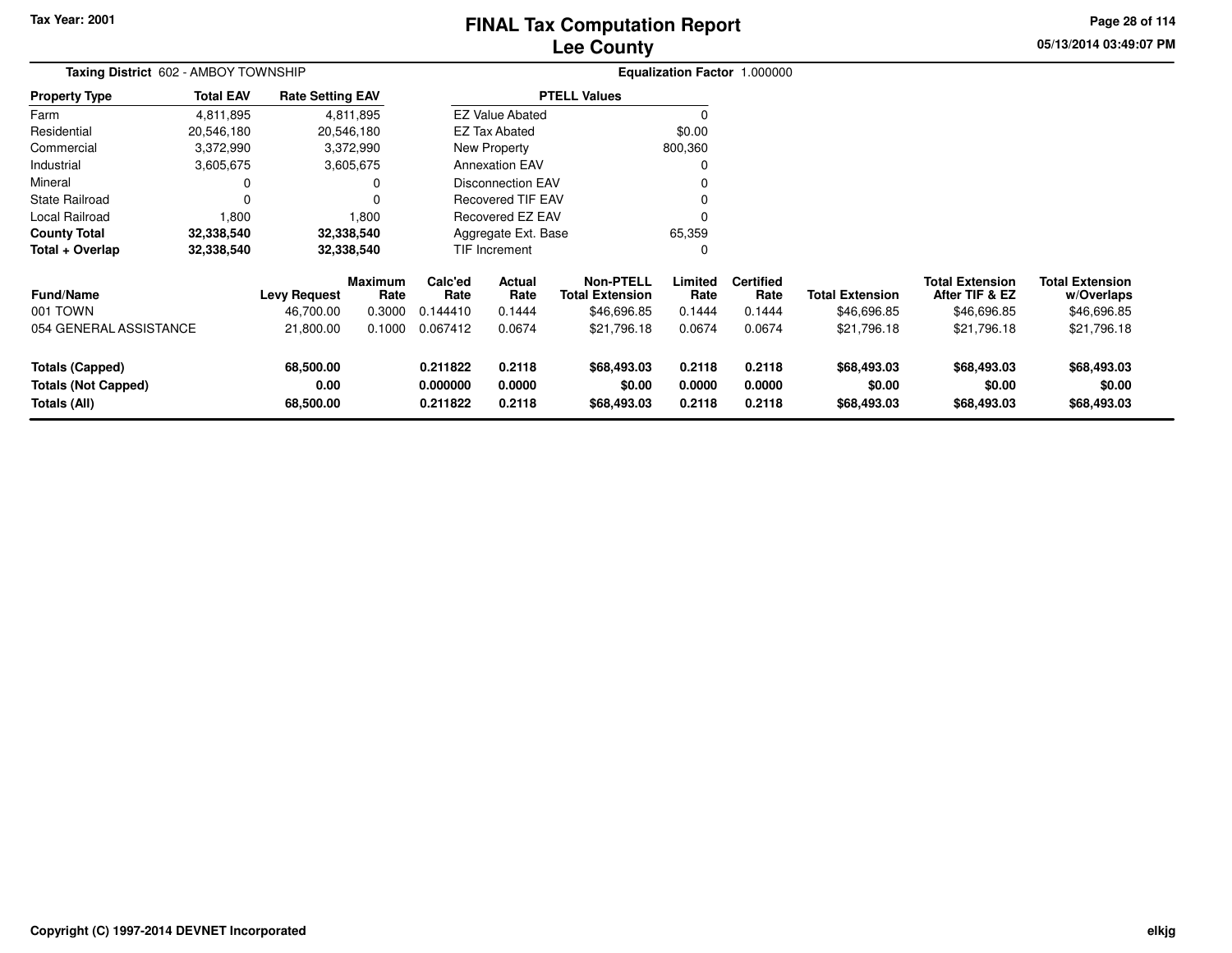## **Lee CountyFINAL Tax Computation Report**

**05/13/2014 03:49:07 PM Page 29 of 114**

| Taxing District 602RB - AMBOY TWP ROAD/BRIDGE                 |                  |                                  |                        |                                  |                                |                                            |                            | Equalization Factor 1.000000 |                                        |                                          |                                        |
|---------------------------------------------------------------|------------------|----------------------------------|------------------------|----------------------------------|--------------------------------|--------------------------------------------|----------------------------|------------------------------|----------------------------------------|------------------------------------------|----------------------------------------|
| <b>Property Type</b>                                          | <b>Total EAV</b> | <b>Rate Setting EAV</b>          |                        |                                  |                                | <b>PTELL Values</b>                        |                            |                              | <b>Road and Bridge Transfer</b>        |                                          |                                        |
| Farm                                                          | 4,811,895        |                                  | 4,811,895              |                                  | <b>EZ Value Abated</b>         |                                            | 0                          | <b>Municipality</b>          |                                        | <b>Fund</b>                              | <b>Amount Extended</b>                 |
| Residential                                                   | 20,546,180       | 20,546,180                       |                        |                                  | <b>EZ Tax Abated</b>           |                                            | \$0.00                     |                              |                                        |                                          |                                        |
| Commercial                                                    | 3,372,990        |                                  | 3,372,990              |                                  | New Property                   |                                            | 800,360                    |                              | 701 - CITY OF AMBOY                    | 007                                      | \$10,563.26                            |
| Industrial                                                    | 3,605,675        |                                  | 3,605,675              |                                  | <b>Annexation EAV</b>          |                                            | 0                          | <b>Total</b>                 |                                        |                                          | \$10,563.26                            |
| Mineral                                                       |                  |                                  | 0                      |                                  | <b>Disconnection EAV</b>       |                                            | 0                          |                              |                                        |                                          |                                        |
| <b>State Railroad</b>                                         | 0                |                                  |                        |                                  | <b>Recovered TIF EAV</b>       |                                            | 0                          |                              |                                        |                                          |                                        |
| Local Railroad                                                | 1,800            |                                  | 1,800                  |                                  | Recovered EZ EAV               |                                            | 0                          |                              |                                        |                                          |                                        |
| <b>County Total</b>                                           | 32,338,540       | 32,338,540                       |                        |                                  | Aggregate Ext. Base<br>106,498 |                                            |                            |                              |                                        |                                          |                                        |
| Total + Overlap                                               | 32,338,540       | 32,338,540                       |                        |                                  | <b>TIF Increment</b>           | 0                                          |                            |                              |                                        |                                          |                                        |
| <b>Fund/Name</b>                                              |                  | <b>Levy Request</b>              | <b>Maximum</b><br>Rate | Calc'ed<br>Rate                  | Actual<br>Rate                 | <b>Non-PTELL</b><br><b>Total Extension</b> | Limited<br>Rate            | <b>Certified</b><br>Rate     | <b>Total Extension</b>                 | <b>Total Extension</b><br>After TIF & EZ | <b>Total Extension</b><br>w/Overlaps   |
| 007 ROAD & BRIDGE                                             |                  | 36,200.00                        | 0.1650                 | 0.111941                         | 0.1119                         | \$36,186.83                                | 0.1119                     | 0.1119                       | \$36,186.83                            | \$36,186.83                              | \$36,186.83                            |
| 008 BRIDGE JOINT                                              |                  | 10,650.00                        | 0.0500                 | 0.032933                         | 0.0329                         | \$10,639.38                                | 0.0329                     | 0.0329                       | \$10,639.38                            | \$10,639.38                              | \$10,639.38                            |
| 009 PERMANENT ROAD                                            |                  | 50,750.00                        | 0.1670                 | 0.156934                         | 0.1569                         | \$50,739.17                                | 0.1569                     | 0.1569                       | \$50,739.17                            | \$50,739.17                              | \$50,739.17                            |
| 010 EQUIPMENT & BUILDING                                      |                  | 7,370.00                         | 0.0350                 | 0.022790                         | 0.0228                         | \$7,373.19                                 | 0.0228                     | 0.0228                       | \$7,373.19                             | \$7,373.19                               | \$7,373.19                             |
| 035 LIABILITY INS                                             |                  | 4,838.00                         | 0.0000                 | 0.014961                         | 0.0150                         | \$4,850.78                                 | 0.0150                     | 0.0150                       | \$4,850.78                             | \$4,850.78                               | \$4,850.78                             |
| Totals (Capped)<br><b>Totals (Not Capped)</b><br>Totals (All) |                  | 109,808.00<br>0.00<br>109,808.00 |                        | 0.339559<br>0.000000<br>0.339559 | 0.3395<br>0.0000<br>0.3395     | \$109,789.35<br>\$0.00<br>\$109,789.35     | 0.3395<br>0.0000<br>0.3395 | 0.3395<br>0.0000<br>0.3395   | \$109,789.35<br>\$0.00<br>\$109,789.35 | \$109,789.35<br>\$0.00<br>\$109,789.35   | \$109,789.35<br>\$0.00<br>\$109,789.35 |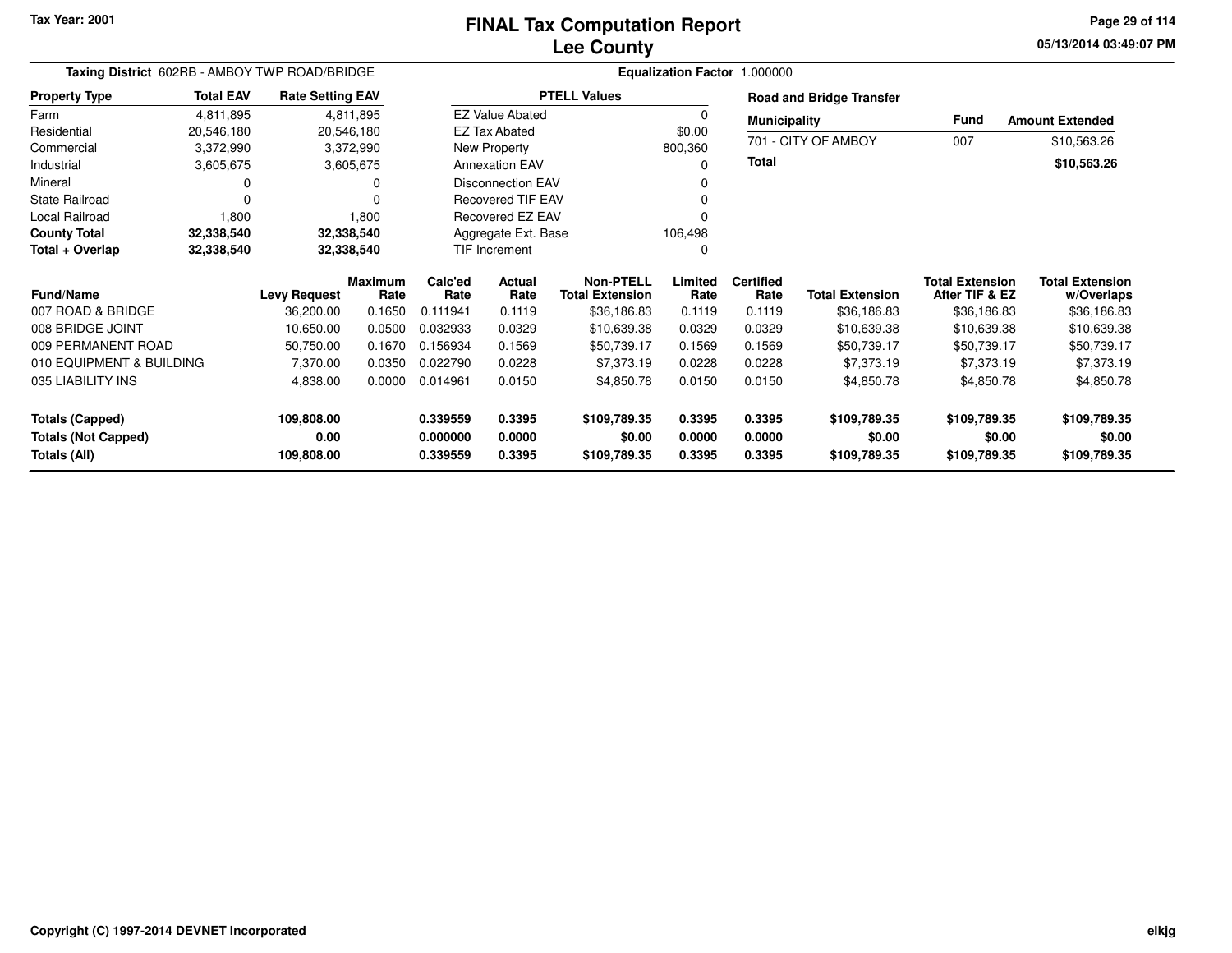# **Lee CountyFINAL Tax Computation Report**

**05/13/2014 03:49:07 PM Page 30 of 114**

|                                                                      | Taxing District 603 - ASHTON TOWNSHIP<br><b>Total EAV</b><br><b>Rate Setting EAV</b><br>3,748,510<br>3,748,510<br>8,220,130<br>8,220,130 |                                |                 |                                  |                            |                                            |                            | Equalization Factor 1.000000 |                                      |                                          |                                      |
|----------------------------------------------------------------------|------------------------------------------------------------------------------------------------------------------------------------------|--------------------------------|-----------------|----------------------------------|----------------------------|--------------------------------------------|----------------------------|------------------------------|--------------------------------------|------------------------------------------|--------------------------------------|
| Property Type                                                        |                                                                                                                                          |                                |                 |                                  |                            | <b>PTELL Values</b>                        |                            |                              |                                      |                                          |                                      |
| Farm                                                                 |                                                                                                                                          |                                |                 |                                  | <b>EZ Value Abated</b>     |                                            | ŋ                          |                              |                                      |                                          |                                      |
| Residential                                                          |                                                                                                                                          |                                |                 |                                  | <b>EZ Tax Abated</b>       |                                            | \$0.00                     |                              |                                      |                                          |                                      |
| Commercial                                                           | 3,142,250                                                                                                                                |                                | 3,142,250       |                                  | New Property               |                                            | 252,880                    |                              |                                      |                                          |                                      |
| Industrial                                                           | 3,158,855                                                                                                                                |                                | 3,158,855       |                                  | <b>Annexation EAV</b>      |                                            |                            |                              |                                      |                                          |                                      |
| Mineral                                                              | 0                                                                                                                                        |                                |                 |                                  | Disconnection EAV          |                                            |                            |                              |                                      |                                          |                                      |
| State Railroad                                                       | 380,801                                                                                                                                  |                                | 380,801         |                                  | Recovered TIF EAV          |                                            |                            |                              |                                      |                                          |                                      |
| Local Railroad                                                       | 0                                                                                                                                        |                                |                 | Recovered EZ EAV                 |                            |                                            |                            |                              |                                      |                                          |                                      |
| County Total                                                         | 18,650,546                                                                                                                               |                                | 18,650,546      | 31,797<br>Aggregate Ext. Base    |                            |                                            |                            |                              |                                      |                                          |                                      |
| Total + Overlap                                                      | 18,650,546                                                                                                                               | 18,650,546                     |                 | TIF Increment                    |                            |                                            | 0                          |                              |                                      |                                          |                                      |
| Fund/Name                                                            |                                                                                                                                          | <b>Levy Request</b>            | Maximum<br>Rate | Calc'ed<br>Rate                  | Actual<br>Rate             | <b>Non-PTELL</b><br><b>Total Extension</b> | Limited<br>Rate            | <b>Certified</b><br>Rate     | <b>Total Extension</b>               | <b>Total Extension</b><br>After TIF & EZ | <b>Total Extension</b><br>w/Overlaps |
| 001 TOWN                                                             |                                                                                                                                          | 27,465.00                      | 0.4400          | 0.147261                         | 0.1473                     | \$27,472.25                                | 0.1473                     | 0.1473                       | \$27,472.25                          | \$27,472.25                              | \$27,472.25                          |
| 054 GENERAL ASSISTANCE                                               |                                                                                                                                          | 3,000.00                       | 0.1000          | 0.016085                         | 0.0161                     | \$3,002.74                                 | 0.0161                     | 0.0161                       | \$3,002.74                           | \$3,002.74                               | \$3,002.74                           |
| <b>Totals (Capped)</b><br><b>Totals (Not Capped)</b><br>Totals (All) |                                                                                                                                          | 30,465.00<br>0.00<br>30,465.00 |                 | 0.163346<br>0.000000<br>0.163346 | 0.1634<br>0.0000<br>0.1634 | \$30,474.99<br>\$0.00<br>\$30,474.99       | 0.1634<br>0.0000<br>0.1634 | 0.1634<br>0.0000<br>0.1634   | \$30,474.99<br>\$0.00<br>\$30,474.99 | \$30,474.99<br>\$0.00<br>\$30,474.99     | \$30,474.99<br>\$0.00<br>\$30,474.99 |
|                                                                      |                                                                                                                                          |                                |                 |                                  |                            |                                            |                            |                              |                                      |                                          |                                      |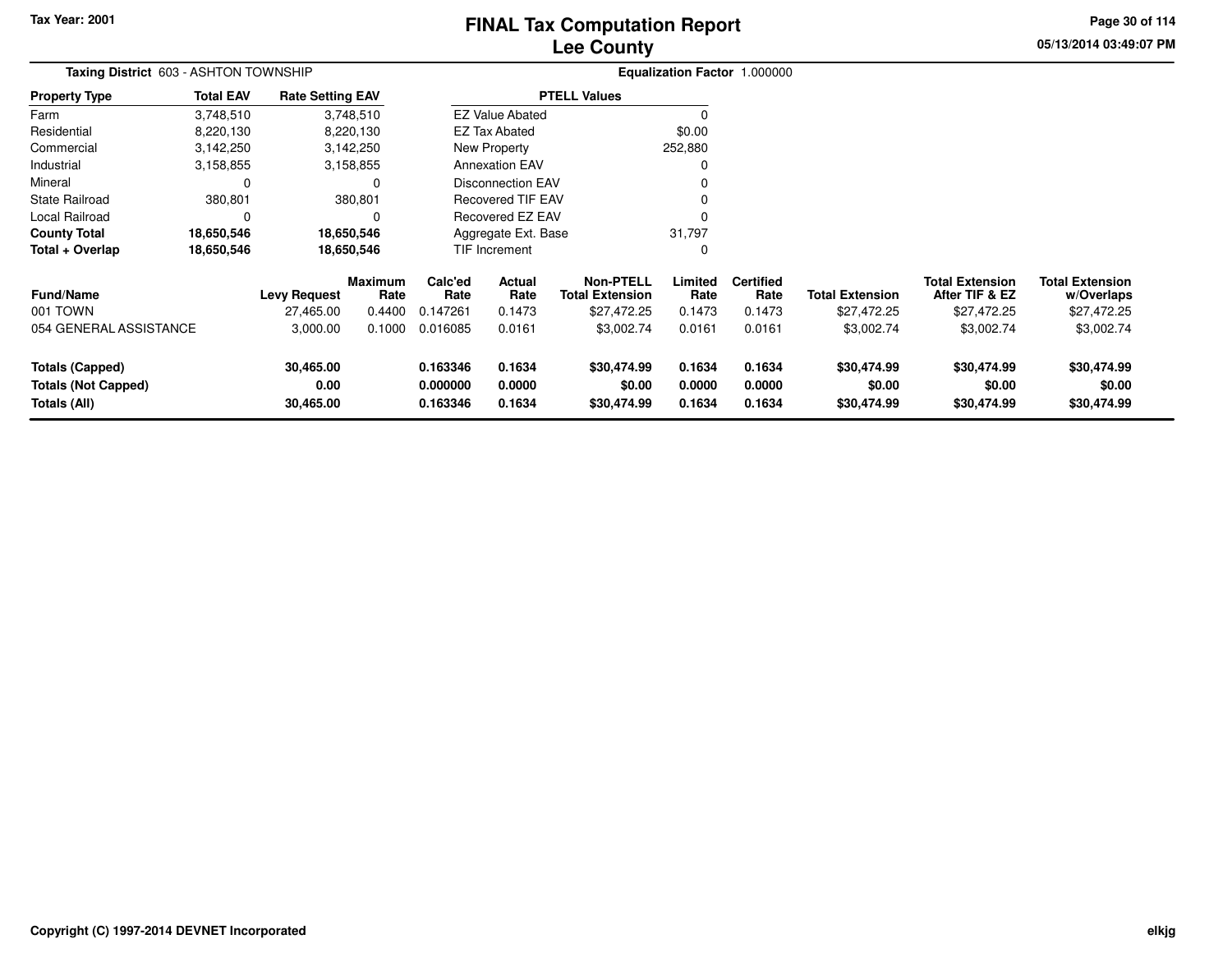# **Lee CountyFINAL Tax Computation Report**

**05/13/2014 03:49:07 PM Page 31 of 114**

| Taxing District 603RB - ASHTON TWP ROAD/BRIDGE |                  |                         |                 |                               |                           |                                            |                  | Equalization Factor 1.000000 |                                 |                                          |                                      |
|------------------------------------------------|------------------|-------------------------|-----------------|-------------------------------|---------------------------|--------------------------------------------|------------------|------------------------------|---------------------------------|------------------------------------------|--------------------------------------|
| <b>Property Type</b>                           | <b>Total EAV</b> | <b>Rate Setting EAV</b> |                 |                               |                           | <b>PTELL Values</b>                        |                  |                              | <b>Road and Bridge Transfer</b> |                                          |                                      |
| Farm                                           | 3,748,510        | 3,748,510               |                 |                               | <b>EZ Value Abated</b>    |                                            | $\Omega$         | <b>Municipality</b>          |                                 | Fund                                     | <b>Amount Extended</b>               |
| Residential                                    | 8,220,130        | 8,220,130               |                 |                               | <b>EZ Tax Abated</b>      |                                            | \$0.00           |                              |                                 |                                          |                                      |
| Commercial                                     | 3,142,250        | 3,142,250               |                 |                               | New Property              |                                            | 252,880          |                              | 702 - VILLAGE OF ASHTON         | 007                                      | \$7,012.92                           |
| Industrial                                     | 3,158,855        | 3,158,855               |                 |                               | <b>Annexation EAV</b>     |                                            | 0                | <b>Total</b>                 |                                 |                                          | \$7,012.92                           |
| Mineral                                        | 0                |                         | $\Omega$        |                               | <b>Disconnection EAV</b>  |                                            |                  |                              |                                 |                                          |                                      |
| <b>State Railroad</b>                          | 380,801          |                         | 380,801         |                               | <b>Recovered TIF EAV</b>  |                                            |                  |                              |                                 |                                          |                                      |
| Local Railroad                                 | 0                |                         | 0               |                               | Recovered EZ EAV          |                                            |                  |                              |                                 |                                          |                                      |
| <b>County Total</b>                            | 18,650,546       | 18,650,546              |                 | Aggregate Ext. Base<br>62,402 |                           |                                            |                  |                              |                                 |                                          |                                      |
| Total + Overlap                                | 18,650,546       | 18,650,546              |                 |                               | <b>TIF Increment</b><br>0 |                                            |                  |                              |                                 |                                          |                                      |
| <b>Fund/Name</b>                               |                  | <b>Levy Request</b>     | Maximum<br>Rate | Calc'ed<br>Rate               | Actual<br>Rate            | <b>Non-PTELL</b><br><b>Total Extension</b> | Limited<br>Rate  | <b>Certified</b><br>Rate     | <b>Total Extension</b>          | <b>Total Extension</b><br>After TIF & EZ | <b>Total Extension</b><br>w/Overlaps |
| 007 ROAD & BRIDGE                              |                  | 30,830.00               | 0.1650          | 0.165304                      | 0.1650                    | \$30,773.40                                | 0.1650           | 0.1650                       | \$30,773.40                     | \$30,773.40                              | \$30,773.40                          |
| 008 BRIDGE JOINT                               |                  | 3,370.00                | 0.0500          | 0.018069                      | 0.0181                    | \$3,375.75                                 | 0.0181           | 0.0181                       | \$3,375.75                      | \$3,375.75                               | \$3,375.75                           |
| 009 PERMANENT ROAD                             |                  | 23,490.00               | 0.1670          | 0.125948                      | 0.1259                    | \$23,481.04                                | 0.1259           | 0.1259                       | \$23,481.04                     | \$23,481.04                              | \$23,481.04                          |
| 010 EQUIPMENT & BUILDING                       |                  | 7,830.00                | 0.0350          | 0.041983                      | 0.0350                    | \$6,527.69                                 | 0.0350           | 0.0350                       | \$6,527.69                      | \$6,527.69                               | \$6,527.69                           |
| <b>Totals (Capped)</b>                         |                  | 65,520.00               |                 | 0.351304                      | 0.3440                    | \$64,157.88                                | 0.3440           | 0.3440                       | \$64,157.88                     | \$64,157.88                              | \$64,157.88                          |
| <b>Totals (Not Capped)</b><br>Totals (All)     |                  | 0.00<br>65,520.00       |                 | 0.000000<br>0.351304          | 0.0000<br>0.3440          | \$0.00<br>\$64,157.88                      | 0.0000<br>0.3440 | 0.0000<br>0.3440             | \$0.00<br>\$64,157.88           | \$0.00<br>\$64,157.88                    | \$0.00<br>\$64,157.88                |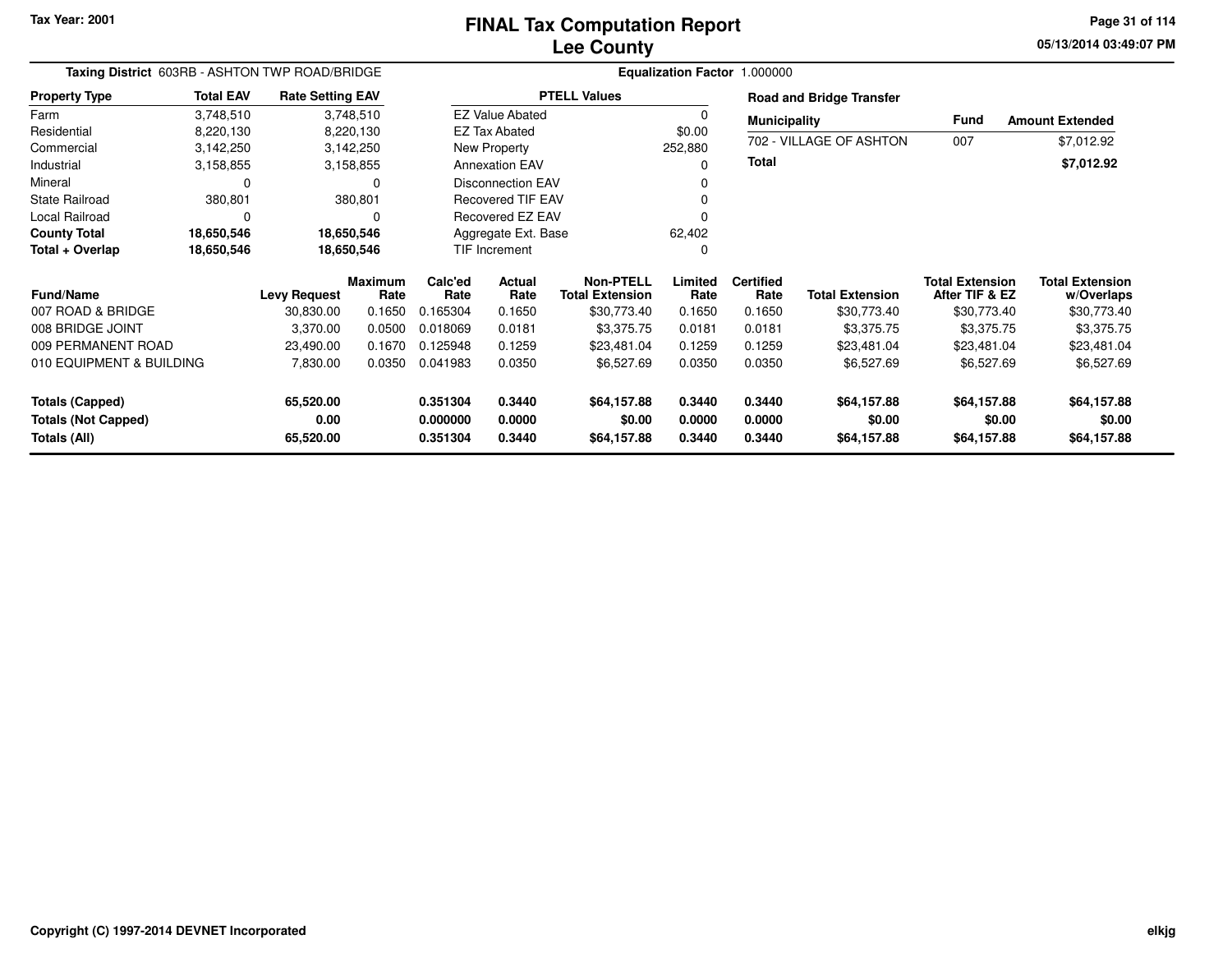**05/13/2014 03:49:07 PM Page 32 of 114**

| Taxing District 604 - BRADFORD TOWNSHIP<br><b>Rate Setting EAV</b>   |                  |                                |                        |                                  |                            |                                            |                            | Equalization Factor 1.000000 |                                      |                                          |                                      |
|----------------------------------------------------------------------|------------------|--------------------------------|------------------------|----------------------------------|----------------------------|--------------------------------------------|----------------------------|------------------------------|--------------------------------------|------------------------------------------|--------------------------------------|
| <b>Property Type</b>                                                 | <b>Total EAV</b> |                                |                        |                                  |                            | <b>PTELL Values</b>                        |                            |                              |                                      |                                          |                                      |
| Farm                                                                 | 9,610,743        |                                | 9,610,743              |                                  | <b>EZ Value Abated</b>     |                                            |                            |                              |                                      |                                          |                                      |
| Residential                                                          | .461,140         |                                | 1,461,140              |                                  | EZ Tax Abated              |                                            | \$0.00                     |                              |                                      |                                          |                                      |
| Commercial                                                           | 2,060            |                                | 2,060                  |                                  | New Property               |                                            | 64,590                     |                              |                                      |                                          |                                      |
| Industrial                                                           | 46               |                                | 46                     |                                  | <b>Annexation EAV</b>      |                                            |                            |                              |                                      |                                          |                                      |
| Mineral                                                              | 0                |                                |                        |                                  | <b>Disconnection EAV</b>   |                                            |                            |                              |                                      |                                          |                                      |
| <b>State Railroad</b>                                                | $\Omega$         |                                | o                      |                                  | <b>Recovered TIF EAV</b>   |                                            |                            |                              |                                      |                                          |                                      |
| Local Railroad                                                       | $\Omega$         |                                |                        | <b>Recovered EZ EAV</b>          |                            |                                            |                            |                              |                                      |                                          |                                      |
| <b>County Total</b>                                                  | 11,073,989       |                                | 11,073,989             | 25,906<br>Aggregate Ext. Base    |                            |                                            |                            |                              |                                      |                                          |                                      |
| Total + Overlap                                                      | 11,073,989       | 11,073,989                     |                        |                                  | TIF Increment              |                                            | 0                          |                              |                                      |                                          |                                      |
| <b>Fund/Name</b>                                                     |                  | <b>Levy Request</b>            | <b>Maximum</b><br>Rate | Calc'ed<br>Rate                  | Actual<br>Rate             | <b>Non-PTELL</b><br><b>Total Extension</b> | Limited<br>Rate            | <b>Certified</b><br>Rate     | <b>Total Extension</b>               | <b>Total Extension</b><br>After TIF & EZ | <b>Total Extension</b><br>w/Overlaps |
| 001 TOWN                                                             |                  | 26,700.00                      | 0.4500                 | 0.241106                         | 0.2411                     | \$26,699.39                                | 0.2388                     | 0.2388                       | \$26,444.69                          | \$26,444.69                              | \$26,444.69                          |
| 027 AUDIT                                                            |                  | 495.00                         | 0.0050                 | 0.004470                         | 0.0045                     | \$498.33                                   | 0.0045                     | 0.0045                       | \$498.33                             | \$498.33                                 | \$498.33                             |
| <b>Totals (Capped)</b><br><b>Totals (Not Capped)</b><br>Totals (All) |                  | 27,195.00<br>0.00<br>27,195.00 |                        | 0.245576<br>0.000000<br>0.245576 | 0.2456<br>0.0000<br>0.2456 | \$27,197.72<br>\$0.00<br>\$27,197.72       | 0.2433<br>0.0000<br>0.2433 | 0.2433<br>0.0000<br>0.2433   | \$26,943.02<br>\$0.00<br>\$26,943.02 | \$26,943.02<br>\$0.00<br>\$26,943.02     | \$26,943.02<br>\$0.00<br>\$26,943.02 |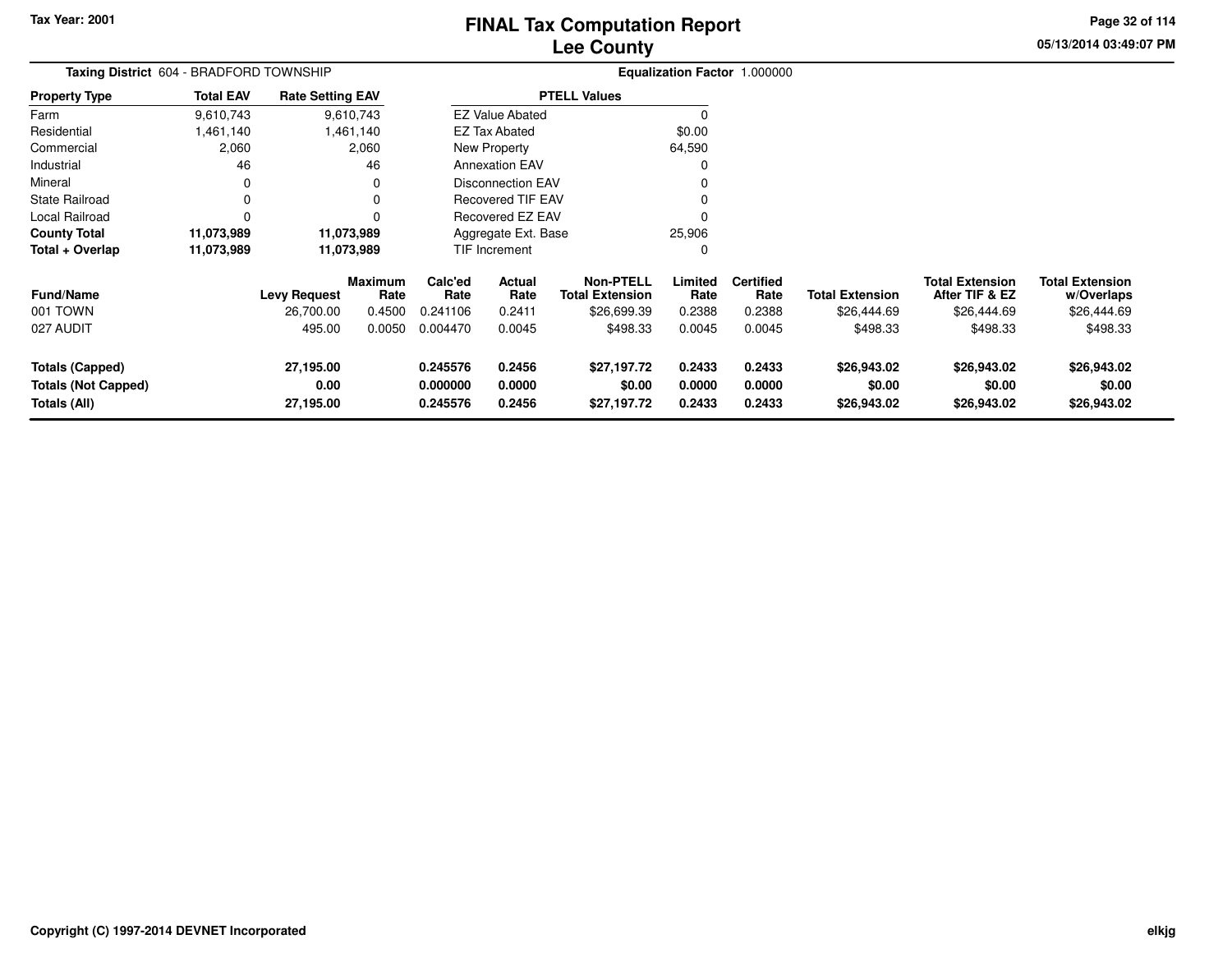**05/13/2014 03:49:07 PMPage 33 of 114**

|                            | Taxing District 604RB - BRADFORD TWP ROAD/BRIDGE<br><b>Total EAV</b><br><b>Rate Setting EAV</b> |                     |                 |                 |                          |                                            |                 | <b>Equalization Factor 1.000000</b> |                        |                                          |                                      |
|----------------------------|-------------------------------------------------------------------------------------------------|---------------------|-----------------|-----------------|--------------------------|--------------------------------------------|-----------------|-------------------------------------|------------------------|------------------------------------------|--------------------------------------|
| <b>Property Type</b>       |                                                                                                 |                     |                 |                 |                          | <b>PTELL Values</b>                        |                 |                                     |                        |                                          |                                      |
| Farm                       | 9,610,743                                                                                       |                     | 9,610,743       |                 | <b>EZ Value Abated</b>   |                                            | $\Omega$        |                                     |                        |                                          |                                      |
| Residential                | 1,461,140                                                                                       |                     | 1,461,140       |                 | EZ Tax Abated            |                                            | \$0.00          |                                     |                        |                                          |                                      |
| Commercial                 | 2,060                                                                                           |                     | 2,060           |                 | New Property             |                                            | 64,590          |                                     |                        |                                          |                                      |
| Industrial                 | 46                                                                                              |                     | 46              |                 | <b>Annexation EAV</b>    |                                            |                 |                                     |                        |                                          |                                      |
| Mineral                    | 0                                                                                               |                     | O               |                 | <b>Disconnection EAV</b> |                                            |                 |                                     |                        |                                          |                                      |
| State Railroad             | $\Omega$                                                                                        |                     |                 |                 | Recovered TIF EAV        |                                            |                 |                                     |                        |                                          |                                      |
| Local Railroad             | $\Omega$                                                                                        |                     |                 |                 | Recovered EZ EAV         |                                            |                 |                                     |                        |                                          |                                      |
| <b>County Total</b>        | 11,073,989                                                                                      |                     | 11,073,989      |                 | Aggregate Ext. Base      |                                            | 44,982          |                                     |                        |                                          |                                      |
| Total + Overlap            | 11,073,989                                                                                      | 11,073,989          |                 |                 | TIF Increment            |                                            | $\Omega$        |                                     |                        |                                          |                                      |
| Fund/Name                  |                                                                                                 | <b>Levy Request</b> | Maximum<br>Rate | Calc'ed<br>Rate | Actual<br>Rate           | <b>Non-PTELL</b><br><b>Total Extension</b> | Limited<br>Rate | <b>Certified</b><br>Rate            | <b>Total Extension</b> | <b>Total Extension</b><br>After TIF & EZ | <b>Total Extension</b><br>w/Overlaps |
| 007 ROAD & BRIDGE          |                                                                                                 | 17,690.00           | 0.1650          | 0.159744        | 0.1597                   | \$17,690.03                                | 0.1597          | 0.1597                              | \$17,685.16            | \$17,685.16                              | \$17,685.16                          |
| 008 BRIDGE JOINT           |                                                                                                 | 4,725.00            | 0.0500          | 0.042668        | 0.0427                   | \$4,725.05                                 | 0.0408          | 0.0408                              | \$4,518.19             | \$4,518.19                               | \$4,518.19                           |
| 009 PERMANENT ROAD         |                                                                                                 | 18,330.00           | 0.1670          | 0.165523        | 0.1655                   | \$18,330.00                                | 0.1655          | 0.1655                              | \$18,327.45            | \$18,327.45                              | \$18,327.45                          |
| 010 EQUIPMENT & BUILDING   |                                                                                                 | 3,315.00            | 0.0350          | 0.029935        | 0.0299                   | \$3,315.00                                 | 0.0299          | 0.0299                              | \$3,311.12             | \$3,311.12                               | \$3,311.12                           |
| 090 ROAD DAMAGE            |                                                                                                 | 3,150.00            | 0.0330          | 0.028445        | 0.0284                   | \$3,150.00                                 | 0.0266          | 0.0266                              | \$2,945.68             | \$2,945.68                               | \$2,945.68                           |
| <b>Totals (Capped)</b>     |                                                                                                 | 47,210.00           |                 | 0.426315        | 0.4263                   | \$47,210.08                                | 0.4225          | 0.4225                              | \$46,787.60            | \$46,787.60                              | \$46,787.60                          |
| <b>Totals (Not Capped)</b> |                                                                                                 | 0.00                |                 | 0.000000        | 0.0000                   | \$0.00                                     | 0.0000          | 0.0000                              | \$0.00                 | \$0.00                                   | \$0.00                               |
| Totals (All)               |                                                                                                 | 47,210.00           |                 | 0.426315        | 0.4263                   | \$47,210.08                                | 0.4225          | 0.4225                              | \$46,787.60            | \$46,787.60                              | \$46,787.60                          |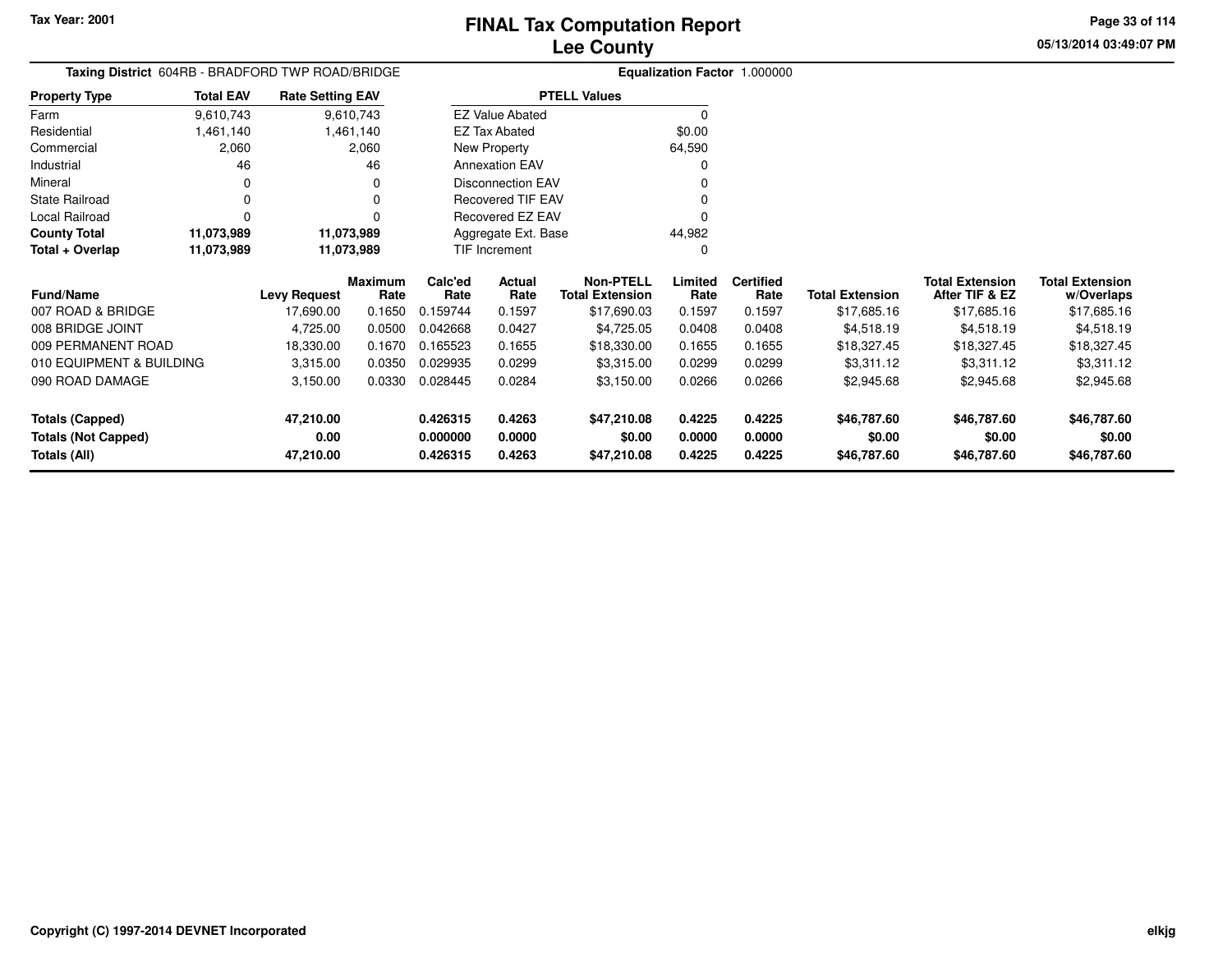**05/13/2014 03:49:07 PM Page 34 of 114**

| Taxing District 605 - BROOKLYN TOWNSHIP                              |                  |                                |                        |                                  |                            |                                            |                            | Equalization Factor 1.000000 |                                      |                                          |                                      |
|----------------------------------------------------------------------|------------------|--------------------------------|------------------------|----------------------------------|----------------------------|--------------------------------------------|----------------------------|------------------------------|--------------------------------------|------------------------------------------|--------------------------------------|
| <b>Property Type</b>                                                 | <b>Total EAV</b> | <b>Rate Setting EAV</b>        |                        |                                  |                            | <b>PTELL Values</b>                        |                            |                              |                                      |                                          |                                      |
| Farm                                                                 | 9,161,486        |                                | 9,161,486              |                                  | <b>EZ Value Abated</b>     |                                            | $\Omega$                   |                              |                                      |                                          |                                      |
| Residential                                                          | 5,451,645        |                                | 5,451,645              |                                  | <b>EZ Tax Abated</b>       |                                            | \$0.00                     |                              |                                      |                                          |                                      |
| Commercial                                                           | 471,540          |                                | 471,540                |                                  | New Property               |                                            | 122,050                    |                              |                                      |                                          |                                      |
| Industrial                                                           | 0                |                                | 0                      |                                  | <b>Annexation EAV</b>      |                                            | 0                          |                              |                                      |                                          |                                      |
| Mineral                                                              | 0                |                                | 0                      |                                  | <b>Disconnection EAV</b>   |                                            |                            |                              |                                      |                                          |                                      |
| <b>State Railroad</b>                                                | 0                |                                | 0                      |                                  | <b>Recovered TIF EAV</b>   |                                            |                            |                              |                                      |                                          |                                      |
| Local Railroad                                                       | 3,650            |                                | 3,650                  |                                  | <b>Recovered EZ EAV</b>    |                                            |                            |                              |                                      |                                          |                                      |
| <b>County Total</b>                                                  | 15,088,321       |                                | 15,088,321             | Aggregate Ext. Base              |                            |                                            | 35,830                     |                              |                                      |                                          |                                      |
| Total + Overlap                                                      | 15,088,321       |                                | 15,088,321             |                                  | <b>TIF Increment</b>       |                                            | 0                          |                              |                                      |                                          |                                      |
| <b>Fund/Name</b>                                                     |                  | <b>Levy Request</b>            | <b>Maximum</b><br>Rate | Calc'ed<br>Rate                  | Actual<br>Rate             | <b>Non-PTELL</b><br><b>Total Extension</b> | Limited<br>Rate            | <b>Certified</b><br>Rate     | <b>Total Extension</b>               | <b>Total Extension</b><br>After TIF & EZ | <b>Total Extension</b><br>w/Overlaps |
| 001 TOWN                                                             |                  | 33,885.00                      | 0.4500                 | 0.224578                         | 0.2246                     | \$33,888.37                                | 0.2227                     | 0.2227                       | \$33,601.69                          | \$33,601.69                              | \$33,601.69                          |
| 035 LIABILITY INS                                                    |                  | 3,775.00                       | 0.0000                 | 0.025019                         | 0.0250                     | \$3,772.08                                 | 0.0248                     | 0.0248                       | \$3,741.90                           | \$3,741.90                               | \$3,741.90                           |
| <b>Totals (Capped)</b><br><b>Totals (Not Capped)</b><br>Totals (All) |                  | 37,660.00<br>0.00<br>37,660.00 |                        | 0.249597<br>0.000000<br>0.249597 | 0.2496<br>0.0000<br>0.2496 | \$37,660.45<br>\$0.00<br>\$37,660.45       | 0.2475<br>0.0000<br>0.2475 | 0.2475<br>0.0000<br>0.2475   | \$37,343.59<br>\$0.00<br>\$37,343.59 | \$37,343.59<br>\$0.00<br>\$37,343.59     | \$37,343.59<br>\$0.00<br>\$37,343.59 |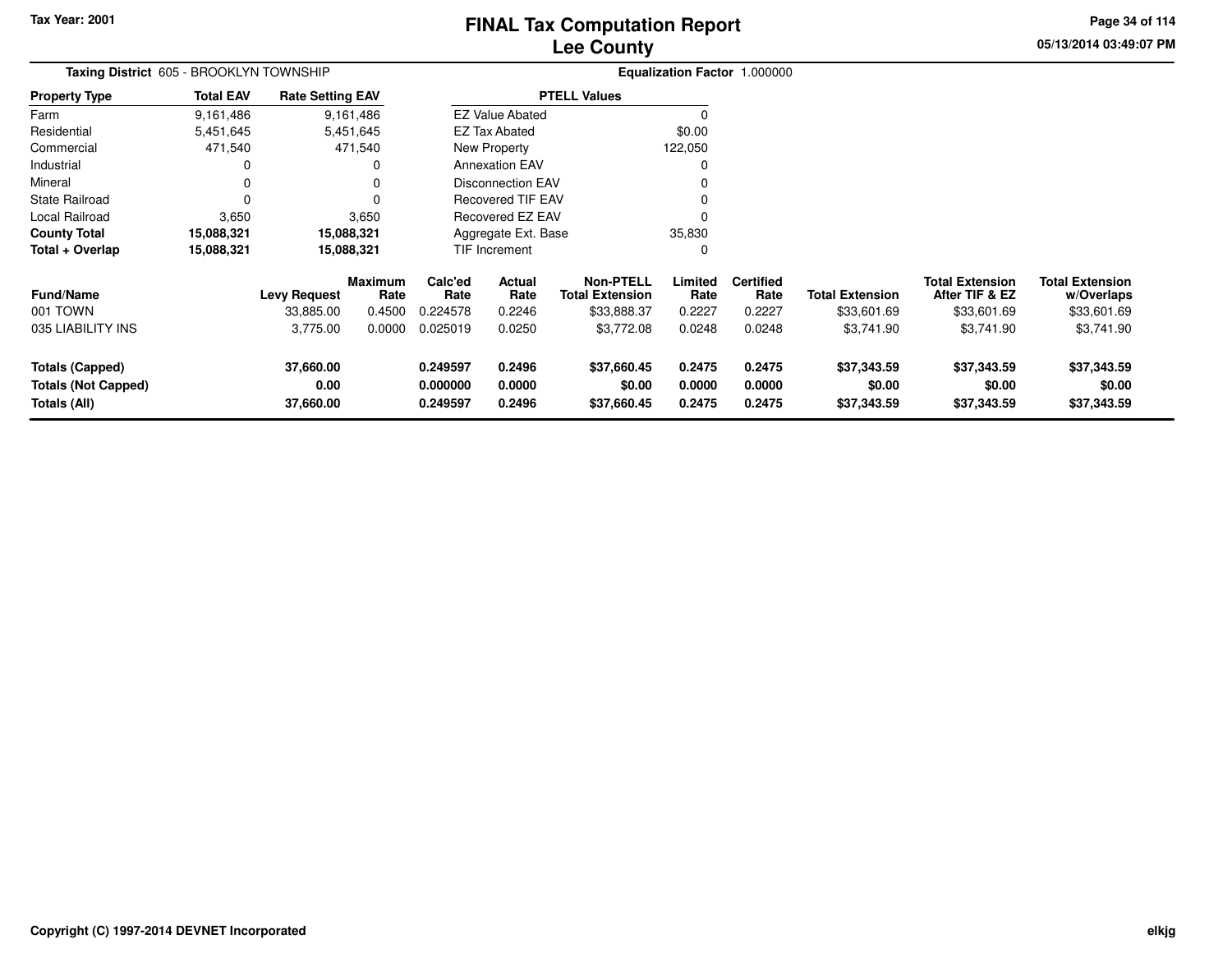**05/13/2014 03:49:07 PM Page 35 of 114**

| Taxing District 605RB - BROOKLYN TWP ROAD/BRIDGE |                  |                         |                        |                 |                           |                                            | Equalization Factor 1.000000 |                          |                                  |                                          |                                      |
|--------------------------------------------------|------------------|-------------------------|------------------------|-----------------|---------------------------|--------------------------------------------|------------------------------|--------------------------|----------------------------------|------------------------------------------|--------------------------------------|
| <b>Property Type</b>                             | <b>Total EAV</b> | <b>Rate Setting EAV</b> |                        |                 |                           | <b>PTELL Values</b>                        |                              |                          | <b>Road and Bridge Transfer</b>  |                                          |                                      |
| Farm                                             | 9,161,486        |                         | 9,161,486              |                 | <b>EZ Value Abated</b>    |                                            | 0                            | <b>Municipality</b>      |                                  | <b>Fund</b>                              | <b>Amount Extended</b>               |
| Residential                                      | 5,451,645        |                         | 5,451,645              |                 | <b>EZ Tax Abated</b>      |                                            | \$0.00                       |                          | 703 - VILLAGE OF COMPTON         | 007                                      | \$1,491.14                           |
| Commercial                                       | 471,540          |                         | 471,540                |                 | New Property              |                                            | 122,050                      |                          |                                  |                                          |                                      |
| Industrial                                       | 0                |                         | 0                      |                 | <b>Annexation EAV</b>     |                                            | 0                            |                          | 713 - VILLAGE OF WEST BROOKL'007 |                                          | \$699.72                             |
| Mineral                                          | 0                |                         | $\Omega$               |                 | <b>Disconnection EAV</b>  |                                            | 0                            | Total                    |                                  |                                          | \$2,190.86                           |
| <b>State Railroad</b>                            | $\Omega$         |                         | $\Omega$               |                 | <b>Recovered TIF EAV</b>  |                                            |                              |                          |                                  |                                          |                                      |
| Local Railroad                                   | 3,650            |                         | 3,650                  |                 | Recovered EZ EAV          |                                            |                              |                          |                                  |                                          |                                      |
| <b>County Total</b>                              | 15,088,321       |                         | 15,088,321             |                 | Aggregate Ext. Base       |                                            | 70,755                       |                          |                                  |                                          |                                      |
| Total + Overlap                                  | 15,088,321       |                         | 15,088,321             |                 | <b>TIF Increment</b><br>0 |                                            |                              |                          |                                  |                                          |                                      |
| <b>Fund/Name</b>                                 |                  | <b>Levy Request</b>     | <b>Maximum</b><br>Rate | Calc'ed<br>Rate | Actual<br>Rate            | <b>Non-PTELL</b><br><b>Total Extension</b> | Limited<br>Rate              | <b>Certified</b><br>Rate | <b>Total Extension</b>           | <b>Total Extension</b><br>After TIF & EZ | <b>Total Extension</b><br>w/Overlaps |
| 007 ROAD & BRIDGE                                |                  | 18,723.00               | 0.1650                 | 0.124089        | 0.1241                    | \$18,724.61                                | 0.1241                       | 0.1241                   | \$18,724.61                      | \$18,724.61                              | \$18,724.61                          |
| 008 SPECIAL BRIDGE                               |                  | 7,645.00                | 0.0500                 | 0.050668        | 0.0500                    | \$7,544.16                                 | 0.0500                       | 0.0500                   | \$7,544.16                       | \$7,544.16                               | \$7,544.16                           |
| 009 PERMANENT ROAD                               |                  | 39,014.00               | 0.2500                 | 0.258571        | 0.2500                    | \$37,720.80                                | 0.2500                       | 0.2500                   | \$37,720.80                      | \$37,720.80                              | \$37,720.80                          |
| 010 EQUIPMENT & BUILDING                         |                  | 5,096.00                | 0.0350                 | 0.033775        | 0.0338                    | \$5,099.85                                 | 0.0338                       | 0.0338                   | \$5,099.85                       | \$5,099.85                               | \$5,099.85                           |
| 035 LIABILITY INS                                |                  | 3,775.00                | 0.0000                 | 0.025019        | 0.0250                    | \$3,772.08                                 | 0.0250                       | 0.0250                   | \$3,772.08                       | \$3,772.08                               | \$3,772.08                           |
| <b>Totals (Capped)</b>                           |                  | 74,253.00               |                        | 0.492122        | 0.4829                    | \$72,861.50                                | 0.4829                       | 0.4829                   | \$72,861.50                      | \$72,861.50                              | \$72,861.50                          |
| <b>Totals (Not Capped)</b>                       |                  | 0.00                    |                        | 0.000000        | 0.0000                    | \$0.00                                     | 0.0000                       | 0.0000                   | \$0.00                           | \$0.00                                   | \$0.00                               |
| Totals (All)                                     |                  | 74,253.00               |                        | 0.492122        | 0.4829                    | \$72,861.50                                | 0.4829                       | 0.4829                   | \$72,861.50                      | \$72,861.50                              | \$72,861.50                          |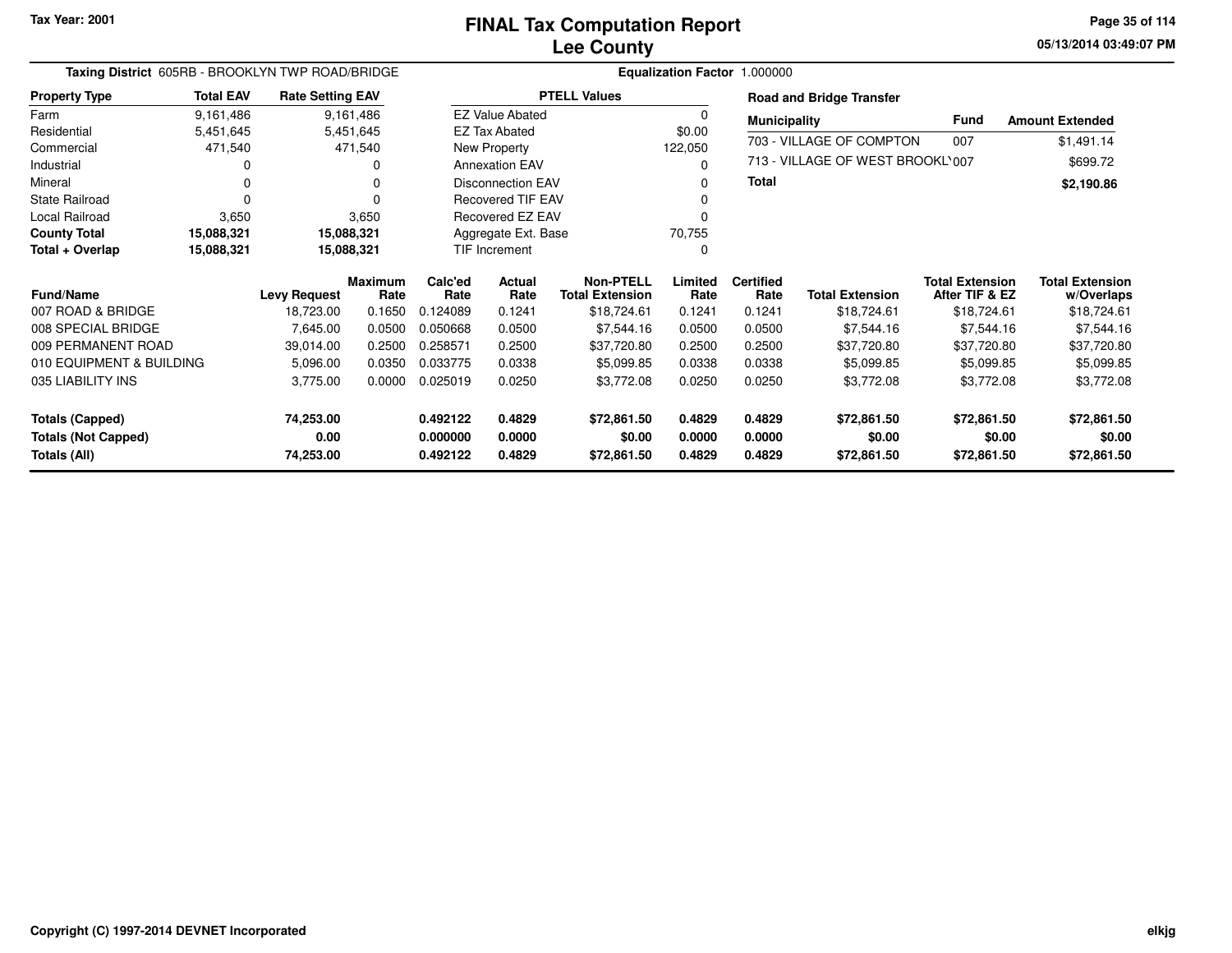## **Lee CountyFINAL Tax Computation Report**

**05/13/2014 03:49:07 PMPage 36 of 114**

|                            | Taxing District 606 - CHINA TOWNSHIP<br><b>Rate Setting EAV</b><br><b>Total EAV</b> |                     |                 |                 |                          |                                            |                 | Equalization Factor 1.000000 |                        |                                          |                                      |
|----------------------------|-------------------------------------------------------------------------------------|---------------------|-----------------|-----------------|--------------------------|--------------------------------------------|-----------------|------------------------------|------------------------|------------------------------------------|--------------------------------------|
| <b>Property Type</b>       |                                                                                     |                     |                 |                 |                          | <b>PTELL Values</b>                        |                 |                              |                        |                                          |                                      |
| Farm                       | 6,472,705                                                                           |                     | 6,472,705       |                 | <b>EZ Value Abated</b>   |                                            |                 |                              |                        |                                          |                                      |
| Residential                | 7,813,160                                                                           |                     | 7,813,160       |                 | <b>EZ Tax Abated</b>     |                                            | \$0.00          |                              |                        |                                          |                                      |
| Commercial                 | 2,512,410                                                                           |                     | 2,512,410       |                 | New Property             |                                            | 90,760          |                              |                        |                                          |                                      |
| Industrial                 | O                                                                                   |                     | 0               |                 | <b>Annexation EAV</b>    |                                            |                 |                              |                        |                                          |                                      |
| Mineral                    | 0                                                                                   |                     | 0               |                 | <b>Disconnection EAV</b> |                                            |                 |                              |                        |                                          |                                      |
| State Railroad             | 191,280                                                                             |                     | 191,280         |                 | <b>Recovered TIF EAV</b> |                                            |                 |                              |                        |                                          |                                      |
| Local Railroad             | 0                                                                                   |                     | 0               |                 | Recovered EZ EAV         |                                            |                 |                              |                        |                                          |                                      |
| <b>County Total</b>        | 16,989,555                                                                          |                     | 16,989,555      |                 | Aggregate Ext. Base      |                                            | 33,663          |                              |                        |                                          |                                      |
| Total + Overlap            | 16,989,555                                                                          |                     | 16,989,555      |                 | <b>TIF Increment</b>     |                                            |                 |                              |                        |                                          |                                      |
| <b>Fund/Name</b>           |                                                                                     | <b>Levy Request</b> | Maximum<br>Rate | Calc'ed<br>Rate | Actual<br>Rate           | <b>Non-PTELL</b><br><b>Total Extension</b> | Limited<br>Rate | <b>Certified</b><br>Rate     | <b>Total Extension</b> | <b>Total Extension</b><br>After TIF & EZ | <b>Total Extension</b><br>w/Overlaps |
| 001 TOWN                   |                                                                                     | 26,000.00           | 0.4300          | 0.153035        | 0.1530                   | \$25,994.02                                | 0.1530          | 0.1530                       | \$25,994.02            | \$25,994.02                              | \$25,994.02                          |
| 027 AUDIT                  |                                                                                     | 500.00              | 0.0025          | 0.002943        | 0.0025                   | \$424.74                                   | 0.0025          | 0.0025                       | \$424.74               | \$424.74                                 | \$424.74                             |
| 035 LIABILITY INS          |                                                                                     | 100.00              | 0.0000          | 0.000589        | 0.0006                   | \$101.94                                   | 0.0006          | 0.0006                       | \$101.94               | \$101.94                                 | \$101.94                             |
| 047 SOCIAL SECURITY        |                                                                                     | 1,000.00            | 0.0000          | 0.005886        | 0.0059                   | \$1,002.38                                 | 0.0059          | 0.0059                       | \$1,002.38             | \$1,002.38                               | \$1,002.38                           |
| 054 GENERAL ASSISTANCE     |                                                                                     | 1,000.00            | 0.1000          | 0.005886        | 0.0059                   | \$1,002.38                                 | 0.0059          | 0.0059                       | \$1,002.38             | \$1,002.38                               | \$1,002.38                           |
| Totals (Capped)            |                                                                                     | 28,600.00           |                 | 0.168339        | 0.1679                   | \$28,525.46                                | 0.1679          | 0.1679                       | \$28,525.46            | \$28,525.46                              | \$28,525.46                          |
| <b>Totals (Not Capped)</b> |                                                                                     | 0.00                |                 | 0.000000        | 0.0000                   | \$0.00                                     | 0.0000          | 0.0000                       | \$0.00                 | \$0.00                                   | \$0.00                               |
| Totals (All)               |                                                                                     | 28,600.00           |                 | 0.168339        | 0.1679                   | \$28,525.46                                | 0.1679          | 0.1679                       | \$28,525.46            | \$28,525.46                              | \$28,525.46                          |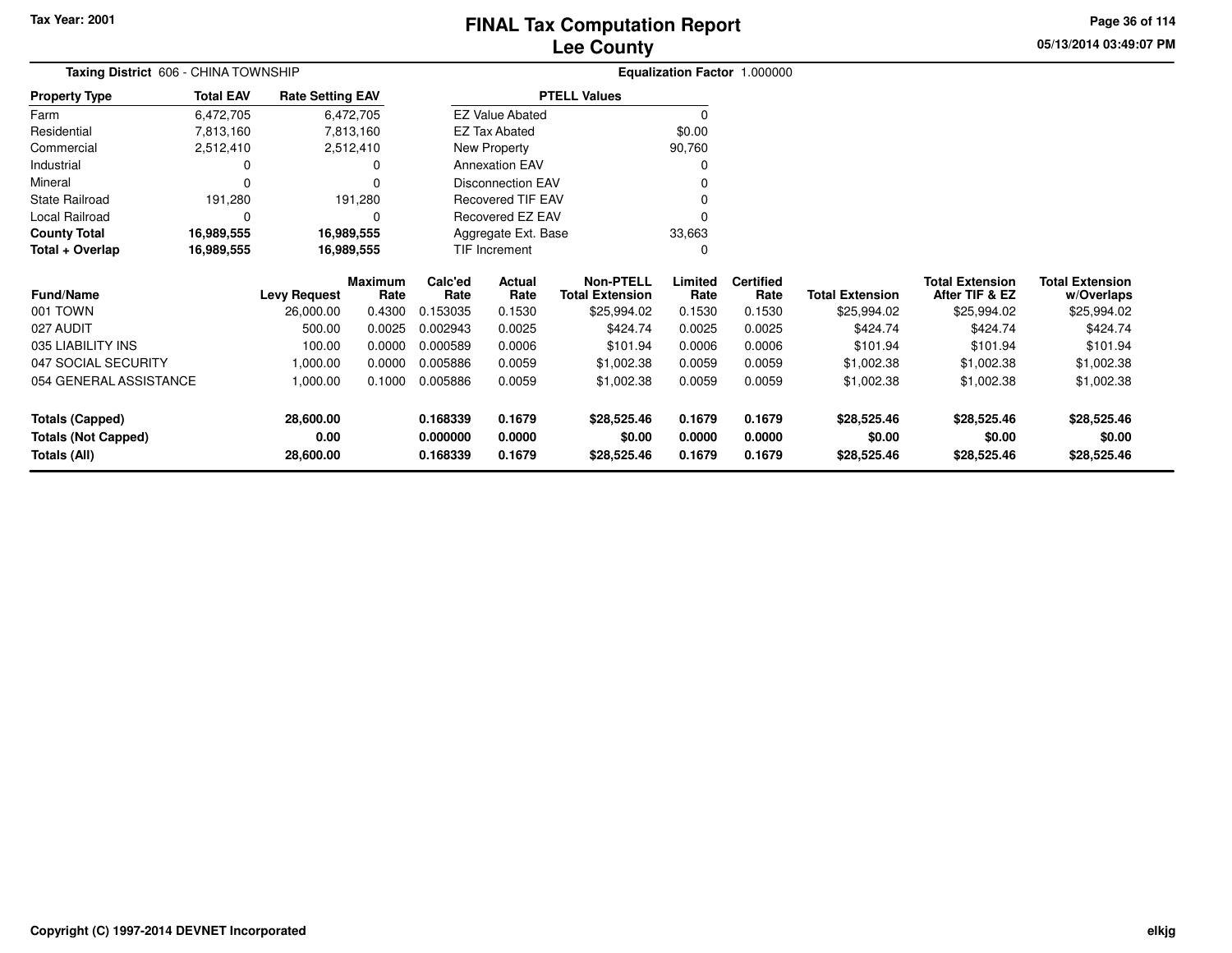**05/13/2014 03:49:07 PM Page 37 of 114**

|                            | Taxing District 606RB - CHINA TWP ROAD/BRIDGE |                         |                |          |                          | Equalization Factor 1.000000 |         |                     |                                   |                        |                        |  |  |
|----------------------------|-----------------------------------------------|-------------------------|----------------|----------|--------------------------|------------------------------|---------|---------------------|-----------------------------------|------------------------|------------------------|--|--|
| <b>Property Type</b>       | <b>Total EAV</b>                              | <b>Rate Setting EAV</b> |                |          |                          | <b>PTELL Values</b>          |         |                     | <b>Road and Bridge Transfer</b>   |                        |                        |  |  |
| Farm                       | 6,472,705                                     |                         | 6,472,705      |          | <b>EZ Value Abated</b>   |                              | 0       | <b>Municipality</b> |                                   | <b>Fund</b>            | <b>Amount Extended</b> |  |  |
| Residential                | 7,813,160                                     |                         | 7,813,160      |          | <b>EZ Tax Abated</b>     |                              | \$0.00  |                     |                                   |                        |                        |  |  |
| Commercial                 | 2,512,410                                     |                         | 2,512,410      |          | New Property             |                              | 90,760  |                     | 706 - VILLAGE OF FRANKLIN GRO 007 |                        | \$3,818.90             |  |  |
| Industrial                 | 0                                             |                         | 0              |          | <b>Annexation EAV</b>    |                              | 0       | <b>Total</b>        |                                   |                        | \$3,818.90             |  |  |
| Mineral                    | O                                             |                         | 0              |          | <b>Disconnection EAV</b> |                              | 0       |                     |                                   |                        |                        |  |  |
| <b>State Railroad</b>      | 191,280                                       |                         | 191,280        |          | <b>Recovered TIF EAV</b> |                              |         |                     |                                   |                        |                        |  |  |
| Local Railroad             | O                                             |                         | 0              |          | <b>Recovered EZ EAV</b>  |                              | ŋ       |                     |                                   |                        |                        |  |  |
| <b>County Total</b>        | 16,989,555                                    | 16,989,555              |                |          | Aggregate Ext. Base      |                              | 53,763  |                     |                                   |                        |                        |  |  |
| Total + Overlap            | 16,989,555                                    | 16,989,555              |                |          | <b>TIF Increment</b>     |                              | 0       |                     |                                   |                        |                        |  |  |
|                            |                                               |                         | <b>Maximum</b> | Calc'ed  | <b>Actual</b>            | <b>Non-PTELL</b>             | Limited | <b>Certified</b>    |                                   | <b>Total Extension</b> | <b>Total Extension</b> |  |  |
| <b>Fund/Name</b>           |                                               | <b>Levy Request</b>     | Rate           | Rate     | Rate                     | <b>Total Extension</b>       | Rate    | Rate                | <b>Total Extension</b>            | After TIF & EZ         | w/Overlaps             |  |  |
| 007 ROAD & BRIDGE          |                                               | 20,000.00               | 0.1650         | 0.117719 | 0.1177                   | \$19,996.71                  | 0.1177  | 0.1177              | \$19,996.71                       | \$19,996.71            | \$19,996.71            |  |  |
| 008 BRIDGE JOINT           |                                               | 100.00                  | 0.0500         | 0.000589 | 0.0006                   | \$101.94                     | 0.0006  | 0.0006              | \$101.94                          | \$101.94               | \$101.94               |  |  |
| 009 PERMANENT ROAD         |                                               | 28,400.00               | 0.1670         | 0.167162 | 0.1670                   | \$28,372.56                  | 0.1670  | 0.1670              | \$28,372.56                       | \$28,372.56            | \$28,372.56            |  |  |
| 010 EQUIPMENT & BUILDING   |                                               | 5,900.00                | 0.0000         | 0.034727 | 0.0347                   | \$5,895.38                   | 0.0347  | 0.0347              | \$5,895.38                        | \$5,895.38             | \$5,895.38             |  |  |
| 027 AUDIT                  |                                               | 500.00                  | 0.0025         | 0.002943 | 0.0025                   | \$424.74                     | 0.0025  | 0.0025              | \$424.74                          | \$424.74               | \$424.74               |  |  |
| 035 LIABILITY INSURANCE    |                                               | 100.00                  | 0.0000         | 0.000589 | 0.0006                   | \$101.94                     | 0.0006  | 0.0006              | \$101.94                          | \$101.94               | \$101.94               |  |  |
| 047 SOCIAL SECURITY        |                                               | 500.00                  | 0.0000         | 0.002943 | 0.0029                   | \$492.70                     | 0.0029  | 0.0029              | \$492.70                          | \$492.70               | \$492.70               |  |  |
|                            |                                               |                         |                |          |                          |                              |         |                     |                                   |                        |                        |  |  |
| <b>Totals (Capped)</b>     |                                               | 55,500.00               |                | 0.326672 | 0.3260                   | \$55,385.97                  | 0.3260  | 0.3260              | \$55,385.97                       | \$55,385.97            | \$55,385.97            |  |  |
| <b>Totals (Not Capped)</b> |                                               | 0.00                    |                | 0.000000 | 0.0000                   | \$0.00                       | 0.0000  | 0.0000              | \$0.00                            | \$0.00                 | \$0.00                 |  |  |
| Totals (All)               |                                               | 55,500.00               |                | 0.326672 | 0.3260                   | \$55,385.97                  | 0.3260  | 0.3260              | \$55,385.97                       | \$55,385.97            | \$55,385.97            |  |  |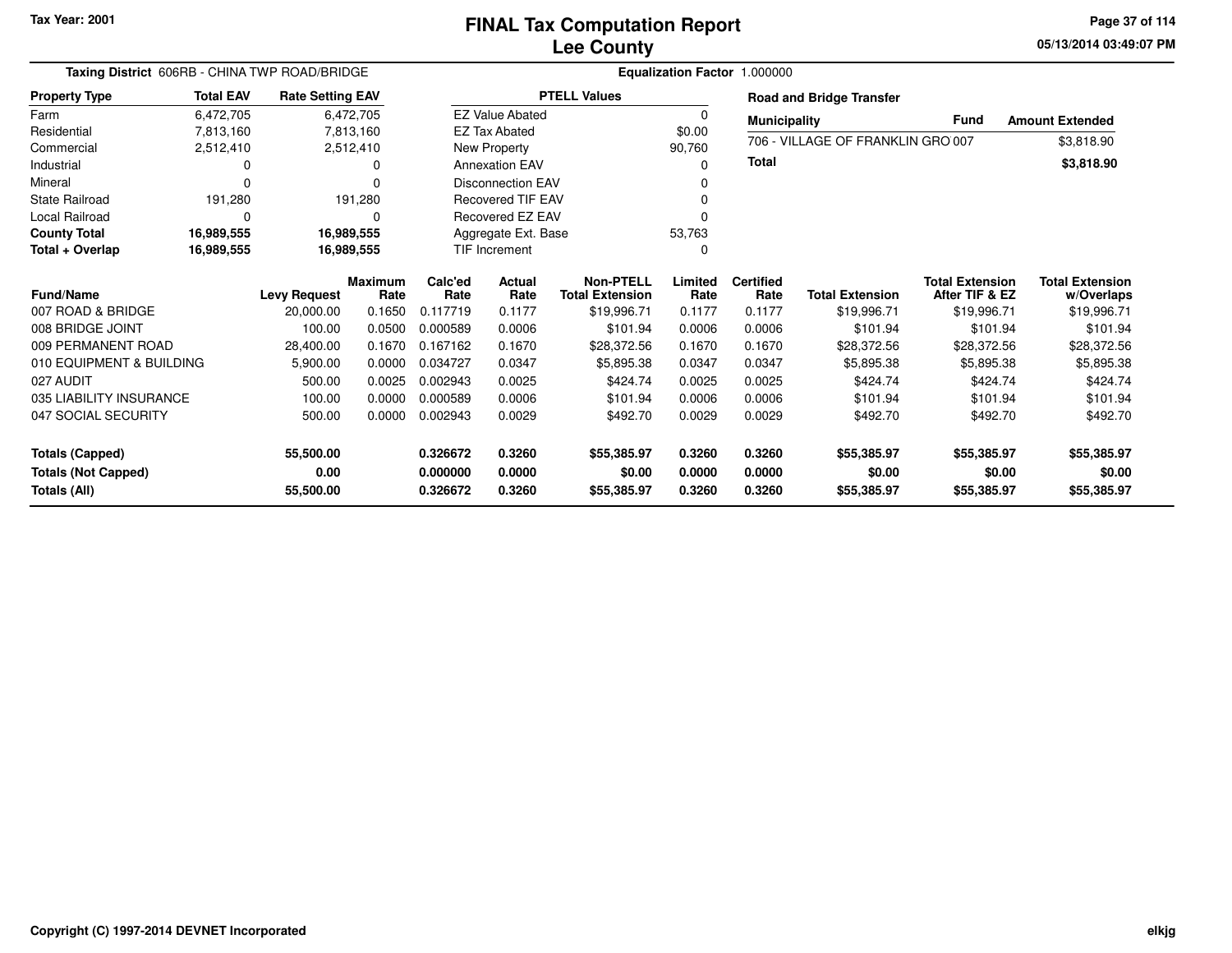## **Lee CountyFINAL Tax Computation Report**

**05/13/2014 03:49:07 PM Page 38 of 114**

| Taxing District 607 - DIXON TOWNSHIP |                  |                         |                 |                            | Equalization Factor 1.000000                         |                                            |                 |                          |                        |                                          |                                      |
|--------------------------------------|------------------|-------------------------|-----------------|----------------------------|------------------------------------------------------|--------------------------------------------|-----------------|--------------------------|------------------------|------------------------------------------|--------------------------------------|
| <b>Property Type</b>                 | <b>Total EAV</b> | <b>Rate Setting EAV</b> |                 |                            |                                                      | <b>PTELL Values</b>                        |                 |                          |                        |                                          |                                      |
| Farm                                 | 4,120,877        |                         | 4,120,877       |                            | <b>EZ Value Abated</b>                               |                                            | 917,488         |                          |                        |                                          |                                      |
| Residential                          | 118,431,490      | 118,386,532             |                 |                            | <b>EZ Tax Abated</b>                                 |                                            | \$1,726.74      |                          |                        |                                          |                                      |
| Commercial                           | 30,967,070       | 27,713,678              |                 |                            | New Property                                         |                                            | 2,081,770       |                          |                        |                                          |                                      |
| Industrial                           | 10,671,581       | 10,657,581              |                 |                            | <b>Annexation EAV</b>                                |                                            |                 |                          |                        |                                          |                                      |
| Mineral                              | <sup>0</sup>     |                         | 0               |                            | <b>Disconnection EAV</b><br><b>Recovered TIF EAV</b> |                                            |                 |                          |                        |                                          |                                      |
| <b>State Railroad</b>                | 311,019          |                         | 311,019         |                            | Recovered EZ EAV                                     |                                            |                 |                          |                        |                                          |                                      |
| Local Railroad                       | 5,000            |                         | 5,000           |                            | 445,640                                              |                                            |                 |                          |                        |                                          |                                      |
| <b>County Total</b>                  | 164,507,037      | 161,194,687             |                 |                            | Aggregate Ext. Base                                  |                                            | 315,328         |                          |                        |                                          |                                      |
| Total + Overlap                      | 164,507,037      | 161,194,687             |                 | TIF Increment<br>2,394,862 |                                                      |                                            |                 |                          |                        |                                          |                                      |
| <b>Fund/Name</b>                     |                  | <b>Levy Request</b>     | Maximum<br>Rate | Calc'ed<br>Rate            | Actual<br>Rate                                       | <b>Non-PTELL</b><br><b>Total Extension</b> | Limited<br>Rate | <b>Certified</b><br>Rate | <b>Total Extension</b> | <b>Total Extension</b><br>After TIF & EZ | <b>Total Extension</b><br>w/Overlaps |
| 001 TOWN                             |                  | 227,500.00              | 0.2500          | 0.141134                   | 0.1411                                               | \$227,445.70                               | 0.1411          | 0.1411                   | \$232,119.43           | \$227,445.70                             | \$227,445.70                         |
| 005 IMRF                             |                  | 12,000.00               | 0.0000          | 0.007444                   | 0.0074                                               | \$11,928.41                                | 0.0074          | 0.0074                   | \$12,173.52            | \$11,928.41                              | \$11,928.41                          |
| 035 INSURANCE                        |                  | 10,000.00               | 0.0000          | 0.006204                   | 0.0062                                               | \$9,994.07                                 | 0.0062          | 0.0062                   | \$10,199.44            | \$9,994.07                               | \$9,994.07                           |
| 047 SOCIAL SECURITY                  |                  | 14,000.00               | 0.0000          | 0.008685                   | 0.0087                                               | \$14,023.94                                | 0.0087          | 0.0087                   | \$14,312.11            | \$14,023.94                              | \$14,023.94                          |
| 054 GENERAL ASSISTANCE               |                  | 40,000.00               | 0.1000          | 0.024815                   | 0.0248                                               | \$39,976.28<br>0.0248                      |                 | 0.0248                   | \$40,797.75            | \$39,976.28                              | \$39,976.28                          |
| <b>Totals (Capped)</b>               |                  | 303,500.00              |                 | 0.188282                   | 0.1882                                               | \$303,368.40                               | 0.1882          | 0.1882                   | \$309,602.25           | \$303,368.40                             | \$303,368.40                         |
| <b>Totals (Not Capped)</b>           |                  | 0.00                    |                 | 0.000000                   | 0.0000                                               | \$0.00                                     | 0.0000          | 0.0000                   | \$0.00                 | \$0.00                                   | \$0.00                               |
| <b>Totals (All)</b>                  |                  | 303,500.00              |                 | 0.188282                   | 0.1882                                               | \$303,368.40                               | 0.1882          | 0.1882                   | \$309,602.25           | \$303,368.40                             | \$303,368.40                         |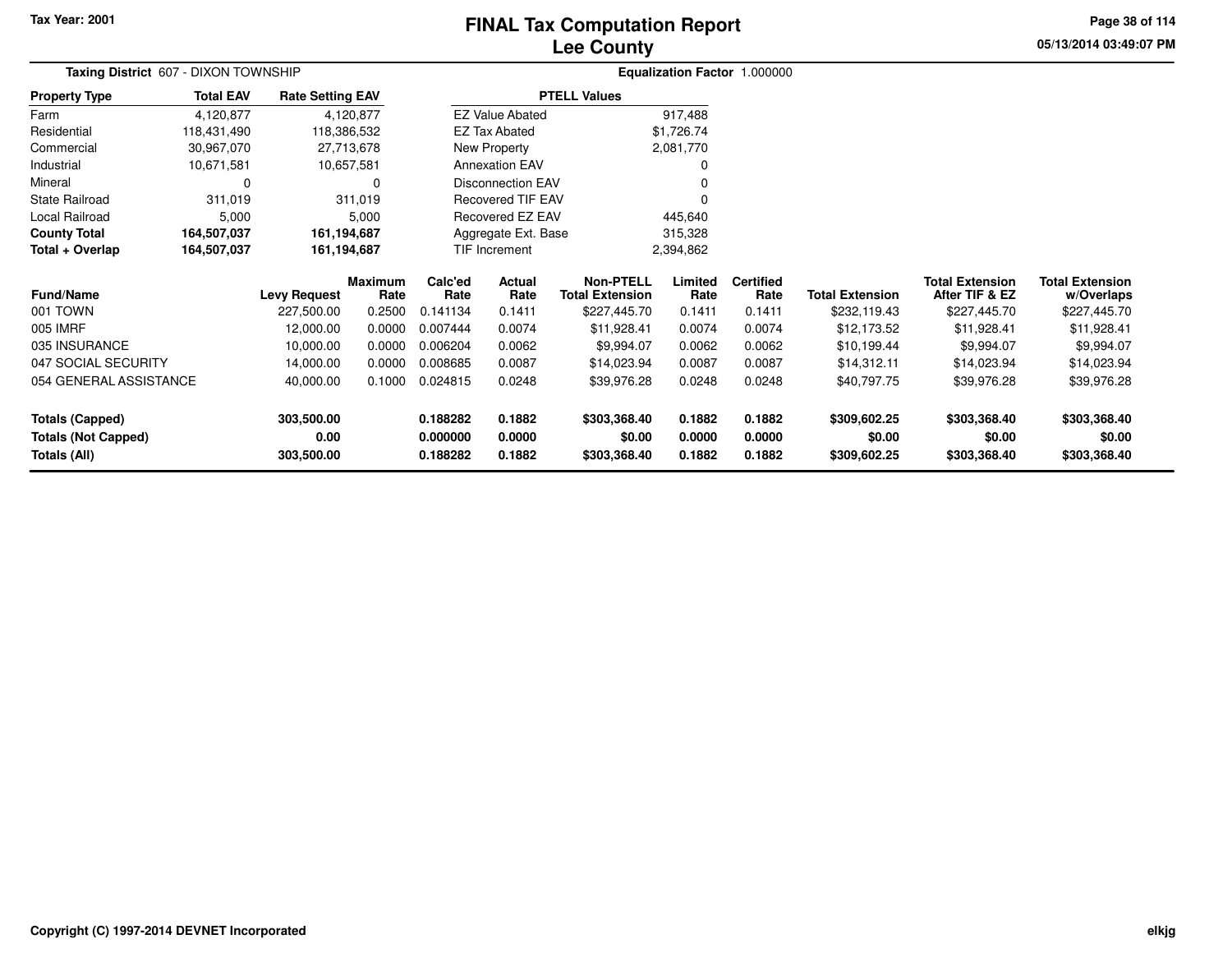### **Lee CountyFINAL Tax Computation Report**

**05/13/2014 03:49:07 PM Page 39 of 114**

| Taxing District 607RB - DIXON TWP ROAD/BRIDGE                        |                  |                                  |                        | Equalization Factor 1.000000     |                                    |                                        |                            |                            |                                        |                                          |                                        |
|----------------------------------------------------------------------|------------------|----------------------------------|------------------------|----------------------------------|------------------------------------|----------------------------------------|----------------------------|----------------------------|----------------------------------------|------------------------------------------|----------------------------------------|
| <b>Property Type</b>                                                 | <b>Total EAV</b> | <b>Rate Setting EAV</b>          |                        |                                  |                                    | <b>PTELL Values</b>                    |                            |                            | <b>Road and Bridge Transfer</b>        |                                          |                                        |
| Farm                                                                 | 4,120,877        |                                  | 4.120.877              |                                  | <b>EZ Value Abated</b>             |                                        | 917,488                    | <b>Municipality</b>        |                                        | Fund                                     | <b>Amount Extended</b>                 |
| Residential                                                          | 118,431,490      | 118,386,532                      |                        |                                  | <b>EZ Tax Abated</b><br>\$2,320.31 |                                        |                            |                            |                                        |                                          |                                        |
| Commercial                                                           | 30,967,070       |                                  | 27,713,678             |                                  | New Property                       |                                        | 2,081,770                  |                            | 705 - CITY OF DIXON                    | 007                                      | \$69,363.26                            |
| Industrial                                                           | 10,671,581       |                                  | 10,657,581             |                                  | <b>Annexation EAV</b>              |                                        | <b>Total</b><br>0          |                            |                                        | \$69,363.26                              |                                        |
| Mineral                                                              | 0                |                                  | $\Omega$               |                                  | <b>Disconnection EAV</b>           |                                        | 0                          |                            |                                        |                                          |                                        |
| <b>State Railroad</b>                                                | 311,019          |                                  | 311,019                |                                  | <b>Recovered TIF EAV</b>           |                                        | $\Omega$                   |                            |                                        |                                          |                                        |
| Local Railroad                                                       | 5,000            |                                  | 5,000                  |                                  | <b>Recovered EZ EAV</b>            |                                        | 445,640                    |                            |                                        |                                          |                                        |
| <b>County Total</b>                                                  | 164,507,037      | 161,194,687                      |                        |                                  | Aggregate Ext. Base                |                                        | 407,844                    |                            |                                        |                                          |                                        |
| Total + Overlap                                                      | 164,507,037      | 161,194,687                      |                        |                                  | <b>TIF Increment</b><br>2,394,862  |                                        |                            |                            |                                        |                                          |                                        |
| <b>Fund/Name</b>                                                     |                  | <b>Levy Request</b>              | <b>Maximum</b><br>Rate | Calc'ed<br>Rate                  | Actual<br>Rate                     | Non-PTELL<br><b>Total Extension</b>    | Limited<br>Rate            | <b>Certified</b><br>Rate   | <b>Total Extension</b>                 | <b>Total Extension</b><br>After TIF & EZ | <b>Total Extension</b><br>w/Overlaps   |
| 007 ROAD & BRIDGE                                                    |                  | 190.700.00                       | 0.1650                 | 0.118304                         | 0.1183                             | \$190,693.31                           | 0.1183                     | 0.1183                     | \$194,611.82                           | \$190,693.31                             | \$190,693.31                           |
| 009 PERMANENT ROAD                                                   |                  | 217,000.00                       | 0.1670                 | 0.134620                         | 0.1346                             | \$216,968.05                           | 0.1346                     | 0.1346                     | \$221,426.47                           | \$216,968.05                             | \$216,968.05                           |
| <b>Totals (Capped)</b><br><b>Totals (Not Capped)</b><br>Totals (All) |                  | 407,700.00<br>0.00<br>407,700.00 |                        | 0.252924<br>0.000000<br>0.252924 | 0.2529<br>0.0000<br>0.2529         | \$407,661.36<br>\$0.00<br>\$407,661.36 | 0.2529<br>0.0000<br>0.2529 | 0.2529<br>0.0000<br>0.2529 | \$416,038.29<br>\$0.00<br>\$416,038.29 | \$407,661.36<br>\$0.00<br>\$407,661.36   | \$407,661.36<br>\$0.00<br>\$407,661.36 |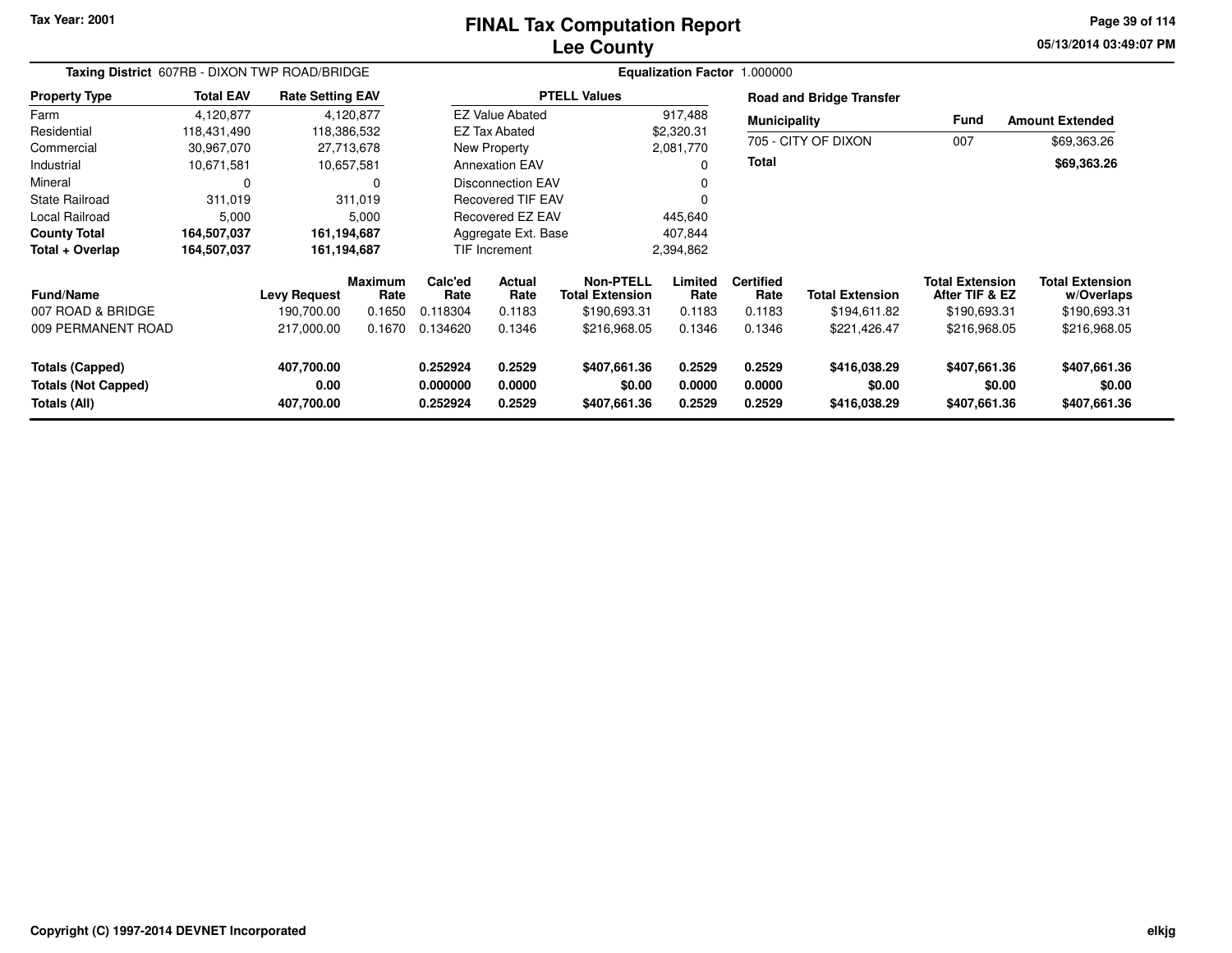**05/13/2014 03:49:07 PM Page 40 of 114**

| <b>Taxing District</b> 608 - EAST GROVE TOWNSHIP |                  | Equalization Factor 1.000000 |                 |                          |                          |                                            |                  |                          |                        |                                          |                                      |
|--------------------------------------------------|------------------|------------------------------|-----------------|--------------------------|--------------------------|--------------------------------------------|------------------|--------------------------|------------------------|------------------------------------------|--------------------------------------|
| <b>Property Type</b>                             | <b>Total EAV</b> | <b>Rate Setting EAV</b>      |                 |                          |                          | <b>PTELL Values</b>                        |                  |                          |                        |                                          |                                      |
| Farm                                             | 4,355,003        |                              | 4,355,003       |                          | <b>EZ Value Abated</b>   |                                            |                  |                          |                        |                                          |                                      |
| Residential                                      | 1,302,200        |                              | 1,302,200       |                          | EZ Tax Abated            |                                            | \$0.00           |                          |                        |                                          |                                      |
| Commercial                                       |                  |                              |                 |                          | New Property             |                                            | 70,170           |                          |                        |                                          |                                      |
| Industrial                                       |                  |                              |                 |                          | <b>Annexation EAV</b>    |                                            |                  |                          |                        |                                          |                                      |
| Mineral                                          |                  |                              |                 |                          | <b>Disconnection EAV</b> |                                            |                  |                          |                        |                                          |                                      |
| <b>State Railroad</b>                            | 0                |                              | $\Omega$        | <b>Recovered TIF EAV</b> |                          |                                            |                  |                          |                        |                                          |                                      |
| Local Railroad                                   |                  |                              | O               |                          | Recovered EZ EAV         |                                            |                  |                          |                        |                                          |                                      |
| <b>County Total</b>                              | 5,657,203        |                              | 5,657,203       | Aggregate Ext. Base      |                          |                                            | 26,012           |                          |                        |                                          |                                      |
| Total + Overlap                                  | 5,657,203        | 5,657,203                    |                 |                          | TIF Increment            |                                            |                  |                          |                        |                                          |                                      |
| <b>Fund/Name</b>                                 |                  | <b>Levy Request</b>          | Maximum<br>Rate | Calc'ed<br>Rate          | Actual<br>Rate           | <b>Non-PTELL</b><br><b>Total Extension</b> | Limited<br>Rate  | <b>Certified</b><br>Rate | <b>Total Extension</b> | <b>Total Extension</b><br>After TIF & EZ | <b>Total Extension</b><br>w/Overlaps |
| 001 TOWN                                         |                  | 25,574.00                    | 0.4500          | 0.452061                 | 0.4500                   | \$25,457.41                                | 0.4500           | 0.4500                   | \$25,457.41            | \$25,457.41                              | \$25,457.41                          |
| 054 GENERAL ASSISTANCE                           |                  | 853.00                       | 0.1000          | 0.015078                 | 0.0151                   | \$854.24                                   | 0.0151           | 0.0151                   | \$854.24               | \$854.24                                 | \$854.24                             |
| <b>Totals (Capped)</b>                           |                  | 26,427.00                    |                 | 0.467139                 | 0.4651                   | \$26,311.65                                | 0.4651           | 0.4651                   | \$26,311.65            | \$26,311.65                              | \$26,311.65                          |
| <b>Totals (Not Capped)</b><br>Totals (All)       |                  | 0.00<br>26,427.00            |                 | 0.000000<br>0.467139     | 0.0000<br>0.4651         | \$0.00<br>\$26,311.65                      | 0.0000<br>0.4651 | 0.0000<br>0.4651         | \$0.00<br>\$26,311.65  | \$0.00<br>\$26,311.65                    | \$0.00<br>\$26,311.65                |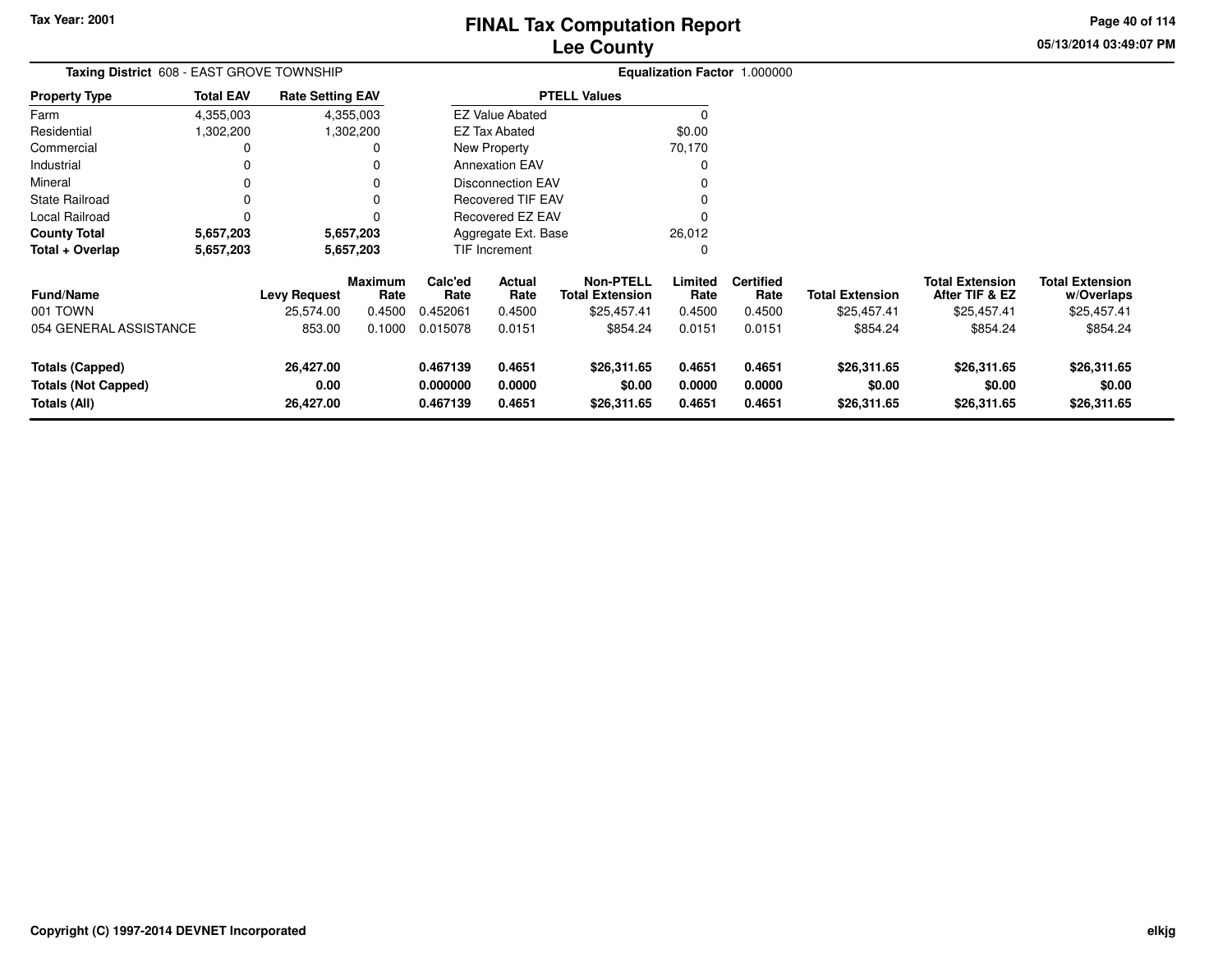**05/13/2014 03:49:07 PMPage 41 of 114**

> **w/Overlaps**\$32,002.80

| Taxing District 608RB - EAST GROVE TWP RD/BRIDGE |                  |                         |                        |                 |                          |                                            | Equalization Factor 1.000000 |                          |                        |                                          |                                      |
|--------------------------------------------------|------------------|-------------------------|------------------------|-----------------|--------------------------|--------------------------------------------|------------------------------|--------------------------|------------------------|------------------------------------------|--------------------------------------|
| <b>Property Type</b>                             | <b>Total EAV</b> | <b>Rate Setting EAV</b> |                        |                 |                          | <b>PTELL Values</b>                        |                              |                          |                        |                                          |                                      |
| Farm                                             | 4,355,003        |                         | 4,355,003              |                 | <b>EZ Value Abated</b>   |                                            |                              |                          |                        |                                          |                                      |
| Residential                                      | 1,302,200        |                         | 1,302,200              |                 | <b>EZ Tax Abated</b>     |                                            | \$0.00                       |                          |                        |                                          |                                      |
| Commercial                                       |                  |                         |                        |                 | New Property             |                                            | 70,170                       |                          |                        |                                          |                                      |
| Industrial                                       |                  |                         |                        |                 | <b>Annexation EAV</b>    |                                            |                              |                          |                        |                                          |                                      |
| Mineral                                          |                  |                         |                        |                 | Disconnection EAV        |                                            |                              |                          |                        |                                          |                                      |
| <b>State Railroad</b>                            |                  |                         |                        |                 | <b>Recovered TIF EAV</b> |                                            |                              |                          |                        |                                          |                                      |
| Local Railroad                                   |                  |                         |                        |                 | Recovered EZ EAV         |                                            |                              |                          |                        |                                          |                                      |
| <b>County Total</b>                              | 5,657,203        |                         | 5,657,203              |                 | Aggregate Ext. Base      |                                            | 42,692                       |                          |                        |                                          |                                      |
| Total + Overlap                                  | 5,657,203        |                         | 5,657,203              |                 | TIF Increment            |                                            |                              |                          |                        |                                          |                                      |
| <b>Fund/Name</b>                                 |                  | Levy Request            | <b>Maximum</b><br>Rate | Calc'ed<br>Rate | Actual<br>Rate           | <b>Non-PTELL</b><br><b>Total Extension</b> | Limited<br>Rate              | <b>Certified</b><br>Rate | <b>Total Extension</b> | <b>Total Extension</b><br>After TIF & EZ | <b>Total Extension</b><br>w/Overlaps |
| 007 ROAD & BRIDGE                                |                  | 32,000.00               | 0.6600                 | 0.565651        | 0.5657                   | \$32,002.80                                | 0.5657                       | 0.5657                   | \$32,002.80            | \$32,002.80                              | \$32,002.80                          |
| 008 BRIDGE JOINT                                 |                  | 3,045.00                | 0.0000                 | 0.053825        | 0.0538                   | \$3,043.58                                 | 0.0538                       | 0.0538                   | \$3,043.58             | \$3,043.58                               | \$3,043.58                           |
| 009 PERMANENT ROAD                               |                  | 9,781.00                | 0.1670                 | 0.172895        | 0.1670                   | \$9,447.53                                 | 0.1670                       | 0.1670                   | \$9,447.53             | \$9,447.53                               | \$9,447.53                           |
| <b>Totals (Capped)</b>                           |                  | 44,826.00               |                        | 0.792371        | 0.7865                   | \$44,493.91                                | 0.7865                       | 0.7865                   | \$44,493.91            | \$44,493.91                              | \$44,493.91                          |
| <b>Totals (Not Capped)</b>                       |                  | 0.00                    |                        | 0.000000        | 0.0000                   | \$0.00                                     | 0.0000                       | 0.0000                   | \$0.00                 | \$0.00                                   | \$0.00                               |
| Totals (All)                                     |                  | 44,826.00               |                        | 0.792371        | 0.7865                   | \$44,493.91                                | 0.7865                       | 0.7865                   | \$44,493.91            | \$44,493.91                              | \$44,493.91                          |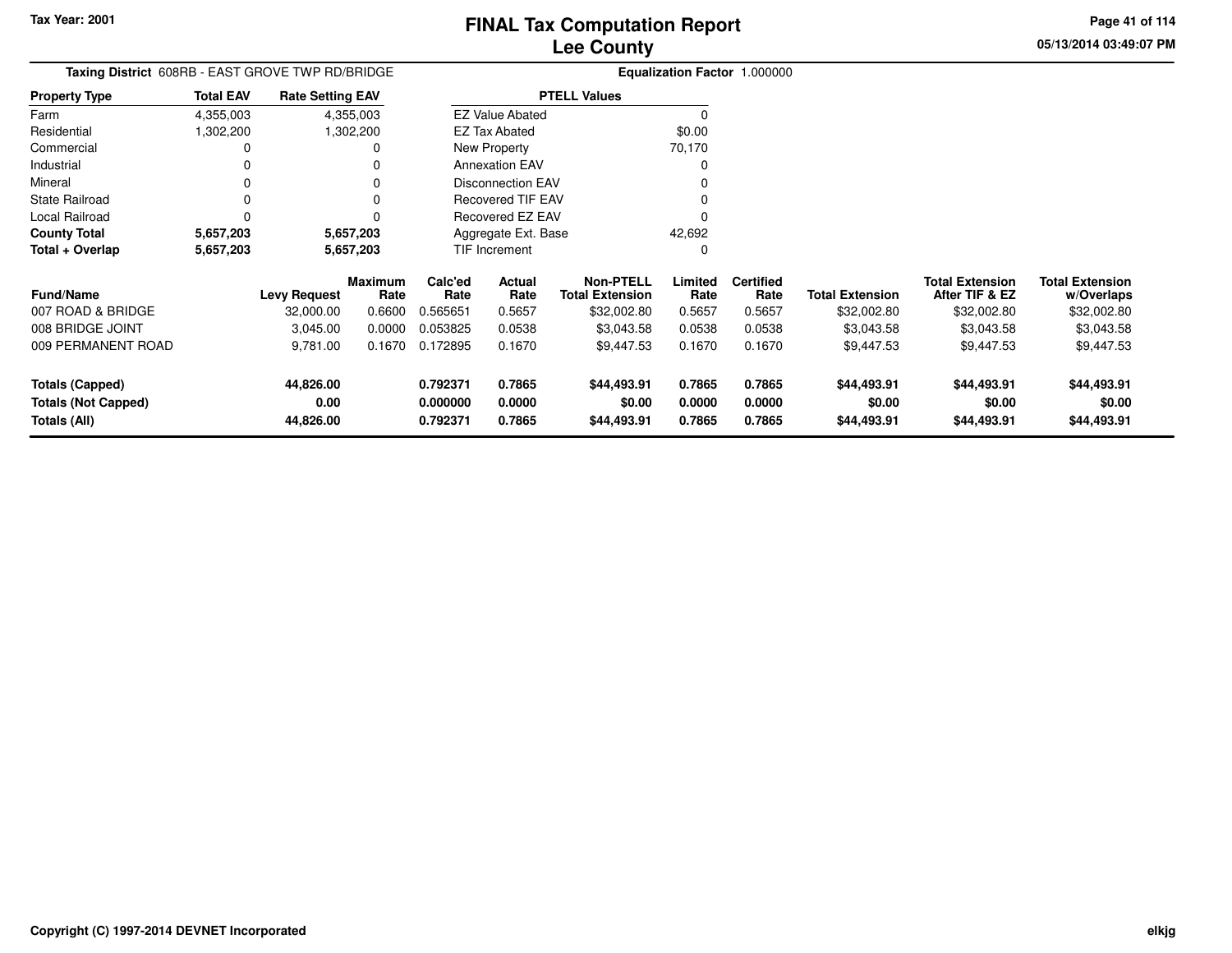**05/13/2014 03:49:07 PM Page 42 of 114**

| Taxing District 609 - HAMILTON TOWNSHIP<br><b>Property Type</b> |                   |                                  |                                                                        |                                                                                                                                          |                                                 |                                                              |                          |                        |                                             |                                      |
|-----------------------------------------------------------------|-------------------|----------------------------------|------------------------------------------------------------------------|------------------------------------------------------------------------------------------------------------------------------------------|-------------------------------------------------|--------------------------------------------------------------|--------------------------|------------------------|---------------------------------------------|--------------------------------------|
| <b>Total EAV</b>                                                |                   |                                  |                                                                        |                                                                                                                                          |                                                 |                                                              |                          |                        |                                             |                                      |
| 5,565,970                                                       |                   |                                  |                                                                        |                                                                                                                                          |                                                 | 0                                                            |                          |                        |                                             |                                      |
| 417,310                                                         |                   |                                  |                                                                        |                                                                                                                                          |                                                 | \$0.00                                                       |                          |                        |                                             |                                      |
| 0                                                               |                   |                                  |                                                                        |                                                                                                                                          |                                                 | 72,590                                                       |                          |                        |                                             |                                      |
| 1,407                                                           |                   | 1,407                            |                                                                        | New Property<br><b>Annexation EAV</b><br><b>Disconnection EAV</b><br><b>Recovered TIF EAV</b><br>Recovered EZ EAV<br>Aggregate Ext. Base |                                                 | 0                                                            |                          |                        |                                             |                                      |
| 0                                                               |                   | $\Omega$                         |                                                                        |                                                                                                                                          |                                                 |                                                              |                          |                        |                                             |                                      |
| 43,229                                                          |                   |                                  |                                                                        |                                                                                                                                          |                                                 |                                                              |                          |                        |                                             |                                      |
| 0                                                               |                   |                                  |                                                                        |                                                                                                                                          |                                                 |                                                              |                          |                        |                                             |                                      |
| 6,027,916                                                       |                   |                                  |                                                                        |                                                                                                                                          |                                                 | 22,740                                                       |                          |                        |                                             |                                      |
| 6,027,916                                                       |                   | 6,027,916                        |                                                                        |                                                                                                                                          |                                                 | 0                                                            |                          |                        |                                             |                                      |
|                                                                 |                   | <b>Maximum</b><br>Rate           | Calc'ed<br>Rate                                                        | Actual<br>Rate                                                                                                                           | <b>Non-PTELL</b><br><b>Total Extension</b>      | Limited<br>Rate                                              | <b>Certified</b><br>Rate | <b>Total Extension</b> | <b>Total Extension</b><br>After TIF & EZ    | <b>Total Extension</b><br>w/Overlaps |
|                                                                 | 22,800.00         | 0.4500                           | 0.378240                                                               | 0.3782                                                                                                                                   | \$22,797.58                                     | 0.3782                                                       | 0.3782                   | \$22,797.58            | \$22,797.58                                 | \$22,797.58                          |
| 054 GENERAL ASSISTANCE                                          | 200.00            | 0.1000                           | 0.003318                                                               | 0.0033                                                                                                                                   | \$198.92                                        | 0.0033                                                       | 0.0033                   | \$198.92               | \$198.92                                    | \$198.92                             |
|                                                                 | 23,000.00<br>0.00 |                                  | 0.381558<br>0.000000                                                   | 0.3815<br>0.0000                                                                                                                         | \$22,996.50<br>\$0.00                           | 0.3815<br>0.0000                                             | 0.3815<br>0.0000         | \$22,996.50<br>\$0.00  | \$22,996.50<br>\$0.00                       | \$22,996.50<br>\$0.00<br>\$22,996.50 |
|                                                                 |                   | <b>Levy Request</b><br>23,000.00 | <b>Rate Setting EAV</b><br>5,565,970<br>417,310<br>43,229<br>6,027,916 | 0.381558                                                                                                                                 | <b>EZ Tax Abated</b><br>TIF Increment<br>0.3815 | <b>PTELL Values</b><br><b>EZ Value Abated</b><br>\$22,996.50 | 0.3815                   | 0.3815                 | Equalization Factor 1.000000<br>\$22,996.50 | \$22,996.50                          |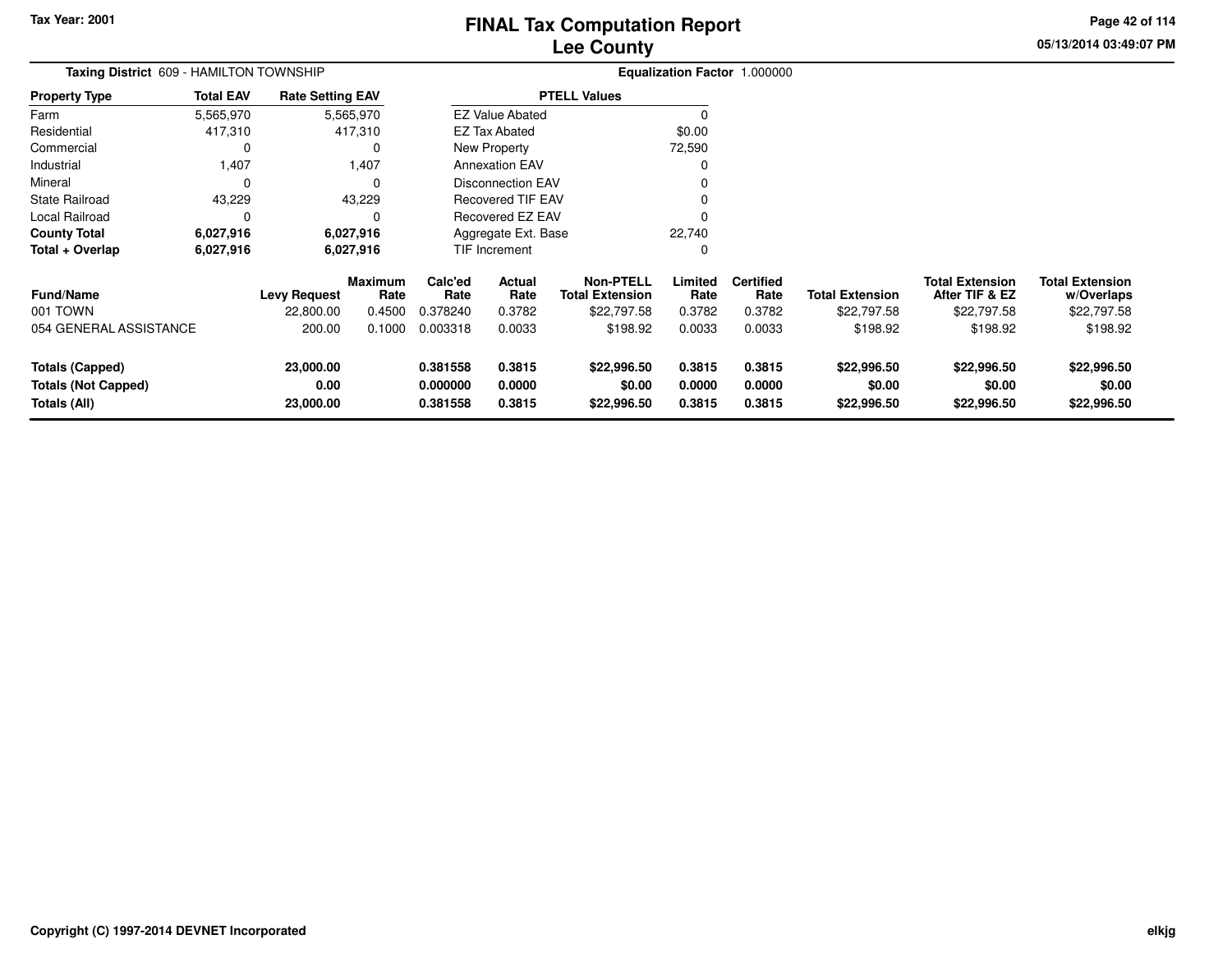**05/13/2014 03:49:07 PMPage 43 of 114**

> **w/Overlaps**\$15,298.85

| Taxing District 609RB - HAMILTON TWP ROAD/BRIDGE |                  |                         |                 |                      |                          | Equalization Factor 1.000000               |                  |                          |                        |                                          |                                      |
|--------------------------------------------------|------------------|-------------------------|-----------------|----------------------|--------------------------|--------------------------------------------|------------------|--------------------------|------------------------|------------------------------------------|--------------------------------------|
| <b>Property Type</b>                             | <b>Total EAV</b> | <b>Rate Setting EAV</b> |                 |                      |                          | <b>PTELL Values</b>                        |                  |                          |                        |                                          |                                      |
| Farm                                             | 5,565,970        |                         | 5,565,970       |                      | <b>EZ Value Abated</b>   |                                            |                  |                          |                        |                                          |                                      |
| Residential                                      | 417,310          |                         | 417,310         |                      | <b>EZ Tax Abated</b>     |                                            | \$0.00           |                          |                        |                                          |                                      |
| Commercial                                       |                  |                         | 0               |                      | New Property             |                                            | 72,590           |                          |                        |                                          |                                      |
| Industrial                                       | 1,407            |                         | 1,407           |                      | <b>Annexation EAV</b>    |                                            |                  |                          |                        |                                          |                                      |
| Mineral                                          |                  |                         | $\Omega$        |                      | <b>Disconnection EAV</b> |                                            |                  |                          |                        |                                          |                                      |
| State Railroad                                   | 43,229           |                         | 43,229          |                      | <b>Recovered TIF EAV</b> |                                            |                  |                          |                        |                                          |                                      |
| Local Railroad                                   |                  |                         | <sup>0</sup>    |                      | Recovered EZ EAV         |                                            |                  |                          |                        |                                          |                                      |
| <b>County Total</b>                              | 6,027,916        |                         | 6,027,916       |                      | Aggregate Ext. Base      |                                            | 24,449           |                          |                        |                                          |                                      |
| Total + Overlap                                  | 6,027,916        | 6,027,916               |                 |                      | TIF Increment            |                                            |                  |                          |                        |                                          |                                      |
| <b>Fund/Name</b>                                 |                  | <b>Levy Request</b>     | Maximum<br>Rate | Calc'ed<br>Rate      | Actual<br>Rate           | <b>Non-PTELL</b><br><b>Total Extension</b> | Limited<br>Rate  | <b>Certified</b><br>Rate | <b>Total Extension</b> | <b>Total Extension</b><br>After TIF & EZ | <b>Total Extension</b><br>w/Overlaps |
| 007 ROAD & BRIDGE                                |                  | 15,300.00               | 0.3300          | 0.253819             | 0.2538                   | \$15,298.85                                | 0.2538           | 0.2538                   | \$15,298.85            | \$15,298.85                              | \$15,298.85                          |
| 008 SPECIAL BRIDGE                               |                  | 2,000.00                | 0.0500          | 0.033179             | 0.0332                   | \$2,001.27                                 | 0.0332           | 0.0332                   | \$2,001.27             | \$2,001.27                               | \$2,001.27                           |
| 009 PERMANENT ROAD                               |                  | 7,000.00                | 0.1670          | 0.116126             | 0.1161                   | \$6,998.41                                 | 0.1161           | 0.1161                   | \$6,998.41             | \$6,998.41                               | \$6,998.41                           |
| 010 EQUIPMENT & BUILDING                         |                  | 1,000.00                | 0.0000          | 0.016590             | 0.0166                   | \$1,000.63                                 | 0.0166           | 0.0166                   | \$1,000.63             | \$1,000.63                               | \$1,000.63                           |
| <b>Totals (Capped)</b>                           |                  | 25,300.00               |                 | 0.419714             | 0.4197                   | \$25,299.16                                | 0.4197           | 0.4197                   | \$25,299.16            | \$25,299.16                              | \$25,299.16                          |
| <b>Totals (Not Capped)</b><br>Totals (All)       |                  | 0.00<br>25,300.00       |                 | 0.000000<br>0.419714 | 0.0000<br>0.4197         | \$0.00<br>\$25,299.16                      | 0.0000<br>0.4197 | 0.0000<br>0.4197         | \$0.00<br>\$25,299.16  | \$0.00<br>\$25,299.16                    | \$0.00<br>\$25,299.16                |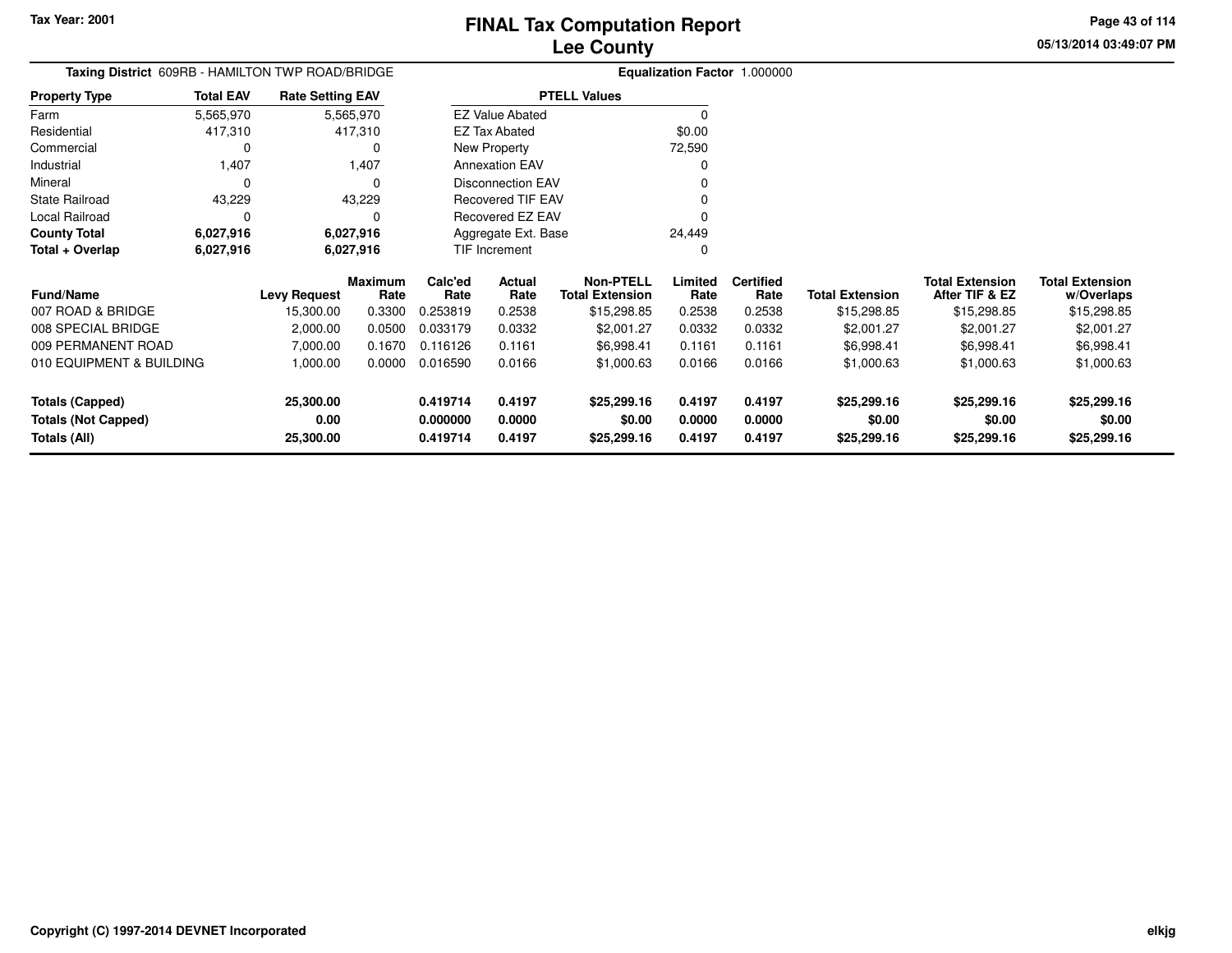## **Lee CountyFINAL Tax Computation Report**

**05/13/2014 03:49:07 PMPage 44 of 114**

| Taxing District 610 - HARMON TOWNSHIP |                  |                                                   |                 |                     | Equalization Factor 1.000000 |                                            |                 |                          |                        |                                          |                                      |
|---------------------------------------|------------------|---------------------------------------------------|-----------------|---------------------|------------------------------|--------------------------------------------|-----------------|--------------------------|------------------------|------------------------------------------|--------------------------------------|
| <b>Property Type</b>                  | <b>Total EAV</b> | <b>Rate Setting EAV</b><br>4,935,659<br>4,935,659 |                 |                     |                              | <b>PTELL Values</b>                        |                 |                          |                        |                                          |                                      |
| Farm                                  |                  |                                                   |                 |                     | <b>EZ Value Abated</b>       |                                            | $\Omega$        |                          |                        |                                          |                                      |
| Residential                           | 2,056,550        |                                                   | 2,056,550       |                     | EZ Tax Abated                |                                            | \$0.00          |                          |                        |                                          |                                      |
| Commercial                            | 916,080          |                                                   | 916,080         |                     | New Property                 |                                            | 120,460         |                          |                        |                                          |                                      |
| Industrial                            | 4,111,140        |                                                   | 4,111,140       |                     | <b>Annexation EAV</b>        |                                            | 0               |                          |                        |                                          |                                      |
| Mineral                               | 0                |                                                   | 0               |                     | <b>Disconnection EAV</b>     |                                            |                 |                          |                        |                                          |                                      |
| <b>State Railroad</b>                 | 175,984          |                                                   | 175,984         |                     | <b>Recovered TIF EAV</b>     |                                            |                 |                          |                        |                                          |                                      |
| Local Railroad                        | $\Omega$         |                                                   | 0               |                     | <b>Recovered EZ EAV</b>      |                                            | O               |                          |                        |                                          |                                      |
| <b>County Total</b>                   | 12,195,413       |                                                   | 12,195,413      | Aggregate Ext. Base |                              |                                            | 42,511          |                          |                        |                                          |                                      |
| Total + Overlap                       | 12,195,413       | 12,195,413                                        |                 |                     | TIF Increment                |                                            | 0               |                          |                        |                                          |                                      |
| <b>Fund/Name</b>                      |                  | <b>Levy Request</b>                               | Maximum<br>Rate | Calc'ed<br>Rate     | Actual<br>Rate               | <b>Non-PTELL</b><br><b>Total Extension</b> | Limited<br>Rate | <b>Certified</b><br>Rate | <b>Total Extension</b> | <b>Total Extension</b><br>After TIF & EZ | <b>Total Extension</b><br>w/Overlaps |
| 001 TOWN                              |                  | 37,800.00                                         | 0.4500          | 0.309953            | 0.3100                       | \$37,805.78                                | 0.3083          | 0.3083                   | \$37,598.46            | \$37,598.46                              | \$37,598.46                          |
| 019 COMMUNITY BLDG                    |                  | 4,730.00                                          | 0.0500          | 0.038785            | 0.0388                       | \$4,731.82                                 | 0.0386          | 0.0386                   | \$4,707.43             | \$4,707.43                               | \$4,707.43                           |
| 054 GENERAL ASSISTANCE                |                  | 2,100.00                                          | 0.1000          | 0.017220            | 0.0172                       | \$2,097.61                                 | 0.0171          | 0.0171                   | \$2,085.42             | \$2,085.42                               | \$2,085.42                           |
| Totals (Capped)                       |                  | 44,630.00                                         |                 | 0.365958            | 0.3660                       | \$44,635.21                                | 0.3640          | 0.3640                   | \$44,391.31            | \$44,391.31                              | \$44,391.31                          |
| <b>Totals (Not Capped)</b>            |                  | 0.00                                              |                 | 0.000000            | 0.0000                       | \$0.00                                     | 0.0000          | 0.0000                   | \$0.00                 | \$0.00                                   | \$0.00                               |
| Totals (All)                          |                  | 44,630.00                                         |                 | 0.365958            | 0.3660                       | \$44,635.21                                | 0.3640          | 0.3640                   | \$44,391.31            | \$44,391.31                              | \$44,391.31                          |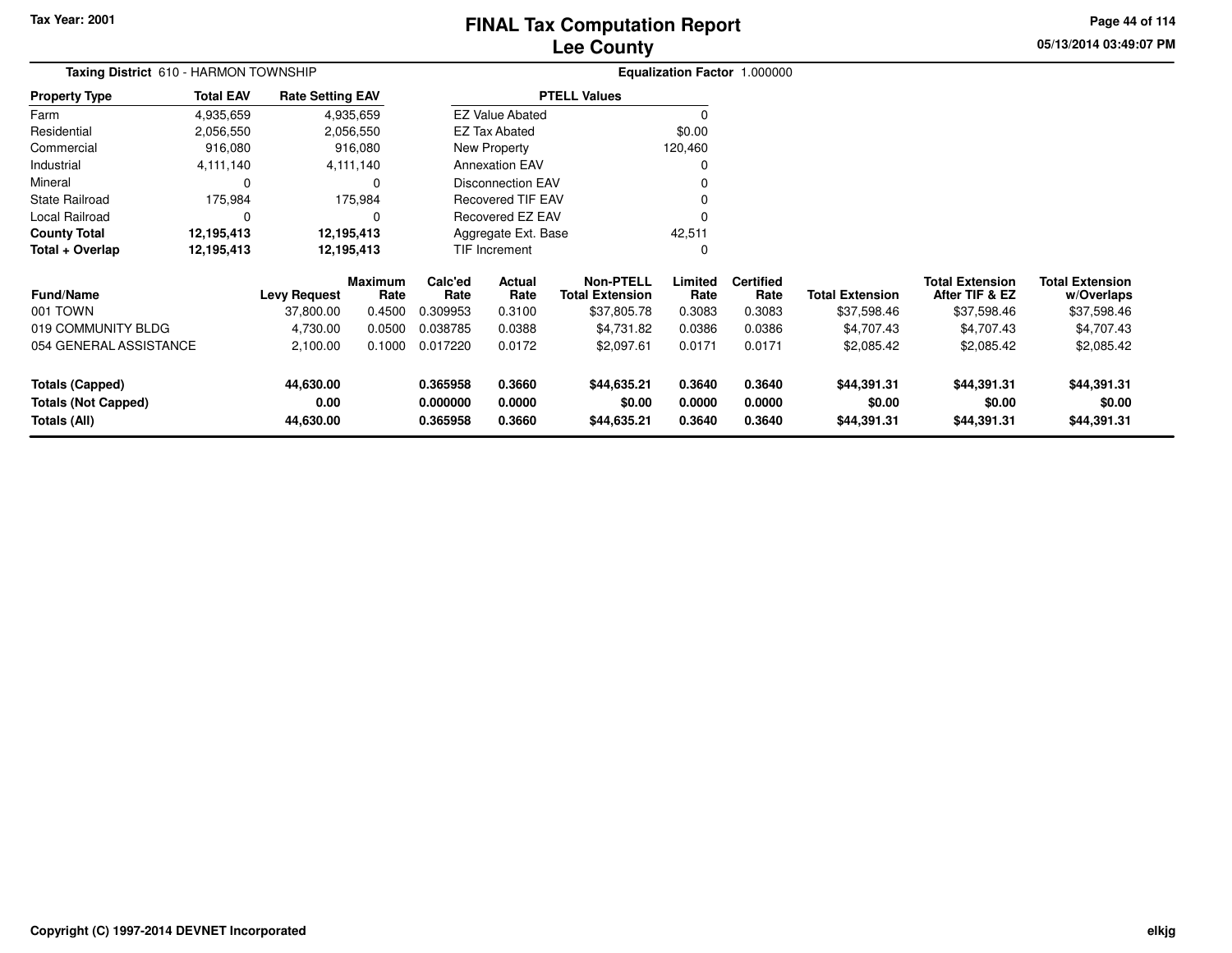**05/13/2014 03:49:07 PM Page 45 of 114**

|                                            | Taxing District 610RB - HARMON TWP ROAD/BRIDGE |                         |                        | Equalization Factor 1.000000                      |                          |                                     |                  |                          |                                 |                                          |                                      |  |  |
|--------------------------------------------|------------------------------------------------|-------------------------|------------------------|---------------------------------------------------|--------------------------|-------------------------------------|------------------|--------------------------|---------------------------------|------------------------------------------|--------------------------------------|--|--|
| <b>Property Type</b>                       | <b>Total EAV</b>                               | <b>Rate Setting EAV</b> |                        |                                                   |                          | <b>PTELL Values</b>                 |                  |                          | <b>Road and Bridge Transfer</b> |                                          |                                      |  |  |
| Farm                                       | 4,935,659                                      |                         | 4,935,659              |                                                   | <b>EZ Value Abated</b>   |                                     | $\Omega$         | <b>Municipality</b>      |                                 | Fund                                     | <b>Amount Extended</b>               |  |  |
| Residential                                | 2,056,550                                      |                         | 2,056,550              |                                                   | <b>EZ Tax Abated</b>     |                                     | \$0.00           |                          |                                 |                                          |                                      |  |  |
| Commercial                                 | 916,080                                        |                         | 916,080                |                                                   | New Property             |                                     | 120,460          |                          | 707 - VILLAGE OF HARMON         | 007                                      | \$1,124.61                           |  |  |
| Industrial                                 | 4,111,140                                      |                         | 4,111,140              | <b>Annexation EAV</b><br><b>Disconnection EAV</b> |                          |                                     | 0                | Total                    |                                 |                                          | \$1,124.61                           |  |  |
| Mineral                                    | $\Omega$                                       |                         |                        |                                                   |                          |                                     |                  |                          |                                 |                                          |                                      |  |  |
| <b>State Railroad</b>                      | 175,984                                        |                         | 175,984                |                                                   | <b>Recovered TIF EAV</b> |                                     |                  |                          |                                 |                                          |                                      |  |  |
| Local Railroad                             | $\Omega$                                       |                         |                        |                                                   | <b>Recovered EZ EAV</b>  |                                     |                  |                          |                                 |                                          |                                      |  |  |
| <b>County Total</b>                        | 12,195,413                                     | 12,195,413              |                        | Aggregate Ext. Base                               |                          |                                     | 25,622           |                          |                                 |                                          |                                      |  |  |
| Total + Overlap                            | 12,195,413                                     |                         | 12,195,413             | TIF Increment                                     |                          |                                     | $\Omega$         |                          |                                 |                                          |                                      |  |  |
| <b>Fund/Name</b>                           |                                                | <b>Levy Request</b>     | <b>Maximum</b><br>Rate | Calc'ed<br>Rate                                   | Actual<br>Rate           | Non-PTELL<br><b>Total Extension</b> | Limited<br>Rate  | <b>Certified</b><br>Rate | <b>Total Extension</b>          | <b>Total Extension</b><br>After TIF & EZ | <b>Total Extension</b><br>w/Overlaps |  |  |
| 007 ROAD & BRIDGE                          |                                                | 19,950.00               | 0.1650                 | 0.163586                                          | 0.1636                   | \$19,951.70                         | 0.1629           | 0.1629                   | \$19,866.33                     | \$19,866.33                              | \$19,866.33                          |  |  |
| 008 SPECIAL BRIDGE                         |                                                | 4,830.00                | 0.0500                 | 0.039605                                          | 0.0396                   | \$4,829.38                          | 0.0394           | 0.0394                   | \$4,804.99                      | \$4,804.99                               | \$4,804.99                           |  |  |
| 090 ROAD DAMAGE                            |                                                | 2,100.00                | 0.0330                 | 0.017220                                          | 0.0172                   | \$2,097.61                          | 0.0171           | 0.0171                   | \$2,085.42                      | \$2,085.42                               | \$2,085.42                           |  |  |
| <b>Totals (Capped)</b>                     |                                                | 26,880.00               |                        | 0.220411                                          | 0.2204                   | \$26,878.69                         | 0.2194           | 0.2194                   | \$26,756.74                     | \$26,756.74                              | \$26,756.74                          |  |  |
| <b>Totals (Not Capped)</b><br>Totals (All) |                                                | 0.00<br>26,880.00       |                        | 0.000000<br>0.220411                              | 0.0000<br>0.2204         | \$0.00<br>\$26,878.69               | 0.0000<br>0.2194 | 0.0000<br>0.2194         | \$0.00<br>\$26,756.74           | \$0.00<br>\$26,756.74                    | \$0.00<br>\$26,756.74                |  |  |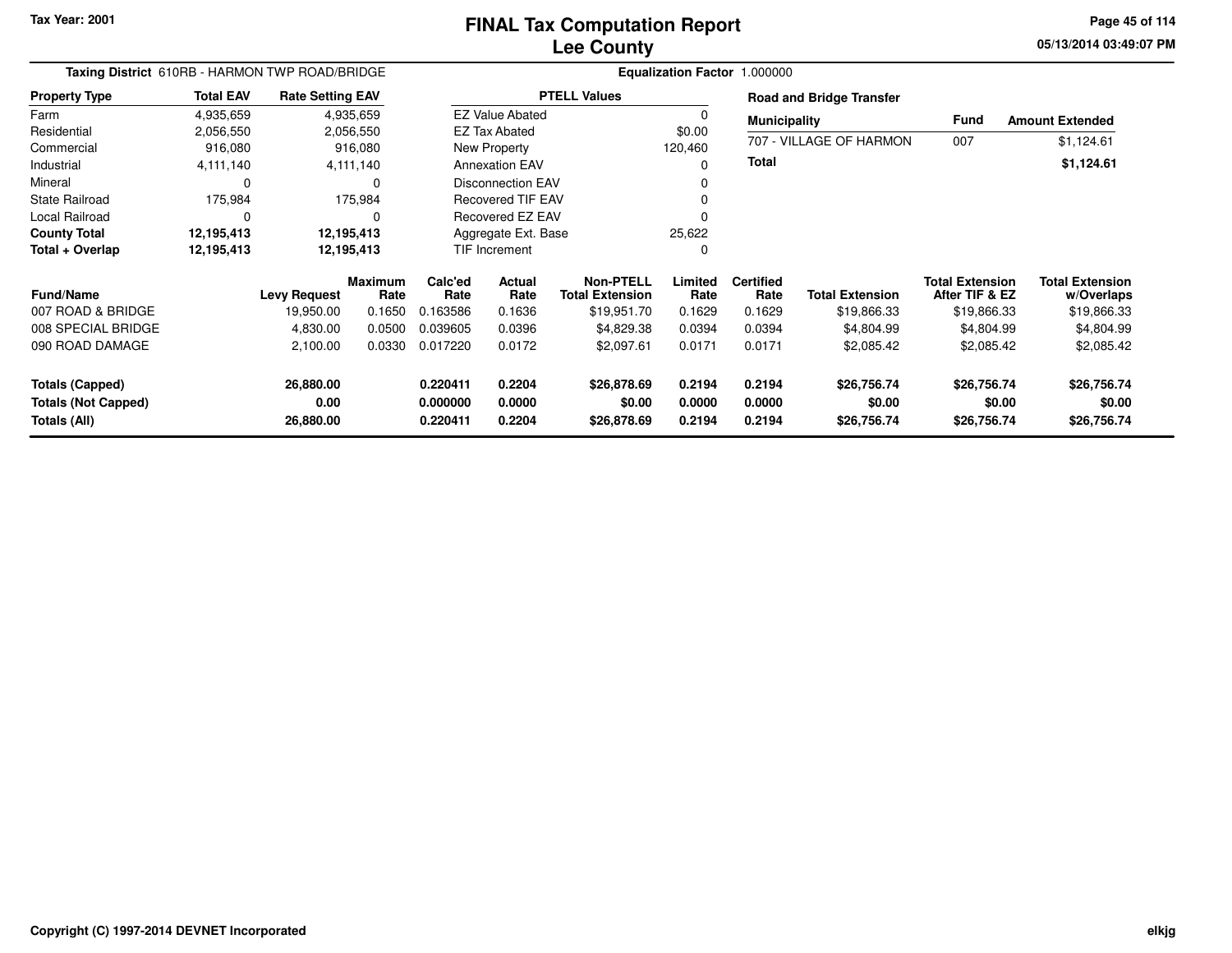## **Lee CountyFINAL Tax Computation Report**

**05/13/2014 03:49:07 PM Page 46 of 114**

| Taxing District 611 - LEE CENTER TOWNSHIP                            |                  |                                |                 |                                                      |                            |                                            |                            | Equalization Factor 1.000000 |                                      |                                          |                                      |
|----------------------------------------------------------------------|------------------|--------------------------------|-----------------|------------------------------------------------------|----------------------------|--------------------------------------------|----------------------------|------------------------------|--------------------------------------|------------------------------------------|--------------------------------------|
| <b>Property Type</b>                                                 | <b>Total EAV</b> | <b>Rate Setting EAV</b>        |                 |                                                      |                            | <b>PTELL Values</b>                        |                            |                              |                                      |                                          |                                      |
| Farm                                                                 | 5,592,539        |                                | 5,592,539       |                                                      | <b>EZ Value Abated</b>     |                                            | $\Omega$                   |                              |                                      |                                          |                                      |
| Residential                                                          | 4,403,060        |                                | 4,403,060       |                                                      | <b>EZ Tax Abated</b>       |                                            | \$0.00                     |                              |                                      |                                          |                                      |
| Commercial                                                           | 1,056,370        |                                | 1,056,370       |                                                      | New Property               |                                            | 328,100                    |                              |                                      |                                          |                                      |
| Industrial                                                           | 0                |                                |                 |                                                      | <b>Annexation EAV</b>      |                                            | 0                          |                              |                                      |                                          |                                      |
| Mineral                                                              | 0                |                                |                 | <b>Disconnection EAV</b><br><b>Recovered TIF EAV</b> |                            |                                            |                            |                              |                                      |                                          |                                      |
| <b>State Railroad</b>                                                | 8,666            |                                | 8,666           |                                                      |                            |                                            |                            |                              |                                      |                                          |                                      |
| Local Railroad                                                       | 0                |                                |                 |                                                      | <b>Recovered EZ EAV</b>    |                                            | 0                          |                              |                                      |                                          |                                      |
| <b>County Total</b>                                                  | 11,060,635       |                                | 11,060,635      | Aggregate Ext. Base                                  |                            |                                            | 41,282                     |                              |                                      |                                          |                                      |
| Total + Overlap                                                      | 11,060,635       |                                | 11,060,635      |                                                      | TIF Increment<br>0         |                                            |                            |                              |                                      |                                          |                                      |
| <b>Fund/Name</b>                                                     |                  | Levy Request                   | Maximum<br>Rate | Calc'ed<br>Rate                                      | Actual<br>Rate             | <b>Non-PTELL</b><br><b>Total Extension</b> | Limited<br>Rate            | <b>Certified</b><br>Rate     | <b>Total Extension</b>               | <b>Total Extension</b><br>After TIF & EZ | <b>Total Extension</b><br>w/Overlaps |
| 001 TOWN                                                             |                  | 38,000.00                      | 0.4500          | 0.343561                                             | 0.3436                     | \$38,004.34                                | 0.3436                     | 0.3436                       | \$38,004.34                          | \$38,004.34                              | \$38,004.34                          |
| 054 GENERAL ASSISTANCE                                               |                  | 2,000.00                       | 0.0000          | 0.018082                                             | 0.0181                     | \$2,001.97                                 | 0.0181                     | 0.0181                       | \$2,001.97                           | \$2,001.97                               | \$2,001.97                           |
| <b>Totals (Capped)</b><br><b>Totals (Not Capped)</b><br>Totals (All) |                  | 40,000.00<br>0.00<br>40,000.00 |                 | 0.361643<br>0.000000<br>0.361643                     | 0.3617<br>0.0000<br>0.3617 | \$40,006.31<br>\$0.00<br>\$40,006.31       | 0.3617<br>0.0000<br>0.3617 | 0.3617<br>0.0000<br>0.3617   | \$40,006.31<br>\$0.00<br>\$40,006.31 | \$40,006.31<br>\$0.00<br>\$40,006.31     | \$40,006.31<br>\$0.00<br>\$40,006.31 |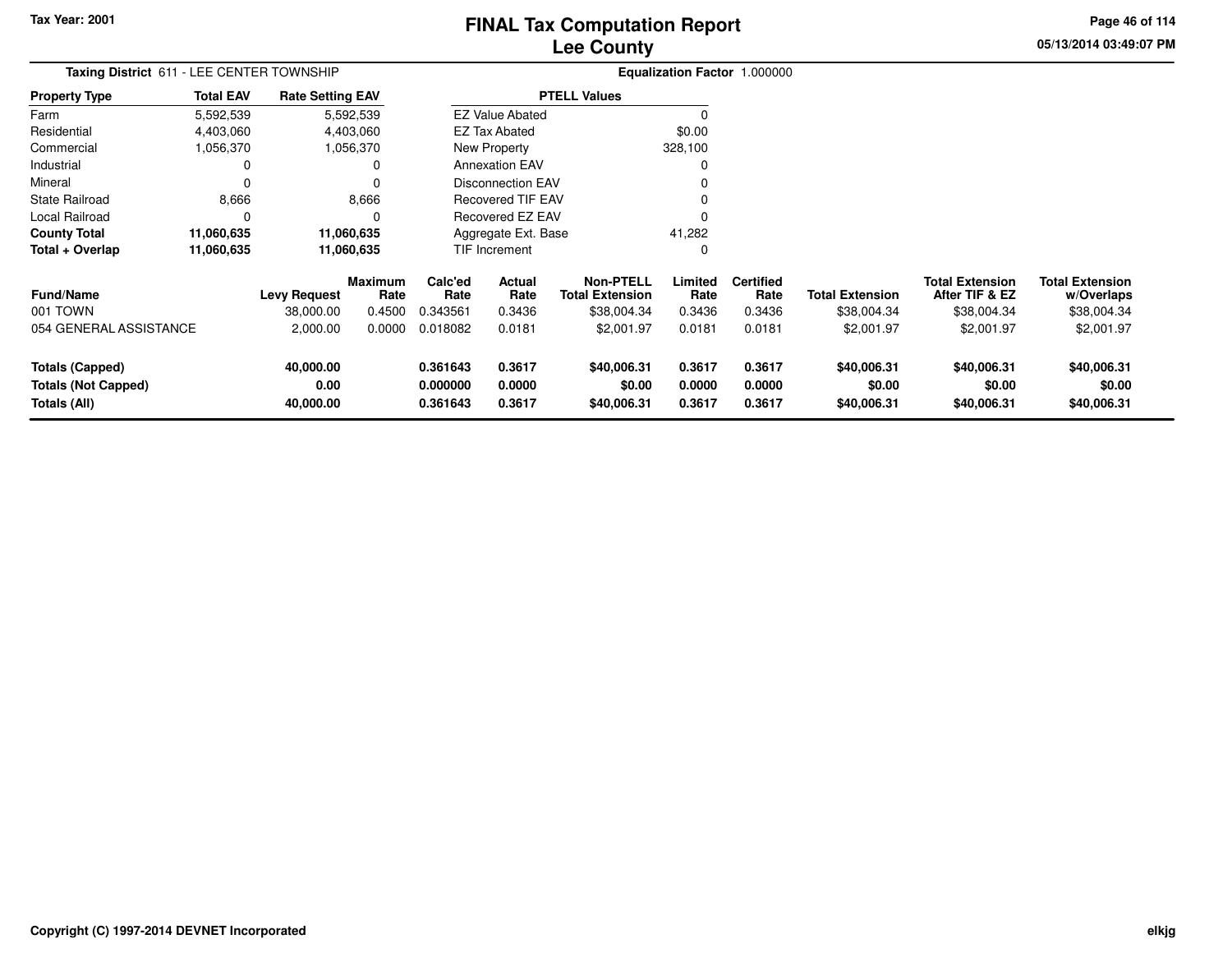**05/13/2014 03:49:07 PMPage 47 of 114**

| Taxing District 611RB - LEE CENTER TWP RD/BRIDGE |                  |                         |                 |                     |                          |                                            |                 | <b>Equalization Factor 1.000000</b> |                        |                                          |                                      |
|--------------------------------------------------|------------------|-------------------------|-----------------|---------------------|--------------------------|--------------------------------------------|-----------------|-------------------------------------|------------------------|------------------------------------------|--------------------------------------|
| <b>Property Type</b>                             | <b>Total EAV</b> | <b>Rate Setting EAV</b> |                 |                     |                          | <b>PTELL Values</b>                        |                 |                                     |                        |                                          |                                      |
| Farm                                             | 5,592,539        |                         | 5,592,539       |                     | <b>EZ Value Abated</b>   |                                            | 0               |                                     |                        |                                          |                                      |
| Residential                                      | 4,403,060        |                         | 4,403,060       |                     | <b>EZ Tax Abated</b>     |                                            | \$0.00          |                                     |                        |                                          |                                      |
| Commercial                                       | 1,056,370        |                         | 1,056,370       |                     | New Property             |                                            | 328,100         |                                     |                        |                                          |                                      |
| Industrial                                       | 0                |                         |                 |                     | <b>Annexation EAV</b>    |                                            |                 |                                     |                        |                                          |                                      |
| Mineral                                          | 0                |                         |                 |                     | <b>Disconnection EAV</b> |                                            |                 |                                     |                        |                                          |                                      |
| State Railroad                                   | 8,666            |                         | 8,666           |                     | <b>Recovered TIF EAV</b> |                                            |                 |                                     |                        |                                          |                                      |
| Local Railroad                                   | 0                |                         |                 |                     | Recovered EZ EAV         |                                            |                 |                                     |                        |                                          |                                      |
| <b>County Total</b>                              | 11,060,635       | 11,060,635              |                 | Aggregate Ext. Base |                          |                                            | 38,605          |                                     |                        |                                          |                                      |
| Total + Overlap                                  | 11,060,635       | 11,060,635              |                 |                     | TIF Increment            |                                            | O               |                                     |                        |                                          |                                      |
| <b>Fund/Name</b>                                 |                  | <b>Levy Request</b>     | Maximum<br>Rate | Calc'ed<br>Rate     | Actual<br>Rate           | <b>Non-PTELL</b><br><b>Total Extension</b> | Limited<br>Rate | <b>Certified</b><br>Rate            | <b>Total Extension</b> | <b>Total Extension</b><br>After TIF & EZ | <b>Total Extension</b><br>w/Overlaps |
| 007 ROAD & BRIDGE                                |                  | 17,500.00               | 0.1650          | 0.158219            | 0.1582                   | \$17,500.03                                | 0.1582          | 0.1582                              | \$17,497.92            | \$17,497.92                              | \$17,497.92                          |
| 008 SPECIAL BRIDGE                               |                  | 0.00                    | 0.0500          | 0.000000            | 0.0000                   | \$0.00                                     | 0.0000          | 0.0000                              | \$0.00                 | \$0.00                                   | \$0.00                               |
| 009 PERMANENT ROAD                               |                  | 19,110.00               | 0.1670          | 0.172775            | 0.1670                   | \$18,471.26                                | 0.1670          | 0.1670                              | \$18,471.26            | \$18,471.26                              | \$18,471.26                          |
| 010 EQUIPMENT & BUILDING                         |                  | 3,895.00                | 0.0350          | 0.035215            | 0.0350                   | \$3,871.22                                 | 0.0350          | 0.0350                              | \$3,871.22             | \$3,871.22                               | \$3,871.22                           |
| 035 LIABILITY INSURANCE                          |                  | 5,195.00                | 0.0000          | 0.046968            | 0.0470                   | \$5,194.96                                 | 0.0117          | 0.0117                              | \$1,294.09             | \$1,294.09                               | \$1,294.09                           |
| <b>Totals (Capped)</b>                           |                  | 45,700.00               |                 | 0.413177            | 0.4072                   | \$45,037.47                                | 0.3719          | 0.3719                              | \$41,134.49            | \$41,134.49                              | \$41,134.49                          |
| <b>Totals (Not Capped)</b>                       |                  | 0.00                    |                 | 0.000000            | 0.0000                   | \$0.00                                     | 0.0000          | 0.0000                              | \$0.00                 | \$0.00                                   | \$0.00                               |
| <b>Totals (All)</b>                              |                  | 45,700.00               |                 | 0.413177            | 0.4072                   | \$45,037.47                                | 0.3719          | 0.3719                              | \$41,134.49            | \$41,134.49                              | \$41,134.49                          |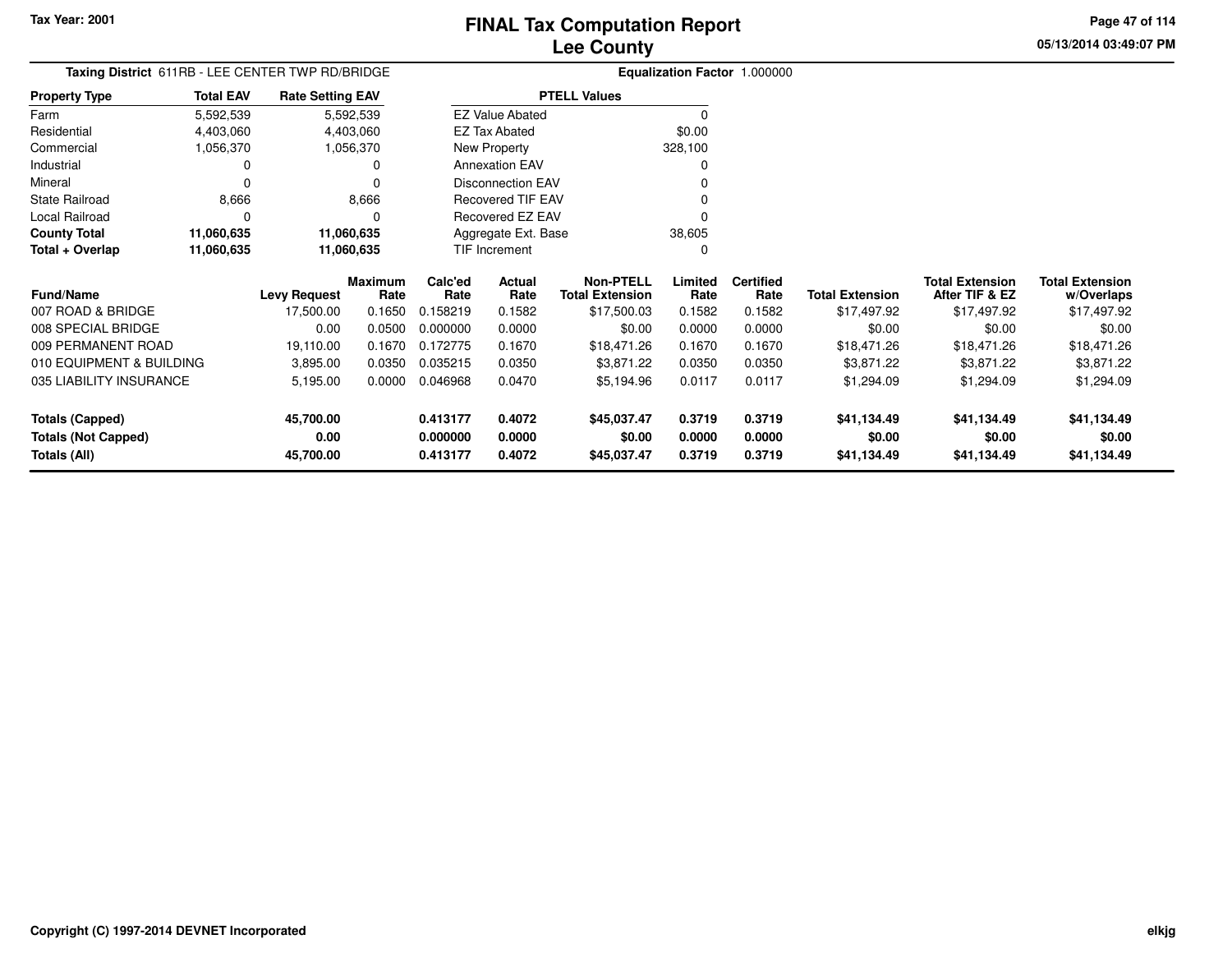## **Lee CountyFINAL Tax Computation Report**

**05/13/2014 03:49:07 PM Page 48 of 114**

| Taxing District 612 - MARION TOWNSHIP      | Equalization Factor 1.000000 |                         |                        |                                              |                          |                                            |                  |                          |                        |                                          |                                      |
|--------------------------------------------|------------------------------|-------------------------|------------------------|----------------------------------------------|--------------------------|--------------------------------------------|------------------|--------------------------|------------------------|------------------------------------------|--------------------------------------|
| Property Type                              | <b>Total EAV</b>             | <b>Rate Setting EAV</b> |                        |                                              |                          | <b>PTELL Values</b>                        |                  |                          |                        |                                          |                                      |
| Farm                                       | 5,596,903                    |                         | 5,596,903              |                                              | <b>EZ Value Abated</b>   |                                            | 0                |                          |                        |                                          |                                      |
| Residential                                | 1,016,930                    |                         | 1,016,930              |                                              | <b>EZ Tax Abated</b>     |                                            | \$0.00           |                          |                        |                                          |                                      |
| Commercial                                 | 478,140                      |                         | 478,140                |                                              | New Property             |                                            | 62,460           |                          |                        |                                          |                                      |
| Industrial                                 | 76,500                       |                         | 76,500                 |                                              | <b>Annexation EAV</b>    |                                            | 0                |                          |                        |                                          |                                      |
| Mineral                                    | 0                            |                         |                        |                                              | <b>Disconnection EAV</b> |                                            |                  |                          |                        |                                          |                                      |
| State Railroad                             | 0                            |                         |                        | <b>Recovered TIF EAV</b><br>Recovered EZ EAV |                          |                                            |                  |                          |                        |                                          |                                      |
| Local Railroad                             | 0                            |                         |                        |                                              |                          |                                            |                  |                          |                        |                                          |                                      |
| <b>County Total</b>                        | 7,168,473                    |                         | 7,168,473              |                                              | Aggregate Ext. Base      |                                            | 26,747           |                          |                        |                                          |                                      |
| Total + Overlap                            | 7,168,473                    | 7,168,473               |                        |                                              | TIF Increment            |                                            | 0                |                          |                        |                                          |                                      |
| <b>Fund/Name</b>                           |                              | <b>Levy Request</b>     | <b>Maximum</b><br>Rate | Calc'ed<br>Rate                              | Actual<br>Rate           | <b>Non-PTELL</b><br><b>Total Extension</b> | Limited<br>Rate  | <b>Certified</b><br>Rate | <b>Total Extension</b> | <b>Total Extension</b><br>After TIF & EZ | <b>Total Extension</b><br>w/Overlaps |
| 001 TOWN                                   |                              | 24,605.00               | 0.4500                 | 0.343239                                     | 0.3432                   | \$24,602.20                                | 0.3432           | 0.3432                   | \$24,602.20            | \$24,602.20                              | \$24,602.20                          |
| 035 LIABILITY INS                          |                              | 1,000.00                | 0.0000                 | 0.013950                                     | 0.0140                   | \$1,003.59                                 | 0.0140           | 0.0140                   | \$1,003.59             | \$1,003.59                               | \$1,003.59                           |
| 054 GENERAL ASSISTANCE                     |                              | 0.00                    | 0.0000                 | 0.000000                                     | 0.0000                   | \$0.00                                     | 0.0000           | 0.0000                   | \$0.00                 | \$0.00                                   | \$0.00                               |
| <b>Totals (Capped)</b>                     |                              | 25,605.00               |                        | 0.357189                                     | 0.3572                   | \$25,605.79                                | 0.3572           | 0.3572                   | \$25,605.79            | \$25,605.79                              | \$25,605.79                          |
| <b>Totals (Not Capped)</b><br>Totals (All) |                              | 0.00<br>25,605.00       |                        | 0.000000<br>0.357189                         | 0.0000<br>0.3572         | \$0.00<br>\$25,605.79                      | 0.0000<br>0.3572 | 0.0000<br>0.3572         | \$0.00<br>\$25,605.79  | \$0.00<br>\$25,605.79                    | \$0.00<br>\$25,605.79                |
|                                            |                              |                         |                        |                                              |                          |                                            |                  |                          |                        |                                          |                                      |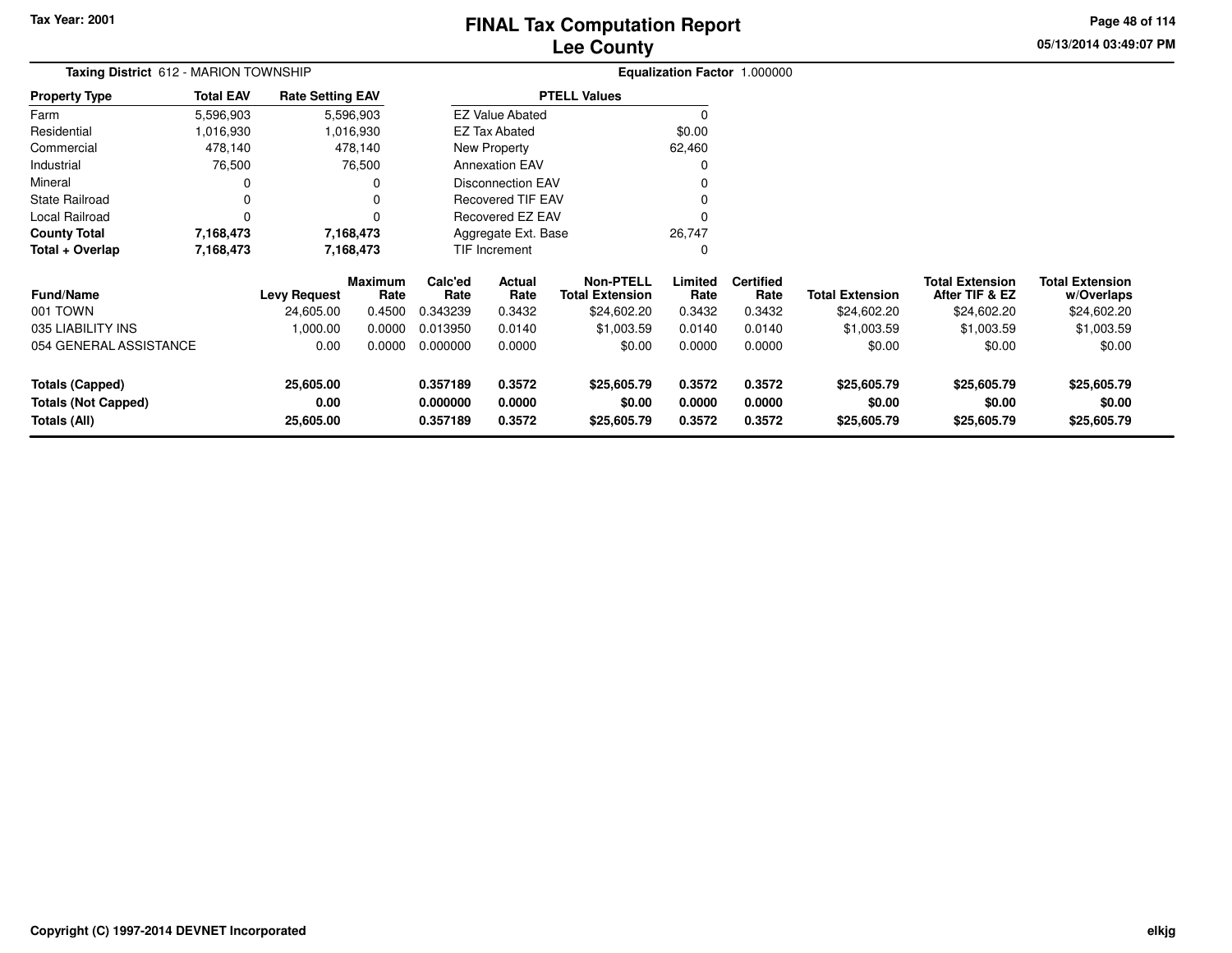## **FINAL Tax Computation Report**

**05/13/2014 03:49:07 PMPage 49 of 114**

# **Lee County**

|                      |                  | Taxing District 612RB - MARION TWP ROAD/BRIDGE |                        | Equalization Factor 1.000000 |
|----------------------|------------------|------------------------------------------------|------------------------|------------------------------|
| <b>Property Type</b> | <b>Total EAV</b> | <b>Rate Setting EAV</b>                        | <b>PTELL Values</b>    |                              |
| Farm                 | 5,596,903        | 5,596,903                                      | <b>EZ Value Abated</b> |                              |
| Residential          | 1,016,930        | 1,016,930                                      | EZ Tax Abated          | \$0.00                       |
| Commercial           | 478.140          | 478,140                                        | New Property           | 62.460                       |
| Industrial           | 76.500           | 76.500                                         | <b>Annexation EAV</b>  | 0                            |
| Mineral              | 0                |                                                | Disconnection EAV      | 0                            |
| State Railroad       |                  |                                                | Recovered TIF EAV      | 0                            |
| Local Railroad       |                  |                                                | Recovered EZ EAV       | 0                            |
| <b>County Total</b>  | 7,168,473        | 7,168,473                                      | Aggregate Ext. Base    | 44.362                       |
| Total + Overlap      | 7,168,473        | 7,168,473                                      | <b>TIF Increment</b>   | 0                            |

| <b>Fund/Name</b>           | <b>Levy Request</b> | <b>Maximum</b><br>Rate | Calc'ed<br>Rate | <b>Actual</b><br>Rate | <b>Non-PTELL</b><br><b>Total Extension</b> | Limited<br>Rate | <b>Certified</b><br>Rate | <b>Total Extension</b> | <b>Total Extension</b><br>After TIF & EZ | <b>Total Extension</b><br>w/Overlaps |
|----------------------------|---------------------|------------------------|-----------------|-----------------------|--------------------------------------------|-----------------|--------------------------|------------------------|------------------------------------------|--------------------------------------|
| 007 ROAD & BRIDGE          | 28.490.00           | 0.3600                 | 0.397435        | 0.3600                | \$25,806.50                                | 0.3600          | 0.3600                   | \$25,806.50            | \$25,806.50                              | \$25,806.50                          |
| 008 SPECIAL BRIDGE         | 0.00                | 0.0500                 | 0.000000        | 0.0000                | \$0.00                                     | 0.0000          | 0.0000                   | \$0.00                 | \$0.00                                   | \$0.00                               |
| 009 PERMANENT ROAD         | 13.215.00           | 0.1670                 | 0.184349        | 0.1670                | \$11,971.35                                | 0.1670          | 0.1670                   | \$11,971.35            | \$11,971.35                              | \$11,971.35                          |
| 010 EQUIPMENT & BUILDING   | 2.770.00            | 0.0350                 | 0.038641        | 0.0350                | \$2,508.97                                 | 0.0350          | 0.0350                   | \$2,508.97             | \$2,508.97                               | \$2,508.97                           |
| 035 LIABILITY INSURANCE    | 2,150.00            | 0.0000                 | 0.029992        | 0.0300                | \$2,150.54                                 | 0.0300          | 0.0300                   | \$2.150.54             | \$2.150.54                               | \$2,150.54                           |
| Totals (Capped)            | 46.625.00           |                        | 0.650417        | 0.5920                | \$42,437.36                                | 0.5920          | 0.5920                   | \$42,437.36            | \$42,437.36                              | \$42,437.36                          |
| <b>Totals (Not Capped)</b> | 0.00                |                        | 0.000000        | 0.0000                | \$0.00                                     | 0.0000          | 0.0000                   | \$0.00                 | \$0.00                                   | \$0.00                               |
| Totals (All)               | 46,625.00           |                        | 0.650417        | 0.5920                | \$42,437.36                                | 0.5920          | 0.5920                   | \$42,437.36            | \$42,437.36                              | \$42,437.36                          |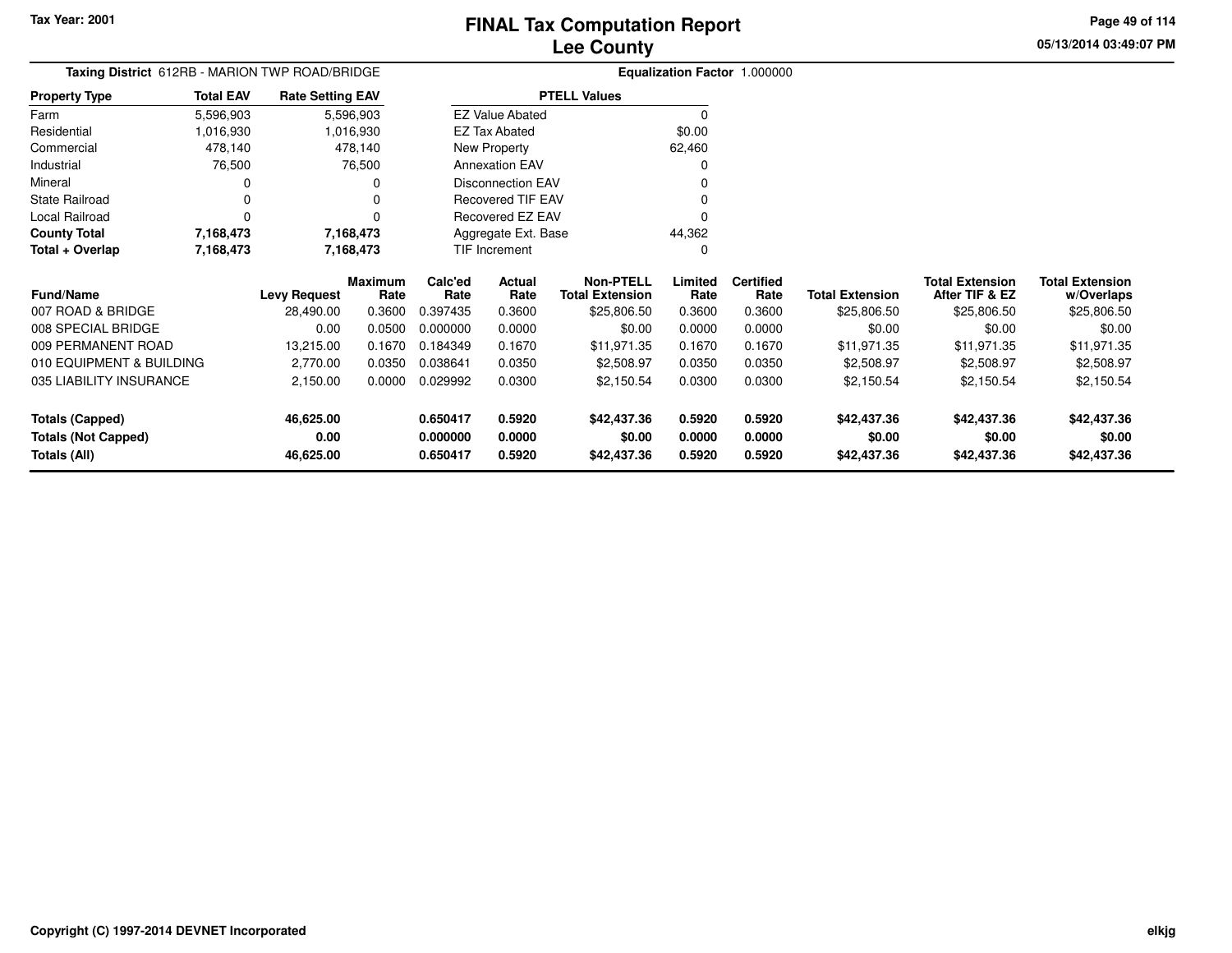## **Lee CountyFINAL Tax Computation Report**

**05/13/2014 03:49:07 PM Page 50 of 114**

| Taxing District 613 - MAY TOWNSHIP                                   |                  |                                  |                                  |                                  |                            |                                                           |                            | Equalization Factor 1.000000       |                                       |                                                         |                                                     |
|----------------------------------------------------------------------|------------------|----------------------------------|----------------------------------|----------------------------------|----------------------------|-----------------------------------------------------------|----------------------------|------------------------------------|---------------------------------------|---------------------------------------------------------|-----------------------------------------------------|
| Property Type                                                        | <b>Total EAV</b> | <b>Rate Setting EAV</b>          |                                  |                                  |                            | <b>PTELL Values</b>                                       |                            |                                    |                                       |                                                         |                                                     |
| Farm                                                                 | 6,269,112        |                                  | 6,269,112                        |                                  | <b>EZ Value Abated</b>     |                                                           | $\Omega$                   |                                    |                                       |                                                         |                                                     |
| Residential                                                          | 9,350,150        |                                  | 9,350,150                        |                                  | <b>EZ Tax Abated</b>       |                                                           | \$0.00                     |                                    |                                       |                                                         |                                                     |
| Commercial                                                           | 795,420          |                                  | 795,420                          |                                  | New Property               |                                                           | 307,430                    |                                    |                                       |                                                         |                                                     |
| Industrial                                                           |                  |                                  | 0                                |                                  | <b>Annexation EAV</b>      |                                                           | 0                          |                                    |                                       |                                                         |                                                     |
| Mineral                                                              |                  |                                  | 0                                |                                  | <b>Disconnection EAV</b>   |                                                           |                            |                                    |                                       |                                                         |                                                     |
| State Railroad                                                       | 0                |                                  | 0                                |                                  | <b>Recovered TIF EAV</b>   |                                                           |                            |                                    |                                       |                                                         |                                                     |
| Local Railroad                                                       | 0                |                                  | 0                                |                                  | Recovered EZ EAV           |                                                           |                            |                                    |                                       |                                                         |                                                     |
| County Total                                                         | 16,414,682       |                                  | 16,414,682                       |                                  | Aggregate Ext. Base        |                                                           | 28,640                     |                                    |                                       |                                                         |                                                     |
| Total + Overlap                                                      | 16,414,682       |                                  | 16,414,682                       |                                  | TIF Increment              |                                                           | 0                          |                                    |                                       |                                                         |                                                     |
| Fund/Name<br>001 TOWN                                                |                  | <b>Levy Request</b><br>28,634.00 | <b>Maximum</b><br>Rate<br>0.2500 | Calc'ed<br>Rate<br>0.174441      | Actual<br>Rate<br>0.1744   | <b>Non-PTELL</b><br><b>Total Extension</b><br>\$28,627.21 | Limited<br>Rate<br>0.1744  | <b>Certified</b><br>Rate<br>0.1744 | <b>Total Extension</b><br>\$28,627.21 | <b>Total Extension</b><br>After TIF & EZ<br>\$28,627.21 | <b>Total Extension</b><br>w/Overlaps<br>\$28,627.21 |
| <b>Totals (Capped)</b><br><b>Totals (Not Capped)</b><br>Totals (All) |                  | 28,634.00<br>0.00<br>28,634.00   |                                  | 0.174441<br>0.000000<br>0.174441 | 0.1744<br>0.0000<br>0.1744 | \$28,627.21<br>\$0.00<br>\$28,627.21                      | 0.1744<br>0.0000<br>0.1744 | 0.1744<br>0.0000<br>0.1744         | \$28,627.21<br>\$0.00<br>\$28,627.21  | \$28,627.21<br>\$0.00<br>\$28,627.21                    | \$28,627.21<br>\$0.00<br>\$28,627.21                |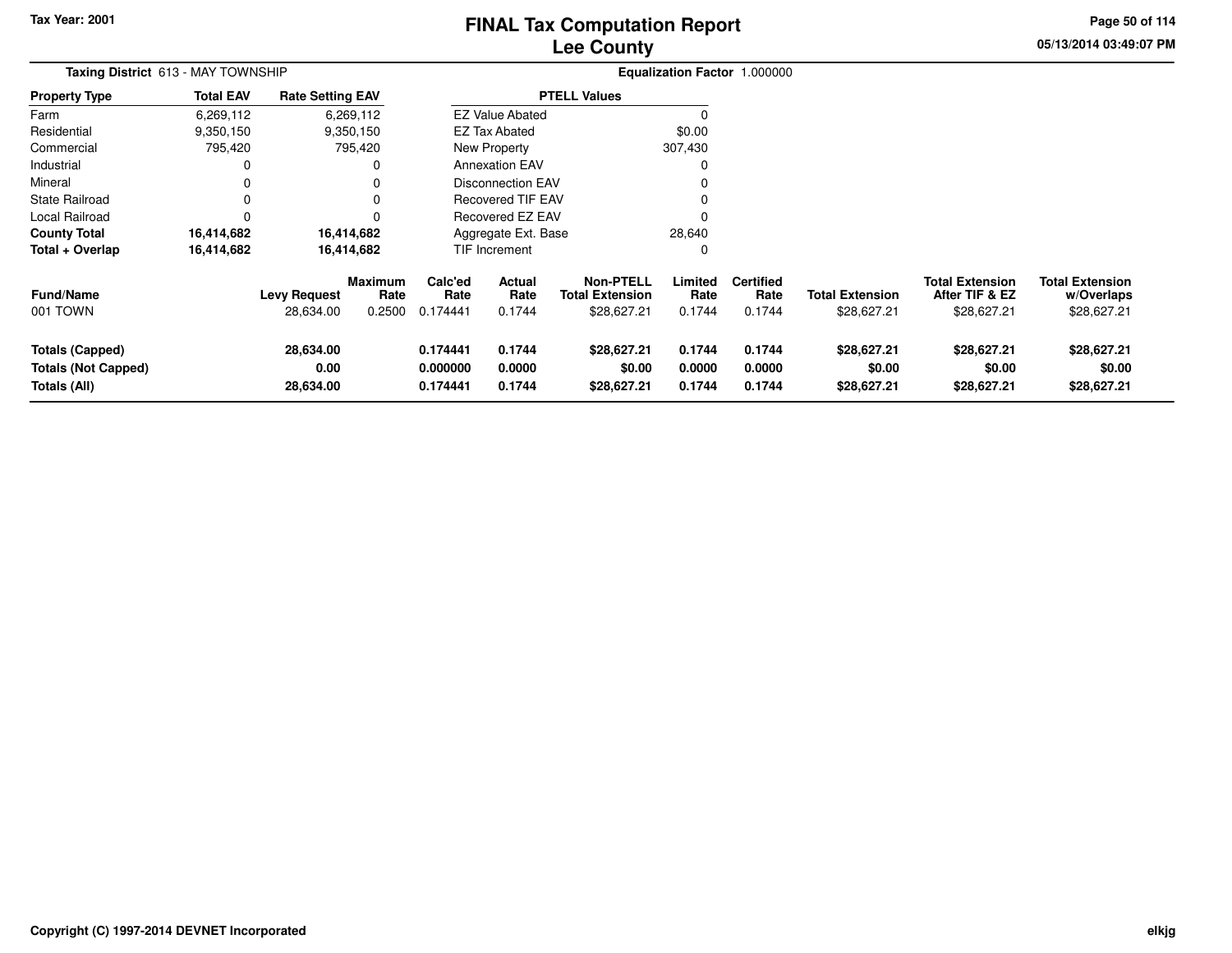## **Lee CountyFINAL Tax Computation Report**

**05/13/2014 03:49:07 PM Page 51 of 114**

| Taxing District 613RB - MAY TWP ROAD/BRIDGE                          |                  |                                  |                                  |                                  |                                 |                                                           |                            | Equalization Factor 1.000000       |                                       |                                                         |                                                     |
|----------------------------------------------------------------------|------------------|----------------------------------|----------------------------------|----------------------------------|---------------------------------|-----------------------------------------------------------|----------------------------|------------------------------------|---------------------------------------|---------------------------------------------------------|-----------------------------------------------------|
| Property Type                                                        | <b>Total EAV</b> | <b>Rate Setting EAV</b>          |                                  |                                  |                                 | <b>PTELL Values</b>                                       |                            |                                    |                                       |                                                         |                                                     |
| Farm                                                                 | 6,269,112        |                                  | 6,269,112                        |                                  | <b>EZ Value Abated</b>          |                                                           | 0                          |                                    |                                       |                                                         |                                                     |
| Residential                                                          | 9,350,150        |                                  | 9,350,150                        |                                  | EZ Tax Abated                   |                                                           | \$0.00                     |                                    |                                       |                                                         |                                                     |
| Commercial                                                           | 795,420          |                                  | 795,420                          |                                  | <b>New Property</b>             |                                                           | 307,430                    |                                    |                                       |                                                         |                                                     |
| Industrial                                                           | 0                |                                  | 0                                |                                  | <b>Annexation EAV</b>           |                                                           | 0                          |                                    |                                       |                                                         |                                                     |
| Mineral                                                              |                  |                                  |                                  |                                  | <b>Disconnection EAV</b>        |                                                           |                            |                                    |                                       |                                                         |                                                     |
| State Railroad                                                       |                  |                                  |                                  |                                  | <b>Recovered TIF EAV</b>        |                                                           |                            |                                    |                                       |                                                         |                                                     |
| Local Railroad                                                       |                  |                                  |                                  |                                  | Recovered EZ EAV                |                                                           |                            |                                    |                                       |                                                         |                                                     |
| County Total                                                         | 16,414,682       |                                  | 16,414,682                       |                                  | Aggregate Ext. Base             |                                                           | 54,537                     |                                    |                                       |                                                         |                                                     |
| Total + Overlap                                                      | 16,414,682       |                                  | 16,414,682                       |                                  | <b>TIF Increment</b>            |                                                           | 0                          |                                    |                                       |                                                         |                                                     |
| Fund/Name<br>007 ROAD & BRIDGE                                       |                  | <b>Levy Request</b><br>56,959.00 | <b>Maximum</b><br>Rate<br>0.3300 | Calc'ed<br>Rate<br>0.347000      | <b>Actual</b><br>Rate<br>0.3300 | <b>Non-PTELL</b><br><b>Total Extension</b><br>\$54,168.45 | Limited<br>Rate<br>0.3300  | <b>Certified</b><br>Rate<br>0.3300 | <b>Total Extension</b><br>\$54,168.45 | <b>Total Extension</b><br>After TIF & EZ<br>\$54,168.45 | <b>Total Extension</b><br>w/Overlaps<br>\$54,168.45 |
| <b>Totals (Capped)</b><br><b>Totals (Not Capped)</b><br>Totals (All) |                  | 56,959.00<br>0.00<br>56,959.00   |                                  | 0.347000<br>0.000000<br>0.347000 | 0.3300<br>0.0000<br>0.3300      | \$54,168.45<br>\$0.00<br>\$54,168.45                      | 0.3300<br>0.0000<br>0.3300 | 0.3300<br>0.0000<br>0.3300         | \$54,168.45<br>\$0.00<br>\$54,168.45  | \$54,168.45<br>\$0.00<br>\$54,168.45                    | \$54,168.45<br>\$0.00<br>\$54,168.45                |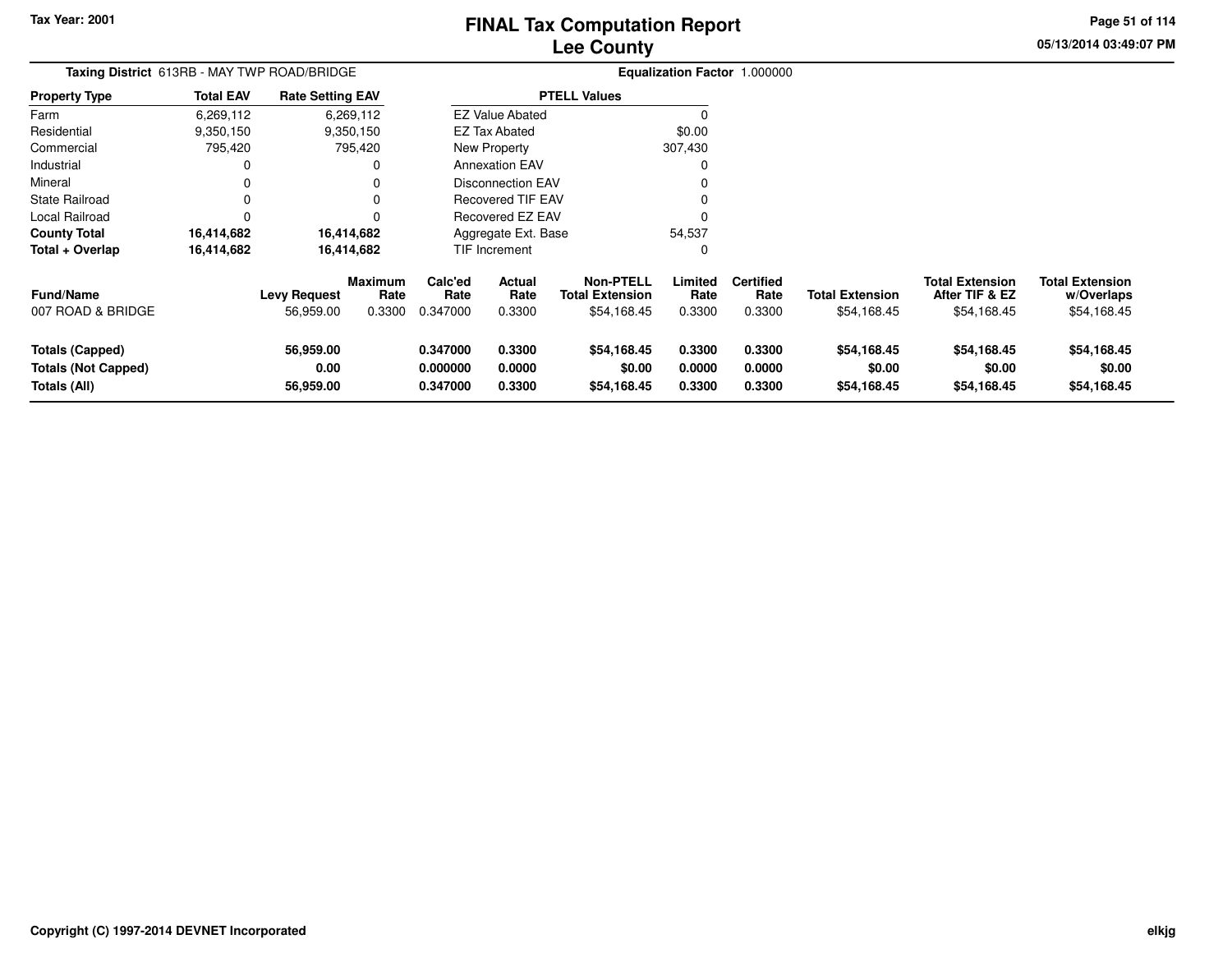## **Lee CountyFINAL Tax Computation Report**

**05/13/2014 03:49:07 PM Page 52 of 114**

| Taxing District 614 - NACHUSA TOWNSHIP |                            |                         |                 |                 |                          |                                            |                  | Equalization Factor 1.000000 |                        |                                          |                                      |
|----------------------------------------|----------------------------|-------------------------|-----------------|-----------------|--------------------------|--------------------------------------------|------------------|------------------------------|------------------------|------------------------------------------|--------------------------------------|
| <b>Property Type</b>                   | <b>Total EAV</b>           | <b>Rate Setting EAV</b> |                 |                 |                          | <b>PTELL Values</b>                        |                  |                              |                        |                                          |                                      |
| Farm                                   | 6,308,570                  |                         | 6,308,570       |                 | <b>EZ Value Abated</b>   |                                            |                  |                              |                        |                                          |                                      |
| Residential                            | 2,914,850                  |                         | 2,914,850       |                 | <b>EZ Tax Abated</b>     |                                            | \$0.00           |                              |                        |                                          |                                      |
| Commercial                             | 359,780                    |                         | 359,780         |                 | New Property             |                                            | 135,180          |                              |                        |                                          |                                      |
| Industrial                             | 13,955                     |                         | 13,955          |                 | <b>Annexation EAV</b>    |                                            |                  |                              |                        |                                          |                                      |
| Mineral                                | $\Omega$                   |                         | 0               |                 | <b>Disconnection EAV</b> |                                            |                  |                              |                        |                                          |                                      |
| State Railroad                         | 180,060                    |                         | 180,060         |                 | <b>Recovered TIF EAV</b> |                                            |                  |                              |                        |                                          |                                      |
| Local Railroad                         | 1,630                      |                         | 1,630           |                 | Recovered EZ EAV         |                                            |                  |                              |                        |                                          |                                      |
| <b>County Total</b>                    | 9,778,845                  |                         | 9,778,845       |                 | Aggregate Ext. Base      |                                            | 21,126           |                              |                        |                                          |                                      |
| Total + Overlap                        | 9,778,845                  |                         | 9,778,845       |                 | <b>TIF Increment</b>     |                                            |                  |                              |                        |                                          |                                      |
| <b>Fund/Name</b>                       |                            | <b>Levy Request</b>     | Maximum<br>Rate | Calc'ed<br>Rate | Actual<br>Rate           | <b>Non-PTELL</b><br><b>Total Extension</b> | Limited<br>Rate  | <b>Certified</b><br>Rate     | <b>Total Extension</b> | <b>Total Extension</b><br>After TIF & EZ | <b>Total Extension</b><br>w/Overlaps |
| 001 TOWN                               |                            | 18,746.00               | 0.4500          | 0.191700        | 0.1917                   | \$18,746.05                                | 0.1917           | 0.1917                       | \$18,746.05            | \$18,746.05                              | \$18,746.05                          |
| 047 SOCIAL SECURITY                    |                            | 1,700.00                | 0.0000          | 0.017385        | 0.0174                   | \$1,701.52                                 | 0.0174           | 0.0174                       | \$1,701.52             | \$1,701.52                               | \$1,701.52                           |
| 054 GENERAL ASSISTANCE                 |                            | 500.00                  | 0.1000          | 0.005113        | 0.0051                   | \$498.72                                   | 0.0051           | 0.0051                       | \$498.72               | \$498.72                                 | \$498.72                             |
| <b>Totals (Capped)</b>                 |                            | 20,946.00               |                 | 0.214198        | 0.2142                   | \$20,946.29                                | 0.2142           | 0.2142                       | \$20,946.29            | \$20,946.29                              | \$20,946.29                          |
| <b>Totals (Not Capped)</b>             | 0.00<br>0.000000<br>0.0000 |                         |                 |                 | \$0.00<br>\$20,946.29    | 0.0000<br>0.2142                           | 0.0000<br>0.2142 | \$0.00<br>\$20,946.29        | \$0.00<br>\$20,946.29  | \$0.00<br>\$20,946.29                    |                                      |
| Totals (All)                           |                            | 20,946.00               |                 | 0.214198        | 0.2142                   |                                            |                  |                              |                        |                                          |                                      |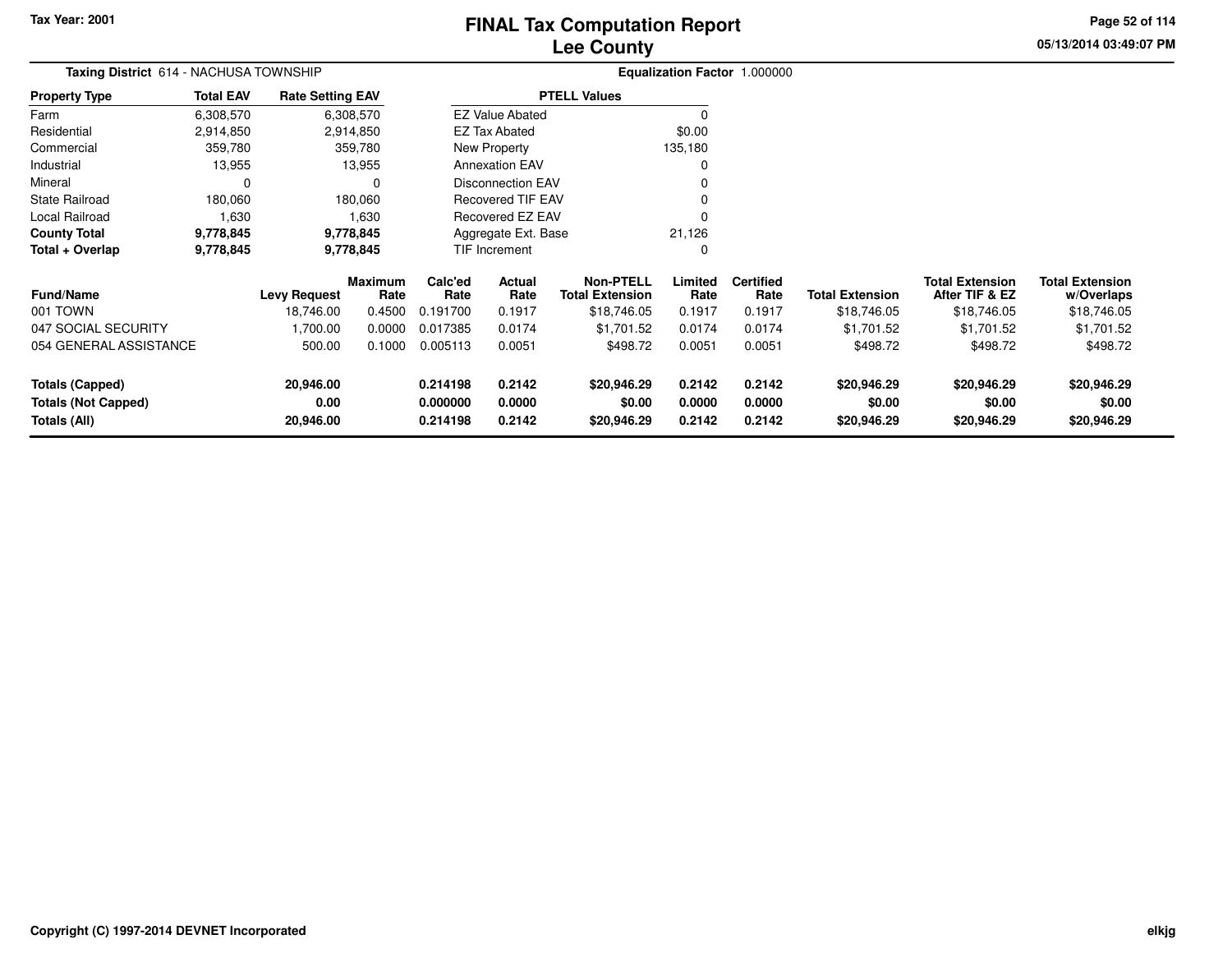**Totals (All)**

## **Lee CountyFINAL Tax Computation Report**

**0.393963 0.3727 \$36,445.76 0.3727 0.3727 \$36,445.76 \$36,445.76 \$36,445.76**

**05/13/2014 03:49:07 PMPage 53 of 114**

> **w/Overlaps** \$19,029.63

|                            | Taxing District 614RB - NACHUSA TWP ROAD/BRIDGE<br><b>Total EAV</b><br><b>Rate Setting EAV</b> |                     |                        |                 |                          |                                            |                 | Equalization Factor 1.000000 |                        |                                          |                                      |
|----------------------------|------------------------------------------------------------------------------------------------|---------------------|------------------------|-----------------|--------------------------|--------------------------------------------|-----------------|------------------------------|------------------------|------------------------------------------|--------------------------------------|
| <b>Property Type</b>       |                                                                                                |                     |                        |                 |                          | <b>PTELL Values</b>                        |                 |                              |                        |                                          |                                      |
| Farm                       | 6,308,570                                                                                      |                     | 6,308,570              |                 | <b>EZ Value Abated</b>   |                                            |                 |                              |                        |                                          |                                      |
| Residential                | 2,914,850                                                                                      |                     | 2,914,850              |                 | <b>EZ Tax Abated</b>     |                                            | \$0.00          |                              |                        |                                          |                                      |
| Commercial                 | 359,780                                                                                        |                     | 359,780                |                 | New Property             |                                            | 135,180         |                              |                        |                                          |                                      |
| Industrial                 | 13,955                                                                                         |                     | 13,955                 |                 | <b>Annexation EAV</b>    |                                            |                 |                              |                        |                                          |                                      |
| Mineral                    |                                                                                                |                     | 0                      |                 | <b>Disconnection EAV</b> |                                            |                 |                              |                        |                                          |                                      |
| <b>State Railroad</b>      | 180,060                                                                                        |                     | 180,060                |                 | <b>Recovered TIF EAV</b> |                                            |                 |                              |                        |                                          |                                      |
| Local Railroad             | 1,630                                                                                          |                     | 1,630                  |                 | Recovered EZ EAV         |                                            |                 |                              |                        |                                          |                                      |
| <b>County Total</b>        | 9,778,845                                                                                      |                     | 9,778,845              |                 | Aggregate Ext. Base      |                                            | 37,225          |                              |                        |                                          |                                      |
| Total + Overlap            | 9,778,845                                                                                      |                     | 9,778,845              |                 | TIF Increment            |                                            |                 |                              |                        |                                          |                                      |
| <b>Fund/Name</b>           |                                                                                                | <b>Levy Request</b> | <b>Maximum</b><br>Rate | Calc'ed<br>Rate | Actual<br>Rate           | <b>Non-PTELL</b><br><b>Total Extension</b> | Limited<br>Rate | <b>Certified</b><br>Rate     | <b>Total Extension</b> | <b>Total Extension</b><br>After TIF & EZ | <b>Total Extension</b><br>w/Overlaps |
| 007 ROAD & BRIDGE          |                                                                                                | 19,025.00           | 0.3300                 | 0.194553        | 0.1946                   | \$19,029.63                                | 0.1946          | 0.1946                       | \$19,029.63            | \$19,029.63                              | \$19,029.63                          |
| 008 SPECIAL BRIDGE         |                                                                                                | 1,000.00            | 0.0500                 | 0.010226        | 0.0102                   | \$997.44                                   | 0.0102          | 0.0102                       | \$997.44               | \$997.44                                 | \$997.44                             |
| 009 PERMANENT ROAD         |                                                                                                | 13,000.00           | 0.1670                 | 0.132940        | 0.1329                   | \$12,996.09                                | 0.1329          | 0.1329                       | \$12,996.09            | \$12,996.09                              | \$12,996.09                          |
| 010 EQUIPMENT & BUILDING   |                                                                                                | 5,500.00            | 0.0350                 | 0.056244        | 0.0350                   | \$3,422.60                                 | 0.0350          | 0.0350                       | \$3,422.60             | \$3,422.60                               | \$3,422.60                           |
| <b>Totals (Capped)</b>     |                                                                                                | 38,525.00           |                        | 0.393963        | 0.3727                   | \$36,445.76                                | 0.3727          | 0.3727                       | \$36,445.76            | \$36,445.76                              | \$36,445.76                          |
| <b>Totals (Not Capped)</b> |                                                                                                | 0.00                |                        | 0.000000        | 0.0000                   | \$0.00                                     | 0.0000          | 0.0000                       | \$0.00                 | \$0.00                                   | \$0.00                               |

**38,525.00**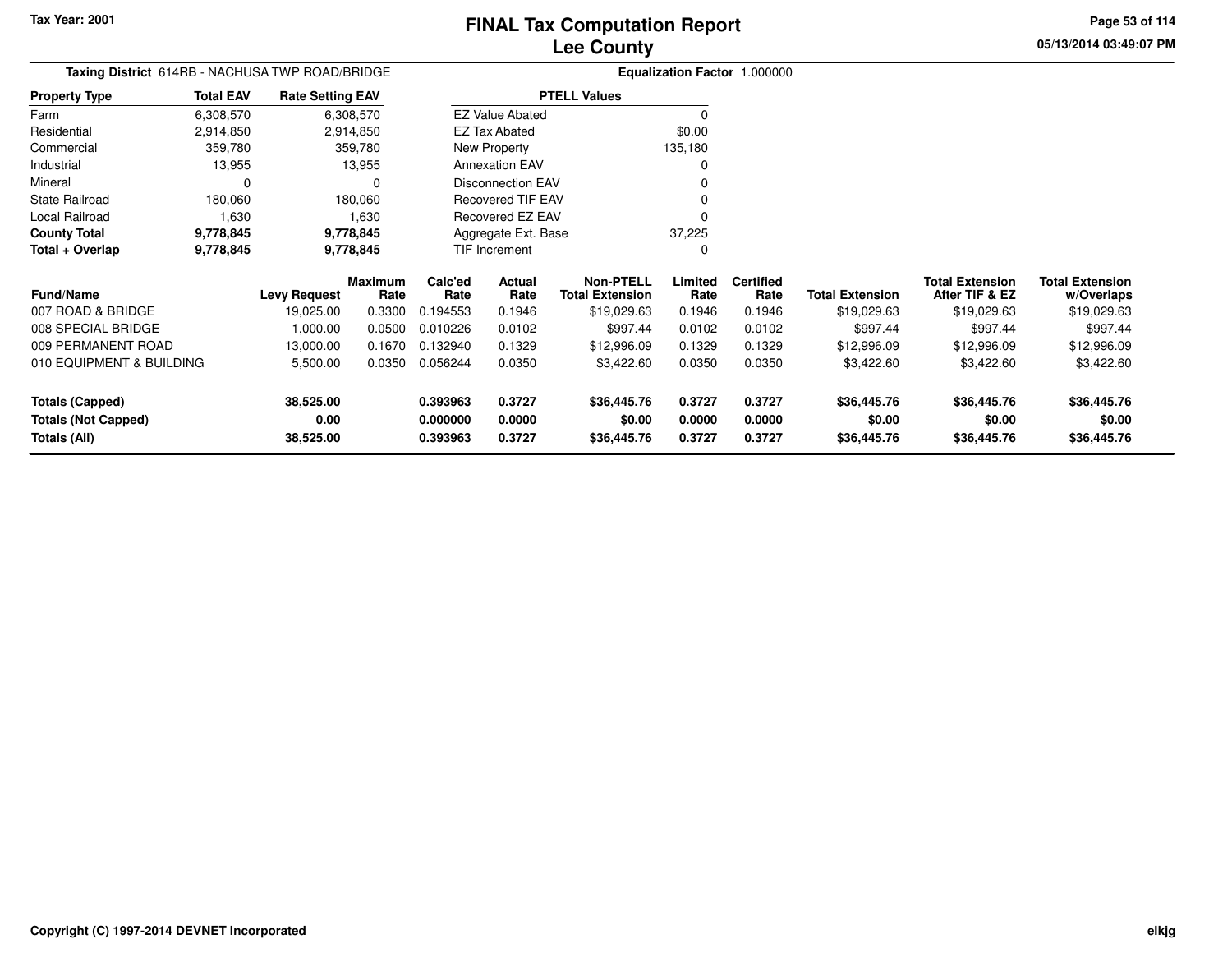**05/13/2014 03:49:07 PM Page 54 of 114**

|                                            | Taxing District 615 - NELSON TOWNSHIP<br><b>Total EAV</b> |                         |                        |                      |                          |                                            | Equalization Factor 1.000000 |                          |                        |                                          |                                      |
|--------------------------------------------|-----------------------------------------------------------|-------------------------|------------------------|----------------------|--------------------------|--------------------------------------------|------------------------------|--------------------------|------------------------|------------------------------------------|--------------------------------------|
| <b>Property Type</b>                       |                                                           | <b>Rate Setting EAV</b> |                        |                      |                          | <b>PTELL Values</b>                        |                              |                          |                        |                                          |                                      |
| Farm                                       | 3,497,860                                                 | 3,497,860               |                        |                      | <b>EZ Value Abated</b>   |                                            | $\Omega$                     |                          |                        |                                          |                                      |
| Residential                                | 6,540,326                                                 | 6,540,326               |                        |                      | <b>EZ Tax Abated</b>     |                                            | \$0.00                       |                          |                        |                                          |                                      |
| Commercial                                 | 541,150                                                   |                         | 541,150                |                      | New Property             |                                            | 174,010                      |                          |                        |                                          |                                      |
| Industrial                                 | 0                                                         |                         |                        |                      | <b>Annexation EAV</b>    |                                            | 0                            |                          |                        |                                          |                                      |
| Mineral                                    | 0                                                         |                         |                        |                      | <b>Disconnection EAV</b> |                                            |                              |                          |                        |                                          |                                      |
| <b>State Railroad</b>                      | 925,057                                                   |                         | 925,057                |                      | <b>Recovered TIF EAV</b> |                                            |                              |                          |                        |                                          |                                      |
| Local Railroad                             | 0                                                         |                         |                        |                      | Recovered EZ EAV         |                                            |                              |                          |                        |                                          |                                      |
| <b>County Total</b>                        | 11,504,393                                                | 11,504,393              |                        |                      | Aggregate Ext. Base      |                                            | 18,100                       |                          |                        |                                          |                                      |
| Total + Overlap                            | 11,504,393                                                | 11,504,393              |                        |                      | TIF Increment            |                                            | 0                            |                          |                        |                                          |                                      |
| <b>Fund/Name</b>                           |                                                           | <b>Levy Request</b>     | <b>Maximum</b><br>Rate | Calc'ed<br>Rate      | Actual<br>Rate           | <b>Non-PTELL</b><br><b>Total Extension</b> | Limited<br>Rate              | <b>Certified</b><br>Rate | <b>Total Extension</b> | <b>Total Extension</b><br>After TIF & EZ | <b>Total Extension</b><br>w/Overlaps |
| 001 TOWN                                   |                                                           | 13,754.00               | 0.4500                 | 0.119554             | 0.1196                   | \$13,759.25                                | 0.1196                       | 0.1196                   | \$13,759.25            | \$13,759.25                              | \$13,759.25                          |
| 035 LIABILITY INS                          |                                                           | 3,603.00                | 0.0000                 | 0.031319             | 0.0313                   | \$3,600.88                                 | 0.0313                       | 0.0313                   | \$3,600.88             | \$3,600.88                               | \$3,600.88                           |
| 047 SOCIAL SECURITY                        |                                                           | 1,063.00                | 0.0000                 | 0.009240             | 0.0092                   | \$1,058.40                                 | 0.0092                       | 0.0092                   | \$1,058.40             | \$1,058.40                               | \$1,058.40                           |
| 054 GENERAL ASSISTANCE                     |                                                           | 586.00                  | 0.1000                 | 0.005094             | 0.0051                   | \$586.72                                   | 0.0051                       | 0.0051                   | \$586.72               | \$586.72                                 | \$586.72                             |
| <b>Totals (Capped)</b>                     |                                                           | 19,006.00               |                        | 0.165207             | 0.1652                   | \$19,005.25                                | 0.1652                       | 0.1652                   | \$19,005.25            | \$19,005.25                              | \$19,005.25                          |
| <b>Totals (Not Capped)</b><br>Totals (All) |                                                           | 0.00<br>19,006.00       |                        | 0.000000<br>0.165207 | 0.0000<br>0.1652         | \$0.00<br>\$19,005.25                      | 0.0000<br>0.1652             | 0.0000<br>0.1652         | \$0.00<br>\$19,005.25  | \$0.00<br>\$19,005.25                    | \$0.00<br>\$19,005.25                |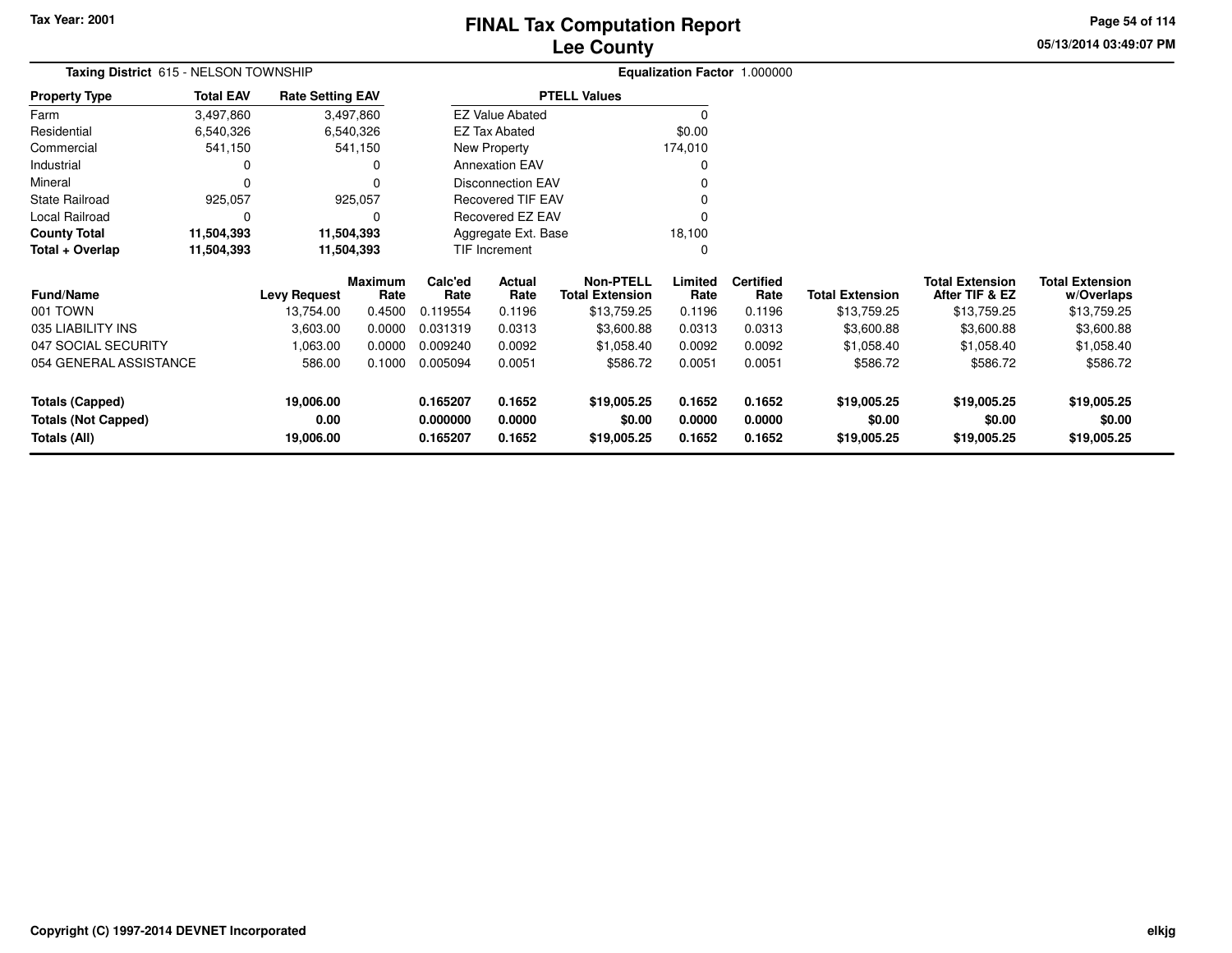**05/13/2014 03:49:07 PM Page 55 of 114**

| Taxing District 615RB - NELSON TWP ROAD/BRIDGE                |                  |                                |                        |                                  |                            |                                            |                            | Equalization Factor 1.000000 |                                      |                                          |                                      |
|---------------------------------------------------------------|------------------|--------------------------------|------------------------|----------------------------------|----------------------------|--------------------------------------------|----------------------------|------------------------------|--------------------------------------|------------------------------------------|--------------------------------------|
| <b>Property Type</b>                                          | <b>Total EAV</b> | <b>Rate Setting EAV</b>        |                        |                                  |                            | <b>PTELL Values</b>                        |                            |                              | <b>Road and Bridge Transfer</b>      |                                          |                                      |
| Farm                                                          | 3,497,860        |                                | 3,497,860              |                                  | <b>EZ Value Abated</b>     |                                            |                            | <b>Municipality</b>          |                                      | <b>Fund</b>                              | <b>Amount Extended</b>               |
| Residential                                                   | 6,540,326        |                                | 6,540,326              |                                  | <b>EZ Tax Abated</b>       |                                            | \$0.00                     |                              |                                      |                                          |                                      |
| Commercial                                                    | 541,150          |                                | 541,150                |                                  | New Property               |                                            | 174,010                    |                              | 709 - VILLAGE OF NELSON              | 007                                      | \$886.96                             |
| Industrial                                                    |                  |                                | 0                      |                                  | <b>Annexation EAV</b>      |                                            |                            | <b>Total</b>                 |                                      |                                          | \$886.96                             |
| Mineral                                                       |                  |                                | 0                      |                                  | <b>Disconnection EAV</b>   |                                            |                            |                              |                                      |                                          |                                      |
| <b>State Railroad</b>                                         | 925,057          |                                | 925,057                | <b>Recovered TIF EAV</b>         |                            |                                            |                            |                              |                                      |                                          |                                      |
| Local Railroad                                                | $\Omega$         |                                | O                      | Recovered EZ EAV                 |                            |                                            |                            |                              |                                      |                                          |                                      |
| <b>County Total</b>                                           | 11,504,393       | 11,504,393                     |                        |                                  | Aggregate Ext. Base        |                                            | 36,026                     |                              |                                      |                                          |                                      |
| Total + Overlap                                               | 11,504,393       |                                | 11,504,393             |                                  | <b>TIF Increment</b>       |                                            | $\Omega$                   |                              |                                      |                                          |                                      |
| <b>Fund/Name</b>                                              |                  | <b>Levy Request</b>            | <b>Maximum</b><br>Rate | Calc'ed<br>Rate                  | Actual<br>Rate             | <b>Non-PTELL</b><br><b>Total Extension</b> | Limited<br>Rate            | <b>Certified</b><br>Rate     | <b>Total Extension</b>               | <b>Total Extension</b><br>After TIF & EZ | <b>Total Extension</b><br>w/Overlaps |
| 007 ROAD & BRIDGE                                             |                  | 18,664.00                      | 0.1650                 | 0.162234                         | 0.1622                     | \$18,660.13                                | 0.1622                     | 0.1622                       | \$18,660.13                          | \$18,660.13                              | \$18,660.13                          |
| 009 PERMANENT ROAD                                            |                  | 19,164.00                      | 0.1670                 | 0.166580                         | 0.1666                     | \$19,166.32                                | 0.1666                     | 0.1666                       | \$19,166.32                          | \$19,166.32                              | \$19,166.32                          |
| Totals (Capped)<br><b>Totals (Not Capped)</b><br>Totals (All) |                  | 37,828.00<br>0.00<br>37,828.00 |                        | 0.328814<br>0.000000<br>0.328814 | 0.3288<br>0.0000<br>0.3288 | \$37,826.45<br>\$0.00<br>\$37,826.45       | 0.3288<br>0.0000<br>0.3288 | 0.3288<br>0.0000<br>0.3288   | \$37,826.45<br>\$0.00<br>\$37,826.45 | \$37,826.45<br>\$0.00<br>\$37,826.45     | \$37,826.45<br>\$0.00<br>\$37,826.45 |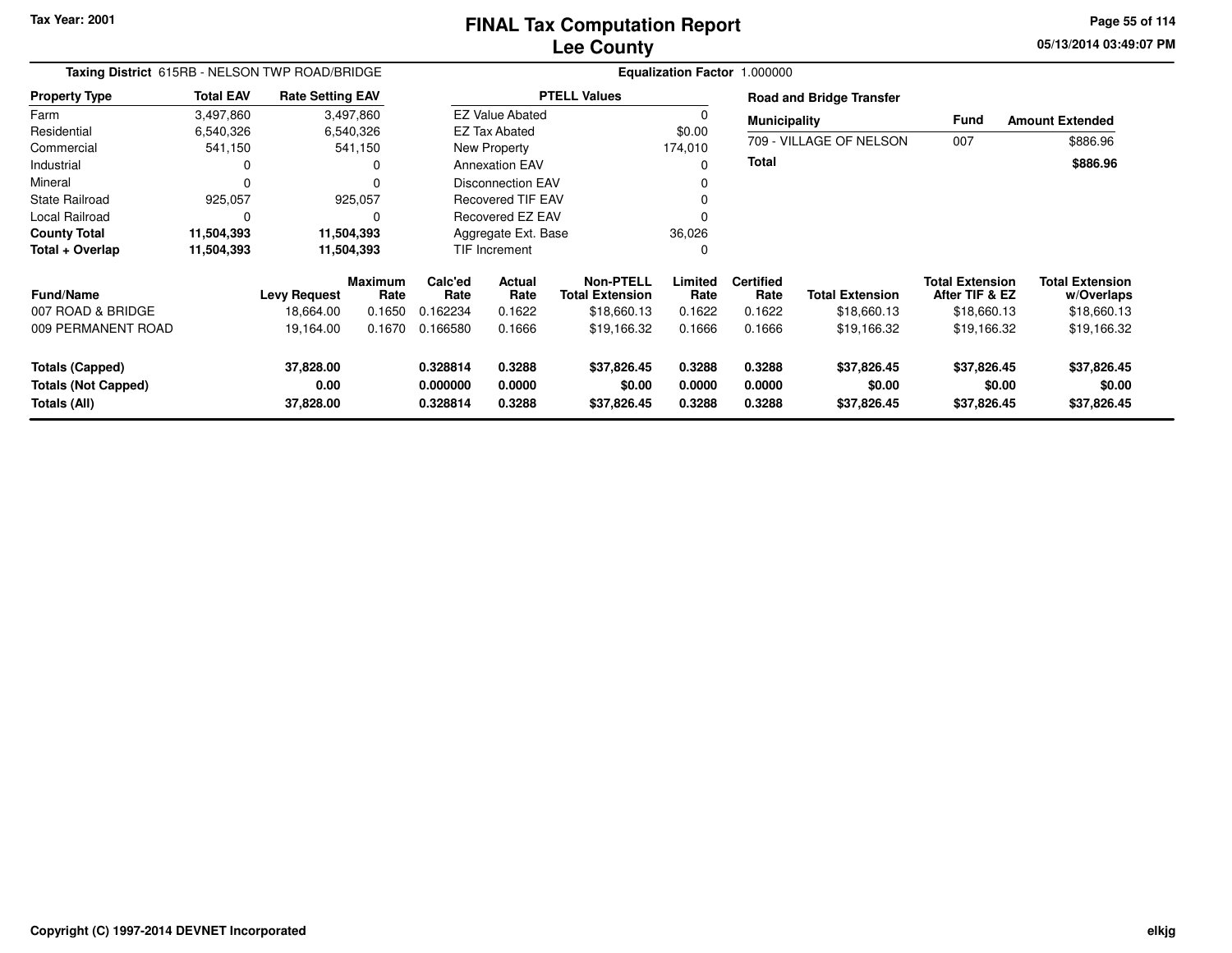## **Lee CountyFINAL Tax Computation Report**

**05/13/2014 03:49:07 PM Page 56 of 114**

|                            | Taxing District 616 - PALMYRA TOWNSHIP<br><b>Rate Setting EAV</b> |              |                        |                 |                        |                                            |                 | Equalization Factor 1.000000 |                        |                                          |                                      |
|----------------------------|-------------------------------------------------------------------|--------------|------------------------|-----------------|------------------------|--------------------------------------------|-----------------|------------------------------|------------------------|------------------------------------------|--------------------------------------|
| <b>Property Type</b>       | <b>Total EAV</b>                                                  |              |                        |                 |                        | <b>PTELL Values</b>                        |                 |                              |                        |                                          |                                      |
| Farm                       | 7,837,254                                                         |              | 7,837,254              |                 | <b>EZ Value Abated</b> |                                            | $\Omega$        |                              |                        |                                          |                                      |
| Residential                | 31,875,970                                                        |              | 31,875,970             |                 | <b>EZ Tax Abated</b>   |                                            | \$0.00          |                              |                        |                                          |                                      |
| Commercial                 | 3,545,010                                                         |              | 3,545,010              |                 | New Property           |                                            | 1,240,120       |                              |                        |                                          |                                      |
| Industrial                 | 1,199                                                             |              | 1,199                  |                 | <b>Annexation EAV</b>  |                                            | 0               |                              |                        |                                          |                                      |
| Mineral                    | 0                                                                 |              |                        |                 | Disconnection EAV      |                                            |                 |                              |                        |                                          |                                      |
| State Railroad             | 22,050                                                            |              | 22,050                 |                 | Recovered TIF EAV      |                                            |                 |                              |                        |                                          |                                      |
| Local Railroad             | 0                                                                 |              |                        |                 | Recovered EZ EAV       |                                            | O               |                              |                        |                                          |                                      |
| <b>County Total</b>        | 43,281,483                                                        |              | 43,281,483             |                 | Aggregate Ext. Base    |                                            | 57,404          |                              |                        |                                          |                                      |
| Total + Overlap            | 43,281,483                                                        |              | 43,281,483             |                 | <b>TIF Increment</b>   |                                            | 0               |                              |                        |                                          |                                      |
| <b>Fund/Name</b>           |                                                                   | Levy Request | <b>Maximum</b><br>Rate | Calc'ed<br>Rate | Actual<br>Rate         | <b>Non-PTELL</b><br><b>Total Extension</b> | Limited<br>Rate | <b>Certified</b><br>Rate     | <b>Total Extension</b> | <b>Total Extension</b><br>After TIF & EZ | <b>Total Extension</b><br>w/Overlaps |
| 001 TOWN                   |                                                                   | 51,693.00    | 0.2500                 | 0.119434        | 0.1194                 | \$51,678.09                                | 0.1194          | 0.1194                       | \$51,678.09            | \$51,678.09                              | \$51,678.09                          |
| 047 SOCIAL SECURITY        |                                                                   | 3,794.00     | 0.0000                 | 0.008766        | 0.0088                 | \$3,808.77                                 | 0.0088          | 0.0088                       | \$3,808.77             | \$3,808.77                               | \$3,808.77                           |
| 054 GENERAL ASSISTANCE     |                                                                   | 4,219.00     | 0.1000                 | 0.009748        | 0.0097                 | \$4,198.30                                 | 0.0097          | 0.0097                       | \$4,198.30             | \$4,198.30                               | \$4,198.30                           |
| <b>Totals (Capped)</b>     |                                                                   | 59,706.00    |                        | 0.137948        | 0.1379                 | \$59,685.16                                | 0.1379          | 0.1379                       | \$59,685.16            | \$59,685.16                              | \$59,685.16                          |
| <b>Totals (Not Capped)</b> | 0.00<br>0.000000<br>0.0000                                        |              |                        | \$0.00          | 0.0000                 | 0.0000                                     | \$0.00          | \$0.00                       | \$0.00                 |                                          |                                      |
| Totals (All)               |                                                                   | 59,706.00    |                        | 0.137948        | 0.1379                 | \$59,685.16                                | 0.1379          | 0.1379                       | \$59,685.16            | \$59,685.16                              | \$59,685.16                          |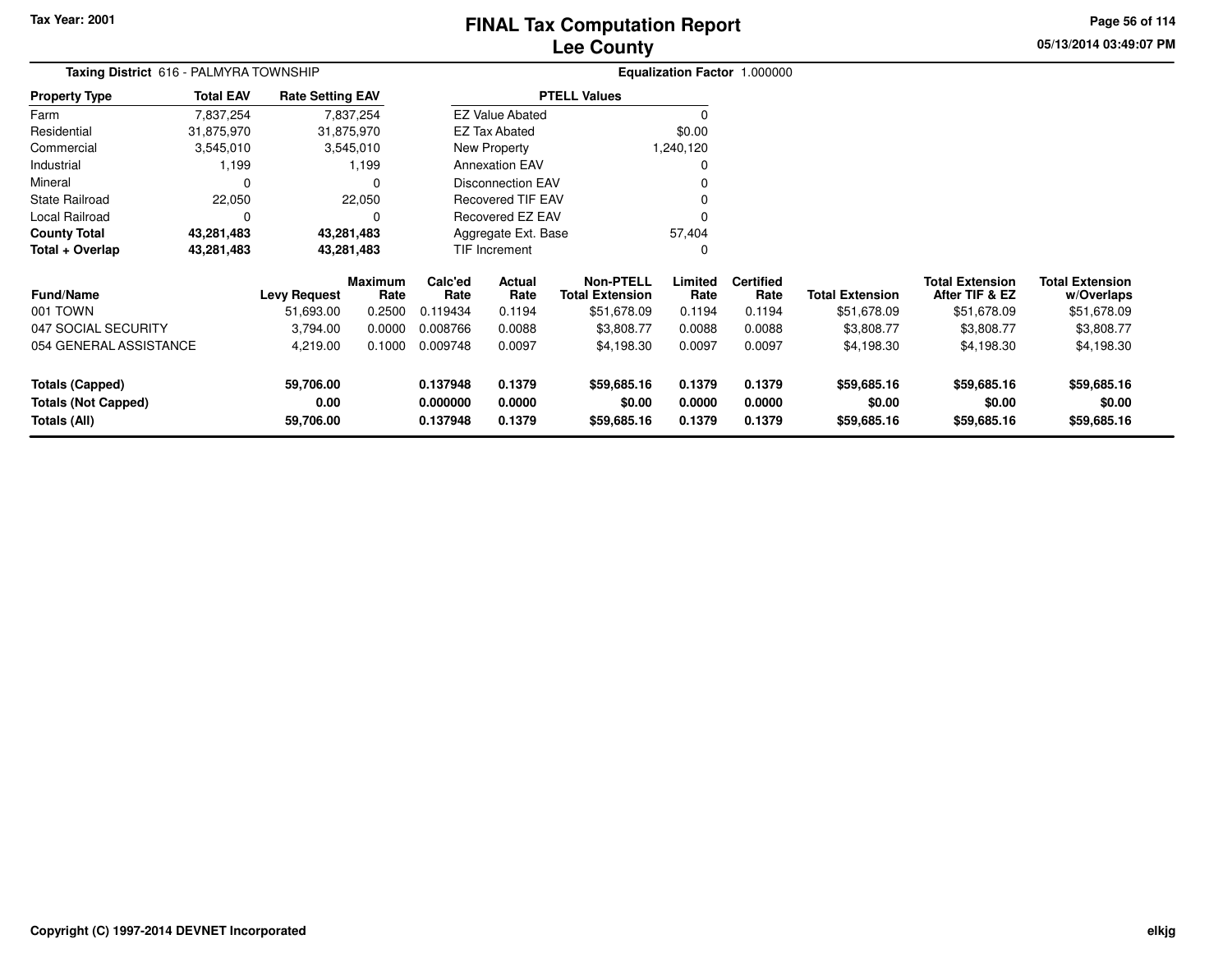**05/13/2014 03:49:07 PM Page 57 of 114**

| <b>Taxing District</b> 616RB - PALMYRA TWP ROAD/BRIDGE |                  |                         |                        |                 |                          |                                            |                 | <b>Equalization Factor 1.000000</b> |                        |                                          |                                      |
|--------------------------------------------------------|------------------|-------------------------|------------------------|-----------------|--------------------------|--------------------------------------------|-----------------|-------------------------------------|------------------------|------------------------------------------|--------------------------------------|
| <b>Property Type</b>                                   | <b>Total EAV</b> | <b>Rate Setting EAV</b> |                        |                 |                          | <b>PTELL Values</b>                        |                 |                                     |                        |                                          |                                      |
| Farm                                                   | 7,837,254        |                         | 7,837,254              |                 | <b>EZ Value Abated</b>   |                                            | $\Omega$        |                                     |                        |                                          |                                      |
| Residential                                            | 31,875,970       | 31,875,970              |                        |                 | <b>EZ Tax Abated</b>     |                                            | \$0.00          |                                     |                        |                                          |                                      |
| Commercial                                             | 3,545,010        |                         | 3,545,010              |                 | New Property             |                                            | 1,240,120       |                                     |                        |                                          |                                      |
| Industrial                                             | 1,199            |                         | 1,199                  |                 | <b>Annexation EAV</b>    |                                            |                 |                                     |                        |                                          |                                      |
| Mineral                                                | 0                |                         |                        |                 | <b>Disconnection EAV</b> |                                            |                 |                                     |                        |                                          |                                      |
| State Railroad                                         | 22,050           |                         | 22,050                 |                 | <b>Recovered TIF EAV</b> |                                            |                 |                                     |                        |                                          |                                      |
| Local Railroad                                         | 0                |                         |                        |                 | Recovered EZ EAV         |                                            |                 |                                     |                        |                                          |                                      |
| <b>County Total</b>                                    | 43,281,483       | 43,281,483              |                        |                 | Aggregate Ext. Base      |                                            | 81,769          |                                     |                        |                                          |                                      |
| Total + Overlap                                        | 43,281,483       | 43,281,483              |                        |                 | TIF Increment            |                                            | <sup>0</sup>    |                                     |                        |                                          |                                      |
| Fund/Name                                              |                  | Levy Request            | <b>Maximum</b><br>Rate | Calc'ed<br>Rate | Actual<br>Rate           | <b>Non-PTELL</b><br><b>Total Extension</b> | Limited<br>Rate | <b>Certified</b><br>Rate            | <b>Total Extension</b> | <b>Total Extension</b><br>After TIF & EZ | <b>Total Extension</b><br>w/Overlaps |
| 007 ROAD & BRIDGE                                      |                  | 64,848.00               | 0.3300                 | 0.149829        | 0.1498                   | \$64,835.66                                | 0.1498          | 0.1498                              | \$64,835.66            | \$64,835.66                              | \$64,835.66                          |
| 008 SPECIAL BRIDGE                                     |                  | 2,077.00                | 0.0000                 | 0.004799        | 0.0048                   | \$2,077.51                                 | 0.0048          | 0.0048                              | \$2,077.51             | \$2,077.51                               | \$2,077.51                           |
| 010 EQUIPMENT & BUILDING                               |                  | 14,527.00               | 0.0350                 | 0.033564        | 0.0336                   | \$14,542.58                                | 0.0336          | 0.0336                              | \$14,542.58            | \$14,542.58                              | \$14,542.58                          |
| 047 SOCIAL SECURITY                                    |                  | 1,890.00                | 0.0000                 | 0.004367        | 0.0044                   | \$1,904.39                                 | 0.0044          | 0.0044                              | \$1,904.39             | \$1,904.39                               | \$1,904.39                           |
| 090 ROAD DAMAGE                                        |                  | 100.00                  | 0.0330                 | 0.000231        | 0.0002                   | \$86.56                                    | 0.0002          | 0.0002                              | \$86.56                | \$86.56                                  | \$86.56                              |
| <b>Totals (Capped)</b>                                 |                  | 83,442.00               |                        | 0.192790        | 0.1928                   | \$83,446.70                                | 0.1928          | 0.1928                              | \$83,446.70            | \$83,446.70                              | \$83,446.70                          |
| <b>Totals (Not Capped)</b>                             |                  | 0.00                    |                        | 0.000000        | 0.0000                   | \$0.00                                     | 0.0000          | 0.0000                              | \$0.00                 | \$0.00                                   | \$0.00                               |
| Totals (All)                                           |                  | 83,442.00               |                        | 0.192790        | 0.1928                   | \$83,446.70                                | 0.1928          | 0.1928                              | \$83,446.70            | \$83,446.70                              | \$83,446.70                          |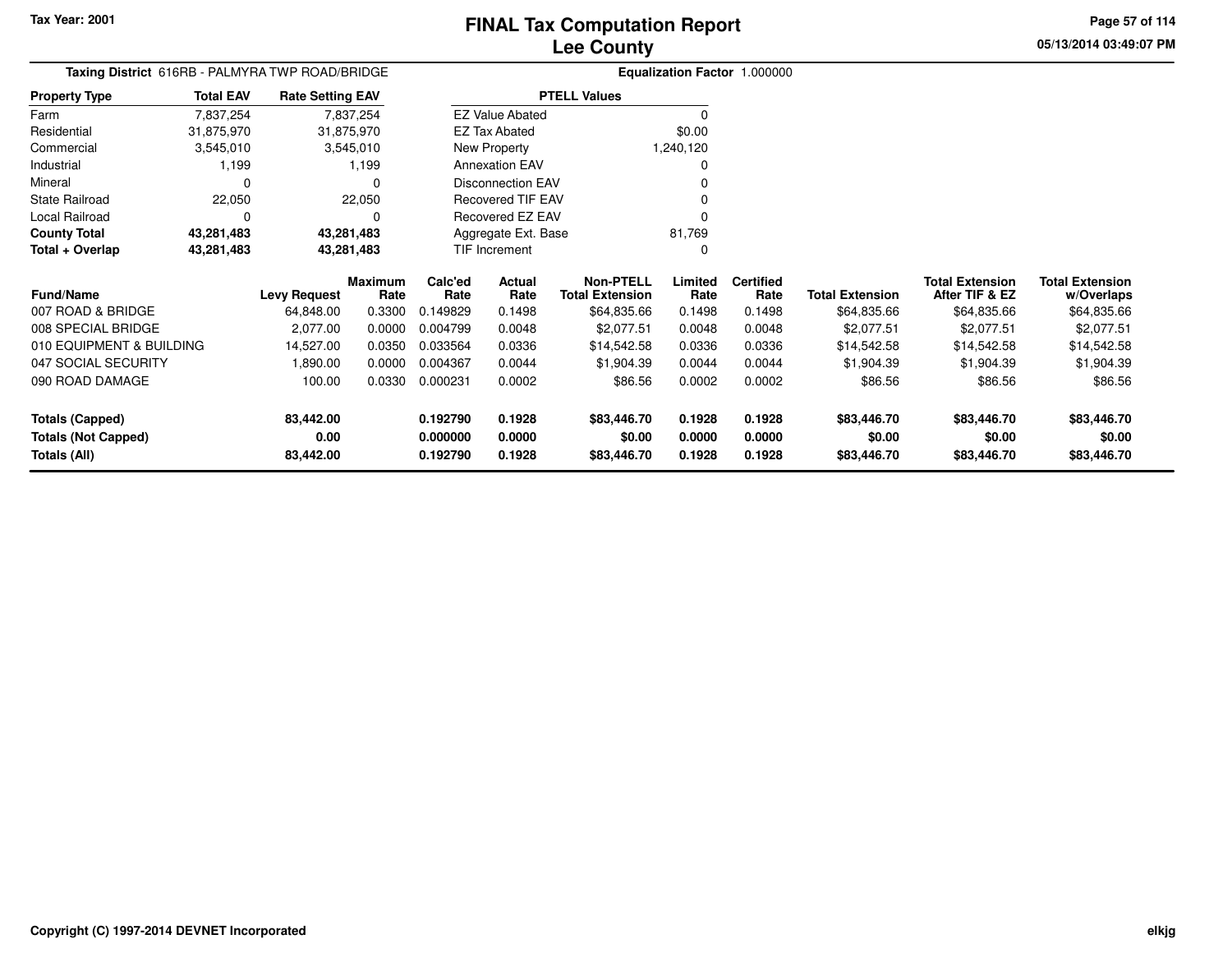## **Lee CountyFINAL Tax Computation Report**

**05/13/2014 03:49:07 PM Page 58 of 114**

| Taxing District 617 - REYNOLDS TOWNSHIP                              |                  |                                          |                                            |                                         |                                    |                                                                     |                                     | Equalization Factor 1.000000                 |                                                 |                                                                   |                                                               |
|----------------------------------------------------------------------|------------------|------------------------------------------|--------------------------------------------|-----------------------------------------|------------------------------------|---------------------------------------------------------------------|-------------------------------------|----------------------------------------------|-------------------------------------------------|-------------------------------------------------------------------|---------------------------------------------------------------|
| <b>Property Type</b>                                                 | <b>Total EAV</b> | <b>Rate Setting EAV</b>                  |                                            |                                         |                                    | <b>PTELL Values</b>                                                 |                                     |                                              |                                                 |                                                                   |                                                               |
| Farm                                                                 | 8,777,114        |                                          | 8,777,114                                  |                                         | <b>EZ Value Abated</b>             |                                                                     |                                     |                                              |                                                 |                                                                   |                                                               |
| Residential                                                          | 2,068,600        |                                          | 2,068,600                                  |                                         | <b>EZ Tax Abated</b>               |                                                                     | \$0.00                              |                                              |                                                 |                                                                   |                                                               |
| Commercial                                                           | 35,260           |                                          | 35,260                                     |                                         | New Property                       |                                                                     | 145,730                             |                                              |                                                 |                                                                   |                                                               |
| Industrial                                                           | 92               |                                          | 92                                         |                                         | <b>Annexation EAV</b>              |                                                                     |                                     |                                              |                                                 |                                                                   |                                                               |
| Mineral                                                              | 0                |                                          | $\Omega$                                   |                                         | <b>Disconnection EAV</b>           |                                                                     |                                     |                                              |                                                 |                                                                   |                                                               |
| <b>State Railroad</b>                                                | 52,223           |                                          | 52,223                                     |                                         | <b>Recovered TIF EAV</b>           |                                                                     |                                     |                                              |                                                 |                                                                   |                                                               |
| Local Railroad                                                       | 0                |                                          | 0                                          |                                         | Recovered EZ EAV                   |                                                                     |                                     |                                              |                                                 |                                                                   |                                                               |
| <b>County Total</b>                                                  | 10,933,289       |                                          | 10,933,289                                 |                                         | Aggregate Ext. Base                |                                                                     | 29,909                              |                                              |                                                 |                                                                   |                                                               |
| Total + Overlap                                                      | 10,933,289       |                                          | 10,933,289                                 |                                         | TIF Increment                      |                                                                     |                                     |                                              |                                                 |                                                                   |                                                               |
| <b>Fund/Name</b><br>001 TOWN<br>054 GENERAL ASSISTANCE               |                  | <b>Levy Request</b><br>31,404.00<br>0.00 | <b>Maximum</b><br>Rate<br>0.4500<br>0.1000 | Calc'ed<br>Rate<br>0.287233<br>0.000000 | Actual<br>Rate<br>0.2872<br>0.0000 | <b>Non-PTELL</b><br><b>Total Extension</b><br>\$31,400.41<br>\$0.00 | Limited<br>Rate<br>0.2867<br>0.0000 | <b>Certified</b><br>Rate<br>0.2867<br>0.0000 | <b>Total Extension</b><br>\$31,345.74<br>\$0.00 | <b>Total Extension</b><br>After TIF & EZ<br>\$31,345.74<br>\$0.00 | <b>Total Extension</b><br>w/Overlaps<br>\$31,345.74<br>\$0.00 |
| <b>Totals (Capped)</b><br><b>Totals (Not Capped)</b><br>Totals (All) |                  | 31,404.00<br>0.00<br>31,404.00           |                                            | 0.287233<br>0.000000<br>0.287233        | 0.2872<br>0.0000<br>0.2872         | \$31,400.41<br>\$0.00<br>\$31,400.41                                | 0.2867<br>0.0000<br>0.2867          | 0.2867<br>0.0000<br>0.2867                   | \$31,345.74<br>\$0.00<br>\$31,345.74            | \$31,345.74<br>\$0.00<br>\$31,345.74                              | \$31,345.74<br>\$0.00<br>\$31,345.74                          |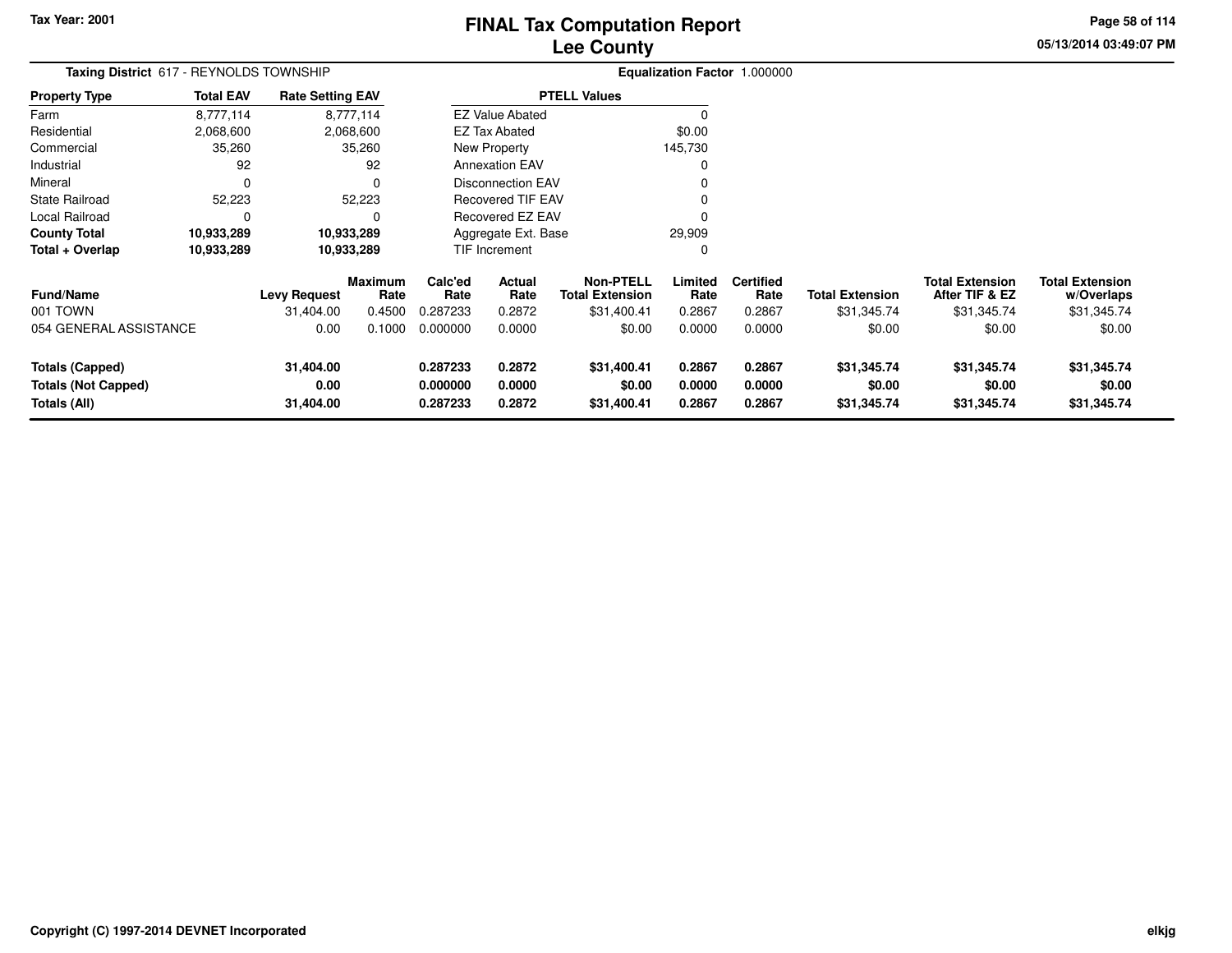**05/13/2014 03:49:07 PMPage 59 of 114**

|                                            | Taxing District 617RB - REYNOLDS TWP RD/BRIDGE |                         |                 |                      |                          |                                            |                  | Equalization Factor 1.000000 |                        |                                          |                                      |
|--------------------------------------------|------------------------------------------------|-------------------------|-----------------|----------------------|--------------------------|--------------------------------------------|------------------|------------------------------|------------------------|------------------------------------------|--------------------------------------|
| <b>Property Type</b>                       | <b>Total EAV</b>                               | <b>Rate Setting EAV</b> |                 |                      |                          | <b>PTELL Values</b>                        |                  |                              |                        |                                          |                                      |
| Farm                                       | 8,777,114                                      |                         | 8,777,114       |                      | <b>EZ Value Abated</b>   |                                            | 0                |                              |                        |                                          |                                      |
| Residential                                | 2,068,600                                      |                         | 2,068,600       |                      | EZ Tax Abated            |                                            | \$0.00           |                              |                        |                                          |                                      |
| Commercial                                 | 35,260                                         |                         | 35,260          |                      | New Property             |                                            | 145,730          |                              |                        |                                          |                                      |
| Industrial                                 | 92                                             |                         | 92              |                      | <b>Annexation EAV</b>    |                                            | 0                |                              |                        |                                          |                                      |
| Mineral                                    | $\mathbf 0$                                    |                         | 0               |                      | <b>Disconnection EAV</b> |                                            |                  |                              |                        |                                          |                                      |
| <b>State Railroad</b>                      | 52,223                                         |                         | 52,223          |                      | Recovered TIF EAV        |                                            |                  |                              |                        |                                          |                                      |
| Local Railroad                             | C                                              |                         | 0               |                      | Recovered EZ EAV         |                                            | 0                |                              |                        |                                          |                                      |
| <b>County Total</b>                        | 10,933,289                                     | 10,933,289              |                 |                      | Aggregate Ext. Base      |                                            | 40,095           |                              |                        |                                          |                                      |
| Total + Overlap                            | 10,933,289                                     | 10,933,289              |                 |                      | TIF Increment            |                                            | 0                |                              |                        |                                          |                                      |
| <b>Fund/Name</b>                           |                                                | <b>Levy Request</b>     | Maximum<br>Rate | Calc'ed<br>Rate      | Actual<br>Rate           | <b>Non-PTELL</b><br><b>Total Extension</b> | Limited<br>Rate  | <b>Certified</b><br>Rate     | <b>Total Extension</b> | <b>Total Extension</b><br>After TIF & EZ | <b>Total Extension</b><br>w/Overlaps |
| 007 ROAD & BRIDGE                          |                                                | 18,212.00               | 0.1650          | 0.166574             | 0.1650                   | \$18,039.93                                | 0.1650           | 0.1650                       | \$18,039.93            | \$18,039.93                              | \$18,039.93                          |
| 008 SPECIAL BRIDGE                         |                                                | 1,592.00                | 0.0500          | 0.014561             | 0.0146                   | \$1,596.26                                 | 0.0146           | 0.0146                       | \$1,596.26             | \$1,596.26                               | \$1,596.26                           |
| 009 PERMANENT ROAD                         |                                                | 18,433.00               | 0.1670          | 0.168595             | 0.1670                   | \$18,258.59                                | 0.1670           | 0.1670                       | \$18,258.59            | \$18,258.59                              | \$18,258.59                          |
| 010 EQUIPMENT & BUILDING                   |                                                | 3,863.00                | 0.0350          | 0.035333             | 0.0350                   | \$3,826.65                                 | 0.0350           | 0.0350                       | \$3,826.65             | \$3,826.65                               | \$3,826.65                           |
| <b>Totals (Capped)</b>                     |                                                | 42,100.00               |                 | 0.385063             | 0.3816                   | \$41,721.43                                | 0.3816           | 0.3816                       | \$41,721.43            | \$41,721.43                              | \$41,721.43                          |
| <b>Totals (Not Capped)</b><br>Totals (All) |                                                | 0.00<br>42,100.00       |                 | 0.000000<br>0.385063 | 0.0000<br>0.3816         | \$0.00<br>\$41,721.43                      | 0.0000<br>0.3816 | 0.0000<br>0.3816             | \$0.00<br>\$41,721.43  | \$0.00<br>\$41,721.43                    | \$0.00<br>\$41,721.43                |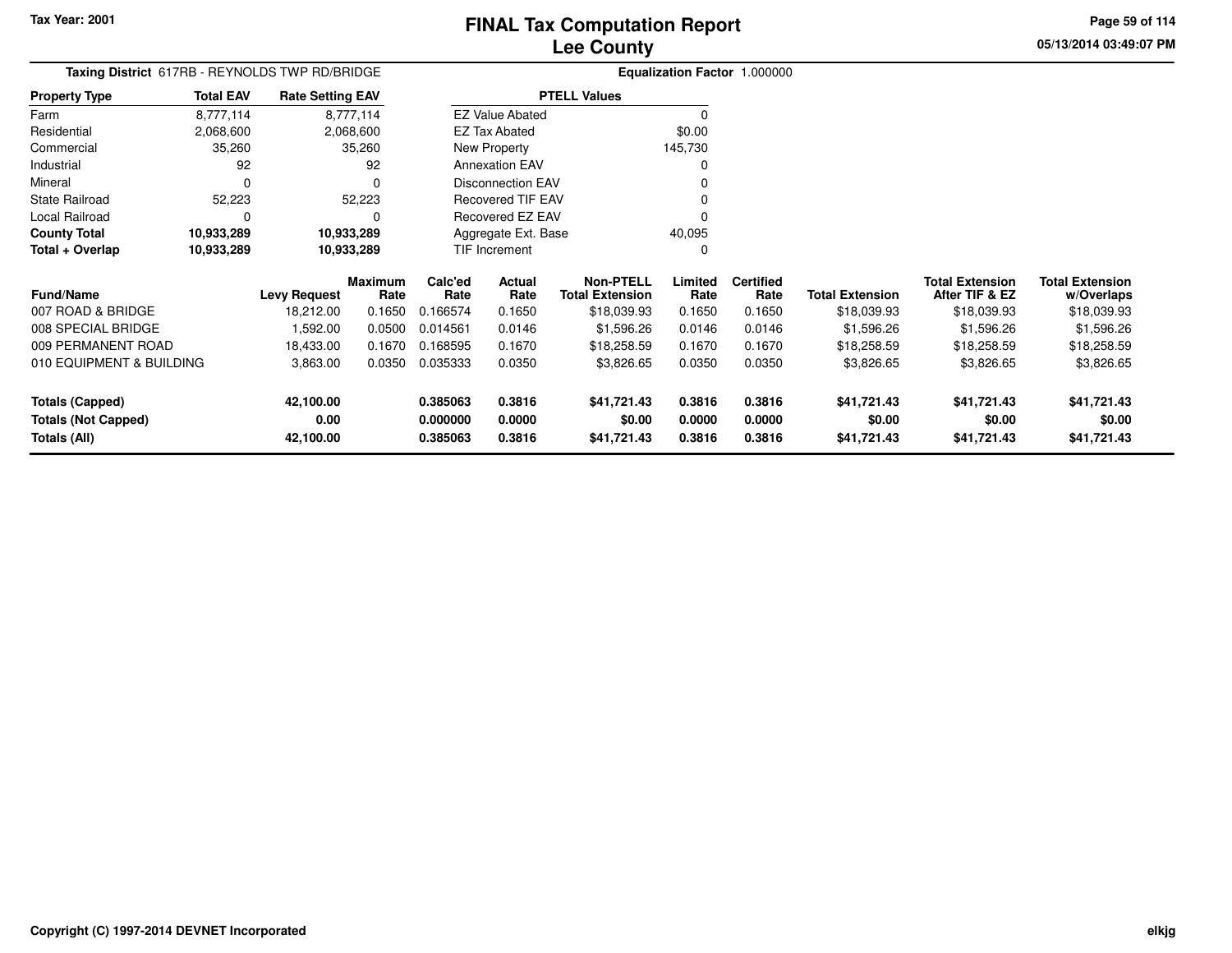## **Lee CountyFINAL Tax Computation Report**

**05/13/2014 03:49:07 PMPage 60 of 114**

| Taxing District 618 - SOUTH DIXON TOWNSHIP |                  |                         |                        | Equalization Factor 1.000000                                                |                                          |                     |                 |                          |                        |                                          |                                      |
|--------------------------------------------|------------------|-------------------------|------------------------|-----------------------------------------------------------------------------|------------------------------------------|---------------------|-----------------|--------------------------|------------------------|------------------------------------------|--------------------------------------|
| <b>Property Type</b>                       | <b>Total EAV</b> | <b>Rate Setting EAV</b> |                        |                                                                             |                                          | <b>PTELL Values</b> |                 |                          |                        |                                          |                                      |
| Farm                                       | 6,004,053        |                         | 5,954,073              |                                                                             | <b>EZ Value Abated</b>                   |                     | 7,082,058       |                          |                        |                                          |                                      |
| Residential                                | 6,139,490        |                         | 6,139,490              |                                                                             | <b>EZ Tax Abated</b>                     |                     | \$14,525.30     |                          |                        |                                          |                                      |
| Commercial                                 | 2,549,580        |                         | 2,081,482              |                                                                             | New Property                             |                     | 6,399,300       |                          |                        |                                          |                                      |
| Industrial                                 | 11,177,430       |                         | 4,613,450              |                                                                             | <b>Annexation EAV</b>                    |                     |                 |                          |                        |                                          |                                      |
| Mineral                                    |                  |                         | o                      |                                                                             | <b>Disconnection EAV</b>                 |                     |                 |                          |                        |                                          |                                      |
| State Railroad                             | 177,560          |                         | 177,560                |                                                                             | <b>Recovered TIF EAV</b>                 |                     |                 |                          |                        |                                          |                                      |
| Local Railroad                             | 1,270            |                         | 1,270                  | Recovered EZ EAV<br>518,600                                                 |                                          |                     |                 |                          |                        |                                          |                                      |
| <b>County Total</b>                        | 26,049,383       | 18,967,325              |                        | Aggregate Ext. Base                                                         |                                          |                     | 37,052          |                          |                        |                                          |                                      |
| Total + Overlap                            | 26,049,383       | 18,967,325              |                        |                                                                             | <b>TIF Increment</b>                     |                     | 0               |                          |                        |                                          |                                      |
| <b>Fund/Name</b>                           |                  | <b>Levy Request</b>     | <b>Maximum</b><br>Rate | Calc'ed<br>Rate                                                             | Actual<br>Rate<br><b>Total Extension</b> |                     | Limited<br>Rate | <b>Certified</b><br>Rate | <b>Total Extension</b> | <b>Total Extension</b><br>After TIF & EZ | <b>Total Extension</b><br>w/Overlaps |
| 001 TOWN                                   |                  | 33,613.00               | 0.4400                 | 0.177215                                                                    | 0.1772                                   | \$33,610.10         | 0.1772          | 0.1772                   | \$46,159.51            | \$33,610.10                              | \$33,610.10                          |
| 027 AUDIT                                  |                  | 539.00                  | 0.0050                 | 0.002842                                                                    | 0.0028                                   | \$531.09            | 0.0028          | 0.0028                   | \$729.38               | \$531.09                                 | \$531.09                             |
| 035 LIABILITY INS                          |                  | 2,636.00                | 0.0000                 | 0.013898                                                                    | 0.0139                                   | \$2,636.46          | 0.0139          | 0.0139                   | \$3,620.86             | \$2,636.46                               | \$2,636.46                           |
| 047 SOCIAL SECURITY                        |                  | 2,116.00                | 0.0000                 | 0.011156                                                                    | 0.0112                                   | \$2,124.34          | 0.0112          | 0.0112                   | \$2,917.53             | \$2,124.34                               | \$2,124.34                           |
| <b>Totals (Capped)</b>                     |                  | 38,904.00               |                        | 0.205111                                                                    | 0.2051                                   | \$38,901.99         | 0.2051          | 0.2051                   | \$53,427.28            | \$38,901.99                              | \$38,901.99                          |
| <b>Totals (Not Capped)</b><br>Totals (All) |                  | 0.00<br>38,904.00       |                        | 0.000000<br>0.0000<br>\$0.00<br>0.205111<br>0.2051<br>\$38,901.99<br>0.2051 |                                          |                     | 0.0000          | 0.0000<br>0.2051         | \$0.00<br>\$53,427.28  | \$0.00<br>\$38,901.99                    | \$0.00<br>\$38,901.99                |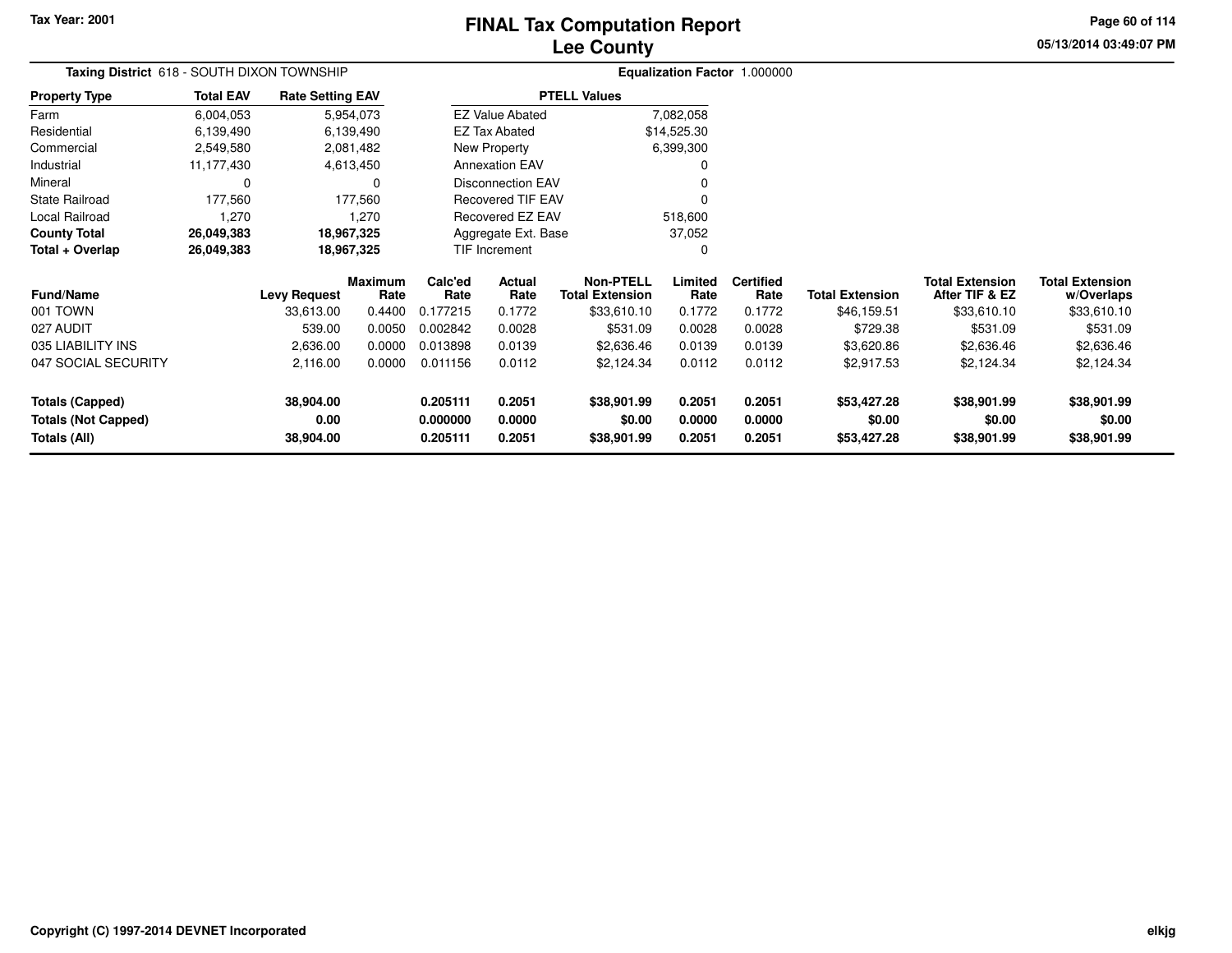**05/13/2014 03:49:07 PM Page 61 of 114**

| Taxing District 618RB - SOUTH DIXON TWP RD/BRIDGE |                    |                         |                        | Equalization Factor 1.000000 |                           |                                            |                 |                          |                                 |                                          |                                      |
|---------------------------------------------------|--------------------|-------------------------|------------------------|------------------------------|---------------------------|--------------------------------------------|-----------------|--------------------------|---------------------------------|------------------------------------------|--------------------------------------|
| <b>Property Type</b>                              | <b>Total EAV</b>   | <b>Rate Setting EAV</b> |                        |                              |                           | <b>PTELL Values</b>                        |                 |                          | <b>Road and Bridge Transfer</b> |                                          |                                      |
| Farm                                              | 6,004,053          |                         | 5,954,073              |                              | <b>EZ Value Abated</b>    |                                            | 7,082,058       | <b>Municipality</b>      |                                 | <b>Fund</b>                              | <b>Amount Extended</b>               |
| Residential                                       | 6,139,490          |                         | 6,139,490              |                              | <b>EZ Tax Abated</b>      |                                            | \$24,659.72     |                          |                                 |                                          |                                      |
| Commercial                                        | 2,549,580          |                         | 2,081,482              |                              | New Property              |                                            | 6,399,300       |                          | 705 - CITY OF DIXON             | 007                                      | \$2,805.15                           |
| Industrial                                        | 11,177,430         |                         | 4,613,450              |                              | <b>Annexation EAV</b>     |                                            | $\Omega$        | Total                    |                                 |                                          | \$2,805.15                           |
| Mineral                                           | 0                  |                         | 0                      |                              | Disconnection EAV         |                                            |                 |                          |                                 |                                          |                                      |
| <b>State Railroad</b>                             | 177,560<br>177,560 |                         |                        | Recovered TIF EAV            |                           |                                            |                 |                          |                                 |                                          |                                      |
| Local Railroad<br>1,270                           |                    |                         | 1,270                  | Recovered EZ EAV             |                           |                                            | 518,600         |                          |                                 |                                          |                                      |
| <b>County Total</b>                               | 26,049,383         |                         | 18,967,325             |                              | Aggregate Ext. Base       |                                            | 62,908          |                          |                                 |                                          |                                      |
| Total + Overlap                                   | 26,049,383         |                         | 18,967,325             |                              | <b>TIF Increment</b><br>0 |                                            |                 |                          |                                 |                                          |                                      |
| Fund/Name                                         |                    | <b>Levy Request</b>     | <b>Maximum</b><br>Rate | Calc'ed<br>Rate              | <b>Actual</b><br>Rate     | <b>Non-PTELL</b><br><b>Total Extension</b> | Limited<br>Rate | <b>Certified</b><br>Rate | <b>Total Extension</b>          | <b>Total Extension</b><br>After TIF & EZ | <b>Total Extension</b><br>w/Overlaps |
| 007 ROAD & BRIDGE                                 |                    | 29,669.00               | 0.1650                 | 0.156422                     | 0.1564                    | \$29,664.90                                | 0.1564          | 0.1564                   | \$40,741.24                     | \$29,664.90                              | \$29,664.90                          |
| 009 PERMANENT ROAD                                |                    | 29,919.00               | 0.1670                 | 0.157740                     | 0.1577                    | \$29,911.47                                | 0.1577          | 0.1577                   | \$41,079.88                     | \$29,911.47                              | \$29,911.47                          |
| 010 EQUIPMENT & BUILDING                          |                    | 6,465.00                | 0.0350                 | 0.034085                     | 0.0341                    | \$6,467.86                                 | 0.0341          | 0.0341                   | \$8,882.84                      | \$6,467.86                               | \$6,467.86                           |
| <b>Totals (Capped)</b>                            |                    | 66,053.00               |                        | 0.348247                     | 0.3482                    | \$66,044.23                                | 0.3482          | 0.3482                   | \$90,703.96                     | \$66,044.23                              | \$66,044.23                          |
| <b>Totals (Not Capped)</b>                        |                    | 0.00                    |                        | 0.000000                     | 0.0000                    | \$0.00                                     | 0.0000          | 0.0000                   | \$0.00                          | \$0.00                                   | \$0.00                               |
| Totals (All)                                      |                    | 66,053.00               |                        | 0.348247                     | 0.3482                    | \$66,044.23                                | 0.3482          | 0.3482                   | \$90,703.96                     | \$66,044.23                              | \$66,044.23                          |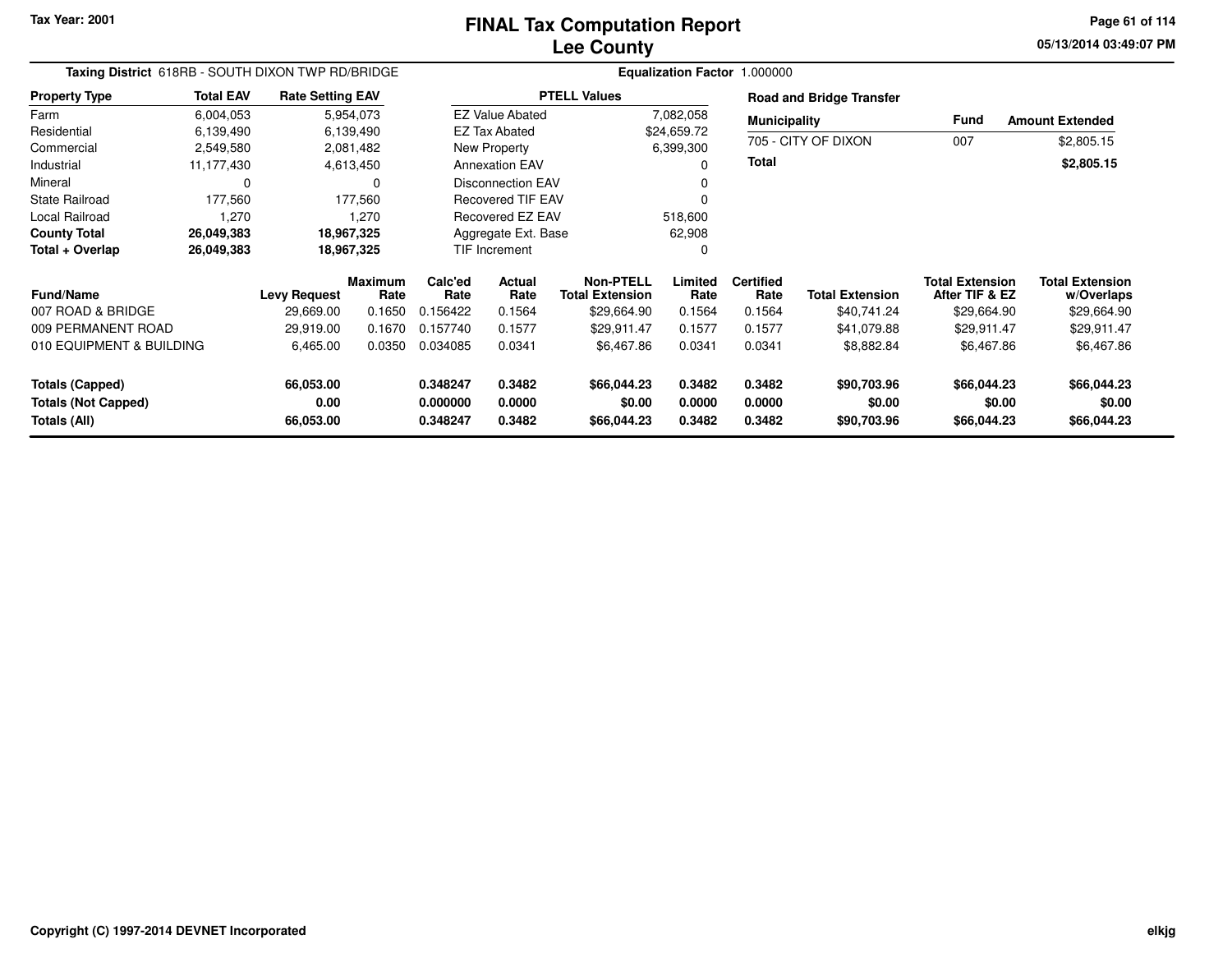## **Lee CountyFINAL Tax Computation Report**

**05/13/2014 03:49:07 PM Page 62 of 114**

| Taxing District 619 - SUBLETTE TOWNSHIP                              |                  |                                |                 |                                  |                               |                                            |                            | Equalization Factor 1.000000 |                                      |                                          |                                      |
|----------------------------------------------------------------------|------------------|--------------------------------|-----------------|----------------------------------|-------------------------------|--------------------------------------------|----------------------------|------------------------------|--------------------------------------|------------------------------------------|--------------------------------------|
| Property Type                                                        | <b>Total EAV</b> | <b>Rate Setting EAV</b>        |                 |                                  |                               | <b>PTELL Values</b>                        |                            |                              |                                      |                                          |                                      |
| Farm                                                                 | 9,397,854        |                                | 9,397,854       |                                  | <b>EZ Value Abated</b>        |                                            |                            |                              |                                      |                                          |                                      |
| Residential                                                          | 6,945,670        |                                | 6,945,670       |                                  | EZ Tax Abated                 |                                            | \$0.00                     |                              |                                      |                                          |                                      |
| Commercial                                                           | 2,148,220        |                                | 2,148,220       |                                  | New Property                  |                                            | 359,490                    |                              |                                      |                                          |                                      |
| Industrial                                                           | 0                |                                | 0               |                                  | <b>Annexation EAV</b>         |                                            |                            |                              |                                      |                                          |                                      |
| Mineral                                                              | 0                |                                |                 |                                  | <b>Disconnection EAV</b>      |                                            |                            |                              |                                      |                                          |                                      |
| State Railroad                                                       | 0                |                                |                 |                                  | Recovered TIF EAV             |                                            |                            |                              |                                      |                                          |                                      |
| Local Railroad                                                       | 8,090            |                                | 8,090           |                                  | Recovered EZ EAV              |                                            |                            |                              |                                      |                                          |                                      |
| County Total                                                         | 18,499,834       |                                | 18,499,834      |                                  | 31,182<br>Aggregate Ext. Base |                                            |                            |                              |                                      |                                          |                                      |
| Total + Overlap                                                      | 18,499,834       |                                | 18,499,834      |                                  | <b>TIF Increment</b>          |                                            |                            |                              |                                      |                                          |                                      |
| Fund/Name                                                            |                  | <b>Levy Request</b>            | Maximum<br>Rate | Calc'ed<br>Rate                  | Actual<br>Rate                | <b>Non-PTELL</b><br><b>Total Extension</b> | Limited<br>Rate            | <b>Certified</b><br>Rate     | <b>Total Extension</b>               | <b>Total Extension</b><br>After TIF & EZ | Total Extension<br>w/Overlaps        |
| 001 TOWN                                                             |                  | 25,224.00                      | 0.4100          | 0.136347                         | 0.1363                        | \$25,215.27                                | 0.1363                     | 0.1363                       | \$25,215.27                          | \$25,215.27                              | \$25,215.27                          |
| 019 COMMUNITY BLDG                                                   |                  | 6,800.00                       | 0.1000          | 0.036757                         | 0.0368                        | \$6,807.94                                 | 0.0368                     | 0.0368                       | \$6,807.94                           | \$6,807.94                               | \$6,807.94                           |
| <b>Totals (Capped)</b><br><b>Totals (Not Capped)</b><br>Totals (All) |                  | 32,024.00<br>0.00<br>32,024.00 |                 | 0.173104<br>0.000000<br>0.173104 | 0.1731<br>0.0000<br>0.1731    | \$32,023.21<br>\$0.00<br>\$32,023.21       | 0.1731<br>0.0000<br>0.1731 | 0.1731<br>0.0000<br>0.1731   | \$32,023.21<br>\$0.00<br>\$32,023.21 | \$32,023.21<br>\$0.00<br>\$32,023.21     | \$32,023.21<br>\$0.00<br>\$32,023.21 |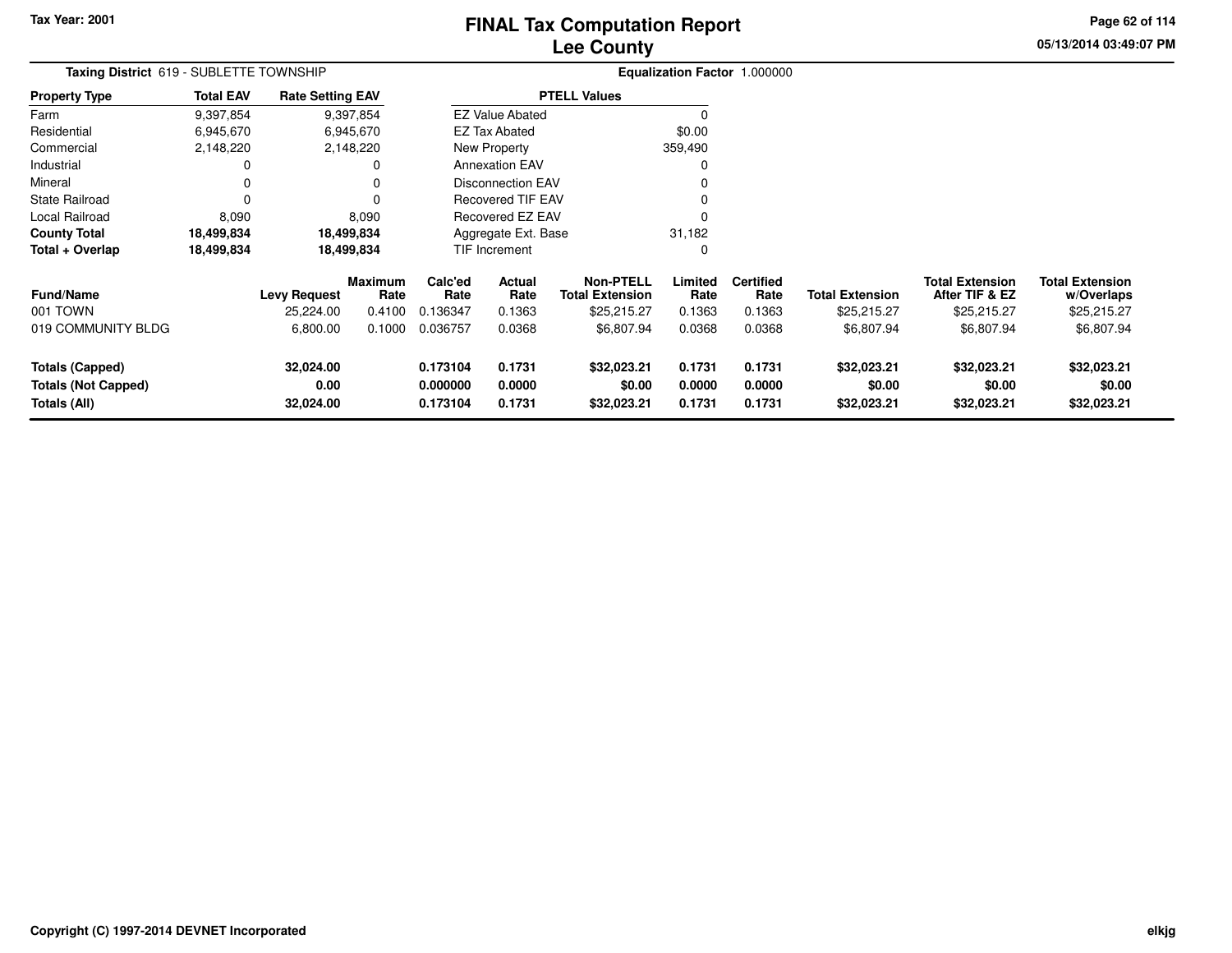**05/13/2014 03:49:07 PM Page 63 of 114**

| Taxing District 619RB - SUBLETTE TWP ROAD/BRIDGE                     |                  |                                |                        |                                  | Equalization Factor 1.000000        |                                            |                            |                            |                                      |                                          |                                      |
|----------------------------------------------------------------------|------------------|--------------------------------|------------------------|----------------------------------|-------------------------------------|--------------------------------------------|----------------------------|----------------------------|--------------------------------------|------------------------------------------|--------------------------------------|
| <b>Property Type</b>                                                 | <b>Total EAV</b> | <b>Rate Setting EAV</b>        |                        |                                  |                                     | <b>PTELL Values</b>                        |                            |                            | <b>Road and Bridge Transfer</b>      |                                          |                                      |
| Farm                                                                 | 9,397,854        |                                | 9,397,854              |                                  | <b>EZ Value Abated</b>              |                                            |                            | <b>Municipality</b>        |                                      | Fund                                     | <b>Amount Extended</b>               |
| Residential                                                          | 6,945,670        | 6,945,670                      |                        | <b>EZ Tax Abated</b>             |                                     | \$0.00                                     |                            |                            |                                      |                                          |                                      |
| Commercial                                                           | 2,148,220        |                                | 2,148,220              |                                  | New Property                        |                                            | 359,490                    |                            | 712 - VILLAGE OF SUBLETTE            | 007                                      | \$7,236.84                           |
| Industrial                                                           |                  |                                | 0                      |                                  | Total<br><b>Annexation EAV</b><br>0 |                                            |                            |                            | \$7,236.84                           |                                          |                                      |
| Mineral                                                              |                  |                                | 0                      |                                  | <b>Disconnection EAV</b>            |                                            |                            |                            |                                      |                                          |                                      |
| <b>State Railroad</b>                                                |                  |                                | 0                      |                                  | <b>Recovered TIF EAV</b>            |                                            |                            |                            |                                      |                                          |                                      |
| Local Railroad                                                       | 8,090            |                                | 8,090                  |                                  | Recovered EZ EAV                    |                                            |                            |                            |                                      |                                          |                                      |
| <b>County Total</b>                                                  | 18,499,834       |                                | 18,499,834             |                                  | Aggregate Ext. Base                 |                                            | 62,383                     |                            |                                      |                                          |                                      |
| Total + Overlap                                                      | 18,499,834       |                                | 18,499,834             |                                  | <b>TIF Increment</b><br>0           |                                            |                            |                            |                                      |                                          |                                      |
| Fund/Name                                                            |                  | Levy Request                   | <b>Maximum</b><br>Rate | Calc'ed<br>Rate                  | <b>Actual</b><br>Rate               | <b>Non-PTELL</b><br><b>Total Extension</b> | Limited<br>Rate            | <b>Certified</b><br>Rate   | <b>Total Extension</b>               | <b>Total Extension</b><br>After TIF & EZ | <b>Total Extension</b><br>w/Overlaps |
| 007 ROAD & BRIDGE                                                    |                  | 52,250.00                      | 0.3300                 | 0.282435                         | 0.2824                              | \$52,243.53                                | 0.2824                     | 0.2824                     | \$52,243.53                          | \$52,243.53                              | \$52,243.53                          |
| 008 SPECIAL BRIDGE                                                   |                  | 6,600.00                       | 0.0500                 | 0.035676                         | 0.0357                              | \$6,604.44                                 | 0.0357                     | 0.0357                     | \$6,604.44                           | \$6,604.44                               | \$6,604.44                           |
| 010 EQUIPMENT & BUILDING                                             |                  | 3,800.00                       | 0.0350                 | 0.020541                         | 0.0205                              | \$3,792.47                                 | 0.0205                     | 0.0205                     | \$3,792.47                           | \$3,792.47                               | \$3,792.47                           |
| <b>Totals (Capped)</b><br><b>Totals (Not Capped)</b><br>Totals (All) |                  | 62,650.00<br>0.00<br>62,650.00 |                        | 0.338652<br>0.000000<br>0.338652 | 0.3386<br>0.0000<br>0.3386          | \$62,640.44<br>\$0.00<br>\$62,640.44       | 0.3386<br>0.0000<br>0.3386 | 0.3386<br>0.0000<br>0.3386 | \$62,640.44<br>\$0.00<br>\$62,640.44 | \$62,640.44<br>\$0.00<br>\$62,640.44     | \$62,640.44<br>\$0.00<br>\$62,640.44 |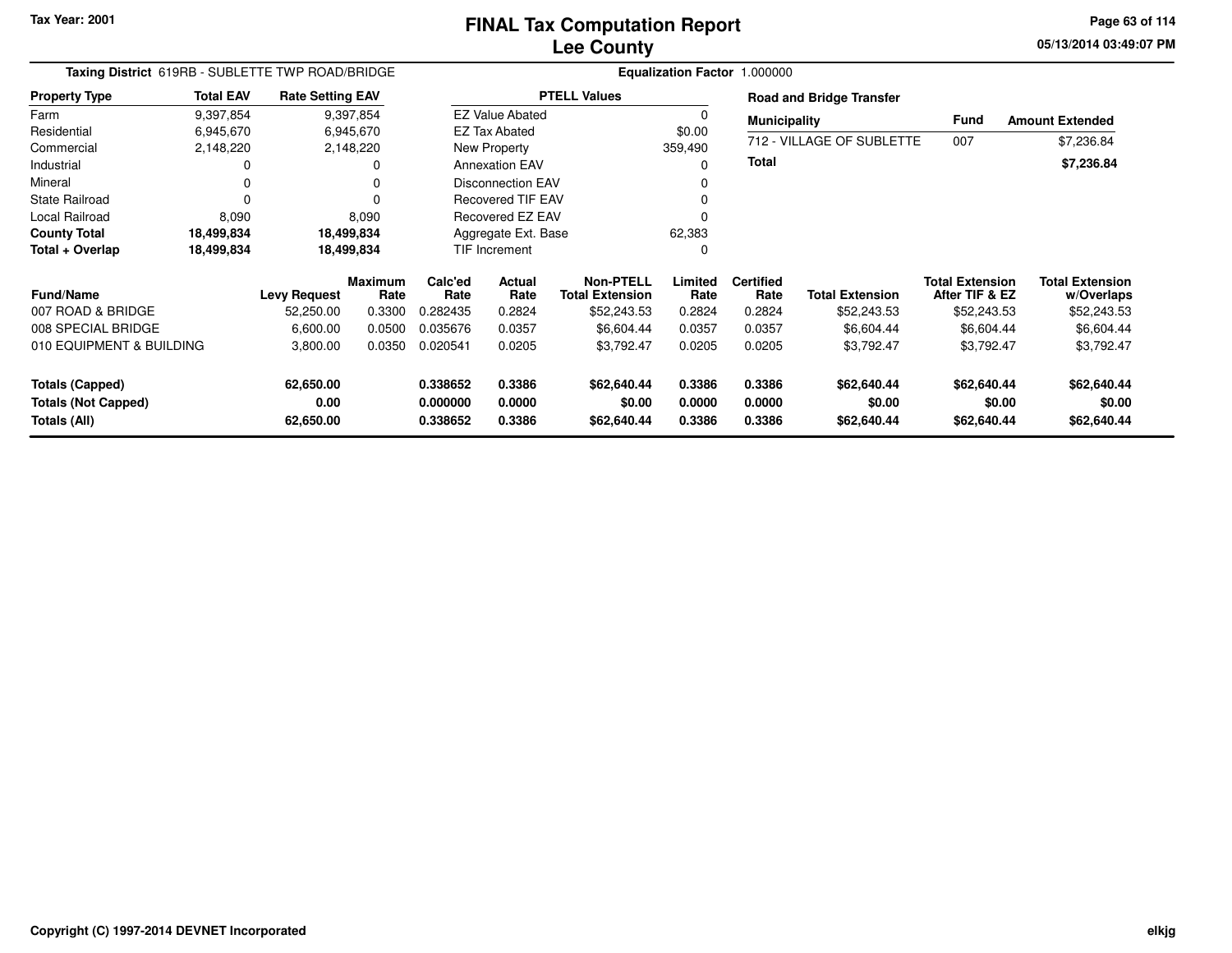## **Lee CountyFINAL Tax Computation Report**

**05/13/2014 03:49:07 PM Page 64 of 114**

| Taxing District 620 - VIOLA TOWNSHIP                                 |                  |                                |                                               |                                  |                               |                                            |                            | Equalization Factor 1.000000 |                                      |                                          |                                      |
|----------------------------------------------------------------------|------------------|--------------------------------|-----------------------------------------------|----------------------------------|-------------------------------|--------------------------------------------|----------------------------|------------------------------|--------------------------------------|------------------------------------------|--------------------------------------|
| <b>Property Type</b>                                                 | <b>Total EAV</b> | <b>Rate Setting EAV</b>        | <b>PTELL Values</b><br><b>EZ Value Abated</b> |                                  |                               |                                            |                            |                              |                                      |                                          |                                      |
| Farm                                                                 | 7,807,738        |                                | 7,807,738                                     |                                  |                               |                                            |                            |                              |                                      |                                          |                                      |
| Residential                                                          | 2,335,330        |                                | 2,335,330                                     |                                  | <b>EZ Tax Abated</b>          |                                            | \$0.00                     |                              |                                      |                                          |                                      |
| Commercial                                                           | 419,460          |                                | 419,460                                       |                                  | New Property                  |                                            | 48,410                     |                              |                                      |                                          |                                      |
| Industrial                                                           | 0                |                                | 0                                             |                                  | <b>Annexation EAV</b>         |                                            |                            |                              |                                      |                                          |                                      |
| Mineral                                                              |                  |                                |                                               |                                  | <b>Disconnection EAV</b>      |                                            |                            |                              |                                      |                                          |                                      |
| <b>State Railroad</b>                                                | 0                |                                |                                               |                                  | <b>Recovered TIF EAV</b>      |                                            |                            |                              |                                      |                                          |                                      |
| Local Railroad                                                       | $\Omega$         |                                |                                               |                                  | Recovered EZ EAV              |                                            |                            |                              |                                      |                                          |                                      |
| <b>County Total</b>                                                  | 10,562,528       |                                | 10,562,528                                    |                                  | 26,365<br>Aggregate Ext. Base |                                            |                            |                              |                                      |                                          |                                      |
| Total + Overlap                                                      | 10,562,528       |                                | 10,562,528                                    |                                  | TIF Increment                 |                                            |                            |                              |                                      |                                          |                                      |
| <b>Fund/Name</b>                                                     |                  | <b>Levy Request</b>            | <b>Maximum</b><br>Rate                        | Calc'ed<br>Rate                  | Actual<br>Rate                | <b>Non-PTELL</b><br><b>Total Extension</b> | Limited<br>Rate            | <b>Certified</b><br>Rate     | <b>Total Extension</b>               | <b>Total Extension</b><br>After TIF & EZ | <b>Total Extension</b><br>w/Overlaps |
| 001 TOWN                                                             |                  | 25,105.00                      | 0.4500                                        | 0.237680                         | 0.2377                        | \$25,107.13                                | 0.2352                     | 0.2352                       | \$24,843.07                          | \$24,843.07                              | \$24,843.07                          |
| 054 GENERAL ASSISTANCE                                               |                  | 2,577.00                       | 0.1000                                        | 0.024398                         | 0.0244                        | \$2,577.26                                 | 0.0241                     | 0.0241                       | \$2,545.57                           | \$2,545.57                               | \$2,545.57                           |
| <b>Totals (Capped)</b><br><b>Totals (Not Capped)</b><br>Totals (All) |                  | 27,682.00<br>0.00<br>27,682.00 |                                               | 0.262078<br>0.000000<br>0.262078 | 0.2621<br>0.0000<br>0.2621    | \$27,684.39<br>\$0.00<br>\$27,684.39       | 0.2593<br>0.0000<br>0.2593 | 0.2593<br>0.0000<br>0.2593   | \$27,388.64<br>\$0.00<br>\$27,388.64 | \$27,388.64<br>\$0.00<br>\$27,388.64     | \$27,388.64<br>\$0.00<br>\$27,388.64 |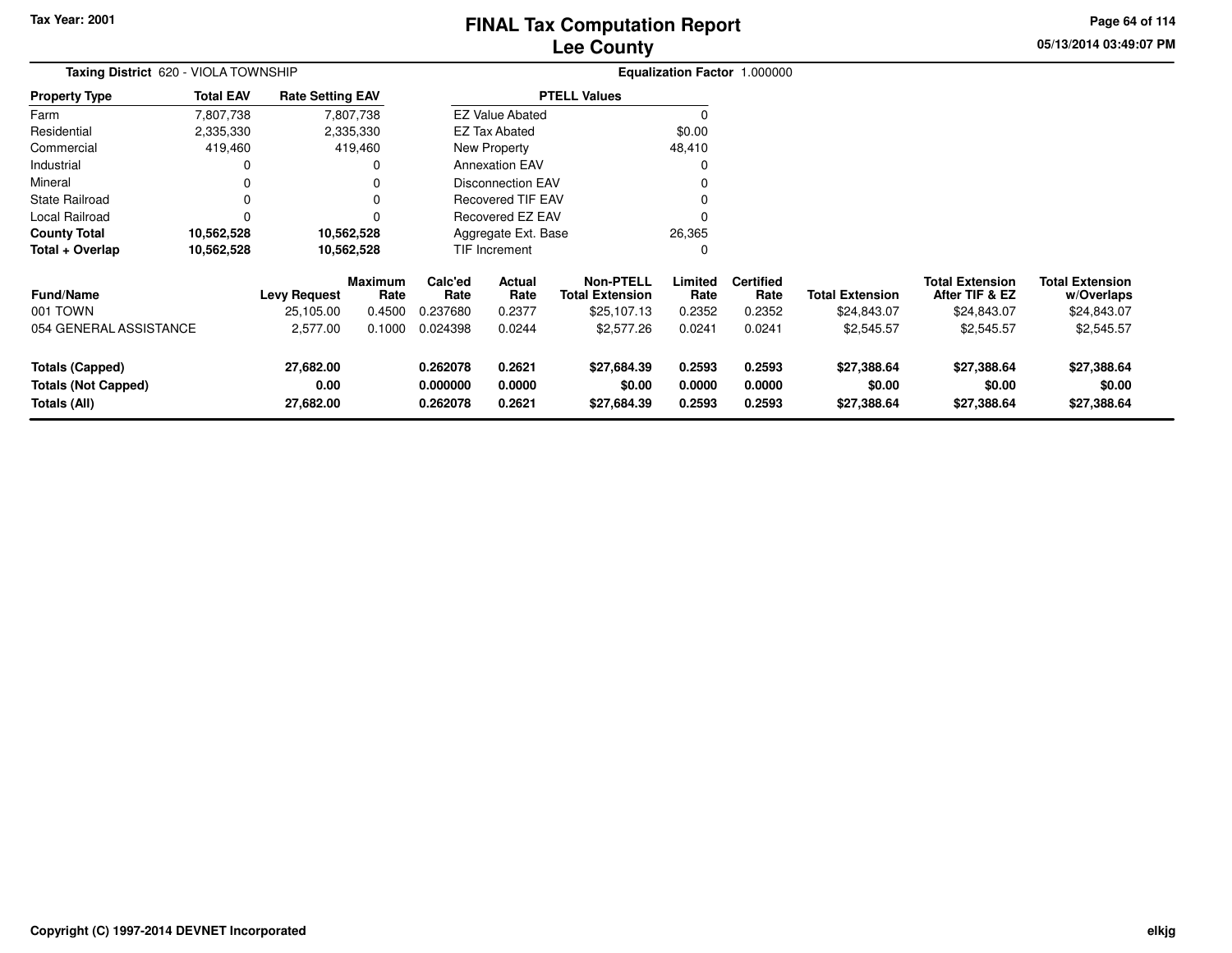**05/13/2014 03:49:07 PMPage 65 of 114**

| <b>Taxing District</b> 620RB - VIOLA TWP ROAD/BRIDGE        |            |                                              |                                                                                                     |                              | <b>Equalization Factor 1.000000</b>                                               |                                                                                                                                                                                                                                  |                          |                          |                                                     |                                             |  |  |
|-------------------------------------------------------------|------------|----------------------------------------------|-----------------------------------------------------------------------------------------------------|------------------------------|-----------------------------------------------------------------------------------|----------------------------------------------------------------------------------------------------------------------------------------------------------------------------------------------------------------------------------|--------------------------|--------------------------|-----------------------------------------------------|---------------------------------------------|--|--|
| <b>Total EAV</b>                                            |            |                                              |                                                                                                     |                              |                                                                                   |                                                                                                                                                                                                                                  |                          |                          |                                                     |                                             |  |  |
| 7,807,738                                                   |            |                                              |                                                                                                     |                              |                                                                                   | $\Omega$                                                                                                                                                                                                                         |                          |                          |                                                     |                                             |  |  |
| 2,335,330                                                   |            |                                              |                                                                                                     |                              |                                                                                   | \$0.00                                                                                                                                                                                                                           |                          |                          |                                                     |                                             |  |  |
| 419,460                                                     |            |                                              |                                                                                                     |                              |                                                                                   | 48,410                                                                                                                                                                                                                           |                          |                          |                                                     |                                             |  |  |
| 0                                                           |            |                                              |                                                                                                     |                              |                                                                                   |                                                                                                                                                                                                                                  |                          |                          |                                                     |                                             |  |  |
| 0                                                           |            |                                              |                                                                                                     |                              |                                                                                   |                                                                                                                                                                                                                                  |                          |                          |                                                     |                                             |  |  |
| 0                                                           |            |                                              |                                                                                                     |                              |                                                                                   |                                                                                                                                                                                                                                  |                          |                          |                                                     |                                             |  |  |
| 0                                                           |            |                                              |                                                                                                     |                              |                                                                                   |                                                                                                                                                                                                                                  |                          |                          |                                                     |                                             |  |  |
| 10,562,528<br>10,562,528<br>County Total<br>Total + Overlap |            |                                              |                                                                                                     |                              |                                                                                   | 43,213                                                                                                                                                                                                                           |                          |                          |                                                     |                                             |  |  |
| 10,562,528                                                  | 10,562,528 |                                              |                                                                                                     |                              |                                                                                   | 0                                                                                                                                                                                                                                |                          |                          |                                                     |                                             |  |  |
|                                                             |            |                                              | Calc'ed                                                                                             | Actual                       | <b>Non-PTELL</b>                                                                  | Limited                                                                                                                                                                                                                          | <b>Certified</b>         |                          | <b>Total Extension</b>                              | <b>Total Extension</b><br>w/Overlaps        |  |  |
|                                                             |            |                                              |                                                                                                     |                              |                                                                                   |                                                                                                                                                                                                                                  |                          |                          |                                                     | \$18,051.36                                 |  |  |
|                                                             |            |                                              |                                                                                                     |                              |                                                                                   |                                                                                                                                                                                                                                  |                          |                          |                                                     | \$5,281.26                                  |  |  |
|                                                             | 18,205.00  | 0.1670                                       | 0.172355                                                                                            | 0.1670                       | \$17,639.42                                                                       | 0.1670                                                                                                                                                                                                                           | 0.1670                   | \$17,639.42              | \$17,639.42                                         | \$17,639.42                                 |  |  |
| 010 EQUIPMENT & BUILDING                                    | 3,420.00   | 0.0350                                       | 0.032379                                                                                            | 0.0324                       | \$3,422.26                                                                        | 0.0324                                                                                                                                                                                                                           | 0.0324                   | \$3,422.26               | \$3,422.26                                          | \$3,422.26                                  |  |  |
|                                                             | 45,371.00  |                                              | 0.429548                                                                                            | 0.4203                       | \$44,394.30                                                                       | 0.4203                                                                                                                                                                                                                           | 0.4203                   | \$44,394.30              | \$44,394.30                                         | \$44,394.30                                 |  |  |
|                                                             | 0.00       |                                              | 0.000000                                                                                            | 0.0000                       | \$0.00                                                                            | 0.0000                                                                                                                                                                                                                           | 0.0000                   | \$0.00                   | \$0.00                                              | \$0.00                                      |  |  |
|                                                             | 45,371.00  |                                              | 0.429548                                                                                            | 0.4203                       | \$44,394.30                                                                       | 0.4203                                                                                                                                                                                                                           | 0.4203                   | \$44,394.30              | \$44,394.30                                         | \$44,394.30                                 |  |  |
|                                                             |            | <b>Levy Request</b><br>18,053.00<br>5,693.00 | <b>Rate Setting EAV</b><br>7,807,738<br>2,335,330<br>419,460<br>Maximum<br>Rate<br>0.3300<br>0.0500 | Rate<br>0.170916<br>0.053898 | <b>EZ Tax Abated</b><br>New Property<br>TIF Increment<br>Rate<br>0.1709<br>0.0500 | <b>PTELL Values</b><br><b>EZ Value Abated</b><br><b>Annexation EAV</b><br><b>Disconnection EAV</b><br><b>Recovered TIF EAV</b><br>Recovered EZ EAV<br>Aggregate Ext. Base<br><b>Total Extension</b><br>\$18,051.36<br>\$5,281.26 | Rate<br>0.1709<br>0.0500 | Rate<br>0.1709<br>0.0500 | <b>Total Extension</b><br>\$18,051.36<br>\$5,281.26 | After TIF & EZ<br>\$18,051.36<br>\$5,281.26 |  |  |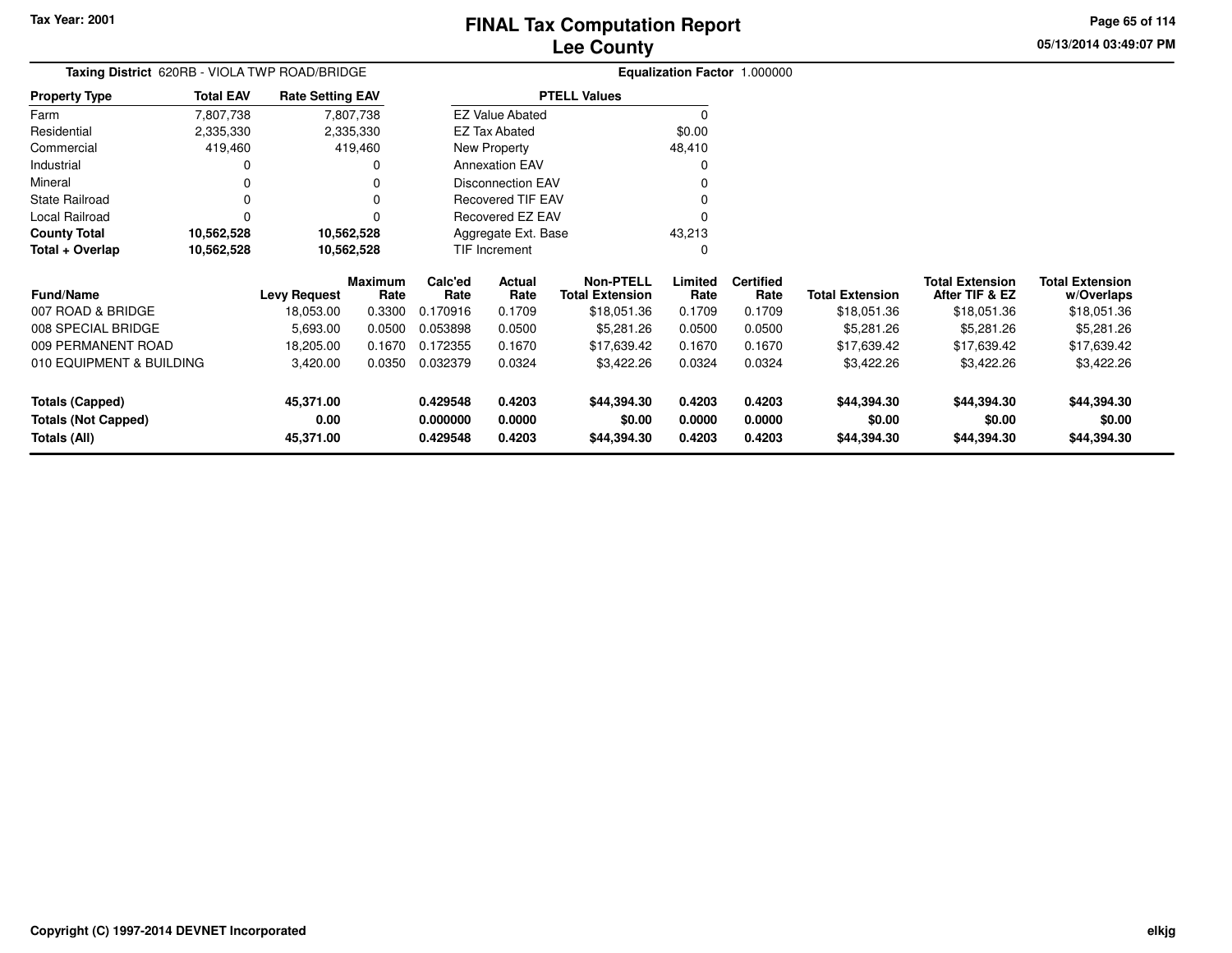## **Lee CountyFINAL Tax Computation Report**

**05/13/2014 03:49:07 PM Page 66 of 114**

| Taxing District 621 - WILLOW CREEK TOWNSHIP                          |                  |                                |                        |                                  | Equalization Factor 1.000000  |                                            |                            |                            |                                      |                                          |                                      |
|----------------------------------------------------------------------|------------------|--------------------------------|------------------------|----------------------------------|-------------------------------|--------------------------------------------|----------------------------|----------------------------|--------------------------------------|------------------------------------------|--------------------------------------|
| Property Type                                                        | <b>Total EAV</b> | <b>Rate Setting EAV</b>        |                        |                                  |                               | <b>PTELL Values</b>                        |                            |                            |                                      |                                          |                                      |
| Farm                                                                 | 8,321,678        |                                | 8,321,678              |                                  | <b>EZ Value Abated</b>        |                                            |                            |                            |                                      |                                          |                                      |
| Residential                                                          | 6,249,190        |                                | 6,249,190              |                                  | EZ Tax Abated                 |                                            | \$0.00                     |                            |                                      |                                          |                                      |
| Commercial                                                           | 866,950          |                                | 866,950                |                                  | New Property                  |                                            | 341,820                    |                            |                                      |                                          |                                      |
| Industrial                                                           | 661              |                                | 661                    |                                  | <b>Annexation EAV</b>         |                                            |                            |                            |                                      |                                          |                                      |
| Mineral                                                              |                  |                                |                        |                                  | Disconnection EAV             |                                            |                            |                            |                                      |                                          |                                      |
| State Railroad                                                       | 27,290           |                                | 27,290                 |                                  | <b>Recovered TIF EAV</b>      |                                            |                            |                            |                                      |                                          |                                      |
| Local Railroad                                                       |                  |                                |                        |                                  | Recovered EZ EAV              |                                            |                            |                            |                                      |                                          |                                      |
| County Total                                                         | 15,465,769       |                                | 15,465,769             |                                  | 39,764<br>Aggregate Ext. Base |                                            |                            |                            |                                      |                                          |                                      |
| Total + Overlap                                                      | 15,465,769       |                                | 15,465,769             |                                  | TIF Increment                 |                                            | 0                          |                            |                                      |                                          |                                      |
| Fund/Name                                                            |                  | <b>Levy Request</b>            | <b>Maximum</b><br>Rate | Calc'ed<br>Rate                  | Actual<br>Rate                | <b>Non-PTELL</b><br><b>Total Extension</b> | Limited<br>Rate            | <b>Certified</b><br>Rate   | <b>Total Extension</b>               | <b>Total Extension</b><br>After TIF & EZ | <b>Total Extension</b><br>w/Overlaps |
| 001 TOWN                                                             |                  | 41.735.00                      | 0.4500                 | 0.269854                         | 0.2699                        | \$41,742.11                                | 0.2699                     | 0.2699                     | \$41,742.11                          | \$41,742.11                              | \$41,742.11                          |
| 035 LIABILITY INS                                                    |                  | 0.00                           | 0.0000                 | 0.000000                         | 0.0000                        | \$0.00                                     | 0.0000                     | 0.0000                     | \$0.00                               | \$0.00                                   | \$0.00                               |
| <b>Totals (Capped)</b><br><b>Totals (Not Capped)</b><br>Totals (All) |                  | 41,735.00<br>0.00<br>41,735.00 |                        | 0.269854<br>0.000000<br>0.269854 | 0.2699<br>0.0000<br>0.2699    | \$41,742.11<br>\$0.00<br>\$41,742.11       | 0.2699<br>0.0000<br>0.2699 | 0.2699<br>0.0000<br>0.2699 | \$41,742.11<br>\$0.00<br>\$41,742.11 | \$41,742.11<br>\$0.00<br>\$41,742.11     | \$41,742.11<br>\$0.00<br>\$41,742.11 |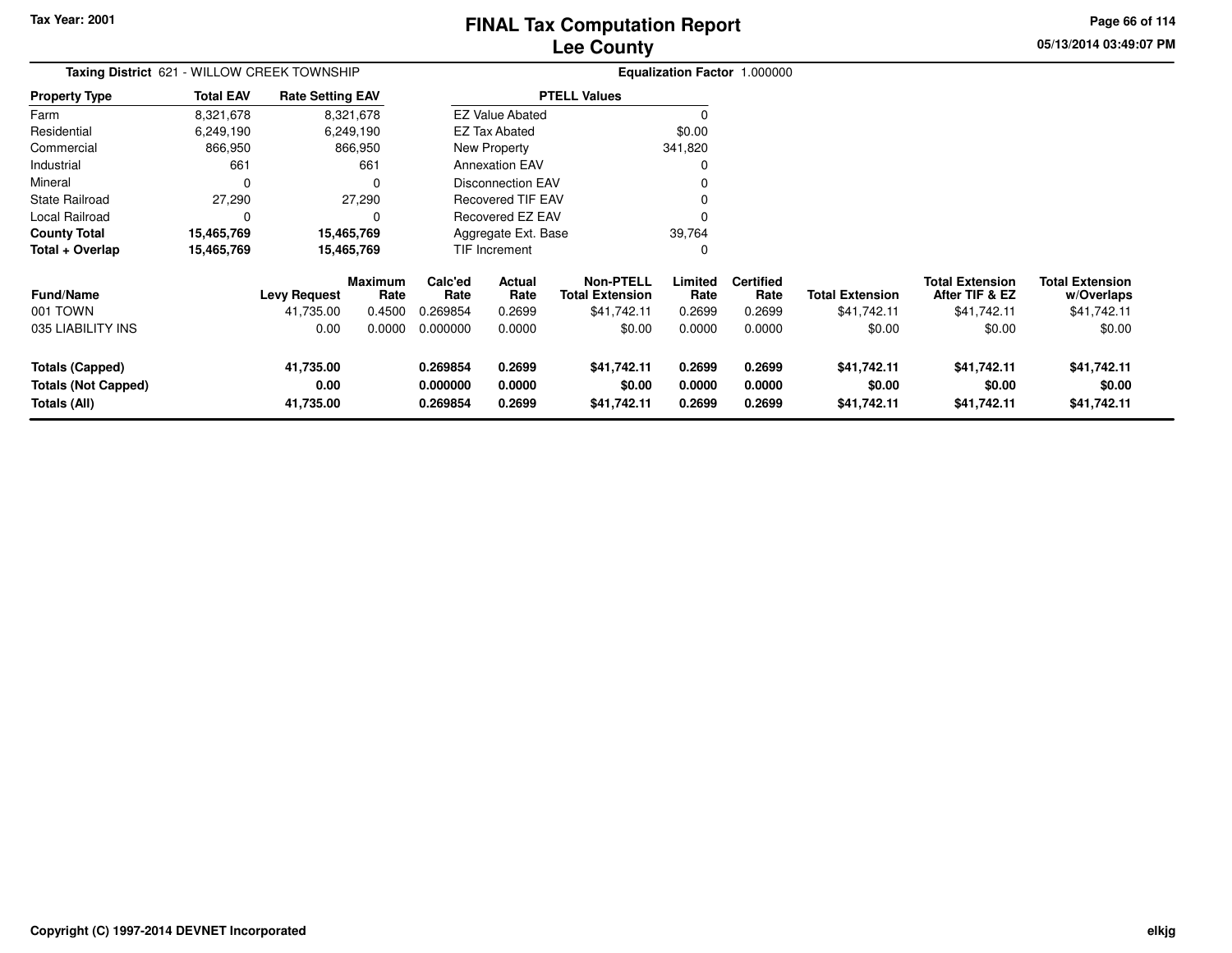**05/13/2014 03:49:07 PM Page 67 of 114**

| Taxing District 621RB - WILLOW CRK TWP RD/BRIDGE |                  |                         |                        | Equalization Factor 1.000000 |                               |                                            |                  |                          |                                 |                                          |                                      |
|--------------------------------------------------|------------------|-------------------------|------------------------|------------------------------|-------------------------------|--------------------------------------------|------------------|--------------------------|---------------------------------|------------------------------------------|--------------------------------------|
| <b>Property Type</b>                             | <b>Total EAV</b> | <b>Rate Setting EAV</b> |                        |                              |                               | <b>PTELL Values</b>                        |                  |                          | <b>Road and Bridge Transfer</b> |                                          |                                      |
| Farm                                             | 8,321,678        |                         | 8,321,678              |                              | <b>EZ Value Abated</b>        |                                            | $\Omega$         | <b>Municipality</b>      |                                 | Fund                                     | <b>Amount Extended</b>               |
| Residential                                      | 6,249,190        |                         | 6,249,190              |                              | <b>EZ Tax Abated</b>          |                                            | \$0.00           |                          |                                 |                                          |                                      |
| Commercial                                       | 866,950          |                         | 866,950                |                              | New Property                  |                                            | 341,820          |                          | 708 - VILLAGE OF LEE            | 007                                      | \$2,852.65                           |
| Industrial                                       | 661              |                         | 661                    |                              | <b>Annexation EAV</b>         |                                            | 0                | Total                    |                                 |                                          | \$2,852.65                           |
| Mineral                                          | $\Omega$         |                         | 0                      |                              | <b>Disconnection EAV</b><br>O |                                            |                  |                          |                                 |                                          |                                      |
| <b>State Railroad</b>                            | 27,290           |                         | 27,290                 |                              | <b>Recovered TIF EAV</b>      |                                            | 0                |                          |                                 |                                          |                                      |
| Local Railroad                                   | 0<br>0           |                         |                        |                              | Recovered EZ EAV              |                                            | 0                |                          |                                 |                                          |                                      |
| <b>County Total</b>                              | 15,465,769       | 15,465,769              |                        |                              | Aggregate Ext. Base           |                                            | 72,971           |                          |                                 |                                          |                                      |
| Total + Overlap                                  | 15,465,769       | 15,465,769              |                        | TIF Increment                |                               |                                            | $\Omega$         |                          |                                 |                                          |                                      |
| <b>Fund/Name</b>                                 |                  | <b>Levy Request</b>     | <b>Maximum</b><br>Rate | Calc'ed<br>Rate              | Actual<br>Rate                | <b>Non-PTELL</b><br><b>Total Extension</b> | Limited<br>Rate  | <b>Certified</b><br>Rate | <b>Total Extension</b>          | <b>Total Extension</b><br>After TIF & EZ | <b>Total Extension</b><br>w/Overlaps |
| 007 ROAD & BRIDGE                                |                  | 41,315.00               | 0.3300                 | 0.267138                     | 0.2671                        | \$41,309.07                                | 0.2671           | 0.2671                   | \$41,309.07                     | \$41,309.07                              | \$41,309.07                          |
| 008 SPECIAL BRIDGE                               |                  | 6,221.00                | 0.0500                 | 0.040224                     | 0.0402                        | \$6,217.24                                 | 0.0402           | 0.0402                   | \$6,217.24                      | \$6,217.24                               | \$6,217.24                           |
| 009 PERMANENT ROAD                               |                  | 24,708.00               | 0.1670                 | 0.159759                     | 0.1598                        | \$24,714.30                                | 0.1598           | 0.1598                   | \$24,714.30                     | \$24,714.30                              | \$24,714.30                          |
| 010 EQUIPMENT & BUILDING                         |                  | 4,374.00                | 0.0350                 | 0.028282                     | 0.0283                        | \$4,376.81                                 | 0.0283           | 0.0283                   | \$4,376.81                      | \$4,376.81                               | \$4,376.81                           |
| <b>Totals (Capped)</b>                           |                  | 76,618.00               |                        | 0.495403                     | 0.4954                        | \$76,617.42                                | 0.4954           | 0.4954                   | \$76,617.42                     | \$76,617.42                              | \$76,617.42                          |
| <b>Totals (Not Capped)</b><br>Totals (All)       |                  | 0.00<br>76,618.00       |                        | 0.000000<br>0.495403         | 0.0000<br>0.4954              | \$0.00<br>\$76,617.42                      | 0.0000<br>0.4954 | 0.0000<br>0.4954         | \$0.00<br>\$76,617.42           | \$0.00<br>\$76,617.42                    | \$0.00<br>\$76,617.42                |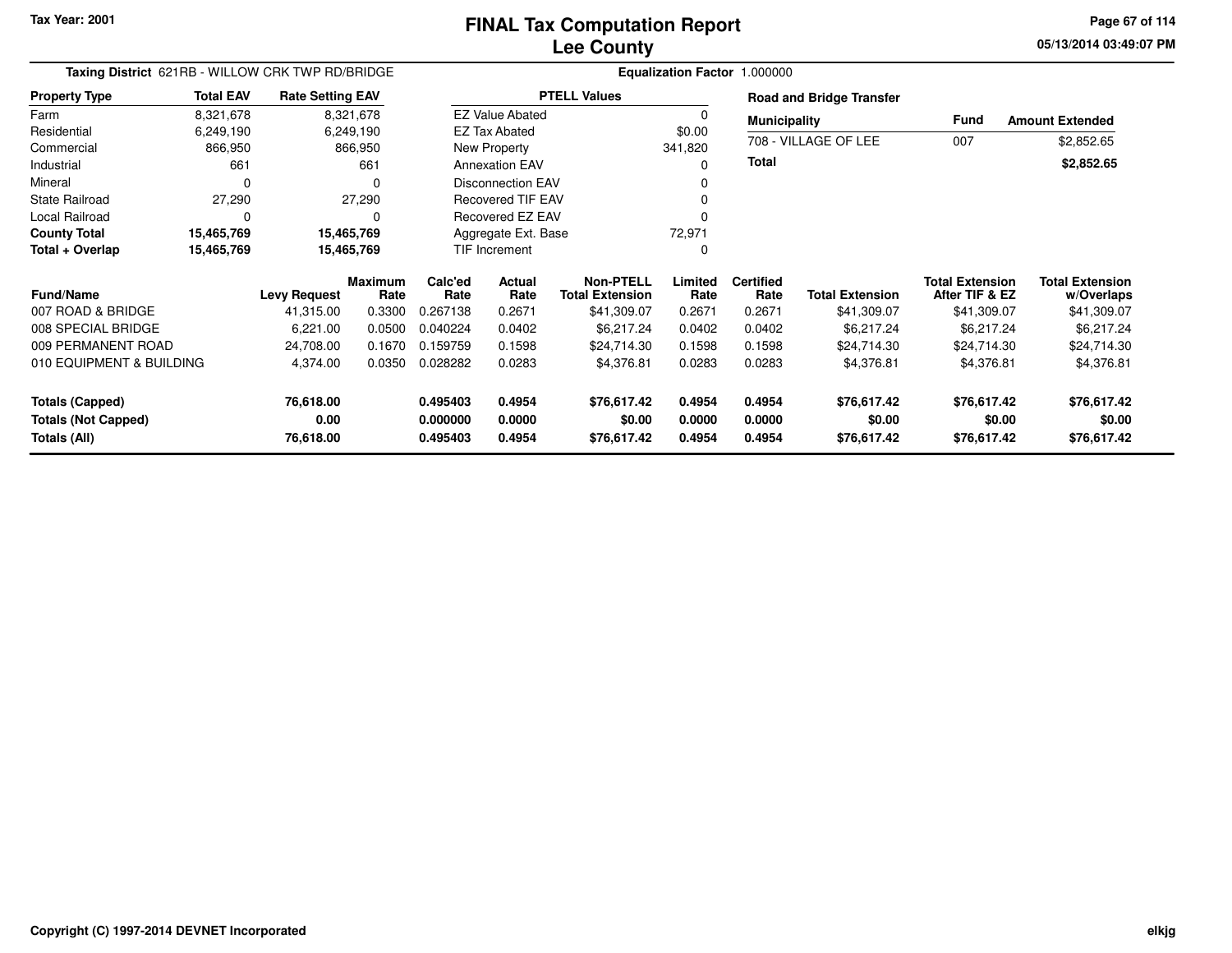**05/13/2014 03:49:07 PMPage 68 of 114**

| Taxing District 622 - WYOMING TOWNSHIP |                  |                         |                        |                 |                               |                                            |                 | Equalization Factor 1.000000 |                        |                                          |                                      |
|----------------------------------------|------------------|-------------------------|------------------------|-----------------|-------------------------------|--------------------------------------------|-----------------|------------------------------|------------------------|------------------------------------------|--------------------------------------|
| <b>Property Type</b>                   | <b>Total EAV</b> | <b>Rate Setting EAV</b> |                        |                 |                               | <b>PTELL Values</b>                        |                 |                              |                        |                                          |                                      |
| Farm                                   | 9,245,899        | 9,203,321               |                        |                 | <b>EZ Value Abated</b>        |                                            | $\Omega$        |                              |                        |                                          |                                      |
| Residential                            | 11,492,360       | 11,030,180              |                        |                 | <b>EZ Tax Abated</b>          |                                            | \$0.00          |                              |                        |                                          |                                      |
| Commercial                             | 1,281,860        |                         | 1,197,770              |                 | New Property                  |                                            | 362,550         |                              |                        |                                          |                                      |
| Industrial                             |                  |                         | 0                      |                 | <b>Annexation EAV</b>         |                                            |                 |                              |                        |                                          |                                      |
| Mineral                                |                  |                         | 0                      |                 | <b>Disconnection EAV</b>      |                                            |                 |                              |                        |                                          |                                      |
| <b>State Railroad</b>                  |                  |                         | 0                      |                 | <b>Recovered TIF EAV</b>      |                                            |                 |                              |                        |                                          |                                      |
| Local Railroad                         |                  |                         | $\Omega$               |                 | Recovered EZ EAV              |                                            |                 |                              |                        |                                          |                                      |
| <b>County Total</b>                    | 22,020,119       | 21,431,271              |                        |                 | Aggregate Ext. Base<br>90,013 |                                            |                 |                              |                        |                                          |                                      |
| Total + Overlap                        | 22,020,119       | 21,431,271              |                        |                 | 588,848<br>TIF Increment      |                                            |                 |                              |                        |                                          |                                      |
| <b>Fund/Name</b>                       |                  | <b>Levy Request</b>     | <b>Maximum</b><br>Rate | Calc'ed<br>Rate | Actual<br>Rate                | <b>Non-PTELL</b><br><b>Total Extension</b> | Limited<br>Rate | <b>Certified</b><br>Rate     | <b>Total Extension</b> | <b>Total Extension</b><br>After TIF & EZ | <b>Total Extension</b><br>w/Overlaps |
| 001 TOWN                               |                  | 74,400.00               | 0.4000                 | 0.347156        | 0.3472                        | \$74,409.37                                | 0.3463          | 0.3463                       | \$76,255.67            | \$74,216.49                              | \$74,216.49                          |
| 005 IMRF                               |                  | 300.00                  | 0.0000                 | 0.001400        | 0.0014                        | \$300.04                                   | 0.0014          | 0.0014                       | \$308.28               | \$300.04                                 | \$300.04                             |
| 017 CEMETERY                           |                  | 13,000.00               | 0.1500                 | 0.060659        | 0.0607                        | \$13,008.78                                | 0.0605          | 0.0605                       | \$13,322.17            | \$12,965.92                              | \$12,965.92                          |
| 035 LIABILITY INS                      |                  | 2,700.00                | 0.0000                 | 0.012598        | 0.0126                        | \$2,700.34                                 | 0.0126          | 0.0126                       | \$2,774.53             | \$2,700.34                               | \$2,700.34                           |
| 047 SOCIAL SECURITY                    |                  | 3,500.00                | 0.0000                 | 0.016331        | 0.0163                        | \$3,493.30                                 | 0.0163          | 0.0163                       | \$3,589.28             | \$3,493.30                               | \$3,493.30                           |
| 054 GENERAL ASSISTANCE                 |                  | 1,000.00                | 0.1000                 | 0.004666        | 0.0047                        | \$1,007.27                                 | 0.0047          | 0.0047                       | \$1,034.95             | \$1,007.27                               | \$1,007.27                           |
| <b>Totals (Capped)</b>                 |                  | 94,900.00               |                        | 0.442810        | 0.4429                        | \$94,919.10                                | 0.4418          | 0.4418                       | \$97,284.88            | \$94,683.36                              | \$94,683.36                          |
| <b>Totals (Not Capped)</b>             |                  | 0.00                    |                        | 0.000000        | 0.0000                        | \$0.00                                     | 0.0000          | 0.0000                       | \$0.00                 | \$0.00                                   | \$0.00                               |
| Totals (All)                           |                  | 94,900.00               |                        | 0.442810        | 0.4429                        | \$94,919.10                                | 0.4418          | 0.4418                       | \$97,284.88            | \$94,683.36                              | \$94,683.36                          |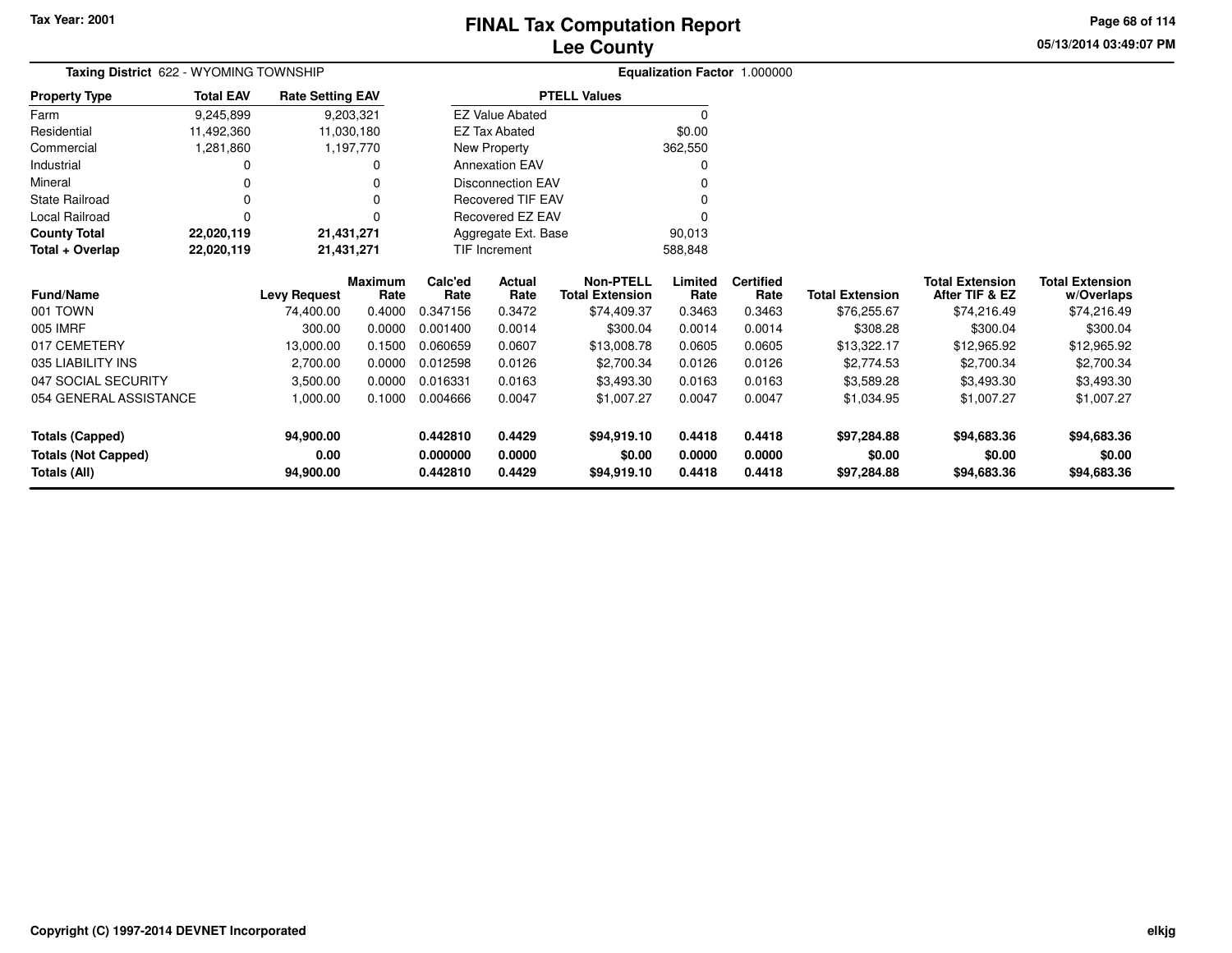**05/13/2014 03:49:07 PM Page 69 of 114**

| Taxing District 622RB - WYOMING TWP ROAD/BRIDGE                      |                  |                                |                        |                                  |                            |                                            |                            | Equalization Factor 1.000000 |                                      |                                          |                                      |
|----------------------------------------------------------------------|------------------|--------------------------------|------------------------|----------------------------------|----------------------------|--------------------------------------------|----------------------------|------------------------------|--------------------------------------|------------------------------------------|--------------------------------------|
| <b>Property Type</b>                                                 | <b>Total EAV</b> | <b>Rate Setting EAV</b>        |                        |                                  |                            | <b>PTELL Values</b>                        |                            |                              | <b>Road and Bridge Transfer</b>      |                                          |                                      |
| Farm                                                                 | 9,245,899        | 9,203,321                      |                        |                                  | <b>EZ Value Abated</b>     |                                            |                            | <b>Municipality</b>          |                                      | Fund                                     | <b>Amount Extended</b>               |
| Residential                                                          | 11,492,360       | 11,030,180                     |                        |                                  | <b>EZ Tax Abated</b>       |                                            | \$0.00                     |                              | 710 - VILLAGE OF PAW PAW             |                                          |                                      |
| Commercial                                                           | 1,281,860        | 1,197,770                      |                        |                                  | New Property               |                                            | 362,550                    |                              |                                      | 007                                      | \$8,841.45                           |
| Industrial                                                           | 0                |                                |                        |                                  | <b>Annexation EAV</b>      |                                            | 0                          | <b>Total</b>                 |                                      |                                          | \$8,841.45                           |
| Mineral                                                              | <sup>0</sup>     |                                |                        |                                  | <b>Disconnection EAV</b>   |                                            |                            |                              |                                      |                                          |                                      |
| <b>State Railroad</b>                                                | $\Omega$         |                                |                        |                                  | <b>Recovered TIF EAV</b>   |                                            |                            |                              |                                      |                                          |                                      |
| Local Railroad                                                       | $\Omega$         |                                |                        |                                  | Recovered EZ EAV           |                                            |                            |                              |                                      |                                          |                                      |
| <b>County Total</b>                                                  | 22,020,119       | 21,431,271                     |                        |                                  | Aggregate Ext. Base        |                                            | 88,277                     |                              |                                      |                                          |                                      |
| Total + Overlap                                                      | 22,020,119       | 21,431,271                     |                        | TIF Increment                    |                            |                                            | 588,848                    |                              |                                      |                                          |                                      |
| <b>Fund/Name</b>                                                     |                  | <b>Levy Request</b>            | <b>Maximum</b><br>Rate | Calc'ed<br>Rate                  | Actual<br>Rate             | <b>Non-PTELL</b><br><b>Total Extension</b> | Limited<br>Rate            | <b>Certified</b><br>Rate     | <b>Total Extension</b>               | <b>Total Extension</b><br>After TIF & EZ | <b>Total Extension</b><br>w/Overlaps |
| 007 ROAD & BRIDGE                                                    |                  | 43,000.00                      | 0.6600                 | 0.200641                         | 0.2006                     | \$42,991.13                                | 0.2006                     | 0.2006                       | \$44,172.36                          | \$42,991.13                              | \$42,991.13                          |
| 008 SPECIAL BRIDGE                                                   |                  | 5,000.00                       | 0.0500                 | 0.023330                         | 0.0233                     | \$4,993.49                                 | 0.0233                     | 0.0233                       | \$5,130.69                           | \$4,993.49                               | \$4,993.49                           |
| 009 PERMANENT ROAD                                                   |                  | 36,680.00                      | 0.1670                 | 0.171152                         | 0.1670                     | \$35,790.22                                | 0.1670                     | 0.1670                       | \$36,773.60                          | \$35,790.22                              | \$35,790.22                          |
| 010 EQUIPMENT & BUILDING                                             |                  | 7,600.00                       | 0.0350                 | 0.035462                         | 0.0350                     | \$7,500.94                                 | 0.0350                     | 0.0350                       | \$7,707.04                           | \$7,500.94                               | \$7,500.94                           |
| <b>Totals (Capped)</b><br><b>Totals (Not Capped)</b><br>Totals (All) |                  | 92,280.00<br>0.00<br>92,280.00 |                        | 0.430585<br>0.000000<br>0.430585 | 0.4259<br>0.0000<br>0.4259 | \$91,275.78<br>\$0.00<br>\$91,275.78       | 0.4259<br>0.0000<br>0.4259 | 0.4259<br>0.0000<br>0.4259   | \$93,783.69<br>\$0.00<br>\$93,783.69 | \$91,275.78<br>\$0.00<br>\$91,275.78     | \$91,275.78<br>\$0.00<br>\$91,275.78 |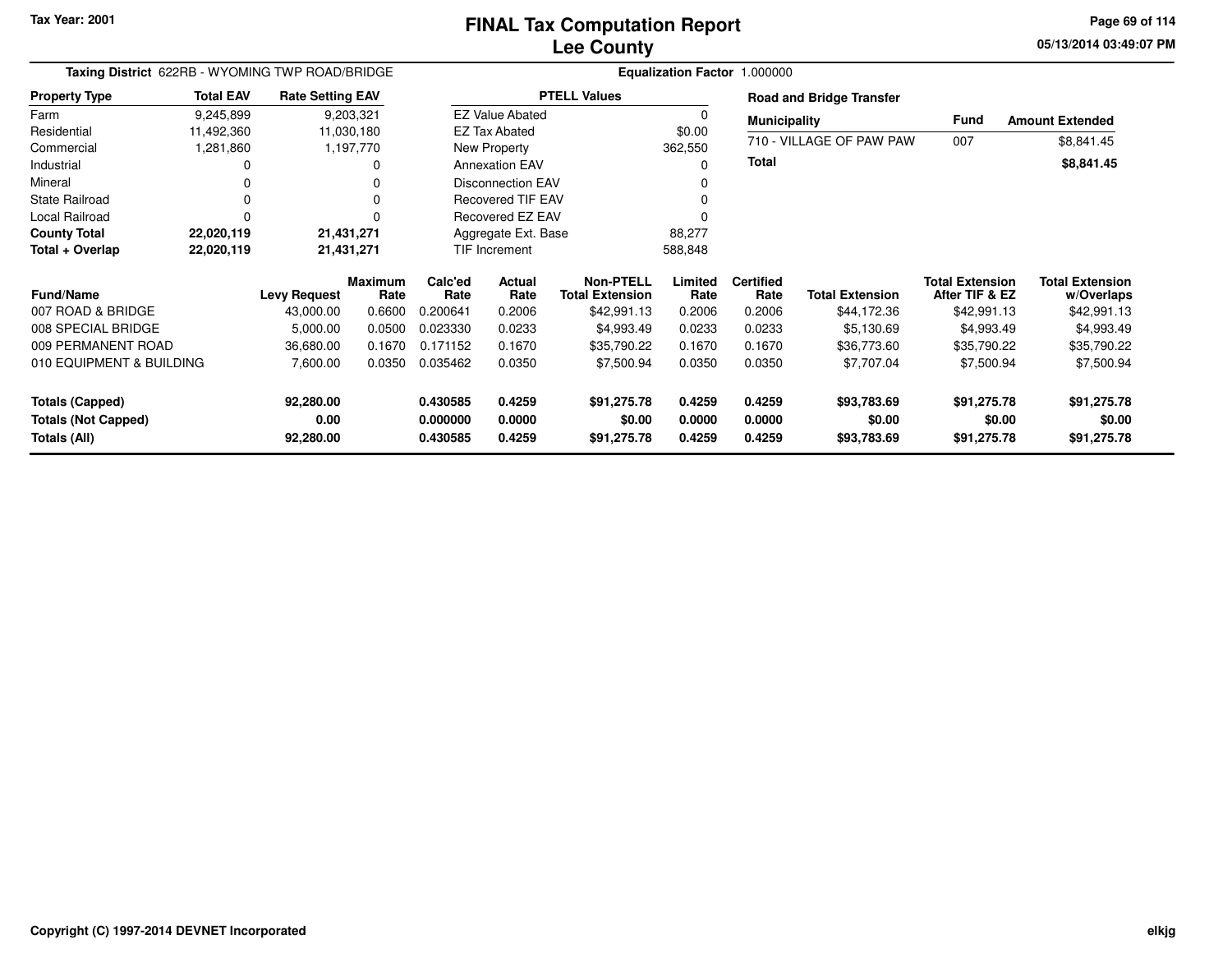#### **Lee CountyFINAL Tax Computation Report**

**05/13/2014 03:49:07 PM Page 70 of 114**

| Taxing District 701 - CITY OF AMBOY                                  |                  |                                  |                        |                                  | Equalization Factor 1.000000 |                                            |                            |                                 |                                        |                                          |                                        |
|----------------------------------------------------------------------|------------------|----------------------------------|------------------------|----------------------------------|------------------------------|--------------------------------------------|----------------------------|---------------------------------|----------------------------------------|------------------------------------------|----------------------------------------|
| <b>Property Type</b>                                                 | <b>Total EAV</b> | <b>Rate Setting EAV</b>          |                        |                                  |                              | <b>PTELL Values</b>                        |                            |                                 | <b>Road and Bridge Transfer</b>        |                                          |                                        |
| Farm                                                                 | 17,520           |                                  | 17,520                 |                                  | <b>EZ Value Abated</b>       |                                            | 105,478                    | <b>Road District</b>            |                                        | <b>Fund</b>                              | <b>Amount Extended</b>                 |
| Residential                                                          | 15,476,120       |                                  | 15,378,126             |                                  | <b>EZ Tax Abated</b>         |                                            | \$1,110.68                 |                                 |                                        |                                          |                                        |
| Commercial                                                           | 2,779,240        |                                  | 2,771,756              |                                  | New Property<br>268,650      |                                            |                            | 602RB - AMBOY TWP ROAD/BRID 007 |                                        | \$10,563.26                              |                                        |
| Industrial                                                           | 796,000          |                                  | 796,000                |                                  | <b>Annexation EAV</b>        |                                            | $\Omega$                   | <b>Total</b>                    |                                        |                                          | \$10,563.26                            |
| Mineral                                                              | $\Omega$         |                                  | 0                      |                                  | <b>Disconnection EAV</b>     |                                            | 0                          |                                 |                                        |                                          |                                        |
| <b>State Railroad</b>                                                | $\Omega$         |                                  | 0                      |                                  | <b>Recovered TIF EAV</b>     |                                            | $\Omega$                   |                                 |                                        |                                          |                                        |
| <b>Local Railroad</b>                                                | $\Omega$         |                                  | 0                      |                                  | Recovered EZ EAV             |                                            | 30,218                     |                                 |                                        |                                          |                                        |
| <b>County Total</b>                                                  | 19,068,880       |                                  | 18,963,402             |                                  | Aggregate Ext. Base          |                                            | 192,078                    |                                 |                                        |                                          |                                        |
| Total + Overlap                                                      | 19,068,880       |                                  | 18,963,402             |                                  | <b>TIF Increment</b>         |                                            | $\mathbf 0$                |                                 |                                        |                                          |                                        |
| <b>Fund/Name</b>                                                     |                  | <b>Levy Request</b>              | <b>Maximum</b><br>Rate | Calc'ed<br>Rate                  | Actual<br>Rate               | <b>Non-PTELL</b><br><b>Total Extension</b> | Limited<br>Rate            | <b>Certified</b><br>Rate        | <b>Total Extension</b>                 | <b>Total Extension</b><br>After TIF & EZ | <b>Total Extension</b><br>w/Overlaps   |
| 001 CORPORATE                                                        |                  | 48,250.00                        | 0.2500                 | 0.254438                         | 0.2500                       | \$47,408.51                                | 0.2500                     | 0.2500                          | \$47,672.20                            | \$47,408.51                              | \$47,408.51                            |
| 005 ILL MUNICIPAL RET                                                |                  | 29,000.00                        | 0.0000                 | 0.152926                         | 0.1529                       | \$28,995.04                                | 0.1529                     | 0.1529                          | \$29,156.32                            | \$28,995.04                              | \$28,995.04                            |
| 007 CITY SHARE OF TWNSHP R                                           |                  | 0.00                             | 0.0000                 | 0.000000                         | 0.0000                       | \$0.00                                     | 0.0000                     | 0.0000                          | \$0.00                                 | \$0.00                                   | \$0.00                                 |
| 014 POLICE PRO                                                       |                  | 14,300.00                        | 0.0750                 | 0.075408                         | 0.0750                       | \$14,222.55                                | 0.0750                     | 0.0750                          | \$14,301.66                            | \$14,222.55                              | \$14,222.55                            |
| 016 LIBRARY                                                          |                  | 28,900.00                        | 0.1500                 | 0.152399                         | 0.1500                       | \$28,445.10                                | 0.1500                     | 0.1500                          | \$28,603.32                            | \$28,445.10                              | \$28,445.10                            |
| 027 AUDIT                                                            |                  | 5,800.00                         | 0.0000                 | 0.030585                         | 0.0306                       | \$5,802.80                                 | 0.0306                     | 0.0306                          | \$5,835.08                             | \$5,802.80                               | \$5,802.80                             |
| 035 LIABILITY INS                                                    |                  | 14,000.00                        | 0.0000                 | 0.073826                         | 0.0738                       | \$13,994.99                                | 0.0738                     | 0.0738                          | \$14,072.83                            | \$13,994.99                              | \$13,994.99                            |
| 041 STREET LIGHTING                                                  |                  | 9,550.00                         | 0.0500                 | 0.050360                         | 0.0500                       | \$9,481.70                                 | 0.0500                     | 0.0500                          | \$9,534.44                             | \$9,481.70                               | \$9,481.70                             |
| 042 CITY PARK                                                        |                  | 3,500.00                         | 0.0750                 | 0.018457                         | 0.0185                       | \$3,508.23                                 | 0.0185                     | 0.0185                          | \$3.527.74                             | \$3,508.23                               | \$3,508.23                             |
| 044 BAND                                                             |                  | 1,000.00                         | 0.0400                 | 0.005273                         | 0.0053                       | \$1,005.06                                 | 0.0053                     | 0.0053                          | \$1,010.65                             | \$1,005.06                               | \$1,005.06                             |
| 046 CIVIL DEFENSE                                                    |                  | 3,500.00                         | 0.0500                 | 0.018457                         | 0.0185                       | \$3,508.23                                 | 0.0185                     | 0.0185                          | \$3,527.74                             | \$3,508.23                               | \$3,508.23                             |
| 047 SOCIAL SECURITY                                                  |                  | 32,005.00                        | 0.0000                 | 0.168773                         | 0.1688                       | \$32,010.22                                | 0.1688                     | 0.1688                          | \$32,188.27                            | \$32,010.22                              | \$32,010.22                            |
| 048 SCHOOL CROSSING GUARD                                            |                  | 3,300.00                         | 0.0200                 | 0.017402                         | 0.0174                       | \$3,299.63                                 | 0.0174                     | 0.0174                          | \$3,317.99                             | \$3,299.63                               | \$3,299.63                             |
| 062 WORKMENS COMP                                                    |                  | 8,000.00                         | 0.0000                 | 0.042187                         | 0.0422                       | \$8,002.56                                 | 0.0422                     | 0.0422                          | \$8,047.07                             | \$8,002.56                               | \$8,002.56                             |
| <b>Totals (Capped)</b><br><b>Totals (Not Capped)</b><br>Totals (All) |                  | 201,105.00<br>0.00<br>201,105.00 |                        | 1.060491<br>0.000000<br>1.060491 | 1.0530<br>0.0000<br>1.0530   | \$199,684.62<br>\$0.00<br>\$199,684.62     | 1.0530<br>0.0000<br>1.0530 | 1.0530<br>0.0000<br>1.0530      | \$200,795.31<br>\$0.00<br>\$200,795.31 | \$199,684.62<br>\$0.00<br>\$199,684.62   | \$199,684.62<br>\$0.00<br>\$199,684.62 |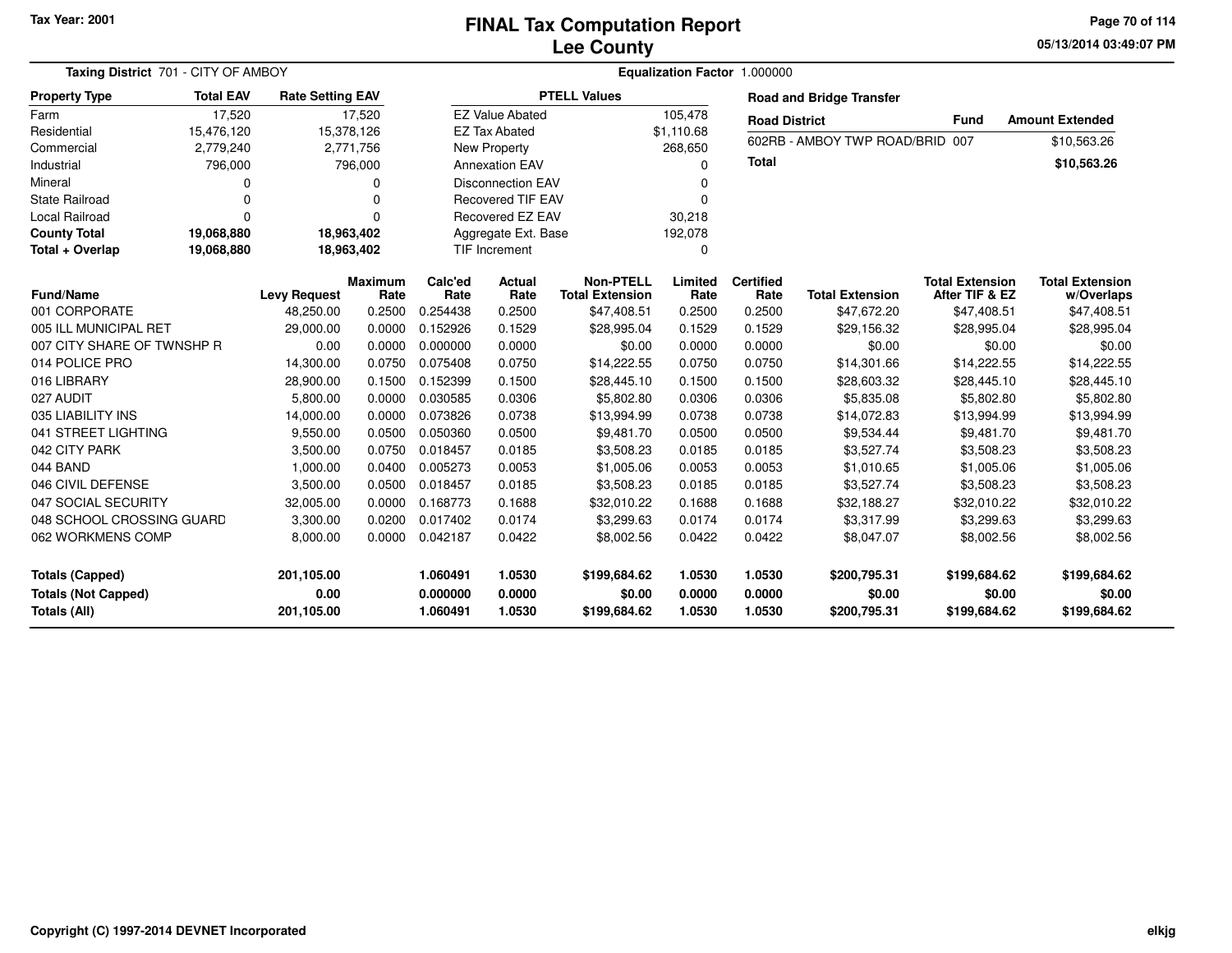**05/13/2014 03:49:07 PM Page 71 of 114**

| Taxing District 702 - VILLAGE OF ASHTON                              |                        |                                |                        | Equalization Factor 1.000000     |                            |                                            |                            |                            |                                      |                                          |                                      |
|----------------------------------------------------------------------|------------------------|--------------------------------|------------------------|----------------------------------|----------------------------|--------------------------------------------|----------------------------|----------------------------|--------------------------------------|------------------------------------------|--------------------------------------|
| <b>Property Type</b>                                                 | <b>Total EAV</b>       | <b>Rate Setting EAV</b>        |                        |                                  |                            | <b>PTELL Values</b>                        |                            |                            | <b>Road and Bridge Transfer</b>      |                                          |                                      |
| Farm                                                                 | 57,000                 |                                | 57,000                 |                                  | <b>EZ Value Abated</b>     |                                            | 285,338                    | <b>Road District</b>       |                                      | <b>Fund</b>                              | <b>Amount Extended</b>               |
| Residential                                                          | 6,995,180              |                                | 6,995,180              |                                  | <b>EZ Tax Abated</b>       |                                            | \$2,641.66                 |                            |                                      |                                          |                                      |
| Commercial                                                           | 1,832,450              |                                | 1,622,856              |                                  | New Property               |                                            | 208,260                    |                            | 603RB - ASHTON TWP ROAD/BRII 007     |                                          | \$7,012.92                           |
| Industrial                                                           | 803,470                |                                | 727,726                |                                  | <b>Annexation EAV</b>      |                                            | U                          | <b>Total</b>               |                                      |                                          | \$7,012.92                           |
| Mineral                                                              | $\Omega$               |                                | 0                      |                                  | <b>Disconnection EAV</b>   |                                            | 0                          |                            |                                      |                                          |                                      |
| <b>State Railroad</b>                                                | 46,421                 |                                | 46,421                 |                                  | <b>Recovered TIF EAV</b>   |                                            | 0                          |                            |                                      |                                          |                                      |
| Local Railroad                                                       | $\Omega$               |                                | 0                      |                                  | Recovered EZ EAV           |                                            | 75,734                     |                            |                                      |                                          |                                      |
| <b>County Total</b>                                                  | 9,734,521              |                                | 9,449,183              |                                  | Aggregate Ext. Base        |                                            | 93,770                     |                            |                                      |                                          |                                      |
| Total + Overlap                                                      | 9,734,521<br>9,449,183 |                                |                        |                                  | <b>TIF Increment</b>       |                                            | 0                          |                            |                                      |                                          |                                      |
| <b>Fund/Name</b>                                                     |                        | <b>Levy Request</b>            | <b>Maximum</b><br>Rate | Calc'ed<br>Rate                  | Actual<br>Rate             | <b>Non-PTELL</b><br><b>Total Extension</b> | Limited<br>Rate            | <b>Certified</b><br>Rate   | <b>Total Extension</b>               | <b>Total Extension</b><br>After TIF & EZ | <b>Total Extension</b><br>w/Overlaps |
| 001 CORPORATE                                                        |                        | 21,188.00                      | 0.2500                 | 0.224231                         | 0.2242                     | \$21,185.07                                | 0.2242                     | 0.2242                     | \$21,824.80                          | \$21,185.07                              | \$21,185.07                          |
| 005 IMRF                                                             |                        | 15,500.00                      | 0.0000                 | 0.164035                         | 0.1640                     | \$15,496.66                                | 0.1640                     | 0.1640                     | \$15,964.61                          | \$15,496.66                              | \$15,496.66                          |
| 007 CITY SHARE OF TWNSHP R                                           |                        | 0.00                           | 0.0000                 | 0.000000                         | 0.0000                     | \$0.00                                     | 0.0000                     | 0.0000                     | \$0.00                               | \$0.00                                   | \$0.00                               |
| 014 POLICE PRO                                                       |                        | 10,500.00                      | 0.1500                 | 0.111121                         | 0.1111                     | \$10,498.04                                | 0.1111                     | 0.1111                     | \$10,815.05                          | \$10,498.04                              | \$10,498.04                          |
| 016 LIBRARY                                                          |                        | 13,550.00                      | 0.1500                 | 0.143399                         | 0.1434                     | \$13,550.13                                | 0.1434                     | 0.1434                     | \$13,959.30                          | \$13,550.13                              | \$13,550.13                          |
| 017 CEMETERY                                                         |                        | 1,550.00                       | 0.0250                 | 0.016404                         | 0.0164                     | \$1,549.67                                 | 0.0164                     | 0.0164                     | \$1,596.46                           | \$1,549.67                               | \$1,549.67                           |
| 025 GARBAGE                                                          |                        | 12,800.00                      | 0.2000                 | 0.135461                         | 0.1355                     | \$12,803.64                                | 0.1355                     | 0.1355                     | \$13,190.28                          | \$12,803.64                              | \$12,803.64                          |
| 027 AUDIT                                                            |                        | 4,700.00                       | 0.0000                 | 0.049740                         | 0.0497                     | \$4,696.24                                 | 0.0497                     | 0.0497                     | \$4,838.06                           | \$4,696.24                               | \$4,696.24                           |
| 035 LIABILITY                                                        |                        | 1,000.00                       | 0.0000                 | 0.010583                         | 0.0106                     | \$1,001.61                                 | 0.0106                     | 0.0106                     | \$1,031.86                           | \$1,001.61                               | \$1,001.61                           |
| 047 SOCIAL SECURITY                                                  |                        | 6,000.00                       | 0.0000                 | 0.063498                         | 0.0635                     | \$6,000.23                                 | 0.0635                     | 0.0635                     | \$6,181.42                           | \$6,000.23                               | \$6,000.23                           |
| 060 UNEMPLOYMENT COMP                                                |                        | 200.00                         | 0.0000                 | 0.002117                         | 0.0021                     | \$198.43                                   | 0.0021                     | 0.0021                     | \$204.42                             | \$198.43                                 | \$198.43                             |
| 062 WORKMENS COMP                                                    |                        | 500.00                         | 0.0000                 | 0.005292                         | 0.0053                     | \$500.81                                   | 0.0053                     | 0.0053                     | \$515.93                             | \$500.81                                 | \$500.81                             |
| <b>Totals (Capped)</b><br><b>Totals (Not Capped)</b><br>Totals (All) |                        | 87,488.00<br>0.00<br>87,488.00 |                        | 0.925881<br>0.000000<br>0.925881 | 0.9258<br>0.0000<br>0.9258 | \$87,480.53<br>\$0.00<br>\$87,480.53       | 0.9258<br>0.0000<br>0.9258 | 0.9258<br>0.0000<br>0.9258 | \$90,122.19<br>\$0.00<br>\$90,122.19 | \$87,480.53<br>\$0.00<br>\$87,480.53     | \$87,480.53<br>\$0.00<br>\$87,480.53 |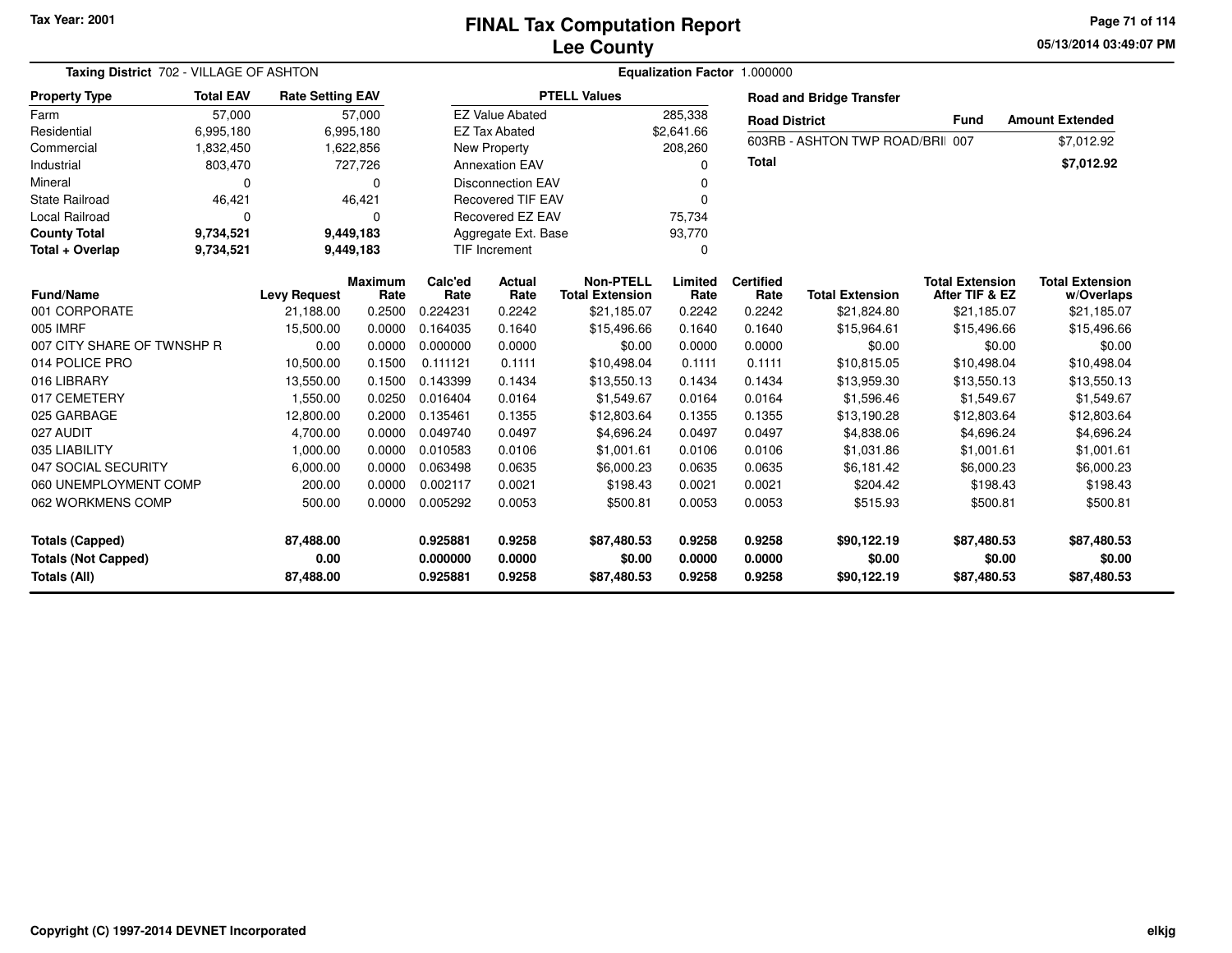**05/13/2014 03:49:07 PM Page 72 of 114**

| Taxing District 703 - VILLAGE OF COMPTON                      |                  |                              |                        | Equalization Factor 1.000000     |                            |                                            |                            |                            |                                    |                                          |                                      |
|---------------------------------------------------------------|------------------|------------------------------|------------------------|----------------------------------|----------------------------|--------------------------------------------|----------------------------|----------------------------|------------------------------------|------------------------------------------|--------------------------------------|
| <b>Property Type</b>                                          | <b>Total EAV</b> | <b>Rate Setting EAV</b>      |                        | <b>PTELL Values</b>              |                            |                                            |                            |                            | <b>Road and Bridge Transfer</b>    |                                          |                                      |
| Farm                                                          | 0                |                              |                        | <b>EZ Value Abated</b>           |                            |                                            |                            |                            | <b>Road District</b>               |                                          | <b>Amount Extended</b>               |
| Residential                                                   | 2,214,740        |                              | 2,214,740              |                                  | <b>EZ Tax Abated</b>       |                                            |                            |                            |                                    |                                          |                                      |
| Commercial                                                    | 186,450          |                              | 186,450                |                                  | New Property               |                                            |                            |                            | 605RB - BROOKLYN TWP ROAD/E 007    |                                          | \$1,491.14                           |
| Industrial                                                    |                  | 0                            |                        | <b>Annexation EAV</b>            |                            |                                            | ი                          | <b>Total</b>               |                                    |                                          | \$1,491.14                           |
| Mineral                                                       |                  | 0                            |                        | <b>Disconnection EAV</b>         |                            |                                            |                            |                            |                                    |                                          |                                      |
| <b>State Railroad</b>                                         |                  |                              | 0                      |                                  | <b>Recovered TIF EAV</b>   |                                            |                            |                            |                                    |                                          |                                      |
| Local Railroad                                                |                  | 0                            |                        | Recovered EZ EAV                 |                            |                                            |                            |                            |                                    |                                          |                                      |
| <b>County Total</b>                                           | 2,401,190        |                              | 2,401,190              |                                  | Aggregate Ext. Base        |                                            |                            |                            |                                    |                                          |                                      |
| Total + Overlap                                               | 2,401,190        | 2,401,190                    |                        | TIF Increment                    |                            |                                            | 0                          |                            |                                    |                                          |                                      |
| <b>Fund/Name</b>                                              |                  | <b>Levy Request</b>          | <b>Maximum</b><br>Rate | Calc'ed<br>Rate                  | Actual<br>Rate             | <b>Non-PTELL</b><br><b>Total Extension</b> | Limited<br>Rate            | <b>Certified</b><br>Rate   | <b>Total Extension</b>             | <b>Total Extension</b><br>After TIF & EZ | <b>Total Extension</b><br>w/Overlaps |
| 001 CORPORATE                                                 |                  | 2,390.00                     | 0.2500                 | 0.099534                         | 0.0995                     | \$2,389.18                                 | 0.0995                     | 0.0995                     | \$2,389.18                         | \$2,389.18                               | \$2,389.18                           |
| 007 CITY SHARE OF TWNSHP R                                    |                  | 0.00                         | 0.0000                 | 0.000000                         | 0.0000                     | \$0.00                                     | 0.0000                     | 0.0000                     | \$0.00                             | \$0.00                                   | \$0.00                               |
| Totals (Capped)<br><b>Totals (Not Capped)</b><br>Totals (All) |                  | 2,390.00<br>0.00<br>2,390.00 |                        | 0.099534<br>0.000000<br>0.099534 | 0.0995<br>0.0000<br>0.0995 | \$2,389.18<br>\$0.00<br>\$2,389.18         | 0.0995<br>0.0000<br>0.0995 | 0.0995<br>0.0000<br>0.0995 | \$2,389.18<br>\$0.00<br>\$2,389.18 | \$2,389.18<br>\$0.00<br>\$2,389.18       | \$2,389.18<br>\$0.00<br>\$2,389.18   |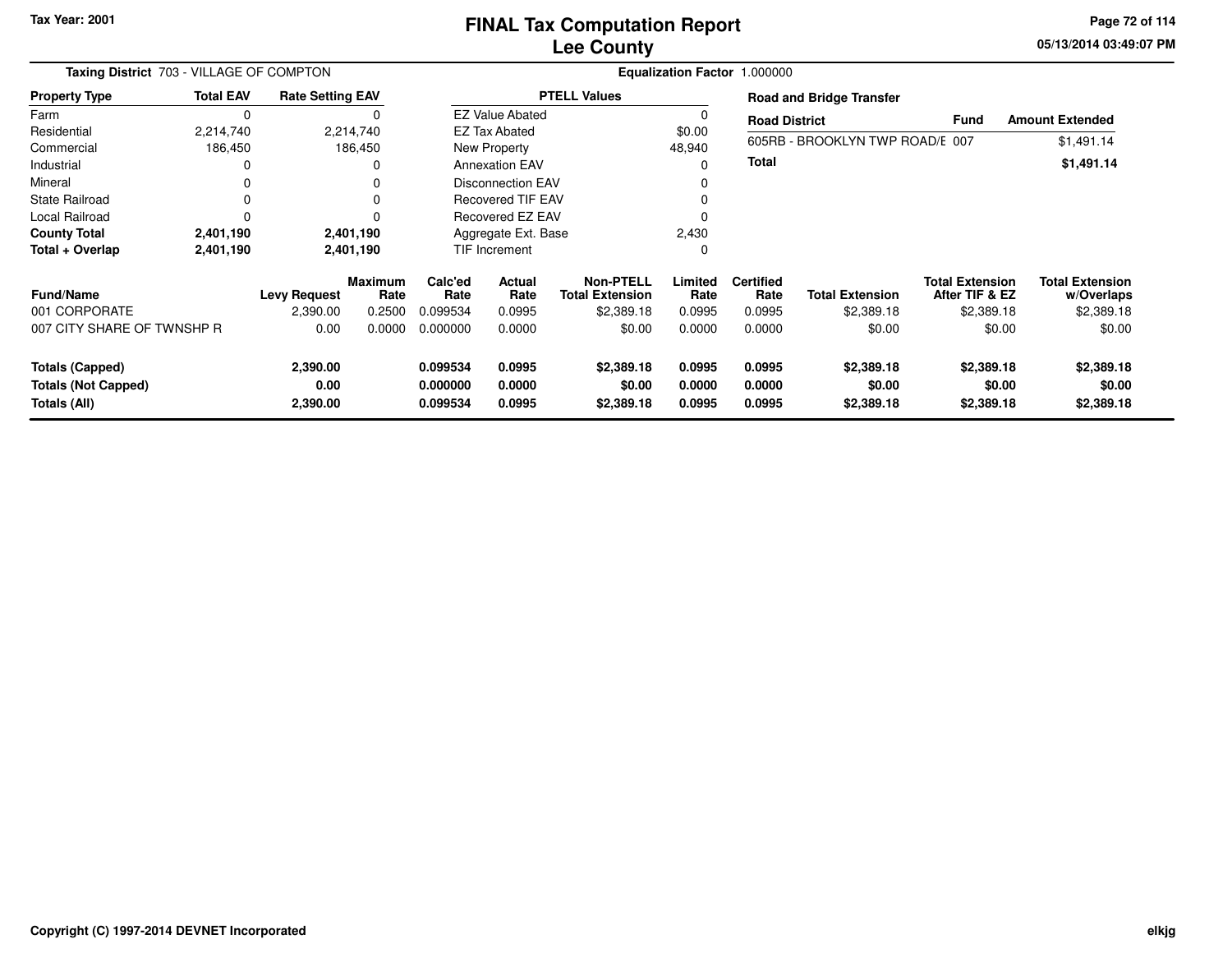**05/13/2014 03:49:07 PMPage 73 of 114**

| Taxing District 705 - CITY OF DIXON                                         |                  |                                      |                        |                                  |                            |                                            |                            | Equalization Factor 1.000000 |                                            |                                            |                                            |
|-----------------------------------------------------------------------------|------------------|--------------------------------------|------------------------|----------------------------------|----------------------------|--------------------------------------------|----------------------------|------------------------------|--------------------------------------------|--------------------------------------------|--------------------------------------------|
| <b>Property Type</b>                                                        | <b>Total EAV</b> | <b>Rate Setting EAV</b>              |                        |                                  |                            | <b>PTELL Values</b>                        |                            |                              | <b>Road and Bridge Transfer</b>            |                                            |                                            |
| Farm                                                                        | 85,280           |                                      | 85,280                 |                                  | <b>EZ Value Abated</b>     |                                            | 2,163,933                  | <b>Road District</b>         |                                            | <b>Fund</b>                                | <b>Amount Extended</b>                     |
| Residential                                                                 | 91,029,130       |                                      | 90,446,661             |                                  | <b>EZ Tax Abated</b>       |                                            | \$35,802.23                |                              | 607RB - DIXON TWP ROAD/BRID(007            |                                            |                                            |
| Commercial                                                                  | 29,502,700       |                                      | 25,858,414             |                                  | New Property               |                                            | 1,625,140                  |                              |                                            |                                            | \$69,363.26                                |
| Industrial                                                                  | 10,662,532       |                                      | 10,330,492             |                                  | <b>Annexation EAV</b>      |                                            | 98,430                     |                              | 618RB - SOUTH DIXON TWP RD/E 007           |                                            | \$2,805.15                                 |
| Mineral                                                                     | $\Omega$         |                                      | $\Omega$               |                                  | <b>Disconnection EAV</b>   |                                            | $\Omega$                   | <b>Total</b>                 |                                            |                                            | \$72,168.41                                |
| <b>State Railroad</b>                                                       | 269,241          |                                      | 269,241                |                                  | <b>Recovered TIF EAV</b>   |                                            | $\Omega$                   |                              |                                            |                                            |                                            |
| Local Railroad                                                              | 5,000            |                                      | 5,000                  | Recovered EZ EAV<br>968,598      |                            |                                            |                            |                              |                                            |                                            |                                            |
| <b>County Total</b>                                                         | 131,553,883      | 126,995,088                          |                        |                                  | Aggregate Ext. Base        |                                            | 2,067,395                  |                              |                                            |                                            |                                            |
| Total + Overlap                                                             | 131,553,883      | 126,995,088                          |                        |                                  | TIF Increment              |                                            | 2,394,862                  |                              |                                            |                                            |                                            |
| <b>Fund/Name</b>                                                            |                  | <b>Levy Request</b>                  | <b>Maximum</b><br>Rate | Calc'ed<br>Rate                  | Actual<br>Rate             | <b>Non-PTELL</b><br><b>Total Extension</b> | Limited<br>Rate            | <b>Certified</b><br>Rate     | <b>Total Extension</b>                     | <b>Total Extension</b><br>After TIF & EZ   | <b>Total Extension</b><br>w/Overlaps       |
| 001 CORPORATE                                                               |                  | 337,423.00                           | 0.2564                 | 0.265698                         | 0.2564                     | \$325,615.41                               | 0.2564                     | 0.2564                       | \$337,304.16                               | \$325,615.41                               | \$325,615.41                               |
| 005 IMRF                                                                    |                  | 274,685.00                           | 0.0000                 | 0.216296                         | 0.2163                     | \$274,690.38                               | 0.2163                     | 0.2163                       | \$284,551.05                               | \$274,690.38                               | \$274,690.38                               |
| 007 CITY SHARE OF TWNSHP R                                                  |                  | 0.00                                 | 0.0000                 | 0.000000                         | 0.0000                     | \$0.00                                     | 0.0000                     | 0.0000                       | \$0.00                                     | \$0.00                                     | \$0.00                                     |
| 014 POLICE PRO                                                              |                  | 187,806.00                           | 0.1500                 | 0.147885                         | 0.1479                     | \$187,825.74                               | 0.1479                     | 0.1479                       | \$194,568.19                               | \$187,825.74                               | \$187,825.74                               |
| 015 POLICE PENSION                                                          |                  | 265,919.00                           | 0.0000                 | 0.209393                         | 0.2094                     | \$265,927.71                               | 0.2094                     | 0.2094                       | \$275,473.83                               | \$265,927.71                               | \$265,927.71                               |
| 016 LIBRARY                                                                 |                  | 187,806.00                           | 0.1500                 | 0.147885                         | 0.1479                     | \$187,825.74                               | 0.1479                     | 0.1479                       | \$194,568.19                               | \$187,825.74                               | \$187,825.74                               |
| 017 CEMETERY                                                                |                  | 31,322.00                            | 0.0250                 | 0.024664                         | 0.0247                     | \$31,367.79                                | 0.0247                     | 0.0247                       | \$32,493.81                                | \$31,367.79                                | \$31,367.79                                |
| 027 AUDIT                                                                   |                  | 39,572.00                            | 0.0000                 | 0.031160                         | 0.0312                     | \$39,622.47                                | 0.0312                     | 0.0312                       | \$41,044.81                                | \$39,622.47                                | \$39,622.47                                |
| 028 LIBRARY MAINT                                                           |                  | 25,135.00                            | 0.0200                 | 0.019792                         | 0.0198                     | \$25,145.03                                | 0.0198                     | 0.0198                       | \$26,047.67                                | \$25,145.03                                | \$25,145.03                                |
| 035 CLAIM AND JUDGEMENT TA)                                                 |                  | 385,023.00                           | 0.0000                 | 0.303179                         | 0.3032                     | \$385,049.11                               | 0.3032                     | 0.3032                       | \$398,871.37                               | \$385,049.11                               | \$385,049.11                               |
| 040 STREET & BRIDGE                                                         |                  | 42,150.00                            | 0.1000                 | 0.033190                         | 0.0000                     | \$0.00                                     | 0.0000                     | 0.0000                       | \$0.00                                     | \$0.00                                     | \$0.00                                     |
| 044 BAND                                                                    |                  | 50,141.00                            | 0.0400                 | 0.039483                         | 0.0395                     | \$50,163.06                                | 0.0395                     | 0.0395                       | \$51,963.78                                | \$50,163.06                                | \$50,163.06                                |
| 045 PUBLIC BENEFIT                                                          |                  | 62,645.00                            | 0.0500                 | 0.049329                         | 0.0493                     | \$62,608.58                                | 0.0493                     | 0.0493                       | \$64,856.06                                | \$62,608.58                                | \$62,608.58                                |
| 046 CIVIL DEFENSE                                                           |                  | 10,311.00                            | 0.0500                 | 0.008119                         | 0.0081                     | \$10,286.60                                | 0.0081                     | 0.0081                       | \$10,655.86                                | \$10,286.60                                | \$10,286.60                                |
| 047 SOCIAL SECURITY                                                         |                  | 255,000.00                           | 0.0000                 | 0.200795                         | 0.2008                     | \$255,006.14                               | 0.2008                     | 0.2008                       | \$264,160.20                               | \$255,006.14                               | \$255,006.14                               |
| <b>Totals (Capped)</b><br><b>Totals (Not Capped)</b><br><b>Totals (All)</b> |                  | 2,154,938.00<br>0.00<br>2,154,938.00 |                        | 1.696868<br>0.000000<br>1.696868 | 1.6545<br>0.0000<br>1.6545 | \$2,101,133.76<br>\$0.00<br>\$2,101,133.76 | 1.6545<br>0.0000<br>1.6545 | 1.6545<br>0.0000<br>1.6545   | \$2,176,558.98<br>\$0.00<br>\$2,176,558.98 | \$2,101,133.76<br>\$0.00<br>\$2,101,133.76 | \$2,101,133.76<br>\$0.00<br>\$2,101,133.76 |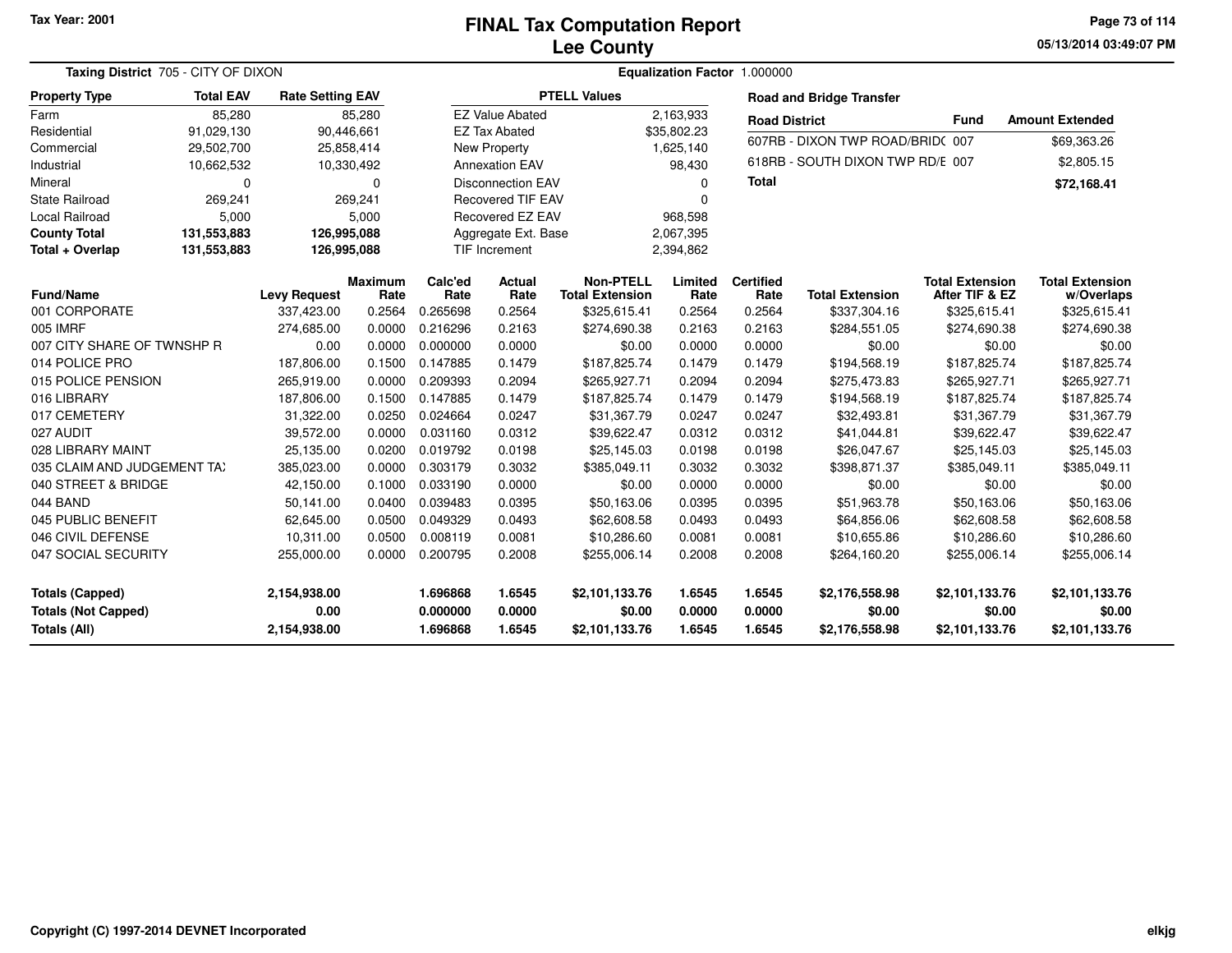**05/13/2014 03:49:07 PMPage 74 of 114**

| Taxing District 706 - VILLAGE OF FRANKLIN GROVE                      |                  | Equalization Factor 1.000000   |                  |                                  |                            |                                      |                            |                            |                                      |                                      |                                      |
|----------------------------------------------------------------------|------------------|--------------------------------|------------------|----------------------------------|----------------------------|--------------------------------------|----------------------------|----------------------------|--------------------------------------|--------------------------------------|--------------------------------------|
| <b>Property Type</b>                                                 | <b>Total EAV</b> | <b>Rate Setting EAV</b>        |                  |                                  |                            | <b>PTELL Values</b>                  |                            |                            | <b>Road and Bridge Transfer</b>      |                                      |                                      |
| Farm                                                                 | 5,520            |                                | 5,520            |                                  | <b>EZ Value Abated</b>     |                                      | 208,790                    | <b>Road District</b>       |                                      | <b>Fund</b>                          | <b>Amount Extended</b>               |
| Residential                                                          | 5,289,600        |                                | 5,253,344        |                                  | <b>EZ Tax Abated</b>       |                                      | \$1.271.11                 |                            | 606RB - CHINA TWP ROAD/BRID(007      |                                      |                                      |
| Commercial                                                           | 2,320,470        |                                | 2,147,936        |                                  | <b>New Property</b>        |                                      | 6,530                      |                            |                                      |                                      | \$3,818.90                           |
| Industrial                                                           | $\Omega$         |                                | n                |                                  | <b>Annexation EAV</b>      |                                      | O                          | Total                      |                                      |                                      | \$3,818.90                           |
| Mineral                                                              | $\Omega$         |                                |                  |                                  | <b>Disconnection EAV</b>   |                                      |                            |                            |                                      |                                      |                                      |
| <b>State Railroad</b>                                                | 33,159           |                                | 33,159           |                                  | <b>Recovered TIF EAV</b>   |                                      | O                          |                            |                                      |                                      |                                      |
| Local Railroad                                                       | n                |                                | n                |                                  | Recovered EZ EAV           |                                      | 195,622                    |                            |                                      |                                      |                                      |
| <b>County Total</b>                                                  | 7,648,749        |                                | 7,439,959        |                                  | Aggregate Ext. Base        |                                      | 45,712                     |                            |                                      |                                      |                                      |
| Total + Overlap                                                      | 7,648,749        |                                | 7,439,959        |                                  | TIF Increment              |                                      | 0                          |                            |                                      |                                      |                                      |
|                                                                      |                  |                                | <b>Maximum</b>   | Calc'ed                          | <b>Actual</b>              | Non-PTELL                            | Limited                    | <b>Certified</b>           |                                      | <b>Total Extension</b>               | <b>Total Extension</b>               |
| <b>Fund/Name</b>                                                     |                  | <b>Levy Request</b>            | Rate             | Rate                             | Rate                       | <b>Total Extension</b>               | Rate                       | Rate                       | <b>Total Extension</b>               | After TIF & EZ                       | w/Overlaps                           |
| 001 CORPORATE<br>007 CITY SHARE OF TWNSHP R                          |                  | 12,560.00                      | 0.2500<br>0.0000 | 0.168818<br>0.000000             | 0.1688                     | \$12,558.65                          | 0.1688                     | 0.1688<br>0.0000           | \$12,911.09<br>\$0.00                | \$12,558.65                          | \$12,558.65<br>\$0.00                |
| 014 POLICE PRO                                                       |                  | 0.00                           |                  | 0.069893                         | 0.0000<br>0.0699           | \$0.00                               | 0.0000                     |                            |                                      | \$0.00                               |                                      |
|                                                                      |                  | 5,200.00                       | 0.1000           |                                  |                            | \$5,200.53                           | 0.0699                     | 0.0699                     | \$5,346.48                           | \$5,200.53                           | \$5,200.53                           |
| 016 LIBRARY                                                          |                  | 20,023.00                      | 0.3000           | 0.269128                         | 0.2691                     | \$20,020.93                          | 0.2691                     | 0.2691                     | \$20,582.78                          | \$20,020.93                          | \$20,020.93                          |
| 027 AUDIT                                                            |                  | 1,500.00                       | 0.0000           | 0.020161                         | 0.0202                     | \$1,502.87                           | 0.0202                     | 0.0202                     | \$1,545.05                           | \$1,502.87                           | \$1,502.87                           |
| 035 LIABILITY INS                                                    |                  | 1,500.00                       | 0.0000           | 0.020161                         | 0.0202                     | \$1,502.87                           | 0.0202                     | 0.0202                     | \$1,545.05                           | \$1,502.87                           | \$1,502.87                           |
| 041 STREET LIGHTING                                                  |                  | 1,500.00                       | 0.0500           | 0.020161                         | 0.0202                     | \$1,502.87                           | 0.0202                     | 0.0202                     | \$1,545.05                           | \$1,502.87                           | \$1,502.87                           |
| 047 SOCIAL SECURITY                                                  |                  | 1,500.00                       | 0.0000           | 0.020161                         | 0.0202                     | \$1,502.87                           | 0.0202                     | 0.0202                     | \$1,545.05                           | \$1,502.87                           | \$1,502.87                           |
| 062 WORKMENS COMP                                                    |                  | 1,500.00                       | 0.0000           | 0.020161                         | 0.0202                     | \$1,502.87                           | 0.0202                     | 0.0202                     | \$1,545.05                           | \$1,502.87                           | \$1,502.87                           |
| <b>Totals (Capped)</b><br><b>Totals (Not Capped)</b><br>Totals (All) |                  | 45,283.00<br>0.00<br>45,283.00 |                  | 0.608644<br>0.000000<br>0.608644 | 0.6088<br>0.0000<br>0.6088 | \$45,294.46<br>\$0.00<br>\$45,294.46 | 0.6088<br>0.0000<br>0.6088 | 0.6088<br>0.0000<br>0.6088 | \$46,565.60<br>\$0.00<br>\$46,565.60 | \$45,294.46<br>\$0.00<br>\$45,294.46 | \$45,294.46<br>\$0.00<br>\$45,294.46 |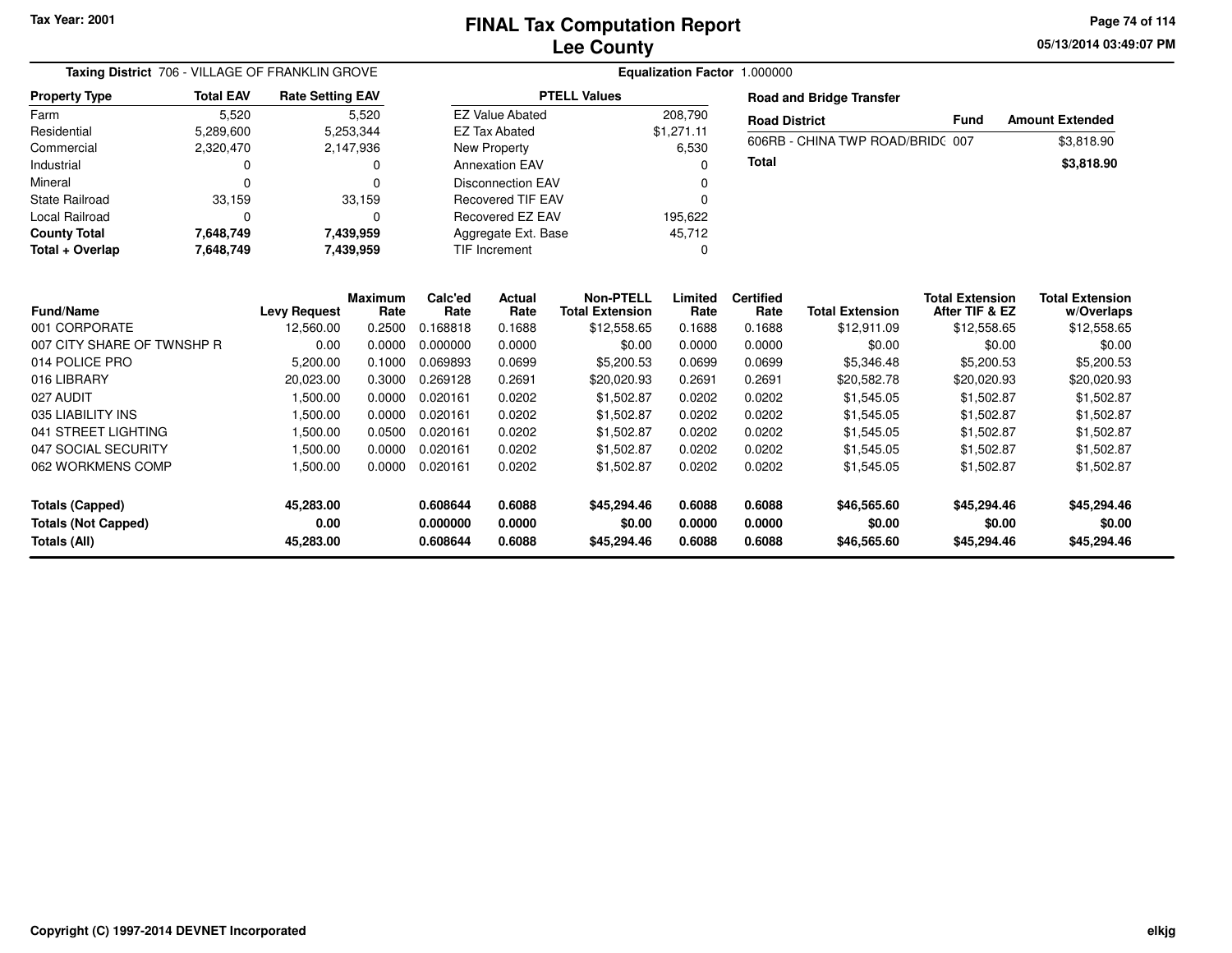## **Lee CountyFINAL Tax Computation Report**

**05/13/2014 03:49:07 PM Page 75 of 114**

|                                                                      | Taxing District 707 - VILLAGE OF HARMON<br><b>Rate Setting EAV</b> |                              |                        |                                  |                            |                                            |                            | Equalization Factor 1.000000 |                                    |                                          |                                      |
|----------------------------------------------------------------------|--------------------------------------------------------------------|------------------------------|------------------------|----------------------------------|----------------------------|--------------------------------------------|----------------------------|------------------------------|------------------------------------|------------------------------------------|--------------------------------------|
| <b>Property Type</b>                                                 | <b>Total EAV</b>                                                   |                              |                        |                                  |                            | <b>PTELL Values</b>                        |                            |                              | <b>Road and Bridge Transfer</b>    |                                          |                                      |
| Farm                                                                 | 10,160                                                             |                              | 10,160                 |                                  | <b>EZ Value Abated</b>     |                                            |                            | <b>Road District</b>         |                                    | <b>Fund</b>                              | <b>Amount Extended</b>               |
| Residential                                                          | 994,710                                                            |                              | 994,710                |                                  | <b>EZ Tax Abated</b>       |                                            | \$0.00                     |                              |                                    |                                          |                                      |
| Commercial                                                           | 259,450                                                            |                              | 259,450                |                                  | New Property               |                                            |                            |                              | 610RB - HARMON TWP ROAD/BR 007     |                                          | \$1,124.61                           |
| Industrial                                                           | 110,510                                                            |                              | 110,510                |                                  | <b>Annexation EAV</b>      |                                            | O                          | Total                        |                                    |                                          | \$1,124.61                           |
| Mineral                                                              | 0                                                                  |                              | 0                      |                                  | <b>Disconnection EAV</b>   |                                            |                            |                              |                                    |                                          |                                      |
| State Railroad                                                       | 0                                                                  |                              | $\Omega$               |                                  | <b>Recovered TIF EAV</b>   |                                            |                            |                              |                                    |                                          |                                      |
| Local Railroad                                                       | $\Omega$                                                           |                              | $\Omega$               |                                  | Recovered EZ EAV           |                                            |                            |                              |                                    |                                          |                                      |
| <b>County Total</b>                                                  | 1,374,830                                                          |                              | 1,374,830              |                                  | Aggregate Ext. Base        |                                            | 1,886                      |                              |                                    |                                          |                                      |
| Total + Overlap                                                      | 1,374,830                                                          |                              | 1,374,830              |                                  | TIF Increment              |                                            | 0                          |                              |                                    |                                          |                                      |
| <b>Fund/Name</b>                                                     |                                                                    | <b>Levy Request</b>          | <b>Maximum</b><br>Rate | Calc'ed<br>Rate                  | <b>Actual</b><br>Rate      | <b>Non-PTELL</b><br><b>Total Extension</b> | Limited<br>Rate            | <b>Certified</b><br>Rate     | <b>Total Extension</b>             | <b>Total Extension</b><br>After TIF & EZ | <b>Total Extension</b><br>w/Overlaps |
| 001 CORPORATE                                                        |                                                                    | 1,839.00                     | 0.2500                 | 0.133762                         | 0.1338                     | \$1,839.52                                 | 0.1338                     | 0.1338                       | \$1,839.52                         | \$1,839.52                               | \$1,839.52                           |
| 007 CITY SHARE OF TWNSHP R                                           |                                                                    | 0.00                         | 0.0000                 | 0.000000                         | 0.0000                     | \$0.00                                     | 0.0000                     | 0.0000                       | \$0.00                             | \$0.00                                   | \$0.00                               |
| <b>Totals (Capped)</b><br><b>Totals (Not Capped)</b><br>Totals (All) |                                                                    | 1,839.00<br>0.00<br>1,839.00 |                        | 0.133762<br>0.000000<br>0.133762 | 0.1338<br>0.0000<br>0.1338 | \$1,839.52<br>\$0.00<br>\$1,839.52         | 0.1338<br>0.0000<br>0.1338 | 0.1338<br>0.0000<br>0.1338   | \$1,839.52<br>\$0.00<br>\$1,839.52 | \$1,839.52<br>\$0.00<br>\$1,839.52       | \$1,839.52<br>\$0.00<br>\$1,839.52   |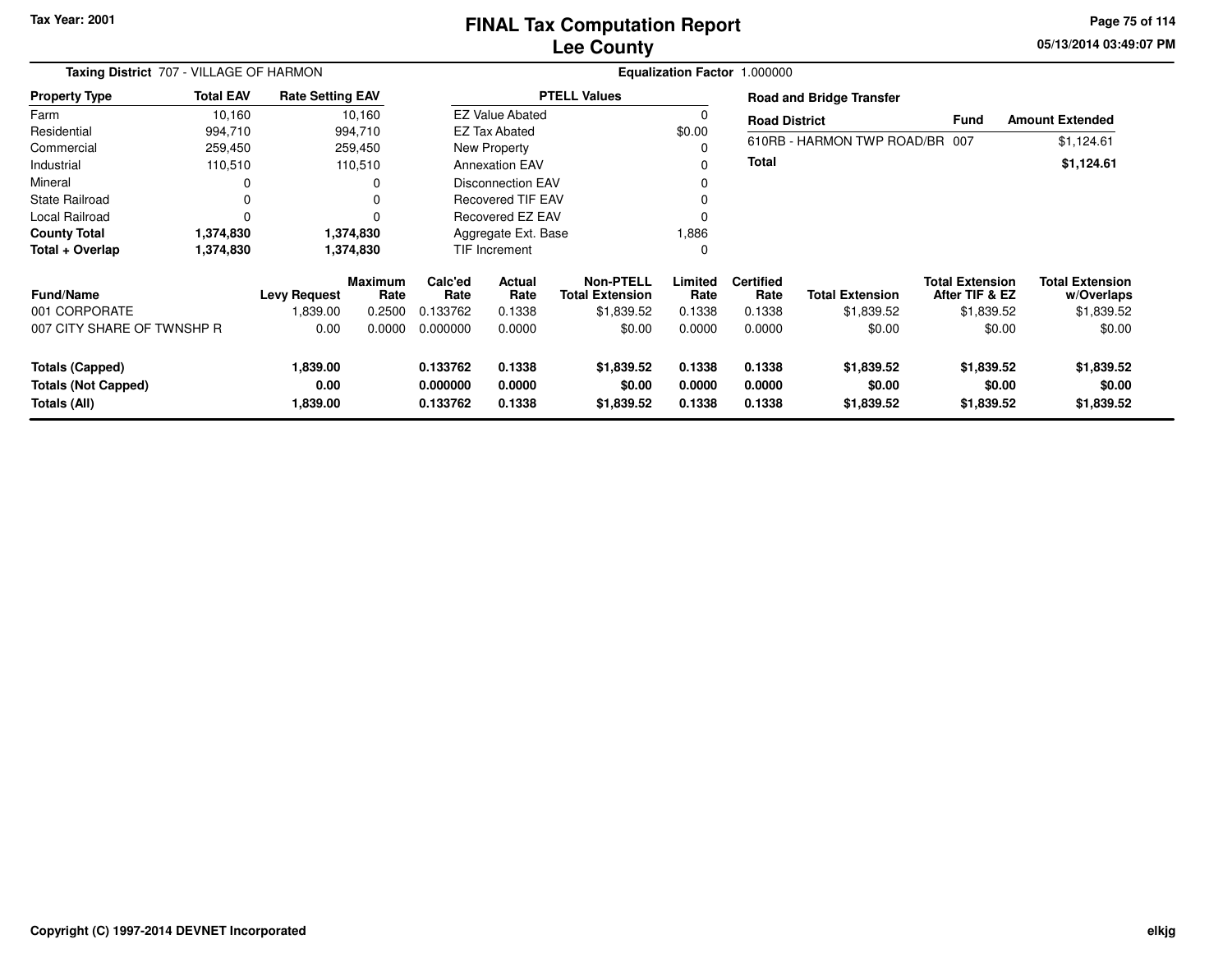**05/13/2014 03:49:07 PMPage 76 of 114**

| Taxing District 708 - VILLAGE OF LEE                                                                          |                     |                         |                        |                                               | Equalization Factor 1.000000 |                                            |                 |                          |                                  |                                          |                                      |  |  |
|---------------------------------------------------------------------------------------------------------------|---------------------|-------------------------|------------------------|-----------------------------------------------|------------------------------|--------------------------------------------|-----------------|--------------------------|----------------------------------|------------------------------------------|--------------------------------------|--|--|
| <b>Property Type</b>                                                                                          | <b>Total EAV</b>    | <b>Rate Setting EAV</b> |                        |                                               |                              | <b>PTELL Values</b>                        |                 |                          | <b>Overlapping County</b>        | <b>Overlap EAV</b>                       |                                      |  |  |
| Farm                                                                                                          | 1,620               |                         | 1,620                  |                                               | <b>EZ Value Abated</b>       |                                            | 0               |                          | DeKalb County                    |                                          | 1,950,816                            |  |  |
| Residential                                                                                                   | 1,995,420           |                         | 1,995,420              |                                               | <b>EZ Tax Abated</b>         |                                            | \$0.00          | <b>Total</b>             |                                  |                                          | 1,950,816                            |  |  |
| Commercial                                                                                                    | 110,890             |                         | 110,890                |                                               | New Property                 |                                            | 0               |                          | * denotes use of estimated EAV   |                                          |                                      |  |  |
| Industrial                                                                                                    | 0                   |                         |                        |                                               | <b>Annexation EAV</b>        |                                            | 0               |                          | <b>Road and Bridge Transfer</b>  |                                          |                                      |  |  |
| Mineral                                                                                                       | $\Omega$            |                         |                        |                                               | <b>Disconnection EAV</b>     |                                            |                 |                          |                                  |                                          |                                      |  |  |
| State Railroad                                                                                                | 27,290              |                         | 27,290                 |                                               | Recovered TIF EAV            |                                            | 0               | <b>Road District</b>     |                                  | <b>Fund</b>                              | <b>Amount Extended</b>               |  |  |
| Local Railroad                                                                                                | 0                   |                         | 0                      |                                               | Recovered EZ EAV             |                                            | 0               |                          | 621RB - WILLOW CRK TWP RD/BI 007 |                                          | \$2,852.65                           |  |  |
| <b>County Total</b>                                                                                           | 2,135,220           |                         | 2,135,220              | Aggregate Ext. Base<br>14,232<br><b>Total</b> |                              |                                            |                 |                          |                                  |                                          | \$2,852.65                           |  |  |
| Total + Overlap                                                                                               | 4,086,036           |                         | 4,086,036              |                                               | TIF Increment<br>0           |                                            |                 |                          |                                  |                                          |                                      |  |  |
| Fund/Name                                                                                                     | <b>Levy Request</b> |                         | <b>Maximum</b><br>Rate | Calc'ed<br>Rate                               | Actual<br>Rate               | <b>Non-PTELL</b><br><b>Total Extension</b> | Limited<br>Rate | <b>Certified</b><br>Rate | <b>Total Extension</b>           | <b>Total Extension</b><br>After TIF & EZ | <b>Total Extension</b><br>w/Overlaps |  |  |
| 001 CORPORATE                                                                                                 |                     | 5,943.00                | 0.2500                 | 0.145447                                      | 0.1454                       | \$3,104.61                                 | 0.1454          | 0.1454                   | \$3,104.61                       | \$3,104.61                               | \$5,941.10                           |  |  |
| 007 CITY SHARE OF TWNSHP R                                                                                    |                     | 0.00                    | 0.0000                 | 0.000000                                      | 0.0000                       | \$0.00                                     | 0.0000          | 0.0000                   | \$0.00                           | \$0.00                                   | \$0.00                               |  |  |
| 025 GARBAGE                                                                                                   |                     | 1,530.00                | 0.2000                 | 0.037445                                      | 0.0374                       | \$798.57                                   | 0.0374          | 0.0374                   | \$798.57                         | \$798.57                                 | \$1,528.18                           |  |  |
| 027 AUDIT                                                                                                     |                     | 3,162.00                | 0.0000                 | 0.077386                                      | 0.0774                       | \$1,652.66                                 | 0.0774          | 0.0774                   | \$1,652.66                       | \$1,652.66                               | \$3,162.59                           |  |  |
| 035 LIABILITY INS                                                                                             |                     | 3,213.00                | 0.0000                 | 0.078634                                      | 0.0786                       | \$1,678.28                                 | 0.0786          | 0.0786                   | \$1,678.28                       | \$1,678.28                               | \$3,211.62                           |  |  |
| 072 WATER FUND TAX                                                                                            |                     | 946.00                  | 0.0166                 | 0.023152                                      | 0.0166                       | \$354.45                                   | 0.0166          | 0.0166                   | \$354.45                         | \$354.45                                 | \$678.28                             |  |  |
| <b>Totals (Capped)</b>                                                                                        |                     | 14,794.00               |                        | 0.362064                                      | 0.3554                       | \$7,588.57                                 | 0.3554          | 0.3554                   | \$7,588.57                       | \$7,588.57                               | \$14,521.77                          |  |  |
| <b>Totals (Not Capped)</b>                                                                                    |                     | 0.00                    |                        | 0.000000                                      | 0.0000                       | \$0.00                                     | 0.0000          | 0.0000                   | \$0.00                           | \$0.00                                   | \$0.00                               |  |  |
| Totals (All)<br>14,794.00<br>0.362064<br>0.3554<br>0.3554<br>\$7,588.57<br>\$7,588.57<br>\$7,588.57<br>0.3554 |                     |                         |                        |                                               | \$14,521.77                  |                                            |                 |                          |                                  |                                          |                                      |  |  |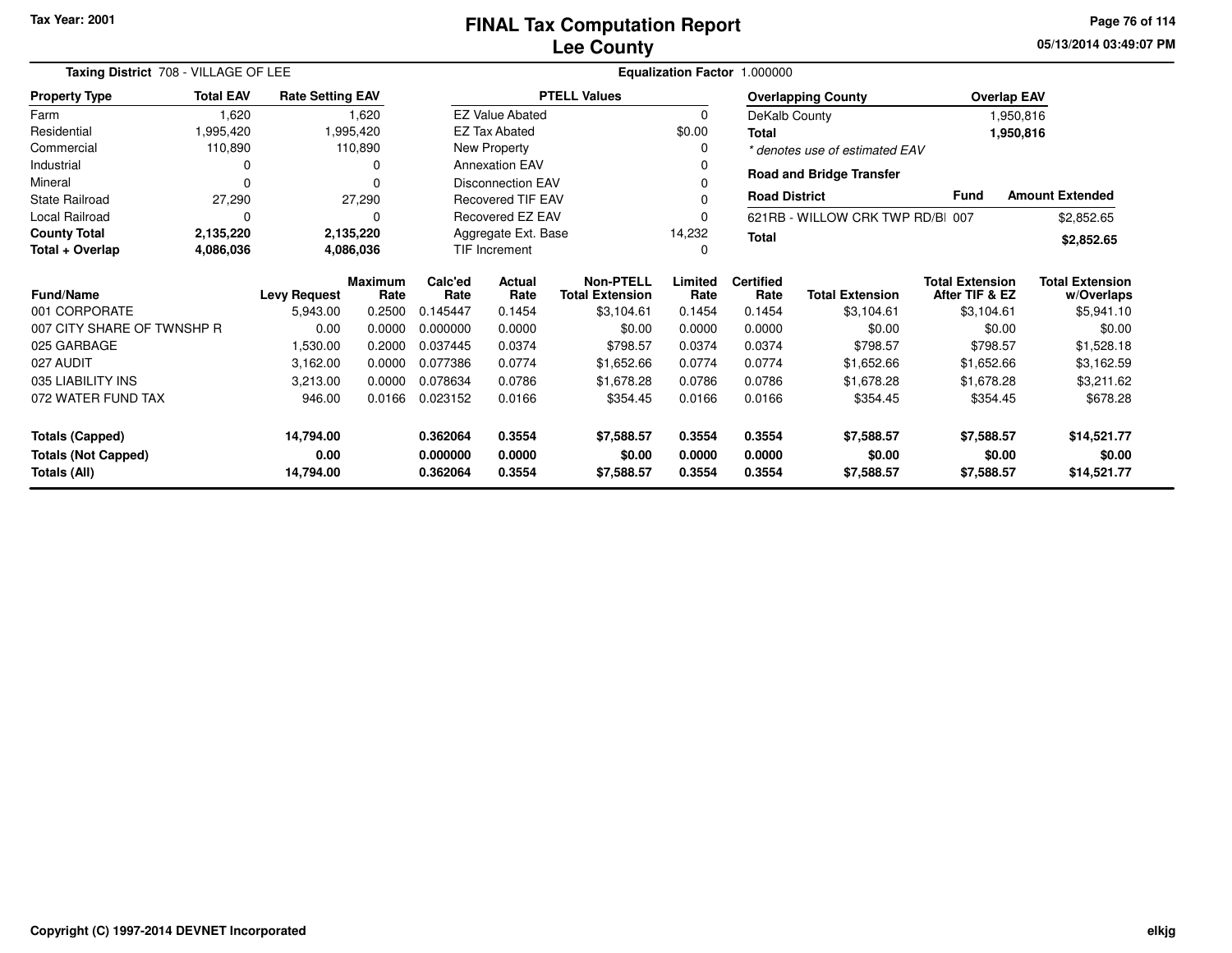**05/13/2014 03:49:07 PMPage 77 of 114**

|                                            | Taxing District 709 - VILLAGE OF NELSON<br>Equalization Factor 1.000000 |                         |                        |                      |                          |                                            |                  |                          |                                 |                                          |                                      |
|--------------------------------------------|-------------------------------------------------------------------------|-------------------------|------------------------|----------------------|--------------------------|--------------------------------------------|------------------|--------------------------|---------------------------------|------------------------------------------|--------------------------------------|
| <b>Property Type</b>                       | <b>Total EAV</b>                                                        | <b>Rate Setting EAV</b> |                        |                      |                          | <b>PTELL Values</b>                        |                  |                          | <b>Road and Bridge Transfer</b> |                                          |                                      |
| Farm                                       | 57,560                                                                  |                         | 57,560                 |                      | <b>EZ Value Abated</b>   |                                            | 0                | <b>Road District</b>     |                                 | <b>Fund</b>                              | <b>Amount Extended</b>               |
| Residential                                | 836,830                                                                 |                         | 836,830                |                      | <b>EZ Tax Abated</b>     |                                            | \$0.00           |                          |                                 |                                          |                                      |
| Commercial                                 | 87,690                                                                  |                         | 87,690                 |                      | New Property             |                                            | 18,490           |                          | 615RB - NELSON TWP ROAD/BRI 007 |                                          | \$886.96                             |
| Industrial                                 |                                                                         |                         | 0                      |                      | <b>Annexation EAV</b>    |                                            | 0                | <b>Total</b>             |                                 |                                          | \$886.96                             |
| Mineral                                    | $\Omega$                                                                |                         | $\Omega$               |                      | <b>Disconnection EAV</b> |                                            | 2,650            |                          |                                 |                                          |                                      |
| <b>State Railroad</b>                      | 111,574                                                                 |                         | 111,574                |                      | <b>Recovered TIF EAV</b> |                                            | 0                |                          |                                 |                                          |                                      |
| Local Railroad                             | $\Omega$                                                                |                         | 0                      | Recovered EZ EAV     |                          |                                            | 0                |                          |                                 |                                          |                                      |
| <b>County Total</b>                        | 1,093,654                                                               |                         | 1,093,654              | Aggregate Ext. Base  |                          | 3,212                                      |                  |                          |                                 |                                          |                                      |
| Total + Overlap                            | 1,093,654                                                               |                         | 1,093,654              | TIF Increment        |                          |                                            | 0                |                          |                                 |                                          |                                      |
| <b>Fund/Name</b>                           |                                                                         | Levy Request            | <b>Maximum</b><br>Rate | Calc'ed<br>Rate      | Actual<br>Rate           | <b>Non-PTELL</b><br><b>Total Extension</b> | Limited<br>Rate  | <b>Certified</b><br>Rate | <b>Total Extension</b>          | <b>Total Extension</b><br>After TIF & EZ | <b>Total Extension</b><br>w/Overlaps |
| 001 CORPORATE                              |                                                                         | 1,250.00                | 0.2601                 | 0.114296             | 0.1143                   | \$1,250.05                                 | 0.1143           | 0.1143                   | \$1,250.05                      | \$1,250.05                               | \$1,250.05                           |
| 007 CITY SHARE OF TWNSHP R                 |                                                                         | 0.00                    | 0.0000                 | 0.000000             | 0.0000                   | \$0.00                                     | 0.0000           | 0.0000                   | \$0.00                          | \$0.00                                   | \$0.00                               |
| 025 GARBAGE                                |                                                                         | 950.00                  | 0.2000                 | 0.086865             | 0.0869                   | \$950.39                                   | 0.0869           | 0.0869                   | \$950.39                        | \$950.39                                 | \$950.39                             |
| 035 LIABILITY INS                          |                                                                         | 900.00                  | 0.0000                 | 0.082293             | 0.0823                   | \$900.08                                   | 0.0823           | 0.0823                   | \$900.08                        | \$900.08                                 | \$900.08                             |
| <b>Totals (Capped)</b>                     |                                                                         | 3,100.00                |                        | 0.283454             | 0.2835                   | \$3,100.52                                 | 0.2835           | 0.2835                   | \$3,100.52                      | \$3,100.52                               | \$3,100.52                           |
| <b>Totals (Not Capped)</b><br>Totals (All) |                                                                         | 0.00<br>3,100.00        |                        | 0.000000<br>0.283454 | 0.0000<br>0.2835         | \$0.00<br>\$3,100.52                       | 0.0000<br>0.2835 | 0.0000<br>0.2835         | \$0.00<br>\$3,100.52            | \$0.00<br>\$3,100.52                     | \$0.00<br>\$3,100.52                 |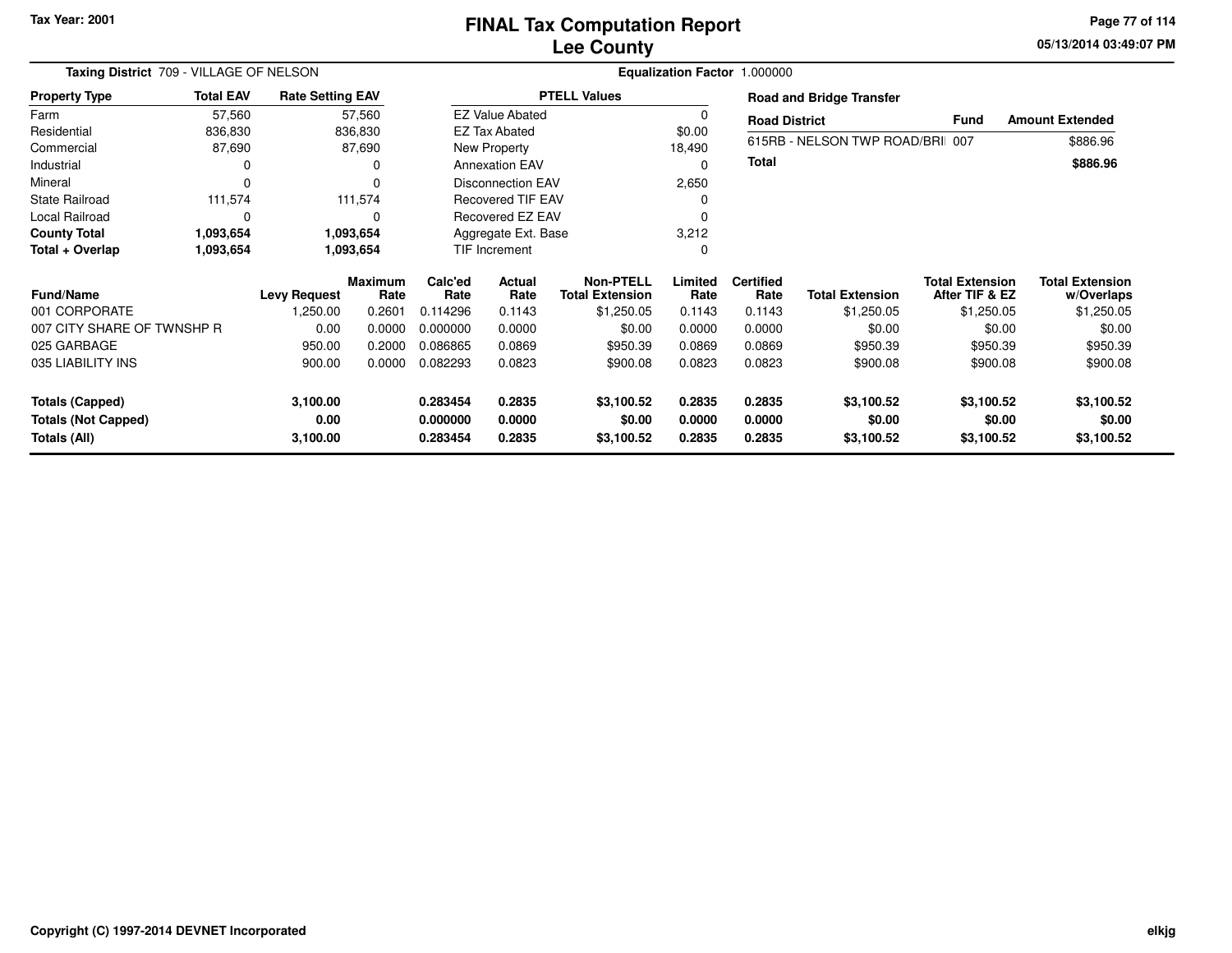**05/13/2014 03:49:07 PM Page 78 of 114**

| Taxing District 710 - VILLAGE OF PAW PAW |                  |                         |                        |                 | Equalization Factor 1.000000 |                                            |                 |                          |                                 |                                          |                                      |  |  |  |
|------------------------------------------|------------------|-------------------------|------------------------|-----------------|------------------------------|--------------------------------------------|-----------------|--------------------------|---------------------------------|------------------------------------------|--------------------------------------|--|--|--|
| <b>Property Type</b>                     | <b>Total EAV</b> | <b>Rate Setting EAV</b> |                        |                 |                              | <b>PTELL Values</b>                        |                 |                          | <b>Road and Bridge Transfer</b> |                                          |                                      |  |  |  |
| Farm                                     | 108,098          |                         | 65,520                 |                 | <b>EZ Value Abated</b>       |                                            | 3,468           | <b>Road District</b>     |                                 | <b>Fund</b>                              | <b>Amount Extended</b>               |  |  |  |
| Residential                              | 8,363,990        |                         | 7,901,810              |                 | <b>EZ Tax Abated</b>         |                                            | \$19.36         |                          | 622RB - WYOMING TWP ROAD/BI 007 |                                          |                                      |  |  |  |
| Commercial                               | 974,320          |                         | 886,762                |                 | New Property                 |                                            | 58,740          |                          |                                 |                                          | \$8,841.45                           |  |  |  |
| Industrial                               |                  |                         | O                      |                 | <b>Annexation EAV</b>        |                                            | 0               | <b>Total</b>             |                                 |                                          | \$8,841.45                           |  |  |  |
| Mineral                                  | 0                |                         | 0                      |                 | <b>Disconnection EAV</b>     |                                            | 0               |                          |                                 |                                          |                                      |  |  |  |
| <b>State Railroad</b>                    | 0                |                         | $\Omega$               |                 | <b>Recovered TIF EAV</b>     |                                            | 0               |                          |                                 |                                          |                                      |  |  |  |
| Local Railroad                           | 0                |                         | $\Omega$               |                 | Recovered EZ EAV             |                                            | 3,468           |                          |                                 |                                          |                                      |  |  |  |
| <b>County Total</b>                      | 9,446,408        |                         | 8,854,092              |                 | Aggregate Ext. Base          |                                            | 48,357          |                          |                                 |                                          |                                      |  |  |  |
| Total + Overlap                          | 9,446,408        |                         | 8,854,092              |                 | <b>TIF Increment</b>         |                                            | 588,848         |                          |                                 |                                          |                                      |  |  |  |
| <b>Fund/Name</b>                         |                  | <b>Levy Request</b>     | <b>Maximum</b><br>Rate | Calc'ed<br>Rate | <b>Actual</b><br>Rate        | <b>Non-PTELL</b><br><b>Total Extension</b> | Limited<br>Rate | <b>Certified</b><br>Rate | <b>Total Extension</b>          | <b>Total Extension</b><br>After TIF & EZ | <b>Total Extension</b><br>w/Overlaps |  |  |  |
| 001 CORPORATE                            |                  | 22,450.00               | 0.2500                 | 0.253555        | 0.2500                       | \$22,135.23                                | 0.2500          | 0.2500                   | \$23,616.02                     | \$22,135.23                              | \$22,135.23                          |  |  |  |
| 005 IMRF                                 |                  | 4,000.00                | 0.0000                 | 0.045177        | 0.0452                       | \$4,002.05                                 | 0.0452          | 0.0452                   | \$4,269.78                      | \$4,002.05                               | \$4,002.05                           |  |  |  |
| 007 CITY SHARE OF TWNSHP R               |                  | 0.00                    | 0.0000                 | 0.000000        | 0.0000                       | \$0.00                                     | 0.0000          | 0.0000                   | \$0.00                          | \$0.00                                   | \$0.00                               |  |  |  |
| 014 POLICE PRO                           |                  | 6,750.00                | 0.0750                 | 0.076236        | 0.0750                       | \$6,640.57                                 | 0.0750          | 0.0750                   | \$7,084.81                      | \$6,640.57                               | \$6,640.57                           |  |  |  |
| 027 AUDIT                                |                  | 2,500.00                | 0.0000                 | 0.028236        | 0.0282                       | \$2,496.85                                 | 0.0282          | 0.0282                   | \$2,663.89                      | \$2,496.85                               | \$2,496.85                           |  |  |  |
| 035 LIABILITY INS                        |                  | 3,750.00                | 0.0000                 | 0.042353        | 0.0424                       | \$3,754.14                                 | 0.0424          | 0.0424                   | \$4,005.28                      | \$3,754.14                               | \$3,754.14                           |  |  |  |
| 041 STREET LIGHTING                      |                  | 4,500.00                | 0.0500                 | 0.050824        | 0.0500                       | \$4,427.05                                 | 0.0500          | 0.0500                   | \$4,723.20                      | \$4,427.05                               | \$4,427.05                           |  |  |  |
| 047 SOCIAL SECURITY                      |                  | 3,500.00                | 0.0000                 | 0.039530        | 0.0395                       | \$3,497.37                                 | 0.0395          | 0.0395                   | \$3,731.33                      | \$3,497.37                               | \$3,497.37                           |  |  |  |
| 062 WORKMENS COMP                        |                  | 1,500.00                | 0.0000                 | 0.016941        | 0.0169                       | \$1,496.34                                 | 0.0169          | 0.0169                   | \$1,596.44                      | \$1,496.34                               | \$1,496.34                           |  |  |  |
| 143 MEDICARE                             |                  | 1,000.00                | 0.0000                 | 0.011294        | 0.0113                       | \$1,000.51                                 | 0.0113          | 0.0113                   | \$1,067.44                      | \$1,000.51                               | \$1,000.51                           |  |  |  |
| <b>Totals (Capped)</b>                   |                  | 49,950.00               |                        | 0.564146        | 0.5585                       | \$49,450.11                                | 0.5585          | 0.5585                   | \$52,758.19                     | \$49,450.11                              | \$49,450.11                          |  |  |  |
| <b>Totals (Not Capped)</b>               |                  | 0.00                    |                        | 0.000000        | 0.0000                       | \$0.00                                     | 0.0000          | 0.0000                   | \$0.00                          | \$0.00                                   | \$0.00                               |  |  |  |
| Totals (All)                             |                  | 49,950.00               |                        | 0.564146        | 0.5585                       | \$49,450.11                                | 0.5585          | 0.5585                   | \$52,758.19                     | \$49,450.11                              | \$49,450.11                          |  |  |  |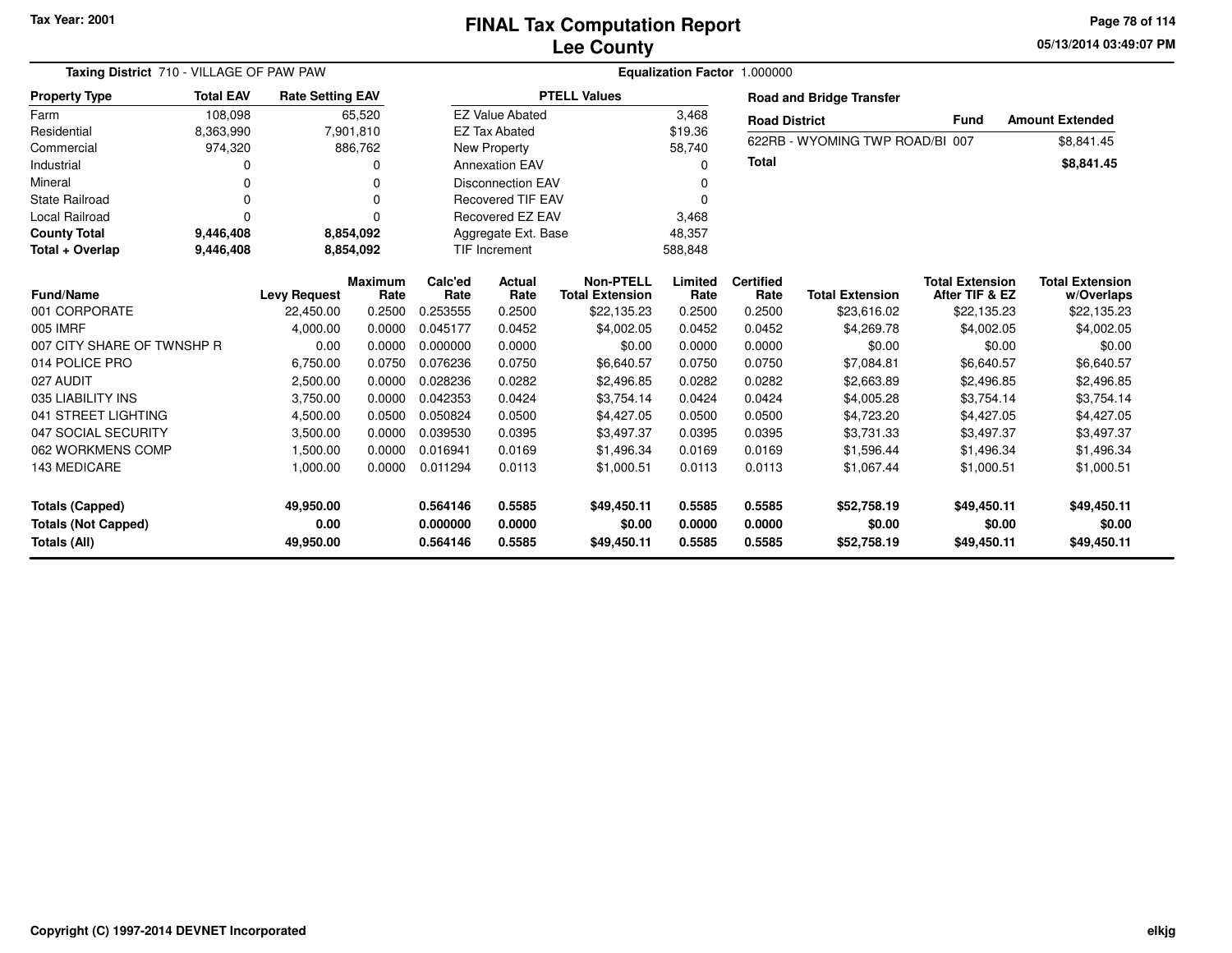**05/13/2014 03:49:07 PM Page 79 of 114**

|                                                                      | Taxing District 711 - VILLAGE OF STEWARD<br><b>Rate Setting EAV</b> |                              |                        |                                  |                            |                                            |                            | Equalization Factor 1.000000 |                                    |                                          |                                      |
|----------------------------------------------------------------------|---------------------------------------------------------------------|------------------------------|------------------------|----------------------------------|----------------------------|--------------------------------------------|----------------------------|------------------------------|------------------------------------|------------------------------------------|--------------------------------------|
| <b>Property Type</b>                                                 | <b>Total EAV</b>                                                    |                              |                        |                                  |                            | <b>PTELL Values</b>                        |                            |                              | <b>Road and Bridge Transfer</b>    |                                          |                                      |
| Farm                                                                 | 0                                                                   |                              |                        |                                  | <b>EZ Value Abated</b>     |                                            |                            | <b>Road District</b>         |                                    | <b>Fund</b>                              | <b>Amount Extended</b>               |
| Residential                                                          | 1,801,630                                                           |                              | 1,801,630              |                                  | <b>EZ Tax Abated</b>       |                                            | \$0.00                     |                              |                                    |                                          |                                      |
| Commercial                                                           | 71,510                                                              |                              | 71,510                 |                                  | New Property               |                                            |                            |                              | 601RB - ALTO TWP ROAD/BRIDGI 007   |                                          | \$1,541.21                           |
| Industrial                                                           | 0                                                                   |                              | 0                      |                                  | <b>Annexation EAV</b>      |                                            |                            | <b>Total</b>                 |                                    |                                          | \$1,541.21                           |
| Mineral                                                              | 0                                                                   |                              |                        |                                  | <b>Disconnection EAV</b>   |                                            |                            |                              |                                    |                                          |                                      |
| <b>State Railroad</b>                                                | 70,379                                                              |                              | 70,379                 | <b>Recovered TIF EAV</b>         |                            |                                            |                            |                              |                                    |                                          |                                      |
| Local Railroad                                                       | 0                                                                   |                              |                        | <b>Recovered EZ EAV</b>          |                            |                                            |                            |                              |                                    |                                          |                                      |
| <b>County Total</b>                                                  | 1,943,519                                                           |                              | 1,943,519              | Aggregate Ext. Base              |                            | 2,846                                      |                            |                              |                                    |                                          |                                      |
| Total + Overlap                                                      | 1,943,519                                                           |                              | 1,943,519              |                                  | TIF Increment              |                                            |                            |                              |                                    |                                          |                                      |
| <b>Fund/Name</b>                                                     |                                                                     | <b>Levy Request</b>          | <b>Maximum</b><br>Rate | Calc'ed<br>Rate                  | Actual<br>Rate             | <b>Non-PTELL</b><br><b>Total Extension</b> | Limited<br>Rate            | <b>Certified</b><br>Rate     | <b>Total Extension</b>             | <b>Total Extension</b><br>After TIF & EZ | <b>Total Extension</b><br>w/Overlaps |
| 001 CORPORATE                                                        |                                                                     | 2,987.00                     | 0.2500                 | 0.153690                         | 0.1537                     | \$2,987.19                                 | 0.1514                     | 0.1514                       | \$2,942.49                         | \$2,942.49                               | \$2,942.49                           |
| 007 CITY SHARE OF TWNSHP R                                           |                                                                     | 0.00                         | 0.0000                 | 0.000000                         | 0.0000                     | \$0.00                                     | 0.0000                     | 0.0000                       | \$0.00                             | \$0.00                                   | \$0.00                               |
| <b>Totals (Capped)</b><br><b>Totals (Not Capped)</b><br>Totals (All) |                                                                     | 2,987.00<br>0.00<br>2,987.00 |                        | 0.153690<br>0.000000<br>0.153690 | 0.1537<br>0.0000<br>0.1537 | \$2,987.19<br>\$0.00<br>\$2,987.19         | 0.1514<br>0.0000<br>0.1514 | 0.1514<br>0.0000<br>0.1514   | \$2,942.49<br>\$0.00<br>\$2,942.49 | \$2,942.49<br>\$0.00<br>\$2,942.49       | \$2,942.49<br>\$0.00<br>\$2,942.49   |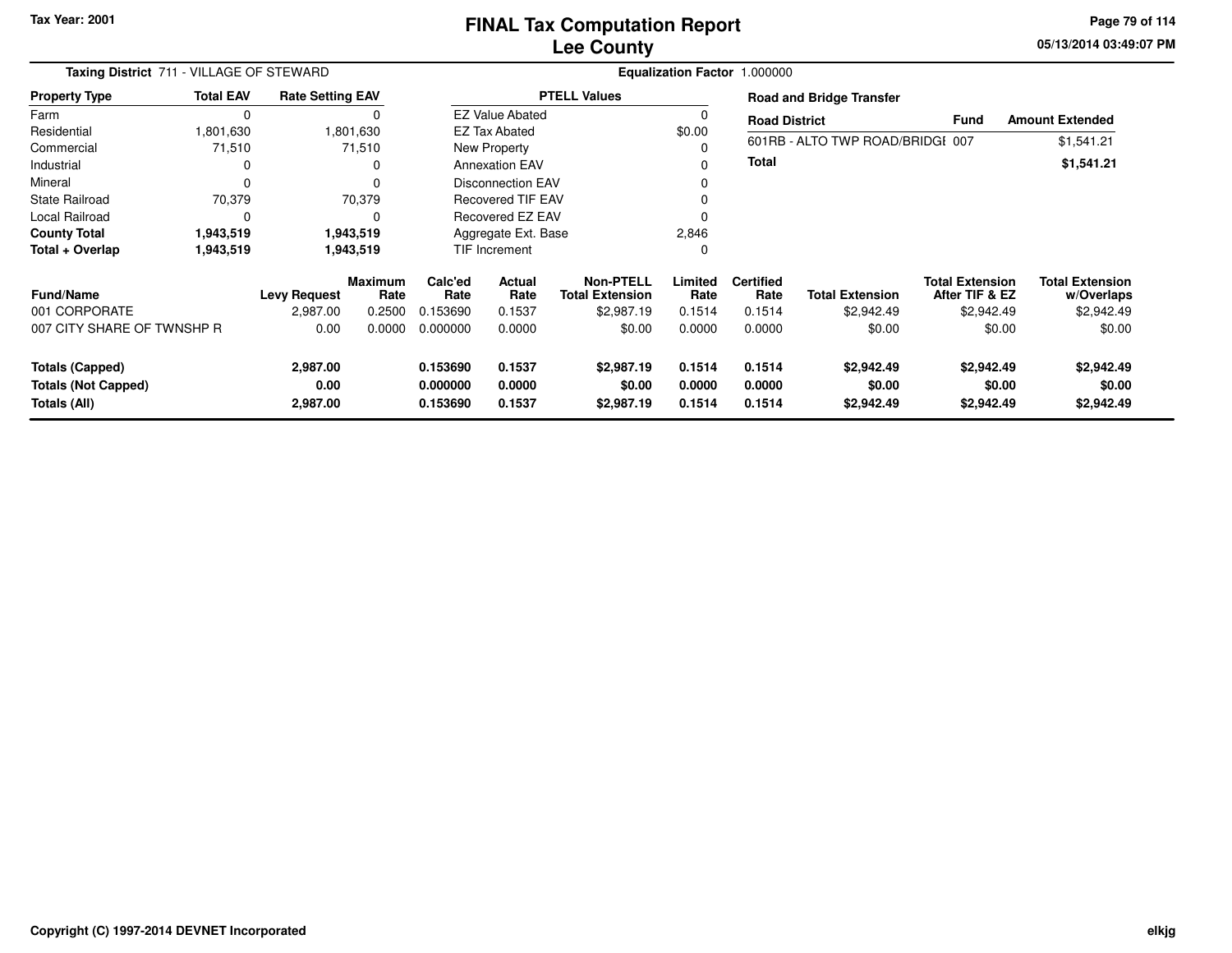# **Lee CountyFINAL Tax Computation Report**

**05/13/2014 03:49:07 PM Page 80 of 114**

| Taxing District 712 - VILLAGE OF SUBLETTE |                  |                         |                        |                          |                          |                                     |                 | Equalization Factor 1.000000 |                                 |                                          |                                      |
|-------------------------------------------|------------------|-------------------------|------------------------|--------------------------|--------------------------|-------------------------------------|-----------------|------------------------------|---------------------------------|------------------------------------------|--------------------------------------|
| <b>Property Type</b>                      | <b>Total EAV</b> | <b>Rate Setting EAV</b> |                        |                          |                          | <b>PTELL Values</b>                 |                 |                              | <b>Road and Bridge Transfer</b> |                                          |                                      |
| Farm                                      | 166,860          |                         | 166,860                |                          | <b>EZ Value Abated</b>   |                                     |                 | <b>Road District</b>         |                                 | <b>Fund</b>                              | <b>Amount Extended</b>               |
| Residential                               | 3,688,890        |                         | 3,688,890              |                          | <b>EZ Tax Abated</b>     |                                     | \$0.00          |                              |                                 |                                          |                                      |
| Commercial                                | 1,269,490        |                         | 1,269,490              |                          | New Property             |                                     | 26,630          |                              | 619RB - SUBLETTE TWP ROAD/B 007 |                                          | \$7,236.84                           |
| Industrial                                |                  |                         | 0                      |                          | <b>Annexation EAV</b>    |                                     |                 | <b>Total</b>                 |                                 |                                          | \$7,236.84                           |
| Mineral                                   |                  |                         |                        | <b>Disconnection EAV</b> |                          |                                     |                 |                              |                                 |                                          |                                      |
| <b>State Railroad</b>                     | 0                |                         | 0                      |                          | <b>Recovered TIF EAV</b> |                                     |                 |                              |                                 |                                          |                                      |
| Local Railroad                            | $\Omega$         |                         | ŋ                      | Recovered EZ EAV         |                          |                                     |                 |                              |                                 |                                          |                                      |
| <b>County Total</b>                       | 5,125,240        |                         | 5,125,240              | Aggregate Ext. Base      |                          |                                     | 13,622          |                              |                                 |                                          |                                      |
| Total + Overlap                           | 5,125,240        |                         | 5,125,240              | <b>TIF Increment</b>     |                          |                                     |                 |                              |                                 |                                          |                                      |
| <b>Fund/Name</b>                          |                  | <b>Levy Request</b>     | <b>Maximum</b><br>Rate | Calc'ed<br>Rate          | Actual<br>Rate           | Non-PTELL<br><b>Total Extension</b> | Limited<br>Rate | <b>Certified</b><br>Rate     | <b>Total Extension</b>          | <b>Total Extension</b><br>After TIF & EZ | <b>Total Extension</b><br>w/Overlaps |
| 001 CORPORATE                             |                  | 14,306.00               | 0.2500                 | 0.279128                 | 0.2500                   | \$12,813.10                         | 0.2500          | 0.2500                       | \$12,813.10                     | \$12,813.10                              | \$12,813.10                          |
| 005 RETIREMENT                            |                  | 0.00                    | 0.0000                 | 0.000000                 | 0.0000                   | \$0.00                              | 0.0000          | 0.0000                       | \$0.00                          | \$0.00                                   | \$0.00                               |
| 007 CITY SHARE OF TWNSHP R                |                  | 0.00                    | 0.0000                 | 0.000000                 | 0.0000                   | \$0.00                              | 0.0000          | 0.0000                       | \$0.00                          | \$0.00                                   | \$0.00                               |
| <b>Totals (Capped)</b>                    |                  | 14,306.00               |                        | 0.279128                 | 0.2500                   | \$12,813.10                         | 0.2500          | 0.2500                       | \$12,813.10                     | \$12,813.10                              | \$12,813.10                          |
| <b>Totals (Not Capped)</b>                |                  | 0.00                    |                        | 0.000000                 | 0.0000                   | \$0.00                              | 0.0000          | 0.0000                       | \$0.00                          | \$0.00                                   | \$0.00                               |
| Totals (All)                              |                  | 14,306.00               |                        | 0.279128                 | 0.2500                   | \$12,813.10                         | 0.2500          | 0.2500                       | \$12,813.10                     | \$12,813.10                              | \$12,813.10                          |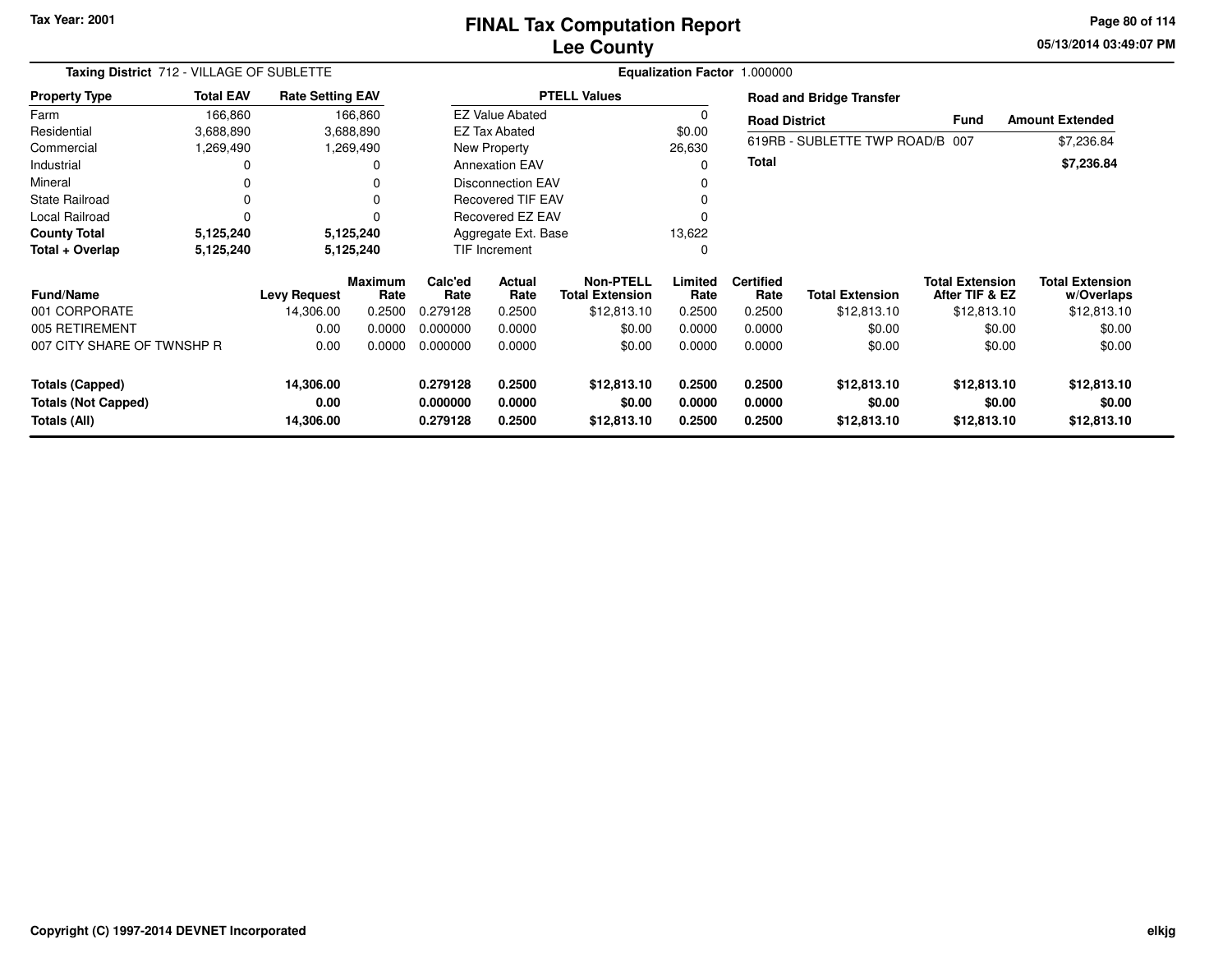**05/13/2014 03:49:07 PM Page 81 of 114**

| Taxing District 713 - VILLAGE OF WEST BROOKLYN<br><b>Total EAV</b><br><b>Rate Setting EAV</b><br><b>Property Type</b> |             |                     |                        | <b>Equalization Factor 1.000000</b> |                          |                                            |                 |                          |                                 |                                          |                                      |  |
|-----------------------------------------------------------------------------------------------------------------------|-------------|---------------------|------------------------|-------------------------------------|--------------------------|--------------------------------------------|-----------------|--------------------------|---------------------------------|------------------------------------------|--------------------------------------|--|
|                                                                                                                       |             |                     |                        |                                     |                          | <b>PTELL Values</b>                        |                 |                          | <b>Road and Bridge Transfer</b> |                                          |                                      |  |
| Farm                                                                                                                  | $\mathbf 0$ |                     | $\Omega$               |                                     | <b>EZ Value Abated</b>   |                                            | 0               | <b>Road District</b>     |                                 | <b>Fund</b>                              | <b>Amount Extended</b>               |  |
| Residential                                                                                                           | 1,037,680   |                     | 1,037,680              |                                     | <b>EZ Tax Abated</b>     |                                            | \$0.00          |                          | 605RB - BROOKLYN TWP ROAD/E 007 |                                          | \$699.72                             |  |
| Commercial                                                                                                            | 87,470      |                     | 87,470                 |                                     | New Property             |                                            | 4,530           |                          |                                 |                                          |                                      |  |
| Industrial                                                                                                            | O           |                     | 0                      |                                     | <b>Annexation EAV</b>    |                                            | 0               | <b>Total</b>             |                                 |                                          | \$699.72                             |  |
| Mineral                                                                                                               | $\Omega$    |                     | n                      |                                     | <b>Disconnection EAV</b> |                                            |                 |                          |                                 |                                          |                                      |  |
| State Railroad                                                                                                        | $\Omega$    |                     |                        |                                     | <b>Recovered TIF EAV</b> |                                            |                 |                          |                                 |                                          |                                      |  |
| <b>Local Railroad</b>                                                                                                 | 1,610       |                     | 1,610                  | Recovered EZ EAV                    |                          |                                            | 0               |                          |                                 |                                          |                                      |  |
| <b>County Total</b>                                                                                                   | 1,126,760   |                     | 1,126,760              | Aggregate Ext. Base                 |                          |                                            | 7,637           |                          |                                 |                                          |                                      |  |
| Total + Overlap                                                                                                       | 1,126,760   |                     | 1,126,760              | TIF Increment                       |                          |                                            | 0               |                          |                                 |                                          |                                      |  |
| <b>Fund/Name</b>                                                                                                      |             | <b>Levy Request</b> | <b>Maximum</b><br>Rate | Calc'ed<br>Rate                     | Actual<br>Rate           | <b>Non-PTELL</b><br><b>Total Extension</b> | Limited<br>Rate | <b>Certified</b><br>Rate | <b>Total Extension</b>          | <b>Total Extension</b><br>After TIF & EZ | <b>Total Extension</b><br>w/Overlaps |  |
| 001 CORPORATE                                                                                                         |             | 2,150.00            | 0.2500                 | 0.190813                            | 0.1908                   | \$2,149.86                                 | 0.1908          | 0.1908                   | \$2,149.86                      | \$2,149.86                               | \$2,149.86                           |  |
| 007 CITY SHARE OF TWNSHP R                                                                                            |             | 0.00                | 0.0000                 | 0.000000                            | 0.0000                   | \$0.00                                     | 0.0000          | 0.0000                   | \$0.00                          | \$0.00                                   | \$0.00                               |  |
| 027 AUDIT                                                                                                             |             | 1,680.00            | 0.0000                 | 0.149100                            | 0.1491                   | \$1,680.00                                 | 0.1491          | 0.1491                   | \$1,680.00                      | \$1,680.00                               | \$1,680.00                           |  |
| 035 LIABILITY INS                                                                                                     |             | 2,400.00            | 0.0000                 | 0.213000                            | 0.2130                   | \$2,400.00                                 | 0.2130          | 0.2130                   | \$2,400.00                      | \$2,400.00                               | \$2,400.00                           |  |
| 041 STREET LIGHTING                                                                                                   |             | 375.00              | 0.0500                 | 0.033281                            | 0.0333                   | \$375.21                                   | 0.0333          | 0.0333                   | \$375.21                        | \$375.21                                 | \$375.21                             |  |
| 047 SOCIAL SECURITY                                                                                                   |             | 200.00              | 0.0000                 | 0.017750                            | 0.0178                   | \$200.56                                   | 0.0178          | 0.0178                   | \$200.56                        | \$200.56                                 | \$200.56                             |  |
| 062 WORKMANS COMP                                                                                                     |             | 750.00              | 0.0000                 | 0.066563                            | 0.0666                   | \$750.42                                   | 0.0666          | 0.0666                   | \$750.42                        | \$750.42                                 | \$750.42                             |  |
| Totals (Capped)                                                                                                       |             | 7,555.00            |                        | 0.670507                            | 0.6706                   | \$7,556.05                                 | 0.6706          | 0.6706                   | \$7,556.05                      | \$7,556.05                               | \$7,556.05                           |  |
| <b>Totals (Not Capped)</b>                                                                                            |             | 0.00                |                        | 0.000000                            | 0.0000                   | \$0.00                                     | 0.0000          | 0.0000                   | \$0.00                          | \$0.00                                   | \$0.00                               |  |
| Totals (All)                                                                                                          |             | 7,555.00            |                        | 0.670507                            | 0.6706                   | \$7,556.05                                 | 0.6706          | 0.6706                   | \$7,556.05                      | \$7,556.05                               | \$7,556.05                           |  |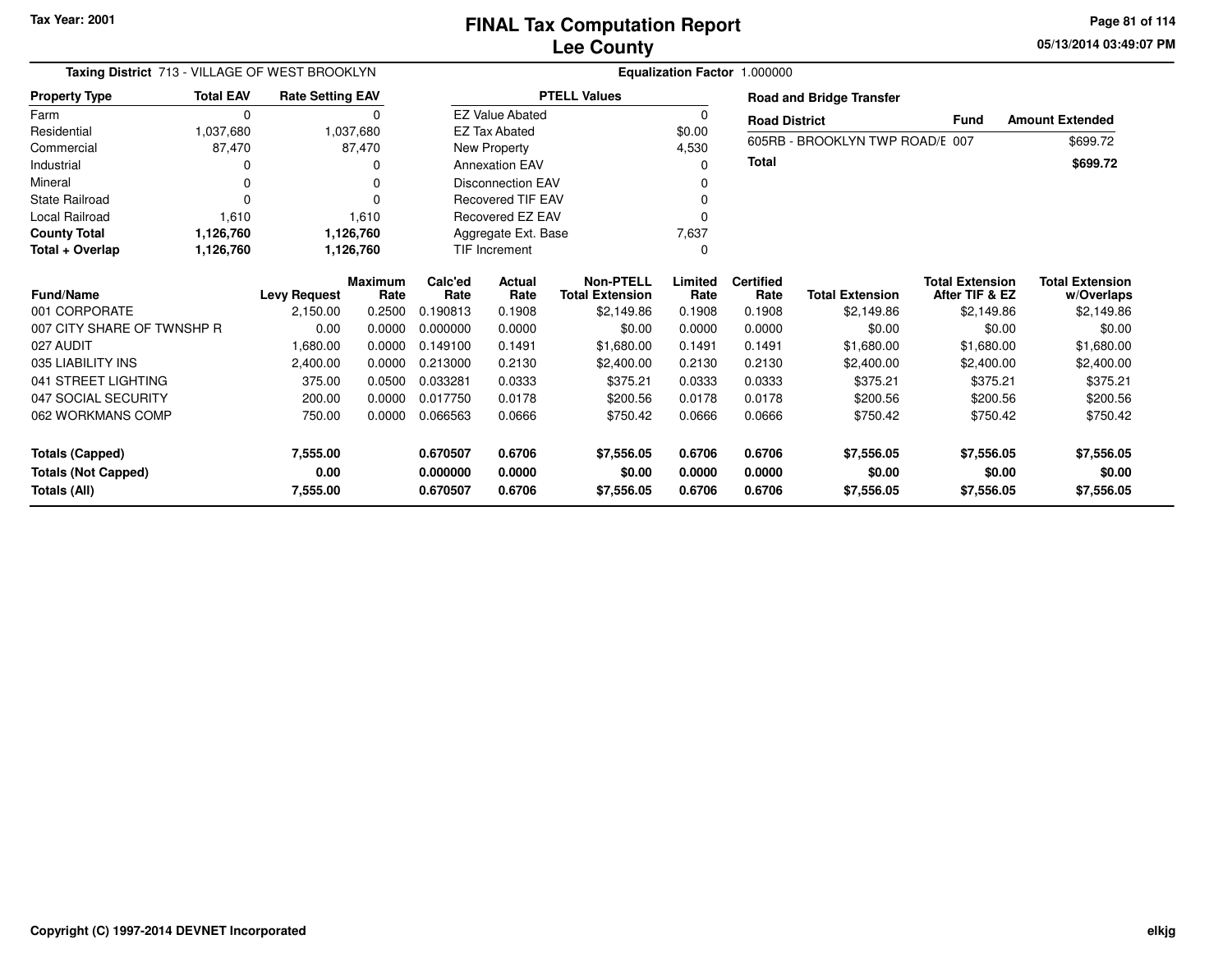## **Lee CountyFINAL Tax Computation Report**

**05/13/2014 03:49:07 PM Page 82 of 114**

| Taxing District 801 - AMBOY FIRE                                     |                  |                                  |                        |                                  |                            |                                            |                            | Equalization Factor 1.000000 |                                        |                                          |                                        |  |
|----------------------------------------------------------------------|------------------|----------------------------------|------------------------|----------------------------------|----------------------------|--------------------------------------------|----------------------------|------------------------------|----------------------------------------|------------------------------------------|----------------------------------------|--|
| <b>Property Type</b>                                                 | <b>Total EAV</b> | <b>Rate Setting EAV</b>          |                        |                                  |                            | <b>PTELL Values</b>                        |                            |                              |                                        |                                          |                                        |  |
| Farm                                                                 | 13,239,018       |                                  | 13,239,018             |                                  | <b>EZ Value Abated</b>     |                                            | 455,920                    |                              |                                        |                                          |                                        |  |
| Residential                                                          | 26,762,980       |                                  | 26,664,986             |                                  | <b>EZ Tax Abated</b>       |                                            | \$1,992.82                 |                              |                                        |                                          |                                        |  |
| Commercial                                                           | 5,238,490        |                                  | 5,222,836              |                                  | New Property               |                                            | 1,030,120                  |                              |                                        |                                          |                                        |  |
| Industrial                                                           | 3,682,175        |                                  | 3,339,903              |                                  | <b>Annexation EAV</b>      |                                            |                            |                              |                                        |                                          |                                        |  |
| Mineral                                                              |                  |                                  |                        |                                  | <b>Disconnection EAV</b>   |                                            |                            |                              |                                        |                                          |                                        |  |
| <b>State Railroad</b>                                                |                  |                                  |                        |                                  | <b>Recovered TIF EAV</b>   |                                            | $\Omega$                   |                              |                                        |                                          |                                        |  |
| Local Railroad                                                       | 1,800            |                                  | 1,800                  |                                  | <b>Recovered EZ EAV</b>    |                                            | 147,028                    |                              |                                        |                                          |                                        |  |
| <b>County Total</b>                                                  | 48,924,463       |                                  | 48,468,543             | Aggregate Ext. Base<br>203,137   |                            |                                            |                            |                              |                                        |                                          |                                        |  |
| Total + Overlap                                                      | 48,924,463       |                                  | 48,468,543             |                                  | <b>TIF Increment</b>       |                                            | 0                          |                              |                                        |                                          |                                        |  |
| <b>Fund/Name</b>                                                     |                  | <b>Levy Request</b>              | <b>Maximum</b><br>Rate | Calc'ed<br>Rate                  | Actual<br>Rate             | <b>Non-PTELL</b><br><b>Total Extension</b> | Limited<br>Rate            | <b>Certified</b><br>Rate     | <b>Total Extension</b>                 | <b>Total Extension</b><br>After TIF & EZ | <b>Total Extension</b><br>w/Overlaps   |  |
| 001 CORPORATE                                                        |                  | 103,250.00                       | 0.3000                 | 0.213025                         | 0.2130                     | \$103,238.00                               | 0.2130                     | 0.2130                       | \$104,209.11                           | \$103,238.00                             | \$103,238.00                           |  |
| 064 AMBULANCE                                                        |                  | 108,624.00                       | 0.2500                 | 0.224112                         | 0.2241                     | \$108,618.00                               | 0.2241                     | 0.2241                       | \$109,639.72                           | \$108,618.00                             | \$108,618.00                           |  |
| <b>Totals (Capped)</b><br><b>Totals (Not Capped)</b><br>Totals (All) |                  | 211,874.00<br>0.00<br>211,874.00 |                        | 0.437137<br>0.000000<br>0.437137 | 0.4371<br>0.0000<br>0.4371 | \$211,856.00<br>\$0.00<br>\$211,856.00     | 0.4371<br>0.0000<br>0.4371 | 0.4371<br>0.0000<br>0.4371   | \$213,848.83<br>\$0.00<br>\$213,848.83 | \$211,856.00<br>\$0.00<br>\$211,856.00   | \$211,856.00<br>\$0.00<br>\$211,856.00 |  |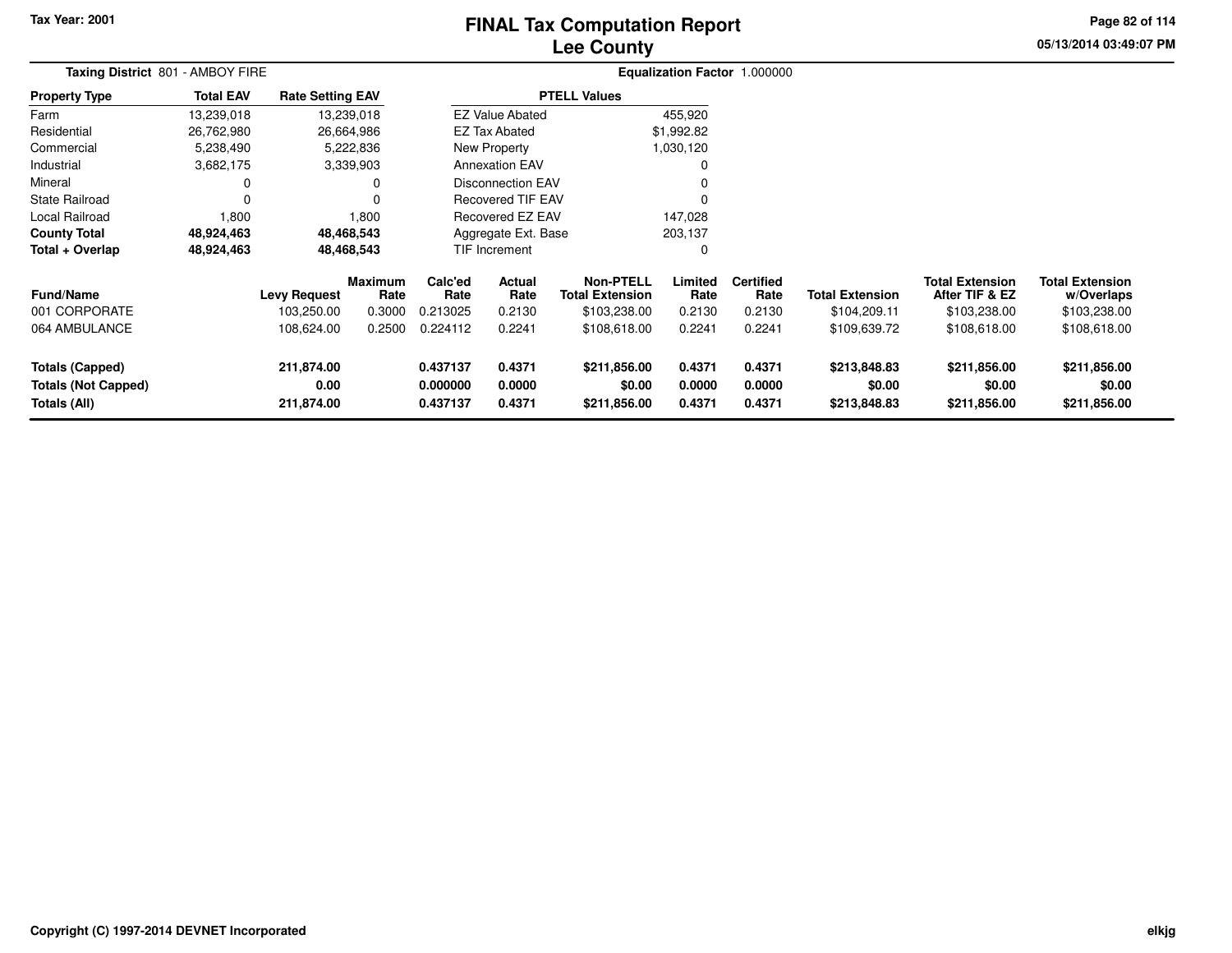### **Lee CountyFINAL Tax Computation Report**

**05/13/2014 03:49:07 PM Page 83 of 114**

| Taxing District 802 - ASHTON FIRE          |                  |                         |                        |                      |                          |                                            |                  | Equalization Factor 1.000000 |                                |                                          |                                      |
|--------------------------------------------|------------------|-------------------------|------------------------|----------------------|--------------------------|--------------------------------------------|------------------|------------------------------|--------------------------------|------------------------------------------|--------------------------------------|
| <b>Property Type</b>                       | <b>Total EAV</b> | <b>Rate Setting EAV</b> |                        |                      |                          | <b>PTELL Values</b>                        |                  |                              | <b>Overlapping County</b>      | <b>Overlap EAV</b>                       |                                      |
| Farm                                       | 12,939,340       | 12,939,340              |                        |                      | <b>EZ Value Abated</b>   |                                            | 0                | Ogle County                  |                                | 6,377,097                                |                                      |
| Residential                                | 9,965,050        |                         | 9,965,050              |                      | <b>EZ Tax Abated</b>     |                                            | \$0.00           | <b>Total</b>                 |                                | 6,377,097                                |                                      |
| Commercial                                 | 3,050,950        |                         | 3,050,950              |                      | New Property             |                                            | 384,190          |                              | * denotes use of estimated EAV |                                          |                                      |
| Industrial                                 | 1,961,845        |                         | 1,961,845              |                      | <b>Annexation EAV</b>    |                                            | 0                |                              |                                |                                          |                                      |
| Mineral                                    | 0                |                         | 0                      |                      | <b>Disconnection EAV</b> |                                            |                  |                              |                                |                                          |                                      |
| <b>State Railroad</b>                      | 369,045          |                         | 369,045                |                      | <b>Recovered TIF EAV</b> |                                            |                  |                              |                                |                                          |                                      |
| Local Railroad                             | 0                |                         | 0                      |                      | Recovered EZ EAV         |                                            | $\Omega$         |                              |                                |                                          |                                      |
| <b>County Total</b>                        | 28,286,230       | 28,286,230              |                        |                      | Aggregate Ext. Base      |                                            | $\Omega$         |                              |                                |                                          |                                      |
| Total + Overlap                            | 34,663,327       | 34,663,327              |                        |                      | TIF Increment<br>O       |                                            |                  |                              |                                |                                          |                                      |
| Fund/Name                                  |                  | <b>Levy Request</b>     | <b>Maximum</b><br>Rate | Calc'ed<br>Rate      | <b>Actual</b><br>Rate    | <b>Non-PTELL</b><br><b>Total Extension</b> | Limited<br>Rate  | <b>Certified</b><br>Rate     | <b>Total Extension</b>         | <b>Total Extension</b><br>After TIF & EZ | <b>Total Extension</b><br>w/Overlaps |
| 001 CORPORATE                              |                  | 83,265.00               | 0.3000                 | 0.240211             | 0.2402                   | \$67,943.52                                | 0.2402           | 0.2402                       | \$67,943.52                    | \$67,943.52                              | \$83,261.31                          |
| 027 AUDIT                                  |                  | 1,500.00                | 0.0050                 | 0.004327             | 0.0043                   | \$1,216.31                                 | 0.0043           | 0.0043                       | \$1,216.31                     | \$1,216.31                               | \$1,490.52                           |
| 035 LIABILITY                              |                  | 10,000.00               | 0.0000                 | 0.028849             | 0.0288                   | \$8,146.43                                 | 0.0288           | 0.0288                       | \$8,146.43                     | \$8,146.43                               | \$9,983.04                           |
| 062 WORKMANS COMP                          |                  | 1,500.00                | 0.0000                 | 0.004327             | 0.0043                   | \$1,216.31                                 | 0.0043           | 0.0043                       | \$1,216.31                     | \$1,216.31                               | \$1,490.52                           |
| 064 AMBULANCE                              |                  | 41,650.00               | 0.3000                 | 0.120156             | 0.1202                   | \$34,000.05                                | 0.1202           | 0.1202                       | \$34,000.05                    | \$34,000.05                              | \$41,665.32                          |
| <b>Totals (Capped)</b>                     |                  | 41,650.00               |                        | 0.120156             | 0.1202                   | \$34,000.05                                | 0.1202           | 0.1202                       | \$34,000.05                    | \$34,000.05                              | \$41,665.32                          |
| <b>Totals (Not Capped)</b><br>Totals (All) |                  | 96,265.00<br>137,915.00 |                        | 0.277714<br>0.397870 | 0.2776<br>0.3978         | \$78,522.57<br>\$112,522.62                | 0.2776<br>0.3978 | 0.2776<br>0.3978             | \$78,522.57<br>\$112,522.62    | \$78,522.57<br>\$112,522.62              | \$96,225.39<br>\$137,890.71          |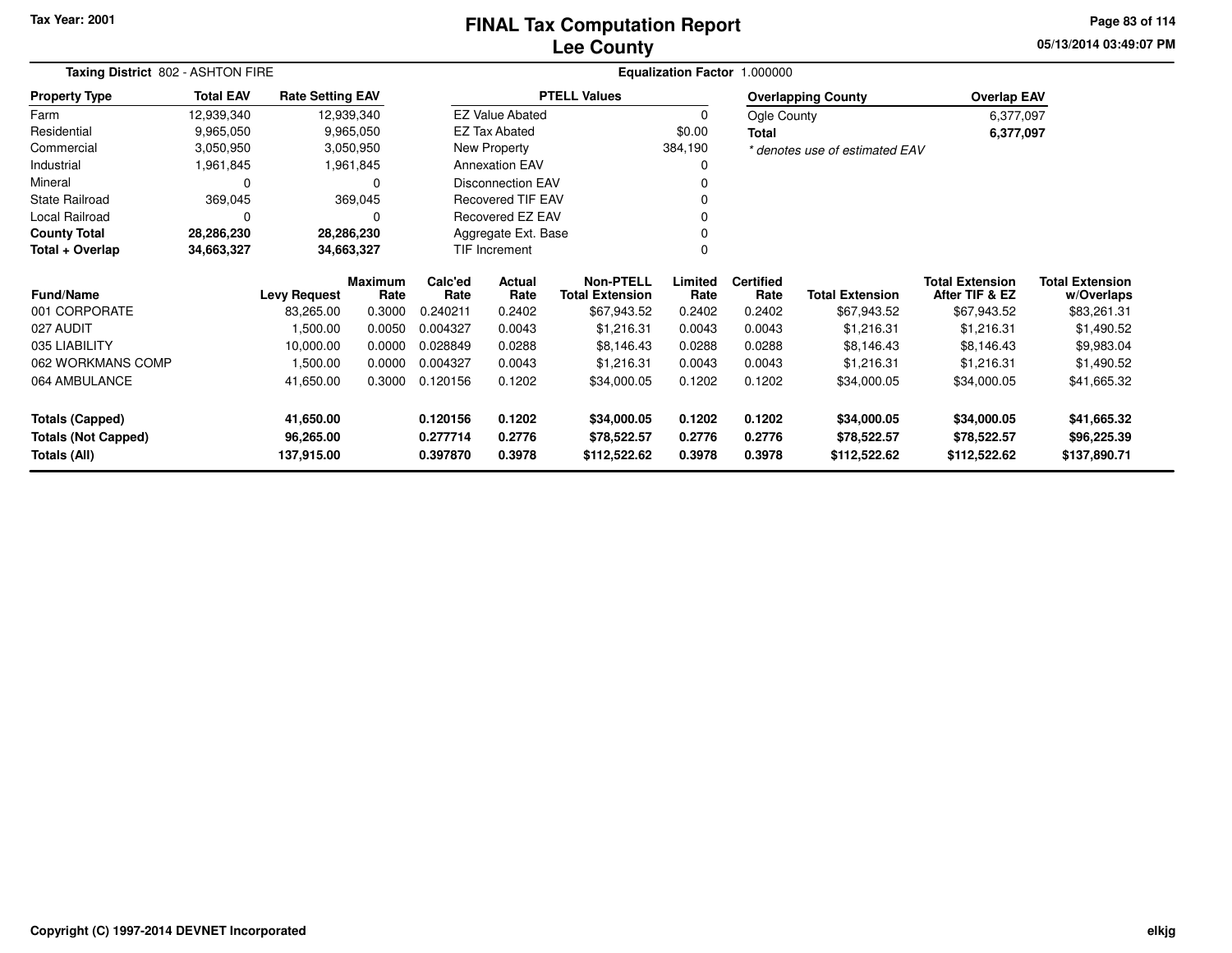## **Lee CountyFINAL Tax Computation Report**

**05/13/2014 03:49:07 PM Page 84 of 114**

| Taxing District 803 - COMPTON FIRE         |                  |                         |                        |                               |                          |                                            |                  | Equalization Factor 1.000000 |                        |                                          |                                      |
|--------------------------------------------|------------------|-------------------------|------------------------|-------------------------------|--------------------------|--------------------------------------------|------------------|------------------------------|------------------------|------------------------------------------|--------------------------------------|
| <b>Property Type</b>                       | <b>Total EAV</b> | <b>Rate Setting EAV</b> |                        |                               |                          | <b>PTELL Values</b>                        |                  |                              |                        |                                          |                                      |
| Farm                                       | 9,519,993        |                         | 9,519,993              |                               | <b>EZ Value Abated</b>   |                                            | 0                |                              |                        |                                          |                                      |
| Residential                                | 5,824,245        |                         | 5,824,245              |                               | <b>EZ Tax Abated</b>     |                                            | \$0.00           |                              |                        |                                          |                                      |
| Commercial                                 | 1,217,840        |                         | 1,217,840              |                               | New Property             |                                            | 250,800          |                              |                        |                                          |                                      |
| Industrial                                 | 426              |                         | 426                    |                               | <b>Annexation EAV</b>    |                                            | 0                |                              |                        |                                          |                                      |
| Mineral                                    | 0                |                         |                        |                               | <b>Disconnection EAV</b> |                                            |                  |                              |                        |                                          |                                      |
| State Railroad                             | $\Omega$         |                         |                        | <b>Recovered TIF EAV</b>      |                          |                                            |                  |                              |                        |                                          |                                      |
| Local Railroad                             | 2,040            |                         | 2,040                  | Recovered EZ EAV<br>$\Omega$  |                          |                                            |                  |                              |                        |                                          |                                      |
| <b>County Total</b>                        | 16,564,544       | 16,564,544              |                        | 50,300<br>Aggregate Ext. Base |                          |                                            |                  |                              |                        |                                          |                                      |
| Total + Overlap                            | 16,564,544       | 16,564,544              |                        |                               | TIF Increment            |                                            | 0                |                              |                        |                                          |                                      |
| Fund/Name                                  |                  | <b>Levy Request</b>     | <b>Maximum</b><br>Rate | Calc'ed<br>Rate               | Actual<br>Rate           | <b>Non-PTELL</b><br><b>Total Extension</b> | Limited<br>Rate  | <b>Certified</b><br>Rate     | <b>Total Extension</b> | <b>Total Extension</b><br>After TIF & EZ | <b>Total Extension</b><br>w/Overlaps |
| 001 CORPORATE                              |                  | 37,775.00               | 0.3000                 | 0.228047                      | 0.2280                   | \$37,767.16                                | 0.2280           | 0.2280                       | \$37,767.16            | \$37,767.16                              | \$37,767.16                          |
| 027 AUDIT                                  |                  | 0.00                    | 0.0000                 | 0.000000                      | 0.0000                   | \$0.00                                     | 0.0000           | 0.0000                       | \$0.00                 | \$0.00                                   | \$0.00                               |
| 035 LIABILITY INS                          |                  | 7,500.00                | 0.0000                 | 0.045277                      | 0.0453                   | \$7,503.74                                 | 0.0453           | 0.0453                       | \$7,503.74             | \$7,503.74                               | \$7,503.74                           |
| <b>Totals (Capped)</b>                     |                  | 45,275.00               |                        | 0.273324                      | 0.2733                   | \$45,270.90                                | 0.2733           | 0.2733                       | \$45,270.90            | \$45,270.90                              | \$45,270.90                          |
| <b>Totals (Not Capped)</b><br>Totals (All) |                  | 0.00<br>45,275.00       |                        | 0.000000<br>0.273324          | 0.0000<br>0.2733         | \$0.00<br>\$45,270.90                      | 0.0000<br>0.2733 | 0.0000<br>0.2733             | \$0.00<br>\$45,270.90  | \$0.00<br>\$45,270.90                    | \$0.00<br>\$45,270.90                |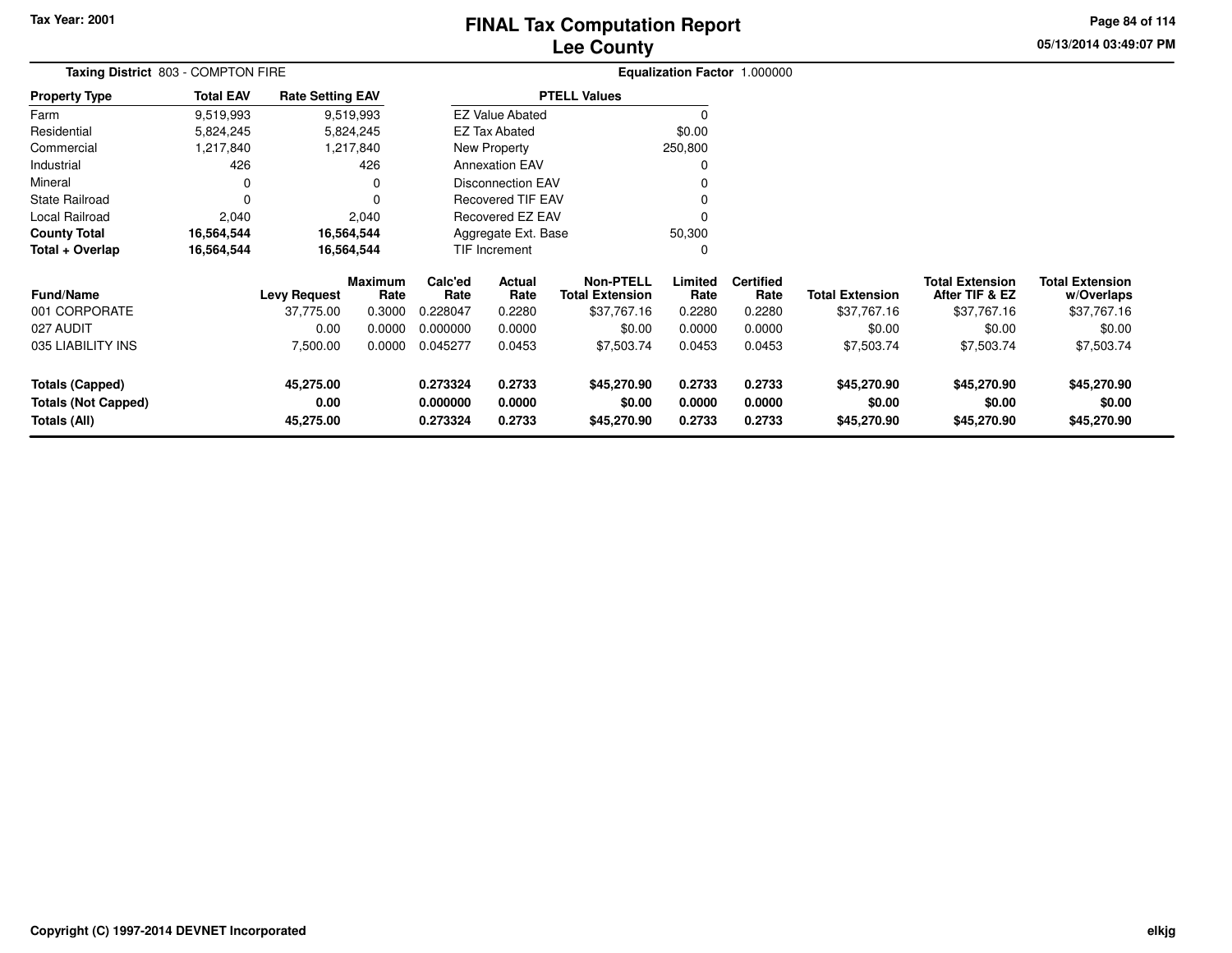#### **Lee CountyFINAL Tax Computation Report**

**05/13/2014 03:49:07 PMPage 85 of 114**

| Taxing District 804 - DIXON FIRE-RURAL |                  |                         |                        |                 |                          | <b>Equalization Factor</b>                 | 1.000000        |                          |                                |                                          |                                      |
|----------------------------------------|------------------|-------------------------|------------------------|-----------------|--------------------------|--------------------------------------------|-----------------|--------------------------|--------------------------------|------------------------------------------|--------------------------------------|
| <b>Property Type</b>                   | <b>Total EAV</b> | <b>Rate Setting EAV</b> |                        |                 |                          | <b>PTELL Values</b>                        |                 |                          | <b>Overlapping County</b>      | <b>Overlap EAV</b>                       |                                      |
| Farm                                   | 21,088,883       |                         | 21,038,903             |                 | <b>EZ Value Abated</b>   |                                            | 7,672,170       | Ogle County              |                                | 24,967,171                               |                                      |
| Residential                            | 87,541,520       |                         | 87,541,520             |                 | <b>EZ Tax Abated</b>     |                                            | \$36,274.01     | <b>Total</b>             |                                | 24,967,171                               |                                      |
| Commercial                             | 21,123,390       |                         | 20,079,180             |                 | New Property             |                                            | 9,258,820       |                          | * denotes use of estimated EAV |                                          |                                      |
| Industrial                             | 20,576,191       |                         | 13,998,211             |                 | <b>Annexation EAV</b>    |                                            | 0               |                          |                                |                                          |                                      |
| Mineral                                | 0                |                         | $\Omega$               |                 | <b>Disconnection EAV</b> |                                            |                 |                          |                                |                                          |                                      |
| State Railroad                         | 687,788          |                         | 687.788                |                 | <b>Recovered TIF EAV</b> |                                            |                 |                          |                                |                                          |                                      |
| <b>Local Railroad</b>                  | 7,900            |                         | 7,900                  |                 | Recovered EZ EAV         |                                            | 810,297         |                          |                                |                                          |                                      |
| <b>County Total</b>                    | 151,025,672      | 143,353,502             |                        |                 | Aggregate Ext. Base      |                                            |                 |                          |                                |                                          |                                      |
| Total + Overlap                        | 175,992,843      | 168,320,673             |                        |                 | TIF Increment            |                                            | 0               |                          |                                |                                          |                                      |
| <b>Fund/Name</b>                       |                  | <b>Levy Request</b>     | <b>Maximum</b><br>Rate | Calc'ed<br>Rate | <b>Actual</b><br>Rate    | <b>Non-PTELL</b><br><b>Total Extension</b> | Limited<br>Rate | <b>Certified</b><br>Rate | <b>Total Extension</b>         | <b>Total Extension</b><br>After TIF & EZ | <b>Total Extension</b><br>w/Overlaps |
| 001 CORPORATE                          |                  | 448,200.00              | 0.3000                 | 0.266278        | 0.2663                   | \$381,750.38                               | 0.2663          | 0.2663                   | \$402,181.36                   | \$381,750.38                             | \$448,237.95                         |
| 013 PENSION                            |                  | 22,500.00               | 0.0000                 | 0.013367        | 0.0134                   | \$19,209.37                                | 0.0134          | 0.0134                   | \$20,237.44                    | \$19,209.37                              | \$22,554.97                          |
| 027 AUDIT                              |                  | 3,900.00                | 0.0050                 | 0.002317        | 0.0023                   | \$3,297.13                                 | 0.0023          | 0.0023                   | \$3,473.59                     | \$3,297.13                               | \$3,871.38                           |
| 035 LIABILITY INS                      |                  | 13,000.00               | 0.0000                 | 0.007723        | 0.0077                   | \$11,038.22                                | 0.0077          | 0.0077                   | \$11,628.98                    | \$11,038.22                              | \$12,960.69                          |
| 060 UNEMPLOYMENT INS                   |                  | 800.00                  | 0.0000                 | 0.000475        | 0.0005                   | \$716.77                                   | 0.0005          | 0.0005                   | \$755.13                       | \$716.77                                 | \$841.60                             |
| 062 WORKMENS COMP                      |                  | 23,500.00               | 0.0000                 | 0.013961        | 0.0140                   | \$20,069.49                                | 0.0140          | 0.0140                   | \$21,143.59                    | \$20,069.49                              | \$23,564.89                          |
| 064 AMBULANCE                          |                  | 283,725.00              | 0.3000                 | 0.168562        | 0.1686                   | \$241,694.00                               | 0.1686          | 0.1686                   | \$254,629.28                   | \$241,694.00                             | \$283,788.65                         |
| <b>Totals (Capped)</b>                 |                  | 0.00                    |                        | 0.000000        | 0.0000                   | \$0.00                                     | 0.0000          | 0.0000                   | \$0.00                         | \$0.00                                   | \$0.00                               |
| <b>Totals (Not Capped)</b>             |                  | 795,625.00              |                        | 0.472683        | 0.4728                   | \$677,775.36                               | 0.4728          | 0.4728                   | \$714,049.37                   | \$677,775.36                             | \$795,820.13                         |
| Totals (All)                           |                  | 795,625.00              |                        | 0.472683        | 0.4728                   | \$677,775.36                               | 0.4728          | 0.4728                   | \$714,049.37                   | \$677,775.36                             | \$795,820.13                         |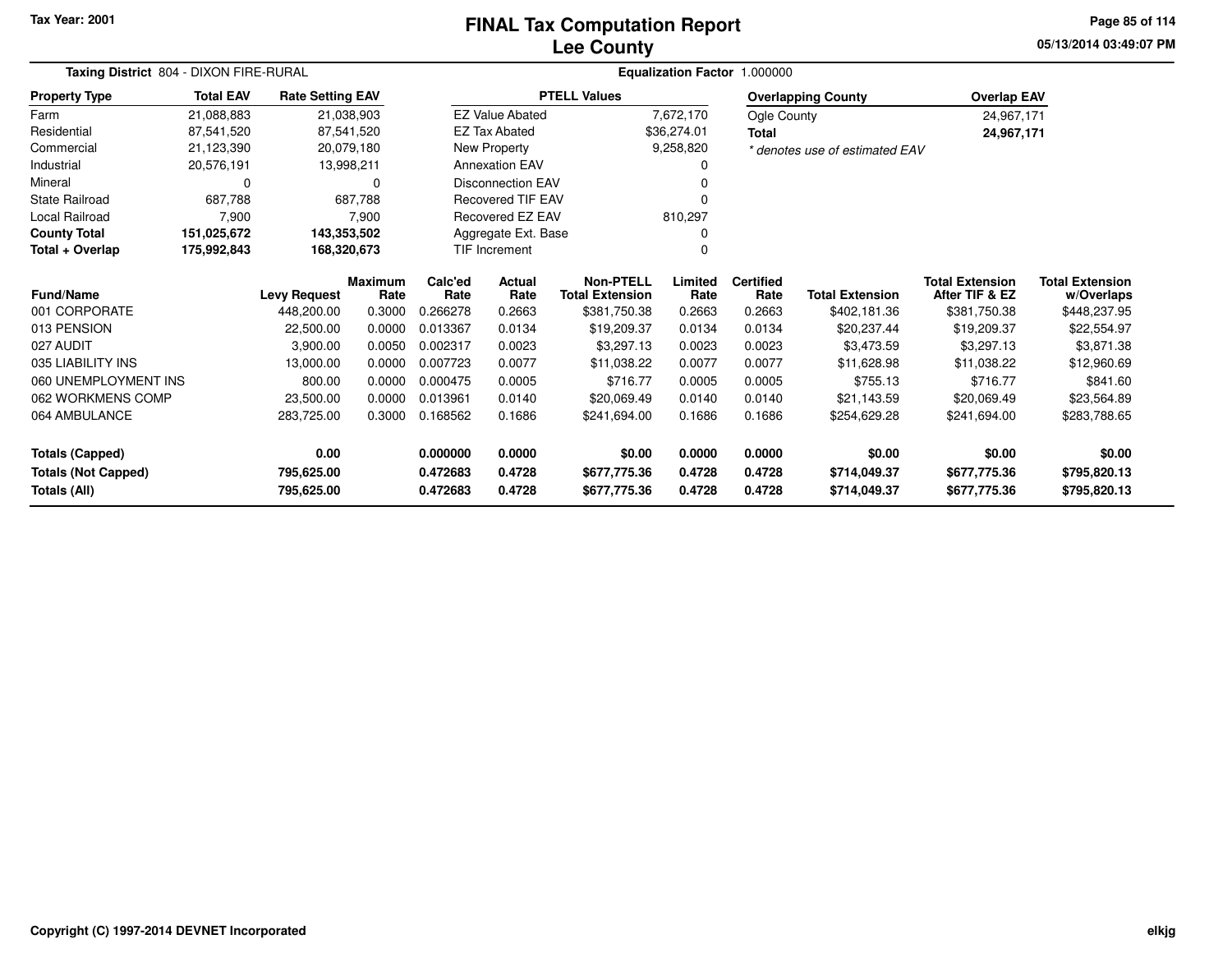**05/13/2014 03:49:07 PM Page 86 of 114**

| Taxing District 805 - EARLVILLE FIRE |                  |                         |                        |                      |                          |                                            |                 | Equalization Factor 1.000000 |                                |                                          |                                      |
|--------------------------------------|------------------|-------------------------|------------------------|----------------------|--------------------------|--------------------------------------------|-----------------|------------------------------|--------------------------------|------------------------------------------|--------------------------------------|
| <b>Property Type</b>                 | <b>Total EAV</b> | <b>Rate Setting EAV</b> |                        |                      |                          | <b>PTELL Values</b>                        |                 |                              | <b>Overlapping County</b>      | <b>Overlap EAV</b>                       |                                      |
| Farm                                 | 739,180          |                         | 739,180                |                      | <b>EZ Value Abated</b>   |                                            | 0               | DeKalb County                |                                | 1,213,768                                |                                      |
| Residential                          | 112,000          |                         | 112,000                |                      | <b>EZ Tax Abated</b>     |                                            | \$0.00          | LaSalle County               |                                | 46,079,870                               |                                      |
| Commercial                           | 0                |                         | 0                      |                      | New Property             |                                            | 0               | Total                        |                                | 47,293,638                               |                                      |
| Industrial                           | 0                |                         | 0                      |                      | <b>Annexation EAV</b>    |                                            |                 |                              | * denotes use of estimated EAV |                                          |                                      |
| Mineral                              | 0                |                         | $\Omega$               |                      | <b>Disconnection EAV</b> |                                            |                 |                              |                                |                                          |                                      |
| State Railroad                       | $\Omega$         |                         | $\Omega$               |                      | <b>Recovered TIF EAV</b> |                                            |                 |                              |                                |                                          |                                      |
| Local Railroad                       | 0                |                         | ŋ                      |                      | Recovered EZ EAV         |                                            |                 |                              |                                |                                          |                                      |
| <b>County Total</b>                  | 851,180          |                         | 851,180                |                      | Aggregate Ext. Base      |                                            |                 |                              |                                |                                          |                                      |
| Total + Overlap                      | 48,144,818       |                         | 48,144,818             | <b>TIF Increment</b> |                          |                                            |                 |                              |                                |                                          |                                      |
| <b>Fund/Name</b>                     |                  | <b>Levy Request</b>     | <b>Maximum</b><br>Rate | Calc'ed<br>Rate      | Actual<br>Rate           | <b>Non-PTELL</b><br><b>Total Extension</b> | Limited<br>Rate | <b>Certified</b><br>Rate     | <b>Total Extension</b>         | <b>Total Extension</b><br>After TIF & EZ | <b>Total Extension</b><br>w/Overlaps |
| 001 CORPORATE                        |                  | 106,060.00              | 0.3000                 | 0.220294             | 0.2203                   | \$1,875.15                                 | 0.2203          | 0.2203                       | \$1,875.15                     | \$1,875.15                               | \$106,063.03                         |
| 035 LIABILITY INS                    |                  | 0.00                    | 0.0000                 | 0.000000             | 0.0000                   | \$0.00                                     | 0.0000          | 0.0000                       | \$0.00                         | \$0.00                                   | \$0.00                               |
| 047 SOCIAL SECURITY                  |                  | 0.00                    | 0.0000                 | 0.000000             | 0.0000                   | \$0.00                                     | 0.0000          | 0.0000                       | \$0.00                         | \$0.00                                   | \$0.00                               |
| 062 WORKMANS COMP                    |                  | 0.00                    | 0.0000                 | 0.000000             | 0.0000                   | \$0.00                                     | 0.0000          | 0.0000                       | \$0.00                         | \$0.00                                   | \$0.00                               |
| 064 AMBULANCE                        |                  | 66,140.00               | 0.2500                 | 0.137377             | 0.1374                   | \$1,169.52                                 | 0.1374          | 0.1374                       | \$1,169.52                     | \$1,169.52                               | \$66,150.98                          |
| <b>Totals (Capped)</b>               |                  | 0.00                    |                        | 0.000000             | 0.0000                   | \$0.00                                     | 0.0000          | 0.0000                       | \$0.00                         | \$0.00                                   | \$0.00                               |
| <b>Totals (Not Capped)</b>           |                  | 172,200.00              |                        | 0.357671             | 0.3577                   | \$3,044.67                                 | 0.3577          | 0.3577                       | \$3,044.67                     | \$3,044.67                               | \$172,214.01                         |
| Totals (All)                         |                  | 172,200.00              |                        | 0.357671             | 0.3577                   | \$3,044.67                                 | 0.3577          | 0.3577                       | \$3,044.67                     | \$3,044.67                               | \$172,214.01                         |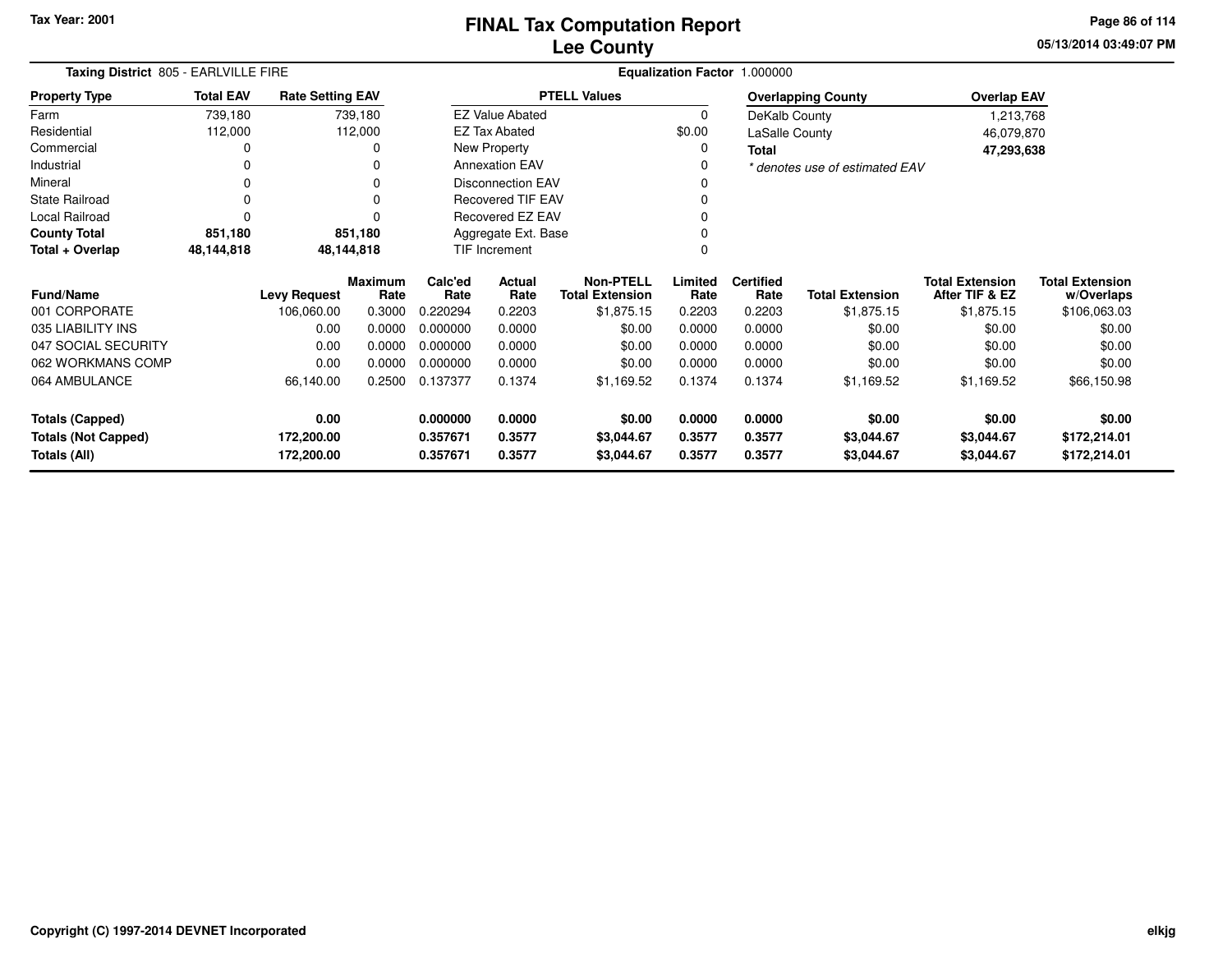## **Lee CountyFINAL Tax Computation Report**

**05/13/2014 03:49:07 PM Page 87 of 114**

| Taxing District 806 - FRANKLIN GROVE FIRE  |                  |                                  |                        | Equalization Factor 1.000000 |                          |                                            |                  |                          |                                |                                          |                              |  |  |
|--------------------------------------------|------------------|----------------------------------|------------------------|------------------------------|--------------------------|--------------------------------------------|------------------|--------------------------|--------------------------------|------------------------------------------|------------------------------|--|--|
| <b>Property Type</b>                       | <b>Total EAV</b> | <b>Rate Setting EAV</b>          |                        |                              |                          | <b>PTELL Values</b>                        |                  |                          | <b>Overlapping County</b>      | <b>Overlap EAV</b>                       |                              |  |  |
| Farm                                       | 10,251,208       |                                  | 10,251,208             |                              | <b>EZ Value Abated</b>   |                                            | $\mathbf 0$      | Ogle County              |                                | 6,242,575                                |                              |  |  |
| Residential                                | 9,323,740        |                                  | 9,323,740              |                              | <b>EZ Tax Abated</b>     |                                            | \$0.00           | <b>Total</b>             |                                | 6,242,575                                |                              |  |  |
| Commercial                                 | 2,544,180        |                                  | 2,544,180              |                              | New Property             |                                            | 239,760          |                          | * denotes use of estimated EAV |                                          |                              |  |  |
| Industrial                                 | 1,197,010        |                                  | 1,197,010              |                              | <b>Annexation EAV</b>    |                                            | 0                |                          |                                |                                          |                              |  |  |
| Mineral                                    | 0                |                                  | 0                      |                              | <b>Disconnection EAV</b> |                                            | 7,590            |                          |                                |                                          |                              |  |  |
| <b>State Railroad</b>                      | 371,311          |                                  | 371,311                |                              | <b>Recovered TIF EAV</b> |                                            | 0                |                          |                                |                                          |                              |  |  |
| Local Railroad                             | $\Omega$         |                                  | 0                      |                              | Recovered EZ EAV         |                                            | 0                |                          |                                |                                          |                              |  |  |
| <b>County Total</b>                        | 23,687,449       |                                  | 23,687,449             |                              | Aggregate Ext. Base      |                                            | 0                |                          |                                |                                          |                              |  |  |
| Total + Overlap                            | 29,930,024       |                                  | 29,930,024             | TIF Increment                |                          |                                            | $\Omega$         |                          |                                |                                          |                              |  |  |
| <b>Fund/Name</b>                           |                  |                                  | <b>Maximum</b><br>Rate | Calc'ed<br>Rate              | Actual<br>Rate           | <b>Non-PTELL</b><br><b>Total Extension</b> | Limited<br>Rate  | <b>Certified</b><br>Rate | <b>Total Extension</b>         | <b>Total Extension</b><br>After TIF & EZ | <b>Total Extension</b>       |  |  |
| 001 CORPORATE                              |                  | <b>Levy Request</b><br>70,035.00 | 0.3000                 | 0.233996                     | 0.2340                   | \$55,428.63                                | 0.2340           | 0.2340                   | \$55,428.63                    | \$55,428.63                              | w/Overlaps<br>\$70,036.26    |  |  |
| 027 AUDIT                                  |                  | 1,397.00                         | 0.0050                 | 0.004668                     | 0.0047                   | \$1,113.31                                 | 0.0047           | 0.0047                   | \$1,113.31                     | \$1,113.31                               | \$1,406.71                   |  |  |
| 035 LIABILITY INS                          |                  | 16,328.00                        | 0.0000                 | 0.054554                     | 0.0546                   | \$12,933.35                                | 0.0546           | 0.0546                   | \$12,933.35                    | \$12,933.35                              | \$16,341.79                  |  |  |
| 047 SOCIAL SECURITY                        |                  | 2,763.00                         | 0.0000                 | 0.009232                     | 0.0092                   | \$2,179.25                                 | 0.0092           | 0.0092                   | \$2,179.25                     | \$2,179.25                               | \$2,753.56                   |  |  |
| 064 AMBULANCE                              |                  | 35,097.00                        | 0.1500                 | 0.117264                     | 0.1173                   | \$27,785.38                                | 0.1173           | 0.1173                   | \$27,785.38                    | \$27,785.38                              | \$35,107.92                  |  |  |
| Totals (Capped)                            |                  | 0.00                             |                        | 0.000000                     | 0.0000                   | \$0.00                                     | 0.0000           | 0.0000                   | \$0.00                         | \$0.00                                   | \$0.00                       |  |  |
| <b>Totals (Not Capped)</b><br>Totals (All) |                  | 125,620.00<br>125,620.00         |                        | 0.419714<br>0.419714         | 0.4198<br>0.4198         | \$99,439.92<br>\$99,439.92                 | 0.4198<br>0.4198 | 0.4198<br>0.4198         | \$99,439.92<br>\$99,439.92     | \$99,439.92<br>\$99,439.92               | \$125,646.24<br>\$125,646.24 |  |  |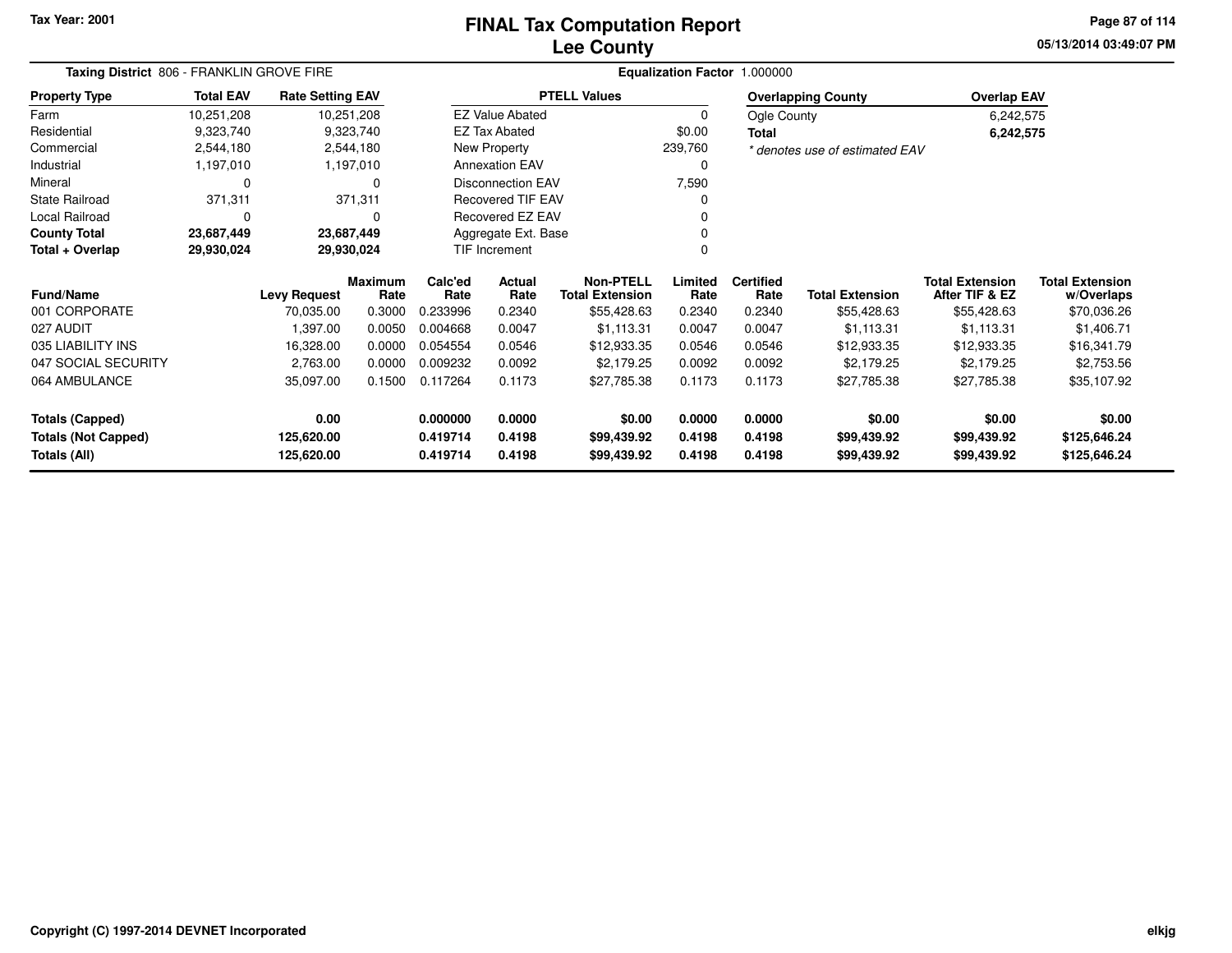### **Lee CountyFINAL Tax Computation Report**

**05/13/2014 03:49:07 PM Page 88 of 114**

| Taxing District 807 - LEE FIRE |                  |                         |                        |                 |                           | Equalization Factor 1.000000               |                 |                          |                                |                                          |                                      |
|--------------------------------|------------------|-------------------------|------------------------|-----------------|---------------------------|--------------------------------------------|-----------------|--------------------------|--------------------------------|------------------------------------------|--------------------------------------|
| <b>Property Type</b>           | <b>Total EAV</b> | <b>Rate Setting EAV</b> |                        |                 |                           | <b>PTELL Values</b>                        |                 |                          | <b>Overlapping County</b>      | <b>Overlap EAV</b>                       |                                      |
| Farm                           | 4,854,291        |                         | 4,854,291              |                 | <b>EZ Value Abated</b>    |                                            | 0               | DeKalb County            |                                | 4,910,740                                |                                      |
| Residential                    | 4,548,950        |                         | 4,548,950              |                 | <b>EZ Tax Abated</b>      |                                            | \$0.00          | Total                    |                                | 4,910,740                                |                                      |
| Commercial                     | 225,180          |                         | 225,180                |                 | New Property              |                                            | 148,810         |                          | * denotes use of estimated EAV |                                          |                                      |
| Industrial                     | 235              |                         | 235                    |                 | <b>Annexation EAV</b>     |                                            | 0               |                          |                                |                                          |                                      |
| Mineral                        | $\Omega$         |                         | 0                      |                 | <b>Disconnection EAV</b>  |                                            | 0               |                          |                                |                                          |                                      |
| <b>State Railroad</b>          | 166,612          |                         | 166,612                |                 | <b>Recovered TIF EAV</b>  |                                            | 0               |                          |                                |                                          |                                      |
| Local Railroad                 | 0                |                         | $\Omega$               |                 | Recovered EZ EAV          |                                            | $\Omega$        |                          |                                |                                          |                                      |
| <b>County Total</b>            | 9,795,268        |                         | 9,795,268              |                 | Aggregate Ext. Base       |                                            | 42,202          |                          |                                |                                          |                                      |
| Total + Overlap                | 14,706,008       | 14,706,008              |                        |                 | <b>TIF Increment</b><br>0 |                                            |                 |                          |                                |                                          |                                      |
| <b>Fund/Name</b>               |                  | <b>Levy Request</b>     | <b>Maximum</b><br>Rate | Calc'ed<br>Rate | Actual<br>Rate            | <b>Non-PTELL</b><br><b>Total Extension</b> | Limited<br>Rate | <b>Certified</b><br>Rate | <b>Total Extension</b>         | <b>Total Extension</b><br>After TIF & EZ | <b>Total Extension</b><br>w/Overlaps |
| 001 CORPORATE                  |                  | 39,547.00               | 0.3000                 | 0.268917        | 0.2689                    | \$26,339.48                                | 0.2689          | 0.2689                   | \$26,339.48                    | \$26,339.48                              | \$39,544.46                          |
| 035 LIABILITY INS              |                  | 3,672.00                | 0.0000                 | 0.024969        | 0.0250                    | \$2,448.82                                 | 0.0250          | 0.0250                   | \$2,448.82                     | \$2,448.82                               | \$3,676.50                           |
| <b>Totals (Capped)</b>         |                  | 43,219.00               |                        | 0.293886        | 0.2939                    | \$28,788.30                                | 0.2939          | 0.2939                   | \$28,788.30                    | \$28,788.30                              | \$43,220.96                          |
| <b>Totals (Not Capped)</b>     |                  | 0.00                    |                        | 0.000000        | 0.0000                    | \$0.00                                     | 0.0000          | 0.0000                   | \$0.00                         | \$0.00                                   | \$0.00                               |
| Totals (All)                   |                  | 43,219.00               |                        | 0.293886        | 0.2939                    | \$28,788.30                                | 0.2939          | 0.2939                   | \$28,788.30                    | \$28,788.30                              | \$43,220.96                          |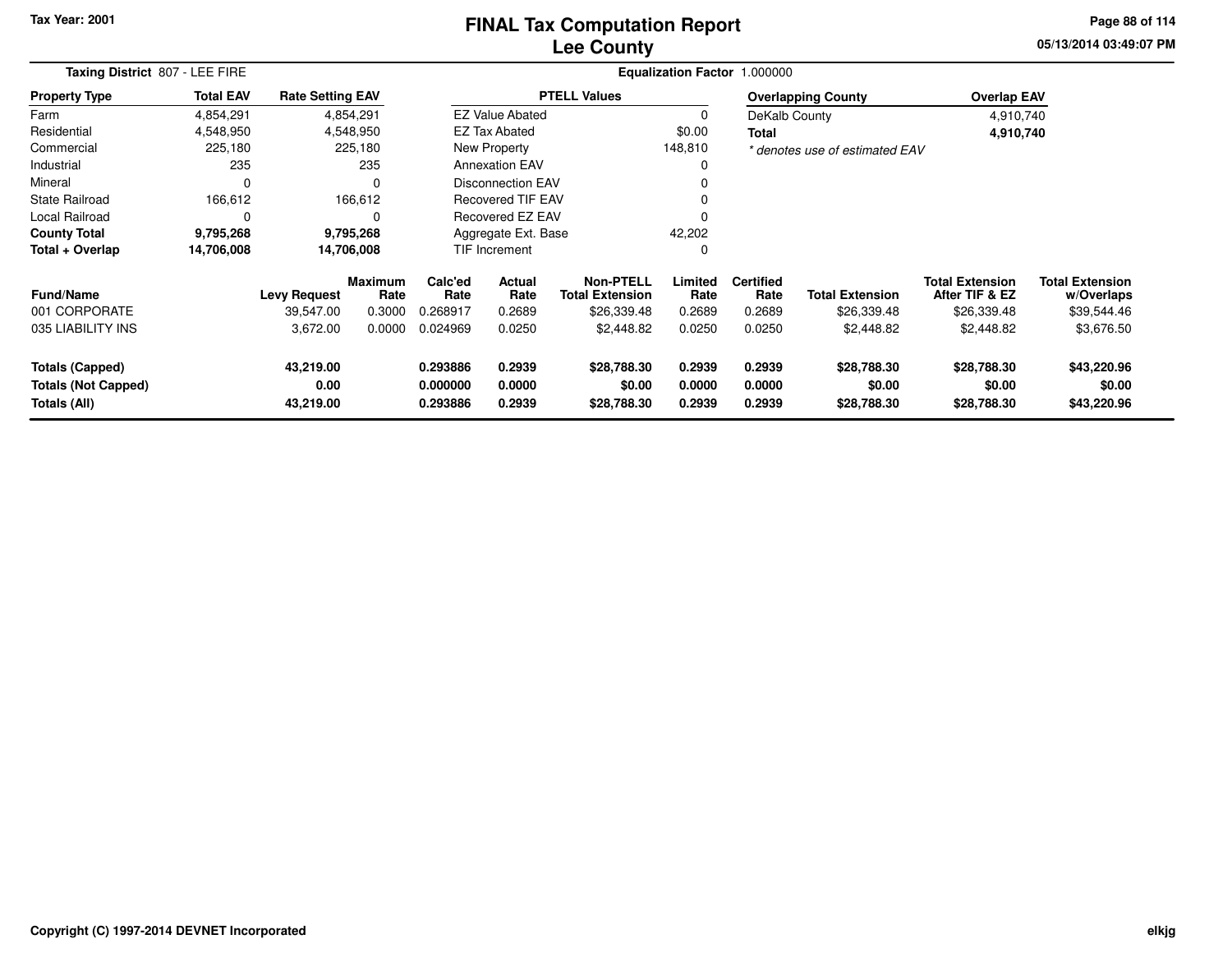### **Lee CountyFINAL Tax Computation Report**

**05/13/2014 03:49:07 PM Page 89 of 114**

| Taxing District 808 - OHIO FIRE                                      |                  | Equalization Factor 1.000000   |                 |                                  |                            |                                            |                            |                            |                                      |                                          |                                      |
|----------------------------------------------------------------------|------------------|--------------------------------|-----------------|----------------------------------|----------------------------|--------------------------------------------|----------------------------|----------------------------|--------------------------------------|------------------------------------------|--------------------------------------|
| <b>Property Type</b>                                                 | <b>Total EAV</b> | <b>Rate Setting EAV</b>        |                 |                                  |                            | <b>PTELL Values</b>                        |                            |                            | <b>Overlapping County</b>            | <b>Overlap EAV</b>                       |                                      |
| Farm                                                                 | 4,917,963        |                                | 4,917,963       |                                  | <b>EZ Value Abated</b>     |                                            | 0                          | <b>Bureau County</b>       |                                      | 13,377,983                               |                                      |
| Residential                                                          | 1,404,720        |                                | 1,404,720       |                                  | <b>EZ Tax Abated</b>       |                                            | \$0.00                     | Total                      |                                      | 13,377,983                               |                                      |
| Commercial                                                           | 0                |                                |                 |                                  | New Property               |                                            | 109,340                    |                            | * denotes use of estimated EAV       |                                          |                                      |
| Industrial                                                           | 0                |                                | 0               |                                  | <b>Annexation EAV</b>      |                                            | 0                          |                            |                                      |                                          |                                      |
| Mineral                                                              | 0                |                                | 0               |                                  | <b>Disconnection EAV</b>   |                                            | 0                          |                            |                                      |                                          |                                      |
| <b>State Railroad</b>                                                | 0                |                                |                 |                                  | <b>Recovered TIF EAV</b>   |                                            | 0                          |                            |                                      |                                          |                                      |
| <b>Local Railroad</b>                                                | 0                |                                |                 |                                  | <b>Recovered EZ EAV</b>    |                                            | 0                          |                            |                                      |                                          |                                      |
| <b>County Total</b>                                                  | 6,322,683        |                                | 6,322,683       | Aggregate Ext. Base              |                            |                                            |                            |                            |                                      |                                          |                                      |
| Total + Overlap                                                      | 19,700,666       | 19,700,666                     |                 |                                  | <b>TIF Increment</b>       |                                            | 0<br>0                     |                            |                                      |                                          |                                      |
| <b>Fund/Name</b>                                                     |                  | <b>Levy Request</b>            | Maximum<br>Rate | Calc'ed<br>Rate                  | Actual<br>Rate             | <b>Non-PTELL</b><br><b>Total Extension</b> | Limited<br>Rate            | <b>Certified</b><br>Rate   | <b>Total Extension</b>               | <b>Total Extension</b><br>After TIF & EZ | <b>Total Extension</b><br>w/Overlaps |
| 001 CORPORATE                                                        |                  | 42,622.00                      | 0.3000          | 0.216348                         | 0.2163                     | \$13,675.96                                | 0.2163                     | 0.2163                     | \$13,675.96                          | \$13,675.96                              | \$42,612.54                          |
| 064 AMBULANCE                                                        |                  | 3,000.00                       | 0.2500          | 0.015228                         | 0.0152                     | \$961.05                                   | 0.0152                     | 0.0152                     | \$961.05                             | \$961.05                                 | \$2,994.50                           |
| <b>Totals (Capped)</b><br><b>Totals (Not Capped)</b><br>Totals (All) |                  | 0.00<br>45,622.00<br>45,622.00 |                 | 0.000000<br>0.231576<br>0.231576 | 0.0000<br>0.2315<br>0.2315 | \$0.00<br>\$14,637.01<br>\$14,637.01       | 0.0000<br>0.2315<br>0.2315 | 0.0000<br>0.2315<br>0.2315 | \$0.00<br>\$14,637.01<br>\$14,637.01 | \$0.00<br>\$14,637.01<br>\$14,637.01     | \$0.00<br>\$45,607.04<br>\$45,607.04 |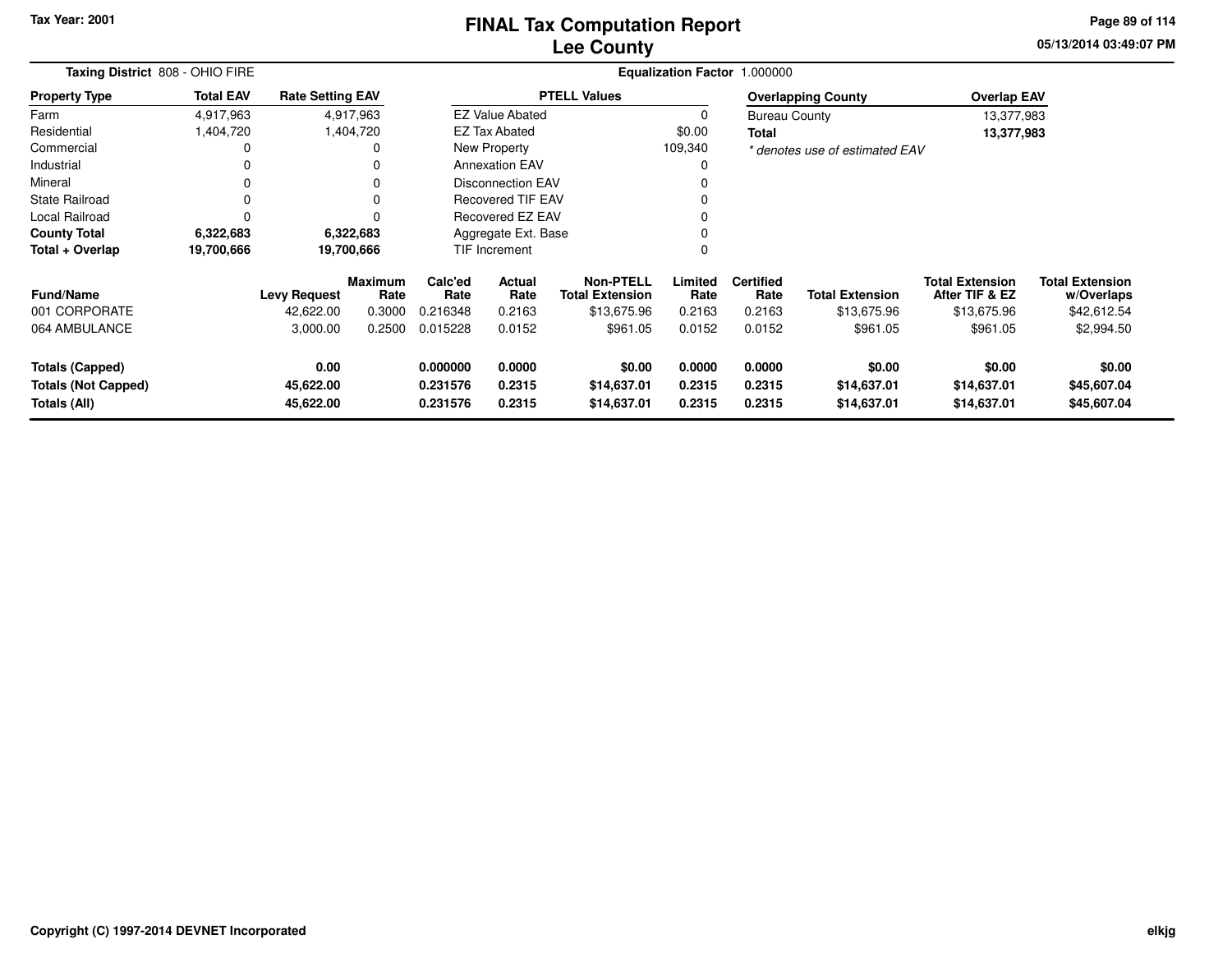# **Lee CountyFINAL Tax Computation Report**

**05/13/2014 03:49:07 PM Page 90 of 114**

| Taxing District 809 - OGLE LEE FIRE        |                  |                          |                        |                          |                          |                                            |                  | Equalization Factor 1.000000 |                                |                                          |                                      |
|--------------------------------------------|------------------|--------------------------|------------------------|--------------------------|--------------------------|--------------------------------------------|------------------|------------------------------|--------------------------------|------------------------------------------|--------------------------------------|
| <b>Property Type</b>                       | <b>Total EAV</b> | <b>Rate Setting EAV</b>  |                        |                          |                          | <b>PTELL Values</b>                        |                  |                              | <b>Overlapping County</b>      | <b>Overlap EAV</b>                       |                                      |
| Farm                                       | 10,500,741       |                          | 10,500,741             |                          | <b>EZ Value Abated</b>   |                                            | 0                | Ogle County                  |                                | 70,039,280                               |                                      |
| Residential                                | 4,558,210        |                          | 4,558,210              |                          | EZ Tax Abated            |                                            | \$0.00           | <b>Total</b>                 |                                | 70,039,280                               |                                      |
| Commercial                                 | 648,700          |                          | 648,700                |                          | New Property             |                                            | 297,490          |                              | * denotes use of estimated EAV |                                          |                                      |
| Industrial                                 | 3,502            |                          | 3,502                  |                          | <b>Annexation EAV</b>    |                                            | ი                |                              |                                |                                          |                                      |
| Mineral                                    | 0                |                          | 0                      |                          | <b>Disconnection EAV</b> |                                            |                  |                              |                                |                                          |                                      |
| <b>State Railroad</b>                      | 329,394          |                          | 329,394                | <b>Recovered TIF EAV</b> |                          |                                            |                  |                              |                                |                                          |                                      |
| Local Railroad                             | 0                |                          |                        | Recovered EZ EAV<br>ი    |                          |                                            |                  |                              |                                |                                          |                                      |
| <b>County Total</b>                        | 16,040,547       |                          | 16,040,547             |                          | Aggregate Ext. Base      |                                            |                  |                              |                                |                                          |                                      |
| Total + Overlap                            | 86,079,827       |                          | 86,079,827             |                          | TIF Increment<br>0       |                                            |                  |                              |                                |                                          |                                      |
| <b>Fund/Name</b>                           |                  | <b>Levy Request</b>      | <b>Maximum</b><br>Rate | Calc'ed<br>Rate          | Actual<br>Rate           | <b>Non-PTELL</b><br><b>Total Extension</b> | Limited<br>Rate  | <b>Certified</b><br>Rate     | <b>Total Extension</b>         | <b>Total Extension</b><br>After TIF & EZ | <b>Total Extension</b><br>w/Overlaps |
| 001 CORPORATE                              |                  | 252,896.00               | 0.3000                 | 0.293792                 | 0.2938                   | \$47,127.13                                | 0.2938           | 0.2938                       | \$47,127.13                    | \$47,127.13                              | \$252,902.53                         |
| 027 AUDIT                                  |                  | 2,600.00                 | 0.0050                 | 0.003021                 | 0.0030                   | \$481.22                                   | 0.0030           | 0.0030                       | \$481.22                       | \$481.22                                 | \$2,582.39                           |
| 035 LIABILITY INS                          |                  | 5,000.00                 | 0.0000                 | 0.005809                 | 0.0058                   | \$930.35                                   | 0.0058           | 0.0058                       | \$930.35                       | \$930.35                                 | \$4,992.63                           |
| <b>Totals (Capped)</b>                     |                  | 0.00                     |                        | 0.000000                 | 0.0000                   | \$0.00                                     | 0.0000           | 0.0000                       | \$0.00                         | \$0.00                                   | \$0.00                               |
| <b>Totals (Not Capped)</b><br>Totals (All) |                  | 260,496.00<br>260,496.00 |                        | 0.302622<br>0.302622     | 0.3026<br>0.3026         | \$48,538.70<br>\$48,538.70                 | 0.3026<br>0.3026 | 0.3026<br>0.3026             | \$48,538.70<br>\$48,538.70     | \$48,538.70<br>\$48,538.70               | \$260,477.55<br>\$260,477.55         |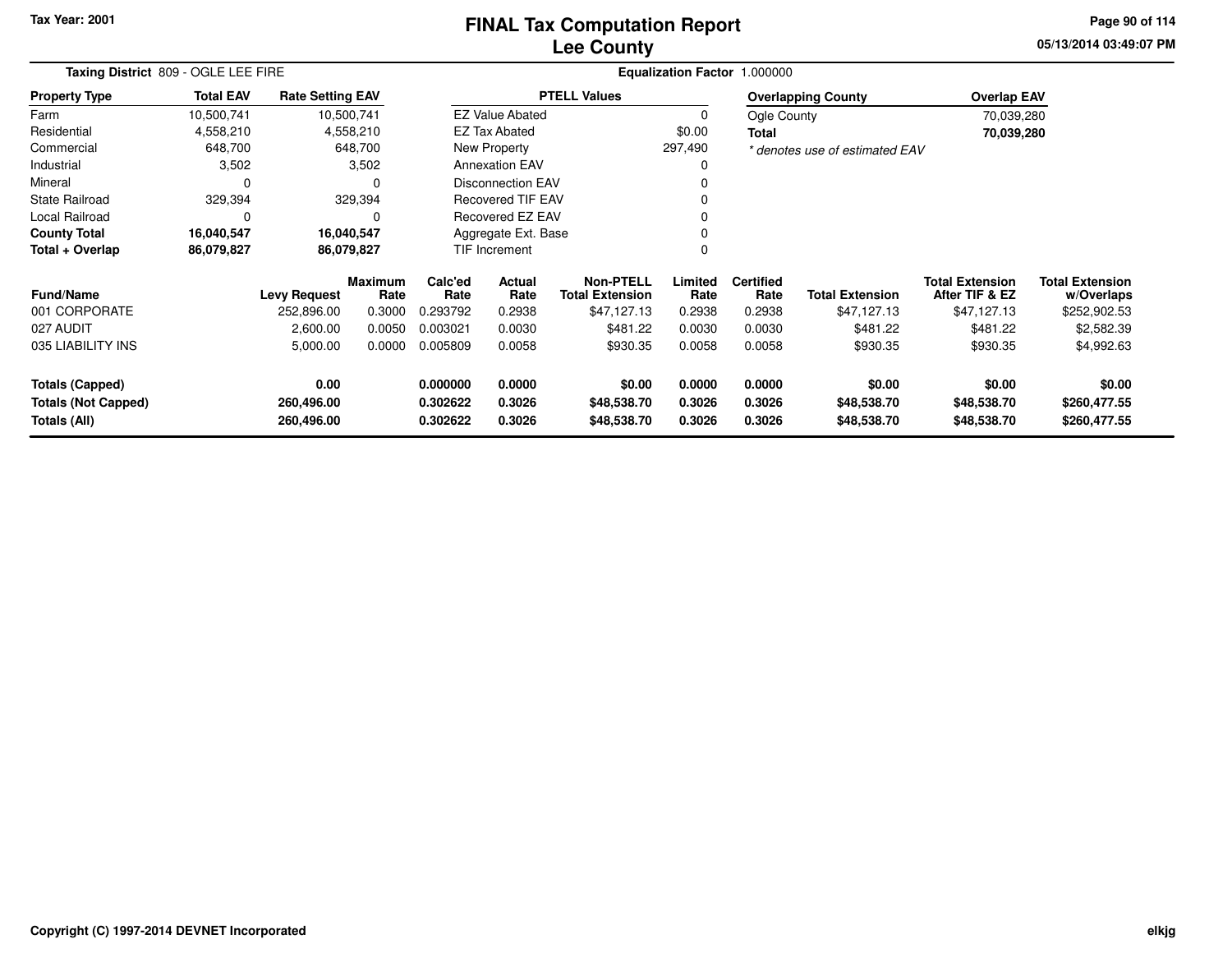## **Lee CountyFINAL Tax Computation Report**

**05/13/2014 03:49:07 PM Page 91 of 114**

| Taxing District 810 - PAW PAW FIRE                            |                  |                                |                        |                                  |                            | Equalization Factor 1.000000               |                            |                            |                                      |                                          |                                      |
|---------------------------------------------------------------|------------------|--------------------------------|------------------------|----------------------------------|----------------------------|--------------------------------------------|----------------------------|----------------------------|--------------------------------------|------------------------------------------|--------------------------------------|
| <b>Property Type</b>                                          | <b>Total EAV</b> | <b>Rate Setting EAV</b>        |                        |                                  |                            | <b>PTELL Values</b>                        |                            |                            | <b>Overlapping County</b>            | <b>Overlap EAV</b>                       |                                      |
| Farm                                                          | 12,763,986       |                                | 12,721,408             |                                  | <b>EZ Value Abated</b>     |                                            | 0                          | DeKalb County              |                                      | 8,733,577                                |                                      |
| Residential                                                   | 12,895,200       | 12,433,020                     |                        |                                  | EZ Tax Abated              |                                            | \$0.00                     | Total                      |                                      | 8,733,577                                |                                      |
| Commercial                                                    | 1,410,930        |                                | 1,326,840              |                                  | New Property               |                                            | 432,760                    |                            | * denotes use of estimated EAV       |                                          |                                      |
| Industrial                                                    | 0                |                                | 0                      |                                  | <b>Annexation EAV</b>      |                                            | 0                          |                            |                                      |                                          |                                      |
| Mineral                                                       |                  |                                |                        |                                  | <b>Disconnection EAV</b>   |                                            |                            |                            |                                      |                                          |                                      |
| <b>State Railroad</b>                                         | 0                |                                |                        | Recovered TIF EAV                |                            |                                            |                            |                            |                                      |                                          |                                      |
| Local Railroad                                                | $\Omega$         |                                |                        |                                  | Recovered EZ EAV           |                                            |                            |                            |                                      |                                          |                                      |
| <b>County Total</b>                                           | 27,070,116       | 26,481,268                     |                        |                                  | Aggregate Ext. Base        |                                            | 68,737                     |                            |                                      |                                          |                                      |
| Total + Overlap                                               | 35,803,693       | 35,214,845                     |                        |                                  | TIF Increment              |                                            | 588,848                    |                            |                                      |                                          |                                      |
| <b>Fund/Name</b>                                              |                  | <b>Levy Request</b>            | <b>Maximum</b><br>Rate | Calc'ed<br>Rate                  | Actual<br>Rate             | <b>Non-PTELL</b><br><b>Total Extension</b> | Limited<br>Rate            | <b>Certified</b><br>Rate   | <b>Total Extension</b>               | <b>Total Extension</b><br>After TIF & EZ | <b>Total Extension</b><br>w/Overlaps |
| 001 CORPORATE                                                 |                  | 59.478.00                      | 0.3000                 | 0.168900                         | 0.1689                     | \$44,726.86                                | 0.1689                     | 0.1689                     | \$45,721.43                          | \$44,726.86                              | \$59,477.87                          |
| 035 LIABILITY INS                                             |                  | 12,000.00                      | 0.0000                 | 0.034077                         | 0.0341                     | \$9,030.11                                 | 0.0341                     | 0.0341                     | \$9,230.91                           | \$9,030.11                               | \$12,008.26                          |
| Totals (Capped)<br><b>Totals (Not Capped)</b><br>Totals (All) |                  | 71,478.00<br>0.00<br>71,478.00 |                        | 0.202977<br>0.000000<br>0.202977 | 0.2030<br>0.0000<br>0.2030 | \$53,756.97<br>\$0.00<br>\$53,756.97       | 0.2030<br>0.0000<br>0.2030 | 0.2030<br>0.0000<br>0.2030 | \$54,952.34<br>\$0.00<br>\$54,952.34 | \$53,756.97<br>\$0.00<br>\$53,756.97     | \$71,486.13<br>\$0.00<br>\$71,486.13 |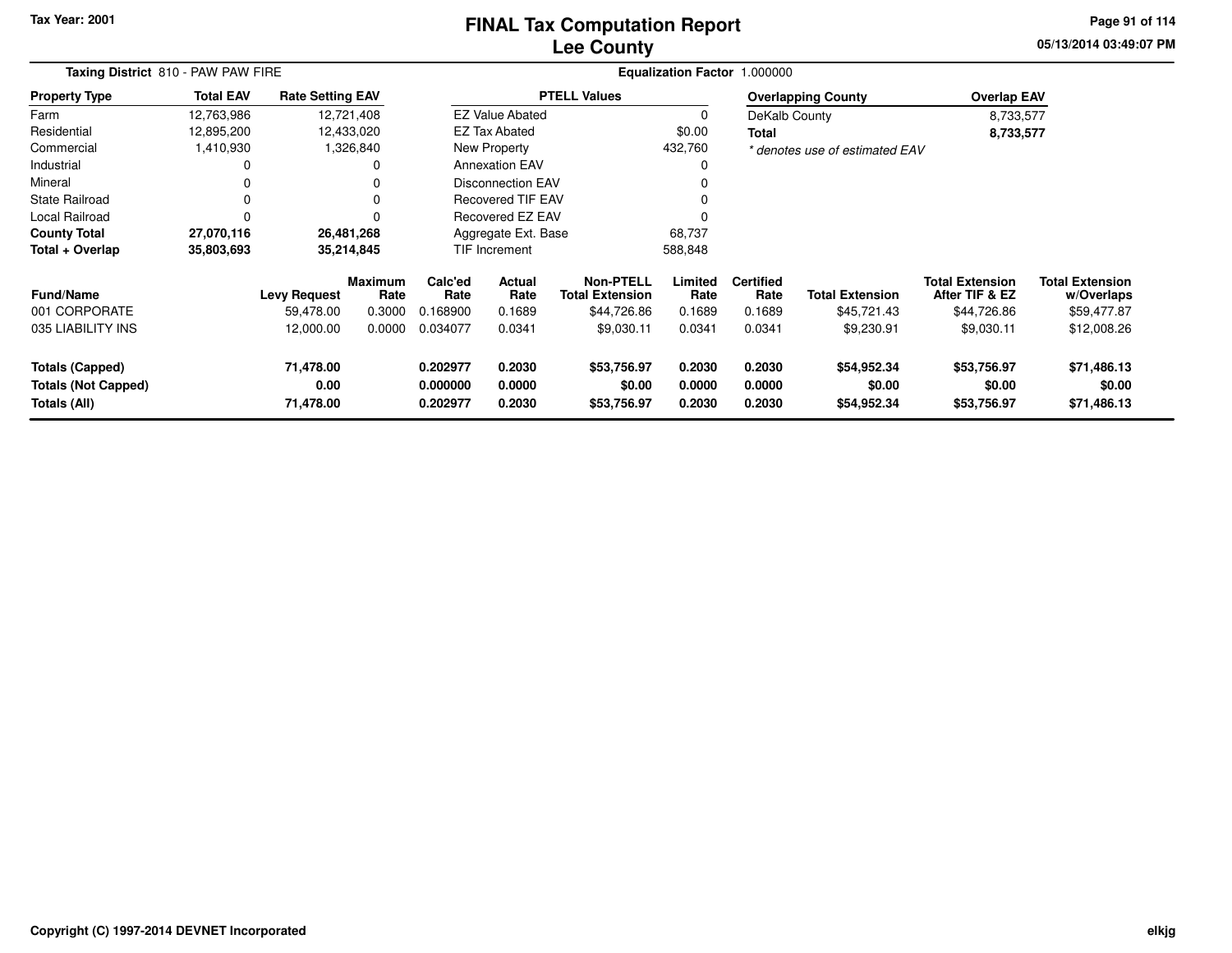# **Lee CountyFINAL Tax Computation Report**

**05/13/2014 03:49:07 PM Page 92 of 114**

| Taxing District 811 - POLO FIRE                      |                  |                         |                        |                      |                          |                                            |                  | Equalization Factor 1.000000 |                                |                                          |                                      |  |
|------------------------------------------------------|------------------|-------------------------|------------------------|----------------------|--------------------------|--------------------------------------------|------------------|------------------------------|--------------------------------|------------------------------------------|--------------------------------------|--|
| <b>Property Type</b>                                 | <b>Total EAV</b> | <b>Rate Setting EAV</b> |                        |                      |                          | <b>PTELL Values</b>                        |                  |                              | <b>Overlapping County</b>      | <b>Overlap EAV</b>                       |                                      |  |
| Farm                                                 | 120,220          |                         | 120,220                |                      | <b>EZ Value Abated</b>   |                                            | $\Omega$         | Carroll County               |                                | 375,447                                  |                                      |  |
| Residential                                          | 0                |                         | 0                      |                      | EZ Tax Abated            |                                            | \$0.00           | Ogle County                  |                                | 61,205,330                               |                                      |  |
| Commercial                                           | 20,280           |                         | 20,280                 |                      | New Property             |                                            |                  |                              | <b>Whiteside County</b>        | 228,843                                  |                                      |  |
| Industrial                                           |                  |                         | 0                      |                      | <b>Annexation EAV</b>    |                                            |                  | <b>Total</b>                 |                                | 61,809,620                               |                                      |  |
| Mineral                                              | 0                |                         | 0                      |                      | <b>Disconnection EAV</b> |                                            |                  |                              | * denotes use of estimated EAV |                                          |                                      |  |
| <b>State Railroad</b>                                |                  |                         | 0                      |                      | <b>Recovered TIF EAV</b> |                                            |                  |                              |                                |                                          |                                      |  |
| Local Railroad                                       |                  |                         | $\Omega$               |                      | Recovered EZ EAV         |                                            |                  |                              |                                |                                          |                                      |  |
| <b>County Total</b>                                  | 140,500          |                         | 140,500                | Aggregate Ext. Base  |                          |                                            |                  |                              |                                |                                          |                                      |  |
| Total + Overlap                                      | 61,950,120       | 61,950,120              |                        |                      | TIF Increment            |                                            |                  |                              |                                |                                          |                                      |  |
| Fund/Name                                            |                  | <b>Levy Request</b>     | <b>Maximum</b><br>Rate | Calc'ed<br>Rate      | <b>Actual</b><br>Rate    | <b>Non-PTELL</b><br><b>Total Extension</b> | Limited<br>Rate  | <b>Certified</b><br>Rate     | <b>Total Extension</b>         | <b>Total Extension</b><br>After TIF & EZ | <b>Total Extension</b><br>w/Overlaps |  |
| 001 CORPORATE                                        |                  | 158,000.00              | 0.3000                 | 0.255044             | 0.2550                   | \$358.28                                   | 0.2550           | 0.2550                       | \$358.28                       | \$358.28                                 | \$157,972.81                         |  |
| 035 LIABILITY INSURANCE                              |                  | 16,000.00               | 0.0000                 | 0.025827             | 0.0258                   | \$36.25                                    | 0.0258           | 0.0258                       | \$36.25                        | \$36.25                                  | \$15,983.13                          |  |
| 064 AMBULANCE                                        |                  | 104,240.00              | 0.3000                 | 0.168264             | 0.1683                   | \$236.46                                   | 0.1683           | 0.1683                       | \$236.46                       | \$236.46                                 | \$104,262.05                         |  |
| <b>Totals (Capped)</b><br><b>Totals (Not Capped)</b> |                  | 0.00<br>278,240.00      |                        | 0.000000<br>0.449135 | 0.0000<br>0.4491         | \$0.00<br>\$630.99                         | 0.0000<br>0.4491 | 0.0000<br>0.4491             | \$0.00<br>\$630.99             | \$0.00<br>\$630.99                       | \$0.00<br>\$278,217.99               |  |
| Totals (All)                                         |                  | 278,240.00              |                        | 0.449135             | 0.4491                   | \$630.99                                   | 0.4491           | 0.4491                       | \$630.99                       | \$630.99                                 | \$278,217.99                         |  |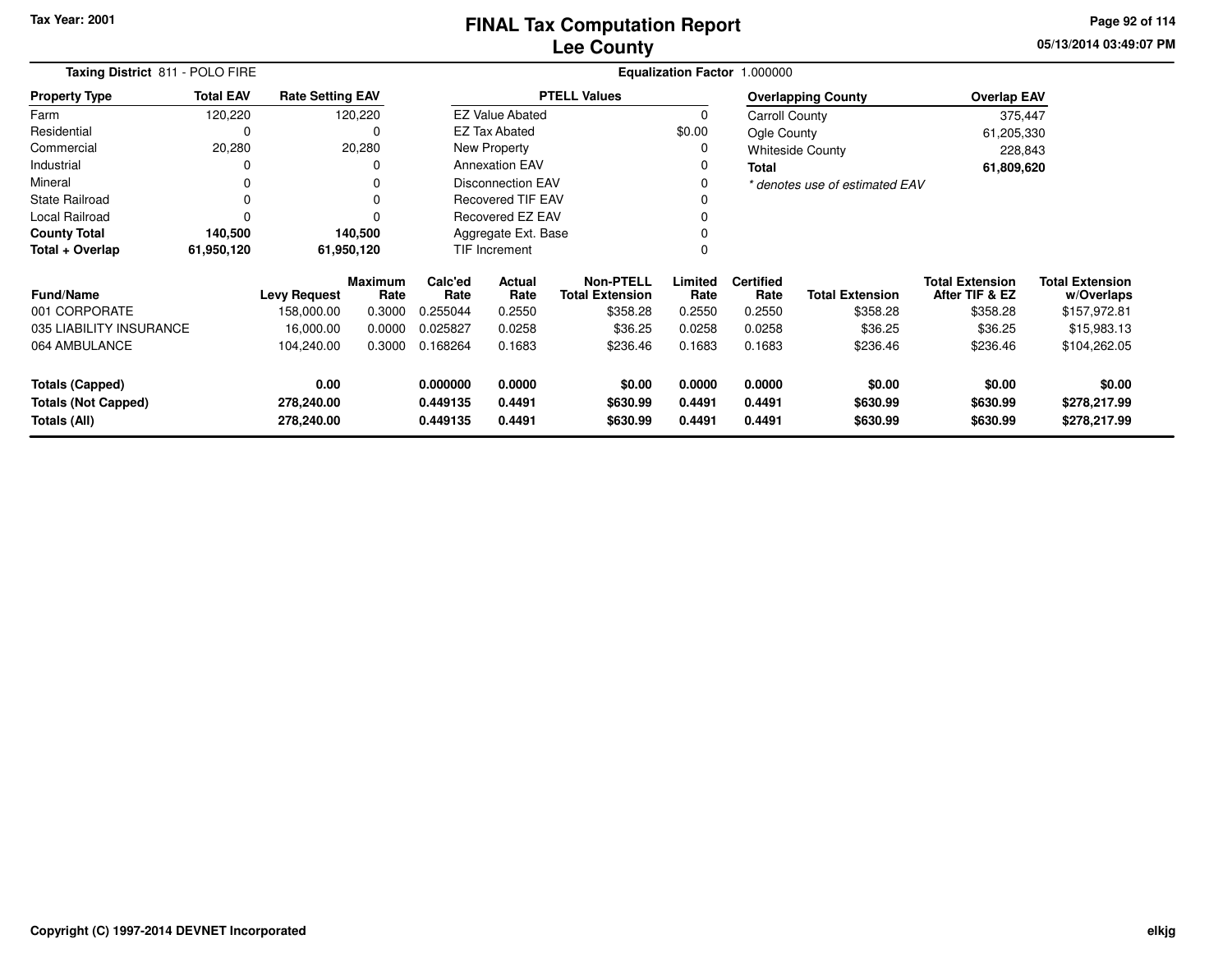# **Lee CountyFINAL Tax Computation Report**

**05/13/2014 03:49:07 PM Page 93 of 114**

|                                                               | Taxing District 812 - ROCK FALLS FIRE |                                  |                                  |                                  |                            | Equalization Factor 1.000000                              |                            |                                    |                                       |                                                         |                                                     |  |  |  |
|---------------------------------------------------------------|---------------------------------------|----------------------------------|----------------------------------|----------------------------------|----------------------------|-----------------------------------------------------------|----------------------------|------------------------------------|---------------------------------------|---------------------------------------------------------|-----------------------------------------------------|--|--|--|
| <b>Property Type</b>                                          | <b>Total EAV</b>                      | <b>Rate Setting EAV</b>          |                                  |                                  |                            | <b>PTELL Values</b>                                       |                            |                                    | <b>Overlapping County</b>             | <b>Overlap EAV</b>                                      |                                                     |  |  |  |
| Farm                                                          | 1,989,510                             |                                  | 1,989,510                        |                                  | <b>EZ Value Abated</b>     |                                                           | 0                          |                                    | <b>Whiteside County</b>               | 48,110,784                                              |                                                     |  |  |  |
| Residential                                                   | 3,197,926                             |                                  | 3,197,926                        |                                  | <b>EZ Tax Abated</b>       |                                                           |                            | Total                              |                                       | 48,110,784                                              |                                                     |  |  |  |
| Commercial                                                    | 621,940                               |                                  | 621,940                          |                                  | New Property<br>103,670    |                                                           |                            |                                    | * denotes use of estimated EAV        |                                                         |                                                     |  |  |  |
| Industrial                                                    | 4,000,630                             |                                  | 4,000,630                        |                                  | <b>Annexation EAV</b>      |                                                           | 0                          |                                    |                                       |                                                         |                                                     |  |  |  |
| Mineral                                                       | $\Omega$                              |                                  | $\Omega$                         |                                  | Disconnection EAV          |                                                           | 0                          |                                    |                                       |                                                         |                                                     |  |  |  |
| <b>State Railroad</b>                                         | 837,023                               |                                  | 837,023                          |                                  | <b>Recovered TIF EAV</b>   |                                                           | 0                          |                                    |                                       |                                                         |                                                     |  |  |  |
| Local Railroad                                                | 0                                     |                                  | $\Omega$                         |                                  | Recovered EZ EAV           |                                                           | 0                          |                                    |                                       |                                                         |                                                     |  |  |  |
| <b>County Total</b>                                           | 10,647,029                            | 10,647,029                       |                                  |                                  | Aggregate Ext. Base        |                                                           | 0                          |                                    |                                       |                                                         |                                                     |  |  |  |
| Total + Overlap                                               | 58,757,813                            | 58,757,813                       |                                  |                                  | 0<br><b>TIF Increment</b>  |                                                           |                            |                                    |                                       |                                                         |                                                     |  |  |  |
| <b>Fund/Name</b><br>001 CORPORATE                             |                                       | <b>Levy Request</b><br>88,850.00 | <b>Maximum</b><br>Rate<br>0.3000 | Calc'ed<br>Rate<br>0.151214      | Actual<br>Rate<br>0.1512   | <b>Non-PTELL</b><br><b>Total Extension</b><br>\$16,098.31 | Limited<br>Rate<br>0.1512  | <b>Certified</b><br>Rate<br>0.1512 | <b>Total Extension</b><br>\$16,098.31 | <b>Total Extension</b><br>After TIF & EZ<br>\$16,098.31 | <b>Total Extension</b><br>w/Overlaps<br>\$88,841.81 |  |  |  |
| Totals (Capped)<br><b>Totals (Not Capped)</b><br>Totals (All) |                                       | 0.00<br>88,850.00<br>88,850.00   |                                  | 0.000000<br>0.151214<br>0.151214 | 0.0000<br>0.1512<br>0.1512 | \$0.00<br>\$16,098.31<br>\$16,098.31                      | 0.0000<br>0.1512<br>0.1512 | 0.0000<br>0.1512<br>0.1512         | \$0.00<br>\$16,098.31<br>\$16,098.31  | \$0.00<br>\$16,098.31<br>\$16,098.31                    | \$0.00<br>\$88,841.81<br>\$88,841.81                |  |  |  |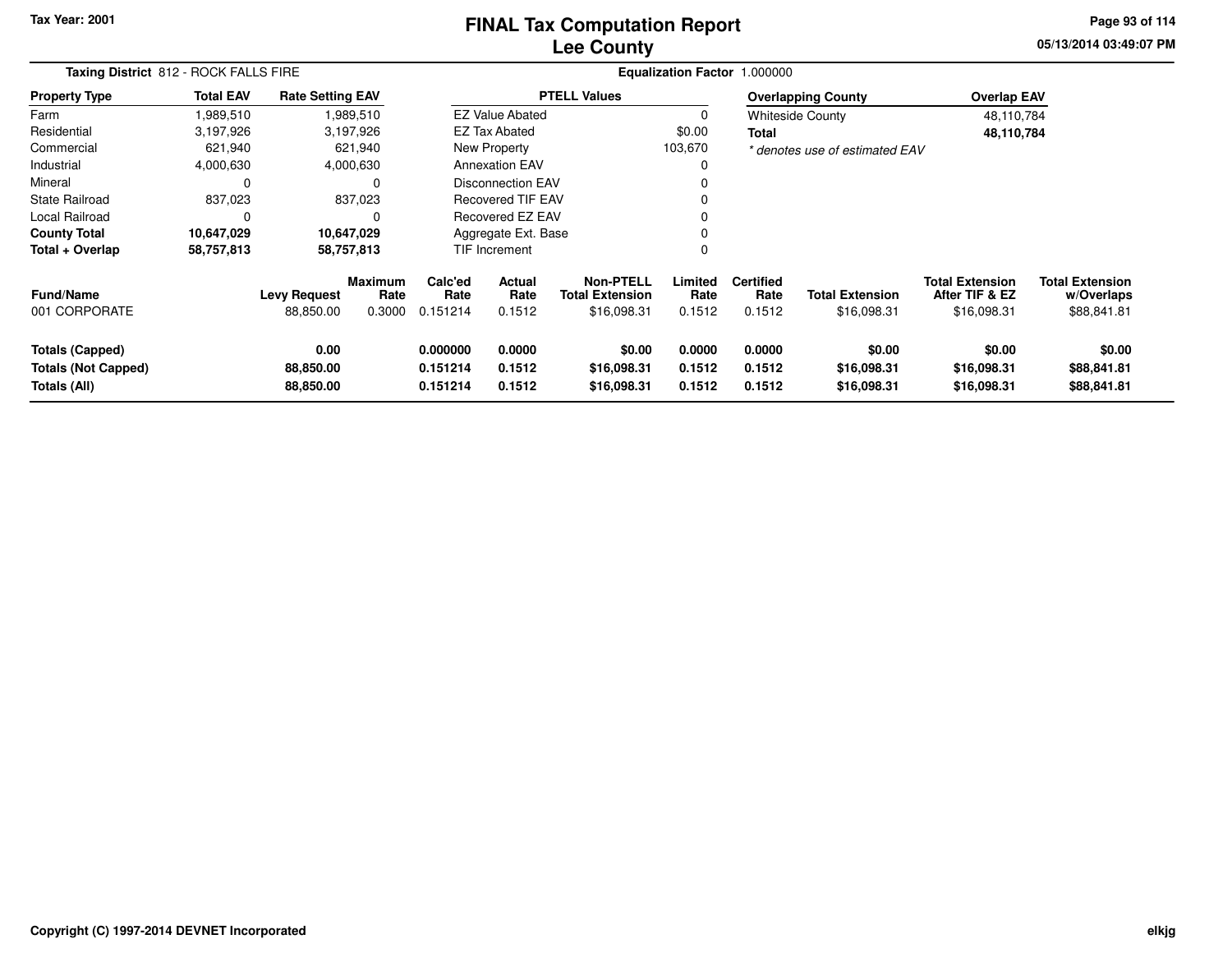# **Lee CountyFINAL Tax Computation Report**

**05/13/2014 03:49:07 PM Page 94 of 114**

|                                                                      | Taxing District 813 - STERLING FIRE |                                   |                                  |                                  |                            | Equalization Factor 1.000000                              |                            |                                    |                                       |                                                         |                                                      |  |  |  |  |
|----------------------------------------------------------------------|-------------------------------------|-----------------------------------|----------------------------------|----------------------------------|----------------------------|-----------------------------------------------------------|----------------------------|------------------------------------|---------------------------------------|---------------------------------------------------------|------------------------------------------------------|--|--|--|--|
| <b>Property Type</b>                                                 | <b>Total EAV</b>                    | <b>Rate Setting EAV</b>           |                                  |                                  |                            | <b>PTELL Values</b>                                       |                            |                                    | <b>Overlapping County</b>             | <b>Overlap EAV</b>                                      |                                                      |  |  |  |  |
| Farm                                                                 | 2,334,563                           | 2,334,563                         |                                  |                                  | <b>EZ Value Abated</b>     |                                                           | 0                          |                                    | <b>Whiteside County</b>               | 89,948,804                                              |                                                      |  |  |  |  |
| Residential                                                          | 10,953,200                          | 10,953,200                        |                                  | EZ Tax Abated<br>\$0.00          |                            |                                                           | Total                      |                                    | 89,948,804                            |                                                         |                                                      |  |  |  |  |
| Commercial                                                           | 164,090                             |                                   | 164,090                          |                                  | <b>New Property</b>        |                                                           | 302,120                    |                                    | * denotes use of estimated EAV        |                                                         |                                                      |  |  |  |  |
| Industrial                                                           | 0                                   |                                   | $\Omega$                         |                                  | <b>Annexation EAV</b>      |                                                           |                            |                                    |                                       |                                                         |                                                      |  |  |  |  |
| Mineral                                                              | $\Omega$                            |                                   | $\Omega$                         |                                  | <b>Disconnection EAV</b>   |                                                           |                            |                                    |                                       |                                                         |                                                      |  |  |  |  |
| <b>State Railroad</b>                                                | 22,050                              |                                   | 22,050                           |                                  | <b>Recovered TIF EAV</b>   |                                                           |                            |                                    |                                       |                                                         |                                                      |  |  |  |  |
| Local Railroad                                                       | $\Omega$                            |                                   | $\Omega$                         |                                  | <b>Recovered EZ EAV</b>    |                                                           |                            |                                    |                                       |                                                         |                                                      |  |  |  |  |
| <b>County Total</b>                                                  | 13,473,903                          | 13,473,903                        |                                  |                                  | Aggregate Ext. Base        |                                                           |                            |                                    |                                       |                                                         |                                                      |  |  |  |  |
| Total + Overlap                                                      | 103,422,707                         | 103,422,707                       |                                  |                                  | <b>TIF Increment</b>       |                                                           | 0                          |                                    |                                       |                                                         |                                                      |  |  |  |  |
| <b>Fund/Name</b><br>001 CORPORATE                                    |                                     | <b>Levy Request</b><br>131,340.00 | <b>Maximum</b><br>Rate<br>0.1250 | Calc'ed<br>Rate<br>0.126993      | Actual<br>Rate<br>0.1250   | <b>Non-PTELL</b><br><b>Total Extension</b><br>\$16,842.38 | Limited<br>Rate<br>0.1250  | <b>Certified</b><br>Rate<br>0.1250 | <b>Total Extension</b><br>\$16,842.38 | <b>Total Extension</b><br>After TIF & EZ<br>\$16,842.38 | <b>Total Extension</b><br>w/Overlaps<br>\$129,278.38 |  |  |  |  |
| <b>Totals (Capped)</b><br><b>Totals (Not Capped)</b><br>Totals (All) |                                     | 0.00<br>131,340.00<br>131,340.00  |                                  | 0.000000<br>0.126993<br>0.126993 | 0.0000<br>0.1250<br>0.1250 | \$0.00<br>\$16,842.38<br>\$16,842.38                      | 0.0000<br>0.1250<br>0.1250 | 0.0000<br>0.1250<br>0.1250         | \$0.00<br>\$16,842.38<br>\$16,842.38  | \$0.00<br>\$16,842.38<br>\$16,842.38                    | \$0.00<br>\$129,278.38<br>\$129,278.38               |  |  |  |  |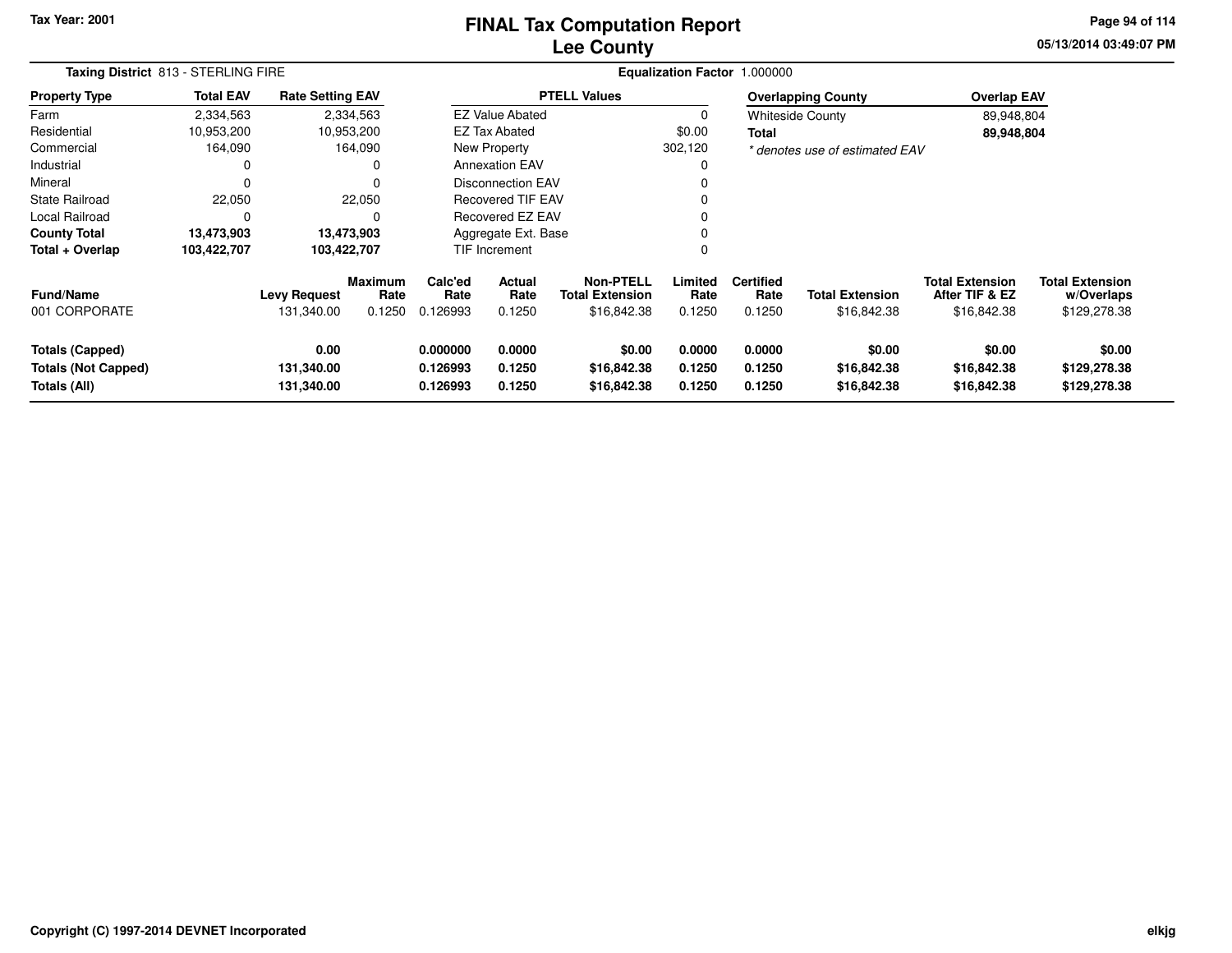## **Lee CountyFINAL Tax Computation Report**

**05/13/2014 03:49:07 PMPage 95 of 114**

| Taxing District 814 - SUBLETTE FIRE                                  |                  |                                  |                                  |                                  |                            |                                                           | Equalization Factor 1.000000 |                                    |                                       |                                                         |                                                     |
|----------------------------------------------------------------------|------------------|----------------------------------|----------------------------------|----------------------------------|----------------------------|-----------------------------------------------------------|------------------------------|------------------------------------|---------------------------------------|---------------------------------------------------------|-----------------------------------------------------|
| <b>Property Type</b>                                                 | <b>Total EAV</b> | <b>Rate Setting EAV</b>          |                                  |                                  |                            | <b>PTELL Values</b>                                       |                              |                                    |                                       |                                                         |                                                     |
| Farm                                                                 | 15,377,973       |                                  | 15,377,973                       |                                  | <b>EZ Value Abated</b>     |                                                           |                              |                                    |                                       |                                                         |                                                     |
| Residential                                                          | 14,934,190       |                                  | 14,934,190                       |                                  | <b>EZ Tax Abated</b>       |                                                           | \$0.00                       |                                    |                                       |                                                         |                                                     |
| Commercial                                                           | 2,675,480        |                                  | 2,675,480                        |                                  | New Property<br>783,160    |                                                           |                              |                                    |                                       |                                                         |                                                     |
| Industrial                                                           |                  |                                  | 0                                |                                  | <b>Annexation EAV</b>      |                                                           |                              |                                    |                                       |                                                         |                                                     |
| Mineral                                                              | 0                |                                  | 0                                | Disconnection EAV                |                            |                                                           |                              |                                    |                                       |                                                         |                                                     |
| State Railroad                                                       | 8,666            |                                  | 8,666                            |                                  | Recovered TIF EAV          |                                                           |                              |                                    |                                       |                                                         |                                                     |
| Local Railroad                                                       | 8,090            |                                  | 8,090                            |                                  | <b>Recovered EZ EAV</b>    |                                                           |                              |                                    |                                       |                                                         |                                                     |
| <b>County Total</b>                                                  | 33,004,399       |                                  | 33,004,399                       |                                  | Aggregate Ext. Base        |                                                           |                              |                                    |                                       |                                                         |                                                     |
| Total + Overlap                                                      | 33,004,399       |                                  | 33,004,399                       |                                  | TIF Increment              |                                                           | 0                            |                                    |                                       |                                                         |                                                     |
| <b>Fund/Name</b><br>001 CORPORATE                                    |                  | <b>Levy Request</b><br>65,137.00 | <b>Maximum</b><br>Rate<br>0.3000 | Calc'ed<br>Rate<br>0.197359      | Actual<br>Rate<br>0.1974   | <b>Non-PTELL</b><br><b>Total Extension</b><br>\$65,150.68 | Limited<br>Rate<br>0.1974    | <b>Certified</b><br>Rate<br>0.1974 | <b>Total Extension</b><br>\$65,150.68 | <b>Total Extension</b><br>After TIF & EZ<br>\$65,150.68 | <b>Total Extension</b><br>w/Overlaps<br>\$65,150.68 |
| <b>Totals (Capped)</b><br><b>Totals (Not Capped)</b><br>Totals (All) |                  | 65,137.00<br>0.00<br>65,137.00   |                                  | 0.197359<br>0.000000<br>0.197359 | 0.1974<br>0.0000<br>0.1974 | \$65,150.68<br>\$0.00<br>\$65,150.68                      | 0.1974<br>0.0000<br>0.1974   | 0.1974<br>0.0000<br>0.1974         | \$65,150.68<br>\$0.00<br>\$65,150.68  | \$65,150.68<br>\$0.00<br>\$65,150.68                    | \$65,150.68<br>\$0.00<br>\$65,150.68                |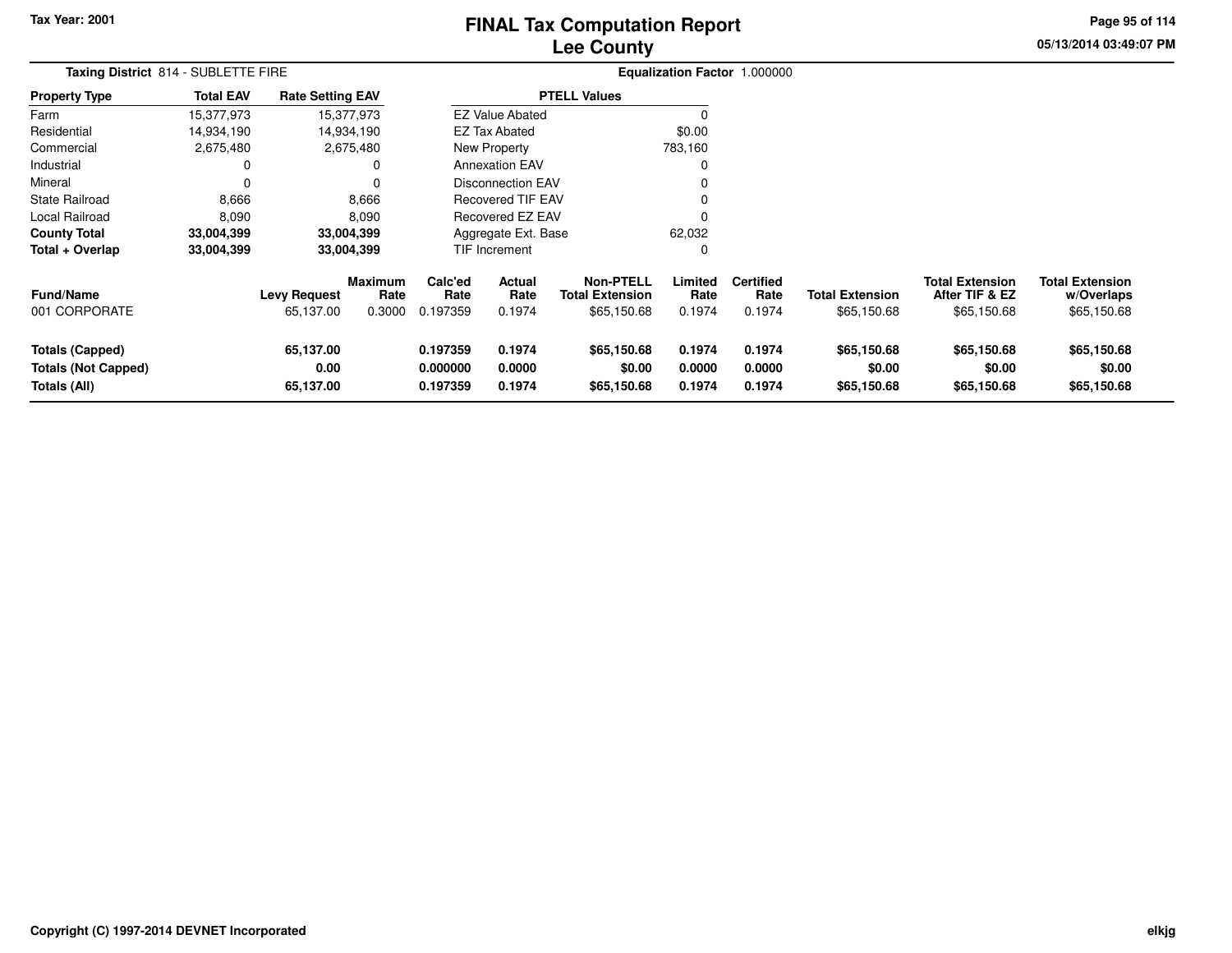# **Lee CountyFINAL Tax Computation Report**

**05/13/2014 03:49:07 PM Page 96 of 114**

| Taxing District 815 - WEST BROOKLYN FIRE                      |                  |                                  |                                  |                                  |                            |                                                           |                            | Equalization Factor 1.000000       |                                       |                                                         |                                                     |
|---------------------------------------------------------------|------------------|----------------------------------|----------------------------------|----------------------------------|----------------------------|-----------------------------------------------------------|----------------------------|------------------------------------|---------------------------------------|---------------------------------------------------------|-----------------------------------------------------|
| <b>Property Type</b>                                          | <b>Total EAV</b> | <b>Rate Setting EAV</b>          |                                  |                                  |                            | <b>PTELL Values</b>                                       |                            |                                    |                                       |                                                         |                                                     |
| Farm                                                          | 11,489,511       |                                  | 11,489,511                       |                                  | <b>EZ Value Abated</b>     |                                                           | $\Omega$                   |                                    |                                       |                                                         |                                                     |
| Residential                                                   | 3,188,760        |                                  | 3,188,760                        |                                  | EZ Tax Abated              |                                                           | \$0.00                     |                                    |                                       |                                                         |                                                     |
| Commercial                                                    | 244,350          |                                  | 244,350                          |                                  | New Property               |                                                           | 52,060                     |                                    |                                       |                                                         |                                                     |
| Industrial                                                    | 46               |                                  | 46                               |                                  | <b>Annexation EAV</b>      |                                                           | $\Omega$                   |                                    |                                       |                                                         |                                                     |
| Mineral                                                       | 0                |                                  | 0                                |                                  | <b>Disconnection EAV</b>   |                                                           | 0                          |                                    |                                       |                                                         |                                                     |
| <b>State Railroad</b>                                         | $\Omega$         |                                  | $\Omega$                         |                                  | <b>Recovered TIF EAV</b>   |                                                           | O                          |                                    |                                       |                                                         |                                                     |
| Local Railroad                                                | 1,610            |                                  | 1,610                            |                                  | <b>Recovered EZ EAV</b>    |                                                           | $\Omega$                   |                                    |                                       |                                                         |                                                     |
| <b>County Total</b>                                           | 14,924,277       |                                  | 14,924,277                       |                                  | Aggregate Ext. Base        |                                                           | 21,921                     |                                    |                                       |                                                         |                                                     |
| Total + Overlap                                               | 14,924,277       |                                  | 14,924,277                       |                                  | TIF Increment              |                                                           | 0                          |                                    |                                       |                                                         |                                                     |
| <b>Fund/Name</b><br>001 CORPORATE                             |                  | <b>Levy Request</b><br>22,980.00 | <b>Maximum</b><br>Rate<br>0.3000 | Calc'ed<br>Rate<br>0.153977      | Actual<br>Rate<br>0.1540   | <b>Non-PTELL</b><br><b>Total Extension</b><br>\$22,983.39 | Limited<br>Rate<br>0.1524  | <b>Certified</b><br>Rate<br>0.1524 | <b>Total Extension</b><br>\$22,744.60 | <b>Total Extension</b><br>After TIF & EZ<br>\$22,744.60 | <b>Total Extension</b><br>w/Overlaps<br>\$22,744.60 |
| Totals (Capped)<br><b>Totals (Not Capped)</b><br>Totals (All) |                  | 22,980.00<br>0.00<br>22,980.00   |                                  | 0.153977<br>0.000000<br>0.153977 | 0.1540<br>0.0000<br>0.1540 | \$22,983.39<br>\$0.00<br>\$22,983.39                      | 0.1524<br>0.0000<br>0.1524 | 0.1524<br>0.0000<br>0.1524         | \$22,744.60<br>\$0.00<br>\$22,744.60  | \$22,744.60<br>\$0.00<br>\$22,744.60                    | \$22,744.60<br>\$0.00<br>\$22,744.60                |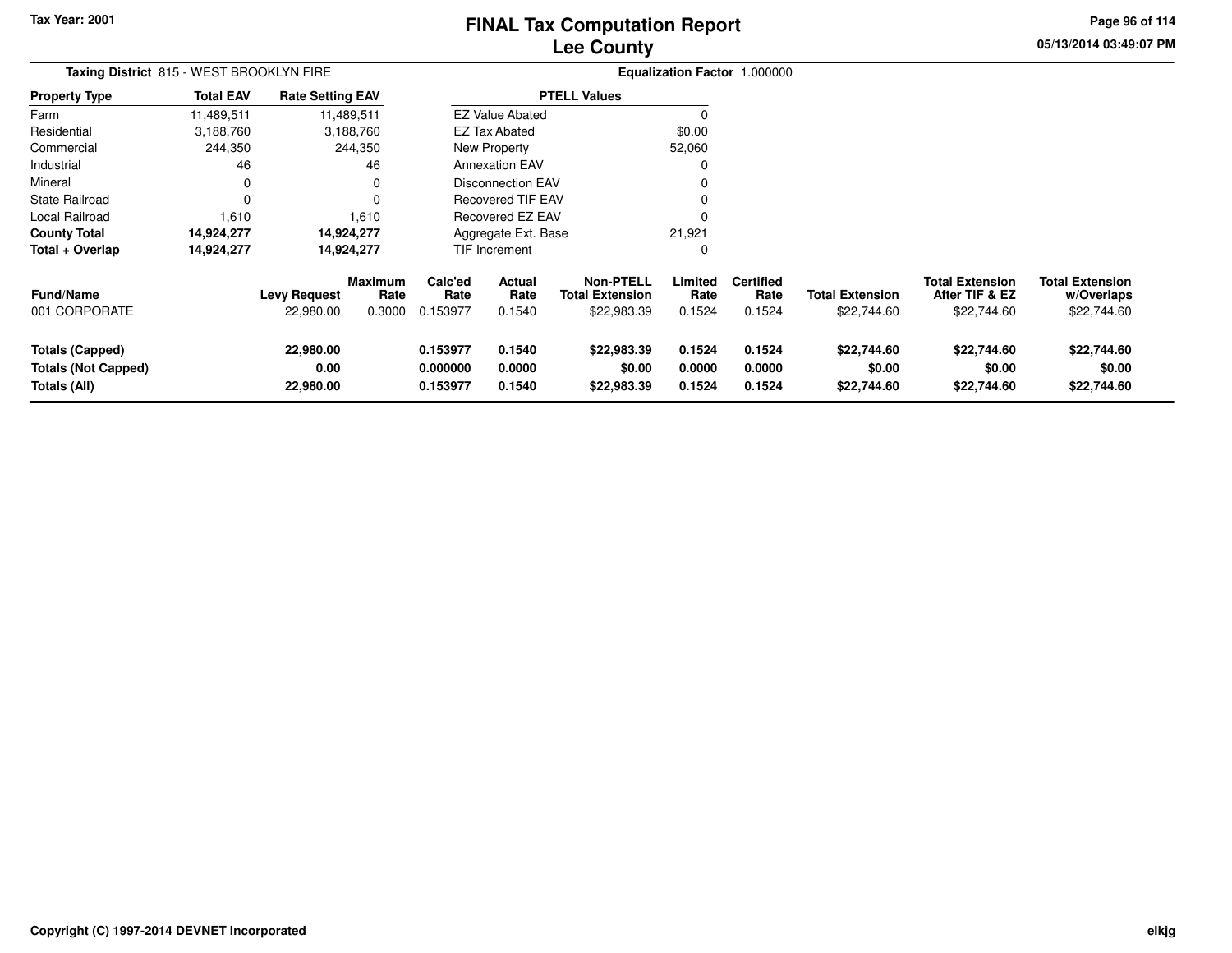## **Lee CountyFINAL Tax Computation Report**

**05/13/2014 03:49:07 PM Page 97 of 114**

| Taxing District 816 - DIXON FIRE-CITY                                |                  |                                                 |                                            |                                         |                                           |                                                                            |                                     | Equalization Factor 1.000000                 |                                                        |                                                                          |                                                                      |  |
|----------------------------------------------------------------------|------------------|-------------------------------------------------|--------------------------------------------|-----------------------------------------|-------------------------------------------|----------------------------------------------------------------------------|-------------------------------------|----------------------------------------------|--------------------------------------------------------|--------------------------------------------------------------------------|----------------------------------------------------------------------|--|
| <b>Property Type</b>                                                 | <b>Total EAV</b> | <b>Rate Setting EAV</b>                         |                                            |                                         |                                           | <b>PTELL Values</b>                                                        |                                     |                                              |                                                        |                                                                          |                                                                      |  |
| Farm                                                                 | 400              |                                                 | 400                                        |                                         | <b>EZ Value Abated</b>                    |                                                                            | 495,310                             |                                              |                                                        |                                                                          |                                                                      |  |
| Residential                                                          | 63,079,000       | 62,872,756                                      |                                            |                                         | <b>EZ Tax Abated</b>                      |                                                                            | \$1,812.84                          |                                              |                                                        |                                                                          |                                                                      |  |
| Commercial                                                           | 16,097,830       | 13,413,902                                      |                                            |                                         | New Property                              |                                                                            | 235,590                             |                                              |                                                        |                                                                          |                                                                      |  |
| Industrial                                                           | 1,286,775        | 1,286,775                                       |                                            |                                         | <b>Annexation EAV</b>                     |                                                                            | 0                                   |                                              |                                                        |                                                                          |                                                                      |  |
| Mineral                                                              |                  |                                                 | 0                                          |                                         | <b>Disconnection EAV</b>                  |                                                                            | 4,100                               |                                              |                                                        |                                                                          |                                                                      |  |
| <b>State Railroad</b>                                                |                  |                                                 |                                            |                                         | <b>Recovered TIF EAV</b>                  |                                                                            | 0                                   |                                              |                                                        |                                                                          |                                                                      |  |
| Local Railroad                                                       |                  |                                                 | $\Omega$                                   |                                         | <b>Recovered EZ EAV</b>                   |                                                                            | 205,449                             |                                              |                                                        |                                                                          |                                                                      |  |
| <b>County Total</b>                                                  | 80,464,005       | 77,573,833                                      |                                            |                                         | Aggregate Ext. Base                       |                                                                            | 273,816                             |                                              |                                                        |                                                                          |                                                                      |  |
| Total + Overlap                                                      | 80,464,005       | 77,573,833                                      |                                            |                                         | TIF Increment                             |                                                                            | 2,394,862                           |                                              |                                                        |                                                                          |                                                                      |  |
| <b>Fund/Name</b><br>012 FIRE PROTECTION<br>013 FIRE PENSION          |                  | <b>Levy Request</b><br>117,452.00<br>167,565.00 | <b>Maximum</b><br>Rate<br>0.1500<br>0.0000 | Calc'ed<br>Rate<br>0.151407<br>0.216007 | <b>Actual</b><br>Rate<br>0.1500<br>0.2160 | <b>Non-PTELL</b><br><b>Total Extension</b><br>\$116,360.75<br>\$167,559.48 | Limited<br>Rate<br>0.1500<br>0.2160 | <b>Certified</b><br>Rate<br>0.1500<br>0.2160 | <b>Total Extension</b><br>\$120,696.01<br>\$173,802.25 | <b>Total Extension</b><br>After TIF & EZ<br>\$116,360.75<br>\$167,559.48 | <b>Total Extension</b><br>w/Overlaps<br>\$116,360.75<br>\$167,559.48 |  |
|                                                                      |                  |                                                 |                                            |                                         |                                           |                                                                            |                                     |                                              |                                                        |                                                                          |                                                                      |  |
| <b>Totals (Capped)</b><br><b>Totals (Not Capped)</b><br>Totals (All) |                  | 285,017.00<br>0.00<br>285,017.00                |                                            | 0.367414<br>0.000000<br>0.367414        | 0.3660<br>0.0000<br>0.3660                | \$283,920.23<br>\$0.00<br>\$283,920.23                                     | 0.3660<br>0.0000<br>0.3660          | 0.3660<br>0.0000<br>0.3660                   | \$294,498.26<br>\$0.00<br>\$294,498.26                 | \$283,920.23<br>\$0.00<br>\$283,920.23                                   | \$283,920.23<br>\$0.00<br>\$283,920.23                               |  |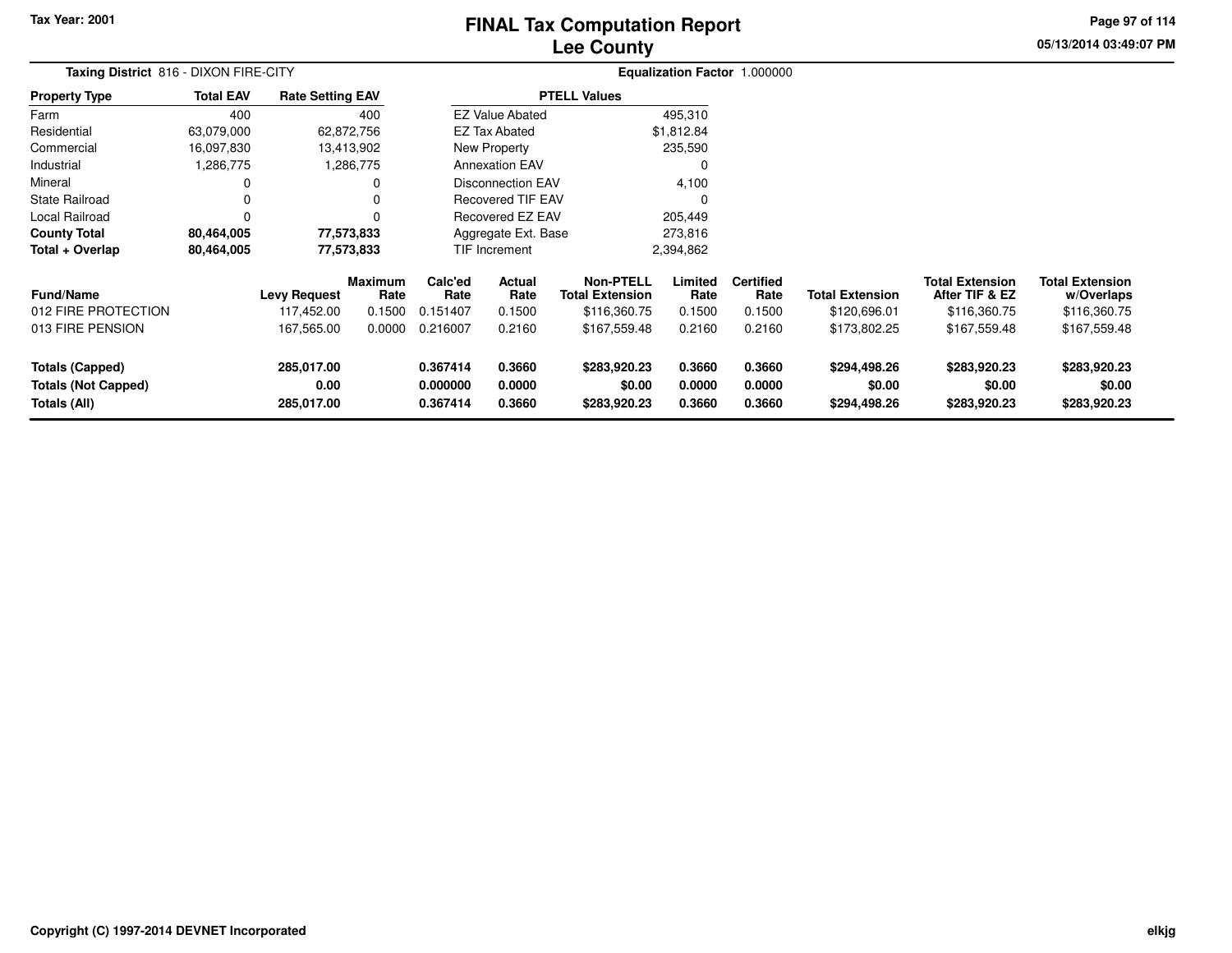# **Lee CountyFINAL Tax Computation Report**

**05/13/2014 03:49:07 PM Page 98 of 114**

| Taxing District 821 - NACHUSA-CHINA MTD                              |                  |                                 |                                  | Equalization Factor 1.000000     |                            |                                                          |                            |                                    |                                      |                                                        |                                                    |
|----------------------------------------------------------------------|------------------|---------------------------------|----------------------------------|----------------------------------|----------------------------|----------------------------------------------------------|----------------------------|------------------------------------|--------------------------------------|--------------------------------------------------------|----------------------------------------------------|
| <b>Property Type</b>                                                 | <b>Total EAV</b> | <b>Rate Setting EAV</b>         |                                  |                                  |                            | <b>PTELL Values</b>                                      |                            |                                    |                                      |                                                        |                                                    |
| Farm                                                                 | 12,781,275       |                                 | 12,781,275                       |                                  | <b>EZ Value Abated</b>     |                                                          |                            |                                    |                                      |                                                        |                                                    |
| Residential                                                          | 10,728,010       |                                 | 10,728,010                       |                                  | <b>EZ Tax Abated</b>       |                                                          | \$0.00                     |                                    |                                      |                                                        |                                                    |
| Commercial                                                           | 2,872,190        |                                 | 2,872,190                        |                                  | New Property               |                                                          | 225,940                    |                                    |                                      |                                                        |                                                    |
| Industrial                                                           | 13,955           |                                 | 13,955                           |                                  | <b>Annexation EAV</b>      |                                                          | 0                          |                                    |                                      |                                                        |                                                    |
| Mineral                                                              | $\mathbf 0$      |                                 | $\Omega$                         |                                  | <b>Disconnection EAV</b>   |                                                          |                            |                                    |                                      |                                                        |                                                    |
| <b>State Railroad</b>                                                | 373,230          |                                 | 373,230                          |                                  | <b>Recovered TIF EAV</b>   |                                                          |                            |                                    |                                      |                                                        |                                                    |
| Local Railroad                                                       | 1,630            |                                 | 1,630                            |                                  | Recovered EZ EAV           |                                                          |                            |                                    |                                      |                                                        |                                                    |
| <b>County Total</b>                                                  | 26,770,290       |                                 | 26,770,290                       | Aggregate Ext. Base<br>8,499     |                            |                                                          |                            |                                    |                                      |                                                        |                                                    |
| Total + Overlap                                                      | 26,770,290       |                                 | 26,770,290                       |                                  | <b>TIF Increment</b>       |                                                          | 0                          |                                    |                                      |                                                        |                                                    |
| <b>Fund/Name</b><br>001 GENERAL                                      |                  | <b>Levy Request</b><br>8,922.00 | <b>Maximum</b><br>Rate<br>0.0000 | Calc'ed<br>Rate<br>0.033328      | Actual<br>Rate<br>0.0333   | <b>Non-PTELL</b><br><b>Total Extension</b><br>\$8,914.51 | Limited<br>Rate<br>0.0331  | <b>Certified</b><br>Rate<br>0.0331 | <b>Total Extension</b><br>\$8,860.97 | <b>Total Extension</b><br>After TIF & EZ<br>\$8,860.97 | <b>Total Extension</b><br>w/Overlaps<br>\$8,860.97 |
| <b>Totals (Capped)</b><br><b>Totals (Not Capped)</b><br>Totals (All) |                  | 8,922.00<br>0.00<br>8,922.00    |                                  | 0.033328<br>0.000000<br>0.033328 | 0.0333<br>0.0000<br>0.0333 | \$8,914.51<br>\$0.00<br>\$8,914.51                       | 0.0331<br>0.0000<br>0.0331 | 0.0331<br>0.0000<br>0.0331         | \$8,860.97<br>\$0.00<br>\$8,860.97   | \$8,860.97<br>\$0.00<br>\$8,860.97                     | \$8,860.97<br>\$0.00<br>\$8,860.97                 |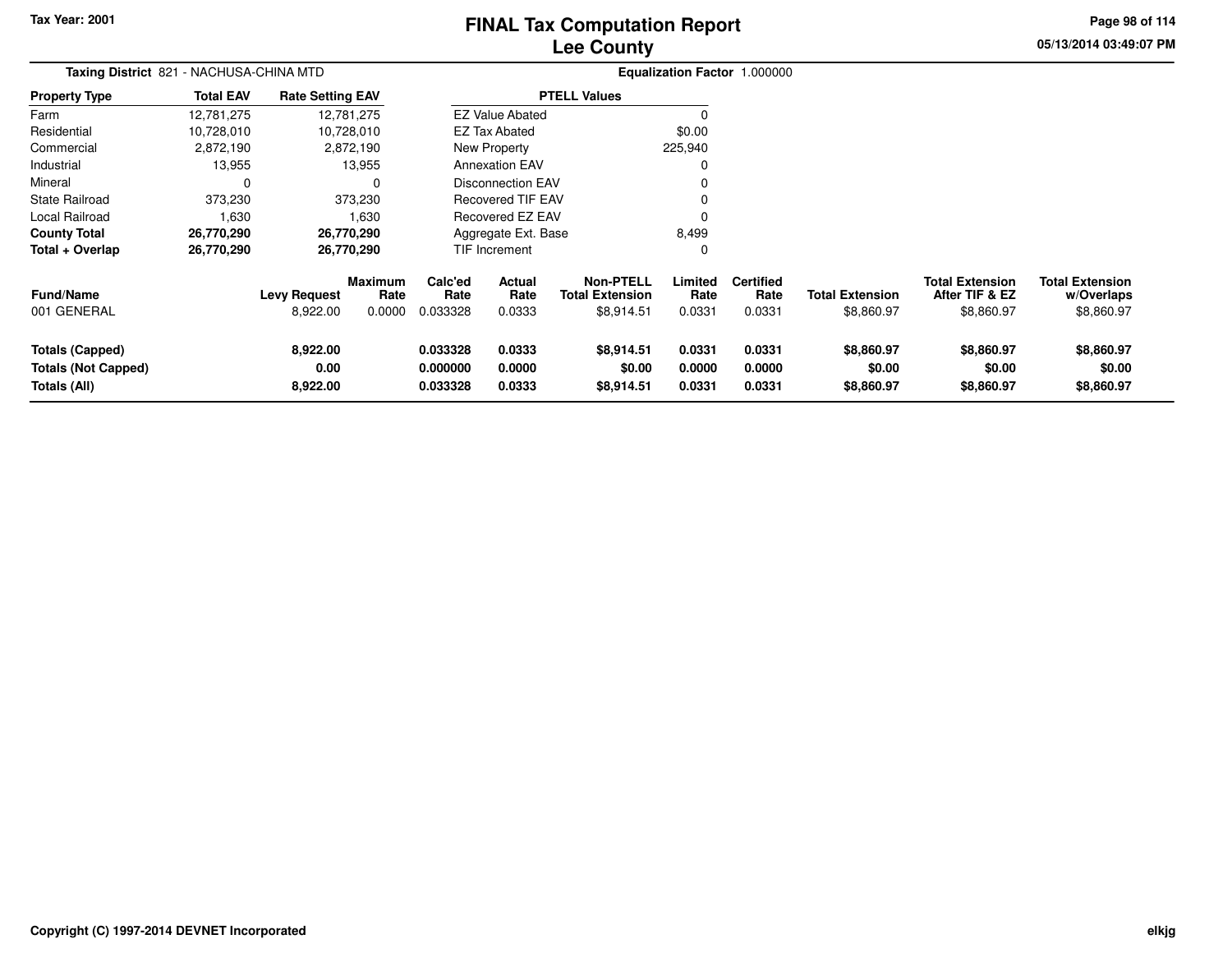# **Lee CountyFINAL Tax Computation Report**

**05/13/2014 03:49:07 PM Page 99 of 114**

| Taxing District 822 - ASHTON-BRADFORD MTD |                              |                        |                                                                                                                 | Equalization Factor 1.000000 |                                                                         |                                                                                                                     |                            |                                    |                                          |                                      |
|-------------------------------------------|------------------------------|------------------------|-----------------------------------------------------------------------------------------------------------------|------------------------------|-------------------------------------------------------------------------|---------------------------------------------------------------------------------------------------------------------|----------------------------|------------------------------------|------------------------------------------|--------------------------------------|
| <b>Total EAV</b>                          |                              |                        |                                                                                                                 |                              |                                                                         |                                                                                                                     |                            |                                    |                                          |                                      |
| 13,359,253                                |                              |                        |                                                                                                                 |                              |                                                                         |                                                                                                                     |                            |                                    |                                          |                                      |
| 9,681,270                                 |                              |                        |                                                                                                                 |                              |                                                                         | \$0.00                                                                                                              |                            |                                    |                                          |                                      |
| 3,144,310                                 |                              |                        |                                                                                                                 |                              |                                                                         | 317,470                                                                                                             |                            |                                    |                                          |                                      |
| 3,158,901                                 |                              |                        |                                                                                                                 |                              |                                                                         |                                                                                                                     |                            |                                    |                                          |                                      |
| 0                                         |                              |                        |                                                                                                                 |                              |                                                                         |                                                                                                                     |                            |                                    |                                          |                                      |
| 378,910                                   |                              |                        |                                                                                                                 |                              |                                                                         |                                                                                                                     |                            |                                    |                                          |                                      |
| 0                                         |                              |                        | Recovered EZ EAV                                                                                                |                              |                                                                         |                                                                                                                     |                            |                                    |                                          |                                      |
| 29,722,644                                |                              |                        | Aggregate Ext. Base                                                                                             |                              |                                                                         | 8,826                                                                                                               |                            |                                    |                                          |                                      |
| 29,722,644                                | 29,722,644                   |                        | TIF Increment                                                                                                   |                              |                                                                         | 0                                                                                                                   |                            |                                    |                                          |                                      |
|                                           | <b>Levy Request</b>          | <b>Maximum</b><br>Rate | Calc'ed<br>Rate                                                                                                 | <b>Actual</b><br>Rate        | <b>Non-PTELL</b><br><b>Total Extension</b>                              | Limited<br>Rate                                                                                                     | <b>Certified</b><br>Rate   | <b>Total Extension</b>             | <b>Total Extension</b><br>After TIF & EZ | <b>Total Extension</b><br>w/Overlaps |
|                                           |                              |                        |                                                                                                                 |                              |                                                                         |                                                                                                                     |                            |                                    |                                          | \$9,214.02                           |
|                                           | 9,200.00<br>0.00<br>9,200.00 |                        | 0.030953<br>0.000000<br>0.030953                                                                                | 0.0310<br>0.0000<br>0.0310   | \$9,214.02<br>\$0.00<br>\$9,214.02                                      | 0.0310<br>0.0000<br>0.0310                                                                                          | 0.0310<br>0.0000<br>0.0310 | \$9,214.02<br>\$0.00<br>\$9,214.02 | \$9,214.02<br>\$0.00<br>\$9,214.02       | \$9,214.02<br>\$0.00<br>\$9,214.02   |
|                                           |                              | 9,200.00               | <b>Rate Setting EAV</b><br>13,359,253<br>9,681,270<br>3,144,310<br>3,158,901<br>378,910<br>29,722,644<br>0.0000 | 0.030953                     | <b>EZ Tax Abated</b><br>New Property<br><b>Annexation EAV</b><br>0.0310 | <b>PTELL Values</b><br><b>EZ Value Abated</b><br><b>Disconnection EAV</b><br><b>Recovered TIF EAV</b><br>\$9,214.02 | 0.0310                     | 0.0310                             | \$9,214.02                               | \$9,214.02                           |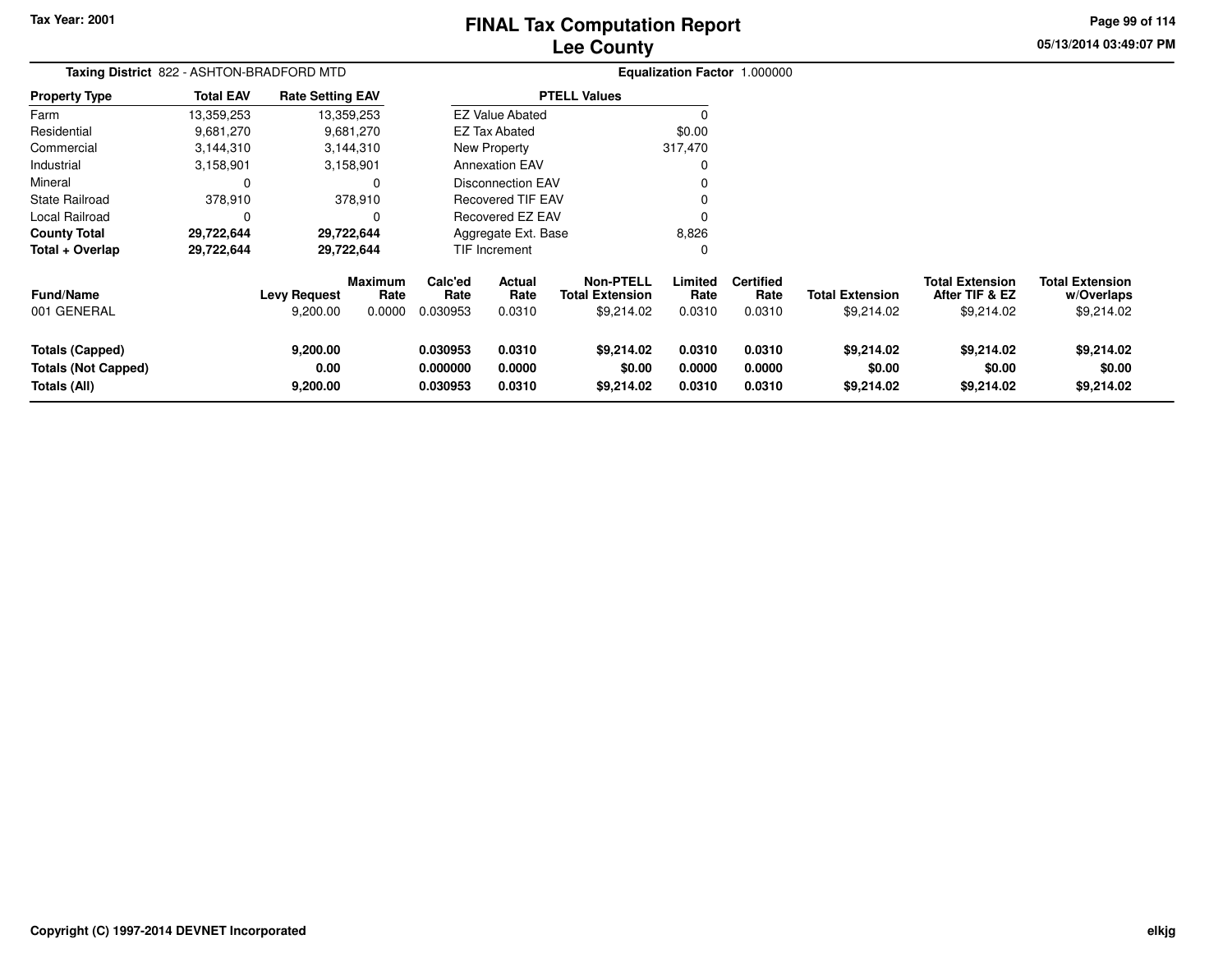# **Lee CountyFINAL Tax Computation Report**

**05/13/2014 03:49:07 PM Page 100 of 114**

| Taxing District 823 - REY-ALTO-VI-WC MTD                             |                  |                                  |                                  | Equalization Factor 1.000000     |                            |                                                           |                            |                                    |                                       |                                                         |                                                     |
|----------------------------------------------------------------------|------------------|----------------------------------|----------------------------------|----------------------------------|----------------------------|-----------------------------------------------------------|----------------------------|------------------------------------|---------------------------------------|---------------------------------------------------------|-----------------------------------------------------|
| <b>Property Type</b>                                                 | <b>Total EAV</b> | <b>Rate Setting EAV</b>          |                                  |                                  |                            | <b>PTELL Values</b>                                       |                            |                                    |                                       |                                                         |                                                     |
| Farm                                                                 | 32,607,647       | 32,607,647                       |                                  |                                  | <b>EZ Value Abated</b>     |                                                           |                            |                                    |                                       |                                                         |                                                     |
| Residential                                                          | 14,733,020       |                                  | 14,733,020                       |                                  | EZ Tax Abated              |                                                           | \$0.00                     |                                    |                                       |                                                         |                                                     |
| Commercial                                                           | 1,976,000        |                                  | 1,976,000                        |                                  | New Property               |                                                           | 795,550                    |                                    |                                       |                                                         |                                                     |
| Industrial                                                           | 4,163            |                                  | 4,163                            |                                  | <b>Annexation EAV</b>      |                                                           | 0                          |                                    |                                       |                                                         |                                                     |
| Mineral                                                              | $\Omega$         |                                  | 0                                |                                  | Disconnection EAV          |                                                           |                            |                                    |                                       |                                                         |                                                     |
| <b>State Railroad</b>                                                | 618,608          |                                  | 618,608                          |                                  | <b>Recovered TIF EAV</b>   |                                                           | 0                          |                                    |                                       |                                                         |                                                     |
| Local Railroad                                                       | $\Omega$         |                                  | 0                                |                                  | <b>Recovered EZ EAV</b>    |                                                           | $\Omega$                   |                                    |                                       |                                                         |                                                     |
| <b>County Total</b>                                                  | 49,939,438       | 49,939,438                       |                                  |                                  | Aggregate Ext. Base        |                                                           | 10,756                     |                                    |                                       |                                                         |                                                     |
| Total + Overlap                                                      | 49,939,438       | 49,939,438                       |                                  |                                  | TIF Increment              |                                                           | 0                          |                                    |                                       |                                                         |                                                     |
| <b>Fund/Name</b><br>001 GENERAL                                      |                  | <b>Levy Request</b><br>11,292.00 | <b>Maximum</b><br>Rate<br>0.0000 | Calc'ed<br>Rate<br>0.022611      | Actual<br>Rate<br>0.0226   | <b>Non-PTELL</b><br><b>Total Extension</b><br>\$11,286.31 | Limited<br>Rate<br>0.0226  | <b>Certified</b><br>Rate<br>0.0226 | <b>Total Extension</b><br>\$11,286.31 | <b>Total Extension</b><br>After TIF & EZ<br>\$11,286.31 | <b>Total Extension</b><br>w/Overlaps<br>\$11,286.31 |
| <b>Totals (Capped)</b><br><b>Totals (Not Capped)</b><br>Totals (All) |                  | 11,292.00<br>0.00<br>11,292.00   |                                  | 0.022611<br>0.000000<br>0.022611 | 0.0226<br>0.0000<br>0.0226 | \$11,286.31<br>\$0.00<br>\$11,286.31                      | 0.0226<br>0.0000<br>0.0226 | 0.0226<br>0.0000<br>0.0226         | \$11,286.31<br>\$0.00<br>\$11,286.31  | \$11,286.31<br>\$0.00<br>\$11,286.31                    | \$11,286.31<br>\$0.00<br>\$11,286.31                |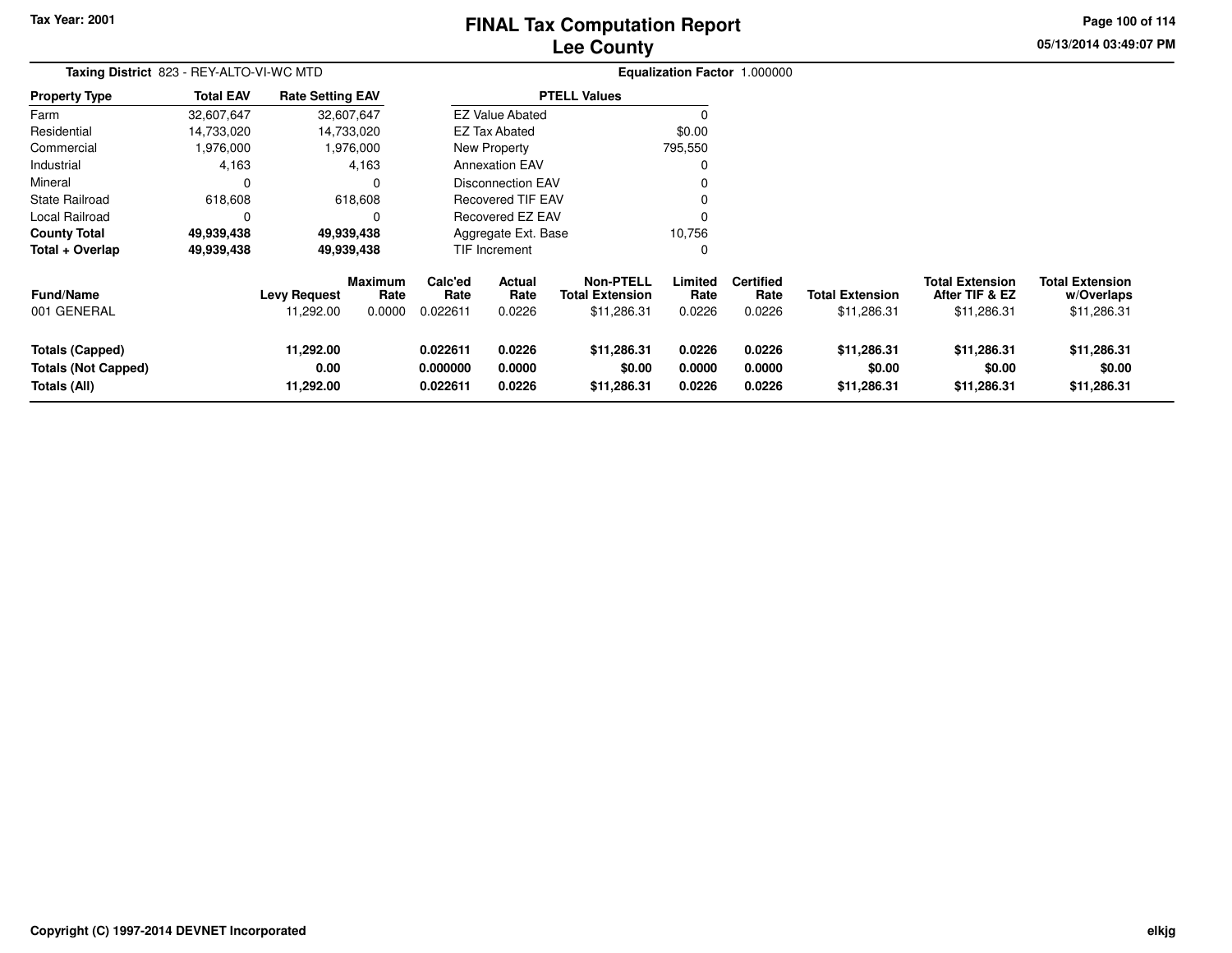# **Lee CountyFINAL Tax Computation Report**

**05/13/2014 03:49:07 PM Page 101 of 114**

| Taxing District 824 - NELSON-HARMON MTD                              |                  |                                  |                                  |                                  |                            |                                                           |                            | Equalization Factor 1.000000       |                                       |                                                         |                                                     |
|----------------------------------------------------------------------|------------------|----------------------------------|----------------------------------|----------------------------------|----------------------------|-----------------------------------------------------------|----------------------------|------------------------------------|---------------------------------------|---------------------------------------------------------|-----------------------------------------------------|
| <b>Property Type</b>                                                 | <b>Total EAV</b> | <b>Rate Setting EAV</b>          |                                  |                                  |                            | <b>PTELL Values</b>                                       |                            |                                    |                                       |                                                         |                                                     |
| Farm                                                                 | 8,433,519        |                                  | 8,433,519                        |                                  | <b>EZ Value Abated</b>     |                                                           | C                          |                                    |                                       |                                                         |                                                     |
| Residential                                                          | 8,596,876        |                                  | 8,596,876                        |                                  | <b>EZ Tax Abated</b>       |                                                           | \$0.00                     |                                    |                                       |                                                         |                                                     |
| Commercial                                                           | 1,457,230        |                                  | 1,457,230                        |                                  | New Property               |                                                           | 294,470                    |                                    |                                       |                                                         |                                                     |
| Industrial                                                           | 4,111,140        |                                  | 4,111,140                        |                                  | <b>Annexation EAV</b>      |                                                           | $\Omega$                   |                                    |                                       |                                                         |                                                     |
| Mineral                                                              |                  |                                  | 0                                |                                  | <b>Disconnection EAV</b>   |                                                           | $\Omega$                   |                                    |                                       |                                                         |                                                     |
| <b>State Railroad</b>                                                | 1,101,041        |                                  | 1,101,041                        |                                  | <b>Recovered TIF EAV</b>   |                                                           | $\Omega$                   |                                    |                                       |                                                         |                                                     |
| Local Railroad                                                       |                  |                                  | 0                                |                                  | Recovered EZ EAV           |                                                           | $\Omega$                   |                                    |                                       |                                                         |                                                     |
| <b>County Total</b>                                                  | 23,699,806       |                                  | 23,699,806                       |                                  | Aggregate Ext. Base        |                                                           | 11,161                     |                                    |                                       |                                                         |                                                     |
| Total + Overlap                                                      | 23,699,806       |                                  | 23,699,806                       |                                  | TIF Increment              |                                                           | $\mathbf 0$                |                                    |                                       |                                                         |                                                     |
| <b>Fund/Name</b><br>001 GENERAL                                      |                  | <b>Levy Request</b><br>11,400.00 | <b>Maximum</b><br>Rate<br>0.0000 | Calc'ed<br>Rate<br>0.048102      | Actual<br>Rate<br>0.0481   | <b>Non-PTELL</b><br><b>Total Extension</b><br>\$11,399.61 | Limited<br>Rate<br>0.0481  | <b>Certified</b><br>Rate<br>0.0481 | <b>Total Extension</b><br>\$11,399.61 | <b>Total Extension</b><br>After TIF & EZ<br>\$11,399.61 | <b>Total Extension</b><br>w/Overlaps<br>\$11,399.61 |
| <b>Totals (Capped)</b><br><b>Totals (Not Capped)</b><br>Totals (All) |                  | 11,400.00<br>0.00<br>11,400.00   |                                  | 0.048102<br>0.000000<br>0.048102 | 0.0481<br>0.0000<br>0.0481 | \$11,399.61<br>\$0.00<br>\$11,399.61                      | 0.0481<br>0.0000<br>0.0481 | 0.0481<br>0.0000<br>0.0481         | \$11,399.61<br>\$0.00<br>\$11,399.61  | \$11,399.61<br>\$0.00<br>\$11,399.61                    | \$11,399.61<br>\$0.00<br>\$11,399.61                |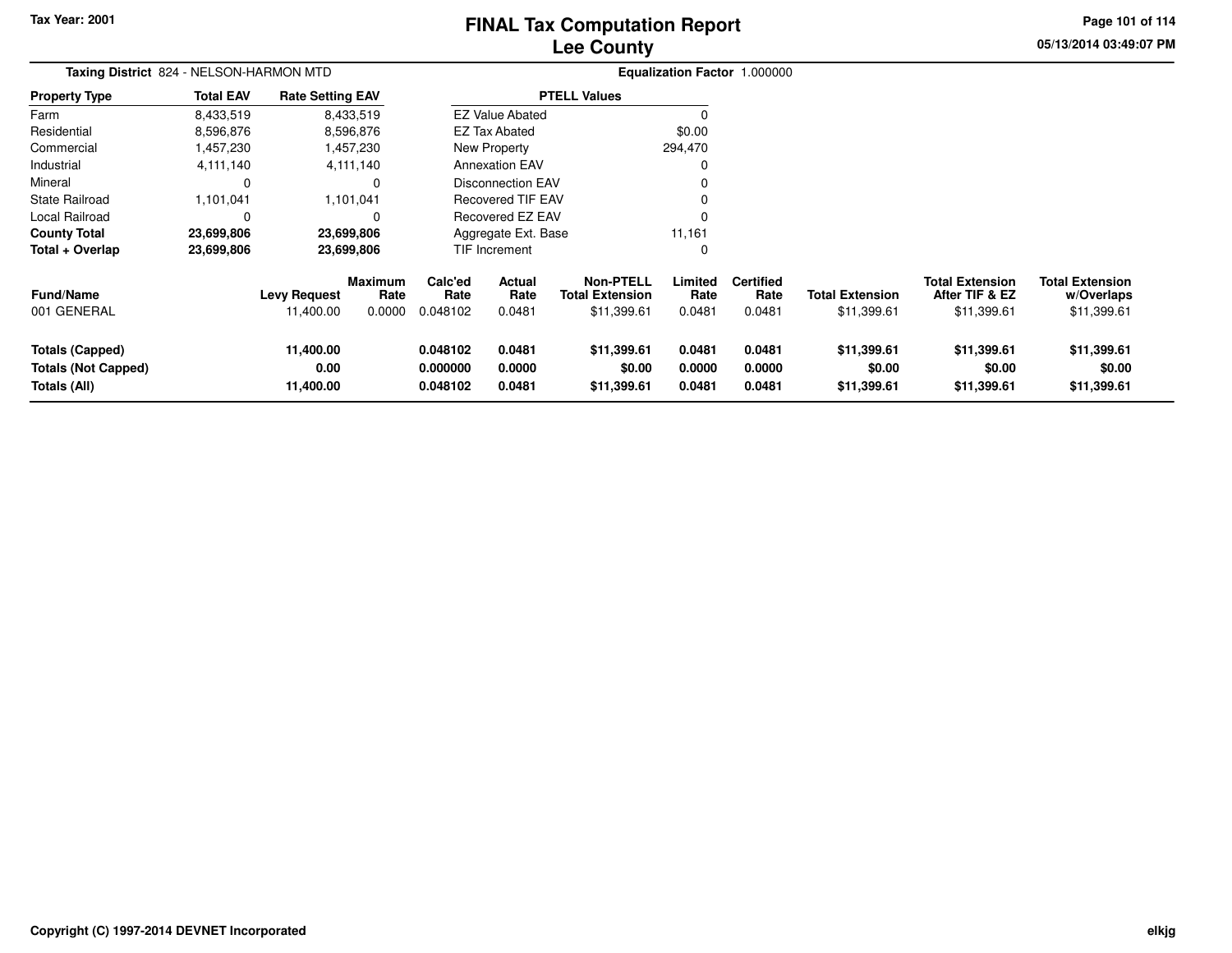# **Lee CountyFINAL Tax Computation Report**

**05/13/2014 03:49:07 PM Page 102 of 114**

| Taxing District 825 - E GR-HAM-MAR-SO DIX MTD                 |                  |                                  |                                  | Equalization Factor 1.000000     |                            |                                                           |                            |                                    |                                       |                                                         |                                                     |
|---------------------------------------------------------------|------------------|----------------------------------|----------------------------------|----------------------------------|----------------------------|-----------------------------------------------------------|----------------------------|------------------------------------|---------------------------------------|---------------------------------------------------------|-----------------------------------------------------|
| <b>Property Type</b>                                          | <b>Total EAV</b> | <b>Rate Setting EAV</b>          |                                  |                                  |                            | <b>PTELL Values</b>                                       |                            |                                    |                                       |                                                         |                                                     |
| Farm                                                          | 21,521,929       |                                  | 21,521,929                       |                                  | <b>EZ Value Abated</b>     |                                                           |                            |                                    |                                       |                                                         |                                                     |
| Residential                                                   | 8,875,930        |                                  | 8,875,930                        |                                  | <b>EZ Tax Abated</b>       |                                                           | \$0.00                     |                                    |                                       |                                                         |                                                     |
| Commercial                                                    | 3,027,720        |                                  | 3,027,720                        |                                  | New Property               |                                                           | 6,604,520                  |                                    |                                       |                                                         |                                                     |
| Industrial                                                    | 11,255,337       |                                  | 11,255,337                       |                                  | <b>Annexation EAV</b>      |                                                           |                            |                                    |                                       |                                                         |                                                     |
| Mineral                                                       | 0                |                                  | $\Omega$                         |                                  | Disconnection EAV          |                                                           |                            |                                    |                                       |                                                         |                                                     |
| State Railroad                                                | 220,789          |                                  | 220,789                          |                                  | <b>Recovered TIF EAV</b>   |                                                           |                            |                                    |                                       |                                                         |                                                     |
| Local Railroad                                                | 1,270            |                                  | 1,270                            |                                  | <b>Recovered EZ EAV</b>    |                                                           |                            |                                    |                                       |                                                         |                                                     |
| <b>County Total</b>                                           | 44,902,975       |                                  | 44,902,975                       |                                  | Aggregate Ext. Base        |                                                           | 13,380                     |                                    |                                       |                                                         |                                                     |
| Total + Overlap                                               | 44,902,975       |                                  | 44,902,975                       |                                  | TIF Increment              |                                                           | 0                          |                                    |                                       |                                                         |                                                     |
| <b>Fund/Name</b><br>001 GENERAL                               |                  | <b>Levy Request</b><br>14,048.00 | <b>Maximum</b><br>Rate<br>0.0000 | Calc'ed<br>Rate<br>0.031285      | Actual<br>Rate<br>0.0313   | <b>Non-PTELL</b><br><b>Total Extension</b><br>\$14,054.63 | Limited<br>Rate<br>0.0313  | <b>Certified</b><br>Rate<br>0.0313 | <b>Total Extension</b><br>\$14,054.63 | <b>Total Extension</b><br>After TIF & EZ<br>\$14,054.63 | <b>Total Extension</b><br>w/Overlaps<br>\$14,054.63 |
| Totals (Capped)<br><b>Totals (Not Capped)</b><br>Totals (All) |                  | 14,048.00<br>0.00<br>14,048.00   |                                  | 0.031285<br>0.000000<br>0.031285 | 0.0313<br>0.0000<br>0.0313 | \$14,054.63<br>\$0.00<br>\$14,054.63                      | 0.0313<br>0.0000<br>0.0313 | 0.0313<br>0.0000<br>0.0313         | \$14,054.63<br>\$0.00<br>\$14,054.63  | \$14,054.63<br>\$0.00<br>\$14,054.63                    | \$14,054.63<br>\$0.00<br>\$14,054.63                |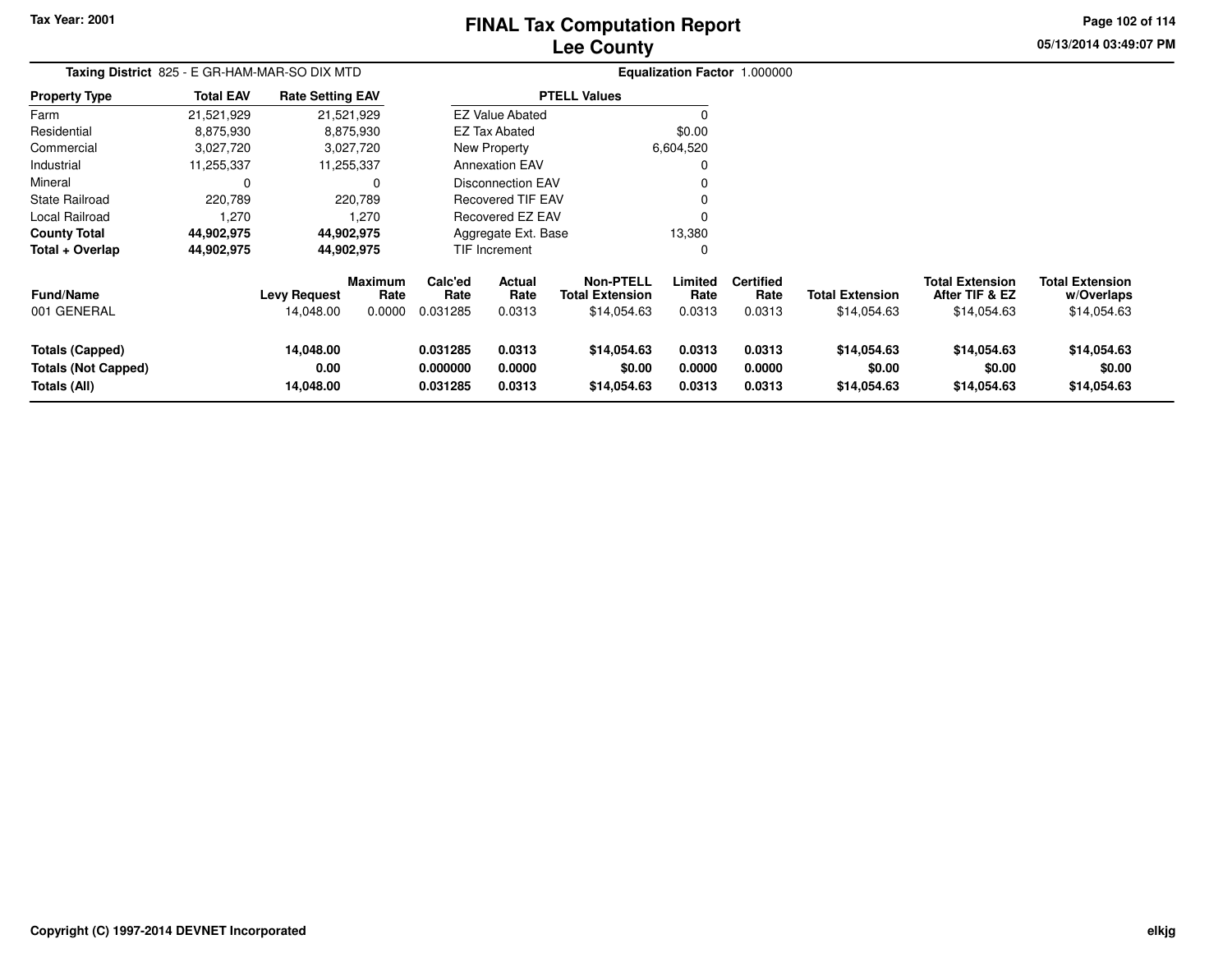# **Lee CountyFINAL Tax Computation Report**

**05/13/2014 03:49:07 PM Page 103 of 114**

| Taxing District 826 - AMBOY-LEE CENTER MTD                           |                  |                                  |                                  |                                  |                                 |                                                           |                            | Equalization Factor 1.000000       |                                       |                                                         |                                                     |
|----------------------------------------------------------------------|------------------|----------------------------------|----------------------------------|----------------------------------|---------------------------------|-----------------------------------------------------------|----------------------------|------------------------------------|---------------------------------------|---------------------------------------------------------|-----------------------------------------------------|
| <b>Property Type</b>                                                 | <b>Total EAV</b> | <b>Rate Setting EAV</b>          |                                  |                                  |                                 | <b>PTELL Values</b>                                       |                            |                                    |                                       |                                                         |                                                     |
| Farm                                                                 | 10,404,434       |                                  | 10,404,434                       |                                  | <b>EZ Value Abated</b>          |                                                           | $\Omega$                   |                                    |                                       |                                                         |                                                     |
| Residential                                                          | 24,949,240       |                                  | 24,949,240                       |                                  | <b>EZ Tax Abated</b>            |                                                           | \$0.00                     |                                    |                                       |                                                         |                                                     |
| Commercial                                                           | 4,429,360        |                                  | 4,429,360                        |                                  | New Property                    |                                                           | 1,128,460                  |                                    |                                       |                                                         |                                                     |
| Industrial                                                           | 3,605,675        |                                  | 3,605,675                        |                                  | <b>Annexation EAV</b>           |                                                           | $\Omega$                   |                                    |                                       |                                                         |                                                     |
| Mineral                                                              | 0                |                                  |                                  |                                  | <b>Disconnection EAV</b>        |                                                           | 0                          |                                    |                                       |                                                         |                                                     |
| State Railroad                                                       | 8,666            |                                  | 8,666                            |                                  | <b>Recovered TIF EAV</b>        |                                                           | 0                          |                                    |                                       |                                                         |                                                     |
| Local Railroad                                                       | 1,800            |                                  | 1.800                            |                                  | Recovered EZ EAV                |                                                           | $\Omega$                   |                                    |                                       |                                                         |                                                     |
| <b>County Total</b>                                                  | 43,399,175       |                                  | 43,399,175                       |                                  | Aggregate Ext. Base             |                                                           | 24,118                     |                                    |                                       |                                                         |                                                     |
| Total + Overlap                                                      | 43,399,175       |                                  | 43,399,175                       |                                  | <b>TIF Increment</b>            |                                                           | 0                          |                                    |                                       |                                                         |                                                     |
| <b>Fund/Name</b><br>001 GENERAL                                      |                  | <b>Levy Request</b><br>24,100.00 | <b>Maximum</b><br>Rate<br>0.0000 | Calc'ed<br>Rate<br>0.055531      | <b>Actual</b><br>Rate<br>0.0555 | <b>Non-PTELL</b><br><b>Total Extension</b><br>\$24,086.54 | Limited<br>Rate<br>0.0555  | <b>Certified</b><br>Rate<br>0.0555 | <b>Total Extension</b><br>\$24,086.54 | <b>Total Extension</b><br>After TIF & EZ<br>\$24,086.54 | <b>Total Extension</b><br>w/Overlaps<br>\$24,086.54 |
| <b>Totals (Capped)</b><br><b>Totals (Not Capped)</b><br>Totals (All) |                  | 24,100.00<br>0.00<br>24,100.00   |                                  | 0.055531<br>0.000000<br>0.055531 | 0.0555<br>0.0000<br>0.0555      | \$24,086.54<br>\$0.00<br>\$24,086.54                      | 0.0555<br>0.0000<br>0.0555 | 0.0555<br>0.0000<br>0.0555         | \$24,086.54<br>\$0.00<br>\$24,086.54  | \$24,086.54<br>\$0.00<br>\$24,086.54                    | \$24,086.54<br>\$0.00<br>\$24,086.54                |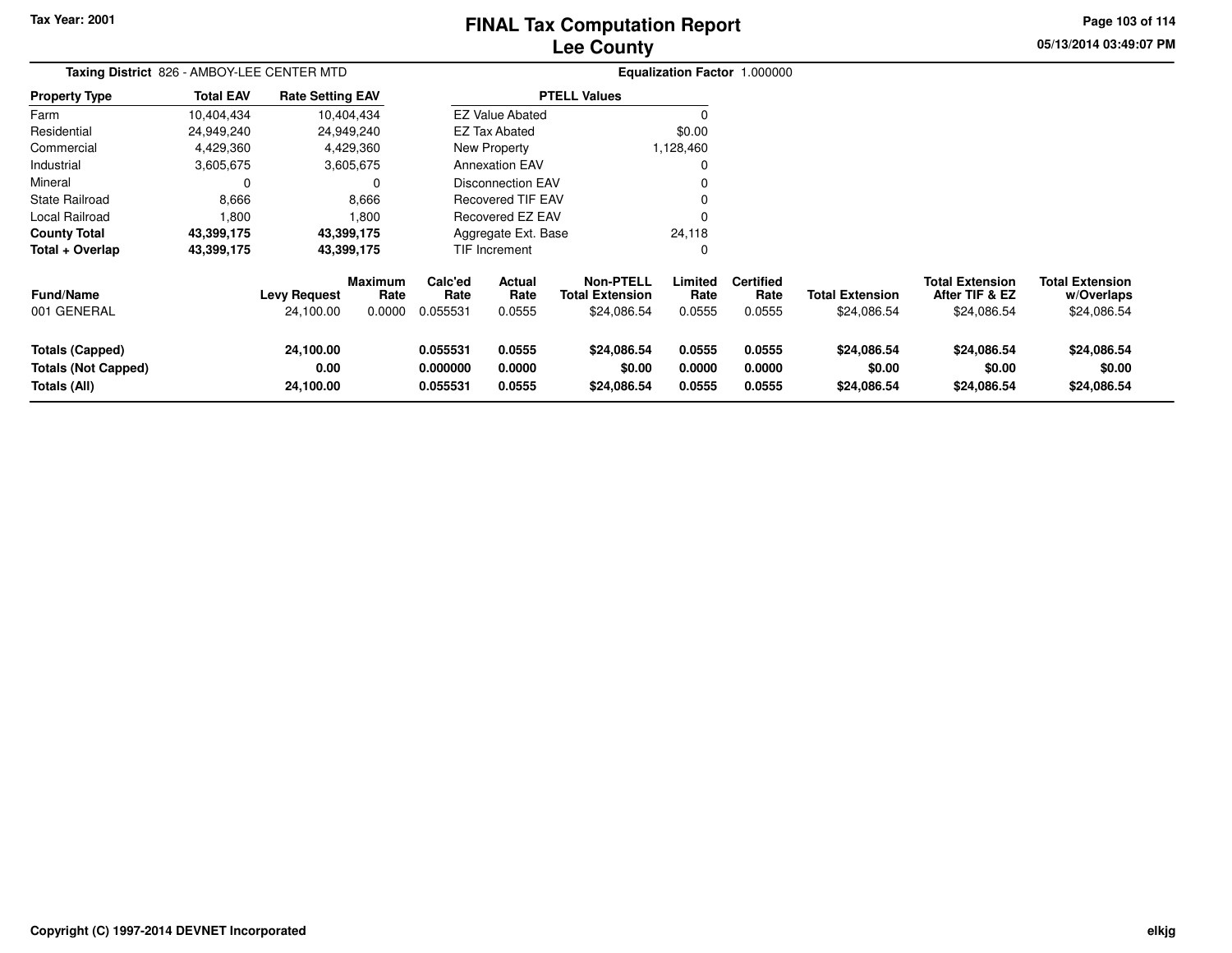# **Lee CountyFINAL Tax Computation Report**

**05/13/2014 03:49:07 PM Page 104 of 114**

| Taxing District 827 - MAY-SUBLETTE MTD                               |                  |                                  |                                  | Equalization Factor 1.000000     |                            |                                                           |                            |                                    |                                       |                                                         |                                                     |
|----------------------------------------------------------------------|------------------|----------------------------------|----------------------------------|----------------------------------|----------------------------|-----------------------------------------------------------|----------------------------|------------------------------------|---------------------------------------|---------------------------------------------------------|-----------------------------------------------------|
| <b>Property Type</b>                                                 | <b>Total EAV</b> | <b>Rate Setting EAV</b>          |                                  |                                  |                            | <b>PTELL Values</b>                                       |                            |                                    |                                       |                                                         |                                                     |
| Farm                                                                 | 15,666,966       |                                  | 15,666,966                       |                                  | <b>EZ Value Abated</b>     |                                                           |                            |                                    |                                       |                                                         |                                                     |
| Residential                                                          | 16,295,820       |                                  | 16,295,820                       |                                  | <b>EZ Tax Abated</b>       |                                                           | \$0.00                     |                                    |                                       |                                                         |                                                     |
| Commercial                                                           | 2,943,640        |                                  | 2,943,640                        |                                  | New Property               |                                                           | 666,920                    |                                    |                                       |                                                         |                                                     |
| Industrial                                                           |                  |                                  | 0                                |                                  | <b>Annexation EAV</b>      |                                                           |                            |                                    |                                       |                                                         |                                                     |
| Mineral                                                              | $\Omega$         |                                  |                                  |                                  | <b>Disconnection EAV</b>   |                                                           |                            |                                    |                                       |                                                         |                                                     |
| <b>State Railroad</b>                                                |                  |                                  | 0                                |                                  | <b>Recovered TIF EAV</b>   |                                                           |                            |                                    |                                       |                                                         |                                                     |
| Local Railroad                                                       | 8,090            |                                  | 8,090                            |                                  | <b>Recovered EZ EAV</b>    |                                                           |                            |                                    |                                       |                                                         |                                                     |
| <b>County Total</b>                                                  | 34,914,516       |                                  | 34,914,516                       | Aggregate Ext. Base              |                            | 18,581                                                    |                            |                                    |                                       |                                                         |                                                     |
| Total + Overlap                                                      | 34,914,516       |                                  | 34,914,516                       |                                  | <b>TIF Increment</b>       |                                                           | 0                          |                                    |                                       |                                                         |                                                     |
| <b>Fund/Name</b><br>001 GENERAL                                      |                  | <b>Levy Request</b><br>18,500.00 | <b>Maximum</b><br>Rate<br>0.0000 | Calc'ed<br>Rate<br>0.052987      | Actual<br>Rate<br>0.0530   | <b>Non-PTELL</b><br><b>Total Extension</b><br>\$18,504.69 | Limited<br>Rate<br>0.0530  | <b>Certified</b><br>Rate<br>0.0530 | <b>Total Extension</b><br>\$18,504.69 | <b>Total Extension</b><br>After TIF & EZ<br>\$18,504.69 | <b>Total Extension</b><br>w/Overlaps<br>\$18,504.69 |
| <b>Totals (Capped)</b><br><b>Totals (Not Capped)</b><br>Totals (All) |                  | 18,500.00<br>0.00<br>18,500.00   |                                  | 0.052987<br>0.000000<br>0.052987 | 0.0530<br>0.0000<br>0.0530 | \$18,504.69<br>\$0.00<br>\$18,504.69                      | 0.0530<br>0.0000<br>0.0530 | 0.0530<br>0.0000<br>0.0530         | \$18,504.69<br>\$0.00<br>\$18,504.69  | \$18,504.69<br>\$0.00<br>\$18,504.69                    | \$18,504.69<br>\$0.00<br>\$18,504.69                |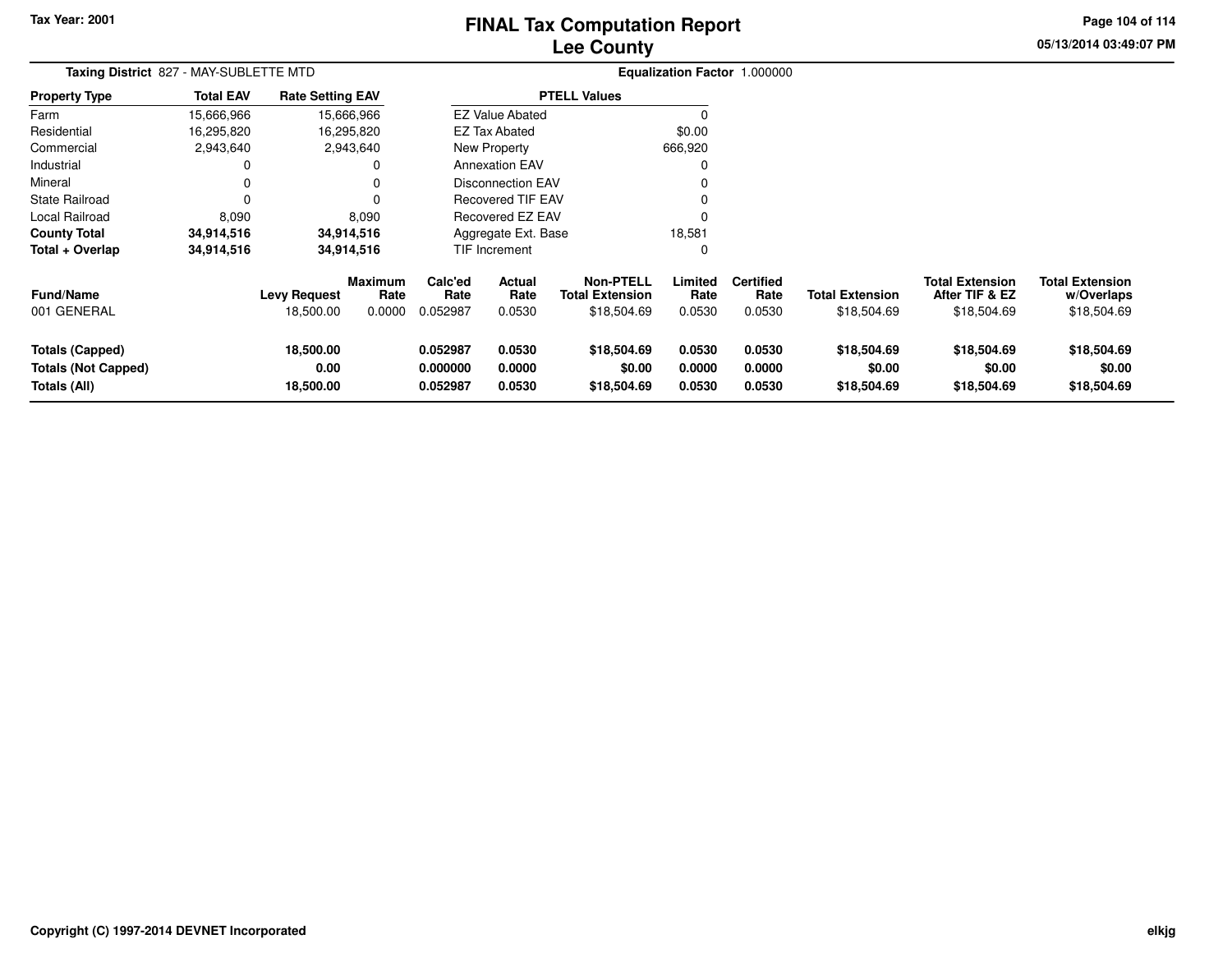# **Lee CountyFINAL Tax Computation Report**

**05/13/2014 03:49:07 PMPage 105 of 114**

|                       | Taxing District 828 - BROOKLYN-WYOMING MTD |                         |                |          |                        |                        |         | Equalization Factor 1.000000 |                        |                        |                        |
|-----------------------|--------------------------------------------|-------------------------|----------------|----------|------------------------|------------------------|---------|------------------------------|------------------------|------------------------|------------------------|
| <b>Property Type</b>  | <b>Total EAV</b>                           | <b>Rate Setting EAV</b> |                |          | <b>PTELL Values</b>    |                        |         |                              |                        |                        |                        |
| Farm                  | 18,407,385                                 | 18,364,807              |                |          | <b>EZ Value Abated</b> |                        |         |                              |                        |                        |                        |
| Residential           | 16.944.005                                 | 16.481.825              |                |          | EZ Tax Abated          |                        | \$0.00  |                              |                        |                        |                        |
| Commercial            | 1,753,400                                  |                         | 1,669,310      |          | New Property           |                        | 484,600 |                              |                        |                        |                        |
| Industrial            |                                            |                         |                |          | <b>Annexation EAV</b>  |                        |         |                              |                        |                        |                        |
| Mineral               |                                            |                         |                |          | Disconnection EAV      |                        |         |                              |                        |                        |                        |
| <b>State Railroad</b> |                                            |                         |                |          | Recovered TIF EAV      |                        |         |                              |                        |                        |                        |
| Local Railroad        | 3,650                                      |                         | 3,650          |          | Recovered EZ EAV       |                        |         |                              |                        |                        |                        |
| <b>County Total</b>   | 37,108,440                                 | 36,519,592              |                |          | Aggregate Ext. Base    |                        | 14,037  |                              |                        |                        |                        |
| Total + Overlap       | 37,108,440                                 | 36,519,592              |                |          | TIF Increment          |                        | 588,848 |                              |                        |                        |                        |
|                       |                                            |                         | <b>Maximum</b> | Calc'ed  | <b>Actual</b>          | Non-PTELL              | Limited | <b>Certified</b>             |                        | <b>Total Extension</b> | <b>Total Extension</b> |
| <b>Fund/Name</b>      |                                            | <b>Levy Request</b>     | Rate           | Rate     | Rate                   | <b>Total Extension</b> | Rate    | Rate                         | <b>Total Extension</b> | After TIF & EZ         | w/Overlaps             |
| 001 GENERAL           |                                            | 14,500.00               | 0.0000         | 0.039705 | 0.0397                 | \$14,498.28            | 0.0397  | 0.0397                       | \$14,732.05            | \$14,498.28            | \$14,498.28            |

| <b>Fund/Name</b><br><b>Levy Request</b> | Rate   | Rate     | -------<br>Rate | <b>Total Extension</b> | Rate   | Rate   | <b>Total Extension</b> | After TIF & EZ | w/Overlaps  |  |
|-----------------------------------------|--------|----------|-----------------|------------------------|--------|--------|------------------------|----------------|-------------|--|
| 001 GENERAL<br>14.500.00                | 0.0000 | 0.039705 | 0.0397          | \$14,498.28            | 0.0397 | 0.0397 | \$14.732.05            | \$14.498.28    | \$14,498.28 |  |
| 14,500.00<br>Totals (Capped)            |        | 0.039705 | 0.0397          | \$14,498.28            | 0.0397 | 0.0397 | \$14.732.05            | \$14,498,28    | \$14,498.28 |  |
|                                         |        |          |                 |                        |        |        |                        |                |             |  |
| <b>Totals (Not Capped)</b><br>0.00      |        | 0.000000 | 0.0000          | \$0.00                 | 0.0000 | 0.0000 | \$0.00                 | \$0.00         | \$0.00      |  |
| Totals (All)<br>14,500.00               |        | 0.039705 | 0.0397          | \$14,498.28            | 0.0397 | 0.0397 | \$14.732.05            | \$14,498,28    | \$14,498.28 |  |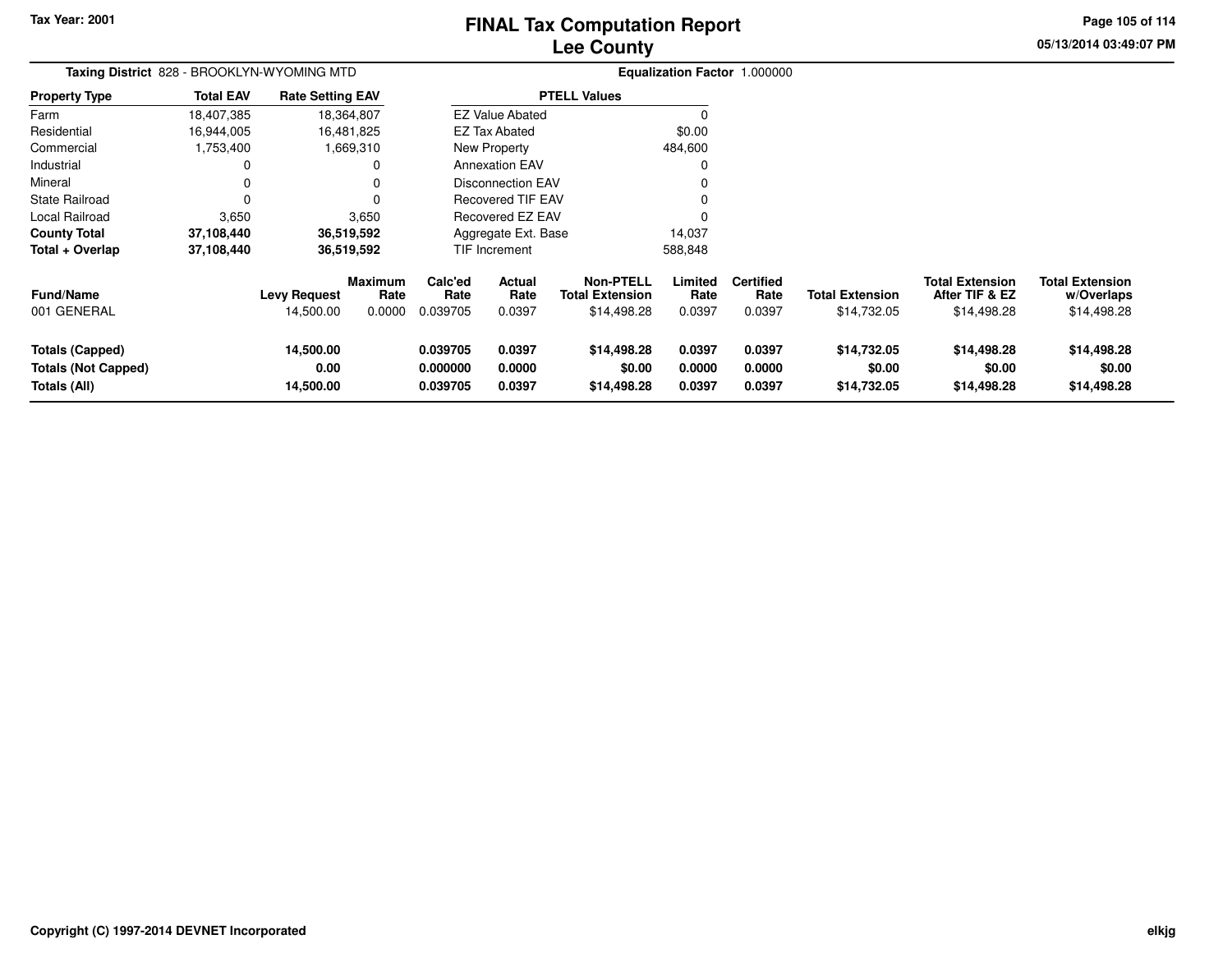**05/13/2014 03:49:07 PMPage 106 of 114**

| Taxing District 851 - DIXON PARK DISTRICT |                  |                         |                        |                 |                          |                                            |                 | Equalization Factor 1.000000 |                        |                                          |                                      |
|-------------------------------------------|------------------|-------------------------|------------------------|-----------------|--------------------------|--------------------------------------------|-----------------|------------------------------|------------------------|------------------------------------------|--------------------------------------|
| <b>Property Type</b>                      | <b>Total EAV</b> | <b>Rate Setting EAV</b> |                        |                 |                          | <b>PTELL Values</b>                        |                 |                              |                        |                                          |                                      |
| Farm                                      | 566,460          |                         | 566,460                |                 | <b>EZ Value Abated</b>   |                                            | 1,626,422       |                              |                        |                                          |                                      |
| Residential                               | 91,491,030       | 91,446,072              |                        |                 | <b>EZ Tax Abated</b>     |                                            | \$6,847.24      |                              |                        |                                          |                                      |
| Commercial                                | 29,545,020       | 25,900,734              |                        |                 | New Property             |                                            | 1,632,850       |                              |                        |                                          |                                      |
| Industrial                                | 10,662,532       | 10,330,492              |                        |                 | <b>Annexation EAV</b>    |                                            | 98,430          |                              |                        |                                          |                                      |
| Mineral                                   | 0                |                         | $\Omega$               |                 | <b>Disconnection EAV</b> |                                            |                 |                              |                        |                                          |                                      |
| <b>State Railroad</b>                     | 273,593          |                         | 273,593                |                 | <b>Recovered TIF EAV</b> |                                            | 0               |                              |                        |                                          |                                      |
| Local Railroad                            | 5,000            |                         | 5,000                  |                 | Recovered EZ EAV         |                                            | 755,900         |                              |                        |                                          |                                      |
| <b>County Total</b>                       | 132,543,635      | 128,522,351             |                        |                 | Aggregate Ext. Base      |                                            | 404,372         |                              |                        |                                          |                                      |
| Total + Overlap                           | 132,543,635      | 128,522,351             |                        |                 | <b>TIF Increment</b>     |                                            | 2,394,862       |                              |                        |                                          |                                      |
| <b>Fund/Name</b>                          |                  | <b>Levy Request</b>     | <b>Maximum</b><br>Rate | Calc'ed<br>Rate | Actual<br>Rate           | <b>Non-PTELL</b><br><b>Total Extension</b> | Limited<br>Rate | <b>Certified</b><br>Rate     | <b>Total Extension</b> | <b>Total Extension</b><br>After TIF & EZ | <b>Total Extension</b><br>w/Overlaps |
| 001 CORPORATE                             |                  | 124,000.00              | 0.1000                 | 0.096481        | 0.0965                   | \$124,024.07                               | 0.0965          | 0.0965                       | \$127,904.61           | \$124,024.07                             | \$124,024.07                         |
| 003 BONDS                                 |                  | 133,910.00              | 0.0000                 | 0.104192        | 0.1042                   | \$133,920.29                               | 0.1042          | 0.1042                       | \$138,110.47           | \$133,920.29                             | \$133,920.29                         |
| 005 IMRF                                  |                  | 34,000.00               | 0.0000                 | 0.026455        | 0.0265                   | \$34,058.42                                | 0.0265          | 0.0265                       | \$35,124.06            | \$34,058.42                              | \$34,058.42                          |
| 014 POLICE PRO                            |                  | 21,000.00               | 0.0250                 | 0.016340        | 0.0163                   | \$20,949.14                                | 0.0163          | 0.0163                       | \$21,604.61            | \$20,949.14                              | \$20,949.14                          |
| 027 AUDIT                                 |                  | 4,000.00                | 0.0050                 | 0.003112        | 0.0031                   | \$3,984.19                                 | 0.0031          | 0.0031                       | \$4,108.85             | \$3,984.19                               | \$3,984.19                           |
| 035 LIABILITY INS                         |                  | 29,000.00               | 0.0000                 | 0.022564        | 0.0226                   | \$29,046.05                                | 0.0226          | 0.0226                       | \$29,954.86            | \$29,046.05                              | \$29,046.05                          |
| 047 SOCIAL SECURITY                       |                  | 28,000.00               | 0.0000                 | 0.021786        | 0.0218                   | \$28,017.87                                | 0.0218          | 0.0218                       | \$28,894.51            | \$28,017.87                              | \$28,017.87                          |
| 060 UNEMPLOYMENT COMP                     |                  | 2,000.00                | 0.0000                 | 0.001556        | 0.0016                   | \$2,056.36                                 | 0.0016          | 0.0016                       | \$2,120.70             | \$2,056.36                               | \$2,056.36                           |
| 062 WORKMANS COMP                         |                  | 14,000.00               | 0.0000                 | 0.010893        | 0.0109                   | \$14,008.94                                | 0.0109          | 0.0109                       | \$14,447.26            | \$14,008.94                              | \$14,008.94                          |
| 122 RECREATION                            |                  | 80,000.00               | 0.0750                 | 0.062246        | 0.0622                   | \$79,940.90                                | 0.0622          | 0.0622                       | \$82,442.14            | \$79,940.90                              | \$79,940.90                          |
| 123 MUSEUM FUND                           |                  | 65,000.00               | 0.0700                 | 0.050575        | 0.0506                   | \$65,032.31                                | 0.0506          | 0.0506                       | \$67,067.08            | \$65,032.31                              | \$65,032.31                          |
| <b>125 PAVING LIGHTS</b>                  |                  | 6,000.00                | 0.0050                 | 0.004668        | 0.0047                   | \$6,040.55                                 | 0.0047          | 0.0047                       | \$6,229.55             | \$6,040.55                               | \$6,040.55                           |
| <b>Totals (Capped)</b>                    |                  | 407,000.00              |                        | 0.316676        | 0.3168                   | \$407,158.80                               | 0.3168          | 0.3168                       | \$419,898.23           | \$407,158.80                             | \$407,158.80                         |
| <b>Totals (Not Capped)</b>                |                  | 133,910.00              |                        | 0.104192        | 0.1042                   | \$133,920.29                               | 0.1042          | 0.1042                       | \$138,110.47           | \$133,920.29                             | \$133,920.29                         |
| Totals (All)                              |                  | 540,910.00              |                        | 0.420868        | 0.4210                   | \$541,079.09                               | 0.4210          | 0.4210                       | \$558,008.70           | \$541,079.09                             | \$541,079.09                         |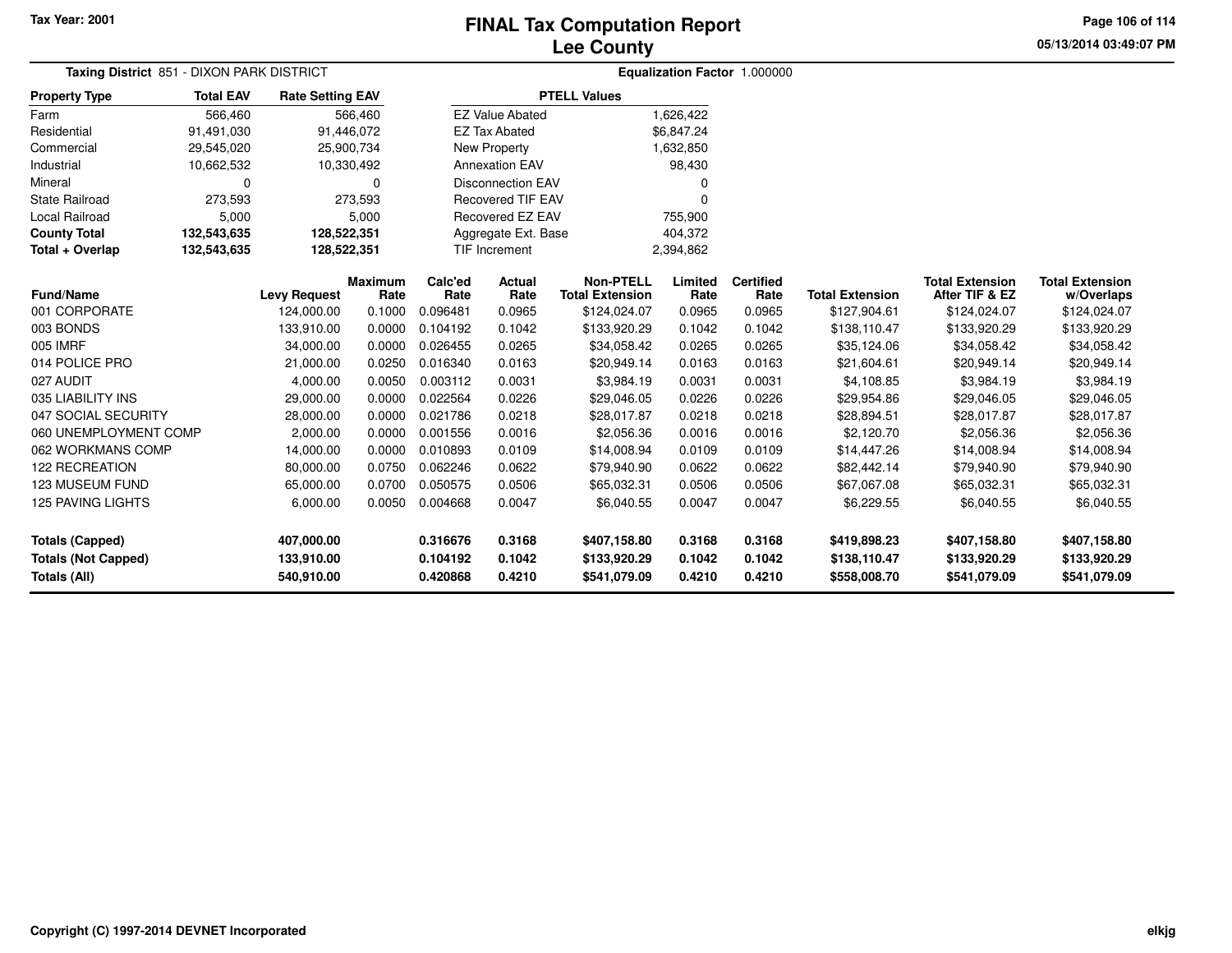**05/13/2014 03:49:07 PMPage 107 of 114**

| Taxing District 852 - WALNUT PARK DISTRICT |                                                       |                         |                 | Equalization Factor 1.000000 |                          |                                            |                 |                          |                                |                                          |                                      |
|--------------------------------------------|-------------------------------------------------------|-------------------------|-----------------|------------------------------|--------------------------|--------------------------------------------|-----------------|--------------------------|--------------------------------|------------------------------------------|--------------------------------------|
| <b>Property Type</b>                       | <b>Total EAV</b>                                      | <b>Rate Setting EAV</b> |                 |                              |                          | <b>PTELL Values</b>                        |                 |                          | <b>Overlapping County</b>      | <b>Overlap EAV</b>                       |                                      |
| Farm                                       | 6,268,963                                             |                         | 6,268,963       |                              | <b>EZ Value Abated</b>   |                                            | 0               | <b>Bureau County</b>     |                                | 25,002,382                               |                                      |
| Residential                                | 567,600                                               |                         | 567,600         |                              | <b>EZ Tax Abated</b>     |                                            | \$0.00          |                          | <b>Whiteside County</b>        | 162,340                                  |                                      |
| Commercial                                 | 0                                                     |                         |                 |                              | New Property             |                                            | 150,410         | <b>Total</b>             |                                | 25,164,722                               |                                      |
| Industrial                                 | 1,407                                                 |                         | 1,407           |                              | <b>Annexation EAV</b>    |                                            | 0               |                          | * denotes use of estimated EAV |                                          |                                      |
| Mineral                                    | 0                                                     |                         |                 |                              | <b>Disconnection EAV</b> |                                            |                 |                          |                                |                                          |                                      |
| State Railroad                             | 101,545                                               |                         | 101,545         |                              | <b>Recovered TIF EAV</b> |                                            |                 |                          |                                |                                          |                                      |
| Local Railroad                             | 0                                                     |                         |                 |                              | Recovered EZ EAV         |                                            |                 |                          |                                |                                          |                                      |
| <b>County Total</b>                        | 6,939,515                                             |                         | 6,939,515       |                              | Aggregate Ext. Base      |                                            |                 |                          |                                |                                          |                                      |
| Total + Overlap                            | 32,104,237<br>32,104,237<br><b>TIF Increment</b><br>ŋ |                         |                 |                              |                          |                                            |                 |                          |                                |                                          |                                      |
| <b>Fund/Name</b>                           |                                                       | <b>Levy Request</b>     | Maximum<br>Rate | Calc'ed<br>Rate              | Actual<br>Rate           | <b>Non-PTELL</b><br><b>Total Extension</b> | Limited<br>Rate | <b>Certified</b><br>Rate | <b>Total Extension</b>         | <b>Total Extension</b><br>After TIF & EZ | <b>Total Extension</b><br>w/Overlaps |
| 001 CORPORATE                              |                                                       | 32,350.00               | 0.1000          | 0.100766                     | 0.1000                   | \$6,939.52                                 | 0.1000          | 0.1000                   | \$6,939.52                     | \$6,939.52                               | \$32,104.24                          |
| 003 BONDS                                  |                                                       | 40,615.00               | 0.0000          | 0.126510                     | 0.1265                   | \$8,778.49                                 | 0.1265          | 0.1265                   | \$8,778.49                     | \$8,778.49                               | \$40,611.86                          |
| 035 LIABILITY INS                          |                                                       | 19,500.00               | 0.0000          | 0.060740                     | 0.0607                   | \$4,212.29                                 | 0.0607          | 0.0607                   | \$4,212.29                     | \$4,212.29                               | \$19,487.27                          |
| 047 SOCIAL SECURITY                        |                                                       | 7,100.00                | 0.0000          | 0.022116                     | 0.0221                   | \$1,533.63                                 | 0.0221          | 0.0221                   | \$1,533.63                     | \$1,533.63                               | \$7,095.04                           |
| <b>122 RECREATION</b>                      |                                                       | 24,250.00               | 0.0750          | 0.075535                     | 0.0750                   | \$5,204.64                                 | 0.0750          | 0.0750                   | \$5,204.64                     | \$5,204.64                               | \$24,078.18                          |
| <b>Totals (Capped)</b>                     |                                                       | 0.00                    |                 | 0.000000                     | 0.0000                   | \$0.00                                     | 0.0000          | 0.0000                   | \$0.00                         | \$0.00                                   | \$0.00                               |
| <b>Totals (Not Capped)</b>                 |                                                       | 123,815.00              |                 | 0.385667                     | 0.3843                   | \$26,668.57                                | 0.3843          | 0.3843                   | \$26,668.57                    | \$26,668.57                              | \$123,376.59                         |
| Totals (All)                               |                                                       | 123,815.00              |                 | 0.385667                     | 0.3843                   | \$26,668.57                                | 0.3843          | 0.3843                   | \$26,668.57                    | \$26,668.57                              | \$123,376.59                         |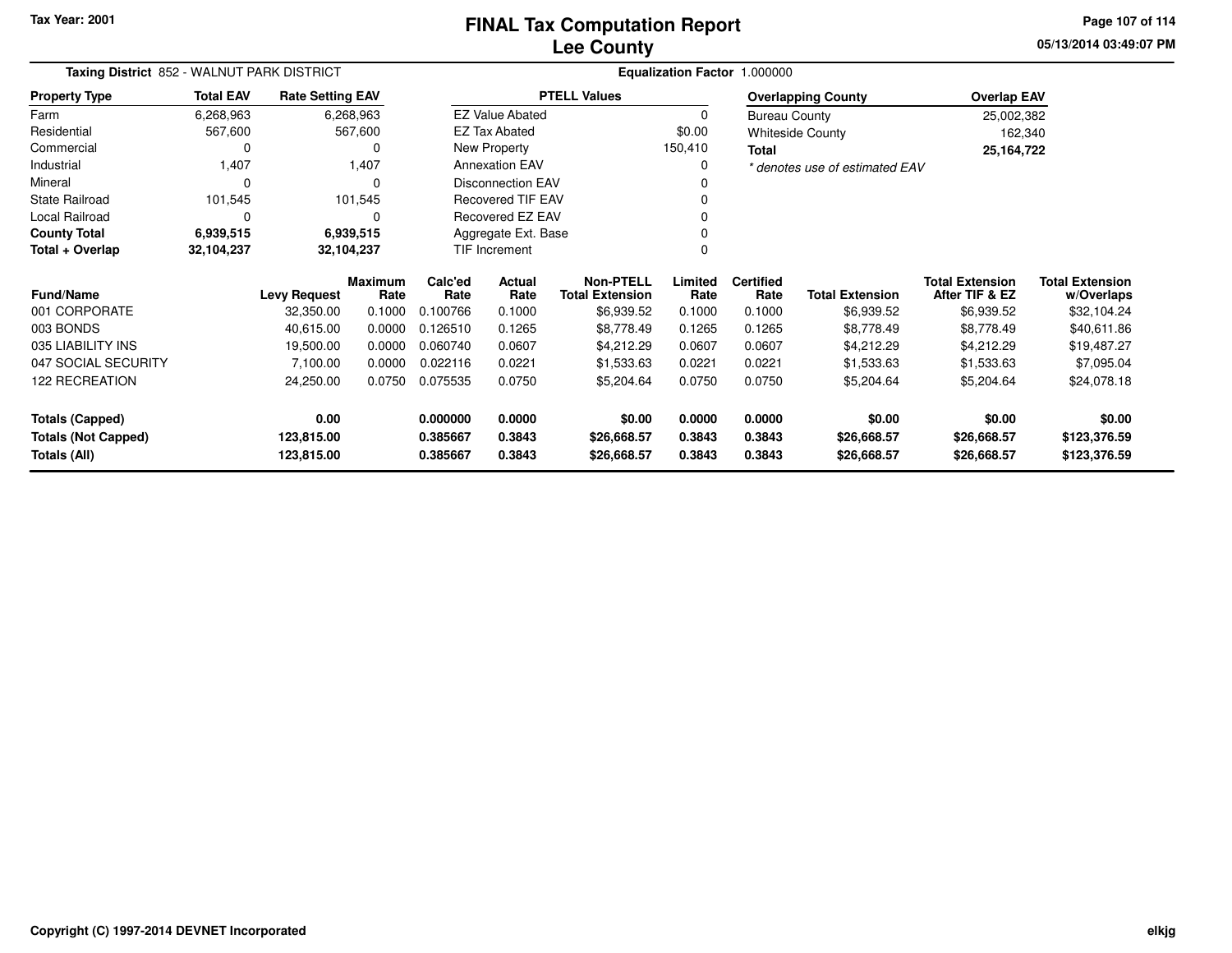**05/13/2014 03:49:07 PMPage 108 of 114**

| <b>Taxing District</b> 853 - FRANKLIN GROVE SANITARY |                  |                         |                        | <b>Equalization Factor 1.000000</b> |                        |                                            |                  |                          |                        |                                          |                                      |
|------------------------------------------------------|------------------|-------------------------|------------------------|-------------------------------------|------------------------|--------------------------------------------|------------------|--------------------------|------------------------|------------------------------------------|--------------------------------------|
| <b>Property Type</b>                                 | <b>Total EAV</b> | <b>Rate Setting EAV</b> |                        | <b>PTELL Values</b>                 |                        |                                            |                  |                          |                        |                                          |                                      |
| Farm                                                 | 5,520            | 5,520                   |                        |                                     | <b>EZ Value Abated</b> |                                            |                  |                          |                        |                                          |                                      |
| Residential                                          | 5,289,600        | 5,289,600               |                        |                                     | <b>EZ Tax Abated</b>   |                                            | \$0.00           |                          |                        |                                          |                                      |
| Commercial                                           | 2,320,470        | 2,320,470               |                        |                                     | New Property           |                                            | 6,530            |                          |                        |                                          |                                      |
| Industrial                                           |                  | 0                       |                        |                                     | <b>Annexation EAV</b>  |                                            |                  |                          |                        |                                          |                                      |
| Mineral                                              |                  | $\Omega$                |                        | <b>Disconnection EAV</b>            |                        |                                            |                  |                          |                        |                                          |                                      |
| <b>State Railroad</b>                                | 33,159           | 33,159                  |                        | Recovered TIF EAV                   |                        |                                            |                  |                          |                        |                                          |                                      |
| Local Railroad                                       | $\Omega$         | 0                       |                        | Recovered EZ EAV                    |                        |                                            |                  |                          |                        |                                          |                                      |
| <b>County Total</b>                                  | 7,648,749        | 7,648,749               |                        | Aggregate Ext. Base                 |                        | 3,921                                      |                  |                          |                        |                                          |                                      |
| Total + Overlap                                      | 7,648,749        | 7,648,749               |                        | TIF Increment                       |                        |                                            | 0                |                          |                        |                                          |                                      |
| Fund/Name                                            |                  | <b>Levy Request</b>     | <b>Maximum</b><br>Rate | Calc'ed<br>Rate                     | Actual<br>Rate         | <b>Non-PTELL</b><br><b>Total Extension</b> | Limited<br>Rate  | <b>Certified</b><br>Rate | <b>Total Extension</b> | <b>Total Extension</b><br>After TIF & EZ | <b>Total Extension</b><br>w/Overlaps |
| 001 CORPORATE                                        |                  | 2,880.00                | 0.0830                 | 0.037653                            | 0.0377                 | \$2,883.58                                 | 0.0377           | 0.0377                   | \$2,883.58             | \$2,883.58                               | \$2,883.58                           |
| 073 CHLOR OF SEWAGE                                  |                  | 1,037.00                | 0.0300                 | 0.013558                            | 0.0136                 | \$1,040.23                                 | 0.0136           | 0.0136                   | \$1,040.23             | \$1,040.23                               | \$1,040.23                           |
| <b>Totals (Capped)</b>                               |                  | 3,917.00                |                        | 0.051211                            | 0.0513                 | \$3,923.81                                 | 0.0513           | 0.0513                   | \$3,923.81             | \$3,923.81                               | \$3,923.81                           |
| <b>Totals (Not Capped)</b><br>Totals (All)           |                  | 0.00<br>3,917.00        |                        | 0.000000<br>0.051211                | 0.0000<br>0.0513       | \$0.00<br>\$3,923.81                       | 0.0000<br>0.0513 | 0.0000<br>0.0513         | \$0.00<br>\$3,923.81   | \$0.00<br>\$3,923.81                     | \$0.00<br>\$3,923.81                 |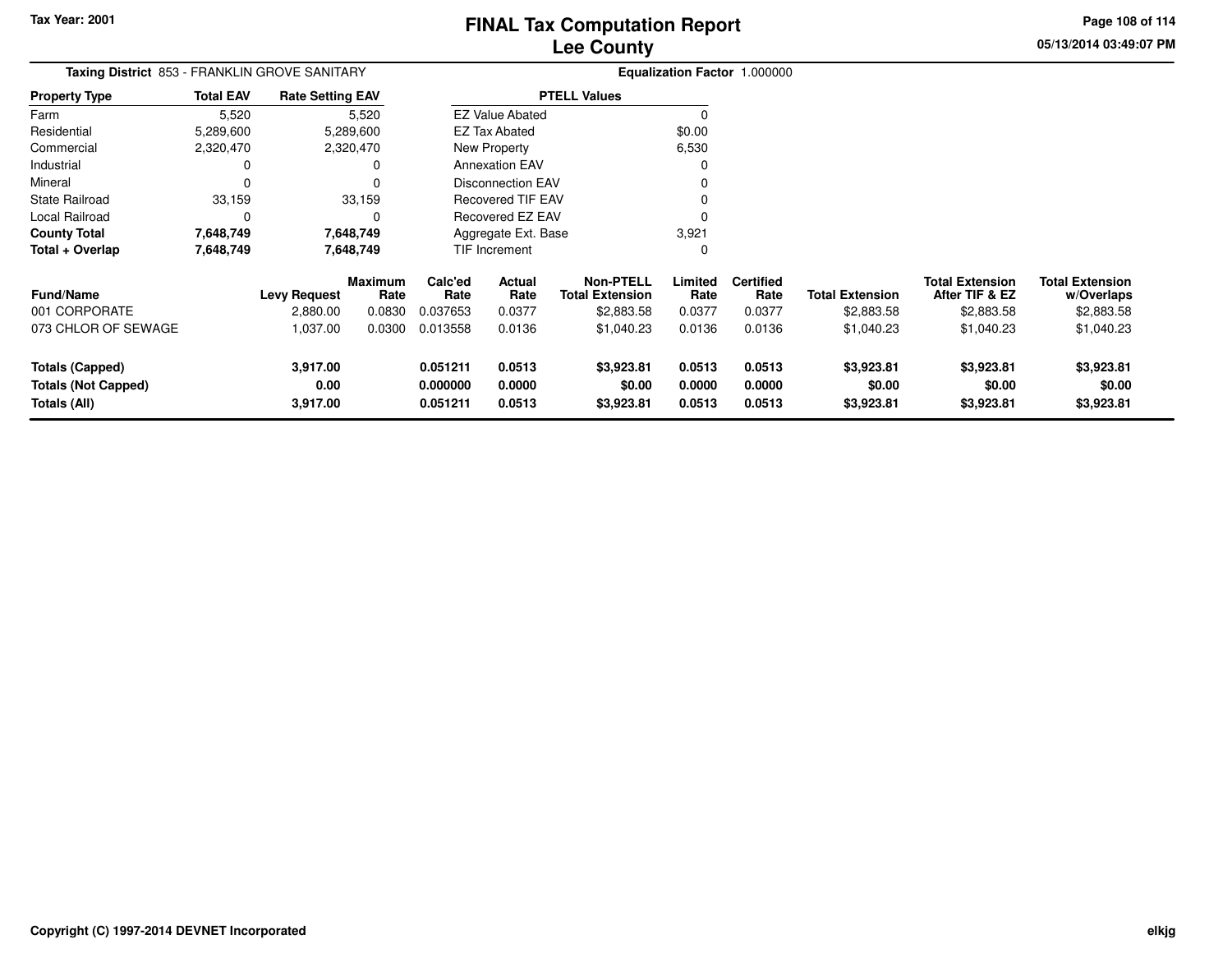# **Lee CountyFINAL Tax Computation Report**

**Page 109 of 114**

**05/13/2014 03:49:07 PM**

| <b>Taxing District</b> 855 - PAW PAW SANITARY DISTRICT               |                  |                                 |                                  |                                  |                                                                                           |                                                          |                            | <b>Equalization Factor 1.000000</b> |                                      |                                                        |                                                    |
|----------------------------------------------------------------------|------------------|---------------------------------|----------------------------------|----------------------------------|-------------------------------------------------------------------------------------------|----------------------------------------------------------|----------------------------|-------------------------------------|--------------------------------------|--------------------------------------------------------|----------------------------------------------------|
| Property Type                                                        | <b>Total EAV</b> | <b>Rate Setting EAV</b>         |                                  |                                  |                                                                                           | <b>PTELL Values</b>                                      |                            |                                     |                                      |                                                        |                                                    |
| Farm                                                                 | 108,098          |                                 | 65,520                           |                                  | <b>EZ Value Abated</b>                                                                    |                                                          |                            |                                     |                                      |                                                        |                                                    |
| Residential                                                          | 8,363,990        |                                 | 7,901,810                        |                                  | <b>EZ Tax Abated</b><br>New Property<br><b>Annexation EAV</b><br><b>Disconnection EAV</b> |                                                          | \$0.00                     |                                     |                                      |                                                        |                                                    |
| Commercial                                                           | 974,320          |                                 | 890,230                          |                                  |                                                                                           |                                                          | 58,740                     |                                     |                                      |                                                        |                                                    |
| Industrial                                                           | 0                |                                 |                                  |                                  |                                                                                           |                                                          |                            |                                     |                                      |                                                        |                                                    |
| Mineral                                                              |                  |                                 |                                  |                                  |                                                                                           |                                                          |                            |                                     |                                      |                                                        |                                                    |
| State Railroad                                                       | 0                |                                 |                                  | <b>Recovered TIF EAV</b>         |                                                                                           |                                                          |                            |                                     |                                      |                                                        |                                                    |
| Local Railroad                                                       | 0                |                                 |                                  |                                  | Recovered EZ EAV                                                                          |                                                          |                            |                                     |                                      |                                                        |                                                    |
| <b>County Total</b>                                                  | 9,446,408        |                                 | 8,857,560                        |                                  | Aggregate Ext. Base                                                                       |                                                          | 3,553                      |                                     |                                      |                                                        |                                                    |
| Total + Overlap                                                      | 9,446,408        |                                 | 8,857,560                        |                                  | <b>TIF Increment</b>                                                                      |                                                          | 588,848                    |                                     |                                      |                                                        |                                                    |
| Fund/Name<br>001 CORPORATE                                           |                  | <b>Levy Request</b><br>3,524.00 | <b>Maximum</b><br>Rate<br>0.0830 | Calc'ed<br>Rate<br>0.039785      | Actual<br>Rate<br>0.0398                                                                  | <b>Non-PTELL</b><br><b>Total Extension</b><br>\$3,525.31 | Limited<br>Rate<br>0.0398  | <b>Certified</b><br>Rate<br>0.0398  | <b>Total Extension</b><br>\$3,759.67 | <b>Total Extension</b><br>After TIF & EZ<br>\$3,525.31 | <b>Total Extension</b><br>w/Overlaps<br>\$3,525.31 |
| <b>Totals (Capped)</b><br><b>Totals (Not Capped)</b><br>Totals (All) |                  | 3,524.00<br>0.00<br>3,524.00    |                                  | 0.039785<br>0.000000<br>0.039785 | 0.0398<br>0.0000<br>0.0398                                                                | \$3,525.31<br>\$0.00<br>\$3,525.31                       | 0.0398<br>0.0000<br>0.0398 | 0.0398<br>0.0000<br>0.0398          | \$3,759.67<br>\$0.00<br>\$3,759.67   | \$3,525.31<br>\$0.00<br>\$3,525.31                     | \$3,525.31<br>\$0.00<br>\$3,525.31                 |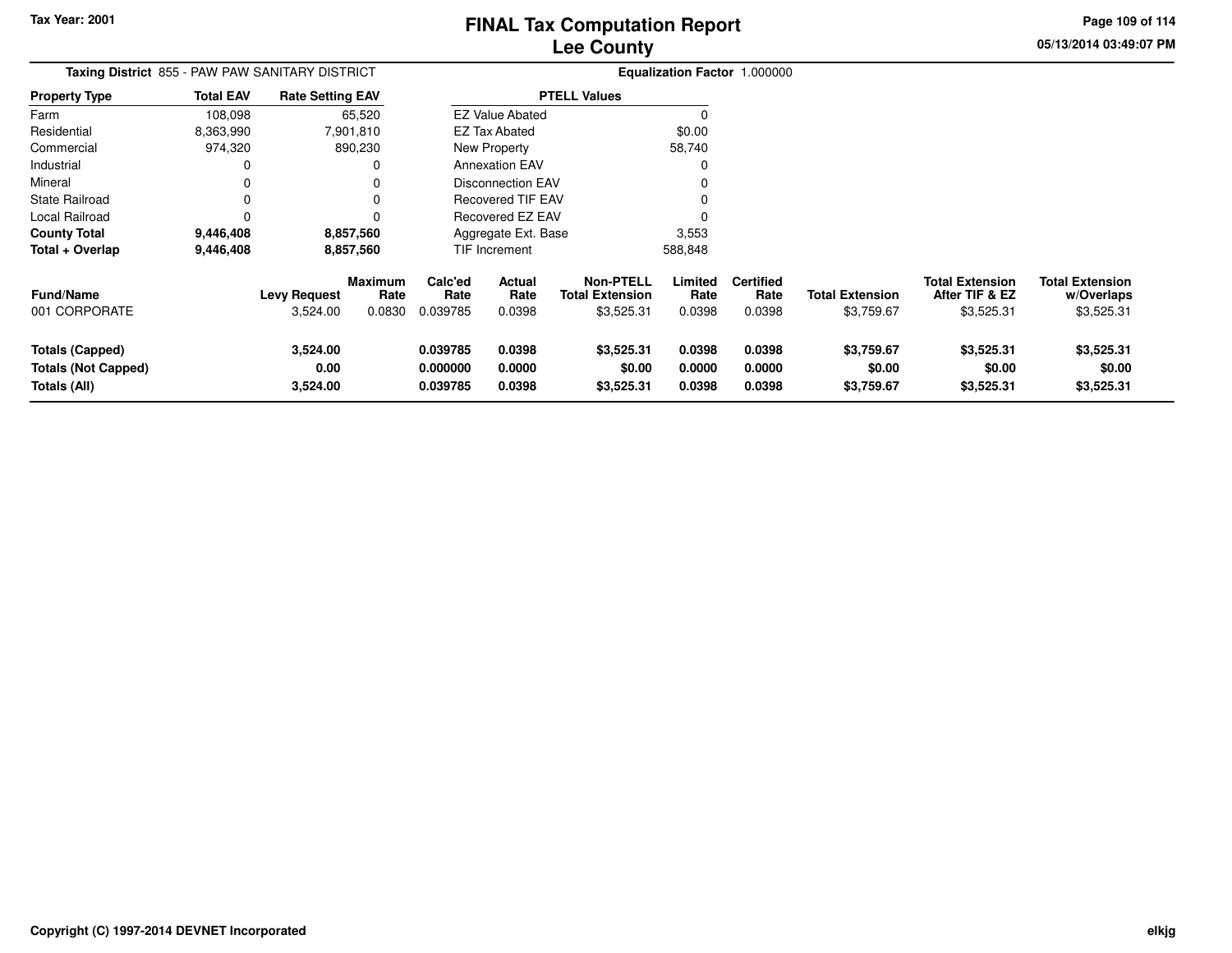$\ddot{\phantom{a}}$ 

 $\overline{a}$ 

# **Lee CountyFINAL Tax Computation Report**

**05/13/2014 03:49:07 PM Page 110 of 114**

| Taxing District 856 - LEE CENTER CEMETERY DIST                |                  |                              |                 | Equalization Factor 1.000000     |                            |                                            |                            |                            |                                    |                                          |                                      |
|---------------------------------------------------------------|------------------|------------------------------|-----------------|----------------------------------|----------------------------|--------------------------------------------|----------------------------|----------------------------|------------------------------------|------------------------------------------|--------------------------------------|
| <b>Property Type</b>                                          | <b>Total EAV</b> | <b>Rate Setting EAV</b>      |                 | <b>PTELL Values</b>              |                            |                                            |                            |                            |                                    |                                          |                                      |
| Farm                                                          | 2,604,030        |                              | 2,604,030       |                                  | <b>EZ Value Abated</b>     |                                            | $\Omega$                   |                            |                                    |                                          |                                      |
| Residential                                                   | 2,203,190        |                              | 2,203,190       |                                  | <b>EZ Tax Abated</b>       |                                            | \$0.00                     |                            |                                    |                                          |                                      |
| Commercial                                                    | 780,700          |                              | 780,700         |                                  | <b>New Property</b>        |                                            | 71,670                     |                            |                                    |                                          |                                      |
| Industrial                                                    |                  |                              |                 |                                  | <b>Annexation EAV</b>      |                                            |                            |                            |                                    |                                          |                                      |
| Mineral                                                       |                  |                              |                 |                                  | <b>Disconnection EAV</b>   |                                            |                            |                            |                                    |                                          |                                      |
| <b>State Railroad</b>                                         |                  |                              |                 |                                  | <b>Recovered TIF EAV</b>   |                                            |                            |                            |                                    |                                          |                                      |
| Local Railroad                                                |                  |                              |                 |                                  | Recovered EZ EAV           |                                            |                            |                            |                                    |                                          |                                      |
| <b>County Total</b>                                           | 5,587,920        |                              | 5,587,920       |                                  | Aggregate Ext. Base        |                                            | 3,894                      |                            |                                    |                                          |                                      |
| Total + Overlap                                               | 5,587,920        |                              | 5,587,920       |                                  | <b>TIF Increment</b>       |                                            | 0                          |                            |                                    |                                          |                                      |
| <b>Fund/Name</b>                                              |                  | <b>Levy Request</b>          | Maximum<br>Rate | Calc'ed<br>Rate                  | Actual<br>Rate             | <b>Non-PTELL</b><br><b>Total Extension</b> | Limited<br>Rate            | <b>Certified</b><br>Rate   | <b>Total Extension</b>             | <b>Total Extension</b><br>After TIF & EZ | <b>Total Extension</b><br>w/Overlaps |
| 001 CORPORATE                                                 |                  | 2,800.00                     | 0.0600          | 0.050108                         | 0.0501                     | \$2,799.55                                 | 0.0501                     | 0.0501                     | \$2,799.55                         | \$2,799.55                               | \$2,799.55                           |
| 035 LIABILITY INS                                             |                  | 1,044.00                     | 0.0000          | 0.018683                         | 0.0187                     | \$1,044.94                                 | 0.0187                     | 0.0187                     | \$1,044.94                         | \$1,044.94                               | \$1,044.94                           |
| Totals (Capped)<br><b>Totals (Not Capped)</b><br>Totals (All) |                  | 3,844.00<br>0.00<br>3,844.00 |                 | 0.068791<br>0.000000<br>0.068791 | 0.0688<br>0.0000<br>0.0688 | \$3,844.49<br>\$0.00<br>\$3,844.49         | 0.0688<br>0.0000<br>0.0688 | 0.0688<br>0.0000<br>0.0688 | \$3,844.49<br>\$0.00<br>\$3,844.49 | \$3,844.49<br>\$0.00<br>\$3,844.49       | \$3,844.49<br>\$0.00<br>\$3,844.49   |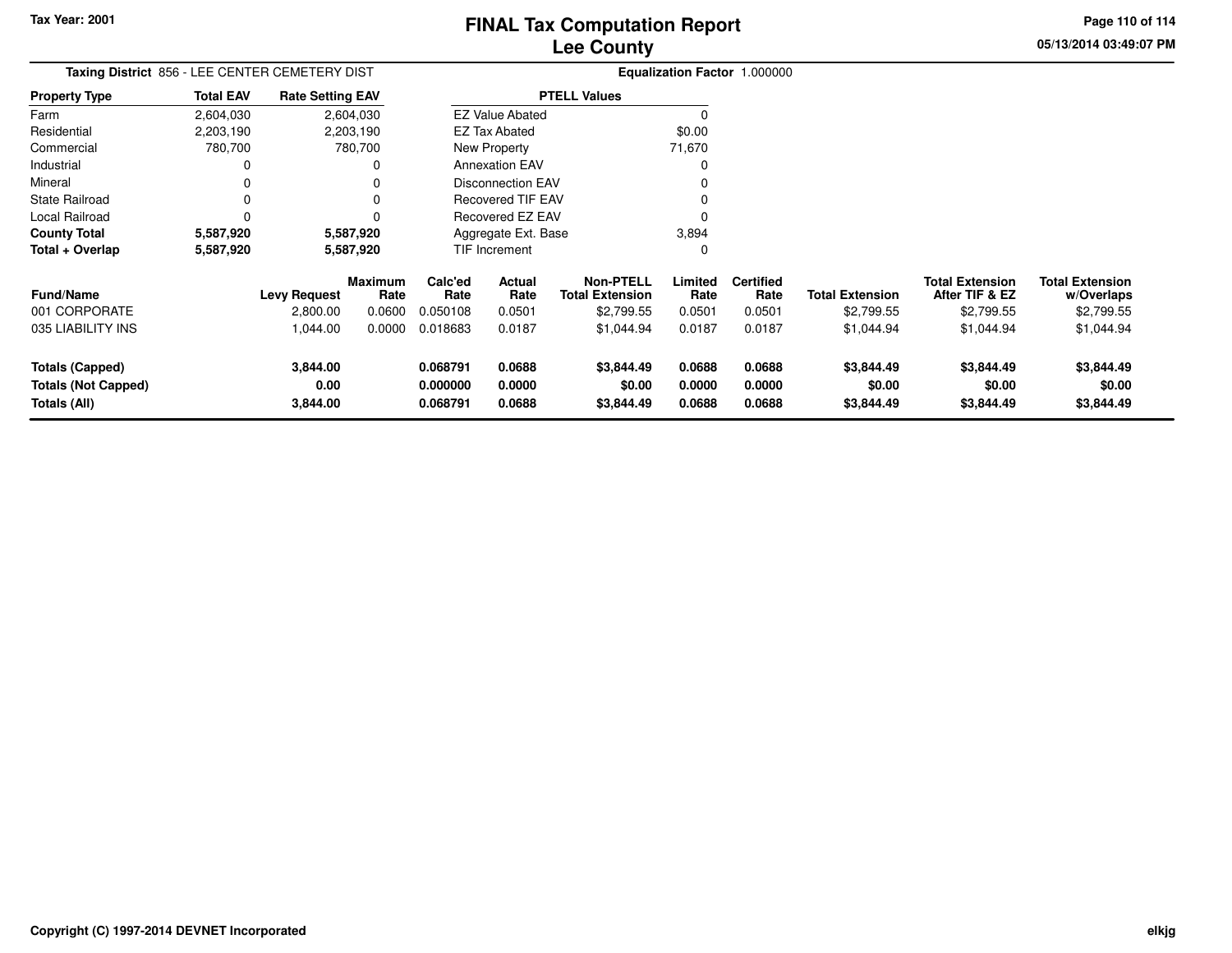**Tax Year: 2001**

# **Lee CountyFINAL Tax Computation Report**

**05/13/2014 03:49:07 PM Page 111 of 114**

| Taxing District 857 - OHIO PUBLIC LIBRARY DIST                       |                  |                                  |                                  | Equalization Factor 1.000000     |                            |                                                          |                            |                                    |                                      |                                                        |                                                     |
|----------------------------------------------------------------------|------------------|----------------------------------|----------------------------------|----------------------------------|----------------------------|----------------------------------------------------------|----------------------------|------------------------------------|--------------------------------------|--------------------------------------------------------|-----------------------------------------------------|
| <b>Property Type</b>                                                 | <b>Total EAV</b> | <b>Rate Setting EAV</b>          |                                  | <b>PTELL Values</b>              |                            |                                                          |                            |                                    | <b>Overlapping County</b>            | <b>Overlap EAV</b>                                     |                                                     |
| Farm                                                                 | 2,644,707        |                                  | 2,644,707                        |                                  | <b>EZ Value Abated</b>     |                                                          | 0                          | <b>Bureau County</b>               |                                      | 12,287,453                                             |                                                     |
| Residential                                                          | 354,960          |                                  | 354,960                          |                                  | EZ Tax Abated              |                                                          | \$0.00                     | Total                              |                                      | 12,287,453                                             |                                                     |
| Commercial                                                           | 0                |                                  | 0                                |                                  | New Property               |                                                          | 39,170                     |                                    | * denotes use of estimated EAV       |                                                        |                                                     |
| Industrial                                                           | 0                |                                  | 0                                |                                  | <b>Annexation EAV</b>      |                                                          | 0                          |                                    |                                      |                                                        |                                                     |
| Mineral                                                              | 0                |                                  | 0                                |                                  | Disconnection EAV          |                                                          | 0                          |                                    |                                      |                                                        |                                                     |
| State Railroad                                                       | 0                |                                  | $\Omega$                         |                                  | <b>Recovered TIF EAV</b>   |                                                          | $\Omega$                   |                                    |                                      |                                                        |                                                     |
| Local Railroad                                                       | 0                |                                  | $\Omega$                         | <b>Recovered EZ EAV</b>          |                            |                                                          | $\Omega$                   |                                    |                                      |                                                        |                                                     |
| <b>County Total</b>                                                  | 2,999,667        |                                  | 2,999,667                        | Aggregate Ext. Base              |                            |                                                          | 0                          |                                    |                                      |                                                        |                                                     |
| Total + Overlap                                                      | 15,287,120       |                                  | 15,287,120                       | <b>TIF Increment</b>             |                            |                                                          | $\mathbf 0$                |                                    |                                      |                                                        |                                                     |
| <b>Fund/Name</b><br>001 CORPORATE                                    |                  | <b>Levy Request</b><br>29,250.00 | <b>Maximum</b><br>Rate<br>0.1500 | Calc'ed<br>Rate<br>0.191338      | Actual<br>Rate<br>0.1500   | <b>Non-PTELL</b><br><b>Total Extension</b><br>\$4,499.50 | Limited<br>Rate<br>0.1500  | <b>Certified</b><br>Rate<br>0.1500 | <b>Total Extension</b><br>\$4,499.50 | <b>Total Extension</b><br>After TIF & EZ<br>\$4,499.50 | <b>Total Extension</b><br>w/Overlaps<br>\$22,930.68 |
| <b>Totals (Capped)</b><br><b>Totals (Not Capped)</b><br>Totals (All) |                  | 0.00<br>29,250.00<br>29,250.00   |                                  | 0.000000<br>0.191338<br>0.191338 | 0.0000<br>0.1500<br>0.1500 | \$0.00<br>\$4,499.50<br>\$4,499.50                       | 0.0000<br>0.1500<br>0.1500 | 0.0000<br>0.1500<br>0.1500         | \$0.00<br>\$4,499.50<br>\$4,499.50   | \$0.00<br>\$4,499.50<br>\$4,499.50                     | \$0.00<br>\$22,930.68<br>\$22,930.68                |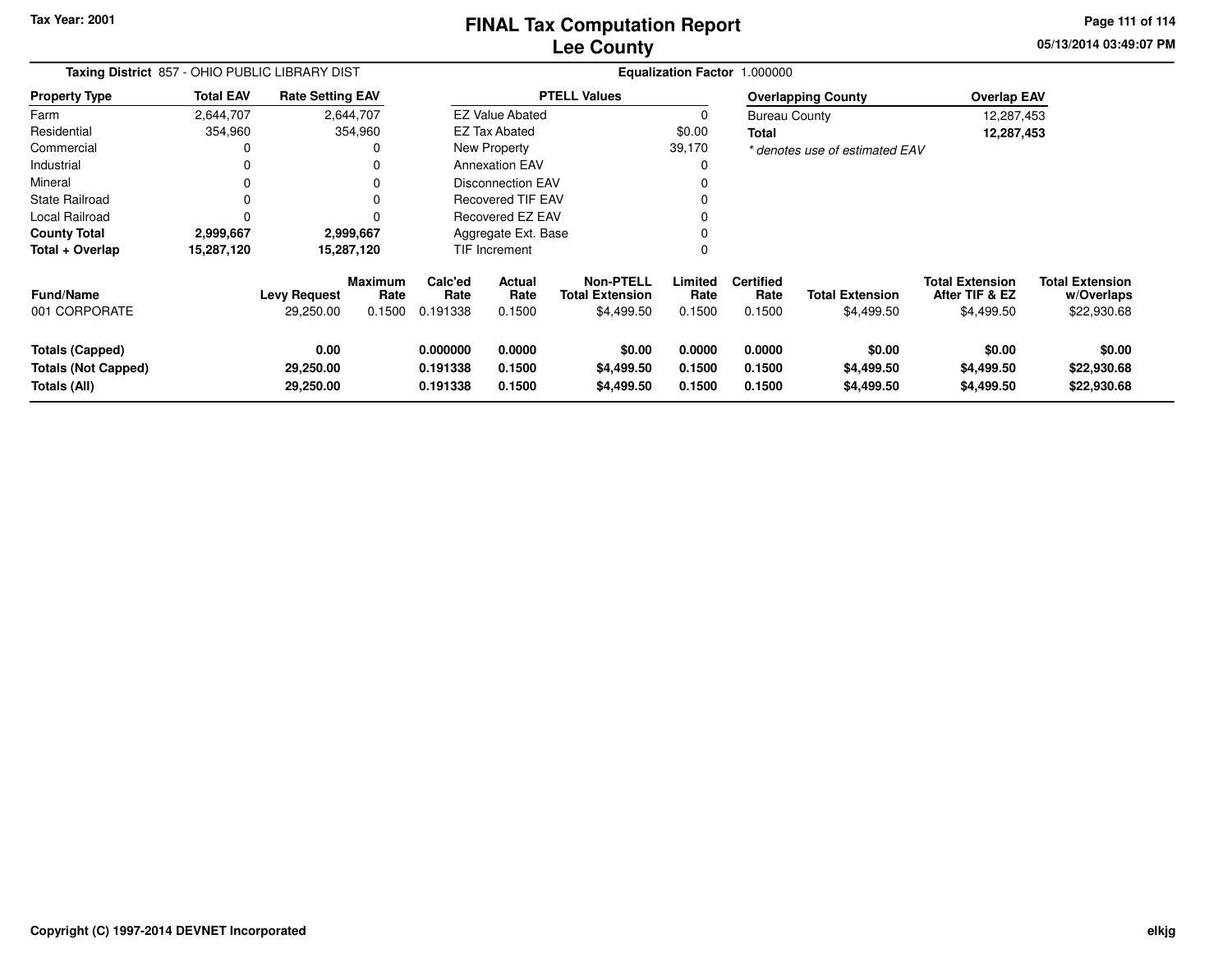# **Lee CountyFINAL Tax Computation Report**

**05/13/2014 03:49:07 PMPage 112 of 114**

| Taxing District 858 - PAW PAW PUBLIC LIB DIST |           |                         | Equalization Factor 1.000000 |         |  |  |  |  |
|-----------------------------------------------|-----------|-------------------------|------------------------------|---------|--|--|--|--|
| <b>Total EAV</b><br><b>Property Type</b>      |           | <b>Rate Setting EAV</b> | <b>PTELL Values</b>          |         |  |  |  |  |
| Farm                                          | 108.098   | 65.520                  | <b>EZ Value Abated</b>       |         |  |  |  |  |
| Residential                                   | 8,363,990 | 7,901,810               | EZ Tax Abated                | \$0.00  |  |  |  |  |
| Commercial                                    | 974.320   | 890,230                 | New Property                 | 58.740  |  |  |  |  |
| Industrial                                    | 0         | 0                       | <b>Annexation EAV</b>        | 0       |  |  |  |  |
| Mineral                                       | 0         | 0                       | Disconnection EAV            | 0       |  |  |  |  |
| State Railroad                                | 0         | 0                       | <b>Recovered TIF EAV</b>     | 0       |  |  |  |  |
| Local Railroad                                |           | 0                       | Recovered EZ EAV             |         |  |  |  |  |
| <b>County Total</b>                           | 9,446,408 | 8,857,560               | Aggregate Ext. Base          | 13.934  |  |  |  |  |
| Total + Overlap                               | 9,446,408 | 8,857,560               | <b>TIF Increment</b>         | 588,848 |  |  |  |  |

| <b>Fund/Name</b>                                       | <b>Levy Request</b>            | <b>Maximum</b><br>Rate | Calc'ed<br>Rate                  | Actual<br>Rate             | Non-PTELL<br>Total Extension         | Limited<br>Rate            | <b>Certified</b><br>Rate   | <b>Total Extension</b>               | <b>Total Extension</b><br>After TIF & EZ | <b>Total Extension</b><br>w/Overlaps |
|--------------------------------------------------------|--------------------------------|------------------------|----------------------------------|----------------------------|--------------------------------------|----------------------------|----------------------------|--------------------------------------|------------------------------------------|--------------------------------------|
| 001 CORPORATE                                          | 12,807.00                      | 0.1500                 | 0.144588                         | 0.1446                     | \$12,808.03                          | 0.1434                     | 0.1434                     | \$13,546.15                          | \$12,701.74                              | \$12,701.74                          |
| 005 IMRF                                               | 551.00                         | 0.0000                 | 0.006221                         | 0.0062                     | \$549.17                             | 0.0061                     | 0.0061                     | \$576.23                             | \$540.31                                 | \$540.31                             |
| 035 LIABILITY INS                                      | 179.00                         | 0.0000                 | 0.002021                         | 0.0020                     | \$177.15                             | 0.0020                     | 0.0020                     | \$188.93                             | \$177.15                                 | \$177.15                             |
| 047 SOCIAL SECURITY                                    | 1.094.00                       | 0.0000                 | 0.012351                         | 0.0124                     | \$1,098.34                           | 0.0123                     | 0.0123                     | \$1,161.91                           | \$1,089.48                               | \$1,089.48                           |
| Totals (Capped)<br>Totals (Not Capped)<br>Totals (All) | 14.631.00<br>0.00<br>14,631.00 |                        | 0.165181<br>0.000000<br>0.165181 | 0.1652<br>0.0000<br>0.1652 | \$14,632.69<br>\$0.00<br>\$14,632.69 | 0.1638<br>0.0000<br>0.1638 | 0.1638<br>0.0000<br>0.1638 | \$15,473.22<br>\$0.00<br>\$15,473.22 | \$14,508.68<br>\$0.00<br>\$14,508.68     | \$14,508.68<br>\$0.00<br>\$14,508.68 |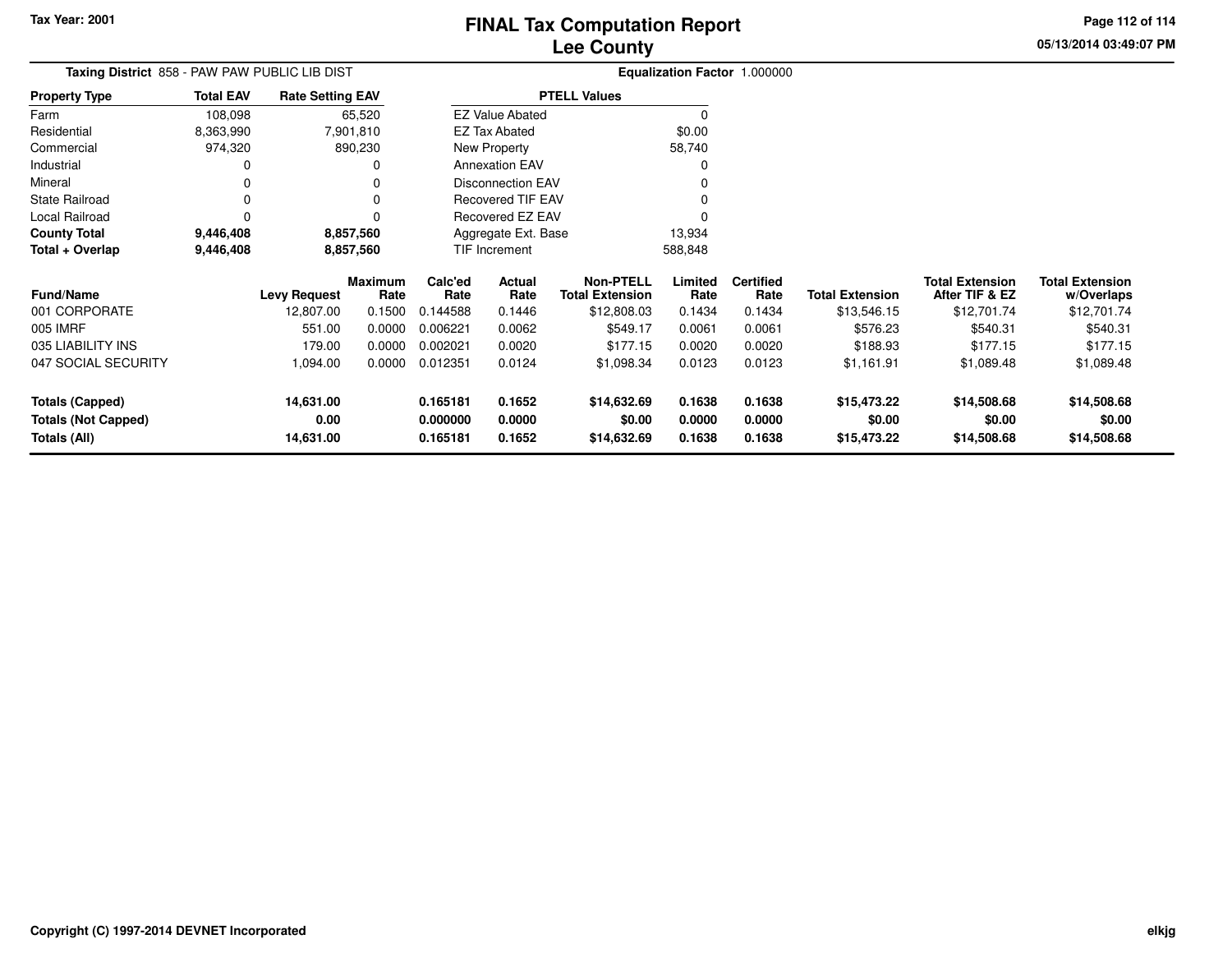# **Lee CountyFINAL Tax Computation Report**

**05/13/2014 03:49:07 PMPage 113 of 114**

| Taxing District TIF1 - TIF DISTRICT 1                                |                  |                             |                           |                                  |                                              |                                                      |                            | Equalization Factor 1.000000       |                                  |                                                          |                                                      |
|----------------------------------------------------------------------|------------------|-----------------------------|---------------------------|----------------------------------|----------------------------------------------|------------------------------------------------------|----------------------------|------------------------------------|----------------------------------|----------------------------------------------------------|------------------------------------------------------|
| <b>Property Type</b>                                                 | <b>Total EAV</b> | <b>TIF Base EAV</b>         |                           |                                  |                                              | <b>PTELL Values</b>                                  |                            |                                    |                                  |                                                          |                                                      |
| Farm                                                                 | 0                |                             |                           |                                  | <b>EZ Value Abated</b>                       |                                                      |                            |                                    |                                  |                                                          |                                                      |
| Residential                                                          | 88,000           |                             | 39,480                    |                                  | <b>EZ Tax Abated</b><br>New Property         |                                                      | \$0.00                     |                                    |                                  |                                                          |                                                      |
| Commercial                                                           | 4,965,540        |                             | 2,355,382                 |                                  |                                              |                                                      | 33,320                     |                                    |                                  |                                                          |                                                      |
| Industrial                                                           | 0                |                             |                           |                                  | <b>Annexation EAV</b>                        |                                                      |                            |                                    |                                  |                                                          |                                                      |
| Mineral                                                              | 0                |                             |                           |                                  | <b>Disconnection EAV</b>                     |                                                      |                            |                                    |                                  |                                                          |                                                      |
| <b>State Railroad</b>                                                | 4,352            |                             | 4,352                     |                                  | <b>Recovered TIF EAV</b><br>Recovered EZ EAV |                                                      |                            |                                    |                                  |                                                          |                                                      |
| Local Railroad                                                       | 0                |                             |                           |                                  |                                              |                                                      |                            |                                    |                                  |                                                          |                                                      |
| <b>County Total</b>                                                  | 5,057,892        |                             | 2,399,214                 |                                  | Aggregate Ext. Base                          |                                                      | 206,972                    |                                    |                                  |                                                          |                                                      |
| Total + Overlap                                                      | 5,057,892        |                             | 2,399,214                 |                                  | <b>TIF Increment</b>                         |                                                      | 2,394,862                  |                                    |                                  |                                                          |                                                      |
| Fund/Name<br>098 INCREMENT FUND                                      |                  | <b>Levy Request</b><br>0.00 | Maximum<br>Rate<br>0.0000 | Calc'ed<br>Rate<br>0.000000      | Actual<br>Rate<br>0.0000                     | <b>Non-PTELL</b><br><b>Total Extension</b><br>\$0.00 | Limited<br>Rate<br>0.0000  | <b>Certified</b><br>Rate<br>0.0000 | <b>Total Extension</b><br>\$0.00 | <b>Total Extension</b><br>After TIF & EZ<br>\$207,194.26 | <b>Total Extension</b><br>w/Overlaps<br>\$207,194.26 |
| <b>Totals (Capped)</b><br><b>Totals (Not Capped)</b><br>Totals (All) |                  | 0.00<br>0.00<br>0.00        |                           | 0.000000<br>0.000000<br>0.000000 | 0.0000<br>0.0000<br>0.0000                   | \$0.00<br>\$0.00<br>\$0.00                           | 0.0000<br>0.0000<br>0.0000 | 0.0000<br>0.0000<br>0.0000         | \$0.00<br>\$0.00<br>\$0.00       | \$0.00<br>\$207,194.26<br>\$207,194.26                   | \$0.00<br>\$207,194.26<br>\$207,194.26               |